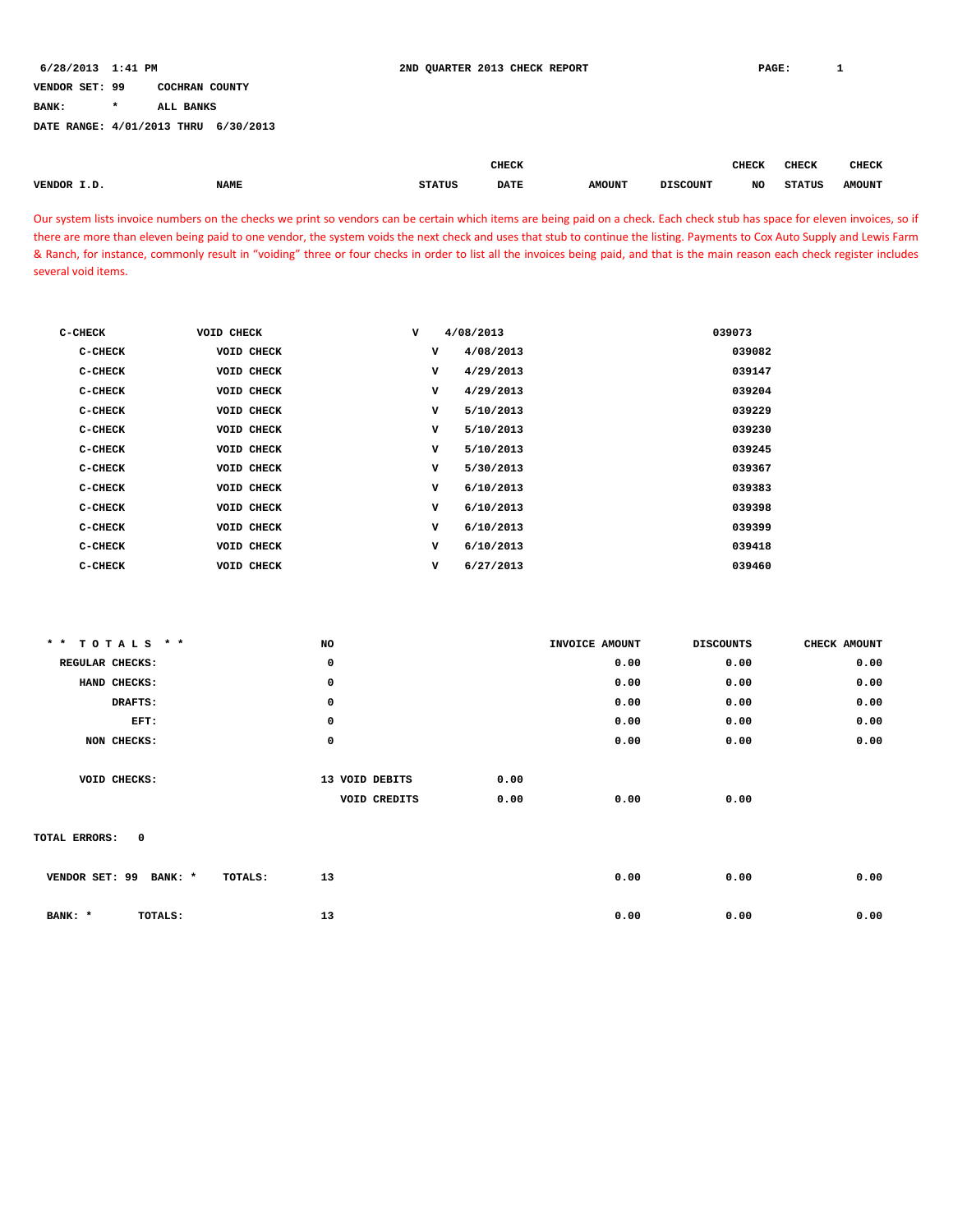# **BANK: CC REGULAR NON-P/R PAYABLES**

|             |         |                         |                              |                      | <b>CHECK</b> |               |                 | <b>CHECK</b> | <b>CHECK</b>  | <b>CHECK</b>  |
|-------------|---------|-------------------------|------------------------------|----------------------|--------------|---------------|-----------------|--------------|---------------|---------------|
| VENDOR I.D. |         |                         | <b>NAME</b>                  | <b>STATUS</b>        | <b>DATE</b>  | <b>AMOUNT</b> | <b>DISCOUNT</b> | NO           | <b>STATUS</b> | <b>AMOUNT</b> |
|             |         |                         |                              |                      |              |               |                 |              |               |               |
| J055        |         |                         | OLGA JASSO                   |                      |              |               |                 |              |               |               |
|             |         | C-CR DW#15417           | <b>ACTIVITY BLDG</b>         | N                    | 6/27/2013    |               |                 | 000000       |               |               |
|             |         | 10 000-4370.101         | RENT-ACTIVITY BUILDING       | NO REFUND/CCT 6/27/1 |              | 125.00CR      |                 |              |               |               |
|             |         | I-DW#15417              | <b>ACTIVITY BLDG</b>         | N                    | 6/27/2013    |               |                 | 000000       |               |               |
|             |         | 10 000-4370.101         | RENT-ACTIVITY BUILDING       | REF DEP FOR 6/8/13   |              | 125.00        |                 |              |               |               |
|             |         |                         |                              |                      |              |               |                 |              |               |               |
| J086        |         |                         | GISELA JONES                 |                      |              |               |                 |              |               |               |
|             |         | C-CR DW#15427           | <b>ACTIVITY BLDG</b>         | N                    | 6/27/2013    |               |                 | 000000       |               |               |
|             |         | 10 000-4370.101         | RENT-ACTIVITY BUILDING       | NO REFUND/CCT 6/27/1 |              | 125.00CR      |                 |              |               |               |
|             |         | I-DW#15427              | <b>ACTIVITY BLDG</b>         | N                    | 6/27/2013    |               |                 | 000000       |               |               |
|             |         | 10 000-4370.101         | RENT-ACTIVITY BUILDING       | REF DEP FOR 6/15/13  |              | 125.00        |                 |              |               |               |
| A109        |         |                         | ALBUS FARM EQUIPMENT         |                      |              |               |                 |              |               |               |
|             | I-48484 |                         | PREC 1                       | R                    | 4/08/2013    |               |                 | 039065       |               |               |
|             |         | 15 621-5356             | ROAD MATERIALS & SUPPLIES    | 1" TOP PIN           |              | 3.50          |                 |              |               |               |
|             |         | 15 621-5356             | ROAD MATERIALS & SUPPLIES    | 1 BUSHING            |              | 0.90          |                 |              |               |               |
|             |         | 15 621-5356             | ROAD MATERIALS & SUPPLIES    | 1 CLIP PIN           |              | 0.50          |                 |              |               | 4.90          |
|             |         |                         |                              |                      |              |               |                 |              |               |               |
| A165        |         |                         | AFFILIATED COMPUTER SERVICES |                      |              |               |                 |              |               |               |
|             |         | I-892625                | CLERK                        | $\mathbb{R}$         | 4/08/2013    |               |                 | 039066       |               |               |
|             |         | 10 000-4340.400         | COUNTY AND DISTRICT CLERK    | ORR 1877-1/31/13;390 |              | 3,121.75      |                 |              |               | 3,121.75      |
|             |         |                         |                              |                      |              |               |                 |              |               |               |
| B001        |         |                         | BAILEY CO. ELECTRIC COOP     |                      |              |               |                 |              |               |               |
|             |         | I-281232                | PREC 4                       | R                    | 4/08/2013    |               |                 | 039067       |               |               |
|             |         | 15 624-5440             | UTILITIES                    | 740KWH 2/20-3/26/13  |              | 73.99         |                 |              |               |               |
|             |         | 15 624-5440             | UTILITIES                    | AREA LIGHT           |              | 8.58          |                 |              |               |               |
|             |         | I-281233                | PREC <sub>3</sub>            | R                    | 4/08/2013    |               |                 | 039067       |               |               |
|             |         | 15 623-5440             | UTILITIES                    | 120KWH 2/15-3/21/13  |              | 22.22         |                 |              |               |               |
|             |         | 15 623-5440             | UTILITIES                    | 2 AREA LIGHTS        |              | 19.10         |                 |              |               |               |
|             |         | I-281234<br>10 409-5440 | NON-DEPT'L/SHERIFF POSSE     | R                    | 4/08/2013    |               |                 | 039067       |               | 144.82        |
|             |         |                         | UTILITIES                    | ELEC SVC 2/6-3/11/13 |              | 20.93         |                 |              |               |               |
| <b>B007</b> |         |                         | BOB BARKER COMPANY, INC.     |                      |              |               |                 |              |               |               |
|             |         | I-WEB261602             | <b>JAIL</b>                  | $\mathbf{R}$         | 4/08/2013    |               |                 | 039068       |               |               |
|             |         | 10 512-5392             | MISCELLANEOUS SUPPLIES       | 13ea SNAG-FREE BLANK |              | 147.55        |                 |              |               |               |
|             |         | 10 512-5392             | MISCELLANEOUS SUPPLIES       | <b>FREIGHT</b>       |              | 25.52         |                 |              |               | 173.07        |
|             |         |                         |                              |                      |              |               |                 |              |               |               |
| <b>B102</b> |         |                         | BEAR GRAPHICS INC.           |                      |              |               |                 |              |               |               |
|             |         | I-0651667               | COUNTY/DIST CLERK            | $\mathbb{R}$         | 4/08/2013    |               |                 | 039069       |               |               |
|             |         | 10 403-5310             | OFFICE SUPPLIES              | 100 BANK NOTE PAPER/ |              | 296.00        |                 |              |               |               |
|             |         | 10 403-5310             | OFFICE SUPPLIES              | COMP CHG #3001-3100  |              | 12.50         |                 |              |               |               |
|             |         | 10 403-5310             | OFFICE SUPPLIES              | <b>FREIGHT</b>       |              | 12.14         |                 |              |               |               |
|             |         | I-0651818               | COUNTY/DIST CLERK            | R                    | 4/08/2013    |               |                 | 039069       |               |               |
|             |         | 10 403-5310             | OFFICE SUPPLIES              | PLAT BINDER VOL 1 W/ |              | 879.00        |                 |              |               |               |
|             |         | 10 403-5310             | OFFICE SUPPLIES              | FREIGHT              |              | 21.16         |                 |              |               | 1,220.80      |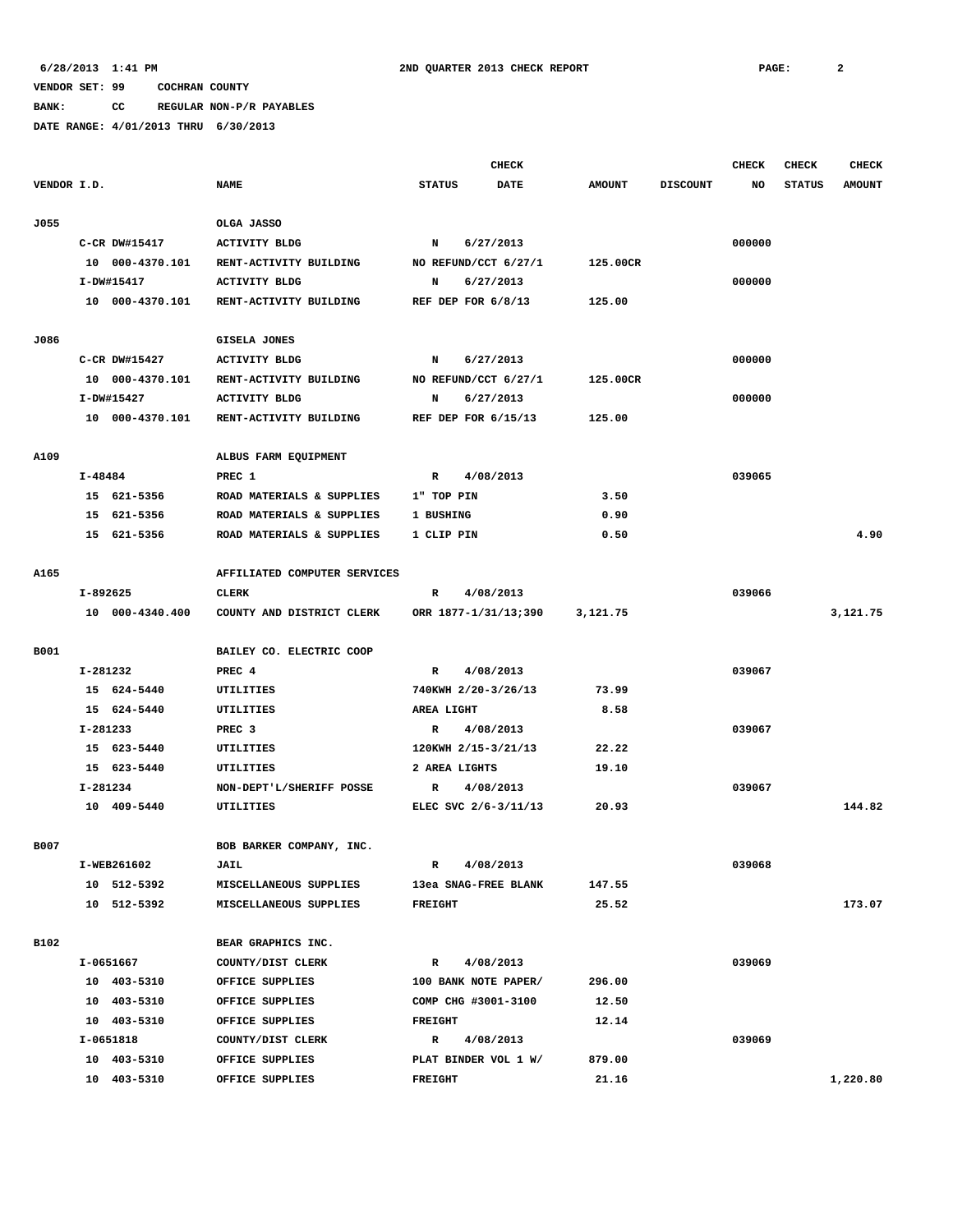**BANK: CC REGULAR NON-P/R PAYABLES**

|             |          |               |                                  |                |                         | <b>CHECK</b>        |               |                 | <b>CHECK</b> | <b>CHECK</b>  | <b>CHECK</b>  |
|-------------|----------|---------------|----------------------------------|----------------|-------------------------|---------------------|---------------|-----------------|--------------|---------------|---------------|
| VENDOR I.D. |          |               | <b>NAME</b>                      | <b>STATUS</b>  |                         | <b>DATE</b>         | <b>AMOUNT</b> | <b>DISCOUNT</b> | NO           | <b>STATUS</b> | <b>AMOUNT</b> |
| C007        |          |               | CITY OF MORTON                   |                |                         |                     |               |                 |              |               |               |
|             |          | I-032913      | LIB/MUS/;ACT BLDG/CRTHS/PREC 1 R |                |                         | 4/08/2013           |               |                 | 039070       |               |               |
|             |          | 10 650-5440   | <b>UTILITIES</b>                 |                | LIBRARY GAS             |                     | 168.44        |                 |              |               |               |
|             | 10       | 650-5440      | UTILITIES                        |                | LIBRARY WATER           |                     | 13.50         |                 |              |               |               |
|             | 10       | 650-5440      | UTILITIES                        |                | LIBRARY GARBAGE         |                     | 45.00         |                 |              |               |               |
|             | 10       | 650-5440      | UTILITIES                        |                | LIBRARY SEWER           |                     | 15.50         |                 |              |               |               |
|             | 10       | 652-5440      | UTILITIES                        |                | <b>MUSEUM GAS</b>       |                     | 124.60        |                 |              |               |               |
|             | 10       | 652-5440      | UTILITIES                        |                | <b>MUSEUM WATER</b>     |                     | 13.50         |                 |              |               |               |
|             | 10       | 652-5440      | UTILITIES                        |                | <b>MUSEUM GARBAGE</b>   |                     | 21.50         |                 |              |               |               |
|             | 10       | 652-5440      | UTILITIES                        |                | <b>MUSEUM SEWER</b>     |                     | 13.50         |                 |              |               |               |
|             | 10       | 662-5440      | UTILITIES                        |                | ACTIVITY BLDG GAS       |                     | 491.89        |                 |              |               |               |
|             | 10       | 662-5440      | UTILITIES                        |                | ACT. BLDG WATER         |                     | 13.50         |                 |              |               |               |
|             | 10       | 662-5440      | UTILITIES                        |                | ACT. BLDG GARBAGE       |                     | 70.50         |                 |              |               |               |
|             | 10       | 662-5440      | UTILITIES                        | ACT.           | <b>BLDG SEWER</b>       |                     | 40.50         |                 |              |               |               |
|             | 10       | 510-5440      | UTILITIES                        |                | <b>COURTHOUSE GAS</b>   |                     | 605.11        |                 |              |               |               |
|             | 10       | 510-5440      | UTILITIES                        |                | <b>COURTHOUSE WATER</b> |                     | 135.00        |                 |              |               |               |
|             | 10       | 510-5440      | UTILITIES                        |                | <b>CRTHSE GARBAGE</b>   |                     | 250.50        |                 |              |               |               |
|             | 10       | 510-5440      | UTILITIES                        |                | <b>COURTHOUSE SEWER</b> |                     | 46.50         |                 |              |               |               |
|             | 15       | 621-5440      | UTILITIES                        |                | PREC 1 GAS              |                     | 208.00        |                 |              |               |               |
|             | 15       | 621-5440      | UTILITIES                        |                | PREC 1 WATER            |                     | 50.50         |                 |              |               |               |
|             |          | 15 621-5440   | UTILITIES                        |                | PREC 1 GARBAGE          |                     | 45.00         |                 |              |               | 2,372.54      |
|             |          |               |                                  |                |                         |                     |               |                 |              |               |               |
| C008        |          |               | CITY OF WHITEFACE                |                |                         |                     |               |                 |              |               |               |
|             |          | $I-409$ 04/13 | PREC <sub>2</sub>                | $\mathbf R$    |                         | 4/08/2013           |               |                 | 039071       |               |               |
|             |          | 15 622-5440   | UTILITIES                        | GAS SVC        |                         |                     | 22.99         |                 |              |               |               |
|             | 15       | 622-5440      | UTILITIES                        |                | WATER SVC               |                     | 14.00         |                 |              |               |               |
|             | 15       | 622-5440      | UTILITIES                        |                | GARBAGE SVC             |                     | 50.10         |                 |              |               |               |
|             |          | 15 622-5440   | UTILITIES                        |                | SEWER SVC               |                     | 22.50         |                 |              |               | 109.59        |
|             |          |               |                                  |                |                         |                     |               |                 |              |               |               |
| C035        |          |               | COX AUTO SUPPLY CO               |                |                         |                     |               |                 |              |               |               |
|             | I-227636 |               | PREC 4                           | R              |                         | 4/08/2013           |               |                 | 039072       |               |               |
|             |          | 15 624-5451   | <b>REPAIRS</b>                   |                | <b>HOSE BARB</b>        |                     | 0.99          |                 |              |               |               |
|             |          | 15 624-5451   | <b>REPAIRS</b>                   |                | 2 SEA FOAM              |                     | 15.98         |                 |              |               |               |
|             | I-227720 |               | PREC 3                           | R              |                         | 4/08/2013           |               |                 | 039072       |               |               |
|             |          | 15 623-5451   | <b>REPAIRS</b>                   |                | 2 MUD FLAPS             |                     | 31.98         |                 |              |               |               |
|             |          | I-227785      | <b>COURTHOUSE</b>                | R              |                         | 4/08/2013           |               |                 | 039072       |               |               |
|             |          | 10 510-5451   | <b>REPAIR</b>                    | PIPE           |                         |                     | 12.95         |                 |              |               |               |
|             |          | 10 510-5451   | <b>REPAIR</b>                    |                | FROST-FREE FAUCET       |                     | 15.68         |                 |              |               |               |
|             |          | 10 510-5451   | <b>REPAIR</b>                    | <b>FITTING</b> |                         |                     | 1.99          |                 |              |               |               |
|             |          | 10 510-5451   | <b>REPAIR</b>                    | <b>ADAPTER</b> |                         |                     | 0.99          |                 |              |               |               |
|             |          | 10 510-5451   | <b>REPAIR</b>                    |                | PIPE TAPE               |                     | 1.49          |                 |              |               |               |
|             | I-227790 |               | <b>COURTHOUSE</b>                | $\mathbb{R}$   |                         | 4/08/2013           |               |                 | 039072       |               |               |
|             |          | 10 510-5451   | <b>REPAIR</b>                    |                |                         | RET PIPE/INV 227785 | 1.99CR        |                 |              |               |               |
|             |          | 10 510-5451   | <b>REPAIR</b>                    |                | RET FITTING             |                     | 0.99CR        |                 |              |               |               |
|             |          | 10 510-5451   | <b>REPAIR</b>                    |                | RET FAUCET              |                     | 15.89CR       |                 |              |               |               |
|             |          | 10 510-5451   | <b>REPAIR</b>                    | RET PIPE       |                         |                     | 13.62CR       |                 |              |               |               |
|             | 10       | 510-5451      | <b>REPAIR</b>                    |                | $3/4"$ NIPPLE           |                     | 1.99          |                 |              |               |               |
|             |          | 10 510-5451   | <b>REPAIR</b>                    |                | $1/8x12$ NIPPLE         |                     | 3.59          |                 |              |               |               |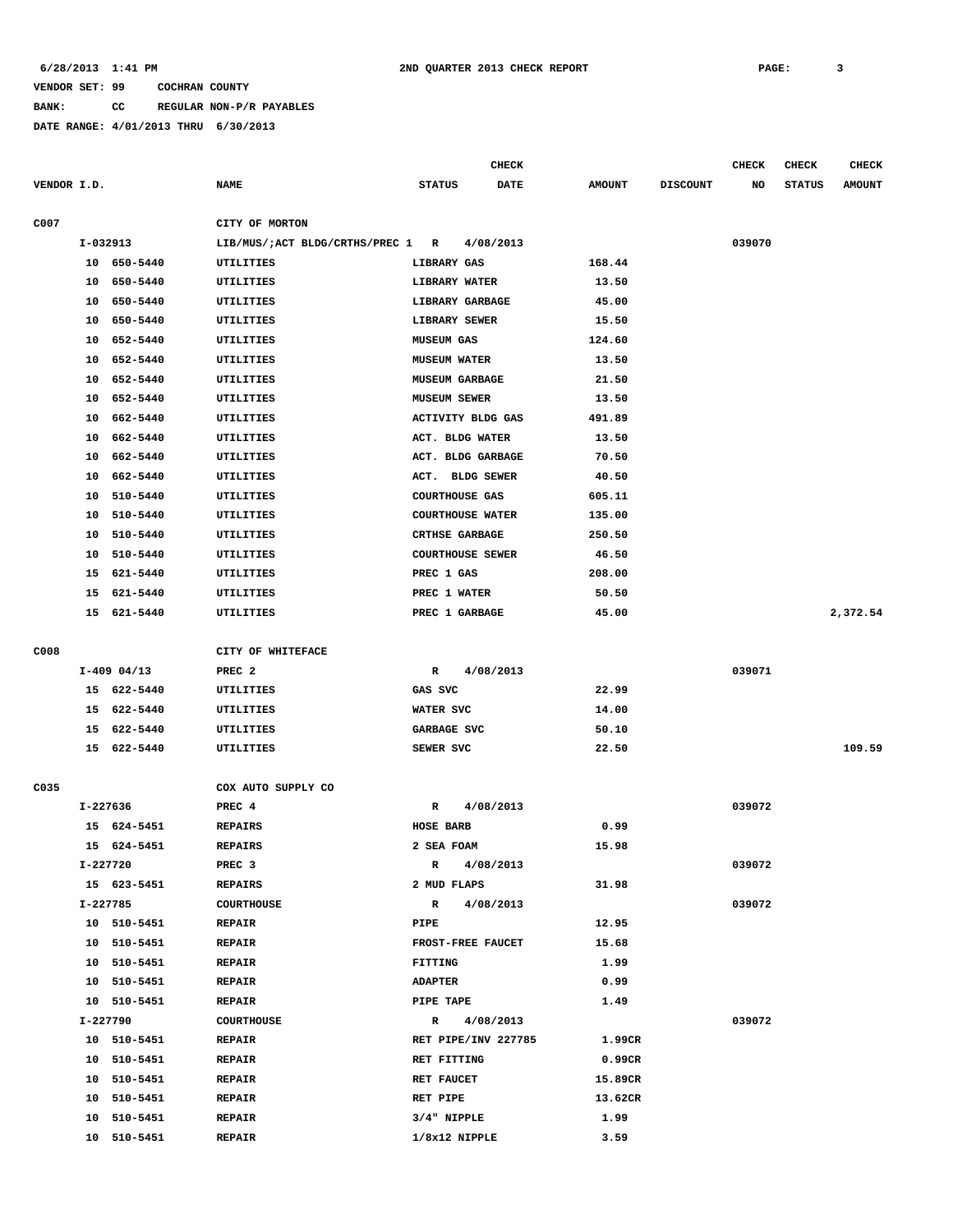**BANK: CC REGULAR NON-P/R PAYABLES**

|             |             |                                   |                         | <b>CHECK</b>         |               |                 | CHECK  | <b>CHECK</b>  | <b>CHECK</b>  |
|-------------|-------------|-----------------------------------|-------------------------|----------------------|---------------|-----------------|--------|---------------|---------------|
| VENDOR I.D. |             | <b>NAME</b>                       | <b>STATUS</b>           | <b>DATE</b>          | <b>AMOUNT</b> | <b>DISCOUNT</b> | NO     | <b>STATUS</b> | <b>AMOUNT</b> |
| C035        |             | COX AUTO SUPPLY CO<br><b>CONT</b> |                         |                      |               |                 |        |               |               |
|             | I-227790    | <b>COURTHOUSE</b>                 | R                       | 4/08/2013            |               |                 | 039072 |               |               |
|             | 10 510-5451 | <b>REPAIR</b>                     | FROST-PROOF FAUCET      |                      | 62.55         |                 |        |               |               |
|             | I-228097    | PREC <sub>2</sub>                 | $\mathbb{R}$            | 4/08/2013            |               |                 | 039072 |               |               |
|             | 15 622-5356 | ROAD MATERIALS & SUPPLIES         | 2 PAPER TOWELS          |                      | 2.78          |                 |        |               |               |
|             | 15 622-5356 | ROAD MATERIALS & SUPPLIES         | TISSUE                  |                      | 2.19          |                 |        |               |               |
|             | 15 622-5451 | <b>REPAIRS</b>                    | 3 3-1GL 15/40 OIL       |                      | 155.97        |                 |        |               |               |
|             | 15 622-5451 | <b>REPAIRS</b>                    | 2 HOOKS                 |                      | 10.98         |                 |        |               |               |
|             | I-228561    | PREC 1                            | $\mathbb{R}$            | 4/08/2013            |               |                 | 039072 |               |               |
|             | 15 621-5356 | ROAD MATERIALS & SUPPLIES         | <b>PRUNER</b>           |                      | 10.49         |                 |        |               |               |
|             | I-228573    | PREC 4                            | $\mathbb{R}$            | 4/08/2013            |               |                 | 039072 |               |               |
|             | 15 624-5356 | ROAD MATERIALS & SUPPLIES         | <b>BATTERY</b>          |                      | 4.79          |                 |        |               |               |
|             | 15 624-5356 | ROAD MATERIALS & SUPPLIES         | CARB CLNR               |                      | 3.99          |                 |        |               |               |
|             | 15 624-5356 | ROAD MATERIALS & SUPPLIES         | <b>CLOCK</b>            |                      | 15.99         |                 |        |               |               |
|             | I-228830    | PREC <sub>3</sub>                 | $\mathbb{R}$            | 4/08/2013            |               |                 | 039072 |               |               |
|             | 15 623-5451 | <b>REPAIRS</b>                    | 2 WIX OIL FILTERS       |                      | 57.18         |                 |        |               |               |
|             | I-229063    | PREC <sub>2</sub>                 | $\mathbb{R}$            | 4/08/2013            |               |                 | 039072 |               |               |
|             | 15 622-5451 | <b>REPAIRS</b>                    | 3 3-1GL 15/40 OIL       |                      | 155.97        |                 |        |               |               |
|             | 15 622-5451 | <b>REPAIRS</b>                    | OIL STABILIZER          |                      | 11.50         |                 |        |               |               |
|             | I-229392    | PREC <sub>4</sub>                 | $\mathbb{R}$            | 4/08/2013            |               |                 | 039072 |               |               |
|             | 15 624-5356 | ROAD MATERIALS & SUPPLIES         | 5 KEYS MADE             |                      | 5.00          |                 |        |               |               |
|             | I-229455    | PREC <sub>3</sub>                 | $\mathbb{R}$            | 4/08/2013            |               |                 | 039072 |               |               |
|             | 15 623-5356 | ROAD MATERIALS & SUPPLIES         | 3 GLASS CLNR            |                      | 9.45          |                 |        |               |               |
|             | I-229458    | PREC <sub>3</sub>                 | $\mathbb{R}$            | 4/08/2013            |               |                 | 039072 |               |               |
|             | 15 623-5451 | <b>REPAIRS</b>                    | 2 COOLANT HOSES         |                      | 28.80         |                 |        |               |               |
|             | I-229879    | PREC 4                            | R                       | 4/08/2013            |               |                 | 039072 |               |               |
|             | 15 624-5356 | ROAD MATERIALS & SUPPLIES         | 2 ANTI-FREEZE           |                      | 29.98         |                 |        |               |               |
|             | 15 624-5356 | ROAD MATERIALS & SUPPLIES         | 2 BLUE SHOP TOWELS      |                      | 6.38          |                 |        |               |               |
|             | 15 624-5356 | ROAD MATERIALS & SUPPLIES         | <b>GLASS CLNR</b>       |                      | 2.99          |                 |        |               |               |
|             | I-229992    | PREC <sub>2</sub>                 | R                       | 4/08/2013            |               |                 | 039072 |               |               |
|             | 15 622-5356 | ROAD MATERIALS & SUPPLIES         | <b>BLUE SHOP TOWELS</b> |                      | 3.19          |                 |        |               |               |
|             | 15 622-5356 | ROAD MATERIALS & SUPPLIES         | PAPER TOWELS            |                      | 1.19          |                 |        |               |               |
|             | 15 622-5356 | ROAD MATERIALS & SUPPLIES         | <b>ARMOR-ALL</b>        |                      | 3.99          |                 |        |               |               |
|             | I-230118    | PREC 4                            | R                       | 4/08/2013            |               |                 | 039072 |               |               |
|             | 15 624-5451 | <b>REPAIRS</b>                    | AIR LINE                |                      | 0.65          |                 |        |               |               |
|             | 15 624-5451 | <b>REPAIRS</b>                    | FIX-IT-PACK             |                      | 5.39          |                 |        |               | 646.53        |
| C064        |             | CITY OF MORTON F D                |                         |                      |               |                 |        |               |               |
|             | I-MAR 2013  | PUBLIC SAFETY*OTHER               | R                       | 4/08/2013            |               |                 | 039074 |               |               |
|             | 10 580-5414 | FIRE PROTECTION CONTRACTS         |                         | 3/02 1/2 MI S OF LEH | 350.00        |                 |        |               |               |
|             | 10 580-5414 | FIRE PROTECTION CONTRACTS         |                         | 3/03 2 MI N OF MORTO | 350.00        |                 |        |               |               |
|             | 10 580-5414 | FIRE PROTECTION CONTRACTS         |                         | 3/13 214 @ W CLEVELA | 350.00        |                 |        |               |               |
|             | 10 580-5414 | FIRE PROTECTION CONTRACTS         |                         | 3/20 214 @ W CLEVELA | 350.00        |                 |        |               |               |
|             | 10 580-5414 | FIRE PROTECTION CONTRACTS         |                         | 3/20 214 @ W CLEVELA | 350.00        |                 |        |               |               |
|             | 10 580-5414 | FIRE PROTECTION CONTRACTS         |                         | 3/22 FEED LOT - BURR | 350.00        |                 |        |               |               |
|             | 10 580-5414 | FIRE PROTECTION CONTRACTS         |                         | 3/25 214 @ W CLEVELA | 350.00        |                 |        |               | 2,450.00      |
|             |             |                                   |                         |                      |               |                 |        |               |               |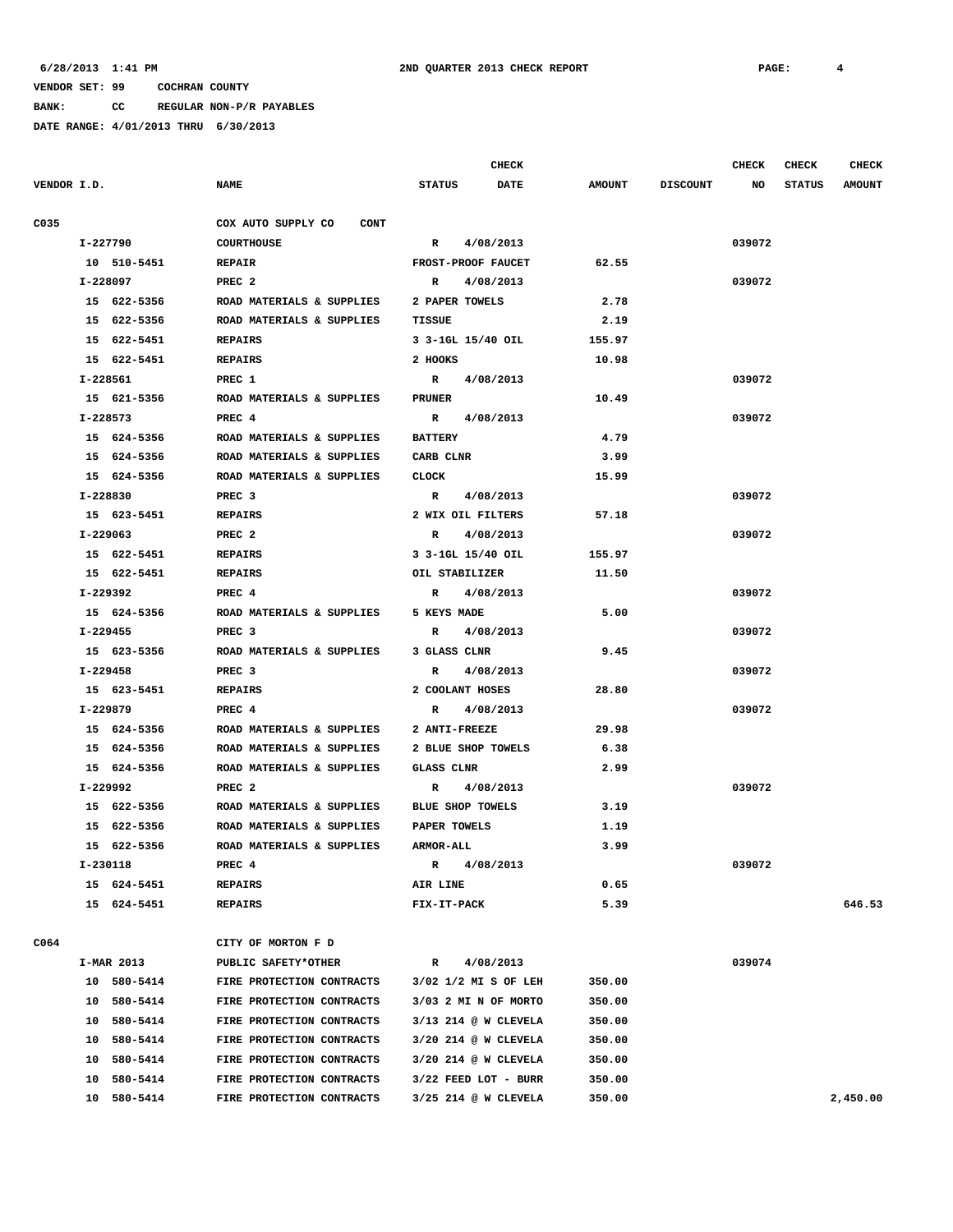### **BANK: CC REGULAR NON-P/R PAYABLES**

|             |          |                  |                                                    |                    | <b>CHECK</b>          |               |                 | <b>CHECK</b> | <b>CHECK</b>  | <b>CHECK</b>  |
|-------------|----------|------------------|----------------------------------------------------|--------------------|-----------------------|---------------|-----------------|--------------|---------------|---------------|
| VENDOR I.D. |          |                  | <b>NAME</b>                                        | <b>STATUS</b>      | <b>DATE</b>           | <b>AMOUNT</b> | <b>DISCOUNT</b> | NO           | <b>STATUS</b> | <b>AMOUNT</b> |
| D048        |          |                  | DATA-LINE OFFICE SYSTEMS                           |                    |                       |               |                 |              |               |               |
|             | I-073668 |                  | LIBRARY                                            | $\mathbb{R}$       | 4/08/2013             |               |                 | 039075       |               |               |
|             |          | 10 650-5411      | MAINTENANCE CONTRACTS                              |                    | COPIER MAINTENANCE    | 37.50         |                 |              |               |               |
|             |          | 10 650-5411      | MAINTENANCE CONTRACTS                              | <b>FUEL SURCHG</b> |                       | 1.50          |                 |              |               |               |
|             | I-074240 |                  | LIBRARY                                            | R                  | 4/08/2013             |               |                 | 039075       |               |               |
|             |          | 10 650-5411      | MAINTENANCE CONTRACTS                              |                    | 205 COLOR COPIES/MAI  | 20.50         |                 |              |               | 59.50         |
| F010        |          |                  | FIVE-AREA TELEPHONE CO-OP                          |                    |                       |               |                 |              |               |               |
|             |          | I-927-5510 APR13 | PREC 4                                             | R                  | 4/08/2013             |               |                 | 039076       |               |               |
|             |          | 15 624-5420      | TELECOMMUNICATIONS                                 | LOCAL SVC          |                       | 32.25         |                 |              |               |               |
|             |          | 15 624-5420      | TELECOMMUNICATIONS                                 | FEES               |                       | 8.65          |                 |              |               | 40.90         |
| F033        |          |                  | FLEETPRIDE, INC                                    |                    |                       |               |                 |              |               |               |
|             |          | I-53089055       | PREC <sub>2</sub>                                  | R                  | 4/08/2013             |               |                 | 039077       |               |               |
|             |          | 15 622-5356      | ROAD MATERIALS & SUPPLIES                          |                    | 30' TOW ROPE, 2.5"    | 265.00        |                 |              |               | 265.00        |
| F215        |          |                  | 1ST CLASS PLUMBING HEATING & A                     |                    |                       |               |                 |              |               |               |
|             |          | I-2048756        | <b>COURTHOUSE</b>                                  |                    | 4/08/2013             |               |                 | 039078       |               |               |
|             |          |                  | <b>REPAIR</b>                                      | R                  | RPL BURNER ASSY/WTR   | 240.00        |                 |              |               |               |
|             |          | 10 510-5451      |                                                    |                    |                       |               |                 |              |               | 330.00        |
|             |          | 10 510-5451      | <b>REPAIR</b>                                      |                    | CLN METAL DEP/APPR; 3 | 90.00         |                 |              |               |               |
| G005        |          |                  | <b>GENERAL FUND</b>                                |                    |                       |               |                 |              |               |               |
|             |          |                  | I-1ST QTR CIVIL 2013 STATE CIVIL FEES              | R                  | 4/08/2013             |               |                 | 039079       |               |               |
|             | 90       | 000-2363.004     | Co Filing Fee Ind Lgl Serv.                        |                    | 1ST QTR CIVIL FEES    | 2.00          |                 |              |               |               |
|             | 90       | 000-2363.001     | Divorce & Family Gov't 133.1511ST QTR CIVIL FEES   |                    |                       | 1.50          |                 |              |               |               |
|             | 90       | 000-2363.002     | Other Than Divorce/Family 10B 1ST QTR CIVIL FEES   |                    |                       | 5.00          |                 |              |               |               |
|             | 90       | 000-2363.004     | Co Filing Fee Ind Lgl Serv.                        |                    | 1ST QTR CIVIL FEES    | 6.25          |                 |              |               |               |
|             |          |                  | I-1ST QTR CRIM 2013 STATE CRIMINAL FEES            | R                  | 4/08/2013             |               |                 | 039079       |               |               |
|             | 90       | 000-2358.001     | State CCC Date 010104 Forward 1ST QTR CRIMINAL FEE |                    |                       | 288.79        |                 |              |               |               |
|             | 90       | 000-2368         | BB Bond Fee (Gov CD 41.258)                        |                    | 1ST QTR CRIMINAL FEE  | 21.00         |                 |              |               |               |
|             | 90       | 000-2369         | EMS Trauma Sec49.02 SB1131                         |                    | 1ST QTR CRIMINAL FEE  | 22.80         |                 |              |               |               |
|             | 90       | 000-2347         | Juvenile Probation Diversion 1ST QTR CRIMINAL FEE  |                    |                       | 4.00          |                 |              |               |               |
|             | 90       | 000-2378         | JRF Jury Reimb Fee CCP102.00451ST QTR CRIMINAL FEE |                    |                       | 28.48         |                 |              |               |               |
|             |          | 90 000-2363.003  | Indigent Defense Fee                               |                    | 1ST QTR CRIMINAL FEE  | 13.24         |                 |              |               |               |
|             |          | 90 000-2355      | MVF CCP 102.002                                    |                    | 1ST QTR CRIMINAL FEE  | 0.34          |                 |              |               |               |
|             | 90       | 000-2367         | STF-Sub 95% C(Trans CD542.40 1ST QTR CRIMINAL FEE  |                    |                       | 54.77         |                 |              |               |               |
|             |          |                  | I-1ST QTR DRUG 2013 DRUG COURT COSTS               | R                  | 4/08/2013             |               |                 | 039079       |               |               |
|             |          | 90 000-2379.001  | Drug Court Fee CCP102.0178                         |                    | 1ST QTR DRUG SVC FEE  | 13.10         |                 |              |               |               |
|             |          | I-LEASE #24      | <b>JUVENILE PROBATION</b>                          | R                  | 4/08/2013             |               |                 | 039079       |               |               |
|             |          | 10 571-5464      | VEHICLE LEASE                                      |                    | VEHICLE LEASE 3/25/1  | 833.00        |                 |              |               | 1,294.27      |
| G145        |          |                  | GT DISTRIBUTORS, INC.                              |                    |                       |               |                 |              |               |               |
|             |          | I-INV0439519     | <b>SHERIFF</b>                                     | R                  | 4/08/2013             |               |                 | 039080       |               |               |
|             |          | 10 560-5205      |                                                    |                    | 5PR BRN TROUSER/VEJA  | 194.75        |                 |              |               |               |
|             |          | 10 560-5205      | UNIFORMS                                           |                    | 5PR BRN TROUSER/STEF  | 194.75        |                 |              |               |               |
|             | 10       |                  | UNIFORMS                                           |                    |                       | 194.75        |                 |              |               |               |
|             |          | 560-5205         | UNIFORMS                                           |                    | 5PR BRN TROUSER/SALA  |               |                 |              |               |               |
|             | 10       | 560-5205         | <b>UNIFORMS</b>                                    |                    | 5PR BRN TROUSER/WEBE  | 194.75        |                 |              |               |               |
|             |          | 10 560-5205      | UNIFORMS                                           |                    | 5PR BRN TROUSER/LUIS  | 194.75        |                 |              |               |               |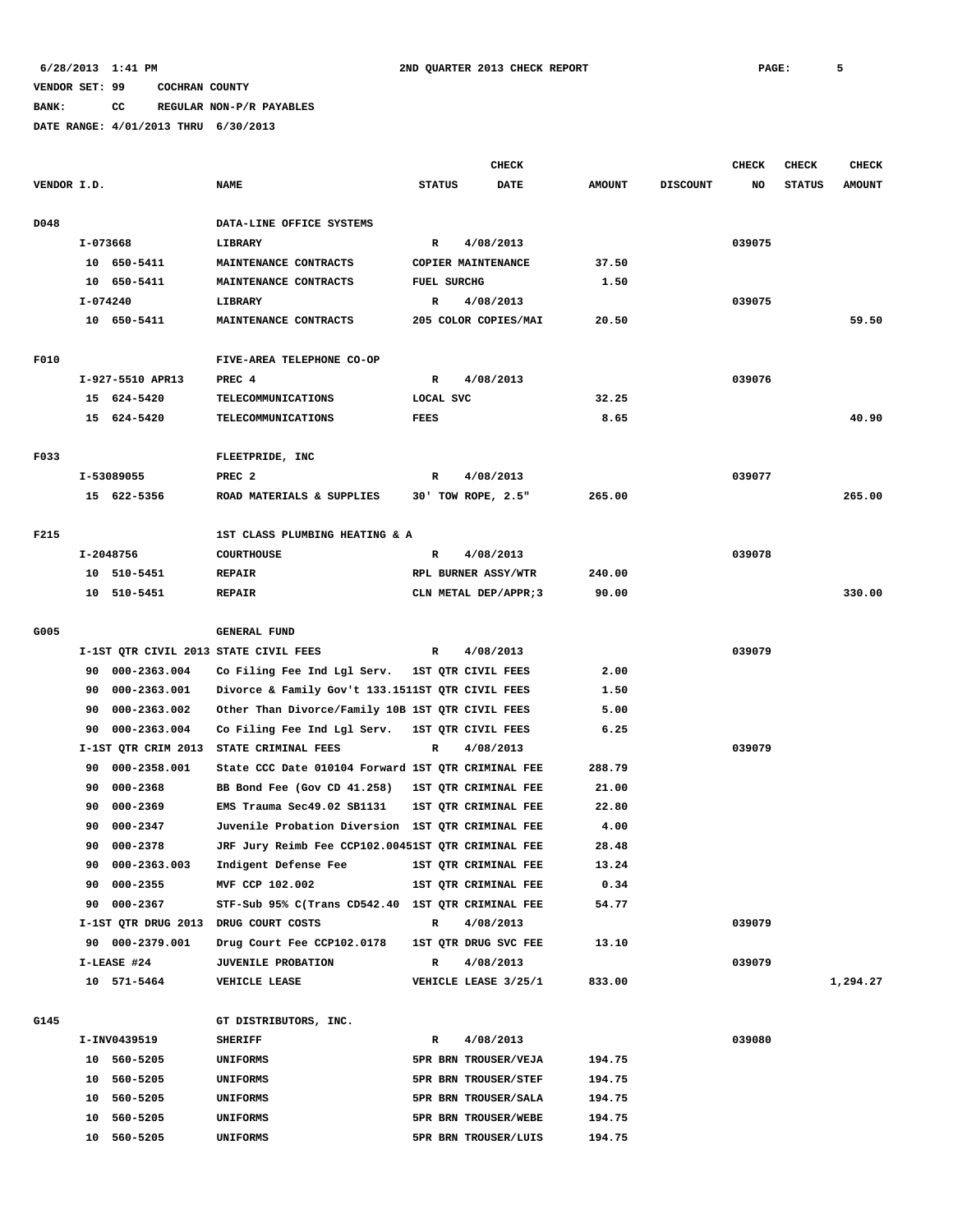### **BANK: CC REGULAR NON-P/R PAYABLES**

|             |         |              |                              |                  | CHECK                       |               |                 | <b>CHECK</b> | <b>CHECK</b>  | <b>CHECK</b>  |
|-------------|---------|--------------|------------------------------|------------------|-----------------------------|---------------|-----------------|--------------|---------------|---------------|
| VENDOR I.D. |         |              | <b>NAME</b>                  | <b>STATUS</b>    | DATE                        | <b>AMOUNT</b> | <b>DISCOUNT</b> | NO           | <b>STATUS</b> | <b>AMOUNT</b> |
| G145        |         |              | GT DISTRIBUTORS, INC. CONT   |                  |                             |               |                 |              |               |               |
|             |         | I-INV0439519 | <b>SHERIFF</b>               | R                | 4/08/2013                   |               |                 | 039080       |               |               |
|             |         | 10 560-5205  | UNIFORMS                     |                  | <b>3PR BRN TROUSER/VILL</b> | 116.85        |                 |              |               |               |
|             |         | 10 560-5205  | UNIFORMS                     |                  | 5PR BRN TROUSER/BRIS        | 194.75        |                 |              |               |               |
|             |         | 10 560-5205  | UNIFORMS                     |                  | 3PR BRN TROUSER/DAVI        | 128.85        |                 |              |               |               |
|             |         | 10 560-5205  | UNIFORMS                     |                  | <b>1PR BRN TROUSER/FREN</b> | 46.95         |                 |              |               |               |
|             |         | 10 560-5205  | UNIFORMS                     |                  | <b>3PR BRN TROUSER/REEV</b> | 140.85        |                 |              |               |               |
|             |         | 10 560-5205  | UNIFORMS                     | <b>FREIGHT</b>   |                             | 30.00         |                 |              |               | 1,632.00      |
| L010        |         |              | LEWIS FARM & RANCH STORE INC |                  |                             |               |                 |              |               |               |
|             | I-61343 |              | <b>CEMETERY</b>              | $\mathbb{R}$     | 4/08/2013                   |               |                 | 039081       |               |               |
|             |         | 10 516-5332  | CUSTODIAL SUPPLIES           |                  | WINDSHIELD WASH             | 2.79          |                 |              |               |               |
|             |         | 10 516-5332  | CUSTODIAL SUPPLIES           | SWIVEL CLIP      |                             | 3.49          |                 |              |               |               |
|             |         | 10 516-5332  | CUSTODIAL SUPPLIES           | DISC             |                             | 0.63CR        |                 |              |               |               |
|             | I-61359 |              | PREC 4                       | $\mathbb{R}$     | 4/08/2013                   |               |                 | 039081       |               |               |
|             |         |              |                              |                  |                             |               |                 |              |               |               |
|             |         | 15 624-5356  | ROAD MATERIALS & SUPPLIES    | 3 SUGAR          |                             | 5.85          |                 |              |               |               |
|             |         | 15 624-5356  | ROAD MATERIALS & SUPPLIES    | 2 BAKING SODA    |                             | 2.98          |                 |              |               |               |
|             |         | 15 624-5356  | ROAD MATERIALS & SUPPLIES    | HOSE END         |                             | 1.79          |                 |              |               |               |
|             | I-61366 |              | <b>ACTIVITY BLDG</b>         | $\mathbb{R}$     | 4/08/2013                   |               |                 | 039081       |               |               |
|             |         | 10 662-5332  | <b>CUSTODIAL SUPPLIES</b>    | TRASH BAGS       |                             | 19.99         |                 |              |               |               |
|             |         | 10 662-5332  | CUSTODIAL SUPPLIES           | <b>FANTASTIK</b> |                             | 5.98          |                 |              |               |               |
|             |         | 10 662-5332  | CUSTODIAL SUPPLIES           |                  | 2 BAR KPRS FRND             | 4.58          |                 |              |               |               |
|             |         | 10 662-5332  | CUSTODIAL SUPPLIES           | DISC             |                             | 3.06CR        |                 |              |               |               |
|             | I-61705 |              | PREC <sub>3</sub>            | $\mathbb{R}$     | 4/08/2013                   |               |                 | 039081       |               |               |
|             |         | 15 623-5451  | <b>REPAIRS</b>               | GLUE             |                             | 6.49          |                 |              |               |               |
|             |         | 15 623-5356  | ROAD MATERIALS & SUPPLIES    | <b>CLEANER</b>   |                             | 5.49          |                 |              |               |               |
|             |         | 15 623-5451  | <b>REPAIRS</b>               | MARVEL CON       |                             | 3.29          |                 |              |               |               |
|             |         | 15 623-5451  | <b>REPAIRS</b>               | 2 VALVES         |                             | 21.98         |                 |              |               |               |
|             |         | 15 623-5451  | <b>REPAIRS</b>               | 2 HOSE           |                             | 12.98         |                 |              |               |               |
|             |         | 15 623-5451  | <b>REPAIRS</b>               | P TRAP           |                             | 4.99          |                 |              |               |               |
|             |         | 15 623-5451  | <b>REPAIRS</b>               | KITCHEN FAUCET   |                             | 41.99         |                 |              |               |               |
|             | 15      | 623-5451     | <b>REPAIRS</b>               | WASTE OUTLET     |                             | 7.99          |                 |              |               |               |
|             |         | 15 623-5451  | <b>REPAIRS</b>               | DISC             |                             | 10.52CR       |                 |              |               |               |
|             | I-62241 |              | <b>COURTHOUSE</b>            |                  | R 4/08/2013                 |               |                 | 039081       |               |               |
|             |         | 10 510-5332  | CUSTODIAL SUPPLIES           | <b>FABULOSO</b>  |                             | 8.99          |                 |              |               |               |
|             |         | 10 510-5332  | CUSTODIAL SUPPLIES           | FIBULA QT        |                             | 3.49          |                 |              |               |               |
|             |         | 10 510-5332  | CUSTODIAL SUPPLIES           |                  | 3 POTPOURRI CARPET F        | 6.87          |                 |              |               |               |
|             |         | 10 510-5332  | CUSTODIAL SUPPLIES           |                  | <b>30 PAPER TOWELS</b>      | 38.70         |                 |              |               |               |
|             |         | 10 510-5332  | CUSTODIAL SUPPLIES           | DISC             |                             | 5.81CR        |                 |              |               |               |
|             |         | I-62431      | PREC 3                       |                  | R 4/08/2013                 |               |                 | 039081       |               |               |
|             |         | 15 623-5356  | ROAD MATERIALS & SUPPLIES    | 2 CS OIL         |                             | 93.90         |                 |              |               |               |
|             | I-62438 |              | MUSEUM/HISTORICAL COMM       |                  | R 4/08/2013                 |               |                 | 039081       |               |               |
|             |         | 31 652-5499  | MISCELLANEOUS                |                  | 4 REDI-MIX/Q PARKER         | 19.00         |                 |              |               |               |
|             | I-62448 |              | <b>ACTIVITY BLDG</b>         | $\mathbf R$      | 4/08/2013                   |               |                 | 039081       |               |               |
|             |         | 10 662-5332  | CUSTODIAL SUPPLIES           | 2 DISH SOAP      |                             | 4.98          |                 |              |               |               |
|             | I-62576 |              | PREC 4                       | R                | 4/08/2013                   |               |                 | 039081       |               |               |
|             |         | 15 624-5356  | ROAD MATERIALS & SUPPLIES    | <b>PAPER</b>     |                             | 6.49          |                 |              |               |               |
|             |         | 15 624-5356  | ROAD MATERIALS & SUPPLIES    | 2 CRMR           |                             | 3.90          |                 |              |               |               |
|             |         |              |                              |                  |                             |               |                 |              |               |               |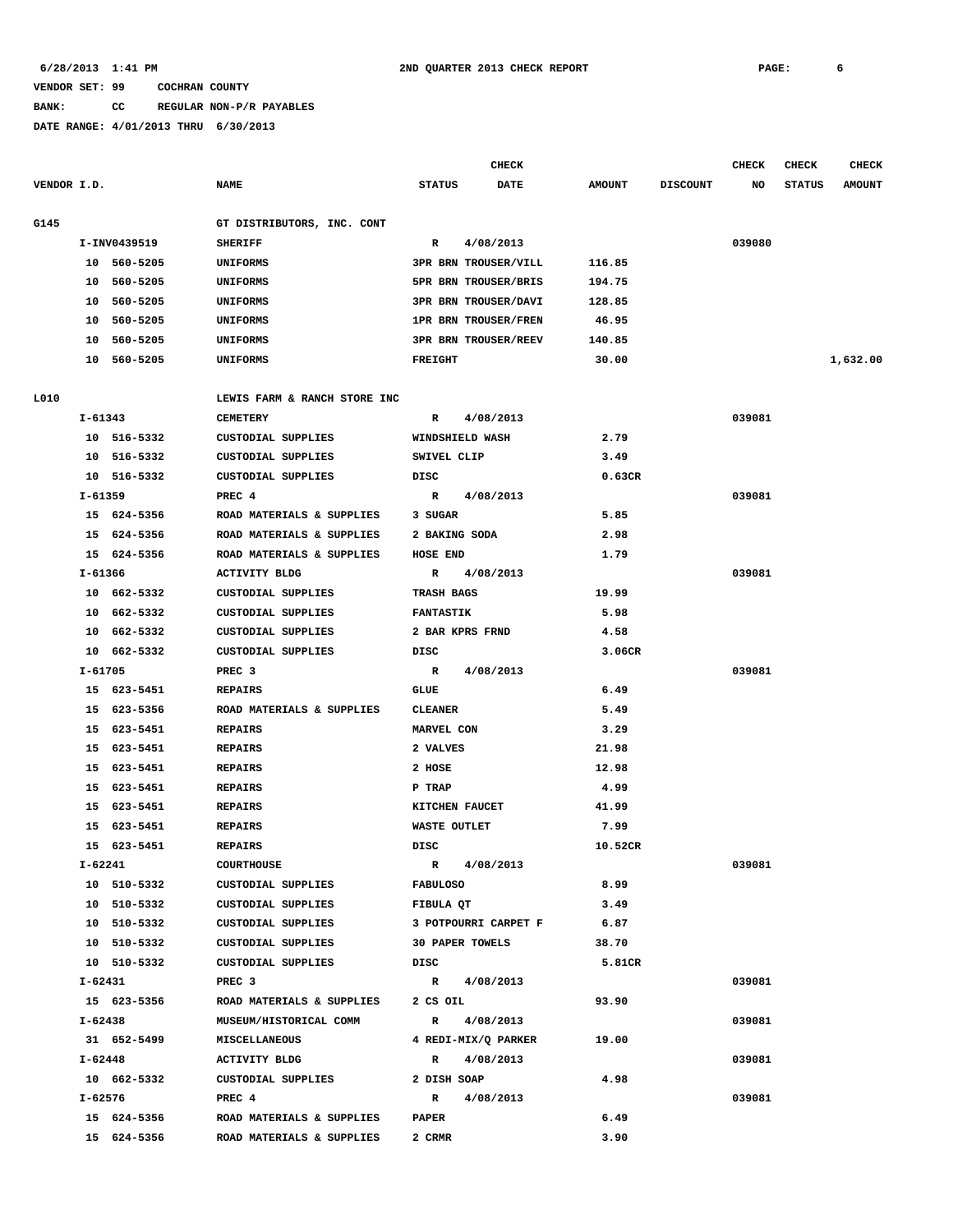**BANK: CC REGULAR NON-P/R PAYABLES**

|             |             |                    |                             |                          | CHECK                       |               |                 | <b>CHECK</b> | <b>CHECK</b>  | <b>CHECK</b>  |
|-------------|-------------|--------------------|-----------------------------|--------------------------|-----------------------------|---------------|-----------------|--------------|---------------|---------------|
| VENDOR I.D. |             |                    | <b>NAME</b>                 | <b>STATUS</b>            | <b>DATE</b>                 | <b>AMOUNT</b> | <b>DISCOUNT</b> | NO           | <b>STATUS</b> | <b>AMOUNT</b> |
| L010        |             |                    | LEWIS FARM & RANCH STOCONT  |                          |                             |               |                 |              |               |               |
|             | I-62576     |                    | PREC 4                      |                          | R 4/08/2013                 |               |                 | 039081       |               |               |
|             |             | 15 624-5356        | ROAD MATERIALS & SUPPLIES   | 2 SUGAR                  |                             | 3.90          |                 |              |               |               |
|             | I-62580     |                    | PREC 1                      | $\mathbb{R}$             | 4/08/2013                   |               |                 | 039081       |               |               |
|             |             | 15 621-5451        | <b>REPAIRS</b>              |                          | 50 1/2" CLR HOSE            | 39.50         |                 |              |               |               |
|             |             | 15 621-5451        | <b>REPAIRS</b>              | $2 \frac{1}{2x3/4}$ BARB |                             | 1.38          |                 |              |               |               |
|             |             | 15 621-5451        | <b>REPAIRS</b>              | $1/2x1/4$ BARB           |                             | 0.49          |                 |              |               |               |
|             |             | 15 621-5451        | <b>REPAIRS</b>              | $3/4x3/4"$ ELL           |                             | 0.99          |                 |              |               |               |
|             |             | 15 621-5451        | <b>REPAIRS</b>              | 3/4x3/4"                 |                             | 0.75          |                 |              |               |               |
|             |             | 15 621-5451        | <b>REPAIRS</b>              | SPRAY INDICATOR          |                             | 24.95         |                 |              |               |               |
|             |             | 15 621-5451        | <b>REPAIRS</b>              | 8 CLAMPS                 |                             | 6.32          |                 |              |               |               |
|             | I-62614     |                    | PREC 1                      | $\mathbf{R}$             | 4/08/2013                   |               |                 | 039081       |               |               |
|             |             | 15 621-5451        | <b>REPAIRS</b>              | TANK FITTING             |                             | 16.95         |                 |              |               |               |
|             |             | 15 621-5451        | <b>REPAIRS</b>              | $1 - 1/2$ " CLOSE        |                             | 1.51          |                 |              |               |               |
|             | $I - 62634$ |                    | PARK                        | R                        | 4/08/2013                   |               |                 | 039081       |               |               |
|             |             | 10 660-5332        | CUSTODIAL SUPPLIES          | COPPER BOND              |                             | 13.49         |                 |              |               |               |
|             |             | 10 660-5332        | CUSTODIAL SUPPLIES          | DISC                     |                             | 1.35CR        |                 |              |               |               |
|             | I-62699     |                    | PREC 1                      | R                        | 4/08/2013                   |               |                 | 039081       |               |               |
|             |             | 15 621-5356        | ROAD MATERIALS & SUPPLIES   |                          | 4 OT 2-4-D AMINE            | 45.96         |                 |              |               |               |
|             |             | 15 621-5356        | ROAD MATERIALS & SUPPLIES   | <b>SPRAYER</b>           |                             | 9.99          |                 |              |               |               |
|             | I-62741     |                    | PARK                        | $\mathbb{R}$             | 4/08/2013                   |               |                 | 039081       |               |               |
|             |             | 10 660-5451        | <b>REPAIR</b>               | LAVATORY FAUCET          |                             | 17.99         |                 |              |               |               |
|             |             | 10 660-5451        | <b>REPAIR</b>               | DISC                     |                             | 1.80CR        |                 |              |               |               |
|             | I-62760     |                    | PREC 1                      | $\mathbb{R}$             | 4/08/2013                   |               |                 | 039081       |               |               |
|             |             | 15 621-5356        | ROAD MATERIALS & SUPPLIES   | <b>AFFECT</b>            |                             | 24.95         |                 |              |               |               |
|             |             | 15 621-5356        | ROAD MATERIALS & SUPPLIES   | <b>HI-LIGHTER</b>        |                             | 24.95         |                 |              |               |               |
|             |             | 15 621-5356        | ROAD MATERIALS & SUPPLIES   | DISC                     |                             | 4.99CR        |                 |              |               |               |
|             | I-62807     |                    | <b>COURTHOUSE</b>           | R                        | 4/08/2013                   |               |                 | 039081       |               |               |
|             |             | 10 510-5332        | CUSTODIAL SUPPLIES          | <b>DUST MASKS</b>        |                             | 6.99          |                 |              |               |               |
|             |             | 10 510-5332        | CUSTODIAL SUPPLIES          | DISC                     |                             | 0.70CR        |                 |              |               | 551.17        |
| M031        |             |                    | MILLER PAPER & PACKAGING CO |                          |                             |               |                 |              |               |               |
|             |             | I-S2470538.001     | <b>ACTIVITY BLDG</b>        | R                        | 4/08/2013                   |               |                 | 039083       |               |               |
|             |             | 10 662-5332        | CUSTODIAL SUPPLIES          |                          | lea CORELESS DISPENS        | 14.67         |                 |              |               |               |
|             |             | 10 662-5332        | CUSTODIAL SUPPLIES          |                          | <b>1CS PLEASCENT DISINF</b> | 51.73         |                 |              |               | 66.40         |
|             |             |                    |                             |                          |                             |               |                 |              |               |               |
| M092        |             |                    | SYLVIA MARTINEZ             |                          |                             |               |                 |              |               |               |
|             |             | I-HEALTHY CO 04/13 | NON-DEPT'L                  | R                        | 4/08/2013                   |               |                 | 039084       |               |               |
|             |             | 10 409-5427        | CONTINUING EDUCATION        |                          | MEAL; HEALTHY CO TRNG       | 11.62         |                 |              |               | 11.62         |
|             |             |                    |                             |                          |                             |               |                 |              |               |               |
| N082        |             |                    | <b>NETDATA</b>              |                          |                             |               |                 |              |               |               |
|             | I-14501     |                    | CLERK/DIST COURT            | $\mathbf{R}$             | 4/08/2013                   |               |                 | 039085       |               |               |
|             |             | 10 403-5411        | MAINTENANCE CONTRACTS       |                          | ANNUAL MAINT, CC/DC         | 4,000.00      |                 |              |               |               |
|             |             | 10 435-5499        | MISCELLANEOUS               |                          | ANNUAL MAINT, DA, 5/13      |               |                 |              |               | 4,000.00      |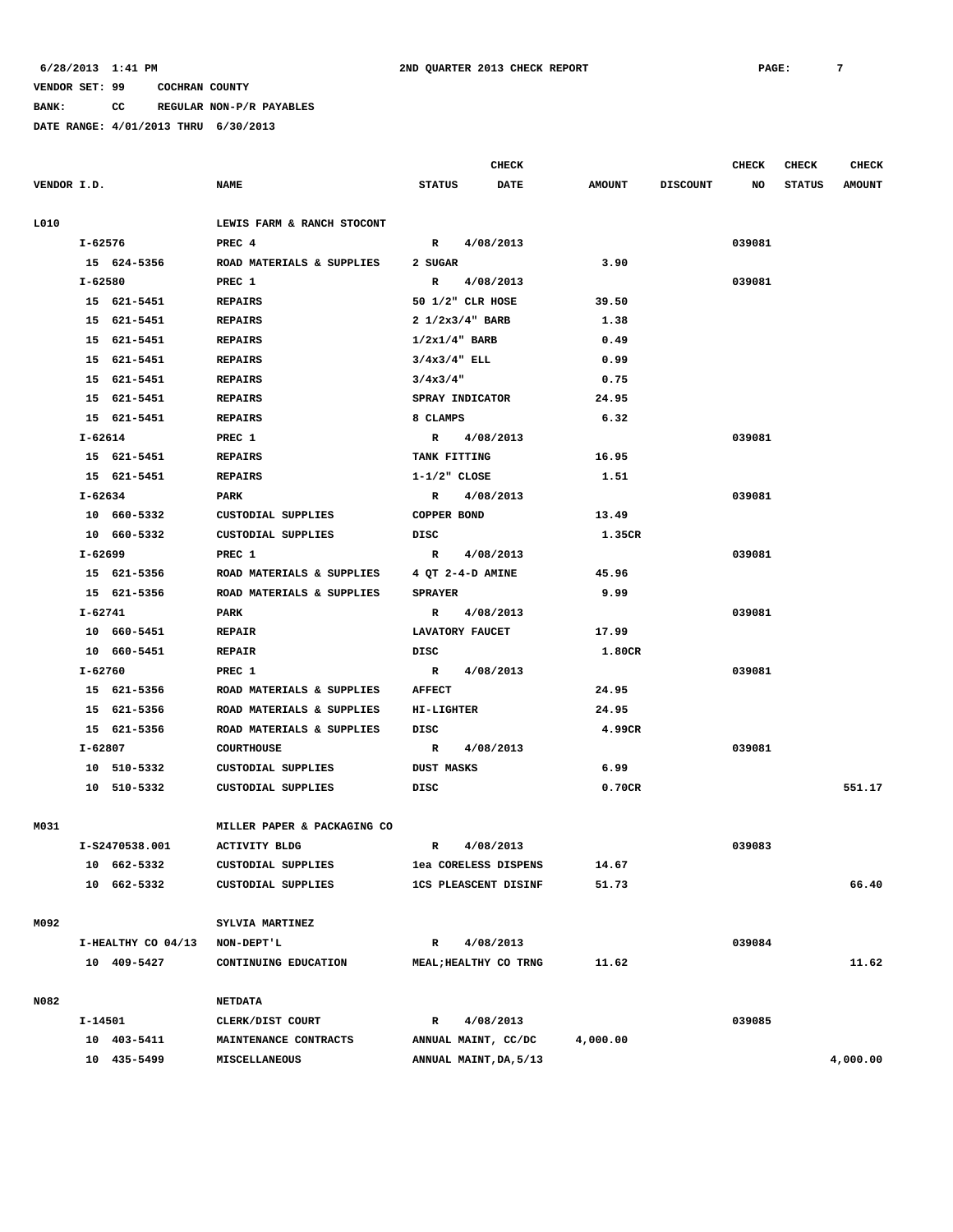**BANK: CC REGULAR NON-P/R PAYABLES**

|             |                    |                              | <b>CHECK</b>         |                       |               |                 |        | <b>CHECK</b>  | <b>CHECK</b>  |
|-------------|--------------------|------------------------------|----------------------|-----------------------|---------------|-----------------|--------|---------------|---------------|
| VENDOR I.D. |                    | <b>NAME</b>                  | <b>STATUS</b>        | <b>DATE</b>           | <b>AMOUNT</b> | <b>DISCOUNT</b> | NO     | <b>STATUS</b> | <b>AMOUNT</b> |
| R047        |                    | MARCELO RODRIG **** USE M289 |                      |                       |               |                 |        |               |               |
|             | $I-49517$          | PREC 1                       | R                    | 4/08/2013             |               |                 | 039086 |               |               |
|             | 15 621-5451        | <b>REPAIRS</b>               | ADJ CLUTCH/MACK DUMP |                       | 125.00        |                 |        |               | 125.00        |
| R099        |                    | CYNDIA LEA GUAJARDO dba      |                      |                       |               |                 |        |               |               |
|             | I-104391           | PREC 1                       | R                    | 4/08/2013             |               |                 | 039087 |               |               |
|             | 15 621-5454        | TIRES                        | 2 1400X24 TIRE CHG   |                       | 110.00        |                 |        |               |               |
|             | 15 621-5454        | TIRES                        | 1 PN#5 BOOT INST     |                       | 24.95         |                 |        |               |               |
|             | 15 621-5454        | TIRES                        | O-RING "24" INST     |                       | 9.95          |                 |        |               |               |
|             | I-104430           | <b>SHERIFF</b>               | R                    | 4/08/2013             |               |                 | 039087 |               |               |
|             | 10 560-5454        | <b>TIRES</b>                 | FLAT, LR/#133        |                       | 15.00         |                 |        |               |               |
|             | I-104467           | <b>SHERIFF</b>               | R                    | 4/08/2013             |               |                 | 039087 |               |               |
|             | 10 560-5454        | <b>TIRES</b>                 | 2 FLATS/#137         |                       | 28.00         |                 |        |               |               |
|             | I-104505           | <b>SHERIFF</b>               | R                    | 4/08/2013             |               |                 | 039087 |               |               |
|             | 10 560-5454        | TIRES                        | 235x55x70 FLAT, RR/S |                       | 13.00         |                 |        |               |               |
|             | I-104562           | PREC 4                       | R                    | 4/08/2013             |               |                 | 039087 |               |               |
|             | 15 624-5454        | TIRES                        | P235x75x17           |                       | 13.00         |                 |        |               | 213.90        |
| R124        |                    | JOHN ROLEY AUTOCENTER LTD    |                      |                       |               |                 |        |               |               |
|             | I-21198            | <b>EXTENSION SVC</b>         | R                    | 4/08/2013             |               |                 | 039088 |               |               |
|             | 10 665-5451        | <b>REPAIRS</b>               |                      | STATE INSP/09 CHEV P  | 7.00          |                 |        |               |               |
|             | 10 665-5451        | <b>REPAIRS</b>               | OIL CHG/LABOR        |                       | 12.00         |                 |        |               |               |
|             | 10 665-5451        | <b>REPAIRS</b>               | OIL FILTER           |                       | 6.50          |                 |        |               |               |
|             | 10 665-5451        | <b>REPAIRS</b>               | AIR FILTER           |                       | 47.56         |                 |        |               |               |
|             | 10 665-5451        | <b>REPAIRS</b>               | 6QT GM 10W30         |                       | 19.26         |                 |        |               |               |
|             | 10 665-5451        | <b>REPAIRS</b>               | TRUCK WASH           |                       | 30.00         |                 |        |               |               |
|             | 10 665-5451        | <b>REPAIRS</b>               | SHOP SUPPLIES        |                       | 3.36          |                 |        |               | 125.68        |
| S010        |                    | SILVERS COMPANY              |                      |                       |               |                 |        |               |               |
|             | I-CONSTABLE 04/13  | <b>CONSTABLE</b>             | R                    | 4/08/2013             |               |                 | 039089 |               |               |
|             | 10 550-5330        | FUEL & OIL                   | 23.92GL PREM 3/4/13  |                       | 91.83         |                 |        |               |               |
|             | 10 550-5330        | FUEL & OIL                   |                      | CR FED TAX ON 23.92G  | 4.40CR        |                 |        |               |               |
|             | $I-EXT$ SVC 04/13  | <b>EXTENSION SVC</b>         | R                    | 4/08/2013             |               |                 | 039089 |               |               |
|             | 10 665-5330        | FUEL AND OIL                 | 101.95GL UNL/#4      |                       | 370.99        |                 |        |               |               |
|             | 10 665-5330        | FUEL AND OIL                 |                      | CR FED TAX ON 101.95  | 18.76CR       |                 |        |               |               |
|             | $I-JUV$ PROB 04/13 | <b>JUVENILE PROBATION</b>    | R                    | 4/08/2013             |               |                 | 039089 |               |               |
|             | 10 571-5330        | FUEL                         | 78.06GL UNL          |                       | 284.06        |                 |        |               |               |
|             | 571-5330<br>10     | FUEL                         |                      | CR FED TAX ON 78.06G  | 14.36CR       |                 |        |               |               |
|             | I-PREC 1 04/13     | PREC 1                       | R                    | 4/08/2013             |               |                 | 039089 |               |               |
|             | 15 621-5330        | FUEL & OIL                   |                      | 40GL HS DIESEL; GRADE | 143.20        |                 |        |               |               |
|             | 15 621-5330        | FUEL & OIL                   | 144GL HS DIESEL 3/7  |                       | 489.60        |                 |        |               |               |
|             | 15 621-5330        | FUEL & OIL                   |                      | 27.3GL HS DIESEL;LDR  | 92.82         |                 |        |               |               |
|             | 15 621-5330        | FUEL & OIL                   |                      | 72.3GL LS DIESEL; DUM | 249.80        |                 |        |               |               |
|             | 15 621-5330        | FUEL & OIL                   | STATE TAX ON 72.3GL  |                       | 14.46         |                 |        |               |               |
|             | 15 621-5330        | FUEL & OIL                   | 28.8GL UNL; PK 3/14  |                       | 93.74         |                 |        |               |               |
|             | 15 621-5330        | FUEL & OIL                   | STATE TAX ON 28.8GL  |                       | 5.76          |                 |        |               |               |
|             | 15 621-5330        | FUEL & OIL                   | 75GL HS DIESEL; GRDR |                       | 255.00        |                 |        |               |               |
|             | I-PREC 2 04/13     | PREC <sub>2</sub>            | R                    | 4/08/2013             |               |                 | 039089 |               |               |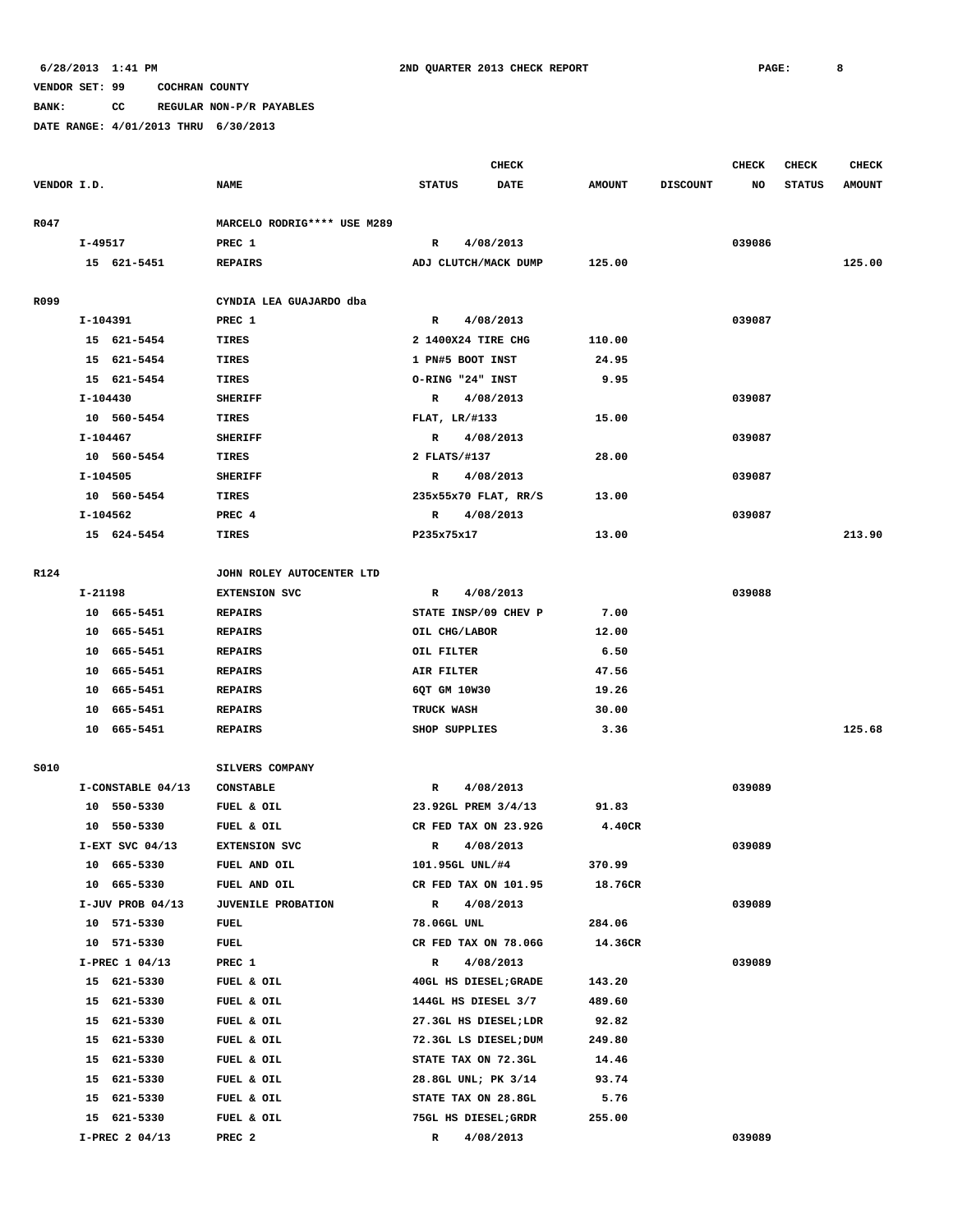**BANK: CC REGULAR NON-P/R PAYABLES**

**DATE RANGE: 4/01/2013 THRU 6/30/2013**

|             |         |                 |                                | <b>CHECK</b>         |                      |               |                 | <b>CHECK</b> | <b>CHECK</b>  | CHECK         |
|-------------|---------|-----------------|--------------------------------|----------------------|----------------------|---------------|-----------------|--------------|---------------|---------------|
| VENDOR I.D. |         |                 | <b>NAME</b>                    | <b>STATUS</b>        | <b>DATE</b>          | <b>AMOUNT</b> | <b>DISCOUNT</b> | NO           | <b>STATUS</b> | <b>AMOUNT</b> |
| S010        |         |                 | SILVERS COMPANY<br><b>CONT</b> |                      |                      |               |                 |              |               |               |
|             |         | I-PREC 2 04/13  | PREC <sub>2</sub>              | $\mathbb{R}$         | 4/08/2013            |               |                 | 039089       |               |               |
|             |         | 15 622-5330     | FUEL AND OIL                   |                      | 243GL UNL; O/HD 3/11 | 732.64        |                 |              |               |               |
|             | 15      | 622-5330        | FUEL AND OIL                   | STATE TAX ON 243GL   |                      | 48.60         |                 |              |               |               |
|             | 15      | 622-5330        | FUEL AND OIL                   | 468GL HS DIESEL      |                      | 1,614.60      |                 |              |               |               |
|             |         | I-PREC 4 04/13  | PREC 4                         | R                    | 4/08/2013            |               |                 | 039089       |               |               |
|             |         | 15 624-5330     | FUEL AND OIL                   | 400GL LP GAS 3/8     |                      | 840.00        |                 |              |               |               |
|             |         | I-SHERIFF 04/13 | <b>SHERIFF</b>                 | R                    | 4/08/2013            |               |                 | 039089       |               |               |
|             | 10      | 560-5330        | <b>FUEL AND OIL</b>            | 21.48GL UNL/#137     |                      | 78.16         |                 |              |               |               |
|             | 10      | 560-5330        | FUEL AND OIL                   | 115.02GL UNL/#134    |                      | 418.56        |                 |              |               |               |
|             | 10      | 560-5330        | FUEL AND OIL                   | 37GL UNL/#121        |                      | 134.64        |                 |              |               |               |
|             | 10      | 560-5330        | <b>FUEL AND OIL</b>            | 79.09GL UNL/#135     |                      | 287.80        |                 |              |               |               |
|             | 10      | 560-5330        | FUEL AND OIL                   | 119.51GL UNL/#136    |                      | 434.89        |                 |              |               |               |
|             | 10      | 560-5330        | <b>FUEL AND OIL</b>            | 60.49GL UNL/#122     |                      | 220.12        |                 |              |               |               |
|             | 10      | 560-5330        | <b>FUEL AND OIL</b>            | 19.76GL UNL/#111     |                      | 71.91         |                 |              |               |               |
|             | 10      | 560-5330        | FUEL AND OIL                   | 64.05GL UNL/#133     |                      | 233.07        |                 |              |               |               |
|             | 10      | 560-5330        | FUEL AND OIL                   |                      | CR FED TAX ON 516.4G | 95.02CR       |                 |              |               | 7,073.71      |
|             |         |                 |                                |                      |                      |               |                 |              |               |               |
| S047        |         |                 | SHELL FLEET PLUS               |                      |                      |               |                 |              |               |               |
|             |         | I-065177891303  | <b>EXTENSION SVC</b>           | R                    | 4/08/2013            |               |                 | 039090       |               |               |
|             | 10      | 665-5330        | <b>FUEL AND OIL</b>            |                      | 15.73GL UNL/MULESHOE | 54.90         |                 |              |               |               |
|             | 10      | 665-5330        | FUEL AND OIL                   |                      | 24.141GL UNL/SWTWTR; | 86.91         |                 |              |               |               |
|             | 10      | 665-5330        | <b>FUEL AND OIL</b>            |                      | 12.833GL UNL/EASTLAN | 46.97         |                 |              |               |               |
|             | 10      | 665-5330        | <b>FUEL AND OIL</b>            |                      | 23.43GL UNL/CALVERT; | 86.67         |                 |              |               |               |
|             | 10      | 665-5330        | FUEL AND OIL                   |                      | 12.542GL UNL/ROSENBR | 49.04         |                 |              |               |               |
|             | 10      | 665-5330        | FUEL AND OIL                   |                      | 21.653GL SUPR/HOCKLE | 87.46         |                 |              |               |               |
|             | 10      | 665-5330        | FUEL AND OIL                   |                      | 20.552GL UNL/GATESVL | 73.99         |                 |              |               |               |
|             | 10      | 665-5330        | FUEL AND OIL                   |                      | 22.996GL UNL/MERKEL; | 85.04         |                 |              |               |               |
|             | 10      | 665-5330        | FUEL AND OIL                   |                      | CR FED TAX ON 153.8G | 28.17CR       |                 |              |               | 542.81        |
| S071        |         |                 | SCRIPT OFFICE PRODUCTS, INC.   |                      |                      |               |                 |              |               |               |
|             | I-42210 |                 | <b>AUDITOR</b>                 | R                    | 4/08/2013            |               |                 | 039091       |               |               |
|             |         | 10 495-5310     | OFFICE SUPPLIES                | 3ea 2" BINDER        |                      | 53.85         |                 |              |               |               |
|             | I-42238 |                 | TAX A/C                        | R                    | 4/08/2013            |               |                 | 039091       |               |               |
|             |         | 10 499-5310     | OFFICE SUPPLIES                | NOTARY RECORD BK     |                      | 15.70         |                 |              |               |               |
|             | I-42268 |                 | AUDITOR                        | $\mathbf{R}$         | 4/08/2013            |               |                 | 039091       |               |               |
|             |         | 10 495-5310     | OFFICE SUPPLIES                | <b>1PK CORR TAPE</b> |                      | 8.65          |                 |              |               |               |
|             | I-42269 |                 | CO JUDGE/COMM'R CT             | $\mathbb{R}$         | 4/08/2013            |               |                 | 039091       |               |               |
|             |         | 15 610-5310     | OFFICE SUPPLIES                |                      | 2ea HP CRTG 74XL, BK | 79.90         |                 |              |               |               |
|             |         | 15 610-5310     | OFFICE SUPPLIES                |                      | lea HP CRTG 75XL, CL | 45.95         |                 |              |               |               |
|             |         | 10 426-5310     | OFFICE SUPPLIES                |                      | lea HP CRTG 920XL, B | 34.95         |                 |              |               |               |
|             |         | 10 426-5310     | OFFICE SUPPLIES                |                      | lea HP CRTG 920XL, C | 18.73         |                 |              |               |               |
|             |         | 10 426-5310     | OFFICE SUPPLIES                |                      | lea HP CRTG 920XL, M | 18.73         |                 |              |               |               |
|             |         | 10 426-5310     | OFFICE SUPPLIES                |                      | lea HP CRTG 920XL, Y | 18.73         |                 |              |               |               |
|             | I-42272 |                 | TAX A/C                        | $\mathbb{R}$         | 4/08/2013            |               |                 | 039091       |               |               |
|             |         |                 |                                |                      |                      |               |                 |              |               |               |

 **10 499-5310 OFFICE SUPPLIES 2 NOTARY STAMPS 42.76 337.95**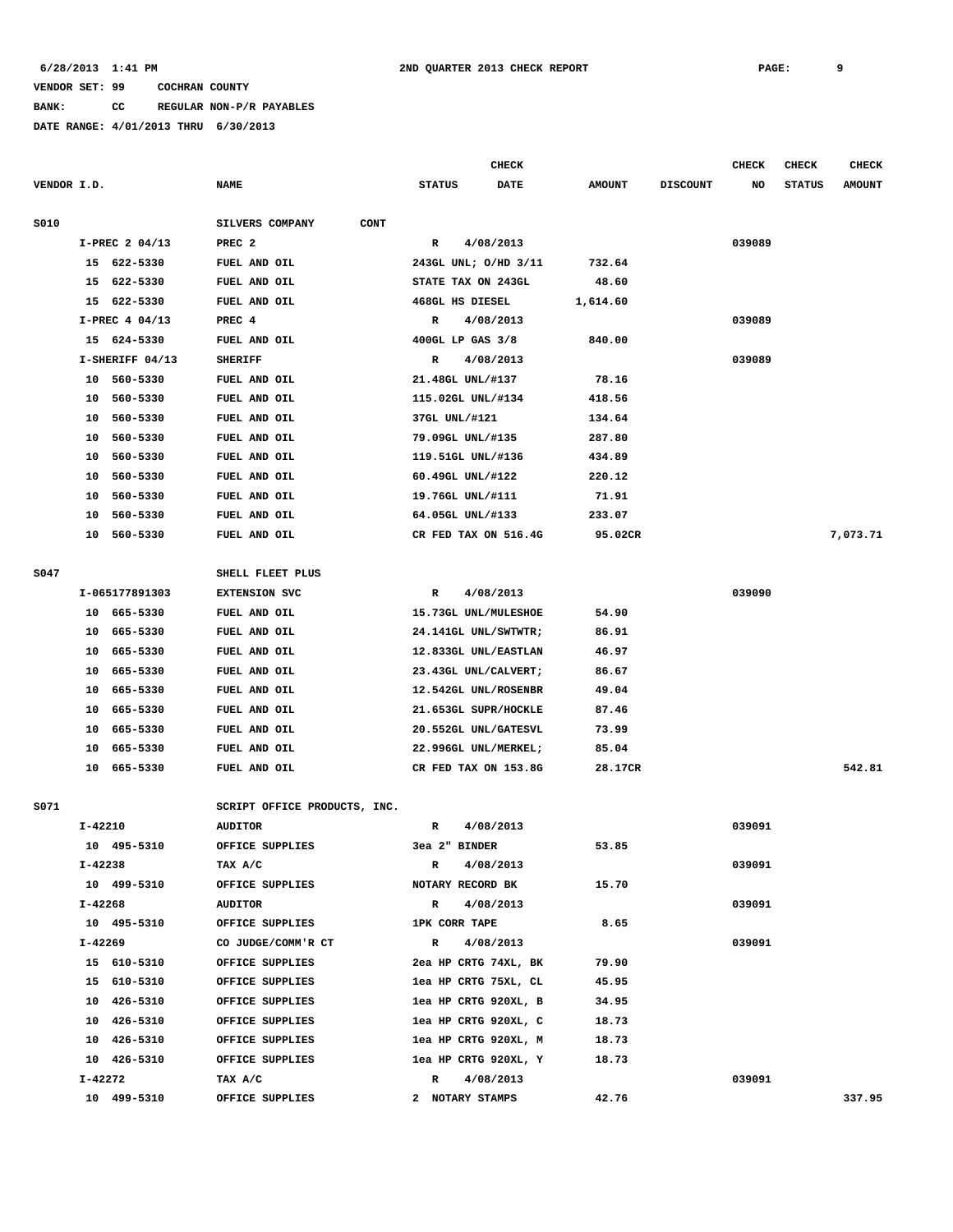#### **BANK: CC REGULAR NON-P/R PAYABLES**

|             |    |                     |                                                      |              |               | <b>CHECK</b>         |               |                 | <b>CHECK</b> | <b>CHECK</b>  | <b>CHECK</b>  |
|-------------|----|---------------------|------------------------------------------------------|--------------|---------------|----------------------|---------------|-----------------|--------------|---------------|---------------|
| VENDOR I.D. |    |                     | <b>NAME</b>                                          |              | <b>STATUS</b> | DATE                 | <b>AMOUNT</b> | <b>DISCOUNT</b> | NO           | <b>STATUS</b> | <b>AMOUNT</b> |
|             |    |                     |                                                      |              |               |                      |               |                 |              |               |               |
| S073        |    |                     | SIRCHIE FINGER PRINT LAB.                            |              |               |                      |               |                 |              |               |               |
|             |    | $I-0107706 - IN$    | <b>SHERIFF</b>                                       | $\mathbb{R}$ |               | 4/08/2013            |               |                 | 039092       |               |               |
|             |    | 10 560-5310         | OFFICE SUPPLIES                                      |              |               | BULB FOR FC281       | 32.45         |                 |              |               |               |
|             | 10 | 560-5310            | OFFICE SUPPLIES                                      |              | PWR CORD      |                      | 12.60         |                 |              |               |               |
|             | 10 | 560-5310            | OFFICE SUPPLIES                                      |              | SHIPPING      |                      | 10.62         |                 |              |               | 55.67         |
|             |    |                     |                                                      |              |               |                      |               |                 |              |               |               |
| <b>S217</b> |    |                     | STATE COMPTROLLER                                    |              |               |                      |               |                 |              |               |               |
|             |    |                     | I-1ST QTR CIVIL 2013 STATE CIVIL COSTS               | R            |               | 4/08/2013            |               |                 | 039093       |               |               |
|             | 90 | 000-2372            | Birth Cert. Gov118.015                               |              |               | 1ST QTR REMITTANCE F | 32.40         |                 |              |               |               |
|             | 90 | 000-2373            | Marriage License Gov 118.011 1ST QTR REMITTANCE F    |              |               |                      | 180.00        |                 |              |               |               |
|             | 90 | 000-2364            | Juror Donations                                      |              |               | 1ST QTR REMITTANCE F | 15.00         |                 |              |               |               |
|             | 90 | 000-2363.004        | Co Filing Fee Ind Lgl Serv.                          |              |               | 1ST QTR REMITTANCE F | 38.00         |                 |              |               |               |
|             | 90 | 000-2363.001        | Divorce & Family Gov't 133.1511ST QTR REMITTANCE F   |              |               |                      | 263.50        |                 |              |               |               |
|             | 90 | 000-2363.002        | Other Than Divorce/Family 10B 1ST QTR REMITTANCE F   |              |               |                      | 485.00        |                 |              |               |               |
|             | 90 | 000-2363.004        | Co Filing Fee Ind Lgl Serv.                          |              |               | 1ST QTR REMITTANCE F | 118.75        |                 |              |               |               |
|             | 90 | 000-2379            | Judicial Support Fee/L133.105 1ST QTR REMITTANCE F   |              |               |                      | 751.00        |                 |              |               | 1,883.65      |
|             |    |                     |                                                      |              |               |                      |               |                 |              |               |               |
| S217        |    |                     | STATE COMPTROLLER                                    |              |               |                      |               |                 |              |               |               |
|             |    | I-1ST QTR CRIM 2013 | STATE CRIMINAL COSTS                                 | R            |               | 4/08/2013            |               |                 | 039094       |               |               |
|             | 90 | 000-2358.001        | State CCC Date 010104 Forward 1ST QTR REMITTANCE F   |              |               |                      | 2,599.11      |                 |              |               |               |
|             | 90 | 000-2368            | BB Bond Fee (Gov CD 41.258)                          |              |               | 1ST QTR REMITTANCE F | 189.00        |                 |              |               |               |
|             | 90 | 000-2369            | EMS Trauma Sec49.02 SB1131                           |              |               | 1ST OTR REMITTANCE F | 205.20        |                 |              |               |               |
|             | 90 | $000 - 2347$        | Juvenile Probation Diversion 1ST QTR REMITTANCE F    |              |               |                      | 36.00         |                 |              |               |               |
|             | 90 | 000-2378            | JRF Jury Reimb Fee CCP102.00451ST QTR REMITTANCE F   |              |               |                      | 256.31        |                 |              |               |               |
|             | 90 | 000-2363.003        | Indigent Defense Fee                                 |              |               | 1ST QTR REMITTANCE F | 119.16        |                 |              |               |               |
|             | 90 | 000-2355            | MVF CCP 102.002                                      |              |               | 1ST QTR REMITTANCE F | 3.03          |                 |              |               |               |
|             | 90 | $000 - 2367$        | STF-Sub 95% C(Trans CD542.40 1ST QTR REMITTANCE F    |              |               |                      | 1,040.62      |                 |              |               |               |
|             | 90 | $000 - 2342$        | Arrest Fees - State Officers 1ST QTR REMITTANCE F    |              |               |                      | 21.00         |                 |              |               |               |
|             | 90 | 000-2342.001        | Omni FTA                                             |              |               | 1ST QTR REMITTANCE F | 300.00        |                 |              |               |               |
|             | 90 | 000-2376            | Co. CrtCriminal Judicial Fund 1ST QTR REMITTANCE F   |              |               |                      | 160.00        |                 |              |               |               |
|             | 90 | 000-2361            | 50% of Time Payment to State 1ST QTR REMITTANCE F    |              |               |                      | 77.50         |                 |              |               |               |
|             | 90 | 000-2379            | Judicial Support Fee/L133.105 1ST QTR REMITTANCE F   |              |               |                      | 381.19        |                 |              |               | 5,388.12      |
|             |    |                     |                                                      |              |               |                      |               |                 |              |               |               |
| S217        |    |                     | STATE COMPTROLLER                                    |              |               |                      |               |                 |              |               |               |
|             |    |                     | I-1ST QTR DRUG 2013 DRUG COURT COSTS                 | R            |               | 4/08/2013            |               |                 | 039095       |               |               |
|             |    | 90 000-2379.001     | Drug Court Fee CCP102.0178                           |              |               | 1ST QTR DRUG REMITTA | 117.90        |                 |              |               | 117.90        |
|             |    |                     |                                                      |              |               |                      |               |                 |              |               |               |
| S294        |    |                     | SHIRLEY SEARS                                        |              |               |                      |               |                 |              |               |               |
|             |    | I-MAR '13 TRAVEL    | <b>EXTENSION SVC</b>                                 | R            |               | 4/08/2013            |               |                 | 039096       |               |               |
|             |    | 10 665-5428         | FCS AGENT-TRAVEL-OUT OF COUNTYGRO STR PROG, LTFD, 3/ |              |               |                      | 41.81         |                 |              |               |               |
|             |    | 10 665-5428         | FCS AGENT-TRAVEL-OUT OF COUNTYFD CHLG, BRNFD, 3/4; 8 |              |               |                      | 50.28         |                 |              |               |               |
|             |    | 10 665-5428         | FCS AGENT-TRAVEL-OUT OF COUNTYDIST TRNG/FUEL 2 PLA   |              |               |                      | 71.19         |                 |              |               |               |
|             |    | 10 665-5428         | FCS AGENT-TRAVEL-OUT OF COUNTYTEA-FCS MTG, LBK, 3/28 |              |               |                      | 71.19         |                 |              |               | 234.47        |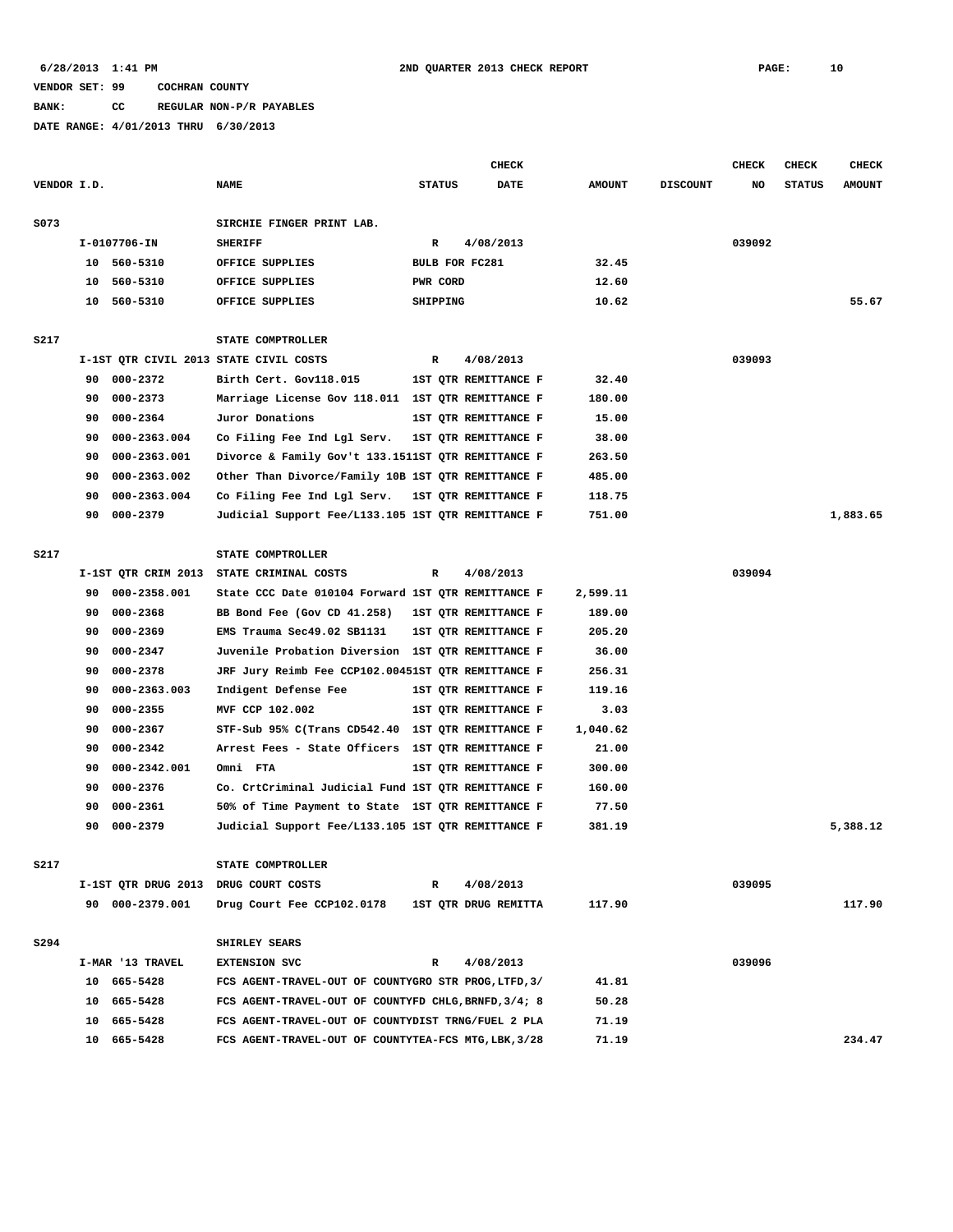**BANK: CC REGULAR NON-P/R PAYABLES**

|             |          |                              |                               |                        | <b>CHECK</b>         |               |                 | <b>CHECK</b> | <b>CHECK</b>  | <b>CHECK</b>  |
|-------------|----------|------------------------------|-------------------------------|------------------------|----------------------|---------------|-----------------|--------------|---------------|---------------|
| VENDOR I.D. |          |                              | <b>NAME</b>                   | <b>STATUS</b>          | DATE                 | <b>AMOUNT</b> | <b>DISCOUNT</b> | NO           | <b>STATUS</b> | <b>AMOUNT</b> |
|             |          |                              |                               |                        |                      |               |                 |              |               |               |
| S387        |          |                              | IRENE SEALY                   |                        |                      |               |                 |              |               |               |
|             |          | $I - 04/03/13$               | LIBRARY                       | R                      | 4/08/2013            |               |                 | 039097       |               |               |
|             |          | 10 650-5499                  | MISCELLANEOUS                 |                        | PRIZES/EASTER CONTES | 13.50         |                 |              |               | 13.50         |
|             |          |                              |                               |                        |                      |               |                 |              |               |               |
| S401        |          |                              | SOUTH TEXAS COUNTY JUDGES &   |                        |                      |               |                 |              |               |               |
|             |          | I-'13 CONF/TIMMONS           | COMMISSIONERS COURT           | R                      | 4/08/2013            |               |                 | 039098       |               |               |
|             |          | 15 610-5427                  | COMM-CONTINUING EDUCATION     |                        | SO TX ED. CONF REG/T | 200.00        |                 |              |               | 200.00        |
|             |          |                              |                               |                        |                      |               |                 |              |               |               |
| T035        |          |                              | TEXAS MUNICIPAL COURT         |                        |                      |               |                 |              |               |               |
|             |          | I-#1093 1YR<br>10 455-5310   | <b>JUSTICE OF PEACE</b>       | R<br>1 YR SUBSCRIPTION | 4/08/2013            | 36.00         |                 | 039099       |               | 36.00         |
|             |          |                              | OFFICE SUPPLIES               |                        |                      |               |                 |              |               |               |
| T067        |          |                              | TREE LOVING CARE              |                        |                      |               |                 |              |               |               |
|             | $I-5092$ |                              | <b>COURTHOUSE</b>             | $\mathbb{R}$           | 4/08/2013            |               |                 | 039100       |               |               |
|             |          | 10 510-5451                  | <b>REPAIR</b>                 | CABLE PECAN TREE       |                      | 60.00         |                 |              |               | 60.00         |
|             |          |                              |                               |                        |                      |               |                 |              |               |               |
| T083        |          |                              | TYLER TECHNOLOGIES, INC       |                        |                      |               |                 |              |               |               |
|             |          | I-025-65310                  | <b>AUDITOR</b>                | R                      | 4/08/2013            |               |                 | 039101       |               |               |
|             |          | 10 495-5451                  | <b>REPAIRS</b>                |                        | CK NUMBER CHG PROGRA | 150.00        |                 |              |               |               |
|             |          | I-025-65423                  | NON-DEPT'L                    | R                      | 4/08/2013            |               |                 | 039101       |               |               |
|             |          | 10 409-5411                  | MAINTENANCE CONTRACTS         |                        | MONTHLY NETWORK FEE  | 210.00        |                 |              |               | 360.00        |
|             |          |                              |                               |                        |                      |               |                 |              |               |               |
| T148        |          |                              | TASCOSA OFFICE MACHINES INC   |                        |                      |               |                 |              |               |               |
|             | I-9C9088 |                              | <b>SHERIFF</b>                | R                      | 4/08/2013            |               |                 | 039102       |               |               |
|             |          | 10 560-5411                  | MAINTENANCE CONTRACTS         |                        | COPIER MAINTENANCE 3 | 75.90         |                 |              |               |               |
|             | I-LU1812 |                              | CLERK/NON-DEPT'L              | R                      | 4/08/2013            |               |                 | 039102       |               |               |
|             |          | 10 409-5411                  | MAINTENANCE CONTRACTS         |                        | COPIER MAINTENANCE/3 | 47.47         |                 |              |               | 123.37        |
|             |          |                              |                               |                        |                      |               |                 |              |               |               |
| T184        |          |                              | THYSSENKRUPP ELEVATOR COR     |                        |                      |               |                 |              |               |               |
|             |          | I-3000479840                 | <b>COURTHOUSE</b>             | R                      | 4/08/2013            |               |                 | 039103       |               |               |
|             |          | 10 510-5411                  | MAINTENANCE CONTRACTS         |                        | ELEVATOR MAINT/2ND Q | 1,764.24      |                 |              |               | 1,764.24      |
|             |          |                              |                               |                        |                      |               |                 |              |               |               |
| U003        |          |                              | UNIVERSITY OF TEXAS AT AUSTIN |                        |                      |               |                 |              |               |               |
|             |          | I-122413013/'13 INST AUDITOR |                               | R                      | 4/08/2013            |               |                 | 039104       |               |               |
|             |          | 10 495-5427                  | CONTINUING EDUCATION          |                        | AUDITOR'S INSTITUTE  | 280.00        |                 |              |               | 280.00        |
| V039        |          |                              | HIGINIO VASQUEZ JR. dba       |                        |                      |               |                 |              |               |               |
|             |          | I-10100030613                | <b>JAIL</b>                   | $\mathbb{R}$           | 4/08/2013            |               |                 | 039105       |               |               |
|             |          | 10 512-5333                  | <b>FOOD-PRISONERS</b>         |                        | 1 J DEAN BRK BOWLS P | 3.29          |                 |              |               |               |
|             |          | 10 512-5333                  | <b>FOOD-PRISONERS</b>         |                        | 6 J DEAN BRK BOWLS P | 19.74         |                 |              |               |               |
|             |          | 10 512-5333                  | <b>FOOD-PRISONERS</b>         |                        | 8 J DEAN BRKFST BOWL | 26.32         |                 |              |               |               |
|             |          | 10 512-5333                  | <b>FOOD-PRISONERS</b>         |                        | 2 J DEAN BRKFST BOWL | 6.58          |                 |              |               |               |
|             |          | 10 512-5333                  | FOOD-PRISONERS                |                        | 7 HM CHOPPED BEEF ST | 29.33         |                 |              |               |               |
|             |          | 10 512-5333                  | <b>FOOD-PRISONERS</b>         |                        | 4 HM BONELESS FRIED  | 13.16         |                 |              |               |               |
|             |          | 10 512-5333                  | <b>FOOD-PRISONERS</b>         |                        | HM BEER BATTERED CHK | 3.29          |                 |              |               |               |
|             |          | 10 512-5333                  | <b>FOOD-PRISONERS</b>         |                        | 2 J DEAN SAU EGG CHS | 12.98         |                 |              |               |               |
|             |          | 10 512-5333                  | <b>FOOD-PRISONERS</b>         | 3 GAL MILK             |                      | 12.87         |                 |              |               |               |
|             |          | 10 512-5333                  | <b>FOOD-PRISONERS</b>         | 2 SF GRAPE JC          |                      | 6.78          |                 |              |               |               |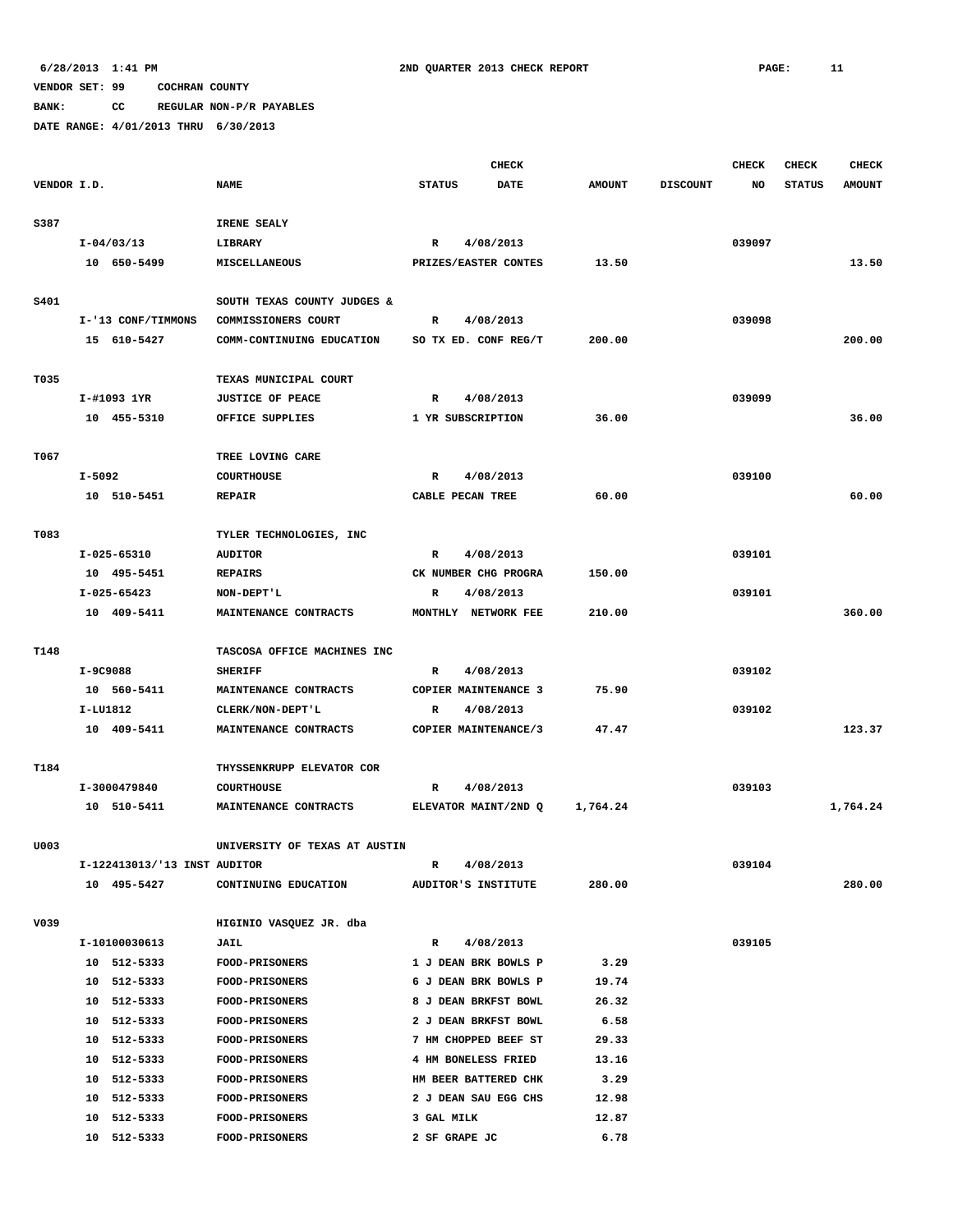**BANK: CC REGULAR NON-P/R PAYABLES**

|             |    |                |                            |                        |           | CHECK       |               |                 | <b>CHECK</b> | <b>CHECK</b>  | <b>CHECK</b>  |
|-------------|----|----------------|----------------------------|------------------------|-----------|-------------|---------------|-----------------|--------------|---------------|---------------|
| VENDOR I.D. |    |                | <b>NAME</b>                | <b>STATUS</b>          |           | <b>DATE</b> | <b>AMOUNT</b> | <b>DISCOUNT</b> | NO           | <b>STATUS</b> | <b>AMOUNT</b> |
| V039        |    |                | HIGINIO VASQUEZ JR. dbCONT |                        |           |             |               |                 |              |               |               |
|             |    | I-10100030613  | <b>JAIL</b>                | R                      | 4/08/2013 |             |               |                 | 039105       |               |               |
|             |    | 10 512-5333    | <b>FOOD-PRISONERS</b>      | 2 SF APPLE CIDER       |           |             | 5.38          |                 |              |               |               |
|             |    | 10 512-5333    | FOOD-PRISONERS             | 2 SF ORANGE JC 100%    |           |             | 6.78          |                 |              |               |               |
|             |    | I-107100031913 | JAIL                       | R                      | 4/08/2013 |             |               |                 | 039105       |               |               |
|             |    | 10 512-5333    | <b>FOOD-PRISONERS</b>      | 2 SF ORANGE JUICE 10   |           |             | 6.78          |                 |              |               |               |
|             |    | 10 512-5333    | FOOD-PRISONERS             | 2 SF GRAPE JCE         |           |             | 6.78          |                 |              |               |               |
|             |    | 10 512-5333    | <b>FOOD-PRISONERS</b>      | 2 SF APPLE JCE         |           |             | 5.38          |                 |              |               |               |
|             |    | I-108100032913 | JAIL                       | R                      | 4/08/2013 |             |               |                 | 039105       |               |               |
|             |    | 10 512-5333    | <b>FOOD-PRISONERS</b>      | 2 GAL MILK             |           |             | 8.58          |                 |              |               |               |
|             |    | I-116100032313 | JAIL                       | R                      | 4/08/2013 |             |               |                 | 039105       |               |               |
|             |    | 10 512-5333    | <b>FOOD-PRISONERS</b>      | J DEAN SAU EGG CHS M   |           |             | 6.49          |                 |              |               |               |
|             |    | 10 512-5333    | FOOD-PRISONERS             | J DEAN SAUS EGG CH B   |           |             | 6.49          |                 |              |               |               |
|             | 10 | 512-5333       | FOOD-PRISONERS             | J DEAN BRK BOWLS PAN   |           |             | 9.87          |                 |              |               |               |
|             |    | 10 512-5333    | <b>FOOD-PRISONERS</b>      | J DEAN BRK BOWL SAUS   |           |             | 19.74         |                 |              |               |               |
|             |    | 10 512-5333    | <b>FOOD-PRISONERS</b>      | J DEAN BRK BOWLS PAN   |           |             | 6.58          |                 |              |               |               |
|             | 10 | 512-5333       | FOOD-PRISONERS             | J DEAN BRKFST BOWLS/   |           |             | 29.61         |                 |              |               |               |
|             | 10 | 512-5333       | <b>FOOD-PRISONERS</b>      | AJ SCR EGG SAUS/HBRW   |           |             | 16.73         |                 |              |               |               |
|             | 10 | 512-5333       | <b>FOOD-PRISONERS</b>      | J DEAN BRKFST BOWLS/   |           |             | 9.87          |                 |              |               |               |
|             | 10 | 512-5333       | FOOD-PRISONERS             | AJ SCR EGG/SAUS/HBRW   |           |             | 2.39          |                 |              |               |               |
|             | 10 | 512-5333       | <b>FOOD-PRISONERS</b>      | HM MEXICAN FIESTA DI   |           |             | 6.58          |                 |              |               |               |
|             | 10 | 512-5333       | <b>FOOD-PRISONERS</b>      | HM CLASSIC FRIED CHK   |           |             | 10.50         |                 |              |               |               |
|             | 10 | 512-5333       | <b>FOOD-PRISONERS</b>      | HM CHOPPED BEEF STK    |           |             | 4.19          |                 |              |               |               |
|             | 10 | 512-5333       | <b>FOOD-PRISONERS</b>      | HM MEXICAN FIESTA DI   |           |             | 3.29          |                 |              |               |               |
|             | 10 | 512-5333       | <b>FOOD-PRISONERS</b>      | HM CHOPPED BEEF STK/   |           |             | 8.38          |                 |              |               |               |
|             | 10 | 512-5333       | <b>FOOD-PRISONERS</b>      | HM MEXICAN FIESTA DI   |           |             | 3.29          |                 |              |               |               |
|             |    | 10 512-5333    | <b>FOOD-PRISONERS</b>      | HM CLASSIC FRIED CHK   |           |             | 14.00         |                 |              |               |               |
|             | 10 | 512-5333       | <b>FOOD-PRISONERS</b>      | HM CHOPPED BEEF STK    |           |             | 4.19          |                 |              |               |               |
|             | 10 | 512-5333       | FOOD-PRISONERS             | HM BONELESS FRIED CH   |           |             | 23.03         |                 |              |               |               |
|             | 10 | 512-5333       | FOOD-PRISONERS             | HM CHOPPED BEEF STK/   |           |             | 8.38          |                 |              |               |               |
|             | 10 | 512-5333       | <b>FOOD-PRISONERS</b>      | J DEAN BRKFST BOWLS/   |           |             | 6.58          |                 |              |               |               |
|             |    | 10 512-5333    | <b>FOOD-PRISONERS</b>      | HM CLASSIC FRIED CHK   |           |             | 21.00         |                 |              |               |               |
|             |    | I-16100031913  | JAIL                       | R                      | 4/08/2013 |             |               |                 | 039105       |               |               |
|             |    | 10 512-5333    | <b>FOOD-PRISONERS</b>      | FLAVOR MIX/2           |           |             | 15.98         |                 |              |               |               |
|             |    | 10 512-5333    | <b>FOOD-PRISONERS</b>      | <b>BIMBO SFT WHITE</b> |           |             | 2.19          |                 |              |               |               |
|             |    | 10 512-5333    | <b>FOOD-PRISONERS</b>      | 8 BIMBO SFT WHITE      |           |             | 17.52         |                 |              |               |               |
|             |    | 10 512-5333    | <b>FOOD-PRISONERS</b>      | <b>GAL MILK</b>        |           |             | 4.29          |                 |              |               |               |
|             |    | 10 512-5333    | <b>FOOD-PRISONERS</b>      | KLEIN'S SLICED DILL/   |           |             | 5.58          |                 |              |               |               |
|             |    | 10 512-5333    | <b>FOOD-PRISONERS</b>      | SF KETCHUP SQZ/2       |           |             | 3.18          |                 |              |               |               |
|             |    | 10 512-5333    | <b>FOOD-PRISONERS</b>      | FR SQ MUSTARD/2        |           |             | 3.58          |                 |              |               |               |
|             |    | 10 512-5333    | <b>FOOD-PRISONERS</b>      | 3 SF SUGAR             |           |             | 18.57         |                 |              |               |               |
|             |    | 10 512-5333    | <b>FOOD-PRISONERS</b>      | LETTUCE CELLO          |           |             | 1.79          |                 |              |               |               |
|             |    | 10 512-5333    | <b>FOOD-PRISONERS</b>      | SF DRNK MX;LEM/2       |           |             | 6.18          |                 |              |               |               |
|             |    | 10 512-5333    | <b>FOOD-PRISONERS</b>      | SF DRNK $MX;CHR/2$     |           |             | 6.18          |                 |              |               |               |
|             |    | 10 512-5333    | <b>FOOD-PRISONERS</b>      | SF DRNK $MX; GR/2$     |           |             | 6.18          |                 |              |               |               |
|             |    | I-40100031513  | <b>JAIL</b>                | $\mathbb{R}$           | 4/08/2013 |             |               |                 | 039105       |               |               |
|             |    | 10 512-5333    | <b>FOOD-PRISONERS</b>      | AJ SCR EGG/SAUS/HBRW   |           |             | 4.78          |                 |              |               |               |
|             |    | 10 512-5333    | <b>FOOD-PRISONERS</b>      | J DEAN BRKFST BOWLS/   |           |             | 23.03         |                 |              |               |               |
|             |    |                |                            |                        |           |             |               |                 |              |               |               |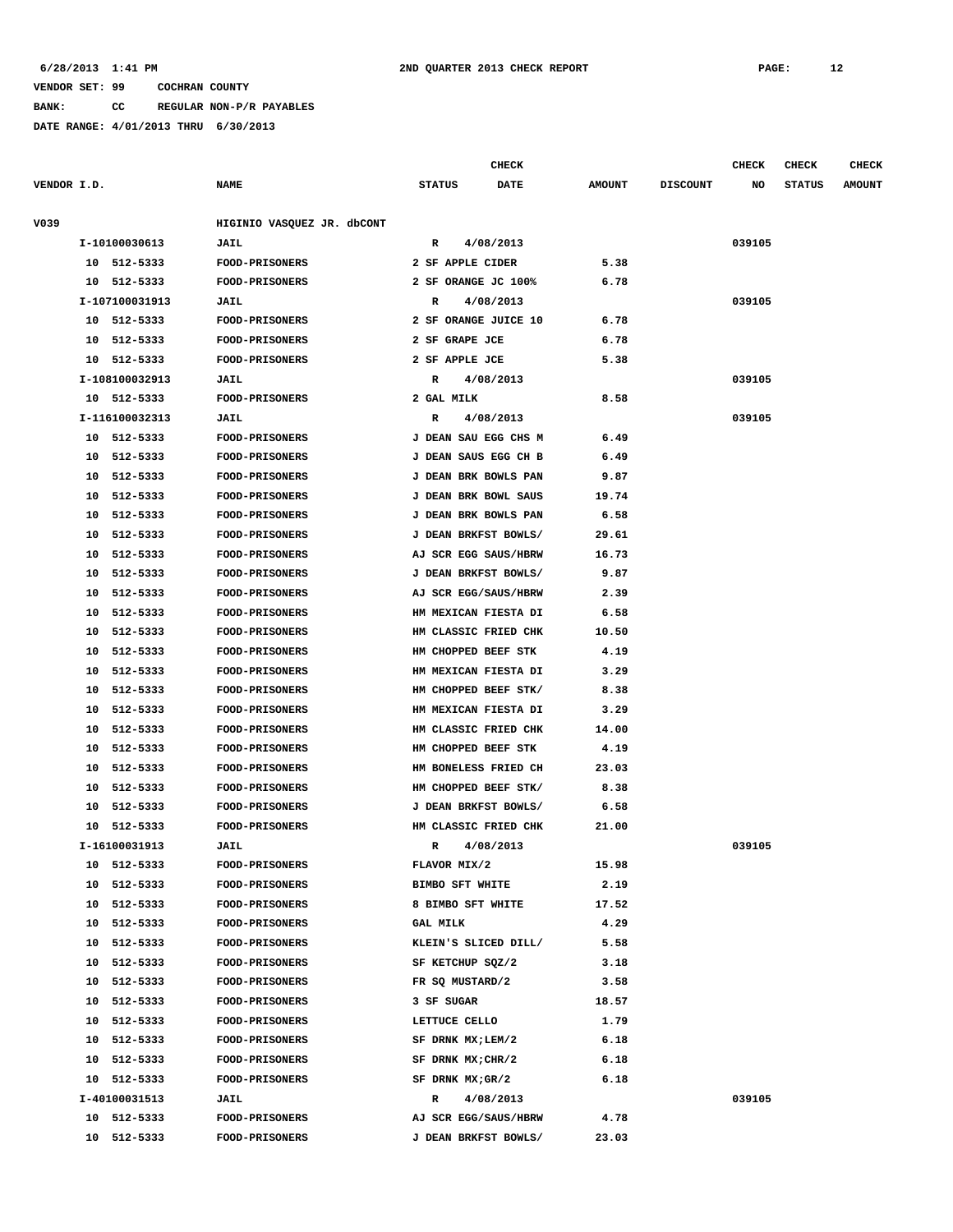**BANK: CC REGULAR NON-P/R PAYABLES**

|             |    |                    |                              |                | CHECK                   |               |                 | CHECK  | CHECK         | <b>CHECK</b>  |
|-------------|----|--------------------|------------------------------|----------------|-------------------------|---------------|-----------------|--------|---------------|---------------|
| VENDOR I.D. |    |                    | <b>NAME</b>                  | <b>STATUS</b>  | DATE                    | <b>AMOUNT</b> | <b>DISCOUNT</b> | NO     | <b>STATUS</b> | <b>AMOUNT</b> |
| V039        |    |                    | HIGINIO VASQUEZ JR. dbCONT   |                |                         |               |                 |        |               |               |
|             |    | I-40100031513      | <b>JAIL</b>                  | R              | 4/08/2013               |               |                 | 039105 |               |               |
|             |    | 10 512-5333        | FOOD-PRISONERS               |                | J DEAN BRK BOWLS PAN    | 26.32         |                 |        |               |               |
|             | 10 | 512-5333           | <b>FOOD-PRISONERS</b>        |                | J DEAN BRKFST BOWLS/    | 29.61         |                 |        |               |               |
|             | 10 | 512-5333           | <b>FOOD-PRISONERS</b>        |                | AJ SCR EGG/SAUS/HBRW    | 23.90         |                 |        |               |               |
|             |    | I-42100031113      | JAIL                         | R              | 4/08/2013               |               |                 | 039105 |               |               |
|             | 10 | 512-5333           | FOOD-PRISONERS               |                | 8 OLD HOME WHITE BRD    | 14.32         |                 |        |               |               |
|             | 10 | 512-5333           | <b>FOOD-PRISONERS</b>        |                | HM BOURBON STEAK STR    | 8.38          |                 |        |               |               |
|             | 10 | 512-5333           | <b>FOOD-PRISONERS</b>        |                | HM SALISBURY STEAK D    | 3.29          |                 |        |               |               |
|             | 10 | 512-5333           | <b>FOOD-PRISONERS</b>        |                | CHOPPED BEEF STK/4      | 16.76         |                 |        |               |               |
|             | 10 | 512-5333           | <b>FOOD-PRISONERS</b>        |                | HM BOURBON STEAK STR    | 16.76         |                 |        |               |               |
|             | 10 | 512-5333           | <b>FOOD-PRISONERS</b>        |                | HM MEXICAN FIESTA DI    | 19.74         |                 |        |               |               |
|             | 10 | 512-5333           | FOOD-PRISONERS               |                | AJ SCR EGG/SAUS/HBRW    | 9.56          |                 |        |               |               |
|             | 10 | 512-5333           | FOOD-PRISONERS               |                | J DEAN BRK BOWL SAUS    | 19.74         |                 |        |               |               |
|             | 10 | 512-5333           | FOOD-PRISONERS               | SF APPLE JC    |                         | 2.69          |                 |        |               |               |
|             | 10 | 512-5333           | <b>FOOD-PRISONERS</b>        |                | SF ORANGE JUICE 100%    | 3.39          |                 |        |               |               |
|             | 10 | 512-5333           | FOOD-PRISONERS               | <b>PRODUCE</b> |                         | 3.19          |                 |        |               |               |
|             | 10 | 512-5333           | FOOD-PRISONERS               | GAL MILK/2     |                         | 8.58          |                 |        |               |               |
|             |    | I-45100032213      | <b>JAIL</b>                  | R              | 4/08/2013               |               |                 | 039105 |               |               |
|             | 10 | 512-5333           | FOOD-PRISONERS               | 3 GAL MILK     |                         | 12.87         |                 |        |               |               |
|             | 10 | 512-5333           | FOOD-PRISONERS               | <b>APPLES</b>  |                         | 8.99          |                 |        |               |               |
|             | 10 | 512-5333           | <b>FOOD-PRISONERS</b>        | NAVEL ORANGE   |                         | 1.39          |                 |        |               |               |
|             |    | I-63103030113      | <b>JAIL</b>                  | R              | 4/08/2013               |               |                 | 039105 |               |               |
|             |    | 10 512-5333        | FOOD-PRISONERS               |                | 8 OLD HOME WHITE BRD    | 14.32         |                 |        |               |               |
|             |    | 10 512-5333        | <b>FOOD-PRISONERS</b>        | 2 GAL MILK     |                         | 8.58          |                 |        |               |               |
|             | 10 | 512-5333           | FOOD-PRISONERS               | <b>CARROTS</b> |                         | 1.29          |                 |        |               |               |
|             |    | 10 512-5333        | FOOD-PRISONERS               | <b>APPLES</b>  |                         | 7.39          |                 |        |               |               |
|             |    | I-65100031413      | <b>JAIL</b>                  | R              | 4/08/2013               |               |                 | 039105 |               |               |
|             |    | 10 512-5333        | FOOD-PRISONERS               | 2 GAL MILK     |                         | 8.58          |                 |        |               |               |
|             |    | I-67100032713      | <b>JAIL</b>                  | R              | 4/08/2013               |               |                 | 039105 |               |               |
|             |    | 10 512-5333        | <b>FOOD-PRISONERS</b>        |                | 4 OLD HOME WHEAT BRD    | 7.56          |                 |        |               |               |
|             | 10 | 512-5333           | <b>FOOD-PRISONERS</b>        |                | <b>BIMBO SFT WHITE</b>  | 2.19          |                 |        |               |               |
|             | 10 | 512-5333           | <b>FOOD-PRISONERS</b>        |                | 3 BIMBO WHEAT           | 6.57          |                 |        |               |               |
|             |    | 10 512-5333        | <b>FOOD-PRISONERS</b>        |                | <b>PRODUCE--ORANGES</b> | 7.26          |                 |        |               |               |
|             |    | 10 512-5333        | <b>FOOD-PRISONERS</b>        | <b>APPLES</b>  |                         | 8.25          |                 |        |               | 815.70        |
|             |    |                    |                              |                |                         |               |                 |        |               |               |
| <b>W055</b> |    |                    | WINDSTREAM COMMUNICATIONS SW |                |                         |               |                 |        |               |               |
|             |    | $I-266-5181$ 04/13 | <b>ELECTIONS</b>             | R              | 4/08/2013               |               |                 | 039106 |               |               |
|             |    | 10 490-5420        | <b>TELECOMMUNICATIONS</b>    |                | BASIC LOCAL SVC         | 49.80         |                 |        |               |               |
|             |    | 10 490-5420        | <b>TELECOMMUNICATIONS</b>    | OPTIONAL SVC   |                         | 3.15          |                 |        |               |               |
|             |    | 10 490-5420        | <b>TELECOMMUNICATIONS</b>    |                | LONG DISTANCE SVC       | 6.59          |                 |        |               |               |
|             |    | I-266-5215 04/13   | <b>EXTENSION SVC</b>         | R              | 4/08/2013               |               |                 | 039106 |               |               |
|             |    | 10 665-5420        | <b>TELECOMMUNICATIONS</b>    |                | BASIC LOCAL SVC/3 LI    | 152.02        |                 |        |               |               |
|             |    | 10 665-5420        | <b>TELECOMMUNICATIONS</b>    |                | HI-SPEED INTERNET       | 39.99         |                 |        |               |               |
|             |    | 10 665-5420        | <b>TELECOMMUNICATIONS</b>    |                | LONG DISTANCE SVC       | 3.13          |                 |        |               |               |
|             |    | $I-266-8661$ 04/13 | <b>ATTORNEY</b>              | R              | 4/08/2013               |               |                 | 039106 |               |               |
|             |    | 10 475-5420        | <b>TELECOMMUNICATIONS</b>    |                | BASIC LOCAL SVC/2 LI    | 106.64        |                 |        |               |               |
|             |    | 10 475-5420        | TELECOMMUNICATIONS           |                | HI-SPEED INTERNET       | 59.99         |                 |        |               |               |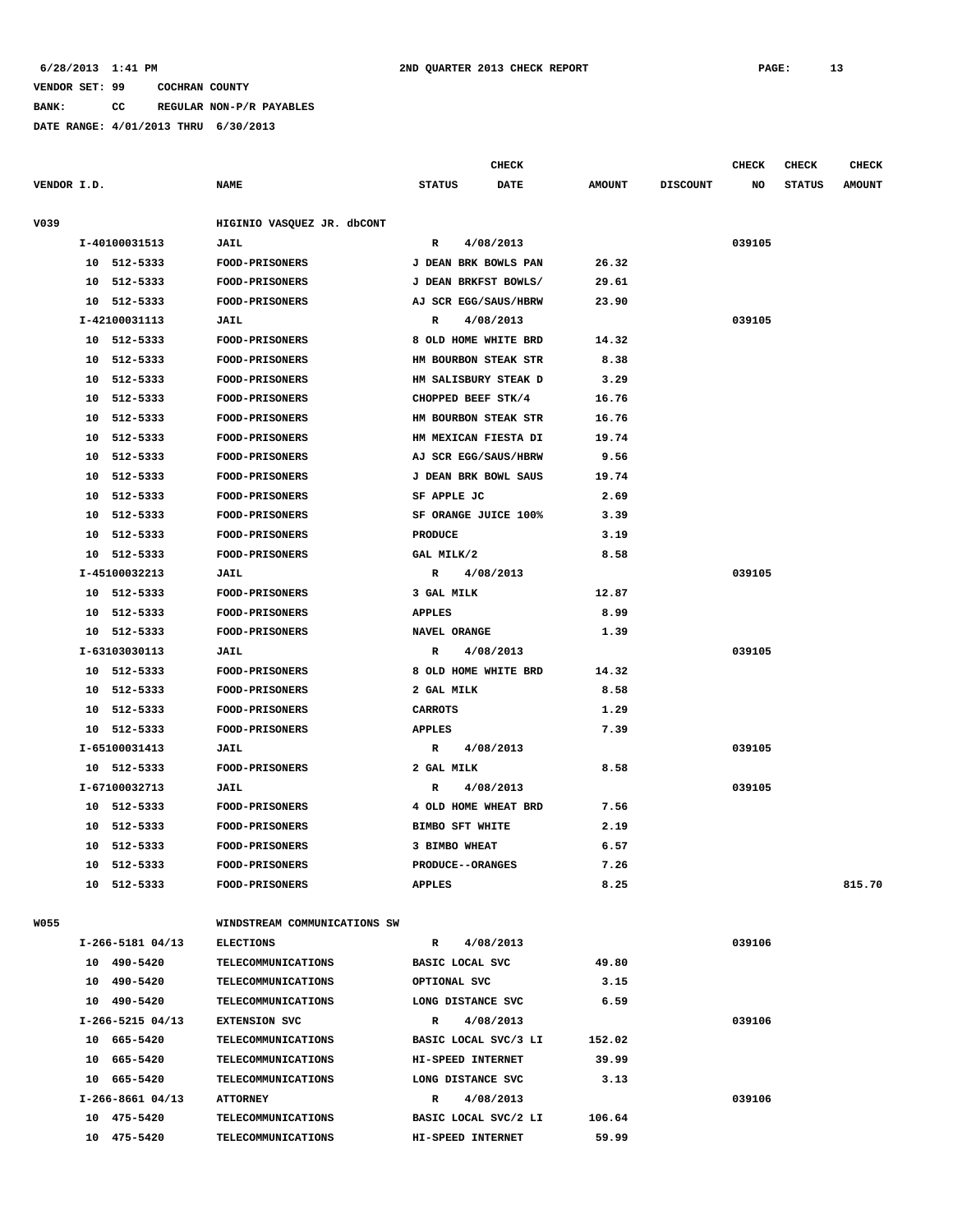**BANK: CC REGULAR NON-P/R PAYABLES**

|             |          |                     |                                        |                      | <b>CHECK</b>           |               |                 | <b>CHECK</b> | <b>CHECK</b>  | <b>CHECK</b>  |
|-------------|----------|---------------------|----------------------------------------|----------------------|------------------------|---------------|-----------------|--------------|---------------|---------------|
| VENDOR I.D. |          |                     | <b>NAME</b>                            | <b>STATUS</b>        | <b>DATE</b>            | <b>AMOUNT</b> | <b>DISCOUNT</b> | NO           | <b>STATUS</b> | <b>AMOUNT</b> |
| <b>W055</b> |          |                     | WINDSTREAM COMMUNICATICONT             |                      |                        |               |                 |              |               |               |
|             |          | $I-266-8661$ 04/13  | <b>ATTORNEY</b>                        | R                    | 4/08/2013              |               |                 | 039106       |               |               |
|             |          | 10 475-5420         | <b>TELECOMMUNICATIONS</b>              | LONG DISTANCE SVC    |                        | 0.12          |                 |              |               | 421.43        |
|             |          |                     |                                        |                      |                        |               |                 |              |               |               |
| <b>W070</b> |          |                     | R D WALLACE OIL CO INC                 |                      |                        |               |                 |              |               |               |
|             |          | $I-1400$ 04/13      | PREC 4                                 | $\mathbb{R}$         | 4/08/2013              |               |                 | 039107       |               |               |
|             |          | 15 624-5330         | FUEL AND OIL                           | 46GL UNL             |                        | 157.89        |                 |              |               |               |
|             |          | 15 624-5330         | FUEL AND OIL                           | 14.8GL SUPR          |                        | 53.50         |                 |              |               |               |
|             |          | $I-3440$ 04/13      | PREC 1                                 | $\mathbb{R}$         | 4/08/2013              |               |                 | 039107       |               |               |
|             |          | 15 621-5356         | ROAD MATERIALS & SUPPLIES              | 50/50 ANTI-FREEZE    |                        | 50.85         |                 |              |               |               |
|             |          | $I-3540$ 04/13      | PREC <sub>3</sub>                      | $\mathbb{R}$         | 4/08/2013              |               |                 | 039107       |               |               |
|             |          | 15 623-5330         | FUEL AND OIL                           | 130.1GL DYED DIESEL  |                        | 441.04        |                 |              |               |               |
|             |          | 15 623-5330         | FUEL AND OIL                           | 91.8GL UNL           |                        | 317.17        |                 |              |               |               |
|             |          | $I-3620$ 04/13      | <b>CEMETERY</b>                        | R                    | 4/08/2013              |               |                 | 039107       |               |               |
|             |          | 10 516-5330         | FUEL & OIL                             | 51GL UNL             |                        | 175.17        |                 |              |               |               |
|             |          | $I-3700$ 04/13      | <b>SHERIFF</b>                         | R                    | 4/08/2013              |               |                 | 039107       |               |               |
|             |          | 10 560-5330         | FUEL AND OIL                           | 46.4GL UNL/#133      |                        | 159.99        |                 |              |               |               |
|             | 10       | 560-5330            | FUEL AND OIL                           | 14GL UNL/#136        |                        | 48.37         |                 |              |               |               |
|             |          | 10 560-5330         | FUEL AND OIL                           | 70.4GL UNL/#137      |                        | 242.31        |                 |              |               | 1,646.29      |
| W092        |          |                     | WTG FUELS, INC                         |                      |                        |               |                 |              |               |               |
|             |          | I-15006-03496 APR13 | <b>SHERIFF</b>                         | $\mathbb{R}$         | 4/08/2013              |               |                 | 039108       |               |               |
|             |          | 10 560-5330         | FUEL AND OIL                           | 14.42GL UNL/#125     |                        | 46.23         |                 |              |               |               |
|             |          | 10 560-5330         | FUEL AND OIL                           | 13.39GL UNL/#133     |                        | 46.89         |                 |              |               |               |
|             |          | 10 560-5330         | FUEL AND OIL                           | 59.56GL UNL/#137     |                        | 207.03        |                 |              |               |               |
|             |          | 10 560-5330         | FUEL AND OIL                           | 60GL UNL/#121        |                        | 209.16        |                 |              |               |               |
|             |          | 10 560-5330         | FUEL AND OIL                           | 28.12GL UNL/#122     |                        | 97.46         |                 |              |               |               |
|             |          | 10 560-5330         | FUEL AND OIL                           | CR FED TAX ON PREM-- |                        | 4.78CR        |                 |              |               | 601.99        |
| W092        |          |                     | WTG FUELS, INC                         |                      |                        |               |                 |              |               |               |
|             |          |                     | I-15006-47129 APR13 JUVENILE PROBATION | $\mathbb{R}$         | 4/08/2013              |               |                 | 039109       |               |               |
|             |          | 10 571-5330         | <b>FUEL</b>                            | 28.192GL UNL         |                        | 95.70         |                 |              |               | 95.70         |
|             |          |                     |                                        |                      |                        |               |                 |              |               |               |
| W115        |          |                     | RAYMOND D WEBER, SHERIFF               |                      |                        |               |                 |              |               |               |
|             | I-040313 |                     | <b>SHERIFF</b>                         | R                    | 4/08/2013              |               |                 | 039110       |               |               |
|             |          | 10 512-5499         | <b>MISCELLANEOUS</b>                   | MEAL/TRANSPORT INMAT |                        | 7.84          |                 |              |               | 7.84          |
| Y001        |          |                     | YELLOWHOUSE MACHINERY CO.              |                      |                        |               |                 |              |               |               |
|             | I-217745 |                     | PREC 1                                 | R                    | 4/08/2013              |               |                 | 039111       |               |               |
|             |          | 15 621-5451         | <b>REPAIRS</b>                         | KNOB/770G #8372      |                        | 25.98         |                 |              |               |               |
|             |          | 15 621-5451         | <b>REPAIRS</b>                         | <b>FREIGHT</b>       |                        | 15.89         |                 |              |               | 41.87         |
| P083        |          |                     | PHILPOTT MOTORS LTD                    |                      |                        |               |                 |              |               |               |
|             | I-236307 |                     | <b>SHERIFF</b>                         | R                    | 4/17/2013              |               |                 | 039112       |               |               |
|             |          | 10 560-5571         | CAPITAL OUTLAY                         |                      | '13 EXPR 1FM5K8AR9DG   | 34,506.77     |                 |              |               |               |
|             |          | 10 560-5571         | CAPITAL OUTLAY                         | BUY BOARD FEE        |                        | 400.00        |                 |              |               |               |
|             |          | 10 560-5571         | CAPITAL OUTLAY                         |                      | $-107$ CVP 2FAFP71W77X | 1,500.00CR    |                 |              |               | 33,406.77     |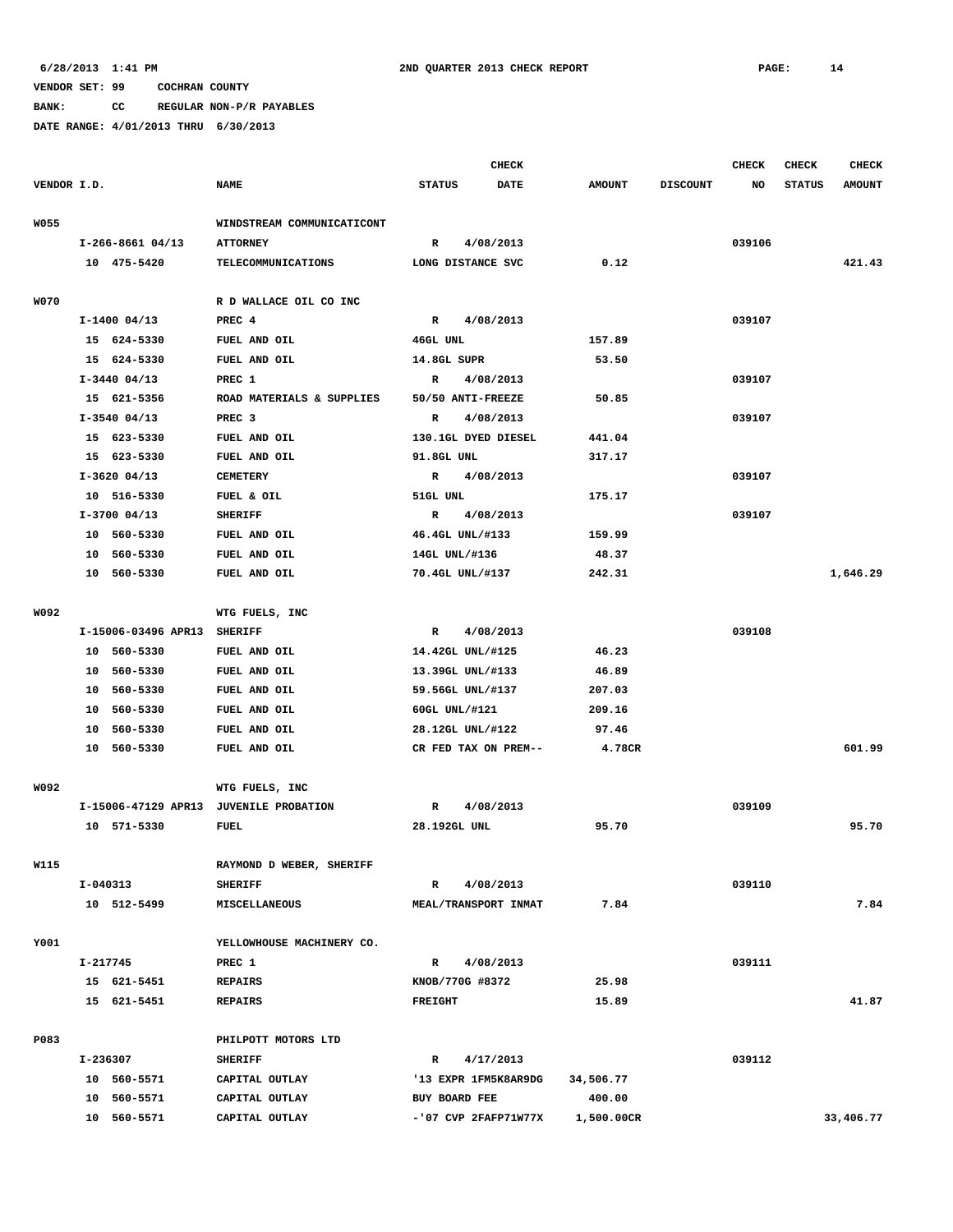**BANK: CC REGULAR NON-P/R PAYABLES**

|             |          |                |                              |                       | <b>CHECK</b> |               |                 | <b>CHECK</b> | <b>CHECK</b>  | <b>CHECK</b>  |
|-------------|----------|----------------|------------------------------|-----------------------|--------------|---------------|-----------------|--------------|---------------|---------------|
| VENDOR I.D. |          |                | <b>NAME</b>                  | <b>STATUS</b>         | <b>DATE</b>  | <b>AMOUNT</b> | <b>DISCOUNT</b> | NO           | <b>STATUS</b> | <b>AMOUNT</b> |
|             |          |                |                              |                       |              |               |                 |              |               |               |
| A165        |          |                | AFFILIATED COMPUTER SERVICES |                       |              |               |                 |              |               |               |
|             | I-899549 |                | <b>CLERK</b>                 | R                     | 4/29/2013    |               |                 | 039145       |               |               |
|             |          | 10 403-5416    | FILMING & INDEXING           | ORR (395) FEB '13 #1  |              | 91.00         |                 |              |               |               |
|             | I-900915 |                | CLERK                        | R                     | 4/29/2013    |               |                 | 039145       |               |               |
|             |          | 10 403-5416    | FILMING & INDEXING           | 20/20 LAND REC #1537  |              | 1,250.00      |                 |              |               |               |
|             |          | 10 403-5416    | FILMING & INDEXING           | 34 COUNTY ARCHIVAL P  |              | 30.26         |                 |              |               |               |
|             |          | 10 403-5416    | FILMING & INDEXING           | <b>FREIGHT</b>        |              | 53.13         |                 |              |               | 1,424.39      |
|             |          |                |                              |                       |              |               |                 |              |               |               |
| A178        |          |                | <b>AMAZON</b>                |                       |              |               |                 |              |               |               |
|             |          | I-001033387097 | LIBRARY                      | R                     | 4/29/2013    |               |                 | 039146       |               |               |
|             |          | 10 650-5590    | <b>BOOKS</b>                 | THE RISING (DARKNESS  |              | 13.98         |                 |              |               |               |
|             |          | 10 650-5590    | <b>BOOKS</b>                 | <b>PARTIALS</b>       |              | 12.17         |                 |              |               |               |
|             |          | 10 650-5590    | <b>BOOKS</b>                 | FRAGMENTS (PARTIALS)  |              | 12.98         |                 |              |               |               |
|             | 10       | 650-5590       | <b>BOOKS</b>                 | ENCYCLOPEDIA BROWN B  |              | 14.97         |                 |              |               |               |
|             |          | 10 650-5590    | <b>BOOKS</b>                 | STARTING NOW: A BLOSS |              | 13.98         |                 |              |               |               |
|             |          | 10 650-5590    | <b>BOOKS</b>                 | OUT OF THE EASY       |              | 11.98         |                 |              |               |               |
|             |          | 10 650-5590    | <b>BOOKS</b>                 | A MAN NAMED DAVE: A S |              | 11.67         |                 |              |               |               |
|             |          | 10 650-5590    | <b>BOOKS</b>                 | THE FALSE PRINCE: BK  |              | 9.99          |                 |              |               |               |
|             |          | 10 650-5590    | <b>BOOKS</b>                 | EXCLAMATION MARK      |              | 11.24         |                 |              |               |               |
|             | 10       | 650-5590       | <b>BOOKS</b>                 | FIRE STUDY (STUDY, B  |              | 10.97         |                 |              |               |               |
|             | 10       | 650-5590       | <b>BOOKS</b>                 | ISABELLA: STAR OF THE |              | 10.77         |                 |              |               |               |
|             |          | 10 650-5590    | <b>BOOKS</b>                 | THE PERKS OF BEING A  |              | 7.69          |                 |              |               |               |
|             |          | I-081414895976 | LIBRARY                      | R                     | 4/29/2013    |               |                 | 039146       |               |               |
|             |          | 10 650-5590    | <b>BOOKS</b>                 | SHADOW OF THE TITANI  |              | 4.23          |                 |              |               |               |
|             |          | 10 650-5590    | <b>BOOKS</b>                 | SHIPPING              |              | 3.99          |                 |              |               |               |
|             |          | I-093883805166 | LIBRARY                      | R                     | 4/29/2013    |               |                 | 039146       |               |               |
|             |          | 10 650-5590    | <b>BOOKS</b>                 | THE PET FAIRIES COMP  |              | 27.29         |                 |              |               |               |
|             |          | 10 650-5590    | <b>BOOKS</b>                 | SHIPPING              |              | 3.99          |                 |              |               |               |
|             |          | I-101026613234 | LIBRARY                      | R                     | 4/29/2013    |               |                 | 039146       |               |               |
|             |          | 10 650-5590    | <b>BOOKS</b>                 | GILDED LIVES, FATAL   |              | 14.60         |                 |              |               |               |
|             |          | 10 650-5590    | <b>BOOKS</b>                 | THE HOST:A NOVEL      |              | 14.93         |                 |              |               |               |
|             | 10       | 650-5590       | <b>BOOKS</b>                 | THE AVIATOR'S WIFE: A |              | 14.13         |                 |              |               |               |
|             |          | 10 650-5590    | <b>BOOKS</b>                 | OL' MAMA SQUIRREL     |              | 11.55         |                 |              |               |               |
|             |          | 10 650-5590    | <b>BOOKS</b>                 | SIX YEARS             |              | 15.37         |                 |              |               |               |
|             | 10       | 650-5590       | <b>BOOKS</b>                 | THE BURGESS BOYS: AN  |              | 14.60         |                 |              |               |               |
|             | 10       | 650-5590       | <b>BOOKS</b>                 | BIG NATE MAKES THE G  |              | 8.48          |                 |              |               |               |
|             |          | 10 650-5590    | <b>BOOKS</b>                 | ORDINARY GRACE: A NOV |              | 14.01         |                 |              |               |               |
|             |          | 10 650-5590    | <b>BOOKS</b>                 | TIGER'S CURSE (BK 1)  |              | 7.18          |                 |              |               |               |
|             |          | 10 650-5590    | <b>BOOKS</b>                 | TIGER'S CURSE (BK 2)  |              | 7.18          |                 |              |               |               |
|             |          | I-127215247593 | LIBRARY                      | $\mathbb{R}$          | 4/29/2013    |               |                 | 039146       |               |               |
|             |          | 10 650-5590    | <b>BOOKS</b>                 | REQULEM (DELIRIUM)    |              | 11.39         |                 |              |               |               |
|             |          | 10 650-5590    | <b>BOOKS</b>                 | <b>ICEFIRE</b>        |              | 11.67         |                 |              |               |               |
|             |          | 10 650-5590    | <b>BOOKS</b>                 | <b>VIVIENDO</b>       |              | 11.08         |                 |              |               |               |
|             |          | 10 650-5590    | <b>BOOKS</b>                 | AN ABUNDANCE OF KATH  |              | 10.98         |                 |              |               |               |
|             |          | 10 650-5590    | <b>BOOKS</b>                 | PAPER TOWNS           |              | 10.98         |                 |              |               |               |
|             |          | 10 650-5590    | <b>BOOKS</b>                 | SPLENDORS & GLOOMS    |              | 22.84         |                 |              |               |               |
|             | 10       | 650-5590       | <b>BOOKS</b>                 | THE DARKEST MINDS     |              | 10.98         |                 |              |               |               |
|             |          | 10 650-5590    | <b>BOOKS</b>                 | THE CHANCE: A NOVEL   |              | 12.35         |                 |              |               |               |
|             |          | I-164032432970 | LIBRARY                      | R                     | 4/29/2013    |               |                 | 039146       |               |               |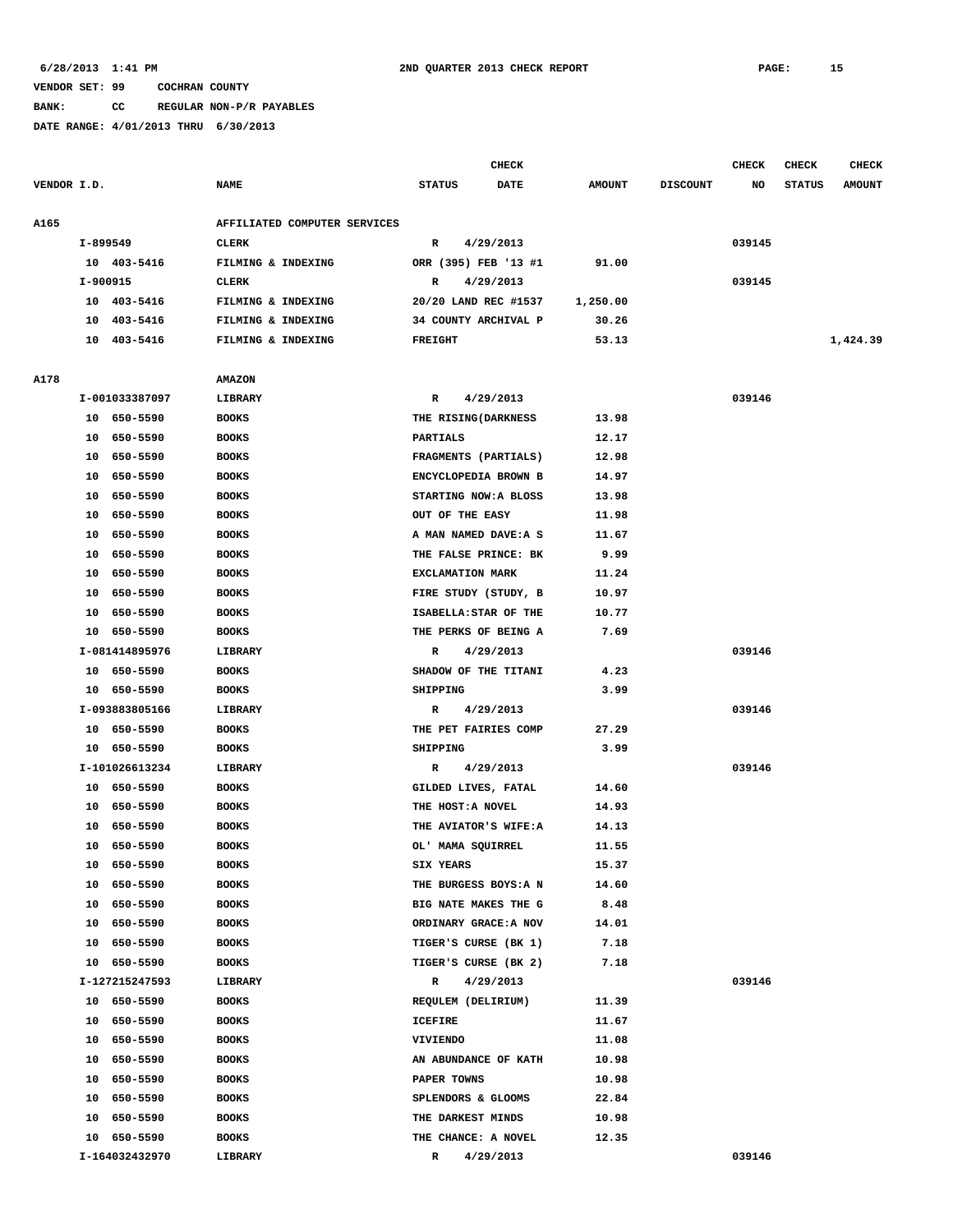**BANK: CC REGULAR NON-P/R PAYABLES**

|             |                |                      |      |                       | <b>CHECK</b>          |               |                 | <b>CHECK</b> | CHECK         | <b>CHECK</b>  |
|-------------|----------------|----------------------|------|-----------------------|-----------------------|---------------|-----------------|--------------|---------------|---------------|
| VENDOR I.D. |                | <b>NAME</b>          |      | <b>STATUS</b>         | <b>DATE</b>           | <b>AMOUNT</b> | <b>DISCOUNT</b> | NO           | <b>STATUS</b> | <b>AMOUNT</b> |
|             |                |                      |      |                       |                       |               |                 |              |               |               |
| A178        |                | <b>AMAZON</b>        | CONT |                       |                       |               |                 |              |               |               |
|             | I-164032432970 | LIBRARY              |      | R                     | 4/29/2013             |               |                 | 039146       |               |               |
|             | 10 650-5590    | <b>BOOKS</b>         |      |                       | ONLY TIME WILL TELL   | 17.36         |                 |              |               |               |
|             | I-164036848067 | LIBRARY              |      | R                     | 4/29/2013             |               |                 | 039146       |               |               |
|             | 10 650-5590    | <b>BOOKS</b>         |      |                       | THE END OF YOUR LIFE  | 14.92         |                 |              |               |               |
|             | 10 650-5590    | <b>BOOKS</b>         |      |                       | GODS AND BEASTS: A NO | 14.51         |                 |              |               |               |
|             | 650-5590<br>10 | <b>BOOKS</b>         |      | DREAM FRIENDS         |                       | 11.55         |                 |              |               |               |
|             | 10 650-5590    | <b>BOOKS</b>         |      | <b>GOBLIN SECRETS</b> |                       | 10.98         |                 |              |               |               |
|             | I-164038662930 | LIBRARY              |      | R                     | 4/29/2013             |               |                 | 039146       |               |               |
|             | 10 650-5590    | <b>BOOKS</b>         |      | AMELIA BEDELIA CHAP   |                       | 12.16         |                 |              |               |               |
|             | 10<br>650-5590 | <b>BOOKS</b>         |      | <b>BENEDICTION</b>    |                       | 14.10         |                 |              |               |               |
|             | 650-5590<br>10 | <b>BOOKS</b>         |      |                       | MIDDLE SCHOOL: MY BR  | 8.88          |                 |              |               |               |
|             | 650-5590<br>10 | <b>BOOKS</b>         |      |                       | THE OBITUARY WRITER:  | 15.80         |                 |              |               |               |
|             | 10<br>650-5590 | <b>BOOKS</b>         |      | OTIS & THE PUPPY      |                       | 11.98         |                 |              |               |               |
|             | 650-5590<br>10 | <b>BOOKS</b>         |      |                       | WILL GRAYSON, WILL G  | 10.98         |                 |              |               |               |
|             | 650-5590<br>10 | <b>BOOKS</b>         |      |                       | TEA TIME W/SOPHIA GR  | 12.23         |                 |              |               |               |
|             | 10<br>650-5590 | <b>BOOKS</b>         |      |                       | TIMMY FAILURE: MISTAK | 10.19         |                 |              |               |               |
|             | 650-5590<br>10 | <b>BOOKS</b>         |      |                       | OPEN THIS LITTLE BOO  | 11.55         |                 |              |               |               |
|             | 650-5590<br>10 | <b>BOOKS</b>         |      | CLOCKWORK PRINCESS    |                       | 10.97         |                 |              |               |               |
|             | 10<br>650-5590 | <b>BOOKS</b>         |      | GHOULISH SONG         |                       | 10.98         |                 |              |               |               |
|             | 650-5590<br>10 | <b>BOOKS</b>         |      |                       | THE STILL POINT OF T  | 14.41         |                 |              |               |               |
|             | 10<br>650-5590 | <b>BOOKS</b>         |      |                       | CODE: A VIRALS NOVEL  | 11.98         |                 |              |               |               |
|             | 10<br>650-5590 | <b>BOOKS</b>         |      |                       | THE SINS OF THE FATH  | 11.20         |                 |              |               |               |
|             | I-173855079496 | LIBRARY              |      | R                     | 4/29/2013             |               |                 | 039146       |               |               |
|             | 10 650-5590    | <b>BOOKS</b>         |      |                       | VOYAGERS OF THE TITA  | 8.00          |                 |              |               |               |
|             | 10 650-5590    | <b>BOOKS</b>         |      | SHIPPING              |                       | 3.99          |                 |              |               |               |
|             | I-180639857763 | LIBRARY              |      | R                     | 4/29/2013             |               |                 | 039146       |               |               |
|             | 10 650-5590    | <b>BOOKS</b>         |      | HALF BROKE HORSES: A  |                       | 4.48          |                 |              |               |               |
|             | 10 650-5590    | <b>BOOKS</b>         |      | SHIPPING              |                       | 3.99          |                 |              |               |               |
|             | I-263063500732 | <b>LIBRARY</b>       |      | R                     | 4/29/2013             |               |                 | 039146       |               |               |
|             | 10 650-5590    | <b>BOOKS</b>         |      |                       | BIG NATE: HERE GOES N | 9.99          |                 |              |               |               |
|             | 10 650-5590    | <b>BOOKS</b>         |      |                       | THE SILVER LININGS P  | 9.00          |                 |              |               |               |
|             | I-263066589678 | LIBRARY              |      | R                     | 4/29/2013             |               |                 | 039146       |               |               |
|             | 10 650-5590    | <b>BOOKS</b>         |      | BIG NATE OUT LOUD     |                       | 8.23          |                 |              |               |               |
|             | I-263067475915 | LIBRARY              |      | R                     | 4/29/2013             |               |                 | 039146       |               |               |
|             | 10 650-5590    | <b>BOOKS</b>         |      |                       | BIG NATE AND FRIENDS  | 8.08          |                 |              |               | 698.68        |
| A235        |                | R&D DANIEL, INC dba  |      |                       |                       |               |                 |              |               |               |
|             | I-3286         | <b>COURTHOUSE</b>    |      | R                     | 4/29/2013             |               |                 | 039148       |               |               |
|             | 10 510-5451    | <b>REPAIR</b>        |      |                       | RMV/REINST SM PUMP/L  | 512.00        |                 |              |               |               |
|             | 10 510-5451    | <b>REPAIR</b>        |      |                       | ALIGN NEW COUPLER/RP  | 397.19        |                 |              |               |               |
|             | I-3317         | <b>ACTIVITY BLDG</b> |      | R                     | 4/29/2013             |               |                 | 039148       |               |               |
|             | 10 662-5451    | <b>REPAIR</b>        |      |                       | INSTL NEW FURNC/AUD   | 2,312.00      |                 |              |               | 3,221.19      |
|             |                |                      |      |                       |                       |               |                 |              |               |               |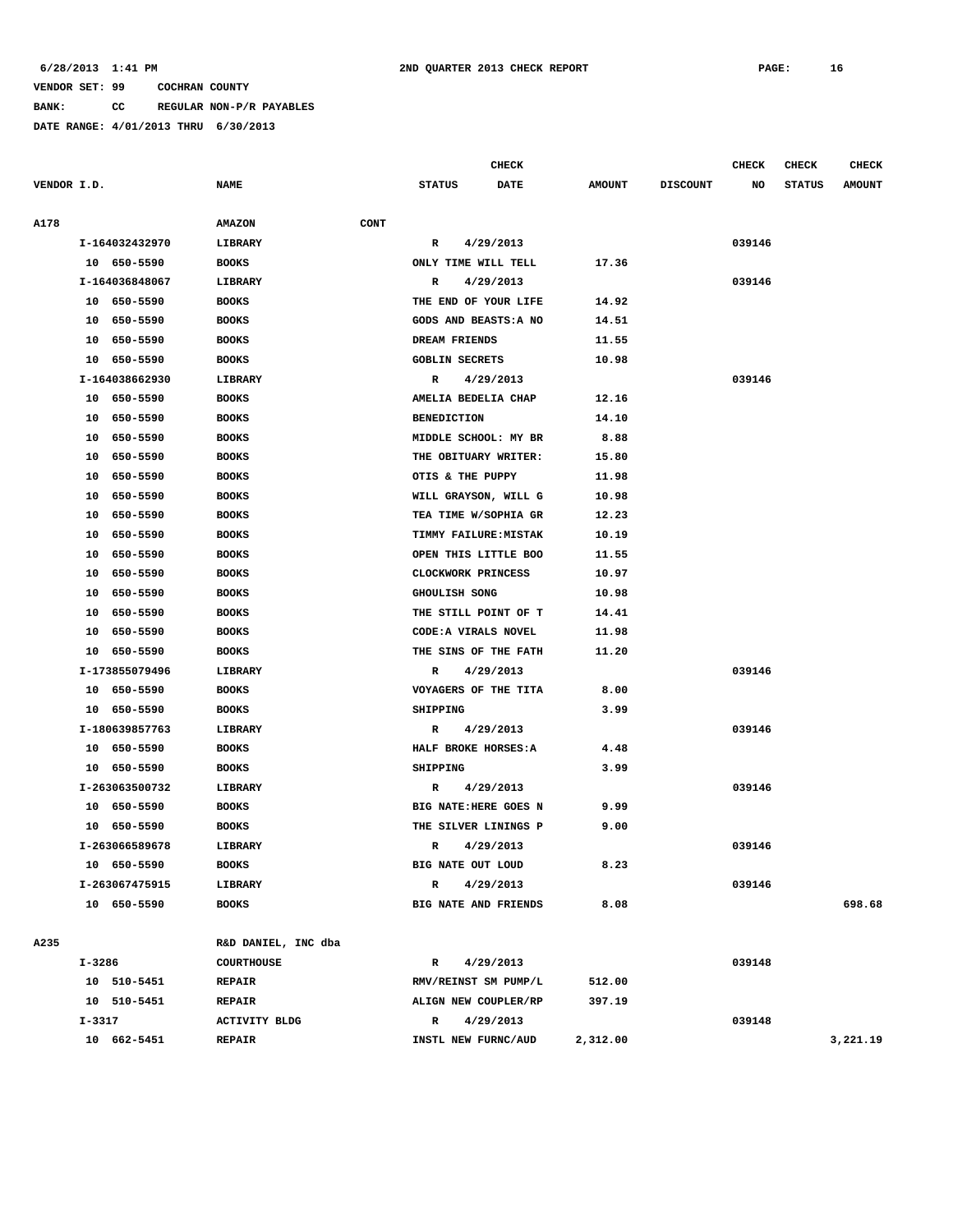**BANK: CC REGULAR NON-P/R PAYABLES**

|             |         |             |                             |                   |                    | <b>CHECK</b>         |               |                 | <b>CHECK</b> | <b>CHECK</b>  | <b>CHECK</b>  |
|-------------|---------|-------------|-----------------------------|-------------------|--------------------|----------------------|---------------|-----------------|--------------|---------------|---------------|
| VENDOR I.D. |         |             | <b>NAME</b>                 | <b>STATUS</b>     |                    | <b>DATE</b>          | <b>AMOUNT</b> | <b>DISCOUNT</b> | NO           | <b>STATUS</b> | <b>AMOUNT</b> |
| B026        |         |             | BLEDSOE WATER SUPPLY CORP   |                   |                    |                      |               |                 |              |               |               |
|             |         | I-3004 0413 | PREC <sub>3</sub>           | R                 |                    | 4/29/2013            |               |                 | 039149       |               |               |
|             |         | 15 623-5440 | UTILITIES                   |                   |                    | WATER BILL DATED 4/9 | 20.10         |                 |              |               | 20.10         |
|             |         |             |                             |                   |                    |                      |               |                 |              |               |               |
| B029        |         |             | BRUCKNER'S TRUCK SALES, INC |                   |                    |                      |               |                 |              |               |               |
|             |         | $I-325231L$ | PREC <sub>2</sub>           | R                 |                    | 4/29/2013            |               |                 | 039150       |               |               |
|             |         | 15 622-5451 | <b>REPAIRS</b>              |                   | 2 KNOBS #1118489   |                      | 13.06         |                 |              |               |               |
|             |         | 15 622-5451 | <b>REPAIRS</b>              |                   | 2 KNOBS #1118490   |                      | 13.06         |                 |              |               |               |
|             |         | I-325580L   | ALL PRECINCTS/WATER TRUCK   | $\mathbf{R}$      |                    | 4/29/2013            |               |                 | 039150       |               |               |
|             |         | 15 624-5451 | <b>REPAIRS</b>              |                   | 4 NUTS--1/4        |                      | 3.35          |                 |              |               |               |
|             |         | 15 624-5451 | <b>REPAIRS</b>              |                   | 4 WASHERS--1/4     |                      | 4.00          |                 |              |               |               |
|             |         | 15 624-5451 | <b>REPAIRS</b>              |                   |                    | 2 SPRINGS NW15--1/4  | 13.38         |                 |              |               |               |
|             |         | 15 624-5451 | <b>REPAIRS</b>              |                   | SPRING WH04--1/4   |                      | 92.24         |                 |              |               |               |
|             |         | 15 621-5451 | <b>REPAIRS</b>              |                   |                    | 1/4 REPAIRS ON WATER | 112.97        |                 |              |               |               |
|             |         | 15 622-5451 | <b>REPAIRS</b>              |                   |                    | 1/4 REPAIRS ON WATER | 112.97        |                 |              |               |               |
|             |         | 15 623-5451 | <b>REPAIRS</b>              |                   |                    | 1/4 REPAIRS ON WATER | 112.97        |                 |              |               |               |
|             |         | I-325587L   | PREC 4                      |                   | R 4/29/2013        |                      |               |                 | 039150       |               |               |
|             |         | 15 624-5451 | <b>REPAIRS</b>              | <b>ELEMENT</b>    |                    |                      | 65.87         |                 |              |               |               |
|             |         | 15 624-5451 | REPAIRS                     | FILTER            |                    |                      | 6.62          |                 |              |               |               |
|             |         | 15 624-5451 | <b>REPAIRS</b>              |                   | <b>FUEL FILTER</b> |                      | 8.50          |                 |              |               |               |
|             |         | I-325597L   | ALL PRECINCTS               | $\mathbb{R}$      |                    | 4/29/2013            |               |                 | 039150       |               |               |
|             |         | 15 624-5451 | <b>REPAIRS</b>              | $PIN--1/4$        |                    |                      | 11.34         |                 |              |               |               |
|             |         | 15 624-5451 | <b>REPAIRS</b>              |                   | $SHACKLE--1/4$     |                      | 9.58          |                 |              |               |               |
|             |         | 15 621-5451 | <b>REPAIRS</b>              |                   |                    | 1/4 REPAIRS ON WATER | 20.93         |                 |              |               |               |
|             |         | 15 622-5451 | <b>REPAIRS</b>              |                   |                    | 1/4 REPAIRS ON WATER | 20.93         |                 |              |               |               |
|             |         | 15 623-5451 | <b>REPAIRS</b>              |                   |                    | 1/4 REPAIRS ON WATER | 20.93         |                 |              |               |               |
|             |         | I-325720L   | PREC <sub>2</sub>           | R                 |                    | 4/29/2013            |               |                 | 039150       |               |               |
|             |         | 15 622-5451 | <b>REPAIRS</b>              | <b>INNER</b>      |                    |                      | 27.09         |                 |              |               |               |
|             |         | 15 622-5451 | <b>REPAIRS</b>              | CONE              |                    |                      | 25.08         |                 |              |               |               |
|             |         | 15 622-5451 | <b>REPAIRS</b>              | CUP 03H4          |                    |                      | 17.88         |                 |              |               |               |
|             |         | 15 622-5451 | <b>REPAIRS</b>              | CUP 03H5          |                    |                      | 18.01         |                 |              |               |               |
|             |         | 15 622-5451 | <b>REPAIRS</b>              | OIL SEAL          |                    |                      | 43.68         |                 |              |               |               |
|             |         | I-325963L   | PREC 4                      | $\mathbb{R}$      |                    | 4/29/2013            |               |                 | 039150       |               |               |
|             |         | 15 624-5451 | REPAIRS                     | <b>COMPRESSOR</b> |                    |                      | 296.76        |                 |              |               |               |
|             |         | 15 624-5451 | <b>REPAIRS</b>              | <b>SWITCH</b>     |                    |                      | 60.59         |                 |              |               |               |
|             |         | 15 624-5451 | <b>REPAIRS</b>              | <b>EXPANS</b>     |                    |                      | 28.86         |                 |              |               |               |
|             |         | 15 624-5451 | <b>REPAIRS</b>              | <b>RECEIVER</b>   |                    |                      | 42.21         |                 |              |               | 1,202.86      |
|             |         |             |                             |                   |                    |                      |               |                 |              |               |               |
| <b>B190</b> |         |             | DYRL BUSH, dba              |                   |                    |                      |               |                 |              |               |               |
|             | I-11745 |             | PREC 1/PREC 2               | R                 |                    | 4/29/2013            |               |                 | 039151       |               |               |
|             |         | 15 621-5451 | <b>REPAIRS</b>              |                   |                    | STATE INSP/04 MACK   | 14.50         |                 |              |               |               |
|             |         | 15 622-5451 | <b>REPAIRS</b>              |                   |                    | STATE INSP/81 VULCAN | 62.00         |                 |              |               |               |
|             |         | 15 622-5451 | <b>REPAIRS</b>              |                   |                    | STATE INSP/06 CTS TR | 62.00         |                 |              |               | 138.50        |
|             |         |             |                             |                   |                    |                      |               |                 |              |               |               |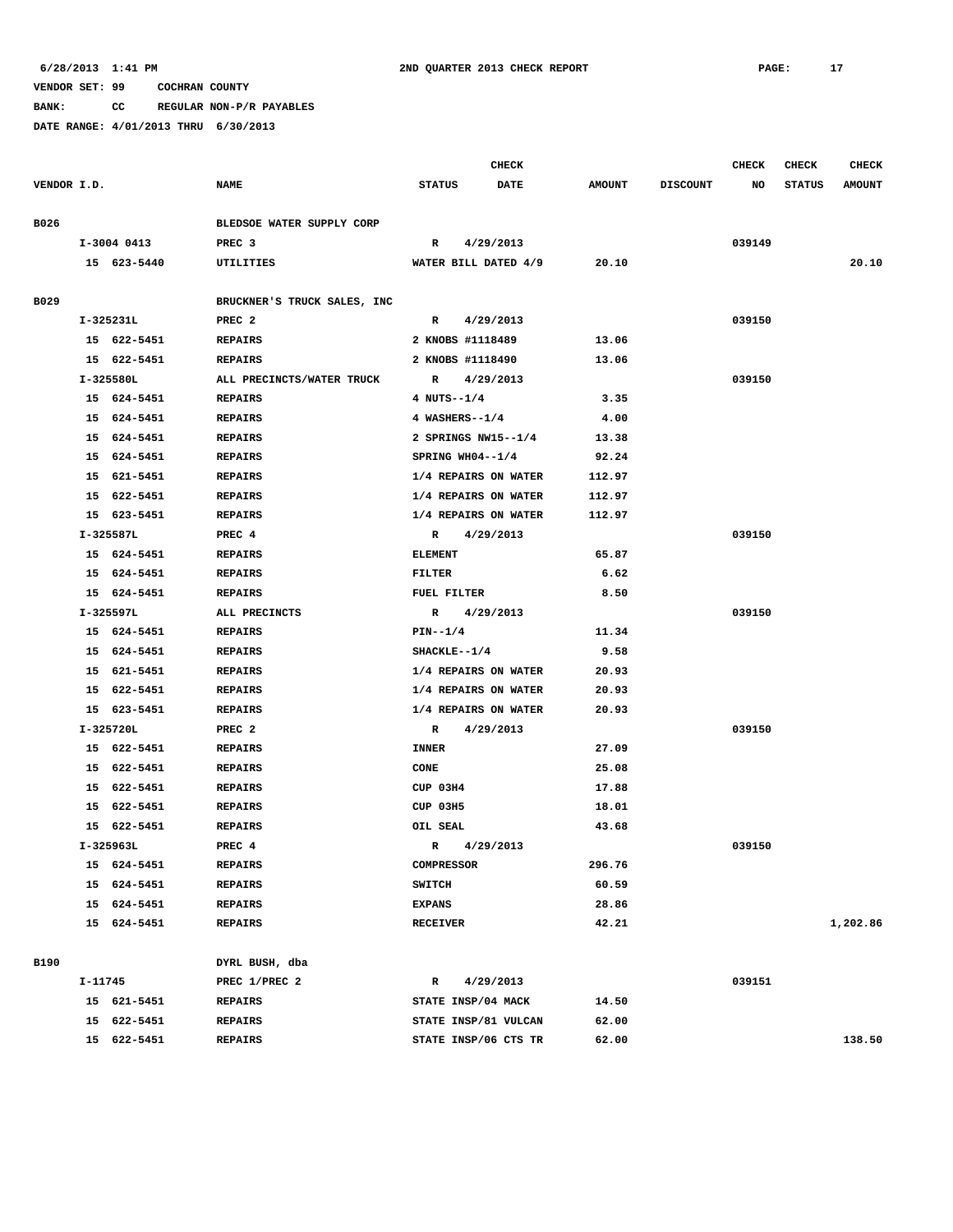# **BANK: CC REGULAR NON-P/R PAYABLES**

|             |          |                                    |                                |                | <b>CHECK</b>         |               |                 | <b>CHECK</b> | <b>CHECK</b>  | <b>CHECK</b>  |
|-------------|----------|------------------------------------|--------------------------------|----------------|----------------------|---------------|-----------------|--------------|---------------|---------------|
| VENDOR I.D. |          |                                    | <b>NAME</b>                    | <b>STATUS</b>  | <b>DATE</b>          | <b>AMOUNT</b> | <b>DISCOUNT</b> | NO           | <b>STATUS</b> | <b>AMOUNT</b> |
| C008        |          |                                    | CITY OF WHITEFACE              |                |                      |               |                 |              |               |               |
|             |          | $I-409$ 05/13                      | PREC <sub>2</sub>              | $\mathbb{R}$   | 4/29/2013            |               |                 | 039152       |               |               |
|             |          | 15 622-5440                        | <b>UTILITIES</b>               |                | .8 MCF GAS 3/19-4/15 | 16.25         |                 |              |               |               |
|             |          | 15 622-5440                        | UTILITIES                      | WATER SVC      |                      | 14.00         |                 |              |               |               |
|             |          | 15 622-5440                        | UTILITIES                      |                | GARBAGE SVC          | 50.10         |                 |              |               |               |
|             |          | 15 622-5440                        | UTILITIES                      | SEWER SVC      |                      | 22.50         |                 |              |               | 102.85        |
| C015        |          |                                    | COCHRAN COUNTY SENIOR          |                |                      |               |                 |              |               |               |
|             |          | I-APR '13 INSTLMT                  | SENIOR CITIZENS                | R              | 4/29/2013            |               |                 | 039153       |               |               |
|             |          | 10 663-5418                        | SENIOR CITIZENS CONTRACT       | APR 2013       |                      | 6, 250.00     |                 |              |               | 6,250.00      |
| C019        |          |                                    | COCHRAN MEMORIAL HOSPITAL      |                |                      |               |                 |              |               |               |
|             |          | I-30668/30669                      | <b>SHERIFF</b>                 | R              | 4/29/2013            |               |                 | 039154       |               |               |
|             |          | 10 560-5499                        | <b>MISCELLANEOUS</b>           |                | NEW EMPL PHYS/C DAVI | 66.00         |                 |              |               |               |
|             |          | 10 560-5499                        | MISCELLANEOUS                  |                | NEW EMPL PHYS/K DAVI | 66.00         |                 |              |               | 132.00        |
| C340        |          |                                    | COUNTY INFORMATION RESOURCE AG |                |                      |               |                 |              |               |               |
|             |          | I-SOP000545                        | NON-DEPT'L                     | $\mathbb{R}$   | 4/29/2013            |               |                 | 039155       |               |               |
|             |          | 10 409-5420                        | TELECOMMUNICATIONS             |                | 16 EMAIL ACCOUNTS    | 32.00         |                 |              |               | 32.00         |
| C347        |          |                                    | CLINT WILLIAMS PEANUT CO.      |                |                      |               |                 |              |               |               |
|             |          | I-DW#15344                         | <b>ACTIVITY BLDG</b>           | R              | 4/29/2013            |               |                 | 039156       |               |               |
|             |          | 10 000-4370.101                    | RENT-ACTIVITY BUILDING         |                | REF DEP FOR 3/27/13  | 125.00        |                 |              |               | 125.00        |
| E011        |          |                                    | <b>EXXONMOBIL</b>              |                |                      |               |                 |              |               |               |
|             |          | I-187328265306626304 EXTENSION SVC |                                | $\mathbb{R}$   | 4/29/2013            |               |                 | 039157       |               |               |
|             |          | 10 665-5330                        | FUEL AND OIL                   |                | 16.064GL UNL/ROSENBE | 55.10         |                 |              |               |               |
|             |          | 10 665-5330                        | FUEL AND OIL                   |                | CR FED TAX ON 16.064 | 2.94CR        |                 |              |               | 52.16         |
| G145        |          |                                    | GT DISTRIBUTORS, INC.          |                |                      |               |                 |              |               |               |
|             |          | I-INV0441894                       | <b>SHERIFF</b>                 | R              | 4/29/2013            |               |                 | 039158       |               |               |
|             |          | 10 560-5205                        | <b>UNIFORMS</b>                |                | 2PR BROWN TROUSER/M  | 93.90         |                 |              |               |               |
|             |          | 10 560-5205                        | <b>UNIFORMS</b>                | <b>FREIGHT</b> |                      | 18.95         |                 |              |               |               |
|             |          | I-INV0442964                       | JAIL                           | $\mathbb{R}$   | 4/29/2013            |               |                 | 039158       |               |               |
|             |          | 10 512-5205                        | UNIFORMS                       |                | 5PR TROUSER/E ALVARE | 214.75        |                 |              |               |               |
|             |          | I-INV0443009                       | JAIL                           | $\mathbb{R}$   | 4/29/2013            |               |                 | 039158       |               |               |
|             |          | 10 512-5205                        | UNIFORMS                       |                | 1PR TROUSER/T FLORES | 38.95         |                 |              |               | 366.55        |
| H064        |          |                                    | HIGH PLAINS UNDERGROUND W      |                |                      |               |                 |              |               |               |
|             |          | I-DW#15340                         | <b>ACTIVITY BLDG</b>           | R              | 4/29/2013            |               |                 | 039159       |               |               |
|             |          | 10 000-4370.101                    | RENT-ACTIVITY BUILDING         |                | REF DEP FOR 3/22/13  | 125.00        |                 |              |               | 125.00        |
| H126        |          |                                    | HOLLAND'S OFFICE TECHNOLOGIES  |                |                      |               |                 |              |               |               |
|             | I-100738 |                                    | TAX A/C                        | $\mathbb{R}$   | 4/29/2013            |               |                 | 039160       |               |               |
|             |          | 10 499-5310                        | OFFICE SUPPLIES                |                | 2 SETS SPEAKERS S-12 | 29.34         |                 |              |               |               |
|             |          | 10 499-5310                        | OFFICE SUPPLIES                |                | MOUSE #KMW72423      | 24.99         |                 |              |               |               |
|             |          | 10 499-5310                        | OFFICE SUPPLIES                |                | MOUSE #KMW72421      | 24.99         |                 |              |               |               |
|             |          | 10 499-5310                        | OFFICE SUPPLIES                |                | MOUSE #KMW72422      | 24.99         |                 |              |               |               |
|             | I-100792 |                                    | TAX A/C                        | $\mathbb{R}$   | 4/29/2013            |               |                 | 039160       |               |               |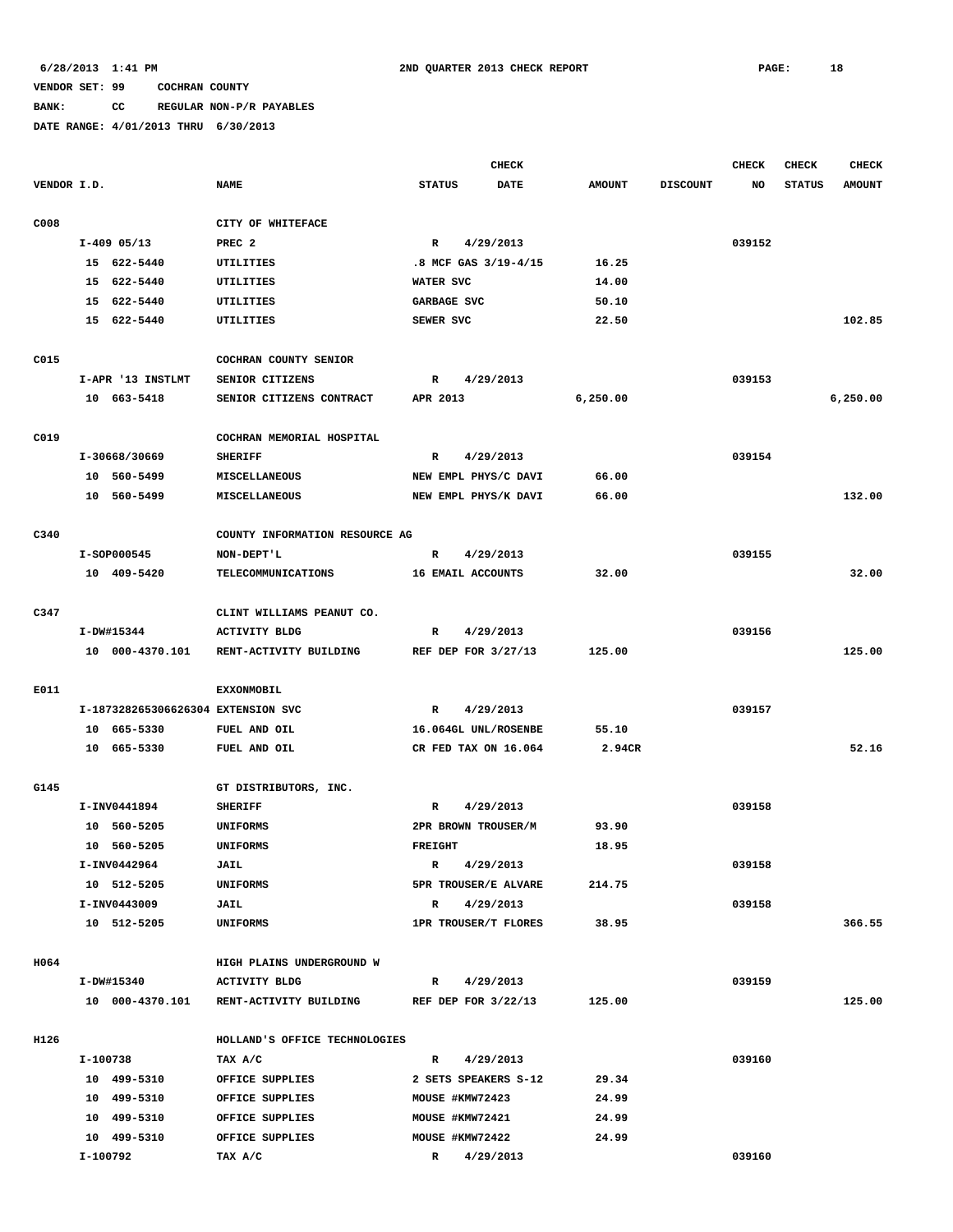**BANK: CC REGULAR NON-P/R PAYABLES**

|             |          |                    |                            |                           | <b>CHECK</b> |               |                 | CHECK  | <b>CHECK</b>  | <b>CHECK</b>  |
|-------------|----------|--------------------|----------------------------|---------------------------|--------------|---------------|-----------------|--------|---------------|---------------|
| VENDOR I.D. |          |                    | <b>NAME</b>                | <b>STATUS</b>             | <b>DATE</b>  | <b>AMOUNT</b> | <b>DISCOUNT</b> | NO     | <b>STATUS</b> | <b>AMOUNT</b> |
|             |          |                    |                            |                           |              |               |                 |        |               |               |
| H126        |          |                    | HOLLAND'S OFFICE TECHNCONT |                           |              |               |                 |        |               |               |
|             | I-100792 |                    | TAX A/C                    | R                         | 4/29/2013    |               |                 | 039160 |               |               |
|             |          | 10 499-5408        | TAX ROLL                   | 1,000 SHT REC PAPER       |              | 65.00         |                 |        |               |               |
|             |          | 10 499-5408        | TAX ROLL                   | PRINT SET-UP CHG          |              | 34.95         |                 |        |               | 204.26        |
|             |          |                    |                            |                           |              |               |                 |        |               |               |
| I019        |          |                    | LARRY IVINS                |                           |              |               |                 |        |               |               |
|             |          | I-PREC 4 04/23/13  | PREC 4                     | $\mathbb{R}$              | 4/29/2013    |               |                 | 039161 |               |               |
|             |          | 15 624-5356        | ROAD MATERIALS & SUPPLIES  | 36 LOADS CALICHE @ \$     |              | 1,440.00      |                 |        |               |               |
|             |          | 15 624-5356        | ROAD MATERIALS & SUPPLIES  | 2 LOADS CALICHE @ \$2     |              | 50.00         |                 |        |               | 1,490.00      |
|             |          |                    |                            |                           |              |               |                 |        |               |               |
| L015        |          |                    | LUBBOCK COUNTY, TEXAS      |                           |              |               |                 |        |               |               |
|             |          | $I - #813/MAR$ '13 | <b>JUVENILE PROBATION</b>  | R                         | 4/29/2013    |               |                 | 039162 |               |               |
|             |          | 10 571-5413        | RESIDENTIAL SERVICES       | 13 DAYS/#813/PRE(S)       |              | 1,235.00      |                 |        |               | 1,235.00      |
|             |          |                    |                            |                           |              |               |                 |        |               |               |
| L057        |          |                    | L KENLEY, dba              |                           |              |               |                 |        |               |               |
|             | I-5727   |                    | SHERIFF/'13 EXPR #5778     | R                         | 4/29/2013    |               |                 | 039163 |               |               |
|             |          | 10 560-5571        | CAPITAL OUTLAY             | LETTER '13 EXPR #577      |              | 325.00        |                 |        |               | 325.00        |
|             |          |                    |                            |                           |              |               |                 |        |               |               |
| M018        |          |                    | MORTON INSURANCE AGENCY    |                           |              |               |                 |        |               |               |
|             |          | I-BOND #9490N      | <b>SHERIFF</b>             | R                         | 4/29/2013    |               |                 | 039164 |               |               |
|             |          | 10 560-5480        | BONDS & NOTARY FEES        | NOTARY #71389490N/GE      |              | 71.00         |                 |        |               | 71.00         |
|             |          |                    |                            |                           |              |               |                 |        |               |               |
| M019        |          |                    | MORTON LIONS CLUB          |                           |              |               |                 |        |               |               |
|             |          | I-COURTHSE 2013    | <b>COURTHOUSE</b>          | R                         | 4/29/2013    |               |                 | 039165 |               |               |
|             |          | 10 510-5332        | <b>CUSTODIAL SUPPLIES</b>  | DECK BRUSH HEAD #910      |              | 12.50         |                 |        |               |               |
|             |          | 10 510-5332        | <b>CUSTODIAL SUPPLIES</b>  | METAL TIP HANDLE #66      |              | 5.00          |                 |        |               |               |
|             |          | 10 510-5332        | <b>CUSTODIAL SUPPLIES</b>  | 18" SQUEEGEE #1800        |              | 23.50         |                 |        |               |               |
|             |          | 10 510-5332        | CUSTODIAL SUPPLIES         | DUST MOP #108             |              | 10.00         |                 |        |               |               |
|             |          | 10 510-5332        | <b>CUSTODIAL SUPPLIES</b>  | WOOL DUSTER #199          |              | 10.75         |                 |        |               |               |
|             |          | 10 510-5332        | <b>CUSTODIAL SUPPLIES</b>  | FLOOR BRUSH #617-18       |              | 23.75         |                 |        |               |               |
|             |          | 10 510-5332        | <b>CUSTODIAL SUPPLIES</b>  | 36" FRAME/DUST MOP #      |              | 50.25         |                 |        |               |               |
|             | 10       | 510-5332           | <b>CUSTODIAL SUPPLIES</b>  | (2) SQUEEGEE REFILLS      |              | 12.00         |                 |        |               |               |
|             |          | 10 510-5332        | CUSTODIAL SUPPLIES         | DUST MOP REFILL #109      |              | 6.00          |                 |        |               |               |
|             |          | 10 510-5332        | CUSTODIAL SUPPLIES         | (2) 4PK DISH CLOTHS       |              | 14.00         |                 |        |               |               |
|             |          | 10 510-5332        | CUSTODIAL SUPPLIES         | (2) 2PK DISH TOWELS       |              | 14.50         |                 |        |               |               |
|             |          | 10 510-5332        | CUSTODIAL SUPPLIES         | $(2)$ 2PK SCRUB-EEZ #8    |              | 7.50          |                 |        |               |               |
|             |          | I-PARK 2013        | PARK                       | R 4/29/2013               |              |               |                 | 039165 |               |               |
|             |          | 10 660-5332        | CUSTODIAL SUPPLIES         | CAR WASH BRUSH #920       |              | 19.75         |                 |        |               |               |
|             |          | 10 660-5332        | CUSTODIAL SUPPLIES         | FLO-THRU HANDLE #156      |              | 9.75          |                 |        |               |               |
|             |          | 10 660-5332        | CUSTODIAL SUPPLIES         | 2 FLORA-DORA #211         |              | 16.50         |                 |        |               |               |
|             |          | 10 660-5332        | CUSTODIAL SUPPLIES         | 2 TOILET BRUSH #730       |              | 5.50          |                 |        |               |               |
|             |          | 10 660-5332        | CUSTODIAL SUPPLIES         | 18" SQUEEGEE #1800        |              | 23.50         |                 |        |               |               |
|             |          | 10 660-5332        | CUSTODIAL SUPPLIES         | 2 RAYON MOPS #103         |              | 14.00         |                 |        |               |               |
|             |          | 10 660-5332        | CUSTODIAL SUPPLIES         | <b>COUNTER BRUSH #740</b> |              | 8.75          |                 |        |               |               |
|             |          | 10 660-5332        | CUSTODIAL SUPPLIES         | FLOOR BRUSH #617-18       |              | 23.75         |                 |        |               |               |
|             | I-PREC 1 |                    | PREC 1                     | $\mathbb{R}$              | 4/29/2013    |               |                 | 039165 |               |               |
|             |          | 15 621-5356        | ROAD MATERIALS & SUPPLIES  | 7 WHISK BROOM #208        |              | 26.25         |                 |        |               |               |
|             |          | 15 621-5356        | ROAD MATERIALS & SUPPLIES  | HOUSE BROOM #205          |              | 10.75         |                 |        |               |               |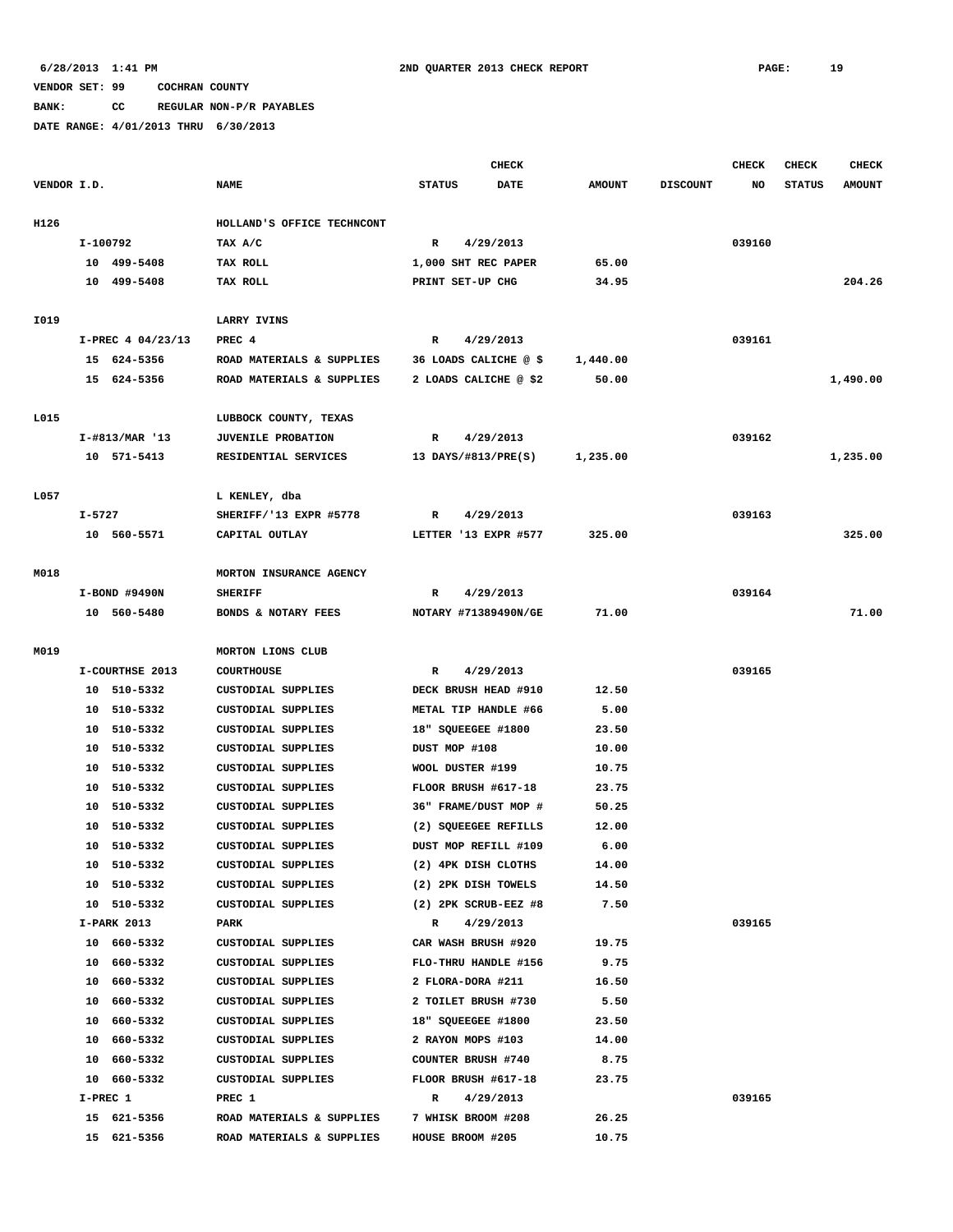**BANK: CC REGULAR NON-P/R PAYABLES**

|             |          |                    |                                  |                             | CHECK     |               |                 | <b>CHECK</b> | <b>CHECK</b>  | CHECK         |
|-------------|----------|--------------------|----------------------------------|-----------------------------|-----------|---------------|-----------------|--------------|---------------|---------------|
| VENDOR I.D. |          |                    | <b>NAME</b>                      | <b>STATUS</b>               | DATE      | <b>AMOUNT</b> | <b>DISCOUNT</b> | NO           | <b>STATUS</b> | <b>AMOUNT</b> |
| M019        |          |                    | MORTON LIONS CLUB<br><b>CONT</b> |                             |           |               |                 |              |               |               |
|             | I-PREC 1 |                    | PREC 1                           | R                           | 4/29/2013 |               |                 | 039165       |               |               |
|             |          | 15 621-5356        | ROAD MATERIALS & SUPPLIES        | DUST PAN #841               |           | 3.50          |                 |              |               |               |
|             | 15       | 621-5356           | ROAD MATERIALS & SUPPLIES        | 4PK DISH CLOTHS #821        |           | 7.00          |                 |              |               |               |
|             |          | 15 621-5356        | ROAD MATERIALS & SUPPLIES        | GRILL BRUSH #768            |           | 8.00          |                 |              |               | 366.75        |
| M031        |          |                    | MILLER PAPER & PACKAGING CO      |                             |           |               |                 |              |               |               |
|             |          | C-S2470546.002     | <b>COURTHOUSE</b>                | R                           | 4/29/2013 |               |                 | 039166       |               |               |
|             |          | 10 510-5332        | CUSTODIAL SUPPLIES               | RET METERED DISPENSE        |           | 30.00CR       |                 |              |               |               |
|             |          | I-S2475423.001     | <b>COURTHOUSE/PARK</b>           | R                           | 4/29/2013 |               |                 | 039166       |               |               |
|             |          | 10 660-5332        | CUSTODIAL SUPPLIES               | 1DZ CHERRY RIM HANGR        |           | 12.75         |                 |              |               |               |
|             |          | 10 510-5332        | CUSTODIAL SUPPLIES               | <b>1CS SINGLEFOLD TOWEL</b> |           | 43.07         |                 |              |               |               |
|             |          | 10 660-5332        | CUSTODIAL SUPPLIES               | 1CS ANGEL SOFT TISSU        |           | 79.09         |                 |              |               |               |
|             |          | I-S2475438.001     | <b>COURTHOUSE</b>                | R                           | 4/29/2013 |               |                 | 039166       |               |               |
|             |          | 10 510-5332        | CUSTODIAL SUPPLIES               | 1PK RUBBERBANDS, SUPR       |           | 12.38         |                 |              |               |               |
|             |          | I-S2492396.001     | <b>COURTHOUSE/PARK</b>           | R                           | 4/29/2013 |               |                 | 039166       |               |               |
|             |          | 10 510-5332        | CUSTODIAL SUPPLIES               | 1CS ANGEL SOFT TISSU        |           | 79.09         |                 |              |               |               |
|             | 10       | 510-5332           | CUSTODIAL SUPPLIES               | 1CS DISINF BATHRM CL        |           | 37.81         |                 |              |               |               |
|             | 10       | 510-5332           | <b>CUSTODIAL SUPPLIES</b>        | 1CS FANTAIL MOP 12/C        |           | 51.69         |                 |              |               |               |
|             | 10       | 510-5332           | CUSTODIAL SUPPLIES               | 1DZ MELON RIM HANGR         |           | 27.78         |                 |              |               |               |
|             | 10       | 510-5332           | CUSTODIAL SUPPLIES               | 1DZ CINNABERRY RIM H        |           | 27.78         |                 |              |               |               |
|             | 10       | 510-5332           | <b>CUSTODIAL SUPPLIES</b>        | <b>1CS PDR FREE GLOVES</b>  |           | 37.75         |                 |              |               |               |
|             | 10       | 660-5332           | CUSTODIAL SUPPLIES               | <b>1CS ROLL TOWEL</b>       |           | 76.80         |                 |              |               |               |
|             | 10       | 510-5332           | CUSTODIAL SUPPLIES               | 2CS SINGLEFOLD TOWEL        |           | 86.14         |                 |              |               | 542.13        |
| M271        |          |                    | ELVIRA MENDEZ dba                |                             |           |               |                 |              |               |               |
|             |          | $I-1428$ 04/18/13  | DISTRICT COURT                   | R                           | 4/29/2013 |               |                 | 039167       |               |               |
|             |          | 10 435-5400        | ATTORNEY AD LITEM                | PLEA HRNG(F)/MICKEY         |           | 350.00        |                 |              |               | 350.00        |
|             |          |                    |                                  |                             |           |               |                 |              |               |               |
| N066        |          |                    | NTS COMMUNICATIONS               |                             |           |               |                 |              |               |               |
|             |          | I-8062660032 04/13 | COMM'R CT/CO JUDGE               | R                           | 4/29/2013 |               |                 | 039168       |               |               |
|             |          | 15 610-5420        | <b>TELECOMMUNICATIONS</b>        | WATS LINE                   |           | 1.00          |                 |              |               |               |
|             |          | 15 610-5420        | <b>TELECOMMUNICATIONS</b>        | CALLS REC'D                 |           | 0.04          |                 |              |               |               |
|             |          | 15 610-5420        | TELECOMMUNICATIONS               | FEES                        |           | 6.65          |                 |              |               | 7.69          |
| N070        |          |                    | <b>NUNLEY BROTHERS</b>           |                             |           |               |                 |              |               |               |
|             |          | $I-PREC$ 3 04/13   | PREC <sub>3</sub>                | $\mathbb{R}$                | 4/29/2013 |               |                 | 039169       |               |               |
|             |          | 15 623-5356        | ROAD MATERIALS & SUPPLIES        | 50 BELLY DUMP LOADS         |           | 4,000.00      |                 |              |               | 4,000.00      |
| N082        |          |                    | <b>NETDATA</b>                   |                             |           |               |                 |              |               |               |
|             | I-14523  |                    | <b>JUSTICE OF PEACE</b>          | $\mathbb{R}$                | 4/29/2013 |               |                 | 039170       |               |               |
|             |          | 10 455-5499        | MISCELLANEOUS                    | ITICKET MAR13               |           | 36.00         |                 |              |               | 36.00         |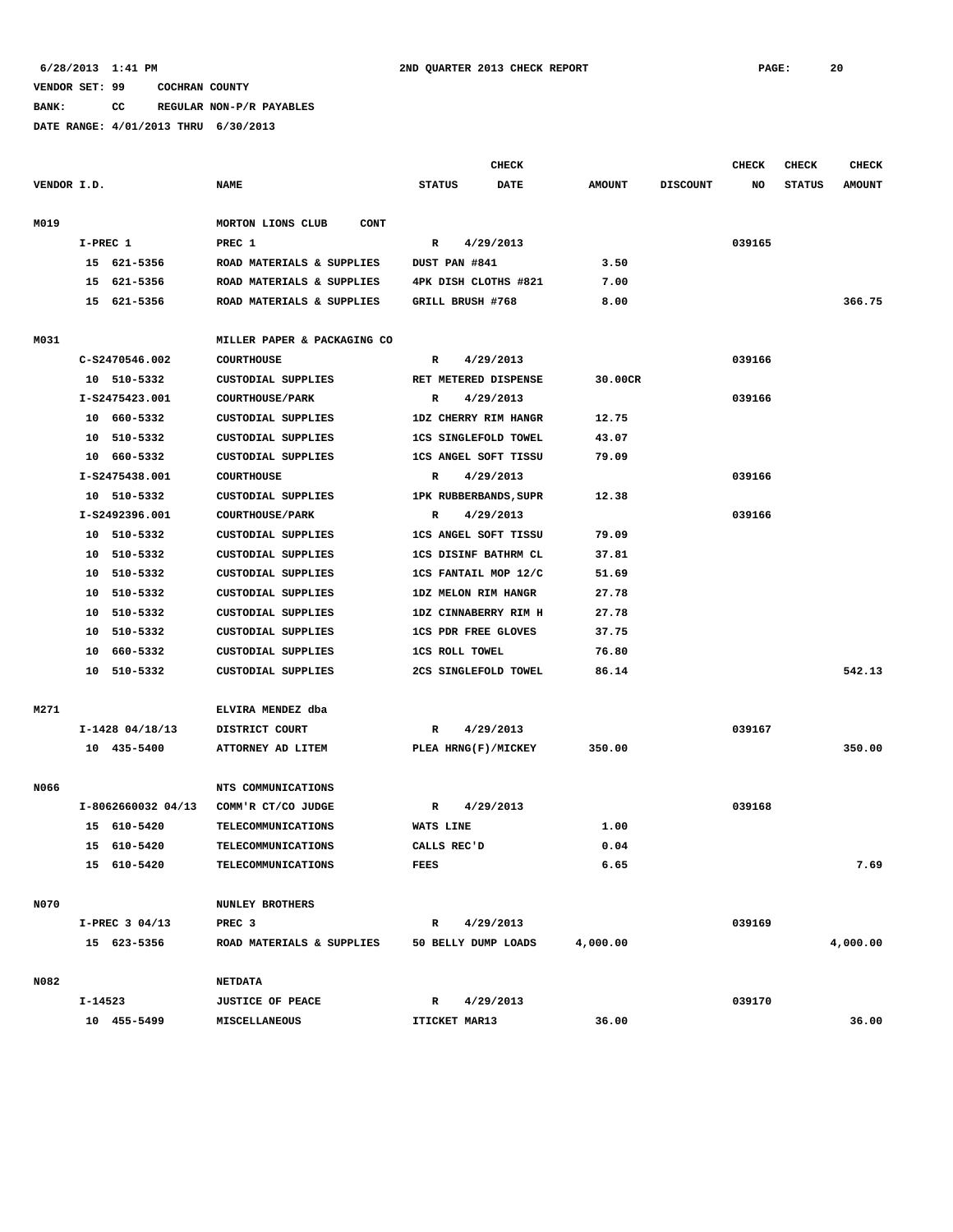**BANK: CC REGULAR NON-P/R PAYABLES**

|             |           |                    |                                                    |           |               | <b>CHECK</b>         |               |                 | <b>CHECK</b> | <b>CHECK</b>  | <b>CHECK</b>  |
|-------------|-----------|--------------------|----------------------------------------------------|-----------|---------------|----------------------|---------------|-----------------|--------------|---------------|---------------|
| VENDOR I.D. |           |                    | <b>NAME</b>                                        |           | <b>STATUS</b> | <b>DATE</b>          | <b>AMOUNT</b> | <b>DISCOUNT</b> | NO           | <b>STATUS</b> | <b>AMOUNT</b> |
| 0041        |           |                    | OMNIBASE SERVICES OF TEXAS, LP                     |           |               |                      |               |                 |              |               |               |
|             |           | I-1ST QTR 2013     | FTA FEES                                           | R         |               | 4/29/2013            |               |                 | 039171       |               |               |
|             |           | 10 000-2206.003    | Omni Collection Fee                                |           |               | 1ST QTR FTA FEES '13 | 90.00         |                 |              |               | 90.00         |
| 0109        |           |                    | 110TH JUDICIAL DISTRICT JUVENI                     |           |               |                      |               |                 |              |               |               |
|             | $I - 407$ |                    | JUVENILE PROBATION/"C" GRANT                       | R         |               | 4/29/2013            |               |                 | 039172       |               |               |
|             |           | 17 575-5413        | PURCHASED RESIDENTIAL SERVICE 20 DAYS/#803/POST (N |           |               |                      | 1,400.00      |                 |              |               |               |
|             | 17        | 575-5413           | PURCHASED RESIDENTIAL SERVICE UNIFORM              |           |               |                      | 100.00        |                 |              |               |               |
|             |           | 17 575-5413        | PURCHASED RESIDENTIAL SERVICE MEDICAL SVCS         |           |               |                      | 84.62         |                 |              |               | 1,584.62      |
| P017        |           |                    | <b>POSTMASTER</b>                                  |           |               |                      |               |                 |              |               |               |
|             |           | I-LIBRARY 04/09/13 | LIBRARY                                            | R         |               | 4/29/2013            |               |                 | 039173       |               |               |
|             |           | 10 650-5311        | POSTAL EXPENSES                                    |           |               | 42 \$1 STAMPS        | 42.00         |                 |              |               |               |
|             | 10        | 650-5311           | POSTAL EXPENSES                                    |           |               | 18 10c STAMPS        | 1.80          |                 |              |               |               |
|             | 10        | 650-5311           | POSTAL EXPENSES                                    |           |               | 28 2c STAMPS         | 0.56          |                 |              |               |               |
|             |           | I-SHERIFF 04/02/13 | <b>SHERIFF</b>                                     | R         |               | 4/29/2013            |               |                 | 039173       |               |               |
|             |           | 10 560-5311        | POSTAL EXPENSES                                    |           |               | 2 ROLLS FOREVER STAM | 92.00         |                 |              |               | 136.36        |
|             |           |                    |                                                    |           |               |                      |               |                 |              |               |               |
| P073        |           |                    | THE PENWORTHY COMPANY                              |           |               |                      |               |                 |              |               |               |
|             | I-546194  |                    | LIBRARY                                            | R         |               | 4/29/2013            |               |                 | 039174       |               |               |
|             |           | 10 650-5590        | <b>BOOKS</b>                                       |           |               | HEIDI HECKELBECK/A S | 15.96         |                 |              |               |               |
|             |           | 10 650-5590        | <b>BOOKS</b>                                       |           |               | HEIDI HECKELBECK/SEC | 15.96         |                 |              |               |               |
|             | 10        | 650-5590           | <b>BOOKS</b>                                       |           |               | AMELIA BEDELIA HITS. | 13.96         |                 |              |               |               |
|             |           | 10 650-5590        | <b>BOOKS</b>                                       |           |               | HOW TO DRIVESISTE    | 13.96         |                 |              |               |               |
|             | 10        | 650-5590           | <b>BOOKS</b>                                       |           |               | MONSTER SCHOOL: FRIG | 13.96         |                 |              |               |               |
|             | 10        | 650-5590           | <b>BOOKS</b>                                       |           |               | ZACK'S ALLIGATORS    | 13.96         |                 |              |               |               |
|             | 10        | 650-5590           | <b>BOOKS</b>                                       |           |               | INCH & ROLY &  PLA   | 13.96         |                 |              |               |               |
|             | 10        | 650-5590           | <b>BOOKS</b>                                       |           |               | JUSTIN & THE BULLY   | 13.96         |                 |              |               |               |
|             | 10        | 650-5590           | <b>BOOKS</b>                                       |           |               | KATY DUCKTAP SHOE    | 13.96         |                 |              |               |               |
|             | 10        | 650-5590           | <b>BOOKS</b>                                       |           |               | MISSING CUPCAKE MYST | 13.96         |                 |              |               |               |
|             |           |                    |                                                    |           |               |                      |               |                 |              |               | 157.56        |
|             |           | 10 650-5590        | <b>BOOKS</b>                                       |           |               | OLIVIA MEASURES UP   | 13.96         |                 |              |               |               |
| P232        |           |                    | THE POLICE AND SHERIFFS PRESS,                     |           |               |                      |               |                 |              |               |               |
|             | I-46206   |                    | <b>SHERIFF</b>                                     | R         |               | 4/29/2013            |               |                 | 039175       |               |               |
|             |           | 10 560-5310        | OFFICE SUPPLIES                                    |           |               | 4 SECURE ID CARDS    | 60.00         |                 |              |               |               |
|             |           | 10 560-5310        | OFFICE SUPPLIES                                    | SHIPPING  |               |                      | 2.86          |                 |              |               | 62.86         |
| Q010        |           |                    | QUEST & SONS , INC.                                |           |               |                      |               |                 |              |               |               |
|             | I-114767  |                    | PREC 1                                             |           | R             | 4/29/2013            |               |                 | 039176       |               |               |
|             |           | 15 621-5451        | <b>REPAIRS</b>                                     | FLIP TARP |               |                      | 145.00        |                 |              |               |               |
|             |           | 15 621-5451        | <b>REPAIRS</b>                                     | SHIPPING  |               |                      | 24.07         |                 |              |               | 169.07        |
| R033        |           |                    | <b>GERALD RAMSEY</b>                               |           |               |                      |               |                 |              |               |               |
|             |           | I-MAY '13 RENT     | NON-DEPT'L/STORAGE BLDG                            |           | $\mathbb{R}$  | 4/29/2013            |               |                 | 039177       |               |               |
|             |           | 10 409-5499        | MISCELLANEOUS                                      |           |               | STORAGE BLDG RENT MA | 300.00        |                 |              |               | 300.00        |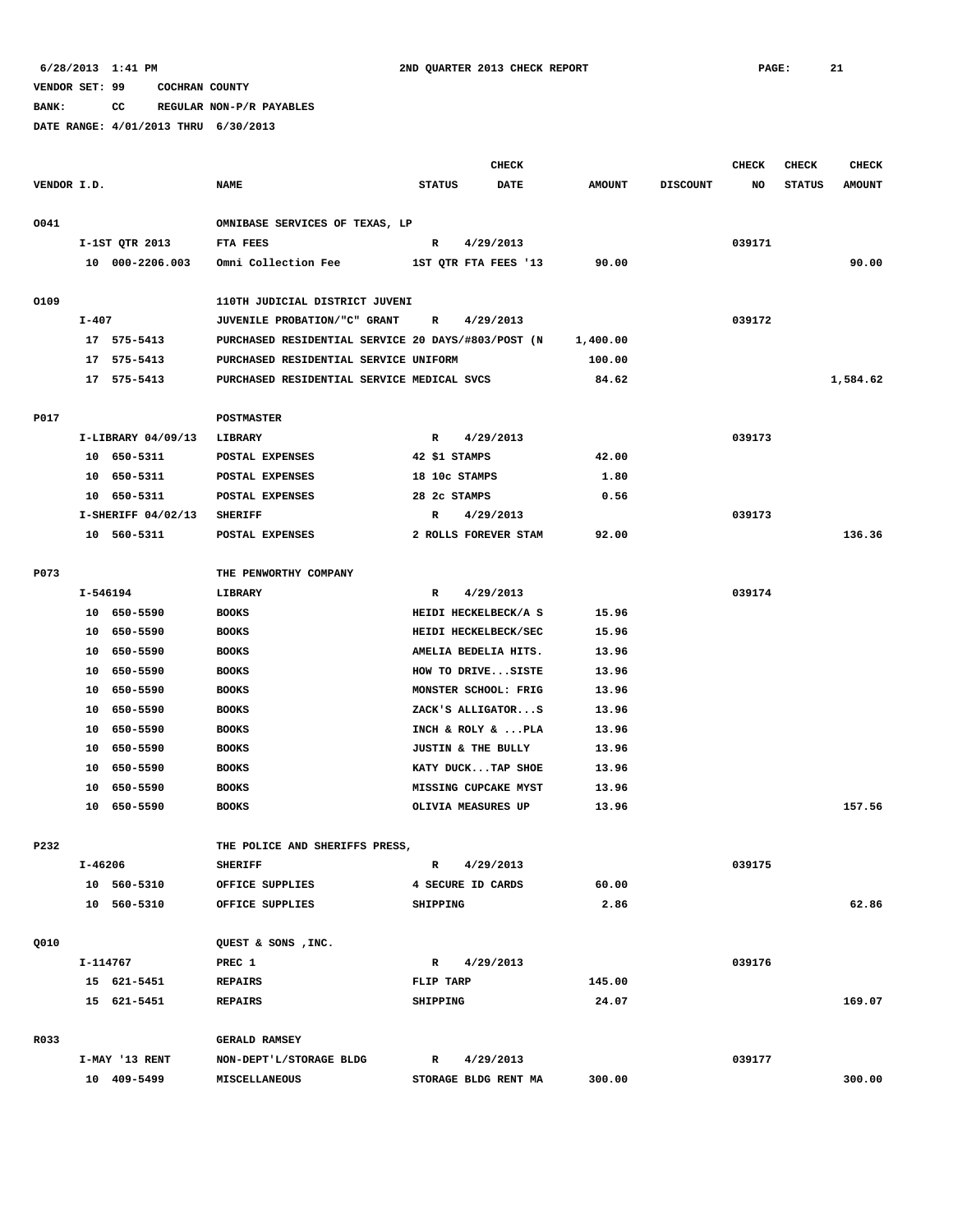**BANK: CC REGULAR NON-P/R PAYABLES**

|             |             |                          |               |                      | <b>CHECK</b> |               |                 | <b>CHECK</b> | <b>CHECK</b>  | <b>CHECK</b>  |
|-------------|-------------|--------------------------|---------------|----------------------|--------------|---------------|-----------------|--------------|---------------|---------------|
| VENDOR I.D. |             | <b>NAME</b>              | <b>STATUS</b> |                      | <b>DATE</b>  | <b>AMOUNT</b> | <b>DISCOUNT</b> | NO           | <b>STATUS</b> | <b>AMOUNT</b> |
| R099        |             | CYNDIA LEA GUAJARDO dba  |               |                      |              |               |                 |              |               |               |
|             | I-104583    | <b>SHERIFF</b>           | $\mathbb{R}$  | 4/29/2013            |              |               |                 | 039178       |               |               |
|             | 10 560-5454 | TIRES                    |               | 8 TIRE ROTATIONS     |              | 40.00         |                 |              |               |               |
|             | I-104587    | PREC 1                   | R             | 4/29/2013            |              |               |                 | 039178       |               |               |
|             | 15 621-5454 | TIRES                    | 20.5-25 FLAT  |                      |              | 75.00         |                 |              |               |               |
|             | 15 621-5454 | TIRES                    | 25" O-RING    |                      |              | 9.95          |                 |              |               |               |
|             | 15 621-5454 | TIRES                    | <b>BOOT</b>   |                      |              | 34.95         |                 |              |               |               |
|             | 15 621-5454 | <b>TIRES</b>             | SVC CALL      |                      |              | 25.00         |                 |              |               |               |
|             | $I-104655$  | <b>SHERIFF</b>           | $\mathbb{R}$  | 4/29/2013            |              |               |                 | 039178       |               |               |
|             | 10 560-5454 | TIRES                    |               | 235/55/17 FLAT ON L/ |              | 13.00         |                 |              |               |               |
|             | 10 560-5454 | <b>TIRES</b>             |               | STEAM BEAD, SEALER   |              | 2.50          |                 |              |               |               |
|             | I-104694    | PREC <sub>3</sub>        | R             | 4/29/2013            |              |               |                 | 039178       |               |               |
|             | 15 623-5454 | TIRES                    |               | 2 YOKOHAMA 265/75/16 |              | 443.90        |                 |              |               |               |
|             | 15 623-5454 | TIRES                    | 2 TDF         |                      |              | 6.00          |                 |              |               |               |
|             | 15 623-5454 | TIRES                    | 2 P&B         |                      |              | 3.00          |                 |              |               |               |
|             | 15 623-5454 | <b>TIRES</b>             | 2 TIRE CHG    |                      |              | 24.00         |                 |              |               |               |
|             | 15 623-5454 | <b>TIRES</b>             | 2 NORTRON BAL |                      |              | 13.00         |                 |              |               |               |
|             | I-104697    | <b>SHERIFF</b>           | $\mathbb{R}$  | 4/29/2013            |              |               |                 | 039178       |               |               |
|             | 10 560-5454 | TIRES                    |               | 235/75/17 FLAT ON L/ |              | 13.00         |                 |              |               |               |
|             | I-104725    | PREC 1                   | R             | 4/29/2013            |              |               |                 | 039178       |               |               |
|             | 15 621-5454 | <b>TIRES</b>             |               | 235/55/17 FLAT ON SP |              | 13.00         |                 |              |               |               |
|             | I-104948    | COMMISSIONERS COURT      | R             | 4/29/2013            |              |               |                 | 039178       |               |               |
|             | 15 610-5456 | REPAIR-COUNTY CAR        |               | 4 QT QS OIL 5/30     |              | 22.00         |                 |              |               |               |
|             | 15 610-5456 | REPAIR-COUNTY CAR        |               | OIL FILTER INST      |              | 3.65          |                 |              |               |               |
|             | 15 610-5456 | REPAIR-COUNTY CAR        | OIL CHG/LABOR |                      |              | 9.50          |                 |              |               |               |
|             | I-104949    | PREC 4                   | R             | 4/29/2013            |              |               |                 | 039178       |               |               |
|             | 15 624-5454 | TIRES                    |               | FLAT ON R/R O/DUAL   |              | 30.00         |                 |              |               |               |
|             | 15 624-5454 | <b>TIRES</b>             | #4            |                      |              | 4.00          |                 |              |               | 785.45        |
|             |             |                          |               |                      |              |               |                 |              |               |               |
| R205        |             | RELIABLE OFFICE SUPPLIES |               |                      |              |               |                 |              |               |               |
|             | I-DNW35700  | LIBRARY                  | R             | 4/29/2013            |              |               |                 | 039179       |               |               |
|             | 10 650-5310 | OFFICE SUPPLIES          |               | 1PK SHARPIE COLORS 1 |              | 11.75         |                 |              |               |               |
|             | 10 650-5310 | OFFICE SUPPLIES          |               | PRGRM COFFEEMAKER    |              | 44.99         |                 |              |               |               |
|             | 10 650-5310 | OFFICE SUPPLIES          |               | 1DZ COMFORTMATE BP B |              | 7.83          |                 |              |               |               |
|             | 10 650-5310 | OFFICE SUPPLIES          |               | 1DZ COMFORTMATE BP B |              | 3.92          |                 |              |               |               |
|             | 10 650-5310 | OFFICE SUPPLIES          |               | 5.25" EBONY SIPPER   |              | 1.79          |                 |              |               |               |
|             | 10 650-5310 | OFFICE SUPPLIES          | SHIPPING      |                      |              | 1.48          |                 |              |               |               |
|             | 10 650-5310 | OFFICE SUPPLIES          | DISC          |                      |              | 20.00CR       |                 |              |               |               |
|             | I-DNW35701  | LIBRARY                  | $\mathbb{R}$  | 4/29/2013            |              |               |                 | 039179       |               |               |
|             | 10 650-5310 | OFFICE SUPPLIES          |               | PRINTMASTER PLATINUM |              | 39.99         |                 |              |               |               |
|             | I-DNW35702  | LIBRARY                  | R             | 4/29/2013            |              |               |                 | 039179       |               |               |
|             | 10 650-5310 | OFFICE SUPPLIES          |               | 2 PK 80z FOAM CUPS   |              | 10.78         |                 |              |               | 102.53        |
|             |             |                          |               |                      |              |               |                 |              |               |               |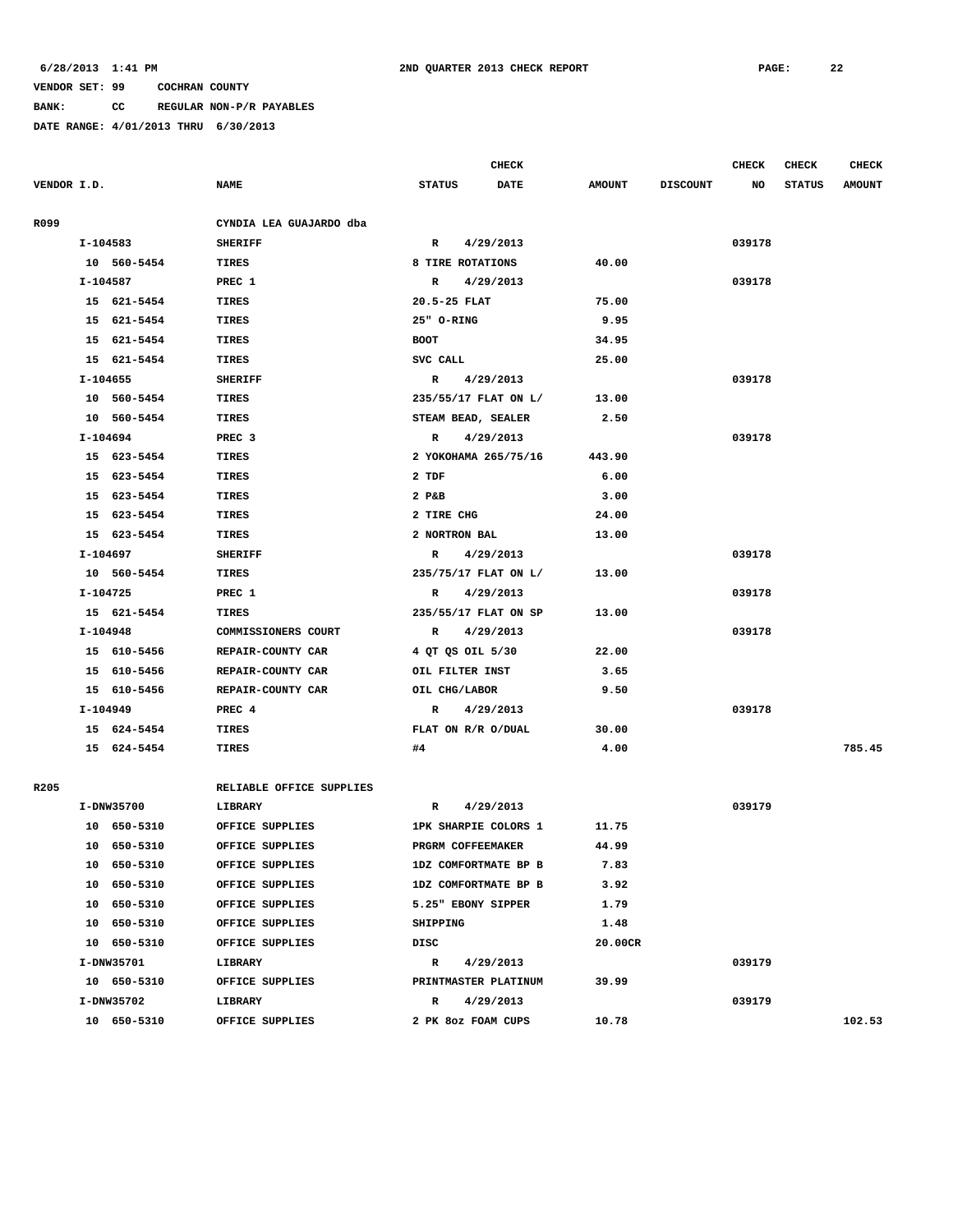**BANK: CC REGULAR NON-P/R PAYABLES**

|             |           |                      |                                |                              | <b>CHECK</b> |               |                 | <b>CHECK</b> | <b>CHECK</b>  | <b>CHECK</b>  |
|-------------|-----------|----------------------|--------------------------------|------------------------------|--------------|---------------|-----------------|--------------|---------------|---------------|
| VENDOR I.D. |           |                      | <b>NAME</b>                    | <b>STATUS</b><br><b>DATE</b> |              | <b>AMOUNT</b> | <b>DISCOUNT</b> | NO           | <b>STATUS</b> | <b>AMOUNT</b> |
| R252        |           |                      | CLARENCE ROBERTS JR, CONSTABLE |                              |              |               |                 |              |               |               |
|             |           | I-#157126 FULL ID    | <b>CONSTABLE</b>               | R                            | 4/29/2013    |               |                 | 039180       |               |               |
|             |           | 10 550-5310          | OFFICE SUPPLIES                | ID CARD/FULL IDENTIT         |              | 22.82         |                 |              |               |               |
|             |           | $I-04/19/13$ WALMART | <b>CONSTABLE</b>               | R                            | 4/29/2013    |               |                 | 039180       |               |               |
|             |           | 10 550-5310          | OFFICE SUPPLIES                | LABEL MKR                    |              | 17.88         |                 |              |               |               |
|             | 10        | 550-5310             | OFFICE SUPPLIES                | <b>EXPAND FILE</b>           |              | 12.97         |                 |              |               |               |
|             | 10        | 550-5310             | OFFICE SUPPLIES                | <b>ENVELOPES</b>             |              | 1.64          |                 |              |               |               |
|             | 10        | 550-5310             | OFFICE SUPPLIES                | SWAN TERM                    |              | 4.97          |                 |              |               |               |
|             | 10        | 550-5310             | OFFICE SUPPLIES                | SHARPIE ULTRA                |              | 3.97          |                 |              |               |               |
|             | 10        | 550-5310             | OFFICE SUPPLIES                | SHARPIE FN BK 5CT            |              | 3.97          |                 |              |               |               |
|             | 10        | 550-5310             | OFFICE SUPPLIES                | TAPE REFILL                  |              | 6.88          |                 |              |               |               |
|             | 10        | 550-5310             | OFFICE SUPPLIES                | GEL HL 3CT                   |              | 4.44          |                 |              |               |               |
|             | 10        | 550-5310             | OFFICE SUPPLIES                | G2 PEN BK                    |              | 9.97          |                 |              |               |               |
|             | 10        | 550-5310             | OFFICE SUPPLIES                | PEN HOLDER                   |              | 2.88          |                 |              |               |               |
|             | 10        | 550-5310             | OFFICE SUPPLIES                | STORAGE BOX                  |              | 16.88         |                 |              |               |               |
|             | 10        | 550-5310             | OFFICE SUPPLIES                | <b>JUMP STARTER</b>          |              | 99.94         |                 |              |               |               |
|             | 10        | 550-5310             | OFFICE SUPPLIES                | 2YR RPL PLAN/JUMP ST         |              | 9.00          |                 |              |               |               |
|             | 10        | 550-5310             | OFFICE SUPPLIES                | REIMB SALES TAX              |              | 16.12         |                 |              |               | 234.33        |
|             |           |                      |                                |                              |              |               |                 |              |               |               |
| <b>S005</b> |           |                      | DORIS SEALY, COUNTY TREAS      |                              |              |               |                 |              |               |               |
|             |           | I-HEALTHY CO 2013    | <b>TREASURER</b>               | R                            | 4/29/2013    |               |                 | 039181       |               |               |
|             | 10        | 497-5427             | CONTINUING EDUCATION           | 122 MI TO/FR LBK AIR         |              | 68.93         |                 |              |               |               |
|             | 10        | 497-5427             | CONTINUING EDUCATION           | AIRPORT PARKING              |              | 16.00         |                 |              |               |               |
|             | 10        | 497–5427             | CONTINUING EDUCATION           | AIRFARE TO/FR AUSTIN         |              | 236.70        |                 |              |               |               |
|             | 10        | 497-5427             | CONTINUING EDUCATION           | CAB FARE                     |              | 97.39         |                 |              |               |               |
|             | 10        | 497-5427             | CONTINUING EDUCATION           | 1 NITE/AUSTIN                |              | 108.00        |                 |              |               |               |
|             | 10        | 497–5427             | CONTINUING EDUCATION           | LODGING TAX                  |              | 16.20         |                 |              |               |               |
|             | 10        | 497-5427             | CONTINUING EDUCATION           | REIMB/TAC                    |              | 424.20CR      |                 |              |               |               |
|             | 10        | 497-5427             | CONTINUING EDUCATION           | <b>MEAL/AIRPORT</b>          |              | 8.10          |                 |              |               |               |
|             | 10        | 497-5311             | POSTAL EXPENSES                | RET SAFETY FILM 3/28         |              | 2.98          |                 |              |               |               |
|             |           | 10 497-5311          | POSTAL EXPENSES                | CERT MAIL FORM 941 4         |              | 6.11          |                 |              |               | 136.21        |
|             |           |                      |                                |                              |              |               |                 |              |               |               |
| S025        |           |                      | SOUTHWEST FILTER & SUPPLY      |                              |              |               |                 |              |               |               |
|             | I-285479  |                      | PREC <sub>3</sub>              | $\mathbb{R}$                 | 4/29/2013    |               |                 | 039182       |               |               |
|             |           | 15 623-5451          | <b>REPAIRS</b>                 | 2 AIRBAGS                    |              | 308.00        |                 |              |               | 308.00        |
|             |           |                      |                                |                              |              |               |                 |              |               |               |
| S071        |           |                      | SCRIPT OFFICE PRODUCTS, INC.   |                              |              |               |                 |              |               |               |
|             | I-42312   |                      | <b>AUDITOR</b>                 | R 4/29/2013                  |              |               |                 | 039183       |               |               |
|             |           | 10 495-5310          | OFFICE SUPPLIES                | 1BX ASST FOLDER/JEWE         |              | 33.95         |                 |              |               |               |
|             | I-42322   |                      | <b>SHERIFF</b>                 | R                            | 4/29/2013    |               |                 | 039183       |               |               |
|             |           | 10 560-5310          | OFFICE SUPPLIES                | NOTARY STAMP/P GERIK         |              | 21.75         |                 |              |               |               |
|             | $I-42324$ |                      | TAX A/C                        | $\mathbb{R}$                 | 4/29/2013    |               |                 | 039183       |               |               |
|             |           | 10 499-5310          | OFFICE SUPPLIES                | 1PK CALC PAPER               |              | 8.95          |                 |              |               |               |
|             |           | 10 499-5310          | OFFICE SUPPLIES                | 1CT COPY PAPER, LTR          |              | 39.50         |                 |              |               |               |
|             | I-42360   |                      | AUDITOR/COMM'R CT--CO JUDGE R  |                              | 4/29/2013    |               |                 | 039183       |               |               |
|             |           | 10 495-5310          | OFFICE SUPPLIES                | 1.5CS COPY PAPER             |              | 59.25         |                 |              |               |               |
|             |           | 15 610-5310          | OFFICE SUPPLIES                | .5CS COPY PAPER              |              | 19.75         |                 |              |               |               |
|             |           | 10 495-5310          | OFFICE SUPPLIES                | 1 ST HI-LIGHTERS, 5          |              | 5.75          |                 |              |               |               |
|             | I-42362   |                      | COMM'R CT/CO JUDGE             | R 4/29/2013                  |              |               |                 | 039183       |               |               |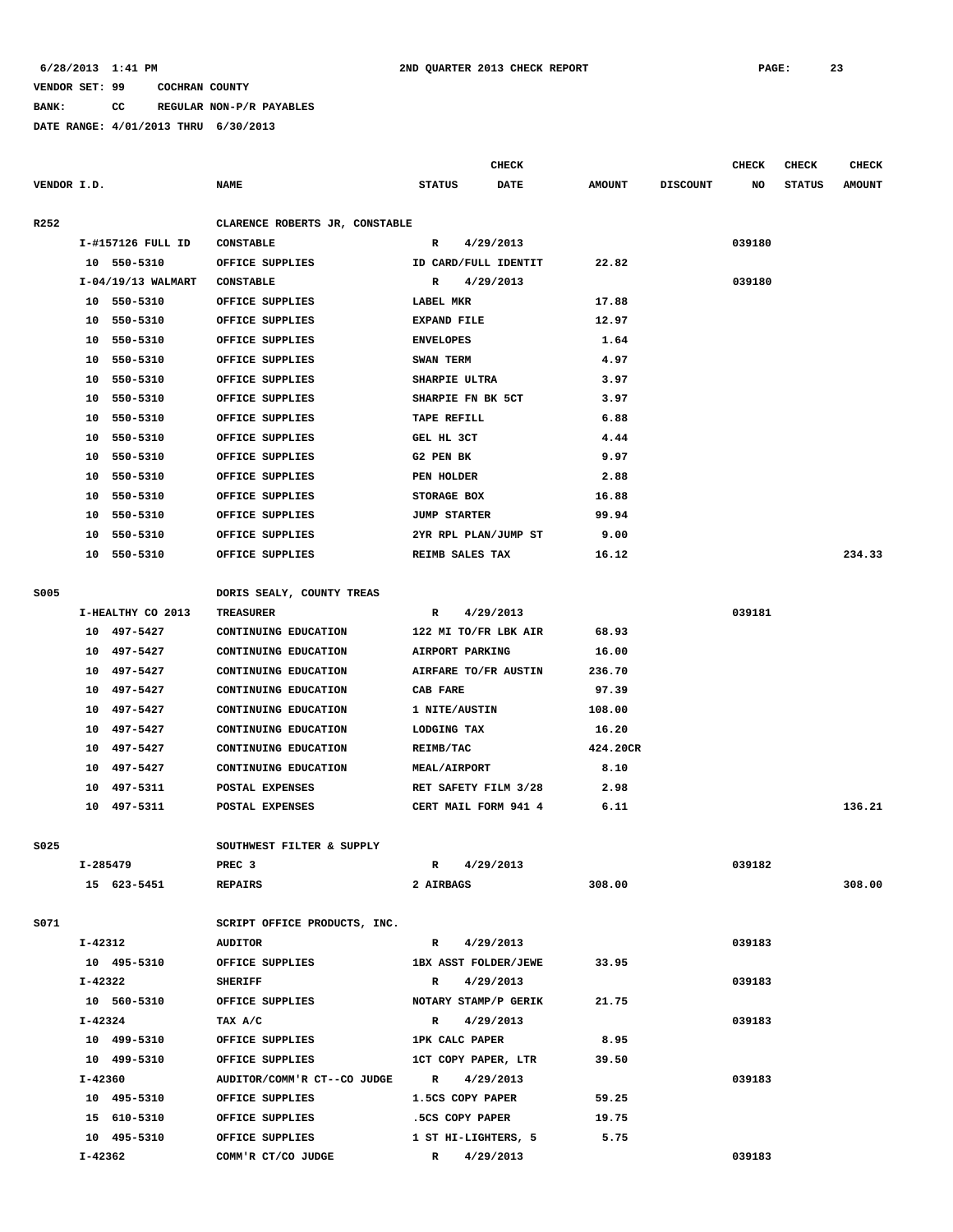# **BANK: CC REGULAR NON-P/R PAYABLES**

|             |             |                    |                             |                       | <b>CHECK</b> |               |                 | CHECK  | <b>CHECK</b>  | <b>CHECK</b>  |
|-------------|-------------|--------------------|-----------------------------|-----------------------|--------------|---------------|-----------------|--------|---------------|---------------|
| VENDOR I.D. |             |                    | <b>NAME</b>                 | <b>STATUS</b>         | <b>DATE</b>  | <b>AMOUNT</b> | <b>DISCOUNT</b> | NO     | <b>STATUS</b> | <b>AMOUNT</b> |
| S071        |             |                    | SCRIPT OFFICE PRODUCTSCONT  |                       |              |               |                 |        |               |               |
|             | $I - 42362$ |                    | COMM'R CT/CO JUDGE          | $\mathbb{R}$          | 4/29/2013    |               |                 | 039183 |               |               |
|             |             | 15 610-5310        | OFFICE SUPPLIES             | 2ea 75XL CRTG         |              | 93.90         |                 |        |               |               |
|             |             | 10 426-5310        | OFFICE SUPPLIES             | 3ea HON GUEST CHAIRS  |              | 569.85        |                 |        |               |               |
|             | $I - 42375$ |                    | <b>ELECTIONS</b>            | $\mathbb{R}$          | 4/29/2013    |               |                 | 039183 |               |               |
|             |             | 10 490-5310        | OFFICE SUPPLIES             | lea COPY HOLDER, BK   |              | 15.95         |                 |        |               |               |
|             | I-42433     |                    | TAX A/C                     | R                     | 4/29/2013    |               |                 | 039183 |               |               |
|             |             | 10 499-5310        | OFFICE SUPPLIES             | 3ea CALC RIBBON       |              | 8.85          |                 |        |               |               |
|             |             | 10 499-5310        | OFFICE SUPPLIES             | 1BX RUBBERBAND, BRIT  |              | 2.93          |                 |        |               |               |
|             | I-42443     |                    | <b>SHERIFF</b>              | R                     | 4/29/2013    |               |                 | 039183 |               |               |
|             |             | 10 560-5310        | OFFICE SUPPLIES             | "FOR DEP ONLY" STAMP  |              | 19.02         |                 |        |               | 899.40        |
| S073        |             |                    | SIRCHIE FINGER PRINT LAB.   |                       |              |               |                 |        |               |               |
|             |             | I-0119584-IN       | <b>SHERIFF</b>              | R                     | 4/29/2013    |               |                 | 039184 |               |               |
|             |             | 10 560-5334        | OTHER SUPPLIES              | 5 EVID TAPE RED-WHIT  |              | 47.50         |                 |        |               |               |
|             |             | 10 560-5334        | OTHER SUPPLIES              | SHIPPING              |              | 15.62         |                 |        |               | 63.12         |
| S149        |             |                    | SHERIFFS' ASSOCIATION OF    |                       |              |               |                 |        |               |               |
|             |             | I-25288/2013 WEBER | <b>SHERIFF</b>              | R                     | 4/29/2013    |               |                 | 039185 |               |               |
|             |             | 10 560-5481        | DUES AND REGISTRATION       | 2013 DUES/R WEBER     |              | 25.00         |                 |        |               | 25.00         |
| <b>S222</b> |             |                    | SOUTH PLAINS COMMUNICATIONS |                       |              |               |                 |        |               |               |
|             |             | I-0101147-IN       | SHERIFF/'13 EXPR #5778      | $\mathbb{R}$          | 4/29/2013    |               |                 | 039186 |               |               |
|             |             | 10 560-5571        | CAPITAL OUTLAY              | INSTL KW #A9600001, R |              | 712.50        |                 |        |               |               |
|             |             | 10 560-5571        | CAPITAL OUTLAY              | RADIO FACE PLATE      |              | 39.00         |                 |        |               |               |
|             |             | 10 560-5571        | CAPITAL OUTLAY              | TRON FUSE ASSY        |              | 20.00         |                 |        |               |               |
|             | 10          | 560-5571           | CAPITAL OUTLAY              | VHF ANT KIT           |              | 10.00         |                 |        |               |               |
|             |             | 10 560-5571        | CAPITAL OUTLAY              | 2 COAX KIT W/CONN     |              | 50.00         |                 |        |               | 831.50        |
| S242        |             |                    | SAM'S CLUB                  |                       |              |               |                 |        |               |               |
|             |             | I-02000474248564   | <b>JAIL</b>                 | R                     | 4/29/2013    |               |                 | 039187 |               |               |
|             |             | 10 512-5392        | MISCELLANEOUS SUPPLIES      | 2 PAPER TOWELS        |              | 29.96         |                 |        |               |               |
|             |             | 10 512-5392        | MISCELLANEOUS SUPPLIES      | SHIPPING              |              | 8.10          |                 |        |               |               |
|             |             | $I-848$ 04/24/13   | <b>JAIL</b>                 | R                     | 4/29/2013    |               |                 | 039187 |               |               |
|             |             | 10 512-5333        | <b>FOOD-PRISONERS</b>       | 30CT VP CHIP          |              | 11.66         |                 |        |               |               |
|             |             | 10 512-5392        | MISCELLANEOUS SUPPLIES      | 8oz FOAM CUPS         |              | 16.42         |                 |        |               |               |
|             |             | 10 512-5392        | MISCELLANEOUS SUPPLIES      | 20oz FOAM CUPS        |              | 20.57         |                 |        |               |               |
|             |             | 10 512-5392        | MISCELLANEOUS SUPPLIES      | <b>BATH TISSUE</b>    |              | 16.48         |                 |        |               |               |
|             |             | 10 512-5392        | MISCELLANEOUS SUPPLIES      | SIMPLE FIT BAGS/5     |              | 49.85         |                 |        |               |               |
|             |             | 10 512-5392        | MISCELLANEOUS SUPPLIES      | <b>BLEACH</b>         |              | 8.98          |                 |        |               |               |
|             |             | 10 512-5392        | MISCELLANEOUS SUPPLIES      | <b>BANKERSBOX</b>     |              | 18.44         |                 |        |               |               |
|             |             | 10 512-5392        | MISCELLANEOUS SUPPLIES      | <b>BOWLS</b>          |              | 8.32          |                 |        |               |               |
|             |             | 10 512-5333        | <b>FOOD-PRISONERS</b>       | TROP 100% OJ          |              | 8.98          |                 |        |               |               |
|             |             | 10 512-5333        | <b>FOOD-PRISONERS</b>       | MM APPLE JC           |              | 4.68          |                 |        |               |               |
|             |             | 10 512-5333        | <b>FOOD-PRISONERS</b>       | WELCH'S JC            |              | 6.48          |                 |        |               |               |
|             |             | 10 512-5333        | <b>FOOD-PRISONERS</b>       | MM APPLE JC           |              | 4.68          |                 |        |               |               |
|             |             | 10 512-5392        | MISCELLANEOUS SUPPLIES      | <b>PINE-SOL</b>       |              | 9.48          |                 |        |               |               |
|             |             | 10 512-5392        | MISCELLANEOUS SUPPLIES      | PINE-SOL              |              | 7.98          |                 |        |               |               |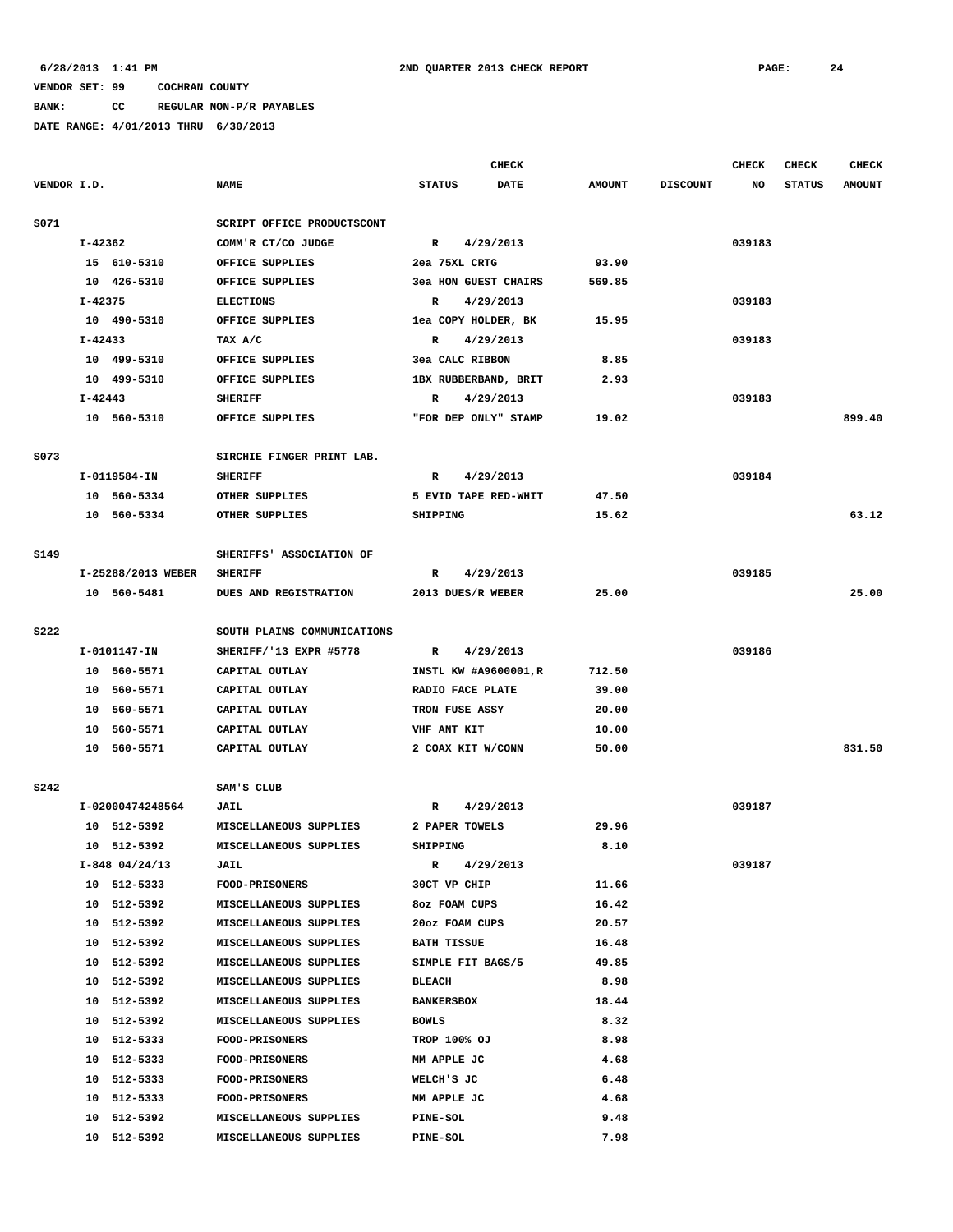#### **BANK: CC REGULAR NON-P/R PAYABLES**

|             |                  |                                | <b>CHECK</b>                 |               |                 | CHECK  | <b>CHECK</b>  | <b>CHECK</b>  |
|-------------|------------------|--------------------------------|------------------------------|---------------|-----------------|--------|---------------|---------------|
| VENDOR I.D. |                  | <b>NAME</b>                    | <b>STATUS</b><br><b>DATE</b> | <b>AMOUNT</b> | <b>DISCOUNT</b> | NO     | <b>STATUS</b> | <b>AMOUNT</b> |
| <b>S242</b> |                  | SAM'S CLUB<br><b>CONT</b>      |                              |               |                 |        |               |               |
|             | $I-848$ 04/24/13 | JAIL                           | 4/29/2013<br>R               |               |                 | 039187 |               |               |
|             | 10 512-5333      | FOOD-PRISONERS                 | <b>CHEERIOS</b>              | 5.78          |                 |        |               |               |
|             | 512-5392<br>10   | MISCELLANEOUS SUPPLIES         | 4# BROWN BAG                 | 5.76          |                 |        |               |               |
|             | 512-5333<br>10   | <b>FOOD-PRISONERS</b>          | <b>RAISIN BRAN</b>           | 7.48          |                 |        |               |               |
|             | 512-5333<br>10   | <b>FOOD-PRISONERS</b>          | FROSTED FLAKES               | 7.38          |                 |        |               |               |
|             | 512-5392<br>10   | MISCELLANEOUS SUPPLIES         | <b>FABULOSO</b>              | 5.98          |                 |        |               |               |
|             | 512-5392<br>10   | MISCELLANEOUS SUPPLIES         | <b>FORKS</b>                 | 8.94          |                 |        |               |               |
|             | 512-5392<br>10   | MISCELLANEOUS SUPPLIES         | 2 LYSOL 3PK                  | 21.96         |                 |        |               | 294.34        |
|             |                  |                                |                              |               |                 |        |               |               |
| S281        |                  | <b>STAPLES</b>                 |                              |               |                 |        |               |               |
|             | I-24227 04/24/13 | <b>SHERIFF</b>                 | $\mathbb{R}$<br>4/29/2013    |               |                 | 039188 |               |               |
|             | 10 560-5310      | OFFICE SUPPLIES                | 12SHT SHREDDER XCT           | 119.99        |                 |        |               |               |
|             | I-9239634943     | SHERIFF/JAIL                   | 4/29/2013<br>R               |               |                 | 039188 |               |               |
|             | 10 560-5310      | OFFICE SUPPLIES                | 1/2PK SONY DVD-R 16X         | 15.00         |                 |        |               |               |
|             | 512-5310<br>10   | OFFICE SUPPLIES                | 1/2PK SONY DVD-R 16X         | 14.99         |                 |        |               |               |
|             | 560-5310<br>10   | OFFICE SUPPLIES                | 1/2PK SONY CDR SPIND         | 13.49         |                 |        |               |               |
|             | 512-5310<br>10   | OFFICE SUPPLIES                | 1/2PK SONY CDR SPIND         | 13.50         |                 |        |               |               |
|             | 560-5310<br>10   | OFFICE SUPPLIES                | 4 PILOT G-2 GEL BE,          | 69.96         |                 |        |               |               |
|             | 560-5310<br>10   | OFFICE SUPPLIES                | 2 PILOT G-2 GEL PENS         | 34.98         |                 |        |               |               |
|             | 560-5310<br>10   | OFFICE SUPPLIES                | 2 PILOT G-2 GEL BK 1         | 34.98         |                 |        |               |               |
|             | 560-5310<br>10   | OFFICE SUPPLIES                | 1PK SCOTCH PKG TAPE,         | 39.49         |                 |        |               |               |
|             | 560-5310<br>10   | OFFICE SUPPLIES                | <b>CPN</b>                   | 30.00CR       |                 |        |               | 326.38        |
|             |                  |                                |                              |               |                 |        |               |               |
| <b>S315</b> |                  | DARLON JAMES SOJAK             |                              |               |                 |        |               |               |
|             | I-#1409 04/15/13 | DISTRICT COURT                 | 4/29/2013<br>R               |               |                 | 039189 |               |               |
|             | 10 435-5400      | ATTORNEY AD LITEM              | REV HRNG (F)/ROBERT          | 350.00        |                 |        |               | 350.00        |
| S331        |                  | STANDARD COFFEE SERVICE        |                              |               |                 |        |               |               |
|             | I-130996579013   | NON-DEPT'L                     | $\mathbb{R}$<br>4/29/2013    |               |                 | 039190 |               |               |
|             | 10 409-5300      | COUNTY-WIDE SUPPLIES           | 3 AAA REG                    | 103.20        |                 |        |               |               |
|             | 409-5300<br>10   | COUNTY-WIDE SUPPLIES           | TEA BAGS                     | 27.71         |                 |        |               |               |
|             | 10<br>409-5300   | COUNTY-WIDE SUPPLIES           | 2 FR VAN CRMR                | 15.20         |                 |        |               |               |
|             | 10 409-5300      | COUNTY-WIDE SUPPLIES           | <b>ENERGY SHRCHG</b>         | 3.24          |                 |        |               | 149.35        |
|             |                  |                                |                              |               |                 |        |               |               |
| S346        |                  | SUPERCIRCUITS, INC.            |                              |               |                 |        |               |               |
|             | I-834422A        | <b>JAIL</b>                    | 4/29/2013<br>$\mathbb{R}$    |               |                 | 039191 |               |               |
|             | 10 512-5392      | MISCELLANEOUS SUPPLIES         | 2 12V DC PWR SUPPLY          | 29.98         |                 |        |               |               |
|             | 10 512-5392      | MISCELLANEOUS SUPPLIES         | 2 100' VIDEO PWR CAB         | 49.98         |                 |        |               |               |
|             | 10 512-5392      | MISCELLANEOUS SUPPLIES         | 2 LG 650TVL INDOOR D         | 340.00        |                 |        |               |               |
|             | 10 512-5392      | MISCELLANEOUS SUPPLIES         | <b>SHIPPING</b>              | 16.79         |                 |        |               | 436.75        |
| S379        |                  | SOUTH PLAINS FORENSIC PATHOLOG |                              |               |                 |        |               |               |
|             | I-1270           | <b>JUSTICE OF PEACE</b>        | 4/29/2013<br>$\mathbb{R}$    |               |                 | 039192 |               |               |
|             | 10 455-5405      | <b>AUTOPSY</b>                 | LEV 1 AUTOPSY/D MINO         | 2,000.00      |                 |        |               |               |
|             | I-1284           | <b>JUSTICE OF PEACE</b>        | 4/29/2013<br>R               |               |                 | 039192 |               |               |
|             | 10 455-5405      | <b>AUTOPSY</b>                 | LEV 1 AUTOPSY/STEINL         | 2,000.00      |                 |        |               | 4,000.00      |
|             |                  |                                |                              |               |                 |        |               |               |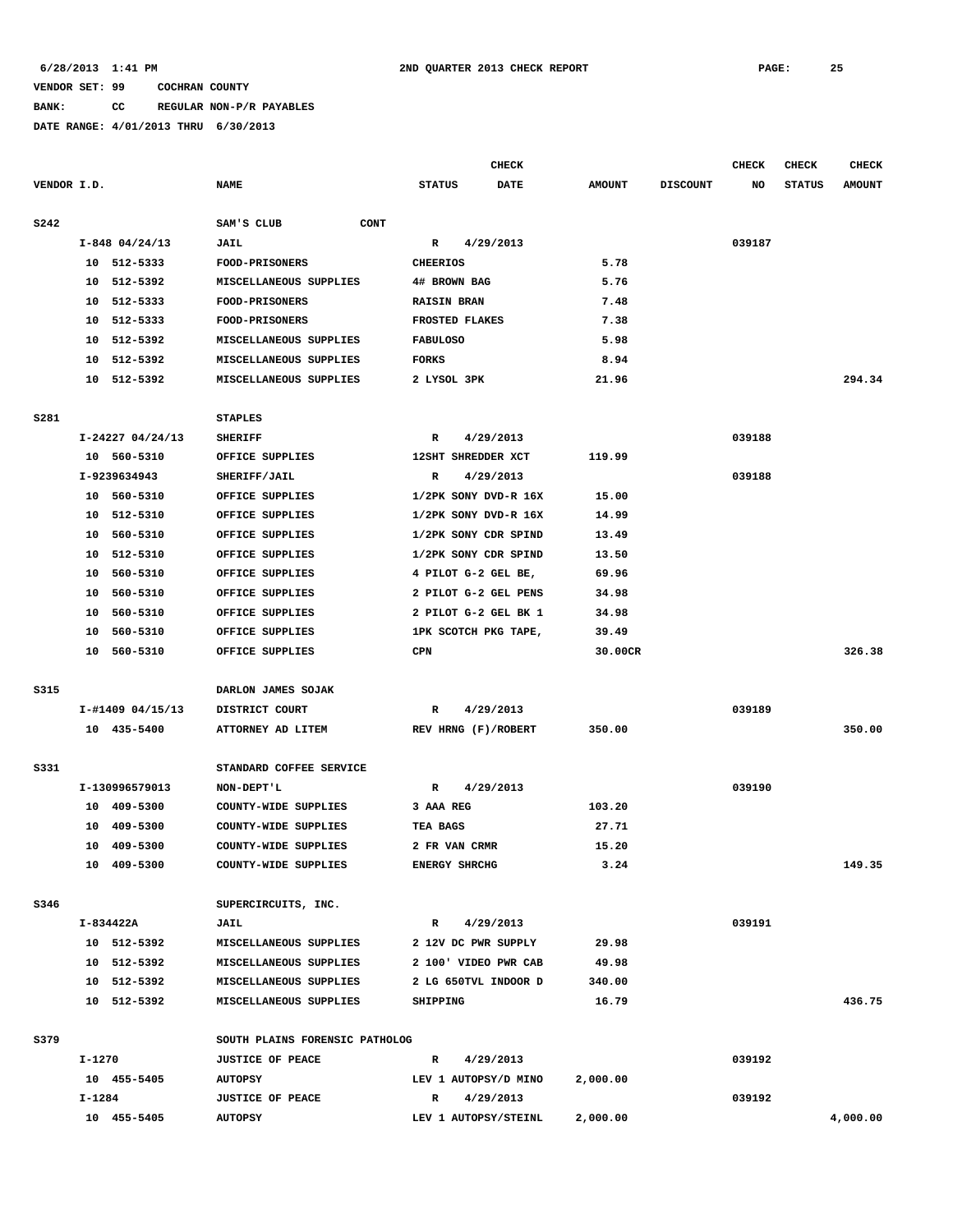**BANK: CC REGULAR NON-P/R PAYABLES**

|             |                   |                               |                           | CHECK                |               |                 | <b>CHECK</b> | <b>CHECK</b>  | <b>CHECK</b>  |
|-------------|-------------------|-------------------------------|---------------------------|----------------------|---------------|-----------------|--------------|---------------|---------------|
| VENDOR I.D. |                   | <b>NAME</b>                   | <b>STATUS</b>             | <b>DATE</b>          | <b>AMOUNT</b> | <b>DISCOUNT</b> | NO           | <b>STATUS</b> | <b>AMOUNT</b> |
| T009        |                   | TEXAS ASSOCIATION OF COUNTIES |                           |                      |               |                 |              |               |               |
|             | I-'13 CONF 06/13  | <b>TREASURER</b>              | R                         | 4/29/2013            |               |                 | 039193       |               |               |
|             | 10 497-5427       | CONTINUING EDUCATION          |                           | '13 CONF OF CIA/D SE | 225.00        |                 |              |               | 225.00        |
|             |                   |                               |                           |                      |               |                 |              |               |               |
| T038        |                   | THOMPSON MEDIA GROUP          |                           |                      |               |                 |              |               |               |
|             | I-1214712 040813  | <b>TREASURER</b>              | R                         | 4/29/2013            |               |                 | 039194       |               |               |
|             | 10 497-5310       | OFFICE SUPPLIES               | FAIR LABOR STANDARDS      |                      | 499.00        |                 |              |               |               |
|             | 10 497-5310       | OFFICE SUPPLIES               | SHIPPING                  |                      | 37.99         |                 |              |               | 536.99        |
|             |                   |                               |                           |                      |               |                 |              |               |               |
| T087        |                   | TEXAS DEPARTMENT OF HEALTH    |                           |                      |               |                 |              |               |               |
|             | I-18263           | <b>CLERK</b>                  | R                         | 4/29/2013            |               |                 | 039195       |               |               |
|             | 10 403-5310       | OFFICE SUPPLIES               |                           | 23 REMOTE BIRTH ACCE | 42.09         |                 |              |               | 42.09         |
| T212        |                   | TEXAS HOMELAND SECURITY       |                           |                      |               |                 |              |               |               |
|             | I-16857           | JAIL                          | R                         | 4/29/2013            |               |                 | 039196       |               |               |
|             | 10 512-5451       | <b>REPAIR</b>                 |                           | ANN FIRE ALARM INSPE | 90.00         |                 |              |               | 90.00         |
|             |                   |                               |                           |                      |               |                 |              |               |               |
| T269        |                   | CHARLOTTE TRULL               |                           |                      |               |                 |              |               |               |
|             | I-041513 MILEAGE  | <b>JUSTICE OF PEACE</b>       | R                         | 4/29/2013            |               |                 | 039197       |               |               |
|             | 10 455-5427       | CONTINUING EDUCATION          | 195.2MI @ \$.565          |                      | 110.29        |                 |              |               | 110.29        |
| U019        |                   | UNITED SUPERMARKETS, INC      |                           |                      |               |                 |              |               |               |
|             | I-5535 29 041613  | JAIL                          | R                         | 4/29/2013            |               |                 | 039198       |               |               |
|             | 10 512-5333       | <b>FOOD-PRISONERS</b>         | <b>1CS BK PEPPER PKTS</b> |                      | 25.00         |                 |              |               |               |
|             | I-8213 509 032913 | JAIL                          | R                         | 4/29/2013            |               |                 | 039198       |               |               |
|             | 10 512-5333       | <b>FOOD-PRISONERS</b>         | 34 BANQUET SPAG MTB       |                      | 42.50         |                 |              |               |               |
|             | 10 512-5333       | <b>FOOD-PRISONERS</b>         | FC CRINKLE FRIES          |                      | 5.99          |                 |              |               |               |
|             | 10 512-5333       | <b>FOOD-PRISONERS</b>         | 2 FC TATER TREATS         |                      | 5.00          |                 |              |               |               |
|             | 10 512-5333       | FOOD-PRISONERS                | 2 HM ANGUS CHS BG         |                      | 5.58          |                 |              |               |               |
|             | 10 512-5333       | <b>FOOD-PRISONERS</b>         | 5 HM ANGUS CHS BG         |                      | 13.95         |                 |              |               |               |
|             | 10 512-5333       | FOOD-PRISONERS                | 11 HM CHICKEN             |                      | 36.67         |                 |              |               |               |
|             | 512-5333<br>10    | <b>FOOD-PRISONERS</b>         | 18 HM CHKN STEAK          |                      | 60.00         |                 |              |               |               |
|             | 10 512-5333       | <b>FOOD-PRISONERS</b>         | 3 HM GRLD BRBN STK        |                      | 10.00         |                 |              |               |               |
|             | 10 512-5333       | <b>FOOD-PRISONERS</b>         | 6 HM TURKEY DINNER        |                      | 20.00         |                 |              |               |               |
|             | 512-5333<br>10    | <b>FOOD-PRISONERS</b>         | 8 HNG MAN DINNER          |                      | 26.67         |                 |              |               |               |
|             | 10 512-5333       | <b>FOOD-PRISONERS</b>         | 12 HNG MAN DINNER         |                      | 40.00         |                 |              |               |               |
|             | 10 512-5333       | <b>FOOD-PRISONERS</b>         | 14 HUNGRY MAN             |                      | 46.67         |                 |              |               |               |
|             | 10 512-5333       | <b>FOOD-PRISONERS</b>         | 8 HUNGRY MAN              |                      | 26.67         |                 |              |               |               |
|             | 10 512-5333       | FOOD-PRISONERS                | 8 MARIE CALLENDER         |                      | 24.00         |                 |              |               |               |
|             | 10 512-5333       | FOOD-PRISONERS                | 9 MC BATTER FISH F        |                      | 27.00         |                 |              |               |               |
|             | 512-5333<br>10    | <b>FOOD-PRISONERS</b>         | 15 MC CHICKEN & NOO       |                      | 45.00         |                 |              |               |               |
|             | 10 512-5333       | <b>FOOD-PRISONERS</b>         | 2 MC CK/FRIED BF S        |                      | 6.00          |                 |              |               |               |
|             | 10 512-5333       | <b>FOOD-PRISONERS</b>         | 5 MC CLSC FETT CKN        |                      | 15.00         |                 |              |               |               |
|             | 10 512-5333       | <b>FOOD-PRISONERS</b>         | 3 MC DINNER               |                      | 9.00          |                 |              |               |               |
|             | 10 512-5333       | <b>FOOD-PRISONERS</b>         | 7 MC FETTUCCINI AL        |                      | 23.34         |                 |              |               |               |
|             | 10 512-5333       | <b>FOOD-PRISONERS</b>         | 10 MC FRIED PORK DI       |                      | 30.00         |                 |              |               |               |
|             | 512-5333<br>10    | <b>FOOD-PRISONERS</b>         | 7 MC GRL CKN ALFRD        |                      | 21.00         |                 |              |               |               |
|             | 10 512-5333       | <b>FOOD-PRISONERS</b>         | 9 MC MEATLOAF W/GR        |                      | 27.00         |                 |              |               |               |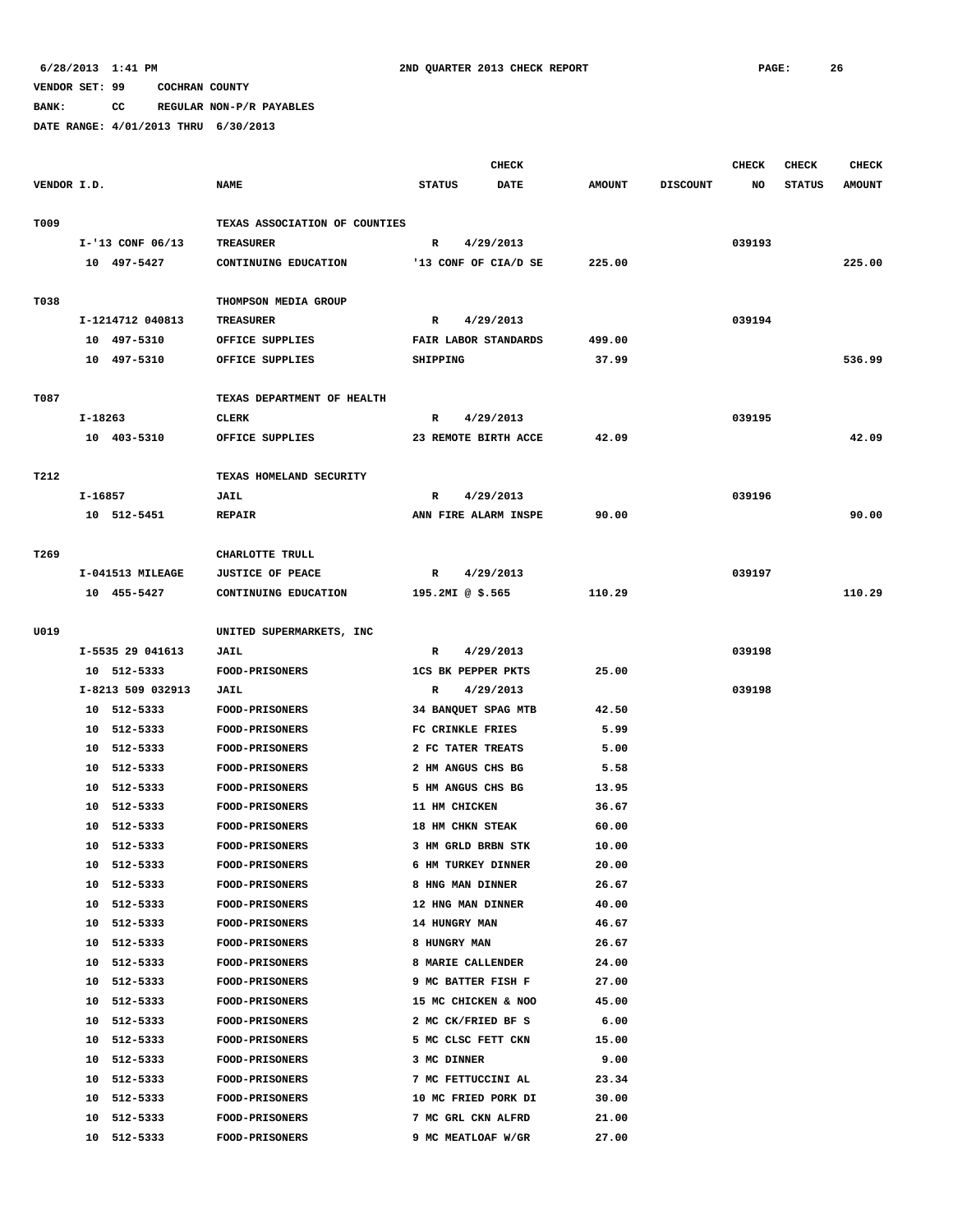## **BANK: CC REGULAR NON-P/R PAYABLES**

|             |    |                                    |                                    |                          | CHECK       |               |                 | <b>CHECK</b> | <b>CHECK</b>  | <b>CHECK</b>  |
|-------------|----|------------------------------------|------------------------------------|--------------------------|-------------|---------------|-----------------|--------------|---------------|---------------|
| VENDOR I.D. |    |                                    | <b>NAME</b>                        | <b>STATUS</b>            | <b>DATE</b> | <b>AMOUNT</b> | <b>DISCOUNT</b> | NO           | <b>STATUS</b> | <b>AMOUNT</b> |
| U019        |    |                                    | UNITED SUPERMARKETS, ICONT         |                          |             |               |                 |              |               |               |
|             |    | I-8213 509 032913                  | <b>JAIL</b>                        | R                        | 4/29/2013   |               |                 | 039198       |               |               |
|             |    | 10 512-5333                        | FOOD-PRISONERS                     | 10 MC ROASTED CHICK      |             | 30.00         |                 |              |               |               |
|             | 10 | 512-5333                           | FOOD-PRISONERS                     | 9 MC STK & POTATO        |             | 27.00         |                 |              |               |               |
|             | 10 | 512-5333                           | <b>FOOD-PRISONERS</b>              | 16 MC SWEDISH MEATB      |             | 48.00         |                 |              |               |               |
|             | 10 | 512-5333                           | <b>FOOD-PRISONERS</b>              | 12 MC TURKEY W/DRES      |             | 36.00         |                 |              |               |               |
|             | 10 | 512-5333                           | <b>FOOD-PRISONERS</b>              | <b>19 SWANSON ENTREE</b> |             | 63.34         |                 |              |               |               |
|             | 10 | 512-5333                           | <b>FOOD-PRISONERS</b>              | 7 SWN HGRY MAN FRD       |             | 25.83         |                 |              |               |               |
|             | 10 | 512-5333                           | <b>FOOD-PRISONERS</b>              | 8 SWN HM CHICKEN S       |             | 26.67         |                 |              |               | 848.88        |
| V044        |    |                                    | MARTHA VALENCIA                    |                          |             |               |                 |              |               |               |
|             |    | I-DW#15354                         | <b>ACTIVITY BLDG</b>               | R                        | 4/29/2013   |               |                 | 039199       |               |               |
|             |    | 10 000-4370.101                    | RENT-ACTIVITY BUILDING             | REF DEP FOR 4/13/13      |             | 125.00        |                 |              |               | 125.00        |
|             |    |                                    |                                    |                          |             |               |                 |              |               |               |
| W007        |    |                                    | WEST, A THOMSON REUTERS BUSINE     |                          |             |               |                 |              |               |               |
|             |    | I-827025431                        | ATTORNEY/LAW LIBRARY               | R                        | 4/29/2013   |               |                 | 039200       |               |               |
|             |    | 10 475-5590                        | LAW LIBRARY MTRLS/UPDATES          | TX VERN STAT GOVT V3     |             | 189.00        |                 |              |               |               |
|             |    | 10 475-5590                        | LAW LIBRARY MTRLS/UPDATES          | V3A SEC 62-83            |             | 189.00        |                 |              |               |               |
|             | 10 | 475-5590                           | LAW LIBRARY MTRLS/UPDATES          | V3B SEC 84-304           |             | 189.00        |                 |              |               |               |
|             | 10 | 475-5590                           | LAW LIBRARY MTRLS/UPDATES          | V3C SEC 305-410          |             | 189.00        |                 |              |               |               |
|             | 10 | 475-5590                           | LAW LIBRARY MTRLS/UPDATES          | TX PR CRIM FMS 11TH      |             | 41.00         |                 |              |               |               |
|             | 10 | 475-5590                           | LAW LIBRARY MTRLS/UPDATES          | V7A PP                   |             | 41.00         |                 |              |               |               |
|             | 10 | 475-5590                           | LAW LIBRARY MTRLS/UPDATES          | V8 PP                    |             | 41.00         |                 |              |               |               |
|             | 10 | 475-5590                           | LAW LIBRARY MTRLS/UPDATES          | CD ROM V7, 7A, 8 '13     |             |               |                 |              |               |               |
|             | 10 | 475-5590                           | LAW LIBRARY MTRLS/UPDATES          | TX RULES OF COURT ST     |             | 74.50         |                 |              |               |               |
|             | 10 | 475-5590                           | LAW LIBRARY MTRLS/UPDATES          | FED V.11                 |             | 43.50         |                 |              |               |               |
|             |    | 10 475-5590                        | LAW LIBRARY MTRLS/UPDATES          | <b>FED V.111</b>         |             | 40.50         |                 |              |               | 1,037.50      |
| <b>WO08</b> |    |                                    | WEST TEXAS COUNTY JUDGES & COM     |                          |             |               |                 |              |               |               |
|             |    | $I-2013$ DUES                      | COUNTY JUDGE/COMM'R COURT          | R                        | 4/29/2013   |               |                 | 039201       |               |               |
|             |    | 15 610-5481                        | DUES AND REGISTRATION              | 2013 MEMBERSHIP DUES     |             | 50.00         |                 |              |               | 50.00         |
|             |    |                                    |                                    |                          |             |               |                 |              |               |               |
| W010        |    |                                    | WEST TEXAS GAS INC                 |                          |             |               |                 |              |               |               |
|             |    | I-004036001501 05/13 PARK/SHOP     |                                    | R                        | 4/29/2013   |               |                 | 039202       |               |               |
|             |    | 10 660-5440                        | UTILITIES & IRRIGATION             | GAS SVC 3/4-5/8/13       |             | 9.00          |                 |              |               |               |
|             |    | I-004036002501 05/13 PARK/SHOWBARN |                                    | R 4/29/2013              |             |               |                 | 039202       |               |               |
|             |    |                                    | 10 660-5440 UTILITIES & IRRIGATION | GAS SVC 3/4-5/8/13       |             | 9.00          |                 |              |               |               |
|             |    | I-004049022001 05/13 PREC 3        |                                    | R 4/29/2013              |             |               |                 | 039202       |               |               |
|             |    | 15 623-5440                        | UTILITIES                          | GAS SVC 3/4-4/9/13       |             | 9.00          |                 |              |               | 27.00         |
| W055        |    |                                    | WINDSTREAM COMMUNICATIONS SW       |                          |             |               |                 |              |               |               |
|             |    | I-266-0638 05/13                   | <b>MUSEUM</b>                      | R 4/29/2013              |             |               |                 | 039203       |               |               |
|             |    | 10 652-5420                        | <b>TELECOMMUNICATIONS</b>          | BASIC LOCAL SVC          |             | 48.70         |                 |              |               |               |
|             |    | 10 652-5420                        | <b>TELECOMMUNICATIONS</b>          | HI-SPEED INTERNET        |             | 49.99         |                 |              |               |               |
|             |    | 10 652-5420                        | <b>TELECOMMUNICATIONS</b>          | OPTIONAL SVC             |             | 5.92          |                 |              |               |               |
|             |    | 10 652-5420                        | TELECOMMUNICATIONS                 | LONG DISTANCE SVC        |             | 5.80          |                 |              |               |               |
|             |    | I-266-5051 05/13                   | LIBRARY                            | $\mathbf{R}$             | 4/29/2013   |               |                 | 039203       |               |               |
|             |    | 10 650-5420                        | TELECOMMUNICATIONS                 | BASIC LOCAL SVC/2 LI     |             | 102.46        |                 |              |               |               |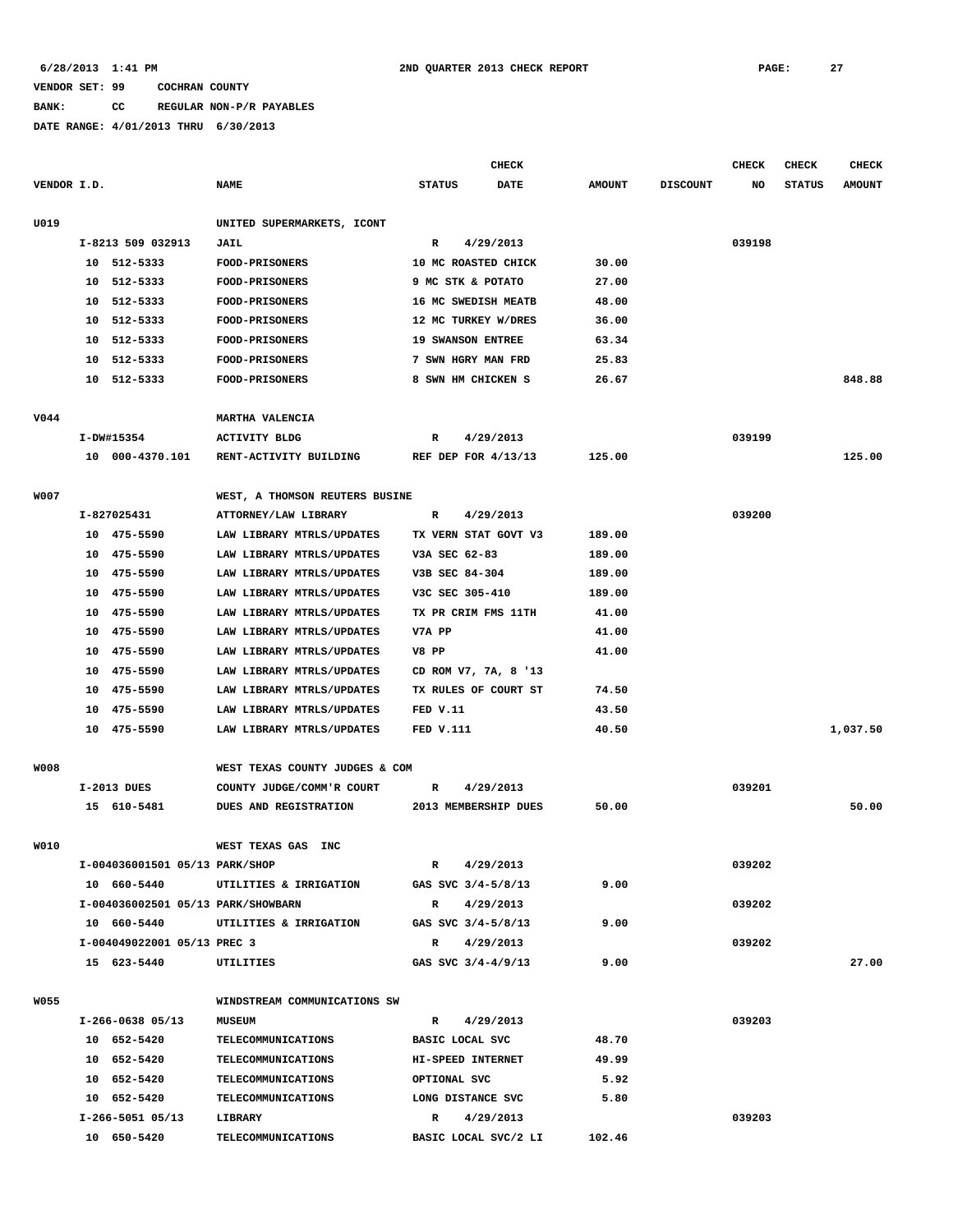**BANK: CC REGULAR NON-P/R PAYABLES**

|             |                  |                            |                        | <b>CHECK</b>         |               |                 | <b>CHECK</b> | CHECK         | <b>CHECK</b>  |
|-------------|------------------|----------------------------|------------------------|----------------------|---------------|-----------------|--------------|---------------|---------------|
| VENDOR I.D. |                  | <b>NAME</b>                | <b>STATUS</b>          | <b>DATE</b>          | <b>AMOUNT</b> | <b>DISCOUNT</b> | NO           | <b>STATUS</b> | <b>AMOUNT</b> |
| W055        |                  | WINDSTREAM COMMUNICATICONT |                        |                      |               |                 |              |               |               |
|             | I-266-5051 05/13 | LIBRARY                    | R                      | 4/29/2013            |               |                 | 039203       |               |               |
|             | 10 650-5420      | <b>TELECOMMUNICATIONS</b>  | HI-SPEED INTERNET      |                      | 49.99         |                 |              |               |               |
|             | 10 650-5420      | <b>TELECOMMUNICATIONS</b>  | LONG DISTANCE SVC      |                      | 1.47          |                 |              |               |               |
|             | I-266-5074 05/13 | ADULT PROBATION            | R                      | 4/29/2013            |               |                 | 039203       |               |               |
|             | 10 570-5420      | <b>TELECOMMUNICATIONS</b>  | BASIC LOCAL SVC        |                      | 46.91         |                 |              |               |               |
|             | 10 570-5420      | TELECOMMUNICATIONS         | OPTIONAL SVC           |                      | 11.97         |                 |              |               |               |
|             | 10 570-5420      | <b>TELECOMMUNICATIONS</b>  | LONG DISTANCE SVC      |                      | 0.11          |                 |              |               |               |
|             | I-266-5161 05/13 | <b>TREASURER</b>           | R                      | 4/29/2013            |               |                 | 039203       |               |               |
|             | 10 497-5420      | <b>TELECOMMUNICATIONS</b>  | BASIC LOCAL SVC        |                      | 46.91         |                 |              |               |               |
|             | 10 497-5420      | <b>TELECOMMUNICATIONS</b>  | LONG DISTANCE SVC      |                      | 0.69          |                 |              |               |               |
|             | I-266-5171 05/13 | TAX A/C                    | R                      | 4/29/2013            |               |                 | 039203       |               |               |
|             | 10 499-5420      | <b>TELECOMMUNICATIONS</b>  |                        | BASIC LOCAL SVC/3 LI | 143.56        |                 |              |               |               |
|             | 10 499-5420      | <b>TELECOMMUNICATIONS</b>  | HI-SPEED INTERNET      |                      | 59.99         |                 |              |               |               |
|             | 10 499-5420      | <b>TELECOMMUNICATIONS</b>  | OPTIONAL SVC           |                      | 25.95         |                 |              |               |               |
|             | 10 499-5420      | TELECOMMUNICATIONS         | LONG DISTANCE SVC      |                      | 8.33          |                 |              |               |               |
|             | I-266-5181 05/13 | <b>ELECTIONS</b>           | R                      | 4/29/2013            |               |                 | 039203       |               |               |
|             | 10 490-5420      | <b>TELECOMMUNICATIONS</b>  | <b>BASIC LOCAL SVC</b> |                      | 49.75         |                 |              |               |               |
|             | 10 490-5420      | <b>TELECOMMUNICATIONS</b>  | OPTIONAL SVC           |                      | 3.15          |                 |              |               |               |
|             | 10 490-5420      | <b>TELECOMMUNICATIONS</b>  | LONG DISTANCE SVC      |                      | 6.32          |                 |              |               |               |
|             | I-266-5211 05/13 | <b>SHERIFF</b>             | R                      | 4/29/2013            |               |                 | 039203       |               |               |
|             | 10 560-5420      | <b>TELECOMMUNICATIONS</b>  |                        | BASIC LOCAL SVC/3 LI | 158.53        |                 |              |               |               |
|             | 10 560-5420      | <b>TELECOMMUNICATIONS</b>  | LONG DISTANCE SVC      |                      | 4.88          |                 |              |               |               |
|             | I-266-5215 05/13 | <b>EXTENSION SVC</b>       | R                      | 4/29/2013            |               |                 | 039203       |               |               |
|             | 10 665-5420      | <b>TELECOMMUNICATIONS</b>  |                        | BASIC LOCAL SVC/3 LI | 162.39        |                 |              |               |               |
|             | 10 665-5420      | <b>TELECOMMUNICATIONS</b>  | HI-SPEED INTERNET      |                      | 39.99         |                 |              |               |               |
|             | 10 665-5420      | <b>TELECOMMUNICATIONS</b>  | LONG DISTANCE SVC      |                      | 1.39          |                 |              |               |               |
|             | I-266-5302 05/13 | <b>JUSTICE OF PEACE</b>    | R                      | 4/29/2013            |               |                 | 039203       |               |               |
|             | 10 455-5420      | <b>TELECOMMUNICATIONS</b>  | BASIC LOCAL SVC        |                      | 46.91         |                 |              |               |               |
|             | 10 455-5420      | <b>TELECOMMUNICATIONS</b>  | LONG DISTANCE SVC      |                      | 1.92          |                 |              |               |               |
|             | I-266-5411 05/13 | <b>JUVENILE PROBATION</b>  | R                      | 4/29/2013            |               |                 | 039203       |               |               |
|             | 10 571-5420      | <b>TELECOMMUNICATIONS</b>  | BASIC LOCAL SVC        |                      | 46.91         |                 |              |               |               |
|             | 10 571-5420      | <b>TELECOMMUNICATIONS</b>  | LONG DISTANCE SVC      |                      | 3.11          |                 |              |               |               |
|             | I-266-5412 05/13 | DISTRICT COURT             | R                      | 4/29/2013            |               |                 | 039203       |               |               |
|             | 10 435-5420      | <b>TELECOMMUNICATIONS</b>  |                        | BASIC LOCAL SVC/2 LI | 107.41        |                 |              |               |               |
|             | 10 435-5420      | <b>TELECOMMUNICATIONS</b>  | HI-SPEED INTERNET      |                      | 109.98        |                 |              |               |               |
|             | 10 435-5420      | TELECOMMUNICATIONS         | LONG DISTANCE SVC      |                      | 0.59          |                 |              |               |               |
|             | I-266-5508 05/13 | CO JUDGE/COMM'R CT         | $\mathbf{R}$           | 4/29/2013            |               |                 | 039203       |               |               |
|             | 15 610-5420      | TELECOMMUNICATIONS         |                        | BASIC LOCAL SVC/2 LI | 111.09        |                 |              |               |               |
|             | 15 610-5420      | TELECOMMUNICATIONS         | LONG DISTANCE SVC      |                      | 0.37          |                 |              |               |               |
|             | I-266-5700 05/13 | <b>SHERIFF</b>             |                        | R 4/29/2013          |               |                 | 039203       |               |               |
|             | 10 560-5420      | TELECOMMUNICATIONS         | BASIC LOCAL SVC        |                      | 55.28         |                 |              |               |               |
|             | 10 560-5420      | <b>TELECOMMUNICATIONS</b>  | LONG DISTANCE SVC      |                      | 3.59          |                 |              |               |               |
|             | I-266-5822 05/13 | AUDITOR/NON-DEPT'L         |                        | R 4/29/2013          |               |                 | 039203       |               |               |
|             | 10 495-5420      | TELECOMMUNICATIONS         |                        | BASIC LOCAL SVC/1 LI | 47.49         |                 |              |               |               |
|             | 10 495-5420      | <b>TELECOMMUNICATIONS</b>  | <b>BUS BROADBAND</b>   |                      | 24.99         |                 |              |               |               |
|             | 10 495-5420      | <b>TELECOMMUNICATIONS</b>  | LONG DISTANCE SVC      |                      | 0.12          |                 |              |               |               |
|             | 10 409-5420      | <b>TELECOMMUNICATIONS</b>  | FAX LINE/266-5629      |                      | 47.48         |                 |              |               |               |
|             |                  |                            |                        |                      |               |                 |              |               |               |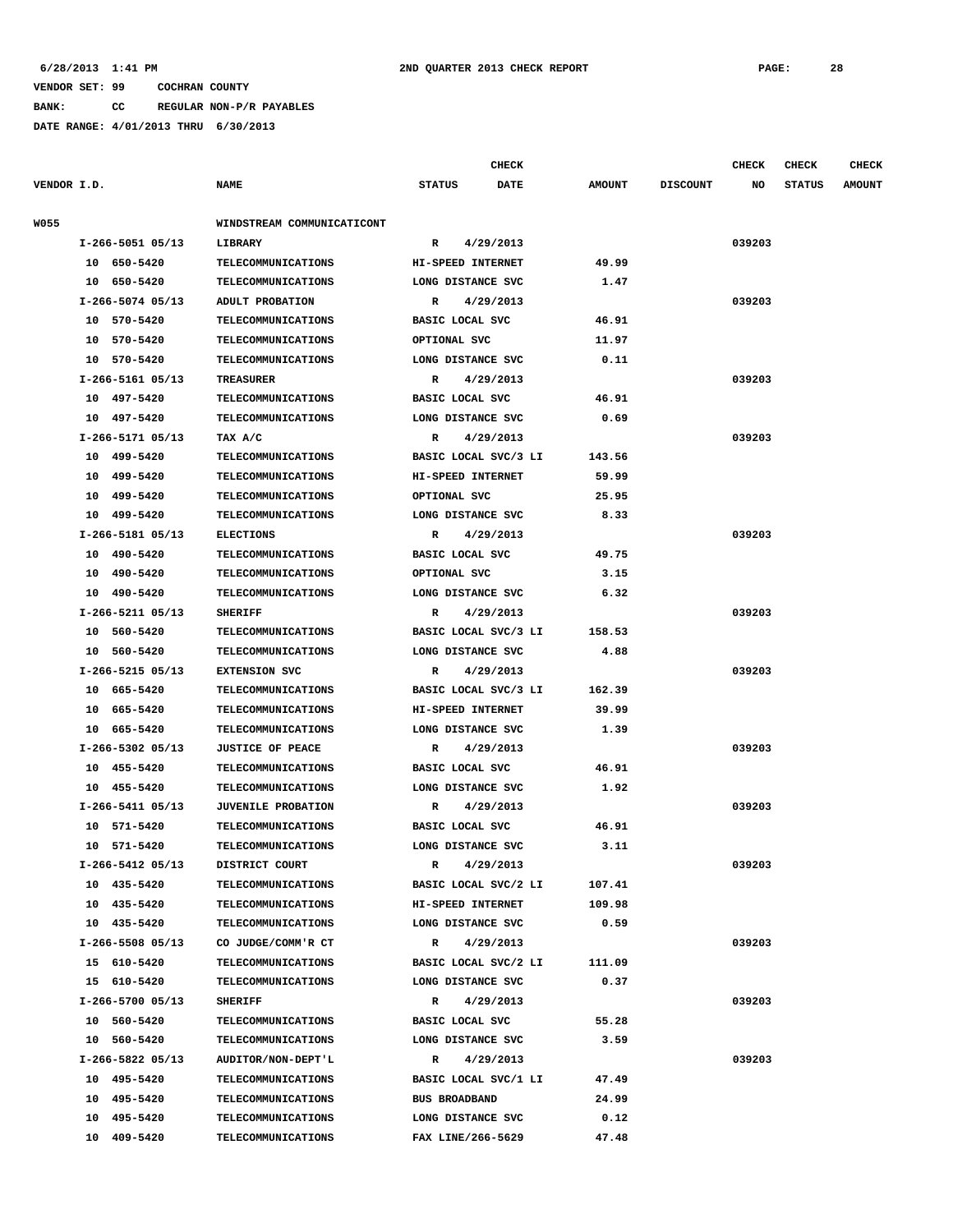# **BANK: CC REGULAR NON-P/R PAYABLES**

|             |         |                  |                                       |                      | CHECK     |               |                 | <b>CHECK</b> | <b>CHECK</b>  | <b>CHECK</b>  |
|-------------|---------|------------------|---------------------------------------|----------------------|-----------|---------------|-----------------|--------------|---------------|---------------|
| VENDOR I.D. |         |                  | <b>NAME</b>                           | <b>STATUS</b>        | DATE      | <b>AMOUNT</b> | <b>DISCOUNT</b> | NO           | <b>STATUS</b> | <b>AMOUNT</b> |
| <b>W055</b> |         |                  | WINDSTREAM COMMUNICATICONT            |                      |           |               |                 |              |               |               |
|             |         | I-266-5822 05/13 | AUDITOR/NON-DEPT'L                    | $\mathbb{R}$         | 4/29/2013 |               |                 | 039203       |               |               |
|             |         | 10 409-5420      | <b>TELECOMMUNICATIONS</b>             | INTERNET SVC         |           | 144.99        |                 |              |               |               |
|             |         | 10 409-5420      | TELECOMMUNICATIONS                    | LONG DISTANCE SVC    |           | 1.44          |                 |              |               |               |
|             |         | I-266-8661 05/13 | <b>ATTORNEY</b>                       | R<br>4/29/2013       |           |               |                 | 039203       |               |               |
|             |         | 10 475-5420      | <b>TELECOMMUNICATIONS</b>             | BASIC LOCAL SVC      |           | 106.54        |                 |              |               |               |
|             |         | 10 475-5420      | <b>TELECOMMUNICATIONS</b>             | HI-SPEED INTERNET    |           | 59.99         |                 |              |               |               |
|             |         | 10 475-5420      | <b>TELECOMMUNICATIONS</b>             | LONG DISTANCE SVC    |           | 0.12          |                 |              |               |               |
|             |         | I-266-8888 05/13 | <b>SHERIFF</b>                        | R                    | 4/29/2013 |               |                 | 039203       |               |               |
|             |         | 10 560-5420      | TELECOMMUNICATIONS                    | FAX LINE & CRIME CON |           | 44.26         |                 |              |               |               |
|             |         | 10 560-5420      | TELECOMMUNICATIONS                    | LONG DISTANCE SVC    |           | 2.63          |                 |              |               | 2,002.36      |
| W097        |         |                  | WILDRED L. MATHENY dba                |                      |           |               |                 |              |               |               |
|             |         |                  |                                       |                      |           |               |                 | 039205       |               |               |
|             | I-27583 | 10 510-5332      | CRTHSE/ACT BLDG/LIB                   | R                    | 4/29/2013 |               |                 |              |               |               |
|             |         |                  | CUSTODIAL SUPPLIES                    | SPRAY BUGS           |           | 70.00         |                 |              |               |               |
|             | 10      | 662-5332         | CUSTODIAL SUPPLIES                    | SPRAY BUGS           |           | 45.00         |                 |              |               |               |
|             | 10      | 650-5332         | CUSTODIAL SUPPLIES                    | SPRAY BUGS           |           | 35.00         |                 |              |               | 150.00        |
| W115        |         |                  | RAYMOND D WEBER, SHERIFF              |                      |           |               |                 |              |               |               |
|             |         | $I-04/26/13$     | <b>SHERIFF</b>                        | R                    | 4/29/2013 |               |                 | 039206       |               |               |
|             |         | 10 560-5427      | CONTINUING EDUCATION                  | DONUTS FOR SCHOOL    |           | 14.86         |                 |              |               | 14.86         |
| W193        |         |                  | WESTWARD AUTOMOTIVE REPAIR LLC        |                      |           |               |                 |              |               |               |
|             | I-2748  |                  | <b>SHERIFF</b>                        | R                    | 4/29/2013 |               |                 | 039207       |               |               |
|             |         | 10 560-5451      | MACHINERY-NON-OFFICE REPAIR           | RPL BATT/#135        |           | 12.00         |                 |              |               |               |
|             |         | 10 560-5451      | MACHINERY-NON-OFFICE REPAIR           | BATTERY/36 MO FREE R |           | 161.42        |                 |              |               | 173.42        |
|             |         |                  |                                       |                      |           |               |                 |              |               |               |
| X001        |         |                  | XCEL ENERGY                           |                      |           |               |                 |              |               |               |
|             |         |                  | I-54-1324315-7 MAY13 ALMOST ALL DEPTS | R                    | 4/29/2013 |               |                 | 039208       |               |               |
|             | 30      | 518-5440         | UTILITIES                             | 300210167 RUNWAY LIG |           | 68.52         |                 |              |               |               |
|             | 10      | 510-5440         | UTILITIES                             | 300240736 COURTHOUSE |           | 1,259.47      |                 |              |               |               |
|             | 10      | 660-5440         | UTILITIES & IRRIGATION                | 300265059 SOFTBALL P |           | 21.60         |                 |              |               |               |
|             | 10      | 580-5440         | UTILITIES [TOWER]                     | 300282806 TOWER      |           | 79.27         |                 |              |               |               |
|             |         | 15 621-5440      | UTILITIES                             | 300294119 PREC 1 SHO |           | 55.32         |                 |              |               |               |
|             |         | 10 650-5440      | UTILITIES                             | 300338546 LIBRARY    |           | 161.46        |                 |              |               |               |
|             |         | 10 652-5440      | UTILITIES                             | 300342232 MUSEUM     |           | 12.90         |                 |              |               |               |
|             |         | 10 662-5440      | UTILITIES                             | 300390484 ACTIVITY B |           | 358.01        |                 |              |               |               |
|             |         | 10 660-5440      | UTILITIES & IRRIGATION                | 300410370 PARK       |           | 421.36        |                 |              |               |               |
|             |         | 10 660-5440      | UTILITIES & IRRIGATION                | 300457515 PARK/SHOP  |           | 11.46CR       |                 |              |               |               |
|             |         | 10 660-5440      | UTILITIES & IRRIGATION                | 300505444 HOFMAN BAS |           | 24.73         |                 |              |               |               |
|             |         | 10 516-5440      | UTILITIES                             | 300555198 CEMETERY   |           | 142.63        |                 |              |               |               |
|             |         | 10 409-5440      | UTILITIES                             | 300577364 102 N MAIN |           | 11.24         |                 |              |               |               |
|             |         | 10 660-5440      | UTILITIES & IRRIGATION                | 300587052 SHOWBARN   |           | 30.81         |                 |              |               |               |
|             |         | 10 660-5440      | UTILITIES & IRRIGATION                | 300587753 RODEO GROU |           | 46.27         |                 |              |               |               |
|             |         | 10 516-5440      | UTILITIES                             | 300603417 CEMETERY   |           | 50.56         |                 |              |               |               |
|             |         | 10 516-5440      | UTILITIES                             | 300637038 CEMETERY S |           | 207.79        |                 |              |               |               |
|             |         | 10 650-5440      | UTILITIES                             | AREA LIGHT LIBRARY   |           | 14.86         |                 |              |               |               |
|             |         | 10 662-5440      | UTILITIES                             | 2 AREA LIGHTS ACT BL |           | 44.61         |                 |              |               |               |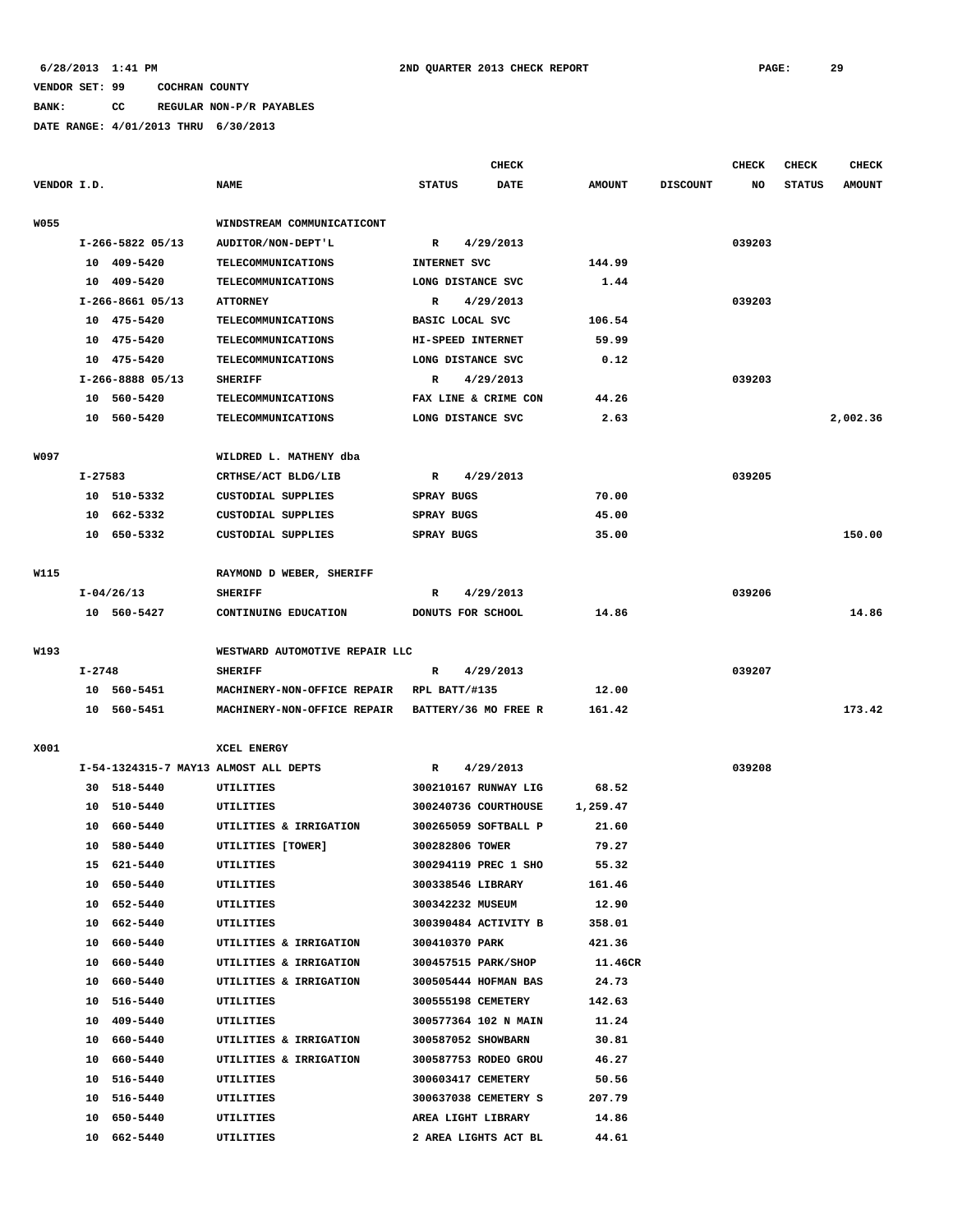**BANK: CC REGULAR NON-P/R PAYABLES**

|             |          |                                   |                                       |                |                    | <b>CHECK</b>                |               |                 | <b>CHECK</b> | <b>CHECK</b>  | <b>CHECK</b>  |
|-------------|----------|-----------------------------------|---------------------------------------|----------------|--------------------|-----------------------------|---------------|-----------------|--------------|---------------|---------------|
| VENDOR I.D. |          |                                   | <b>NAME</b>                           | <b>STATUS</b>  |                    | <b>DATE</b>                 | <b>AMOUNT</b> | <b>DISCOUNT</b> | NO           | <b>STATUS</b> | <b>AMOUNT</b> |
| X001        |          |                                   | CONT<br>XCEL ENERGY                   |                |                    |                             |               |                 |              |               |               |
|             |          |                                   | I-54-1324315-7 MAY13 ALMOST ALL DEPTS | R              |                    | 4/29/2013                   |               |                 | 039208       |               |               |
|             |          | 10 660-5440                       | UTILITIES & IRRIGATION                |                |                    | AREA LIGHT PARK SHOP        | 14.43         |                 |              |               | 3,014.38      |
|             |          |                                   |                                       |                |                    |                             |               |                 |              |               |               |
| X001        |          |                                   | XCEL ENERGY                           |                |                    |                             |               |                 |              |               |               |
|             |          | I-54-1829977-7 APR13 PREC 2       |                                       | $\mathbb{R}$   |                    | 4/29/2013                   |               |                 | 039209       |               |               |
|             |          | 15 622-5440                       | UTILITIES                             |                | 39KWH 3/13-4/12/13 |                             | 13.94         |                 |              |               |               |
|             |          | 15 622-5440                       | UTILITIES                             | AREA LIGHT     |                    |                             | 15.56         |                 |              |               | 29.50         |
|             |          |                                   |                                       |                |                    |                             |               |                 |              |               |               |
| Y001        |          |                                   | YELLOWHOUSE MACHINERY CO.             |                |                    |                             |               |                 |              |               |               |
|             | I-105049 |                                   | PREC 1                                | $\mathbb{R}$   |                    | 4/29/2013                   |               |                 | 039210       |               |               |
|             |          | 15 621-5451                       | <b>REPAIRS</b>                        |                |                    | RPL RT WNDW, DR HNGS/       | 254.52        |                 |              |               |               |
|             |          | 15 621-5451                       | <b>REPAIRS</b>                        |                | <b>WINDOW PANE</b> |                             | 284.45        |                 |              |               |               |
|             |          | 15 621-5451                       | <b>REPAIRS</b>                        | <b>SEALER</b>  |                    |                             | 27.97         |                 |              |               |               |
|             |          | 15 621-5451                       | <b>REPAIRS</b>                        | 2 PACKING      |                    |                             | 3.90          |                 |              |               |               |
|             |          | 15 621-5451                       | <b>REPAIRS</b>                        |                |                    | 252 MI @1.25 TO/FR P        | 315.00        |                 |              |               |               |
|             |          | 15 621-5451                       | <b>REPAIRS</b>                        | <b>FREIGHT</b> |                    |                             | 58.87         |                 |              |               | 944.71        |
|             |          |                                   |                                       |                |                    |                             |               |                 |              |               |               |
| C051        |          |                                   | COCHRAN COUNTY CHILDRENS              |                |                    |                             |               |                 |              |               |               |
|             |          | I-GR JURY 05/02/13                | DISTRICT COURT                        | R              |                    | 5/02/2013                   |               |                 | 039211       |               |               |
|             |          | 10 435-5491                       | GRAND JURY                            |                |                    | <b>DONATION/DEBBIE HERR</b> | 40.00         |                 |              |               | 40.00         |
|             |          |                                   |                                       |                |                    |                             |               |                 |              |               |               |
| C345        |          |                                   | DEVIN COLEMAN                         |                |                    |                             |               |                 |              |               |               |
|             |          | I-GR JURY 05/02/13                | DISTRICT COURT                        | $\mathbb{R}$   |                    | 5/02/2013                   |               |                 | 039212       |               |               |
|             |          | 10 435-5491                       | GRAND JURY                            |                | GRAND JURY SVC     |                             | 40.00         |                 |              |               | 40.00         |
|             |          |                                   |                                       |                |                    |                             |               |                 |              |               |               |
| H242        |          |                                   | <b>DANA HEFLIN</b>                    |                |                    |                             |               |                 |              |               |               |
|             |          | I-GR JURY 05/02/13                | DISTRICT COURT                        | R              |                    | 5/02/2013                   |               |                 | 039213       |               |               |
|             |          | 10 435-5491                       | <b>GRAND JURY</b>                     |                | GRAND JURY SVC     |                             | 40.00         |                 |              |               | 40.00         |
|             |          |                                   |                                       |                |                    |                             |               |                 |              |               |               |
| K023        |          |                                   | KELLYE KUEHLER                        |                |                    |                             |               |                 |              |               |               |
|             |          | I-GR JURY 05/02/13                | DISTRICT COURT                        | R              |                    | 5/02/2013                   |               |                 | 039214       |               |               |
|             |          | 10 435-5491                       | GRAND JURY                            |                | GRAND JURY SVC     |                             | 40.00         |                 |              |               | 40.00         |
|             |          |                                   |                                       |                |                    |                             |               |                 |              |               |               |
| L087        |          |                                   | DONNA LEMONS                          |                |                    |                             |               |                 |              |               |               |
|             |          | I-GR JURY 05/02/13                | DISTRICT COURT                        | $\mathbb{R}$   |                    | 5/02/2013                   |               |                 | 039215       |               |               |
|             |          | 10 435-5491                       | <b>GRAND JURY</b>                     |                | GRAND JURY SVC     |                             | 40.00         |                 |              |               | 40.00         |
|             |          |                                   |                                       |                |                    |                             |               |                 |              |               |               |
| M203        |          |                                   | ADRIAN A. MENDOZA                     |                |                    |                             |               |                 |              |               |               |
|             |          | I-GR JURY 05/02/13 DISTRICT COURT |                                       | R              |                    | 5/02/2013                   |               |                 | 039216       |               |               |
|             |          | 10 435-5491                       | GRAND JURY                            |                | GRAND JURY SVC     |                             | 40.00         |                 |              |               | 40.00         |
|             |          |                                   |                                       |                |                    |                             |               |                 |              |               |               |
| S396        |          |                                   | FRANCES SEPULBEDA                     |                |                    |                             |               |                 |              |               |               |
|             |          | I-GR JURY 05/02/13 DISTRICT COURT |                                       | R              |                    | 5/02/2013                   |               |                 | 039217       |               |               |
|             |          | 10 435-5491                       | GRAND JURY                            |                | GRAND JURY SVC     |                             | 40.00         |                 |              |               | 40.00         |
|             |          |                                   |                                       |                |                    |                             |               |                 |              |               |               |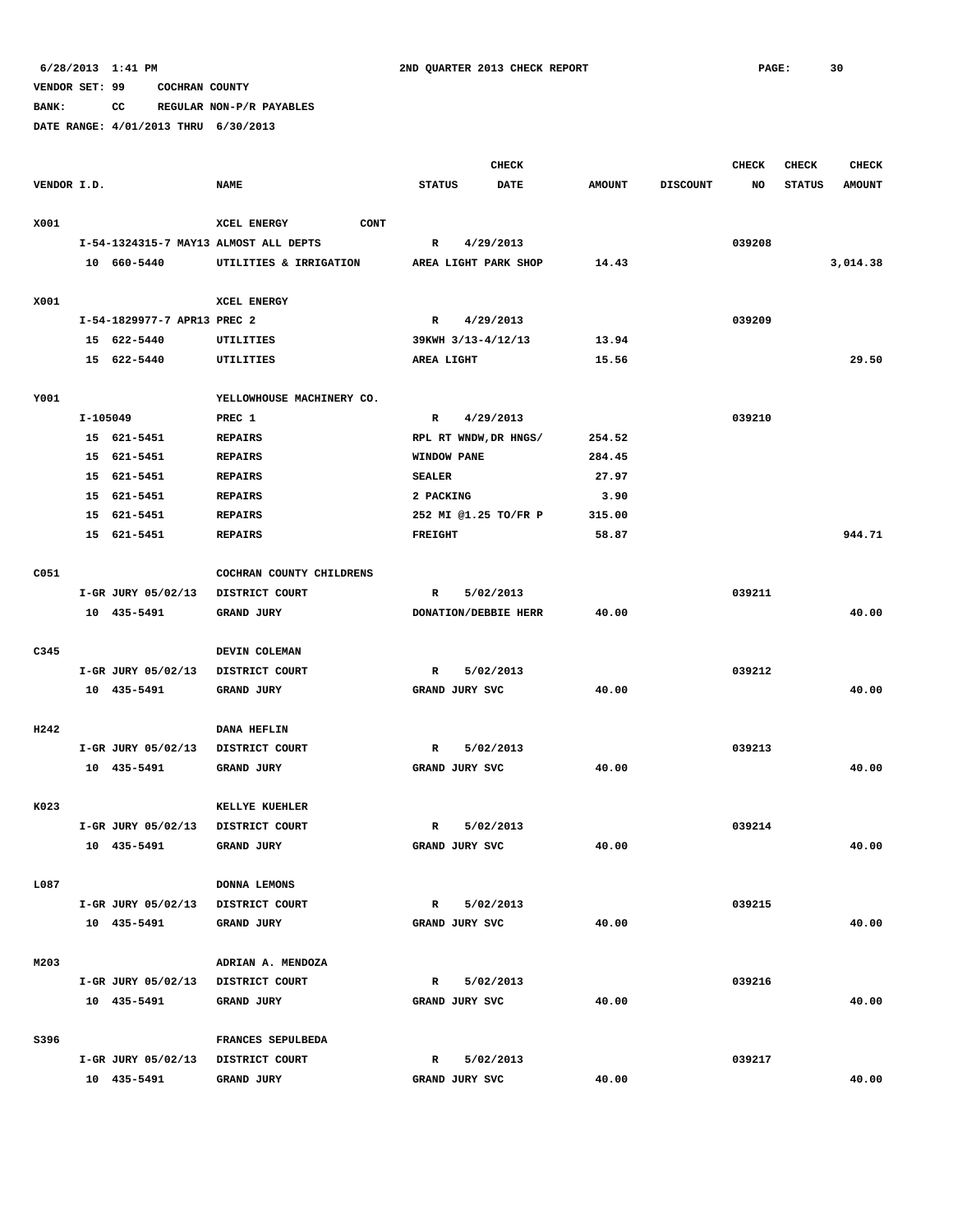**BANK: CC REGULAR NON-P/R PAYABLES**

|             |          |                            |                              |                     | <b>CHECK</b>                     |               |                 | <b>CHECK</b> | <b>CHECK</b>  | <b>CHECK</b>  |
|-------------|----------|----------------------------|------------------------------|---------------------|----------------------------------|---------------|-----------------|--------------|---------------|---------------|
| VENDOR I.D. |          |                            | <b>NAME</b>                  | <b>STATUS</b>       | <b>DATE</b>                      | <b>AMOUNT</b> | <b>DISCOUNT</b> | NO           | <b>STATUS</b> | <b>AMOUNT</b> |
|             |          |                            |                              |                     |                                  |               |                 |              |               |               |
| S397        |          |                            | BRENT SCOGGINS               |                     |                                  |               |                 |              |               |               |
|             |          | I-GR JURY 05/02/13         | DISTRICT COURT               | R                   | 5/02/2013                        |               |                 | 039218       |               |               |
|             |          | 10 435-5491                | GRAND JURY                   | GRAND JURY SVC      |                                  | 40.00         |                 |              |               | 40.00         |
|             |          |                            |                              |                     |                                  |               |                 |              |               |               |
| Z104        |          |                            | ANDRES ZAPATA                |                     |                                  |               |                 |              |               |               |
|             |          | I-GR JURY 05/02/13         | DISTRICT COURT               | R                   | 5/02/2013                        |               |                 | 039219       |               |               |
|             |          | 10 435-5491                | GRAND JURY                   | GRAND JURY SVC      |                                  | 40.00         |                 |              |               | 40.00         |
| A109        |          |                            | ALBUS FARM EQUIPMENT         |                     |                                  |               |                 |              |               |               |
|             | I-46792  |                            | PREC 1/'13 TRXL TANK TRLR    | R                   | 5/10/2013                        |               |                 | 039220       |               |               |
|             |          | 15 621-5571                | CAPITAL OUTLAY               |                     | 4-WAY SPRAY MONITOR/             | 63.00         |                 |              |               |               |
|             |          | 15 621-5571                | CAPITAL OUTLAY               | 2 BUSHINGS          |                                  | 5.90          |                 |              |               | 68.90         |
|             |          |                            |                              |                     |                                  |               |                 |              |               |               |
| A165        |          |                            | AFFILIATED COMPUTER SERVICES |                     |                                  |               |                 |              |               |               |
|             | I-903178 |                            | CLERK                        | R                   | 5/10/2013                        |               |                 | 039221       |               |               |
|             |          | 10 403-5416                | FILMING & INDEXING           |                     | ORR (405) MAR '13 #1             | 91.00         |                 |              |               | 91.00         |
|             |          |                            |                              |                     |                                  |               |                 |              |               |               |
| A242        |          |                            | A T & I SALES CO, INC        |                     |                                  |               |                 |              |               |               |
|             | I-65902  |                            | PREC 1                       | R                   | 5/10/2013                        |               |                 | 039222       |               |               |
|             |          | 15 621-5451                | <b>REPAIRS</b>               | 4 BUSHINGS          |                                  | 11.60         |                 |              |               |               |
|             |          | 15 621-5451                | <b>REPAIRS</b>               | CLUTCH FORK         |                                  | 29.15         |                 |              |               |               |
|             |          | 15 621-5451                | <b>REPAIRS</b>               | PILOT BRS           |                                  | 21.88         |                 |              |               |               |
|             |          | 15 621-5451                | <b>REPAIRS</b>               | <b>CLUTCH BRAKE</b> |                                  | 22.95         |                 |              |               |               |
|             |          | 15 621-5451                | <b>REPAIRS</b>               | CLUTCH ASSY         |                                  | 512.93        |                 |              |               |               |
|             |          | 15 621-5451                | <b>REPAIRS</b>               | RESURFC FLYWHEEL    |                                  | 40.00         |                 |              |               | 638.51        |
|             |          |                            |                              |                     |                                  |               |                 |              |               |               |
| B001        |          |                            | BAILEY CO. ELECTRIC COOP     |                     |                                  |               |                 |              |               |               |
|             | I-283231 |                            | PREC 4                       | R                   | 5/10/2013<br>610KWH 3/26-4/24/13 |               |                 | 039223       |               |               |
|             |          | 15 624-5440<br>15 624-5440 | UTILITIES<br>UTILITIES       | AREA LIGHT          |                                  | 67.72<br>8.39 |                 |              |               |               |
|             | I-283232 |                            | PREC 3                       | R                   | 5/10/2013                        |               |                 | 039223       |               |               |
|             |          | 15 623-5440                | UTILITIES                    |                     | 85 KWH 3/21-4/19/13              | 19.94         |                 |              |               |               |
|             |          | 15 623-5440                | <b>UTILITIES</b>             | 2 AREA LIGHTS       |                                  | 18.83         |                 |              |               |               |
|             |          | I-283233                   | NON-DEPT'L/SHERIFF POSSE     | R                   | 5/10/2013                        |               |                 | 039223       |               |               |
|             |          | 10 409-5440                | UTILITIES                    |                     | ELEC SVC 3/11-4/10/1             | 20.93         |                 |              |               | 135.81        |
|             |          |                            |                              |                     |                                  |               |                 |              |               |               |
| B026        |          |                            | BLEDSOE WATER SUPPLY CORP    |                     |                                  |               |                 |              |               |               |
|             |          | I-3004 0513                | PREC <sub>3</sub>            | $\mathbf R$         | 5/10/2013                        |               |                 | 039224       |               |               |
|             |          | 15 623-5440                | UTILITIES                    |                     | WATER BILL DATED 5/6             | 20.10         |                 |              |               | 20.10         |
|             |          |                            |                              |                     |                                  |               |                 |              |               |               |
| B029        |          |                            | BRUCKNER'S TRUCK SALES, INC  |                     |                                  |               |                 |              |               |               |
|             |          | C-CM325720L                | PREC <sub>2</sub>            |                     | R 5/10/2013                      |               |                 | 039225       |               |               |
|             |          | 15 622-5451                | REPAIRS                      | <b>RET INNER</b>    |                                  | 27.09CR       |                 |              |               |               |
|             |          | 15 622-5451                | <b>REPAIRS</b>               | RET CONE            |                                  | 25.08CR       |                 |              |               |               |
|             |          | 15 622-5451                | <b>REPAIRS</b>               | RET CUP #03H4       |                                  | 17.88CR       |                 |              |               |               |
|             |          | 15 622-5451                | <b>REPAIRS</b>               | RET CUP #03H5       |                                  | 18.01CR       |                 |              |               |               |
|             |          | I-326122L                  | PREC <sub>2</sub>            | $\mathbb{R}$        | 5/10/2013                        |               |                 | 039225       |               |               |
|             |          | 15 622-5451                | <b>REPAIRS</b>               | 16 NUTS 02D5        |                                  | 53.60         |                 |              |               |               |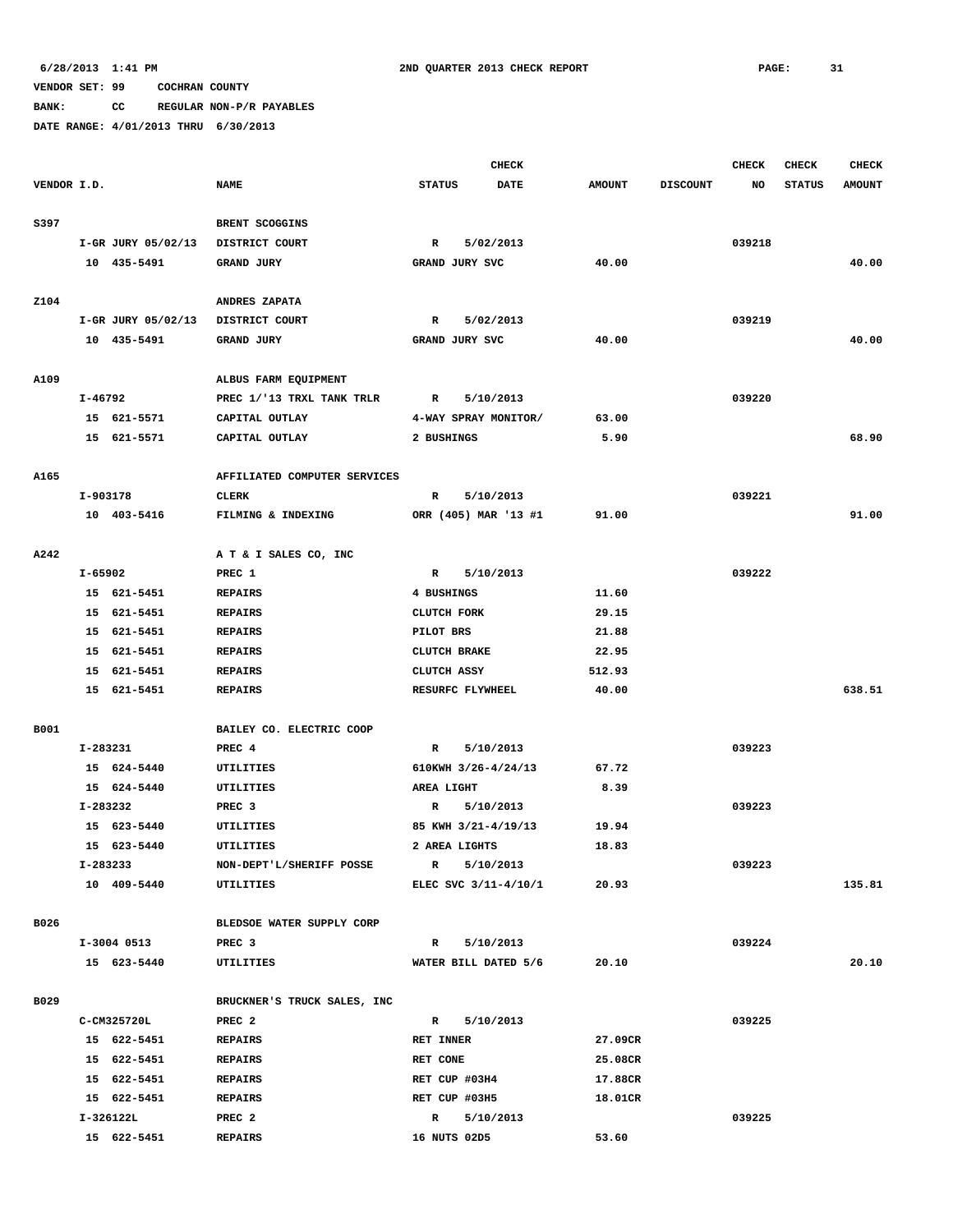**BANK: CC REGULAR NON-P/R PAYABLES**

|             |          |                   |                                                     |                       | <b>CHECK</b>            |               |                 | <b>CHECK</b> | <b>CHECK</b>  | <b>CHECK</b>  |
|-------------|----------|-------------------|-----------------------------------------------------|-----------------------|-------------------------|---------------|-----------------|--------------|---------------|---------------|
| VENDOR I.D. |          |                   | <b>NAME</b>                                         | <b>STATUS</b>         | <b>DATE</b>             | <b>AMOUNT</b> | <b>DISCOUNT</b> | NO           | <b>STATUS</b> | <b>AMOUNT</b> |
| B029        |          |                   | BRUCKNER'S TRUCK SALESCONT                          |                       |                         |               |                 |              |               |               |
|             |          | I-326122L         | PREC <sub>2</sub>                                   | $\mathbb{R}$          | 5/10/2013               |               |                 | 039225       |               |               |
|             |          | 15 622-5451       | <b>REPAIRS</b>                                      | 16 3/4" HA23A         |                         | 6.08          |                 |              |               |               |
|             | 15       | 622-5451          | <b>REPAIRS</b>                                      | 4 SHOCKS              |                         | 267.72        |                 |              |               |               |
|             | 15       | 622-5451          | <b>REPAIRS</b>                                      |                       | 4 CLIP #71K2178M11      | 73.28         |                 |              |               |               |
|             | 15       | 622-5451          | <b>REPAIRS</b>                                      | 4 CLIP                | #71K2178M12             | 74.12         |                 |              |               |               |
|             | 15       | 622-5451          | <b>REPAIRS</b>                                      |                       | 2 MEMBER-MAIN SUPPT     | 690.60        |                 |              |               |               |
|             |          | 15 622-5451       | <b>REPAIRS</b>                                      |                       | 2 MEMBER-MAIN SUPPT     | 690.60        |                 |              |               |               |
|             |          | $I-326273L$       | ALL PRECINCTS/WATER TRK                             | R                     | 5/10/2013               |               |                 | 039225       |               |               |
|             |          | 15 622-5451       | <b>REPAIRS</b>                                      |                       | 4 BRKTS AS16C7--1/4     | 83.55         |                 |              |               |               |
|             | 15       | 622-5451          | <b>REPAIRS</b>                                      |                       | 24 BOWMA-GNW2B--1/4     | 6.24          |                 |              |               |               |
|             | 15       | 622-5451          | <b>REPAIRS</b>                                      |                       | 24 HARDENENW2C--1/4     | 2.35          |                 |              |               |               |
|             | 15       | 622-5451          | <b>REPAIRS</b>                                      |                       | 14 BOWMALLNW2I--1/4     | 15.79         |                 |              |               |               |
|             | 15       | 622-5451          | <b>REPAIRS</b>                                      |                       | 10 BOWMALLNW2J--1/4     | 12.05         |                 |              |               |               |
|             | 15       | 621-5451          | <b>REPAIRS</b>                                      |                       | 1/4 RPR BRACKET/WATE    | 119.96        |                 |              |               |               |
|             | 15       | 623-5451          | <b>REPAIRS</b>                                      |                       | 1/4 RPR BRACKET/WATE    | 119.96        |                 |              |               |               |
|             | 15       | 624-5451          | <b>REPAIRS</b>                                      |                       | 1/4 RPR BRACKET/WATE    | 119.96        |                 |              |               | 2,247.80      |
|             |          |                   |                                                     |                       |                         |               |                 |              |               |               |
| B119        |          |                   | CHERYL BUTLER                                       |                       |                         |               |                 |              |               |               |
|             |          | I-ELEC SCH 050613 | <b>ELECTIONS</b>                                    | R                     | 5/10/2013               |               |                 | 039226       |               |               |
|             |          | 10 490-5425       | TRAVEL-IN COUNTY (DOCUMENTED) ELEC SCHL; WHITFC 5/6 |                       |                         | 13.45         |                 |              |               | 13.45         |
|             |          |                   |                                                     |                       |                         |               |                 |              |               |               |
| C007        |          |                   | CITY OF MORTON                                      |                       |                         |               |                 |              |               |               |
|             | I-043013 |                   | LIB/MUS/ACT BLDG/CRTHSE/PREC 1 R                    |                       | 5/10/2013               |               |                 | 039227       |               |               |
|             |          | 10 650-5440       | UTILITIES                                           | LIBRARY GAS           |                         | 102.98        |                 |              |               |               |
|             | 10       | 650-5440          | UTILITIES                                           | LIBRARY WATER         |                         | 13.50         |                 |              |               |               |
|             | 10       | 650-5440          | UTILITIES                                           |                       | LIBRARY GARBAGE         | 45.00         |                 |              |               |               |
|             | 10       | 650-5440          | UTILITIES                                           | LIBRARY SEWER         |                         | 15.50         |                 |              |               |               |
|             | 10       | 652-5440          | UTILITIES                                           | <b>MUSEUM GAS</b>     |                         | 19.00         |                 |              |               |               |
|             | 10       | 652-5440          | UTILITIES                                           | <b>MUSEUM WATER</b>   |                         | 13.50         |                 |              |               |               |
|             | 10       | 652-5440          | UTILITIES                                           | <b>MUSEUM GARBAGE</b> |                         | 21.50         |                 |              |               |               |
|             | 10       | 652-5440          | <b>UTILITIES</b>                                    | <b>MUSEUM SEWER</b>   |                         | 13.50         |                 |              |               |               |
|             | 10       | 662-5440          | UTILITIES                                           |                       | ACTIVITY BLDG GAS       | 326.20        |                 |              |               |               |
|             |          | 10 662-5440       | UTILITIES                                           |                       | ACT. BLDG WATER         | 13.50         |                 |              |               |               |
|             |          | 10 662-5440       | UTILITIES                                           |                       | ACT. BLDG GARBAGE       | 70.50         |                 |              |               |               |
|             | 10       | 662-5440          | UTILITIES                                           |                       | ACT. BLDG SEWER         | 40.50         |                 |              |               |               |
|             | 10       | 510-5440          | UTILITIES                                           | <b>COURTHOUSE GAS</b> |                         | 326.20        |                 |              |               |               |
|             | 10       | 510-5440          | UTILITIES                                           |                       | <b>COURTHOUSE WATER</b> | 484.25        |                 |              |               |               |
|             | 10       | 510-5440          | UTILITIES                                           | <b>CRTHSE GARBAGE</b> |                         | 250.50        |                 |              |               |               |
|             | 10       | 510-5440          | UTILITIES                                           |                       | <b>COURTHOUSE SEWER</b> | 46.50         |                 |              |               |               |
|             | 15       | 621-5440          | UTILITIES                                           | PREC 1 GAS            |                         | 106.64        |                 |              |               |               |
|             | 15       | 621-5440          | UTILITIES                                           | PREC 1 WATER          |                         | 34.50         |                 |              |               |               |
|             | 15       | 621-5440          | UTILITIES                                           | PREC 1 GARBAGE        |                         | 45.00         |                 |              |               | 1,988.77      |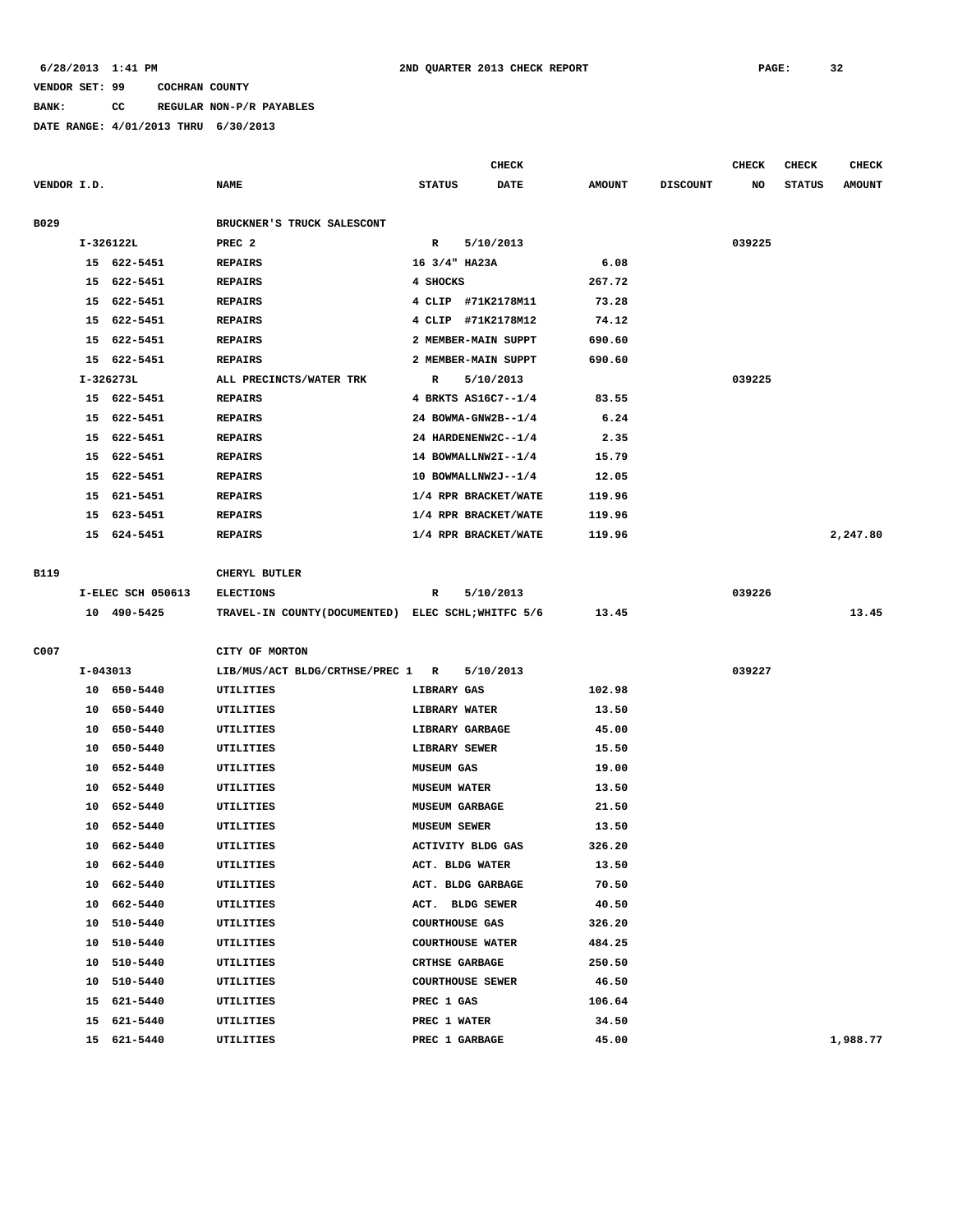**BANK: CC REGULAR NON-P/R PAYABLES**

|             |             |                                              |                      | <b>CHECK</b> |               |                 | <b>CHECK</b> | <b>CHECK</b>  | <b>CHECK</b>  |
|-------------|-------------|----------------------------------------------|----------------------|--------------|---------------|-----------------|--------------|---------------|---------------|
| VENDOR I.D. |             | <b>NAME</b>                                  | <b>STATUS</b>        | <b>DATE</b>  | <b>AMOUNT</b> | <b>DISCOUNT</b> | NO           | <b>STATUS</b> | <b>AMOUNT</b> |
| C035        |             | COX AUTO SUPPLY CO                           |                      |              |               |                 |              |               |               |
|             | C-231302    | <b>JAIL</b>                                  | R 5/10/2013          |              |               |                 | 039228       |               |               |
|             | 10 512-5451 | <b>REPAIR</b>                                | RET DRILL BIT        |              | 2.99CR        |                 |              |               |               |
|             | 10 512-5451 | <b>REPAIR</b>                                | RET EXTRACTOR        |              | 2.85CR        |                 |              |               |               |
|             | I-230288    | PREC 1                                       | $\mathbf{R}$         | 5/10/2013    |               |                 | 039228       |               |               |
|             | 15 621-5356 | ROAD MATERIALS & SUPPLIES                    | <b>CHANNEL-LOCK</b>  |              | 18.99         |                 |              |               |               |
|             | I-230704    | PREC 4                                       | $\mathbb{R}$         | 5/10/2013    |               |                 | 039228       |               |               |
|             | 15 624-5451 | <b>REPAIRS</b>                               | $6$ $1/2$ " NUTS     |              | 0.78          |                 |              |               |               |
|             | 15 624-5451 | <b>REPAIRS</b>                               | 6 1/2" LOCK WASHERS  |              | 0.54          |                 |              |               |               |
|             | I-230815    | DISTRICT COURT                               | R                    | 5/10/2013    |               |                 | 039228       |               |               |
|             | 10 435-5310 | OFFICE SUPPLIES                              | AUDIO TRSFR CABLE    |              | 4.99          |                 |              |               |               |
|             | I-231146    | PREC 1                                       | R                    | 5/10/2013    |               |                 | 039228       |               |               |
|             | 15 621-5356 | ROAD MATERIALS & SUPPLIES                    | HAND-HELD LIGHTER    |              | 3.99          |                 |              |               |               |
|             | I-231284    | <b>SHERIFF</b>                               | $\mathbf{R}$         | 5/10/2013    |               |                 | 039228       |               |               |
|             | 10 560-5334 | OTHER SUPPLIES                               | <b>EASE-OUT</b>      |              | 2.85          |                 |              |               |               |
|             | I-231285    | JAIL                                         | R 5/10/2013          |              |               |                 | 039228       |               |               |
|             | 10 512-5451 | <b>REPAIR</b>                                | DRILL BIT            |              | 2.99          |                 |              |               |               |
|             | I-231327    | <b>SHERIFF</b>                               | R 5/10/2013          |              |               |                 | 039228       |               |               |
|             | 10 560-5334 | OTHER SUPPLIES                               | 2 ARMOR-ALL          |              | 17.18         |                 |              |               |               |
|             | I-231605    | PREC 4                                       | R 5/10/2013          |              |               |                 | 039228       |               |               |
|             | 15 624-5356 | ROAD MATERIALS & SUPPLIES                    | 3 KEYS MADE          |              | 3.00          |                 |              |               |               |
|             | I-232085    | PREC <sub>2</sub>                            | R 5/10/2013          |              |               |                 | 039228       |               |               |
|             | 15 622-5356 | ROAD MATERIALS & SUPPLIES                    | <b>12 134A FREON</b> |              | 119.40        |                 |              |               |               |
|             | 15 622-5451 | <b>REPAIRS</b>                               | CAP-KIT              |              | 7.89          |                 |              |               |               |
|             | I-232118    | PREC 4                                       | R 5/10/2013          |              |               |                 | 039228       |               |               |
|             | 15 624-5451 | <b>REPAIRS</b>                               | STOP LEAK            |              | 5.99          |                 |              |               |               |
|             | 15 624-5451 | <b>REPAIRS</b>                               | <b>FUSE HOLDER</b>   |              | 2.78          |                 |              |               |               |
|             | 15 624-5451 | <b>REPAIRS</b>                               | FUEL FILTER          |              | 45.33         |                 |              |               |               |
|             | 15 624-5451 | <b>REPAIRS</b>                               | <b>FUSE</b>          |              | 1.36          |                 |              |               |               |
|             | I-232132    | <b>SHERIFF</b>                               | R 5/10/2013          |              |               |                 | 039228       |               |               |
|             | 10 560-5334 | OTHER SUPPLIES                               | <b>BATTERY</b>       |              | 2.99          |                 |              |               |               |
|             | I-232180    | PREC 1/'13 TRXL TANK TRLR                    | R                    | 5/10/2013    |               |                 | 039228       |               |               |
|             | 15 621-5571 | CAPITAL OUTLAY                               | PUMP/'13 TRXL TANK T |              | 489.99        |                 |              |               |               |
|             | 15 621-5571 | CAPITAL OUTLAY                               | PENZ 30 REG          |              | 5.23          |                 |              |               |               |
|             | I-232258    | <b>CEMETERY</b>                              | R 5/10/2013          |              |               |                 | 039228       |               |               |
|             | 10 516-5451 | <b>REPAIR</b>                                | STEEL MIX            |              | 4.99          |                 |              |               |               |
|             | I-232315    | PREC 1                                       | $\mathbb{R}$         | 5/10/2013    |               |                 | 039228       |               |               |
|             | 15 621-5356 | ROAD MATERIALS & SUPPLIES                    | 5 300W LIGHT BULBS   |              | 24.95         |                 |              |               |               |
|             | I-232401    | <b>EXTENSION SVC</b>                         | R 5/10/2013          |              |               |                 | 039228       |               |               |
|             | 10 665-5334 | OTHER SUPPLIES                               | DUPLEX/TRAP RANGE    |              | 17.15         |                 |              |               |               |
|             | I-232461    | PREC 4                                       | $\mathbf{R}$         | 5/10/2013    |               |                 | 039228       |               |               |
|             | 15 624-5451 | <b>REPAIRS</b>                               | 2CS 2GL HYD OIL      |              | 127.58        |                 |              |               |               |
|             | I-232822    | <b>SHERIFF</b>                               | R 5/10/2013          |              |               |                 | 039228       |               |               |
|             | 10 560-5451 | MACHINERY-NON-OFFICE REPAIR QT FORD 5/20 OIL |                      |              | 5.09          |                 |              |               |               |
|             | I-232950    | PREC 3                                       | $\mathbf{R}$         | 5/10/2013    |               |                 | 039228       |               |               |
|             | 15 623-5451 | <b>REPAIRS</b>                               | 1CS QS 10/30 OIL     |              | 55.99         |                 |              |               |               |
|             | 15 623-5451 | <b>REPAIRS</b>                               | OIL PAN              |              | 10.49         |                 |              |               |               |
|             | 15 623-5451 | <b>REPAIRS</b>                               | OIL PAN              |              | 94.09         |                 |              |               |               |
|             |             |                                              |                      |              |               |                 |              |               |               |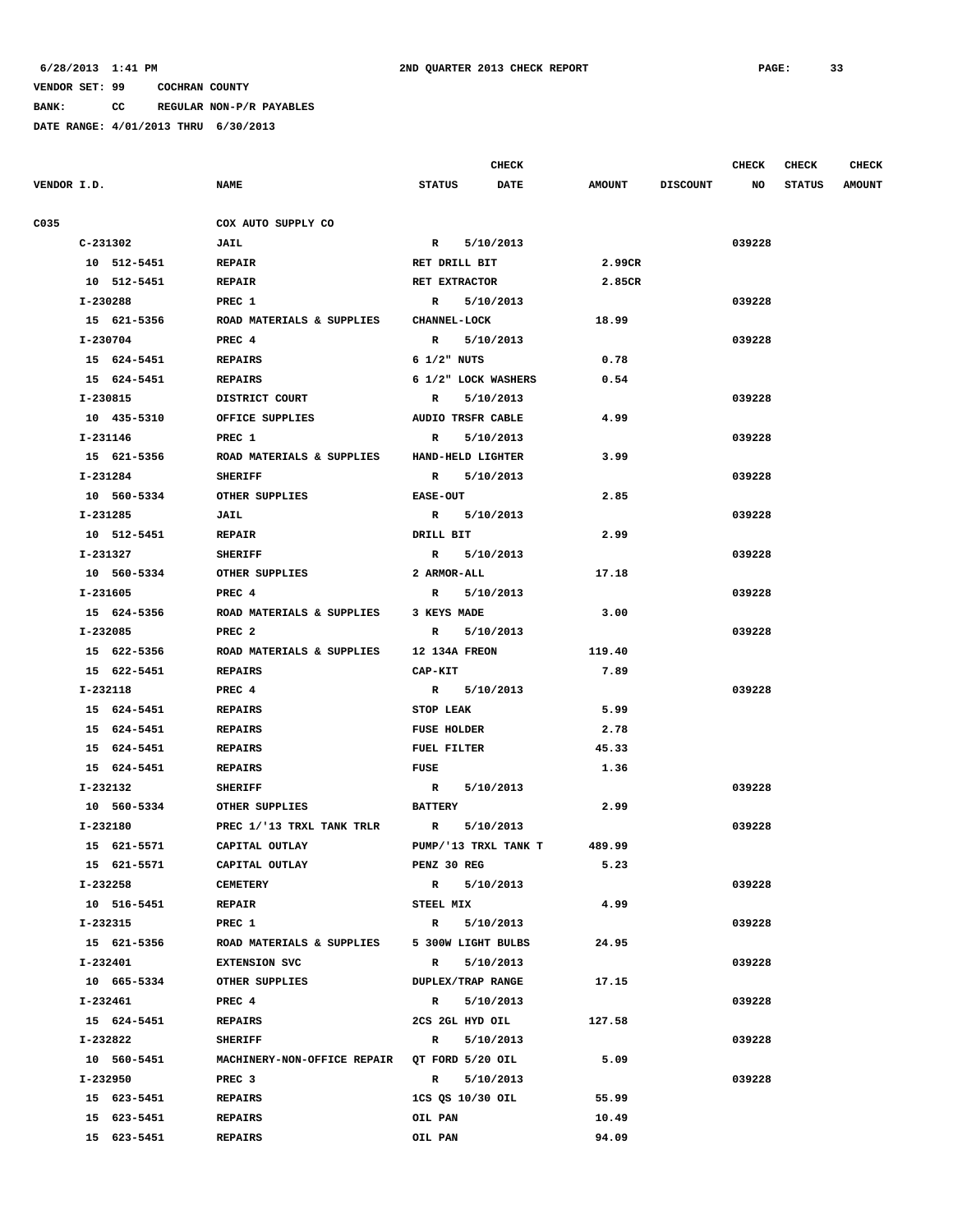**BANK: CC REGULAR NON-P/R PAYABLES**

|             |          |                 |                                              |                      | <b>CHECK</b> |               |                 | <b>CHECK</b> | <b>CHECK</b>  | <b>CHECK</b>  |
|-------------|----------|-----------------|----------------------------------------------|----------------------|--------------|---------------|-----------------|--------------|---------------|---------------|
| VENDOR I.D. |          |                 | <b>NAME</b>                                  | <b>STATUS</b>        | <b>DATE</b>  | <b>AMOUNT</b> | <b>DISCOUNT</b> | NO           | <b>STATUS</b> | <b>AMOUNT</b> |
|             |          |                 |                                              |                      |              |               |                 |              |               |               |
| C035        |          |                 | COX AUTO SUPPLY CO<br><b>CONT</b>            |                      |              |               |                 |              |               |               |
|             | I-232950 |                 | PREC <sub>3</sub>                            | $\mathbb{R}$         | 5/10/2013    |               |                 | 039228       |               |               |
|             |          | 15 623-5451     | <b>REPAIRS</b>                               | OIL FILTER           |              | 6.95          |                 |              |               |               |
|             |          | 15 623-5451     | <b>REPAIRS</b>                               | <b>COVER</b>         |              | 0.89          |                 |              |               |               |
|             |          | 15 623-5451     | <b>REPAIRS</b>                               | LENS                 |              | 1.89          |                 |              |               |               |
|             |          | 15 623-5451     | <b>REPAIRS</b>                               | MILD STEEL           |              | 18.59         |                 |              |               |               |
|             |          | I-232994        | <b>SHERIFF</b>                               | R                    | 5/10/2013    |               |                 | 039228       |               |               |
|             |          | 10 560-5334     | OTHER SUPPLIES                               | WSHR FLUID           |              | 2.89          |                 |              |               |               |
|             |          | I-233108        | <b>SHERIFF</b>                               | R                    | 5/10/2013    |               |                 | 039228       |               |               |
|             |          | 10 560-5334     | OTHER SUPPLIES                               | 2 KEYS W/PLASTIC #10 |              | 3.00          |                 |              |               |               |
|             |          | 10 560-5334     | OTHER SUPPLIES                               | 6 SCREWS             |              | 1.02          |                 |              |               |               |
|             | I-233220 |                 | PREC <sub>2</sub>                            | $\mathbb{R}$         | 5/10/2013    |               |                 | 039228       |               |               |
|             |          | 15 622-5451     | <b>REPAIRS</b>                               | WIX FILTER           |              | 21.69         |                 |              |               |               |
|             |          | 15 622-5451     | <b>REPAIRS</b>                               | FILTER ASY           |              | 6.14          |                 |              |               |               |
|             |          | 15 622-5451     | <b>REPAIRS</b>                               | INJ CLEANER          |              | 4.21          |                 |              |               |               |
|             |          | 15 622-5451     | <b>REPAIRS</b>                               | 8 QT QS 5/30 OIL     |              | 44.08         |                 |              |               |               |
|             |          | I-233272        | <b>SHERIFF</b>                               | R                    | 5/10/2013    |               |                 | 039228       |               |               |
|             |          | 10 560-5451     | MACHINERY-NON-OFFICE REPAIR                  | OIL FILTER/WESTWARD  |              | 6.95          |                 |              |               |               |
|             |          | 10 560-5451     | MACHINERY-NON-OFFICE REPAIR                  | <b>AIR FILTER</b>    |              | 20.58         |                 |              |               |               |
|             |          | I-233285        | <b>SHERIFF</b>                               | $\mathbb{R}$         | 5/10/2013    |               |                 | 039228       |               |               |
|             |          | 10 560-5451     | MACHINERY-NON-OFFICE REPAIR                  | AMZOIL 10/30--WESTWA |              | 10.99         |                 |              |               |               |
|             |          | I-233292        | PREC 1/WTR TANK TRAILER                      | R                    | 5/10/2013    |               |                 | 039228       |               |               |
|             |          | 15 621-5571     | CAPITAL OUTLAY                               | VALVE/'13 TRXL TANK  |              | 8.39          |                 |              |               |               |
|             |          | 15 621-5571     | CAPITAL OUTLAY                               | GALV 1/4x3 NIPPLE    |              | 0.95          |                 |              |               |               |
|             |          | 15 621-5571     | CAPITAL OUTLAY                               | GALV 1/2x3/8 BUSHING |              | 0.79          |                 |              |               |               |
|             |          | 15 621-5571     | CAPITAL OUTLAY                               | <b>ALLEN WRENCH</b>  |              | 21.99         |                 |              |               | 1,252.75      |
|             |          |                 |                                              |                      |              |               |                 |              |               |               |
| C069        |          |                 | COUNTRY DUMPSTERS, INC.                      |                      |              |               |                 |              |               |               |
|             | I-33474  |                 | PREC 3/PREC 4                                | R                    | 5/10/2013    |               |                 | 039231       |               |               |
|             |          | 15 623-5440     | UTILITIES                                    | MAY DUMPSTER SVC     |              | 53.25         |                 |              |               |               |
|             |          | 15 624-5440     | UTILITIES                                    | MAY DUMPSTER SVC     |              | 53.25         |                 |              |               | 106.50        |
|             |          |                 |                                              |                      |              |               |                 |              |               |               |
| C084        |          |                 | CLERK, SEVENTH COURT OF APPEAL               |                      |              |               |                 |              |               |               |
|             |          | I-MAR 2013      | <b>STATE FEES</b>                            | R                    | 5/10/2013    |               |                 | 039232       |               |               |
|             |          | 90 000-2379.002 | 7th Crt of Appeal Gov't22.2081COUNTY COURT   |                      |              | 10.00         |                 |              |               |               |
|             |          | 90 000-2379.002 | 7th Crt of Appeal Gov't22.2081DISTRICT COURT |                      |              | 5.00          |                 |              |               | 15.00         |
|             |          |                 |                                              |                      |              |               |                 |              |               |               |
| C338        |          |                 | CAPROCK TIRE, INC.                           |                      |              |               |                 |              |               |               |
|             | I-25365  |                 | PREC 4                                       | R                    | 5/10/2013    |               |                 | 039233       |               |               |
|             |          | 15 624-5454     | TIRES                                        | SVC CALL/1 WAY 70mi  |              | 210.00        |                 |              |               |               |
|             |          | 15 624-5454     | TIRES                                        | 1,080 TIRE SEAL/JD L |              | 540.00        |                 |              |               |               |
|             |          | 15 624-5454     | TIRES                                        | 1,600 TIRE SEAL/770G |              | 800.00        |                 |              |               |               |
|             |          | 15 624-5454     | TIRES                                        | 12 SEALANT @ \$25    |              | 300.00        |                 |              |               |               |
|             | I-25671  |                 | PREC 1                                       | R                    | 5/10/2013    |               |                 | 039233       |               |               |
|             |          | 15 621-5454     | TIRES                                        | SVC CALL/1 WAY 60 mi |              | 180.00        |                 |              |               |               |
|             |          | 15 621-5454     | TIRES                                        | 4 1400R24 ADV RADIAL |              | 3,461.52      |                 |              |               |               |
|             |          | 15 621-5454     | TIRES                                        | 4 DISMT/MT--JD7700 # |              | 260.00        |                 |              |               |               |
|             |          | 15 621-5454     | TIRES                                        | 4 O'RING 24"         |              | 40.00         |                 |              |               |               |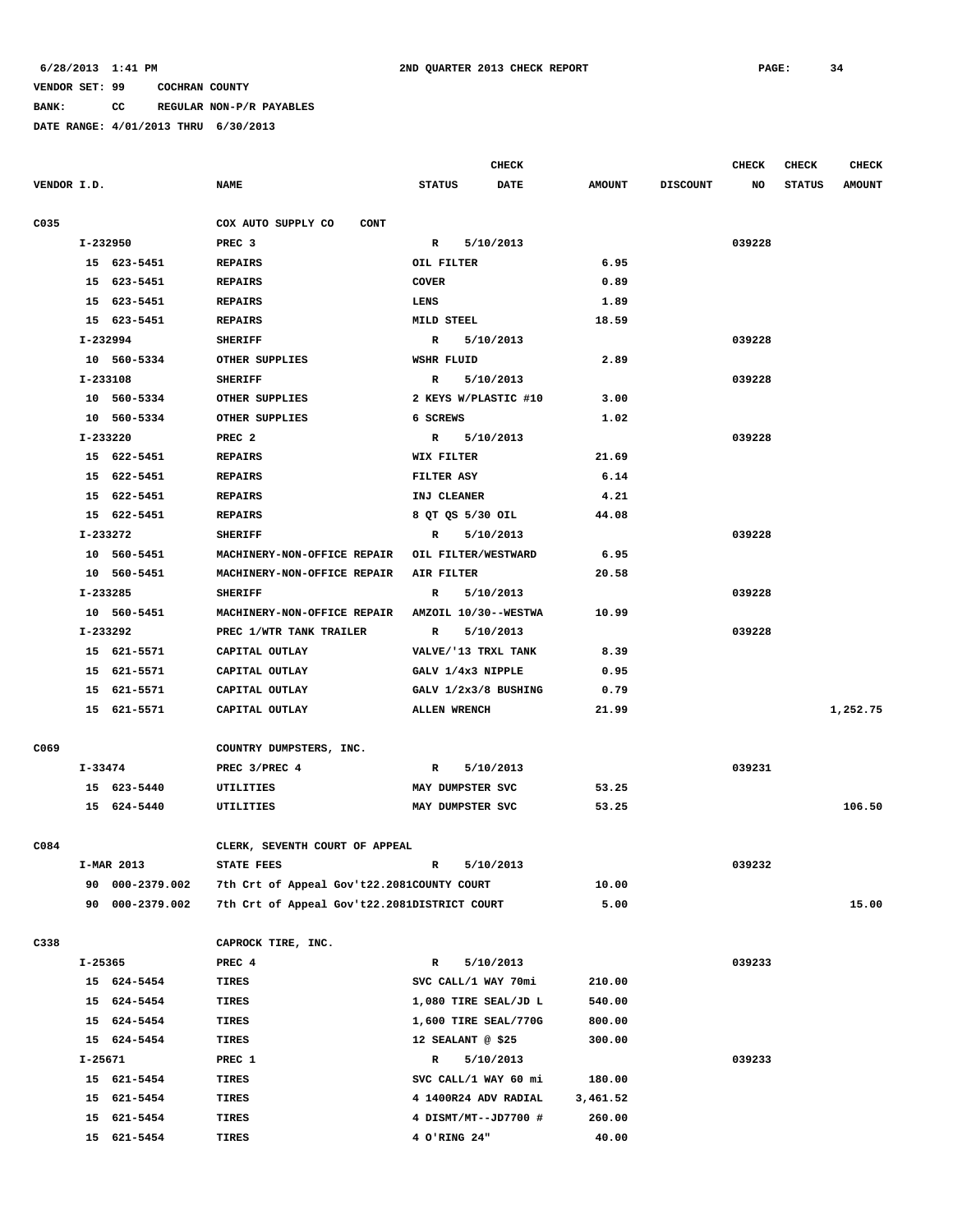# **BANK: CC REGULAR NON-P/R PAYABLES**

|             |                          |                    |                                              | <b>CHECK</b>              |             |               |                 | <b>CHECK</b> | <b>CHECK</b>  | <b>CHECK</b>  |
|-------------|--------------------------|--------------------|----------------------------------------------|---------------------------|-------------|---------------|-----------------|--------------|---------------|---------------|
| VENDOR I.D. |                          |                    | <b>NAME</b>                                  | <b>STATUS</b>             | <b>DATE</b> | <b>AMOUNT</b> | <b>DISCOUNT</b> | NO           | <b>STATUS</b> | <b>AMOUNT</b> |
| C338        |                          |                    | CAPROCK TIRE, INC.<br><b>CONT</b>            |                           |             |               |                 |              |               |               |
|             | I-25671                  |                    | PREC 1                                       | R                         | 5/10/2013   |               |                 | 039233       |               |               |
|             |                          | 15 621-5454        | <b>TIRES</b>                                 | 2400 TIRESMART SEAL       |             | 1,200.00      |                 |              |               |               |
|             | 15                       | 621-5454           | TIRES                                        | 8 SEALANT/LABOR--JD7      |             | 200.00        |                 |              |               |               |
|             | 15                       | 621-5454           | TIRES                                        | 1400 TIRESMART SEAL       |             | 700.00        |                 |              |               |               |
|             |                          | 15 624-5454        | <b>TIRES</b>                                 | 4 SEALANT LABOR--JD5      |             | 100.00        |                 |              |               | 7,991.52      |
| D048        |                          |                    | DATA-LINE OFFICE SYSTEMS                     |                           |             |               |                 |              |               |               |
|             |                          | I-074621           | LIBRARY                                      | $\mathbb{R}$<br>5/10/2013 |             |               |                 | 039234       |               |               |
|             |                          | 10 650-5411        | MAINTENANCE CONTRACTS                        | COPIER MAINT 4/22-6/      |             | 37.50         |                 |              |               |               |
|             |                          | 10 650-5411        | MAINTENANCE CONTRACTS                        | <b>FUEL SURCHG</b>        |             | 1.50          |                 |              |               |               |
|             |                          | I-075137           | LIBRARY                                      | R                         | 5/10/2013   |               |                 | 039234       |               |               |
|             |                          | 10 650-5411        | MAINTENANCE CONTRACTS                        | 229 COPIES/MAINT AGR      |             | 22.90         |                 |              |               | 61.90         |
| D153        |                          |                    | SHANNA DEWBRE                                |                           |             |               |                 |              |               |               |
|             |                          | I-UT LAW SCH 04/13 | CLERK                                        | R                         | 5/10/2013   |               |                 | 039235       |               |               |
|             |                          | 10 403-5427        | CONTINUING EDUCATION                         | MEALS 4/23-4/26/13        |             | 57.33         |                 |              |               | 57.33         |
|             |                          |                    |                                              |                           |             |               |                 |              |               |               |
| D187        |                          |                    | DAVID'S FARM SERVICE                         |                           |             |               |                 |              |               |               |
|             | I-12573                  |                    | PREC 1                                       | R                         | 5/10/2013   |               |                 | 039236       |               |               |
|             |                          | 15 621-5356        | ROAD MATERIALS & SUPPLIES                    | 25GL DIREX                |             | 562.50        |                 |              |               |               |
|             |                          | 15 621-5356        | ROAD MATERIALS & SUPPLIES                    | 25GL GLY STAR             |             | 393.75        |                 |              |               |               |
|             |                          | 15 621-5356        | ROAD MATERIALS & SUPPLIES                    | 4GL HI-LIGHT              |             | 260.00        |                 |              |               | 1,216.25      |
| F010        |                          |                    | FIVE-AREA TELEPHONE CO-OP                    |                           |             |               |                 |              |               |               |
|             |                          | I-927-5510 MAY13   | PREC 4                                       | R                         | 5/10/2013   |               |                 | 039237       |               |               |
|             |                          | 15 624-5420        | TELECOMMUNICATIONS                           | LOCAL SVC                 |             | 32.25         |                 |              |               |               |
|             |                          | 15 624-5420        | <b>TELECOMMUNICATIONS</b>                    | <b>FEES</b>               |             | 8.65          |                 |              |               | 40.90         |
| F073        |                          |                    | FRONTIER VALLEY INC.                         |                           |             |               |                 |              |               |               |
|             | I-361500                 |                    | PREC 1                                       | R                         | 5/10/2013   |               |                 | 039238       |               |               |
|             |                          | 15 621-5451        | <b>REPAIRS</b>                               | SVC CALL/RPR WELL @       |             | 89.00         |                 |              |               |               |
|             |                          | 15 621-5451        | <b>REPAIRS</b>                               | SQ D OVERLD 30-90AMP      |             | 222.56        |                 |              |               | 311.56        |
| G005        |                          |                    | <b>GENERAL FUND</b>                          |                           |             |               |                 |              |               |               |
|             | I-VEH LEASE #1           |                    | <b>JUVENILE PROBATION</b>                    | R                         | 5/10/2013   |               |                 | 039239       |               |               |
|             |                          | 10 571-5464        | VEHICLE LEASE                                | LEASE 4/25-5/25/13 #      |             | 400.00        |                 |              |               | 400.00        |
| H052        |                          |                    | HIGHSMITH CO., INC                           |                           |             |               |                 |              |               |               |
|             |                          |                    | LIBRARY                                      | $\mathbb{R}$              | 5/10/2013   |               |                 | 039240       |               |               |
|             | I-4946607<br>10 650-5499 |                    |                                              |                           |             |               |                 |              |               |               |
|             |                          | 10 650-5499        | <b>MISCELLANEOUS</b><br><b>MISCELLANEOUS</b> | 3 PKG DOOR HANGERS        |             | 7.50<br>16.00 |                 |              |               |               |
|             |                          | 10 650-5499        |                                              | 8 PKG PENCILS #2, 12      |             |               |                 |              |               |               |
|             |                          |                    | MISCELLANEOUS                                | 3 PKG DRAWSTRNG BAGS      |             | 19.50         |                 |              |               |               |
|             |                          | 10 650-5499        | <b>MISCELLANEOUS</b>                         | 1 PKG TEMP TATTOO         |             | 5.25          |                 |              |               |               |
|             |                          | 10 650-5499        | MISCELLANEOUS                                | 1 PKG MAGNETIC BKMAR      |             | 5.95          |                 |              |               |               |
|             |                          | 10 650-5499        | MISCELLANEOUS                                | 5ea WATER BOTT W/LID      |             | 6.25          |                 |              |               |               |
|             | 10                       | 650-5499           | <b>MISCELLANEOUS</b>                         | 3ea ALUM WATER BOTT       |             | 8.85          |                 |              |               |               |
|             |                          | 10 650-5499        | <b>MISCELLANEOUS</b>                         | 2ea CARABINER FLSHLT      |             | 2.50          |                 |              |               |               |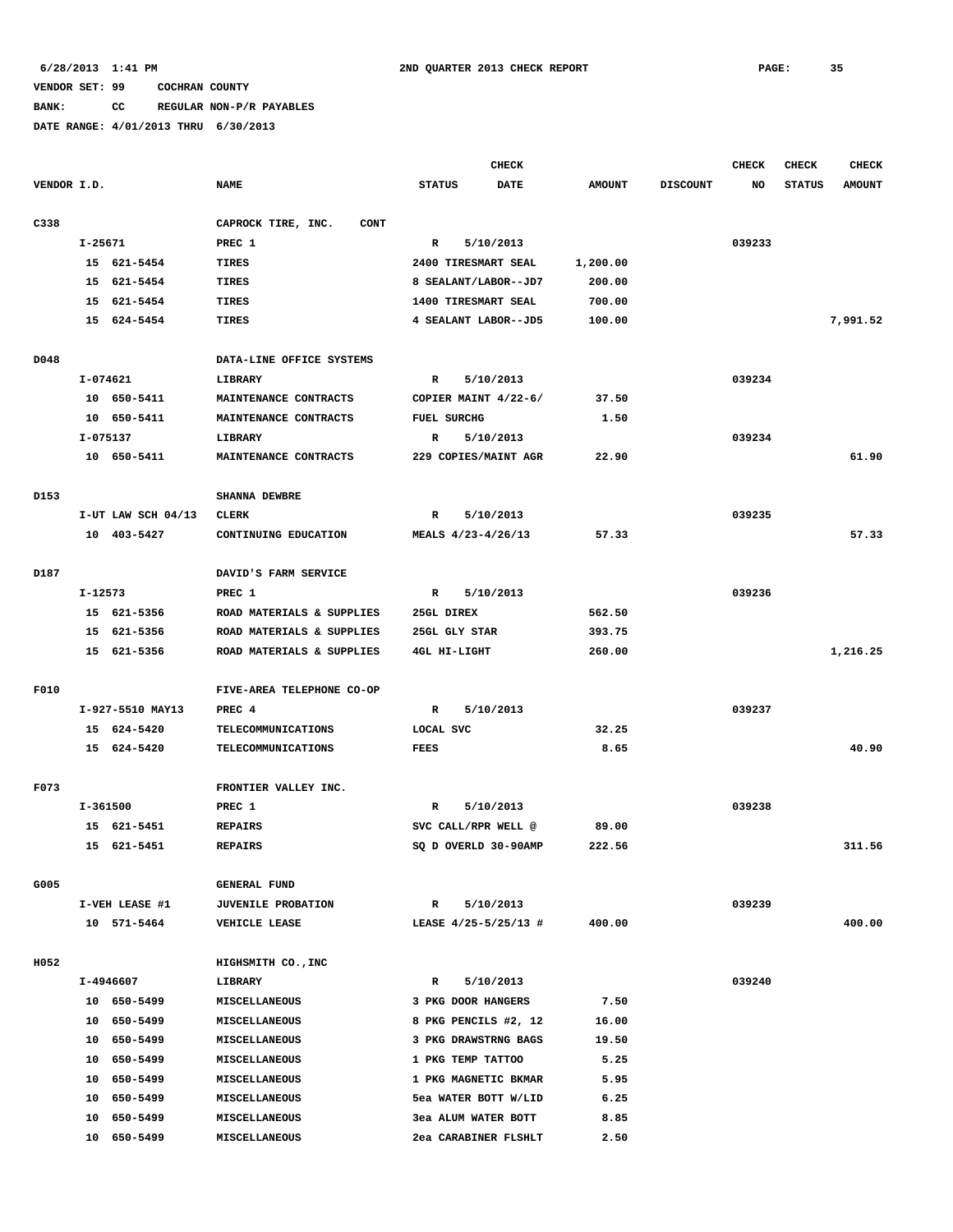# **BANK: CC REGULAR NON-P/R PAYABLES**

|             |                                          |                                                  |                                   |                      | <b>CHECK</b>             |               |                 | <b>CHECK</b> | <b>CHECK</b>  | <b>CHECK</b>  |
|-------------|------------------------------------------|--------------------------------------------------|-----------------------------------|----------------------|--------------------------|---------------|-----------------|--------------|---------------|---------------|
| VENDOR I.D. |                                          |                                                  | <b>NAME</b>                       | <b>STATUS</b>        | DATE                     | <b>AMOUNT</b> | <b>DISCOUNT</b> | NO           | <b>STATUS</b> | <b>AMOUNT</b> |
| H052        |                                          |                                                  | HIGHSMITH CO., INC<br><b>CONT</b> |                      |                          |               |                 |              |               |               |
|             | I-4946607                                |                                                  | LIBRARY                           | R<br>5/10/2013       |                          |               |                 | 039240       |               |               |
|             |                                          | 10 650-5499<br><b>MISCELLANEOUS</b>              |                                   | 2ea SPORT PACK       |                          | 3.50          |                 |              |               |               |
|             |                                          | 10 650-5499                                      | MISCELLANEOUS                     |                      | 2ea CLIP-ON BK LIGHT     | 2.50          |                 |              |               |               |
|             |                                          | 10 650-5499                                      | MISCELLANEOUS                     | lea T-SHIRT AD (S)   |                          | 4.50          |                 |              |               |               |
|             |                                          | 10 650-5499                                      | MISCELLANEOUS                     | 1 PKG T-SHIRT TRNSFR |                          | 10.00         |                 |              |               |               |
|             |                                          | 10 650-5499                                      | MISCELLANEOUS                     |                      | 8 PKG BALLOON, 9" OR     | 12.00         |                 |              |               |               |
|             | 10                                       | 650-5499                                         | MISCELLANEOUS                     |                      | $1ea$ T-SHIRT CH $(6-8)$ | 4.50          |                 |              |               |               |
|             | 10                                       | 650-5499                                         | MISCELLANEOUS                     |                      | lea T-SHIRT CH (10-1     | 4.50          |                 |              |               |               |
|             |                                          |                                                  |                                   |                      |                          |               |                 |              |               |               |
|             |                                          | 10 650-5499                                      | MISCELLANEOUS                     |                      | lea T-SHIRT CH (14-1     | 4.50          |                 |              |               |               |
|             |                                          | 10 650-5499                                      | MISCELLANEOUS                     |                      | lea T-SHIRT AD (M)       | 4.50          |                 |              |               |               |
|             |                                          | 10 650-5499                                      | MISCELLANEOUS                     |                      | lea T-SHIRT AD (L)       | 4.50          |                 |              |               |               |
|             |                                          | 10 650-5499                                      | MISCELLANEOUS                     | lea T-SHIRT (4T)     |                          | 4.50          |                 |              |               |               |
|             | 10                                       | 650-5499                                         | <b>MISCELLANEOUS</b>              |                      | 4ea SPORTS BAG (LIME     | 6.00          |                 |              |               |               |
|             | 10                                       | 650-5499                                         | <b>MISCELLANEOUS</b>              | SHIPPING             |                          | 7.55          |                 |              |               | 144.85        |
| H126        |                                          |                                                  | HOLLAND'S OFFICE TECHNOLOGIES     |                      |                          |               |                 |              |               |               |
|             |                                          | I-100901                                         | TAX A/C                           | R                    | 5/10/2013                |               |                 | 039241       |               |               |
|             |                                          | 10 499-5310                                      | OFFICE SUPPLIES                   |                      | HP TONER P1606, BK       | 79.99         |                 |              |               | 79.99         |
|             |                                          |                                                  |                                   |                      |                          |               |                 |              |               |               |
| J074        |                                          |                                                  | TREVA JACKSON, TAX ASSESSOR/CO    |                      |                          |               |                 |              |               |               |
|             |                                          | I-LEGIS MTG 4/23/13 TAX A/C                      |                                   | R                    | 5/10/2013                |               |                 | 039242       |               |               |
|             |                                          | 10 499-5427                                      | CONTINUING EDUCATION              |                      | LEGIS UPDATE MTG; LBK    | 63.28         |                 |              |               | 63.28         |
| K016        | I-14766                                  |                                                  | K BARNETT & SONS INC              |                      |                          |               |                 |              |               |               |
|             |                                          |                                                  | PREC 1                            | R                    | 5/10/2013                |               |                 | 039243       |               |               |
|             |                                          | 15 621-5356                                      | ROAD MATERIALS & SUPPLIES         |                      | 23.83TN HMCL 4/9/13      | 2,693.50      |                 |              |               | 2,693.50      |
|             |                                          |                                                  |                                   |                      |                          |               |                 |              |               |               |
| L010        |                                          |                                                  | LEWIS FARM & RANCH STORE INC      |                      |                          |               |                 |              |               |               |
|             | $I - 63574$                              |                                                  | PREC 1                            | R                    | 5/10/2013                |               |                 | 039244       |               |               |
|             | 15 621-5356<br>ROAD MATERIALS & SUPPLIES |                                                  | FLOOR SWEEP                       |                      | 39.95                    |               |                 |              |               |               |
|             | I-63606                                  |                                                  | <b>CLERK/COURTHOUSE</b>           | R                    | 5/10/2013                |               |                 | 039244       |               |               |
|             |                                          | 10 403-5310                                      | OFFICE SUPPLIES                   | 5 BX KLEENEX         |                          | 12.45         |                 |              |               |               |
|             |                                          | 10 403-5310                                      | OFFICE SUPPLIES                   | DISC                 |                          | 1.25CR        |                 |              |               |               |
|             |                                          | 10 510-5332                                      | CUSTODIAL SUPPLIES                | <b>PUMICE STICK</b>  |                          | 3.29          |                 |              |               |               |
|             |                                          | 10 510-5332                                      | CUSTODIAL SUPPLIES                | DISC                 |                          | 0.32CR        |                 |              |               |               |
|             |                                          | I-63698                                          | PREC 1                            |                      | R 5/10/2013              |               |                 | 039244       |               |               |
|             |                                          | 15 621-5356                                      | ROAD MATERIALS & SUPPLIES         | 2 BULBS              |                          | 25.98         |                 |              |               |               |
|             | I-63798                                  |                                                  | PARK/RODEO GRNDS                  |                      | R 5/10/2013              |               |                 | 039244       |               |               |
|             |                                          | 10 660-5451                                      | <b>REPAIR</b>                     | GLUE                 |                          | 5.99          |                 |              |               |               |
|             |                                          | 10 660-5451                                      | <b>REPAIR</b>                     | $1"$ MPT             |                          | 0.79          |                 |              |               |               |
|             |                                          | 10 660-5451                                      | <b>REPAIR</b>                     | 2 BAR BROT           |                          | 1.90          |                 |              |               |               |
|             |                                          | I-64095                                          | JAIL                              |                      | R 5/10/2013              |               |                 | 039244       |               |               |
|             |                                          | 10 512-5392                                      | MISCELLANEOUS SUPPLIES            | 24 BX KLEENEX        |                          | 59.76         |                 |              |               |               |
|             |                                          |                                                  |                                   |                      |                          |               |                 |              |               |               |
|             |                                          | 10 512-5392                                      | MISCELLANEOUS SUPPLIES            | <b>12 SPRAYWAY</b>   |                          | 35.88         |                 |              |               |               |
|             |                                          | 10 512-5392<br>MISCELLANEOUS SUPPLIES<br>I-64205 |                                   | DISC                 |                          | 9.56CR        |                 |              |               |               |
|             |                                          |                                                  | PARK                              | $\mathbb{R}$         | 5/10/2013                |               |                 | 039244       |               |               |
|             |                                          | 10 660-5332                                      | CUSTODIAL SUPPLIES                | 1 CS GREASE          |                          | 27.90         |                 |              |               |               |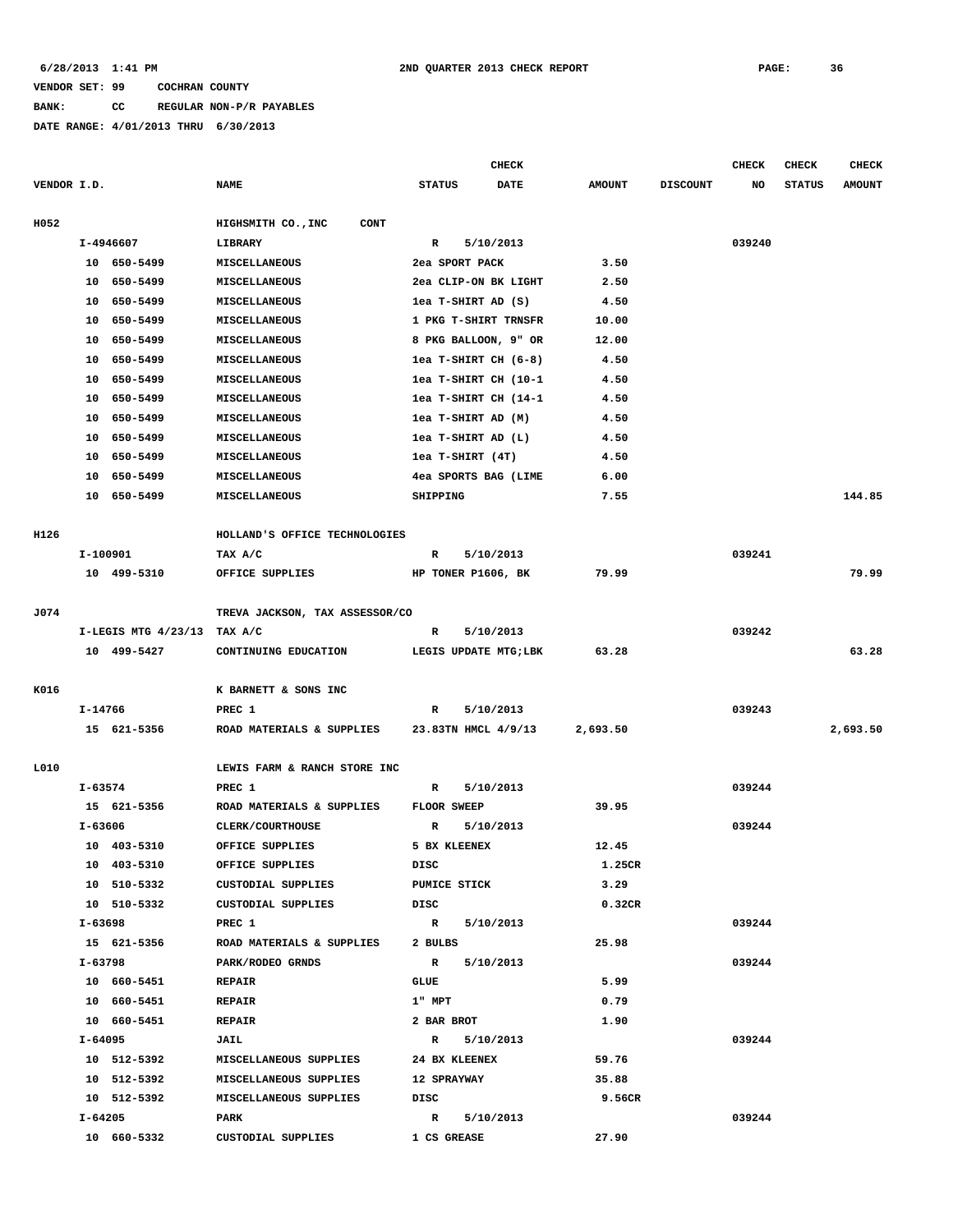**BANK: CC REGULAR NON-P/R PAYABLES**

| VENDOR I.D. |             | <b>NAME</b>                          | <b>STATUS</b>             | <b>DATE</b> | <b>AMOUNT</b> | <b>DISCOUNT</b> | NO     | <b>STATUS</b> | <b>AMOUNT</b> |
|-------------|-------------|--------------------------------------|---------------------------|-------------|---------------|-----------------|--------|---------------|---------------|
|             |             |                                      |                           |             |               |                 |        |               |               |
| L010        |             | LEWIS FARM & RANCH STOCONT           |                           |             |               |                 |        |               |               |
|             | I-64205     | PARK                                 | $\mathbb{R}$<br>5/10/2013 |             |               |                 | 039244 |               |               |
|             | 10 660-5332 | CUSTODIAL SUPPLIES                   | <b>CLOROX</b>             |             | 3.99          |                 |        |               |               |
|             | 10 660-5332 | CUSTODIAL SUPPLIES                   | 2 D-CON                   |             | 2.76          |                 |        |               |               |
|             | 10 660-5332 | CUSTODIAL SUPPLIES                   | B-12                      |             | 2.95          |                 |        |               |               |
|             | $I - 64365$ | PREC 1                               | 5/10/2013<br>R            |             |               |                 | 039244 |               |               |
|             | 15 621-5451 | <b>REPAIRS</b>                       | VALVE & FITTINGS          |             | 8.94          |                 |        |               |               |
|             | 15 621-5451 | <b>REPAIRS</b>                       | DISC                      |             | 0.89CR        |                 |        |               |               |
|             | I-64373     | PARK                                 | 5/10/2013<br>R            |             |               |                 | 039244 |               |               |
|             | 10 660-5451 | <b>REPAIR</b>                        | END CAP                   |             | 1.49          |                 |        |               |               |
|             | 10 660-5451 | <b>REPAIR</b>                        | LOCK                      |             | 5.99          |                 |        |               |               |
|             | 10 660-5451 | <b>REPAIR</b>                        | SAFETY HASP               |             | 1.99          |                 |        |               |               |
|             | 10 660-5451 | <b>REPAIR</b>                        | DISC                      |             | 0.95CR        |                 |        |               |               |
|             | I-64460     | <b>ACTIVITY BLDG</b>                 | 5/10/2013<br>R            |             |               |                 | 039244 |               |               |
|             | 10 662-5332 | <b>CUSTODIAL SUPPLIES</b>            | <b>BLOWER</b>             |             | 74.99         |                 |        |               |               |
|             | 10 662-5332 | CUSTODIAL SUPPLIES                   | WEED-FREE ZONE            |             | 35.99         |                 |        |               |               |
|             | 10 662-5332 | CUSTODIAL SUPPLIES                   | DISC                      |             | 11.10CR       |                 |        |               |               |
|             | I-64603     | <b>ACTIVITY BLDG</b>                 | R<br>5/10/2013            |             |               |                 | 039244 |               |               |
|             | 10 662-5332 | CUSTODIAL SUPPLIES                   | RAKE                      |             | 7.49          |                 |        |               |               |
|             | 10 662-5332 | CUSTODIAL SUPPLIES                   | DISC                      |             | 0.75CR        |                 |        |               |               |
|             | I-64624     | PREC 1                               | 5/10/2013<br>R            |             |               |                 | 039244 |               |               |
|             | 15 621-5451 | <b>REPAIRS</b>                       | 2 1" COMP COUPLER         |             | 10.94         |                 |        |               |               |
|             | 15 621-5451 | <b>REPAIRS</b>                       | DISC                      |             | 1.09CR        |                 |        |               |               |
|             | I-64669     | <b>PARK</b>                          | $\mathbb{R}$<br>5/10/2013 |             |               |                 | 039244 |               |               |
|             | 10 660-5451 | <b>REPAIR</b>                        | 2 HOSE ENDS               |             | 3.58          |                 |        |               |               |
|             | 10 660-5451 | <b>REPAIR</b>                        | HOSE END                  |             | 3.99          |                 |        |               |               |
|             | 10 660-5451 | <b>REPAIR</b>                        | DISC                      |             | 0.76CR        |                 |        |               |               |
|             | I-64714     | PREC 4                               | 5/10/2013<br>R            |             |               |                 | 039244 |               |               |
|             | 15 624-5356 | ROAD MATERIALS & SUPPLIES            | WINDSHIELD WASH           |             | 4.29          |                 |        |               |               |
|             | 15 624-5356 | ROAD MATERIALS & SUPPLIES            | <b>TIRE SEAL</b>          |             | 10.95         |                 |        |               |               |
|             | I-64753     | PREC 4                               | 5/10/2013<br>R            |             |               |                 | 039244 |               |               |
|             | 15 624-5451 | <b>REPAIRS</b>                       | <b>ANTI-FREEZE</b>        |             | 11.99         |                 |        |               |               |
|             | 15 624-5451 | <b>REPAIRS</b>                       | STARTING FLUID            |             | 7.98          |                 |        |               |               |
|             | I-64756     | <b>EXTENSION SVC</b>                 | $\mathbf{R}$<br>5/10/2013 |             |               |                 | 039244 |               |               |
|             | 10 665-5334 | OTHER SUPPLIES                       | 8 NOTEBOOKS               |             | 11.92         |                 |        |               |               |
|             | 10 665-5334 | OTHER SUPPLIES                       | RZR BLADE                 |             | 2.79          |                 |        |               |               |
|             | I-64976     | PREC 3                               | R 5/10/2013               |             |               |                 | 039244 |               |               |
|             | 15 623-5356 | ROAD MATERIALS & SUPPLIES            | 2PK CUPS                  |             | 3.98          |                 |        |               |               |
|             | I-64980     | PREC 1                               | R 5/10/2013               |             |               |                 | 039244 |               |               |
|             | 15 621-5451 | REPAIRS                              | 2 ANTI-FREEZE             |             | 23.98         |                 |        |               |               |
|             | 15 621-5451 | REPAIRS                              | 1CS MYSTIK 15/40          |             | 43.95         |                 |        |               |               |
|             | I-65064     | PREC 3                               | R 5/10/2013               |             |               |                 | 039244 |               |               |
|             | 15 623-5356 | ROAD MATERIALS & SUPPLIES            | 4 SHOVEL HANDLES          |             | 53.96         |                 |        |               |               |
|             | 15 623-5356 | ROAD MATERIALS & SUPPLIES FLOOR JACK |                           |             | 99.99         |                 |        |               |               |
|             | 15 623-5356 | ROAD MATERIALS & SUPPLIES            | 4 BROOM HANDLES           |             | 23.96         |                 |        |               | 652.05        |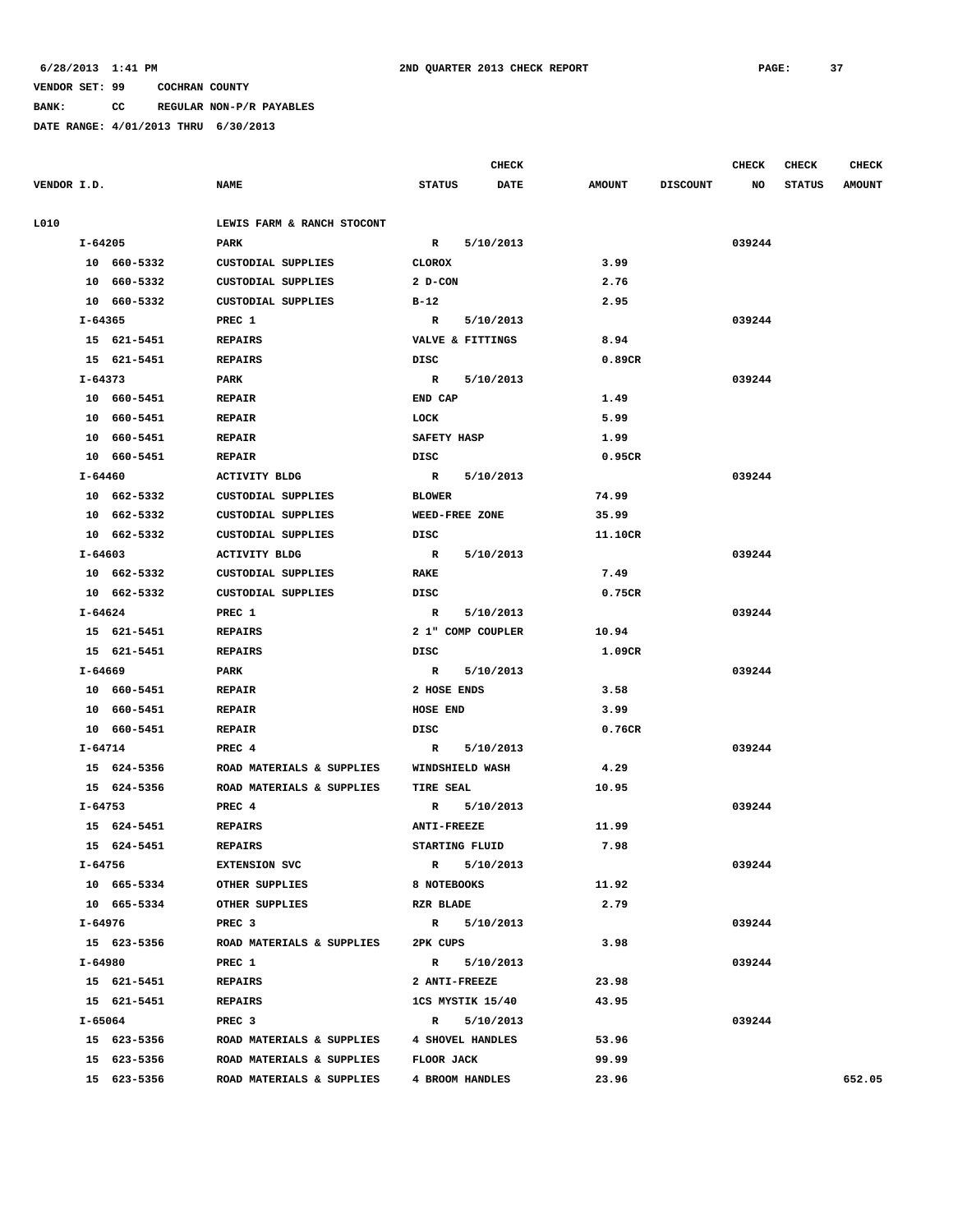**BANK: CC REGULAR NON-P/R PAYABLES**

|             |            |                            |                                  | <b>CHECK</b>   |                                                |                |                 | <b>CHECK</b> | <b>CHECK</b>  | <b>CHECK</b>  |
|-------------|------------|----------------------------|----------------------------------|----------------|------------------------------------------------|----------------|-----------------|--------------|---------------|---------------|
| VENDOR I.D. |            |                            | <b>NAME</b>                      | <b>STATUS</b>  | <b>DATE</b>                                    | <b>AMOUNT</b>  | <b>DISCOUNT</b> | NO           | <b>STATUS</b> | <b>AMOUNT</b> |
|             |            |                            |                                  |                |                                                |                |                 |              |               |               |
| L015        |            |                            | LUBBOCK COUNTY, TEXAS            |                |                                                |                |                 |              |               |               |
|             |            | I-APR 13 ADR FEES          | DISTRICT COURT                   | R              | 5/10/2013                                      |                |                 | 039246       |               |               |
|             |            | 19 435-5409                | A.D.R. CONTRACT                  | DISTRICT COURT |                                                | 10.00          |                 |              |               |               |
|             |            | 19 435-5409                | A.D.R. CONTRACT                  | COUNTY COURT   |                                                | 20.00          |                 |              |               | 30.00         |
|             |            |                            |                                  |                |                                                |                |                 |              |               |               |
| L057        | $I - 5743$ |                            | L KENLEY, dba<br>TAX A/C         | $\mathbf R$    | 5/10/2013                                      |                |                 | 039247       |               |               |
|             |            |                            |                                  |                |                                                |                |                 |              |               |               |
|             |            | 10 499-5310                | OFFICE SUPPLIES                  |                | 10 FOR SALE SIGNS W/                           | 700.00         |                 |              |               | 700.00        |
| L189        |            |                            | HOCKLEY COUNTY PUBLISHING CO.I   |                |                                                |                |                 |              |               |               |
|             |            | $I-145$ 05/01/13           | COMMISSIONERS COURT              | R              | 5/10/2013                                      |                |                 | 039248       |               |               |
|             |            | 15 610-5430                | LEGAL NOTICES                    |                | TREAS QTRLY REPORT 4                           | 207.90         |                 |              |               | 207.90        |
|             |            |                            |                                  |                |                                                |                |                 |              |               |               |
| M018        |            |                            | MORTON INSURANCE AGENCY          |                |                                                |                |                 |              |               |               |
|             |            | I-BOND #1548 05/13         | <b>SHERIFF</b>                   | R              | 5/10/2013                                      |                |                 | 039249       |               |               |
|             |            | 10 560-5480                | BONDS & NOTARY FEES              |                | RES DEP BOND/VILLANU                           | 50.00          |                 |              |               | 50.00         |
|             |            |                            |                                  |                |                                                |                |                 |              |               |               |
| M053        |            |                            | MYATT BLUME & FIDALEO LTD LLP    |                |                                                |                |                 |              |               |               |
|             | I-2230     |                            | NON-DEPARTMENTAL                 | $\mathbb{R}$   | 5/10/2013                                      |                |                 | 039250       |               |               |
|             |            | 10 409-5401                | <b>OUTSIDE AUDIT</b>             |                | ANNUAL AUDIT CAL YR                            | 17,500.00      |                 |              |               | 17,500.00     |
|             |            |                            |                                  |                |                                                |                |                 |              |               |               |
| M090        |            |                            | MARINE AUTOMOTIVE & DIESEL       |                |                                                |                |                 |              |               |               |
|             | I-1286     |                            | PREC <sub>2</sub>                | $\mathbb{R}$   | 5/10/2013                                      |                |                 | 039251       |               |               |
|             |            | 15 622-5451                | <b>REPAIRS</b>                   | <b>ELBOW</b>   |                                                | 41.95          |                 |              |               |               |
|             |            | 15 622-5451                | <b>REPAIRS</b>                   | 2 SEAL CLAMPS  |                                                | 26.10          |                 |              |               | 68.05         |
|             |            |                            |                                  |                |                                                |                |                 |              |               |               |
| M289        |            |                            | MARCELO RODRIGUEZ dba            |                |                                                |                |                 |              |               |               |
|             | I-49527    |                            | ALL PRECINCTS/WATER TRK          | R              | 5/10/2013                                      |                |                 | 039252       |               |               |
|             |            | 15 621-5451                | <b>REPAIRS</b>                   |                | 1/4 RMV, RPL LEAF SPR                          | 75.00          |                 |              |               |               |
|             |            | 15 622-5451<br>15 623-5451 | <b>REPAIRS</b>                   |                | 1/4 RMV, RPL LEAF SPR                          | 75.00          |                 |              |               |               |
|             |            | 15 624-5451                | <b>REPAIRS</b><br><b>REPAIRS</b> |                | 1/4 RMV, RPL LEAF SPR<br>1/4 RMV, RPL LEAF SPR | 75.00<br>75.00 |                 |              |               |               |
|             |            | 15 621-5451                | <b>REPAIRS</b>                   |                | 1/4 RPL SHKS, BRKT--                           | 200.00         |                 |              |               |               |
|             |            | 15 622-5451                | REPAIRS                          |                | 1/4 RPL SHKS, BRKT--                           | 200.00         |                 |              |               |               |
|             |            | 15 623-5451                | <b>REPAIRS</b>                   |                | 1/4 RPL SHKS, BRKT--                           | 200.00         |                 |              |               |               |
|             |            | 15 624-5451                | <b>REPAIRS</b>                   |                | 1/4 RPL SHKS, BRKT--                           | 200.00         |                 |              |               |               |
|             | I-49533    |                            | PREC <sub>2</sub>                | $\mathbb{R}$   | 5/10/2013                                      |                |                 | 039252       |               |               |
|             |            | 15 622-5451                | <b>REPAIRS</b>                   |                | RMV, RPL WHEEL; ADJ B                          | 175.00         |                 |              |               |               |
|             |            | 15 622-5451                | <b>REPAIRS</b>                   |                | SVC TRANS; CK, ADJ CL                          | 150.00         |                 |              |               |               |
|             | I-49534    |                            | PREC 4                           | R              | 5/10/2013                                      |                |                 | 039252       |               |               |
|             |            | 15 624-5451                | <b>REPAIRS</b>                   |                | RMV A/C CMP & RPL; F                           | 300.00         |                 |              |               |               |
|             |            | 15 624-5451                | <b>REPAIRS</b>                   |                | FREON CHG/MACK END D                           | 78.00          |                 |              |               |               |
|             | I-49539    |                            | PREC 1                           | R              | 5/10/2013                                      |                |                 | 039252       |               |               |
|             |            | 15 621-5451                | <b>REPAIRS</b>                   |                | RMV TRAN, CLTCH, RE-SU                         | 1,725.00       |                 |              |               |               |
|             |            | 15 621-5451                | <b>REPAIRS</b>                   |                | INST NEW CLTCH/04 MA                           |                |                 |              |               | 3,528.00      |
|             |            |                            |                                  |                |                                                |                |                 |              |               |               |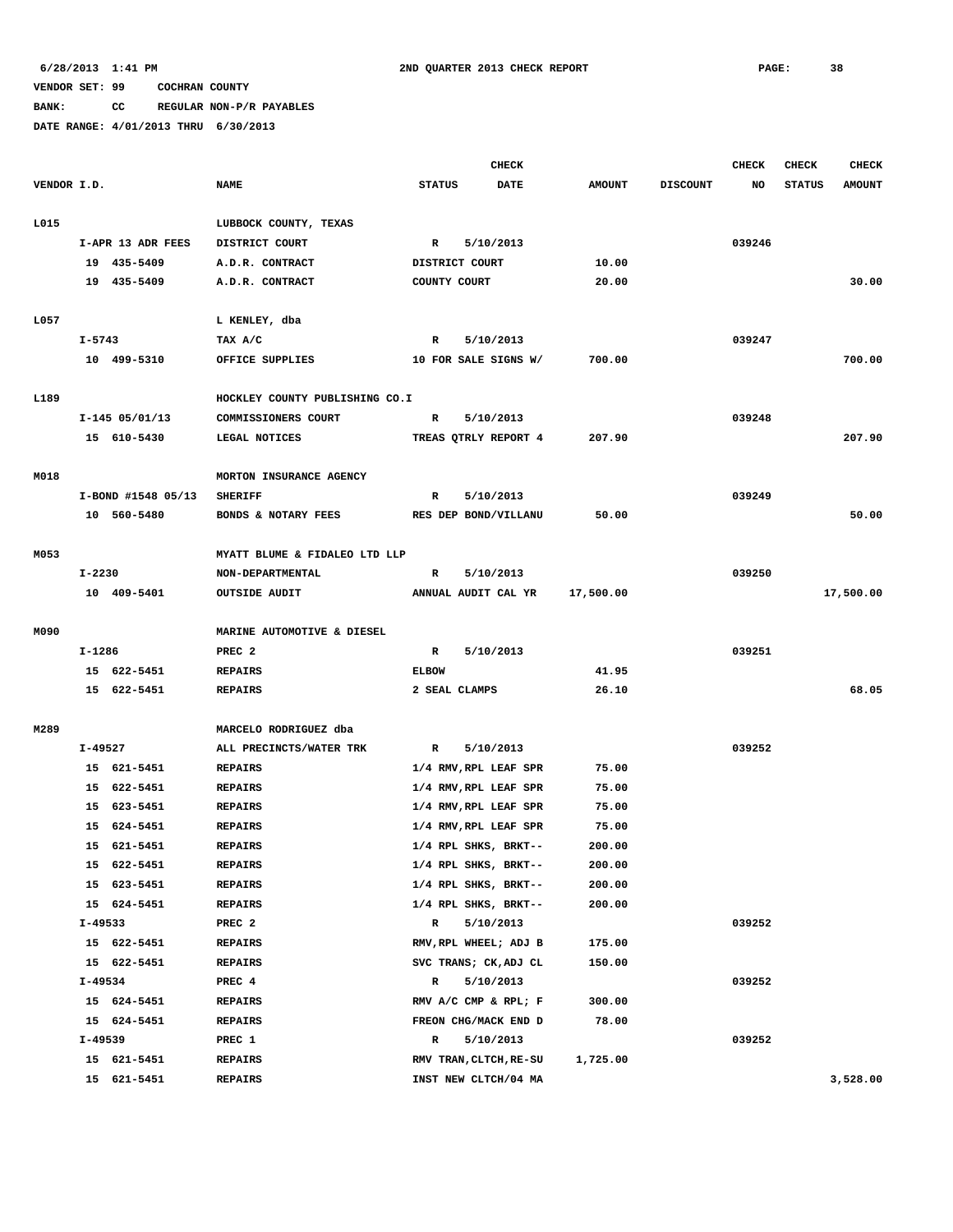**BANK: CC REGULAR NON-P/R PAYABLES**

|             |                                     |                             |               |                   | <b>CHECK</b>          |               |                 | <b>CHECK</b> | <b>CHECK</b>  | <b>CHECK</b>  |
|-------------|-------------------------------------|-----------------------------|---------------|-------------------|-----------------------|---------------|-----------------|--------------|---------------|---------------|
| VENDOR I.D. |                                     | <b>NAME</b>                 | <b>STATUS</b> |                   | <b>DATE</b>           | <b>AMOUNT</b> | <b>DISCOUNT</b> | NO           | <b>STATUS</b> | <b>AMOUNT</b> |
| N066        |                                     | NTS COMMUNICATIONS          |               |                   |                       |               |                 |              |               |               |
|             | I-8062660032 05/13                  | COMM'R CT/CO JUDGE          | R             |                   | 5/10/2013             |               |                 | 039253       |               |               |
|             | 15 610-5420                         | TELECOMMUNICATIONS          | WATS LINE     |                   |                       | 1.00          |                 |              |               |               |
|             | 15 610-5420                         | TELECOMMUNICATIONS          | <b>FEES</b>   |                   |                       | 6.65          |                 |              |               | 7.65          |
|             |                                     |                             |               |                   |                       |               |                 |              |               |               |
| N070        |                                     | <b>NUNLEY BROTHERS</b>      |               |                   |                       |               |                 |              |               |               |
|             | I-PREC 2 05/13                      | PREC <sub>2</sub>           | R             |                   | 5/10/2013             |               |                 | 039254       |               |               |
|             | 15 622-5356                         | ROAD MATERIALS & SUPPLIES   |               |                   | 17 BELLY DUMPS @ \$4/ | 1,360.00      |                 |              |               | 1,360.00      |
| 0037        |                                     | ANGELA OVERMAN, ATTY AT LAW |               |                   |                       |               |                 |              |               |               |
|             | I-4239/4316 CPS05/07 DISTRICT COURT |                             | R             |                   | 5/10/2013             |               |                 | 039255       |               |               |
|             | 10 435-5400                         | ATTORNEY AD LITEM           |               | 11-06-4239 CPS/CH |                       | 275.00        |                 |              |               |               |
|             | 10 435-5400                         | ATTORNEY AD LITEM           |               | 13-03-4316 CPS/CH |                       | 275.00        |                 |              |               | 550.00        |
|             |                                     |                             |               |                   |                       |               |                 |              |               |               |
| S010        |                                     | SILVERS COMPANY             |               |                   |                       |               |                 |              |               |               |
|             | I-CEMETERY 05/13                    | <b>CEMETERY</b>             | R             |                   | 5/10/2013             |               |                 | 039256       |               |               |
|             | 10 516-5330                         | FUEL & OIL                  | 26GL UNL      |                   |                       | 89.93         |                 |              |               |               |
|             | 10 516-5330                         | FUEL & OIL                  |               |                   | CR FED TAX ON 26GL    | 4.78CR        |                 |              |               |               |
|             | $I-EXT$ SVC 05/13                   | EXTENSION SVC               | R             |                   | 5/10/2013             |               |                 | 039256       |               |               |
|             | 10 665-5330                         | FUEL AND OIL                |               | 157.73GL UNL      |                       | 561.12        |                 |              |               |               |
|             | 10 665-5330                         | FUEL AND OIL                |               |                   | CR FED TAX ON 157.73  | 29.02CR       |                 |              |               |               |
|             | I-JUV PROB 05/13                    | <b>JUVENILE PROBATION</b>   | R             |                   | 5/10/2013             |               |                 | 039256       |               |               |
|             | 10 571-5330                         | FUEL                        |               | 68.11GL UNL       |                       | 238.86        |                 |              |               |               |
|             | 10 571-5330                         | FUEL                        |               |                   | CR FED TAX ON 68.11G  | 12.53CR       |                 |              |               |               |
|             | I-NON-DEPT'L 05/13                  | NON-DEPT'L                  | R             |                   | 5/10/2013             |               |                 | 039256       |               |               |
|             | 10 409-5451                         | <b>REPAIRS</b>              |               |                   | STATE INSP/'07 IMPAL  | 14.50         |                 |              |               |               |
|             | $I-PARK$ 05/13                      | PARK                        | R             |                   | 5/10/2013             |               |                 | 039256       |               |               |
|             | 10 660-5451                         | <b>REPAIR</b>               |               |                   | STATE INSP/'10 FORD   | 14.50         |                 |              |               |               |
|             | I-PREC 1 05/13                      | PREC 1                      | R             |                   | 5/10/2013             |               |                 | 039256       |               |               |
|             | 15 621-5330                         | FUEL & OIL                  |               |                   | CR FED TAX ON 14GL    | 2.58CR        |                 |              |               |               |
|             | 15 621-5330                         | FUEL & OIL                  |               |                   | 30GL HS DIESEL/LOADE  | 96.00         |                 |              |               |               |
|             | 15 621-5330                         | FUEL & OIL                  |               |                   | 65GL HS DIESEL/LOADE  | 217.10        |                 |              |               |               |
|             | 15 621-5330                         | FUEL & OIL                  |               |                   | 41GL HS DIESEL/DOZER  | 133.25        |                 |              |               |               |
|             | 15 621-5330                         | FUEL & OIL                  |               |                   | 60GL HS DIESEL/LOADE  | 205.80        |                 |              |               |               |
|             | 15 621-5330                         | FUEL & OIL                  |               | 14GL UNL/PU       |                       | 48.42         |                 |              |               |               |
|             | I-PREC 2 05/13                      | PREC <sub>2</sub>           | $\mathbb{R}$  |                   | 5/10/2013             |               |                 | 039256       |               |               |
|             | 15 622-5330                         | FUEL AND OIL                |               | 404GL HS DIESEL   |                       | 1,369.56      |                 |              |               |               |
|             | 15 622-5330                         | FUEL AND OIL                |               | 502GL LS DIESEL   |                       | 1,724.37      |                 |              |               |               |
|             | 15 622-5330                         | FUEL AND OIL                |               |                   | STATE TAX ON 502GL    | 100.40        |                 |              |               |               |
|             | 15 622-5330                         | FUEL AND OIL                |               | 59GL LS DIESEL    |                       | 206.21        |                 |              |               |               |
|             | 15 622-5330                         | FUEL AND OIL                |               | STATE TAX ON 59GL |                       | 11.80         |                 |              |               |               |
|             | I-PREC 4 05/13                      | PREC 4                      | R             |                   | 5/10/2013             |               |                 | 039256       |               |               |
|             | 15 624-5330                         | FUEL AND OIL                |               | 97GL LS DIESEL    |                       | 325.43        |                 |              |               |               |
|             | 15 624-5330                         | FUEL AND OIL                |               |                   | STATE TAX ON 97GL     | 19.40         |                 |              |               |               |
|             | 15 624-5330                         | FUEL AND OIL                |               | 73GL LS DIESEL    |                       | 250.75        |                 |              |               |               |
|             | 15 624-5330                         | FUEL AND OIL                |               | STATE TAX ON 73GL |                       | 14.60         |                 |              |               |               |
|             | 15 624-5330                         | FUEL AND OIL                |               | 854.3GL HS DIESEL |                       | 2,776.48      |                 |              |               |               |
|             | I-SHERIFF 05/13                     | <b>SHERIFF</b>              | R             |                   | 5/10/2013             |               |                 | 039256       |               |               |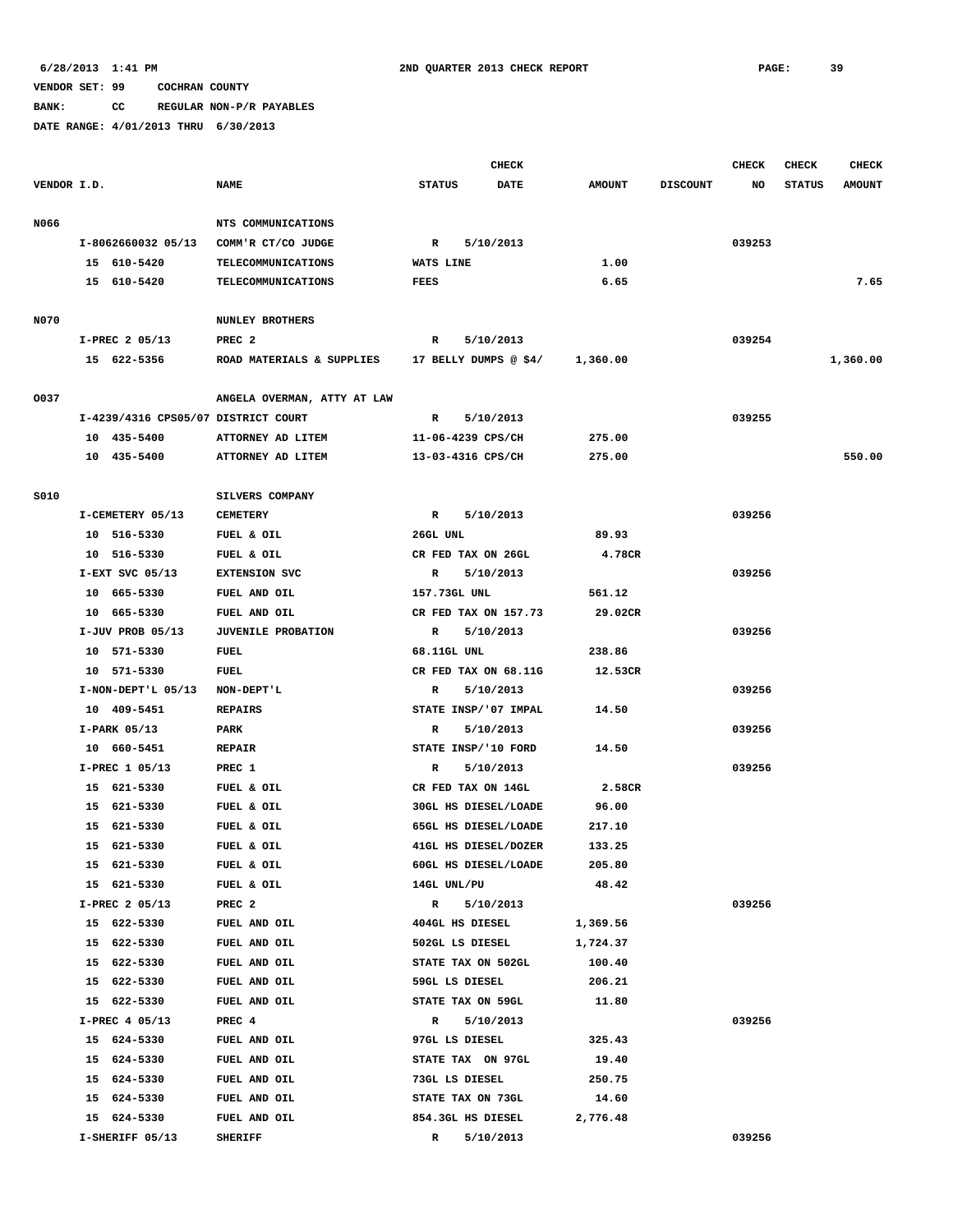# **BANK: CC REGULAR NON-P/R PAYABLES**

|             |         |                 |                                                            |                      | <b>CHECK</b>         |                 |                 | <b>CHECK</b> | CHECK         | <b>CHECK</b>  |
|-------------|---------|-----------------|------------------------------------------------------------|----------------------|----------------------|-----------------|-----------------|--------------|---------------|---------------|
| VENDOR I.D. |         |                 | <b>NAME</b>                                                | <b>STATUS</b>        | <b>DATE</b>          | <b>AMOUNT</b>   | <b>DISCOUNT</b> | NO           | <b>STATUS</b> | <b>AMOUNT</b> |
| <b>S010</b> |         |                 | SILVERS COMPANY<br>CONT                                    |                      |                      |                 |                 |              |               |               |
|             |         | I-SHERIFF 05/13 | <b>SHERIFF</b>                                             | R                    | 5/10/2013            |                 |                 | 039256       |               |               |
|             |         | 10 560-5451     | MACHINERY-NON-OFFICE REPAIR                                | STATE INSP/#137      |                      | 14.50           |                 |              |               |               |
|             |         | 10 560-5330     | FUEL AND OIL                                               | CR FED TAX ON 578.38 |                      | 106.42CR        |                 |              |               |               |
|             | 10      | 560-5330        | FUEL AND OIL                                               | 9.98GL UNL/#137      |                      | 35.52           |                 |              |               |               |
|             | 10      | 560-5330        | FUEL AND OIL                                               | 114.55GL UNL/#134    |                      | 402.78          |                 |              |               |               |
|             | 10      | 560-5330        | FUEL AND OIL                                               | 66.13GL UNL/#121     |                      | 234.14          |                 |              |               |               |
|             | 10      | 560-5330        | FUEL AND OIL                                               | 72.68GL UNL/#135     |                      | 258.20          |                 |              |               |               |
|             | 10      | 560-5330        | FUEL AND OIL                                               | 175.46GL UNL/#136    |                      | 618.81          |                 |              |               |               |
|             | 10      | 560-5330        | FUEL AND OIL                                               | 70.53GL UNL/#122     |                      | 249.17          |                 |              |               |               |
|             | 10      | 560-5330        | FUEL AND OIL                                               | 10.01GL UNL/#107     |                      | 34.62           |                 |              |               |               |
|             |         | 10 560-5330     | FUEL AND OIL                                               | 59.04GL UNL/#133     |                      | 207.63          |                 |              |               | 10,318.52     |
|             |         |                 |                                                            |                      |                      |                 |                 |              |               |               |
| S047        |         |                 | SHELL FLEET PLUS                                           |                      |                      |                 |                 |              |               |               |
|             |         | I-065177891304  | <b>EXTENSION SVC</b>                                       | R                    | 5/10/2013            |                 |                 | 039257       |               |               |
|             |         | 10 665-5330     | FUEL AND OIL                                               | 24.27GL UNL/LBK 4/23 |                      | 77.64           |                 |              |               |               |
|             |         | 10 665-5330     | FUEL AND OIL                                               | CR FED TAX ON 24.2GL |                      | 4.44CR          |                 |              |               | 73.20         |
|             |         |                 |                                                            |                      |                      |                 |                 |              |               |               |
| S063        |         |                 | ANGEL RAMIREZ, dba                                         |                      |                      |                 |                 |              |               |               |
|             | I-9786  |                 | PREC <sub>2</sub>                                          | R                    | 5/10/2013            |                 |                 | 039258       |               |               |
|             |         | 15 622-5454     | TIRES                                                      | MT/DSMT, TIRE RPR/MA |                      | 45.00           |                 |              |               |               |
|             |         | 15 622-5454     | TIRES                                                      | <b>VALVE STEM</b>    |                      | 12.50           |                 |              |               |               |
|             |         | 15 622-5454     | TIRES                                                      |                      | DSMT, TIRE RPR/BELLY | 45.00           |                 |              |               | 102.50        |
|             |         |                 |                                                            |                      |                      |                 |                 |              |               |               |
| S071        |         |                 | SCRIPT OFFICE PRODUCTS, INC.                               |                      |                      |                 |                 |              |               |               |
|             | I-42361 |                 | <b>CLERK</b>                                               | R                    | 5/10/2013            |                 |                 | 039259       |               |               |
|             |         | 10 403-5310     | OFFICE SUPPLIES                                            | 1BX MAN FOLDER, LGL  |                      | 33.95           |                 |              |               |               |
|             | I-42450 |                 | <b>ELECTIONS</b>                                           | R                    | 5/10/2013            |                 |                 | 039259       |               |               |
|             |         | 10 490-5310     | OFFICE SUPPLIES                                            | PRINTER STAND, BK    |                      | 224.00          |                 |              |               |               |
|             | I-42457 |                 | <b>CLERK</b>                                               | R                    | 5/10/2013            |                 |                 | 039259       |               |               |
|             |         | 10 403-5310     | OFFICE SUPPLIES                                            | 12TB LEAD REFILL, .7 |                      | 14.28           |                 |              |               |               |
|             | I-42484 |                 | <b>ELECTIONS</b>                                           | R                    | 5/10/2013            |                 |                 | 039259       |               |               |
|             |         | 10 490-5310     | OFFICE SUPPLIES                                            | 500 BUSINESS CARDS   |                      | 120.95          |                 |              |               |               |
|             | I-42505 |                 | COUNTY COURT                                               | $\mathbb{R}$         | 5/10/2013            |                 |                 | 039259       |               |               |
|             |         | 10 426-5310     | OFFICE SUPPLIES                                            | 1 HP90XL CRTG, BK    |                      | 35.95           |                 |              |               |               |
|             | I-42549 |                 | <b>SHERIFF</b>                                             | $\mathbf{R}$         | 5/10/2013            |                 |                 | 039259       |               |               |
|             |         | 10 560-5310     | OFFICE SUPPLIES                                            | 2CS COPY PAPER       |                      | 79.00           |                 |              |               | 508.13        |
|             |         |                 |                                                            |                      |                      |                 |                 |              |               |               |
| <b>S222</b> |         | I-0101254-IN    | SOUTH PLAINS COMMUNICATIONS<br><b>SHERIFF</b>              |                      |                      |                 |                 | 039260       |               |               |
|             |         |                 |                                                            | $\mathbb{R}$         | 5/10/2013            |                 |                 |              |               |               |
|             |         | 10 560-5451     | MACHINERY-NON-OFFICE REPAIR<br>MACHINERY-NON-OFFICE REPAIR |                      | 2 HRS/RPL BAD FT SWI | 180.00<br>75.00 |                 |              |               |               |
|             |         | 10 560-5451     |                                                            | 100 MILES            |                      |                 |                 |              |               |               |
|             |         | 10 560-5451     | MACHINERY-NON-OFFICE REPAIR                                | PARTS/REBUILD FT SWI |                      | 37.50           |                 |              |               | 292.50        |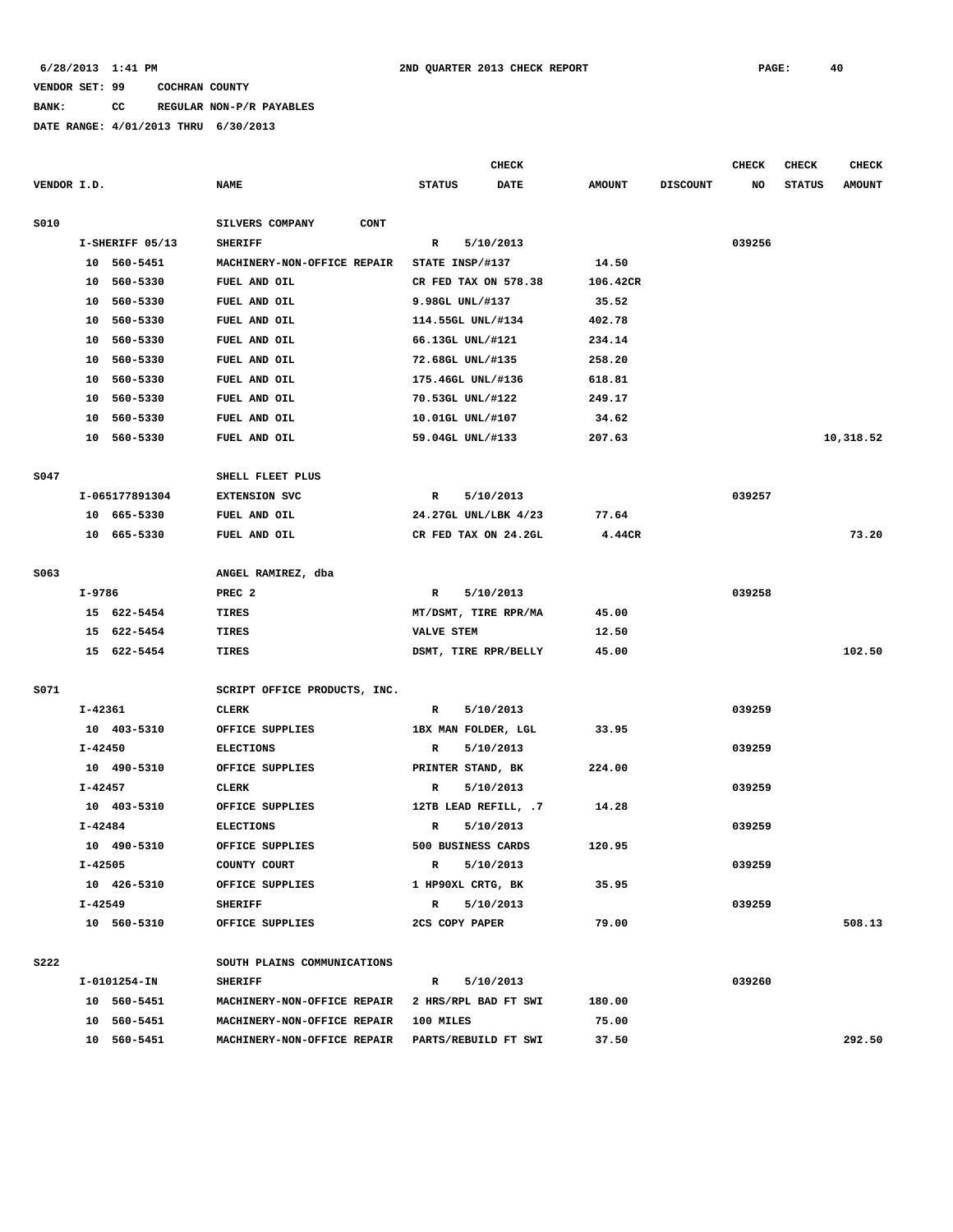# **BANK: CC REGULAR NON-P/R PAYABLES**

|             |          |                                  |                                                    | <b>CHECK</b>        |                       |               |                 | <b>CHECK</b> | <b>CHECK</b>  | <b>CHECK</b>  |
|-------------|----------|----------------------------------|----------------------------------------------------|---------------------|-----------------------|---------------|-----------------|--------------|---------------|---------------|
| VENDOR I.D. |          |                                  | <b>NAME</b>                                        | <b>STATUS</b>       | <b>DATE</b>           | <b>AMOUNT</b> | <b>DISCOUNT</b> | NO           | <b>STATUS</b> | <b>AMOUNT</b> |
|             |          |                                  |                                                    |                     |                       |               |                 |              |               |               |
| <b>S242</b> |          |                                  | SAM'S CLUB                                         |                     |                       |               |                 |              |               |               |
|             |          | $I-05/02/13$                     | <b>JAIL</b>                                        | R                   | 5/10/2013             |               |                 | 039261       |               |               |
|             |          | 10 512-5499                      | <b>MISCELLANEOUS</b>                               | LATE FEE            |                       | 15.99         |                 |              |               |               |
|             |          | 10 512-5499                      | <b>MISCELLANEOUS</b>                               | <b>INTEREST CHG</b> |                       | 2.11          |                 |              |               | 18.10         |
|             |          |                                  |                                                    |                     |                       |               |                 |              |               |               |
| S294        |          |                                  | SHIRLEY SEARS                                      |                     |                       |               |                 |              |               |               |
|             |          | I-APR '13 TRAVEL                 | <b>EXTENSION SVC</b>                               | R                   | 5/10/2013             |               |                 | 039262       |               |               |
|             |          | 10 665-5428                      | FCS AGENT-TRAVEL-OUT OF COUNTYD2 FASHN SHOW/LBK 4/ |                     |                       | 71.19         |                 |              |               | 71.19         |
|             |          |                                  |                                                    |                     |                       |               |                 |              |               |               |
| S315        |          |                                  | DARLON JAMES SOJAK                                 |                     |                       |               |                 |              |               |               |
|             |          | I-JUV #612 05/08/13 COUNTY COURT |                                                    | R                   | 5/10/2013             |               |                 | 039263       |               |               |
|             |          | 10 426-5400                      | ATTORNEY AD LITEM                                  |                     | DET HRNG/JUV #612     | 300.00        |                 |              |               | 300.00        |
|             |          |                                  |                                                    |                     |                       |               |                 |              |               |               |
| S316        |          |                                  | BRYANT SEARS                                       |                     |                       |               |                 |              |               |               |
|             |          | $I-REG$ TRNG 04/13               | <b>JUVENILE PROBATION</b>                          | R                   | 5/10/2013             |               |                 | 039264       |               |               |
|             |          | 10 571-5427                      | CONTINUING EDUCATION                               |                     | 3 NITES/SAN MARCOS 4  | 255.00        |                 |              |               |               |
|             |          | 10 571-5427                      | CONTINUING EDUCATION                               | LODGING TAX         |                       | 38.25         |                 |              |               | 380.13        |
|             |          | 10 571-5427                      | CONTINUING EDUCATION                               |                     | MEALS 4/21-23/13      | 86.88         |                 |              |               |               |
| T058        |          |                                  |                                                    |                     |                       |               |                 |              |               |               |
|             |          | I-UT LAW SCH 4/13                | RITA TYSON, CO & DIST CLERK<br><b>CLERK</b>        | $\mathbb{R}$        | 5/10/2013             |               |                 | 039265       |               |               |
|             |          | 10 403-5427                      | CONTINUING EDUCATION                               |                     | SAN MARCOS; 4/23-26/S | 255.00        |                 |              |               |               |
|             |          | 10 403-5427                      | CONTINUING EDUCATION                               | LODGING TAX         |                       | 38.25         |                 |              |               | 293.25        |
|             |          |                                  |                                                    |                     |                       |               |                 |              |               |               |
| T081        |          |                                  | TAC RISK MANAGEMENT POOL                           |                     |                       |               |                 |              |               |               |
|             | I-127130 |                                  | NON-DEPT'L- L.E. & P.O. LIABIL R                   |                     | 5/10/2013             |               |                 | 039266       |               |               |
|             |          | 10 403-5483                      | ERRORS/OMISSIONS INSURANCE                         |                     | CLERK'S E & O COVERA  | 237.00        |                 |              |               |               |
|             |          | 10 409-5497                      | LIABILITY INSURANCE                                |                     | PUBLIC OFFICIALS' LI  | 2,532.00      |                 |              |               |               |
|             | 10       | 409-5497                         | LIABILITY INSURANCE                                |                     | PUB OFF AIRPORT ENDO  | 201.00        |                 |              |               |               |
|             |          | 10 409-5497                      | LIABILITY INSURANCE                                |                     | PUB OFF PUNITIVE END  | 506.00        |                 |              |               |               |
|             |          | 10 560-5497                      | OFFICERS' LIABILITY INSURANCE LAW ENF OFFCRS LIABI |                     |                       | 3,457.00      |                 |              |               |               |
|             | 10       | 560-5497                         | OFFICERS' LIABILITY INSURANCE LAW ENF PUNITIVE END |                     |                       | 691.00        |                 |              |               | 7,624.00      |
|             |          |                                  |                                                    |                     |                       |               |                 |              |               |               |
| T083        |          |                                  | TYLER TECHNOLOGIES, INC                            |                     |                       |               |                 |              |               |               |
|             |          | I-025-67799                      | NON-DEPT'L                                         | $\mathbb{R}$        | 5/10/2013             |               |                 | 039267       |               |               |
|             |          | 10 409-5411                      | MAINTENANCE CONTRACTS                              |                     | MONTHLY NETWORK FEE   | 210.00        |                 |              |               | 210.00        |
|             |          |                                  |                                                    |                     |                       |               |                 |              |               |               |
| T087        |          |                                  | TEXAS DEPARTMENT OF HEALTH                         |                     |                       |               |                 |              |               |               |
|             | I-18466  |                                  | $CL$ ; $ERK$                                       | $\mathbb{R}$        | 5/10/2013             |               |                 | 039268       |               |               |
|             |          | 10 403-5310                      | OFFICE SUPPLIES                                    |                     | 6 REMOTE BIRTH ACCES  | 10.98         |                 |              |               | 10.98         |
|             |          |                                  |                                                    |                     |                       |               |                 |              |               |               |
| T148        |          |                                  | TASCOSA OFFICE MACHINES INC                        |                     |                       |               |                 |              |               |               |
|             | I-9CB536 |                                  | <b>SHERIFF</b>                                     | R                   | 5/10/2013             |               |                 | 039269       |               |               |
|             |          | 10 560-5411                      | MAINTENANCE CONTRACTS                              |                     | COPIER MAINT 4/1-5/1  | 75.90         |                 |              |               |               |
|             | I-9CC565 |                                  | CLERK                                              | R                   | 5/10/2013             |               |                 | 039269       |               |               |
|             |          | 10 403-5411                      | MAINTENANCE CONTRACTS                              |                     | COPIER MAINT 4/18-5/  | 31.31         |                 |              |               | 107.21        |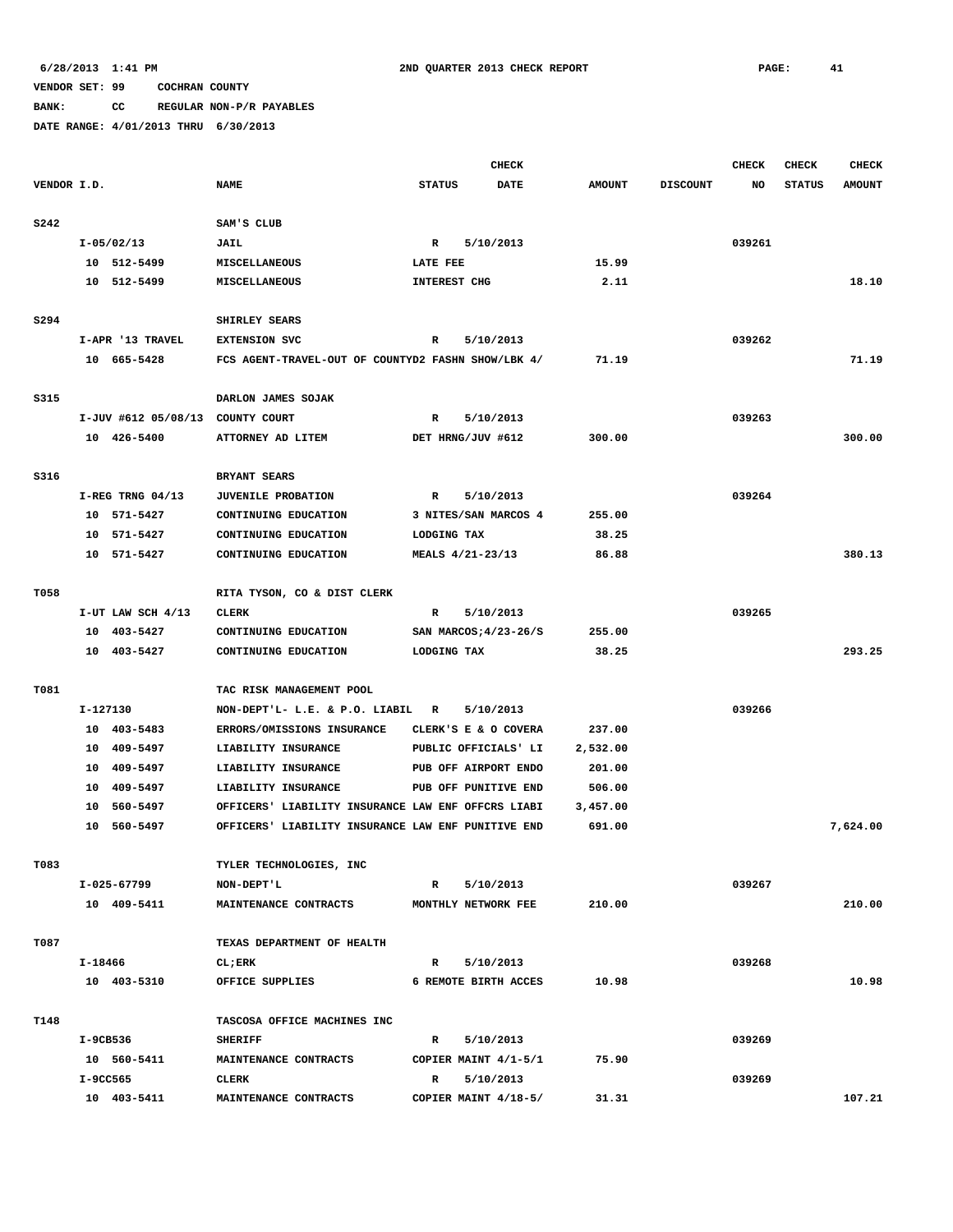**BANK: CC REGULAR NON-P/R PAYABLES**

|             |    |                                |                                |                      | <b>CHECK</b> |               |                 | <b>CHECK</b> | <b>CHECK</b>  | <b>CHECK</b>  |
|-------------|----|--------------------------------|--------------------------------|----------------------|--------------|---------------|-----------------|--------------|---------------|---------------|
| VENDOR I.D. |    |                                | <b>NAME</b>                    | <b>STATUS</b>        | <b>DATE</b>  | <b>AMOUNT</b> | <b>DISCOUNT</b> | NO           | <b>STATUS</b> | <b>AMOUNT</b> |
| T192        |    |                                | TEXAS HIGHWAYS                 |                      |              |               |                 |              |               |               |
|             |    | I-12 ISSUES/OCT13-14 LIBRARY   |                                | R                    | 5/10/2013    |               |                 | 039270       |               |               |
|             |    | 10 650-5590                    | <b>BOOKS</b>                   | 12 ISSUES OCT '13 -  |              | 19.95         |                 |              |               | 19.95         |
|             |    |                                |                                |                      |              |               |                 |              |               |               |
| T230        |    |                                | TEXAS PUBLIC HEALTH ASSOCIATIO |                      |              |               |                 |              |               |               |
|             |    | I-VIT STAT '13                 | <b>CLERK</b>                   | $\mathbb{R}$         | 5/10/2013    |               |                 | 039271       |               |               |
|             |    | 10 403-5427                    | CONTINUING EDUCATION           | REG VITAL STAT/SHANN |              | 110.00        |                 |              |               | 110.00        |
| U019        |    |                                | UNITED SUPERMARKETS, INC       |                      |              |               |                 |              |               |               |
|             |    | I-8076 62 043013               | JAIL                           | R                    | 5/10/2013    |               |                 | 039272       |               |               |
|             |    | 10 512-5333                    | <b>FOOD-PRISONERS</b>          | 5CS DASANI           |              | 19.85         |                 |              |               |               |
|             |    | 10 512-5333                    | FOOD-PRISONERS                 | FC LEM DRNK/2        |              | 4.38          |                 |              |               |               |
|             | 10 | 512-5333                       | <b>FOOD-PRISONERS</b>          | FC DILL PICKLE/2     |              | 6.38          |                 |              |               |               |
|             | 10 | 512-5333                       | <b>FOOD-PRISONERS</b>          | FC PUNCH DRNK/2      |              | 4.38          |                 |              |               |               |
|             | 10 | 512-5333                       | FOOD-PRISONERS                 | 10 HEARTH OF TX BREA |              | 12.90         |                 |              |               |               |
|             | 10 | 512-5333                       | FOOD-PRISONERS                 | NAVEL ORANGES        |              | 5.37          |                 |              |               |               |
|             | 10 | 512-5333                       | <b>FOOD-PRISONERS</b>          | NAVEL ORANGES        |              | 7.79          |                 |              |               |               |
|             | 10 | 512-5333                       | <b>FOOD-PRISONERS</b>          | RED DEL APPLE        |              | 5.69          |                 |              |               |               |
|             | 10 | 512-5333                       | FOOD-PRISONERS                 | RED DEL APPLE        |              | 5.48          |                 |              |               |               |
|             | 10 | 512-5333                       | FOOD-PRISONERS                 | SHR BACON            |              | 11.49         |                 |              |               |               |
|             | 10 | 512-5333                       | FOOD-PRISONERS                 | 3 HM ANGUS CHS BG    |              | 7.50          |                 |              |               |               |
|             | 10 | 512-5333                       | <b>FOOD-PRISONERS</b>          | 15 HM CHICKEN        |              | 45.00         |                 |              |               |               |
|             | 10 | 512-5333                       | <b>FOOD-PRISONERS</b>          | 15 HM CHICKEN STRPS  |              | 45.00         |                 |              |               |               |
|             | 10 | 512-5333                       | <b>FOOD-PRISONERS</b>          | 15 HM CHKN STEAK     |              | 45.00         |                 |              |               |               |
|             | 10 | 512-5333                       | <b>FOOD-PRISONERS</b>          | 19 HM GRLD BRBN STK  |              | 57.00         |                 |              |               |               |
|             | 10 | 512-5333                       | <b>FOOD-PRISONERS</b>          | 6 HM PUB FVR CHPPD   |              | 18.00         |                 |              |               |               |
|             | 10 | 512-5333                       | FOOD-PRISONERS                 | 15 HUNGRY MAN        |              | 45.00         |                 |              |               |               |
|             | 10 | 512-5333                       | <b>FOOD-PRISONERS</b>          | 8 MARIE CALLENDER    |              | 20.00         |                 |              |               |               |
|             | 10 | 512-5333                       | <b>FOOD-PRISONERS</b>          | 9 MARIE CALLENDER    |              | 22.50         |                 |              |               |               |
|             | 10 | 512-5333                       | <b>FOOD-PRISONERS</b>          | 9 MC BATTER FISH F   |              | 22.50         |                 |              |               |               |
|             | 10 | 512-5333                       | <b>FOOD-PRISONERS</b>          | 4 MC CHICKEN/RICE    |              | 10.00         |                 |              |               |               |
|             | 10 | 512-5333                       | <b>FOOD-PRISONERS</b>          | 2 MC CLSC FETT CKN   |              | 5.00          |                 |              |               |               |
|             | 10 | 512-5333                       | FOOD-PRISONERS                 | 8 MC DINNER          |              | 20.00         |                 |              |               |               |
|             |    | 10 512-5333                    | <b>FOOD-PRISONERS</b>          | 10 MC FETTUCCINI AL  |              | 25.00         |                 |              |               |               |
|             |    | 10 512-5333                    | <b>FOOD-PRISONERS</b>          | 5 MC FRIED PORK DNR  |              | 12.50         |                 |              |               |               |
|             |    | 10 512-5333                    | FOOD-PRISONERS                 | 8 MC GRL CKN ALFRD   |              | 20.00         |                 |              |               |               |
|             | 10 | 512-5333                       | FOOD-PRISONERS                 | 7 MC MEATLOAF W/GR   |              | 17.50         |                 |              |               |               |
|             |    | 10 512-5333                    | FOOD-PRISONERS                 | 6 MC PASTA CHKN PIE  |              | 15.00         |                 |              |               |               |
|             |    | 10 512-5333                    | FOOD-PRISONERS                 | 6 MC ROASTED CHICK   |              | 15.00         |                 |              |               |               |
|             |    | 10 512-5333                    | <b>FOOD-PRISONERS</b>          | 4 MC STK & POTATO    |              | 10.00         |                 |              |               |               |
|             |    | 10 512-5333                    | FOOD-PRISONERS                 | 9 MC SWEDISH MEATB   |              | 22.50         |                 |              |               |               |
|             |    | 10 512-5333                    | FOOD-PRISONERS                 | 7 MC TURKEY W/DRES   |              | 17.50         |                 |              |               |               |
|             |    | 10 512-5333                    | <b>FOOD-PRISONERS</b>          | 15 SWN HM CHICKEN S  |              | 45.00         |                 |              |               |               |
|             |    | I-MEDS 042413/SPIVEY JAIL/MEDS |                                | R                    | 5/10/2013    |               |                 | 039272       |               |               |
|             |    | 10 512-5391                    | MEDICAL CARE-PRISONERS         | MEDS/SPIVEY 4/24/13  |              | 35.38         |                 |              |               | 681.59        |
|             |    |                                |                                |                      |              |               |                 |              |               |               |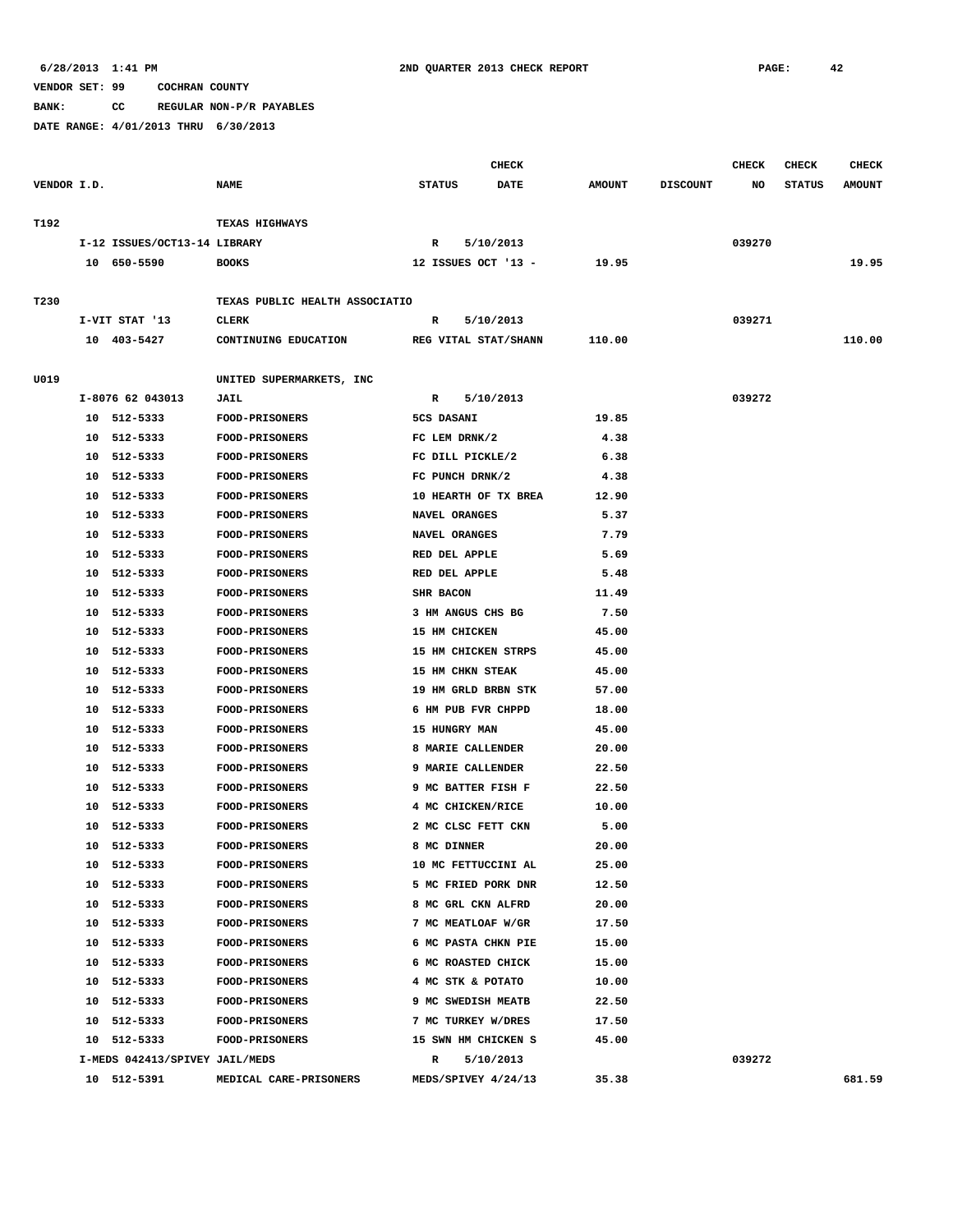**BANK: CC REGULAR NON-P/R PAYABLES**

**DATE RANGE: 4/01/2013 THRU 6/30/2013**

**CHECK CHECK CHECK CHECK** 

| VENDOR I.D. |               | <b>NAME</b>             | <b>STATUS</b><br><b>DATE</b> | <b>AMOUNT</b> | <b>DISCOUNT</b> | NO     | <b>STATUS</b> | <b>AMOUNT</b> |
|-------------|---------------|-------------------------|------------------------------|---------------|-----------------|--------|---------------|---------------|
| V039        |               | HIGINIO VASQUEZ JR. dba |                              |               |                 |        |               |               |
|             | I-18103042813 | JAIL                    | 5/10/2013<br>R               |               |                 | 039273 |               |               |
|             | 10 512-5333   | <b>FOOD-PRISONERS</b>   | BQT PORK RIBLET MEAL         | 8.34          |                 |        |               |               |
|             | 10 512-5333   | <b>FOOD-PRISONERS</b>   | 6 BQT CHKN NUGGET DN         | 8.34          |                 |        |               |               |
|             | 10 512-5333   | FOOD-PRISONERS          | KR VELVEETA IWS              | 2.89          |                 |        |               |               |
|             | 10 512-5333   | <b>FOOD-PRISONERS</b>   | 2 SF CHOPPED HAM             | 5.38          |                 |        |               |               |
| 10          | 512-5333      | <b>FOOD-PRISONERS</b>   | 6 HM MEXICAN FIESTA          | 25.14         |                 |        |               |               |
|             | 10 512-5333   | FOOD-PRISONERS          | 6 BQT SALS STEAK DNR         | 10.74         |                 |        |               |               |
|             | I-23103041913 | <b>JAIL</b>             | 5/10/2013<br>R               |               |                 | 039273 |               |               |
|             | 10 512-5333   | <b>FOOD-PRISONERS</b>   | 2 SUGAR $@$ \$6.19           | 12.38         |                 |        |               |               |
|             | I-36103040513 | JAIL                    | 5/10/2013<br>R               |               |                 | 039273 |               |               |
|             | 10 512-5333   | <b>FOOD-PRISONERS</b>   | 2 FLAVR MIX                  | 15.98         |                 |        |               |               |
|             | 10 512-5333   | <b>FOOD-PRISONERS</b>   | 9 AJ SCR EGG/SAUS/HB         | 21.51         |                 |        |               |               |
|             | 10 512-5333   | FOOD-PRISONERS          | 5 J DEAN BRK BOWLS P         | 16.45         |                 |        |               |               |
|             | 10 512-5333   | <b>FOOD-PRISONERS</b>   | 4 J DEAN BRK BOWL SA         | 13.16         |                 |        |               |               |
|             | 10 512-5333   | <b>FOOD-PRISONERS</b>   | 3 J DEAN BRKFST BOWL         | 9.87          |                 |        |               |               |
|             | 10 512-5333   | FOOD-PRISONERS          | 6 J DEAN BRKFST BOWL         | 19.74         |                 |        |               |               |
| 10          | 512-5333      | <b>FOOD-PRISONERS</b>   | 9 J DEAN BRKFST BOWL         | 29.61         |                 |        |               |               |
| 10          | 512-5333      | <b>FOOD-PRISONERS</b>   | 7 AJ SCR EGG/SAUS/HB         | 16.73         |                 |        |               |               |
|             | 10 512-5333   | FOOD-PRISONERS          | 2 GAL MILK                   | 8.58          |                 |        |               |               |
| 10          | 512-5333      | <b>FOOD-PRISONERS</b>   | 6 BAR S HAM CHOP             | 12.54         |                 |        |               |               |
| 10          | 512-5333      | <b>FOOD-PRISONERS</b>   | SF HAMB DILL SL/2            | 4.98          |                 |        |               |               |
| 10          | 512-5333      | FOOD-PRISONERS          | 5 KR VELVEETA IWS            | 14.45         |                 |        |               |               |
| 10          | 512-5333      | <b>FOOD-PRISONERS</b>   | 2 SALAD BLEND                | 6.58          |                 |        |               |               |
| 10          | 512-5333      | <b>FOOD-PRISONERS</b>   | 2 KR MIRACLE WHIP            | 9.18          |                 |        |               |               |
| 10          | 512-5333      | FOOD-PRISONERS          | 2 SF KETCHUP SQZ             | 3.18          |                 |        |               |               |
| 10          | 512-5333      | FOOD-PRISONERS          | 2 J DEAN SAUS EGG CH         | 12.98         |                 |        |               |               |
| 10          | 512-5333      | <b>FOOD-PRISONERS</b>   | LETTUCE CELLO                | 1.99          |                 |        |               |               |
| 10          | 512-5333      | FOOD-PRISONERS          | PRODUCE                      | 7.96          |                 |        |               |               |
| 10          | 512-5333      | <b>FOOD-PRISONERS</b>   | <b>PRODUCE</b>               | 3.74          |                 |        |               |               |
| 10          | 512-5333      | <b>FOOD-PRISONERS</b>   | <b>APPLES</b>                | 12.98         |                 |        |               |               |
|             | I-48100041213 | <b>JAIL</b>             | 5/10/2013<br>$\mathbb{R}$    |               |                 | 039273 |               |               |
|             | 10 512-5333   | <b>FOOD-PRISONERS</b>   | <b>APPLES</b>                | 10.28         |                 |        |               |               |
|             | 10 512-5333   | FOOD-PRISONERS          | NAVEL ORANGES                | 10.93         |                 |        |               |               |
| 10          | 512-5333      | <b>FOOD-PRISONERS</b>   | 6 OLD HOME WHITE BRD         | 10.74         |                 |        |               |               |
| 10          | 512-5333      | <b>FOOD-PRISONERS</b>   | SF DRNK MX/CHR               | 3.09          |                 |        |               |               |
| 10          | 512-5333      | FOOD-PRISONERS          | 7 SF DRNK MX GR              | 21.63         |                 |        |               |               |
|             | I-52100041413 | JAIL                    | 5/10/2013<br>R               |               |                 | 039273 |               |               |
|             | 10 512-5333   | <b>FOOD-PRISONERS</b>   | BQT PORK RIBLET MEAL         | 11.12         |                 |        |               |               |
| 10          | 512-5333      | <b>FOOD-PRISONERS</b>   | BQT MEATLOAF DNR             | 1.79          |                 |        |               |               |
|             | 10 512-5333   | <b>FOOD-PRISONERS</b>   | BQT SALS STEAK DNR/5         | 8.95          |                 |        |               |               |
| 10          | 512-5333      | <b>FOOD-PRISONERS</b>   | BQT CHKN NUGGET DNR/         | 4.17          |                 |        |               |               |
| 10          | 512-5333      | <b>FOOD-PRISONERS</b>   | BQT SALS STEAK DNR/3         | 5.37          |                 |        |               |               |
| 10          | 512-5333      | FOOD-PRISONERS          | BQT TRKY DNR/7               | 10.43         |                 |        |               |               |
| 10          | 512-5333      | <b>FOOD-PRISONERS</b>   | BQT CHKN FRIED STK/5         | 7.45          |                 |        |               |               |
| 10          | 512-5333      | FOOD-PRISONERS          | J DEAN SAUS EGG CH B         | 12.98         |                 |        |               |               |
| 10          | 512-5333      | FOOD-PRISONERS          | J DEAN BRKFST BOWLS/         | 46.06         |                 |        |               |               |
| 10          | 512-5333      | <b>FOOD-PRISONERS</b>   | <b>J DEAN BRK BOWLS PAN</b>  | 3.29          |                 |        |               |               |
|             |               |                         |                              |               |                 |        |               |               |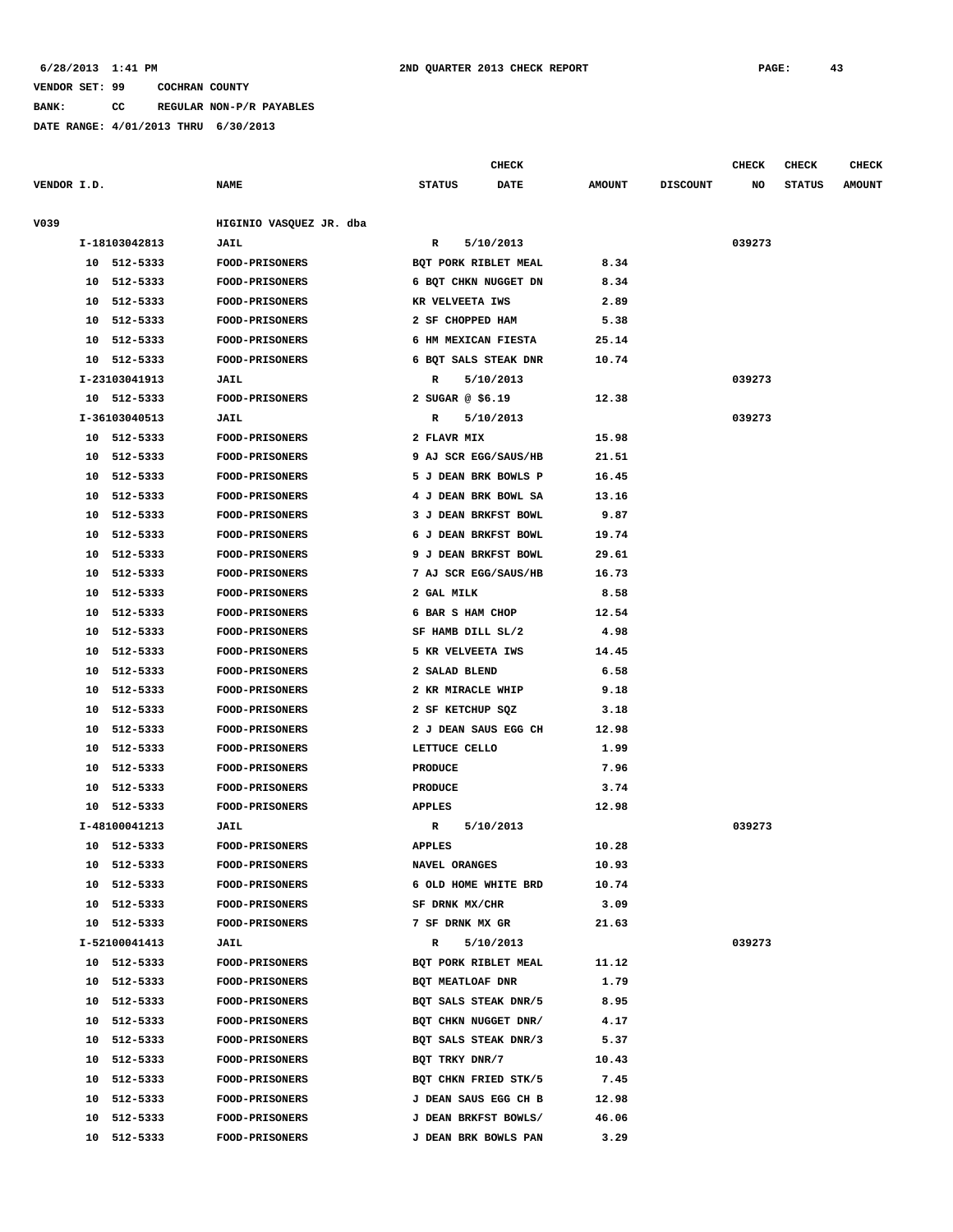**BANK: CC REGULAR NON-P/R PAYABLES**

|             |    |               |                            |                     | <b>CHECK</b>         |               |                 | <b>CHECK</b> | <b>CHECK</b>  | <b>CHECK</b>  |
|-------------|----|---------------|----------------------------|---------------------|----------------------|---------------|-----------------|--------------|---------------|---------------|
| VENDOR I.D. |    |               | <b>NAME</b>                | <b>STATUS</b>       | DATE                 | <b>AMOUNT</b> | <b>DISCOUNT</b> | NO           | <b>STATUS</b> | <b>AMOUNT</b> |
| V039        |    |               | HIGINIO VASQUEZ JR. dbCONT |                     |                      |               |                 |              |               |               |
|             |    | I-52100041413 | JAIL                       | R                   | 5/10/2013            |               |                 | 039273       |               |               |
|             |    | 10 512-5333   | <b>FOOD-PRISONERS</b>      | J DEAN BRKFST BOWLS |                      | 3.29          |                 |              |               |               |
|             |    | 10 512-5333   | FOOD-PRISONERS             |                     | J DEAN BRK BOWLS PAN | 3.29          |                 |              |               |               |
|             | 10 | 512-5333      | <b>FOOD-PRISONERS</b>      |                     | J DEAN BRK BOWL SAUS | 26.32         |                 |              |               |               |
|             | 10 | 512-5333      | <b>FOOD-PRISONERS</b>      |                     | J DEAN BRK BOWLS PAN | 3.29          |                 |              |               |               |
|             |    | 10 512-5333   | FOOD-PRISONERS             | J DEAN BRKFST BOWLS |                      | 3.29          |                 |              |               |               |
|             | 10 | 512-5333      | <b>FOOD-PRISONERS</b>      |                     | J DEAN BRK BOWLS PAN | 6.58          |                 |              |               |               |
|             | 10 | 512-5333      | <b>FOOD-PRISONERS</b>      |                     | 9 AJ SCR EGG/SAUS/HB | 21.51         |                 |              |               |               |
|             |    | 10 512-5333   | <b>FOOD-PRISONERS</b>      | 3 GAL MILK          |                      | 12.87         |                 |              |               |               |
|             |    | I-54100042513 | <b>JAIL</b>                | R                   | 5/10/2013            |               |                 | 039273       |               |               |
|             |    | 10 512-5333   | <b>FOOD-PRISONERS</b>      | 3 GAL MILK          |                      | 12.87         |                 |              |               |               |
|             |    | I-54103040913 | JAIL                       | R                   | 5/10/2013            |               |                 | 039273       |               |               |
|             |    | 10 512-5333   | <b>FOOD-PRISONERS</b>      | GAL MILK/2          |                      | 8.58          |                 |              |               |               |
|             |    | 10 512-5333   | <b>FOOD-PRISONERS</b>      | MRS BAIRD'S THIN/2  |                      | 5.58          |                 |              |               |               |
|             |    | 10 512-5333   | FOOD-PRISONERS             | BIMBO WHEAT/2       |                      | 4.38          |                 |              |               |               |
|             | 10 | 512-5333      | FOOD-PRISONERS             | BIMBO SFT WHITE/2   |                      | 4.38          |                 |              |               |               |
|             |    | I-60103041713 | JAIL                       | R                   | 5/10/2013            |               |                 | 039273       |               |               |
|             |    | 10 512-5333   | <b>FOOD-PRISONERS</b>      | OLD HOME WHEAT BRD  |                      | 1.89          |                 |              |               |               |
|             | 10 | 512-5333      | <b>FOOD-PRISONERS</b>      | 2 BIMBO WHEAT       |                      | 4.38          |                 |              |               |               |
|             | 10 | 512-5333      | <b>FOOD-PRISONERS</b>      |                     | 2 OLD HOME WHEAT BRD | 3.78          |                 |              |               |               |
|             |    | 10 512-5333   | <b>FOOD-PRISONERS</b>      | 2 BIMBO SFT WHITE   |                      | 4.38          |                 |              |               |               |
|             |    | I-62100042113 | JAIL                       | R                   | 5/10/2013            |               |                 | 039273       |               |               |
|             |    | 10 512-5333   | <b>FOOD-PRISONERS</b>      |                     | 6 OLD HOME WHEAT BRD | 11.34         |                 |              |               |               |
|             |    | 10 512-5333   | <b>FOOD-PRISONERS</b>      | RED DEL APPLES      |                      | 5.89          |                 |              |               |               |
|             | 10 | 512-5333      | <b>FOOD-PRISONERS</b>      | NAVEL ORANGES       |                      | 7.70          |                 |              |               |               |
|             |    | 10 512-5333   | <b>FOOD-PRISONERS</b>      | 2 GAL MILK          |                      | 8.58          |                 |              |               |               |
|             |    | I-65100042613 | <b>JAIL</b>                | R                   | 5/10/2013            |               |                 | 039273       |               |               |
|             |    | 10 512-5333   | <b>FOOD-PRISONERS</b>      | RED DEL APPLES      |                      | 5.81          |                 |              |               |               |
|             |    | 10 512-5333   | <b>FOOD-PRISONERS</b>      |                     | 8 OLD HOME WHITE BRD | 14.32         |                 |              |               |               |
|             |    | 10 512-5333   | <b>FOOD-PRISONERS</b>      |                     | 8 J DEAN BRK BOWL SA | 26.32         |                 |              |               |               |
|             | 10 | 512-5333      | <b>FOOD-PRISONERS</b>      |                     | J DEAN BRK BOWLS PAN | 3.29          |                 |              |               |               |
|             |    | 10 512-5333   | FOOD-PRISONERS             |                     | 5 J DEAN BRK BOWLS P | 16.45         |                 |              |               |               |
|             |    | 10 512-5333   | <b>FOOD-PRISONERS</b>      | 3 J DEAN SAU EG CHS |                      | 19.47         |                 |              |               |               |
|             |    | 10 512-5333   | <b>FOOD-PRISONERS</b>      |                     | 6 J DEAN BRKFST BOWL | 19.74         |                 |              |               |               |
|             |    | 10 512-5333   | <b>FOOD-PRISONERS</b>      |                     | 6 J DEAN BRKFST BOWL | 19.74         |                 |              |               |               |
|             |    | 10 512-5333   | <b>FOOD-PRISONERS</b>      |                     | 9 AJ SCR EGG/SAUS/HB | 21.51         |                 |              |               |               |
|             |    | I-99100040213 | <b>JAIL</b>                | R                   | 5/10/2013            |               |                 | 039273       |               |               |
|             |    | 10 512-5333   | <b>FOOD-PRISONERS</b>      |                     | 8 OLD HOME WHITE BRD | 14.32         |                 |              |               |               |
|             |    | 10 512-5333   | <b>FOOD-PRISONERS</b>      | BIMBO SFT WHITE/2   |                      | 4.38          |                 |              |               |               |
|             |    | 10 512-5333   | <b>FOOD-PRISONERS</b>      | BIMBO WHEAT/2       |                      | 4.38          |                 |              |               |               |
|             |    | 10 512-5333   | <b>FOOD-PRISONERS</b>      | 3 HOMO .5GL MILK    |                      | 9.57          |                 |              |               |               |
|             |    | 10 512-5333   | <b>FOOD-PRISONERS</b>      | RED DEL APPLES      |                      | 9.57          |                 |              |               |               |
|             |    | 10 512-5333   | <b>FOOD-PRISONERS</b>      | <b>PRODUCE</b>      |                      | 6.73          |                 |              |               | 843.45        |
|             |    |               |                            |                     |                      |               |                 |              |               |               |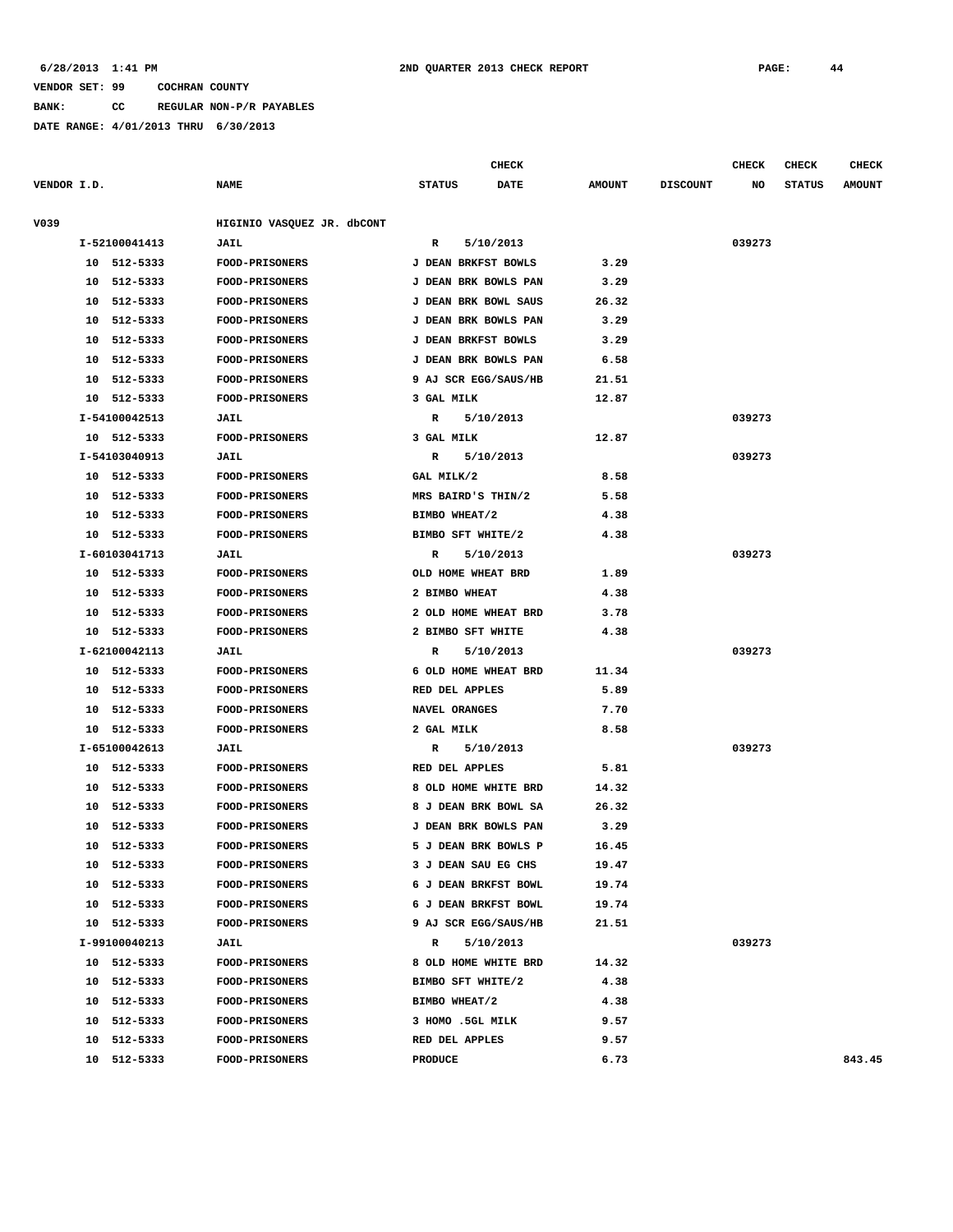## **BANK: CC REGULAR NON-P/R PAYABLES**

|             |         |                             |                                        |               |                          | <b>CHECK</b>         |                |                 | <b>CHECK</b> | <b>CHECK</b>  | <b>CHECK</b>  |
|-------------|---------|-----------------------------|----------------------------------------|---------------|--------------------------|----------------------|----------------|-----------------|--------------|---------------|---------------|
| VENDOR I.D. |         |                             | <b>NAME</b>                            | <b>STATUS</b> |                          | <b>DATE</b>          | <b>AMOUNT</b>  | <b>DISCOUNT</b> | NO           | <b>STATUS</b> | <b>AMOUNT</b> |
|             |         |                             |                                        |               |                          |                      |                |                 |              |               |               |
| <b>W055</b> |         |                             | WINDSTREAM COMMUNICATIONS SW           |               |                          |                      |                |                 |              |               |               |
|             |         | I-266-5450 05/13            | <b>CLERK</b>                           | R             |                          | 5/10/2013            |                |                 | 039274       |               |               |
|             |         | 10 403-5420                 | <b>TELECOMMUNICATIONS</b>              |               | BASIC LOCAL SVC          |                      | 158.58         |                 |              |               |               |
|             |         | 10 403-5420                 | TELECOMMUNICATIONS                     |               | OPTIONAL SVC             |                      | 3.00           |                 |              |               |               |
|             |         | 10 403-5420                 | <b>TELECOMMUNICATIONS</b>              |               |                          | LONG DISTANCE SVC    | 13.29          |                 |              |               | 174.87        |
| <b>W070</b> |         |                             | R D WALLACE OIL CO INC                 |               |                          |                      |                |                 |              |               |               |
|             |         | $I-1400$ 05/13              | PREC 4                                 | R             |                          | 5/10/2013            |                |                 | 039275       |               |               |
|             |         | 15 624-5330                 | FUEL AND OIL                           |               | 107GL LS DIESEL          |                      | 411.84         |                 |              |               |               |
|             |         | 15 624-5330                 | FUEL AND OIL                           |               | TOTAL SYN 50             |                      | 160.00         |                 |              |               |               |
|             |         | 15 624-5330                 | FUEL AND OIL                           | 25GL UNL      |                          |                      | 80.38          |                 |              |               |               |
|             |         | $I-3440$ 05/13              | PREC 1                                 | R             |                          | 5/10/2013            |                |                 | 039275       |               |               |
|             |         | 15 621-5330                 | FUEL & OIL                             |               | 27.7GL UNL               |                      | 92.93          |                 |              |               |               |
|             |         | $I-3540$ 05/13              | PREC <sub>3</sub>                      | R             |                          | 5/10/2013            |                |                 | 039275       |               |               |
|             |         | 15 623-5330                 | FUEL AND OIL                           |               |                          | 336GL DYED DIESEL    | 1,092.00       |                 |              |               |               |
|             |         | 15 622-5330                 | FUEL AND OIL                           |               | $60.9GL$ UNL             |                      | 207.97         |                 |              |               |               |
|             |         | 15 623-5330                 | FUEL AND OIL                           |               |                          | 31.5GL LS DIESEL     | 115.13         |                 |              |               |               |
|             |         | 15 623-5330                 | FUEL AND OIL                           |               | 34.8GL UNL               |                      | 111.88         |                 |              |               |               |
|             |         | 15 623-5330                 | FUEL AND OIL                           |               |                          | 53.8GL LS DIESEL     | 185.88         |                 |              |               |               |
|             |         | 15 623-5330                 | FUEL AND OIL                           |               | 22.6GL UNL               |                      | 75.82          |                 |              |               |               |
|             |         | $I-3620$ 05/13              | <b>CEMETERY</b>                        | $\mathbb{R}$  |                          | 5/10/2013            |                |                 | 039275       |               |               |
|             |         | 10 516-5330                 | FUEL & OIL                             | 49GL UNL      |                          |                      | 164.40         |                 |              |               |               |
|             |         | $I-3700$ 05/13              | <b>SHERIFF</b>                         | R             |                          | 5/10/2013            |                |                 | 039275       |               |               |
|             |         | 10 560-5330                 | FUEL AND OIL                           |               | 34GL UNL/#107            |                      | 109.31         |                 |              |               |               |
|             |         | 10 560-5330                 | FUEL AND OIL                           |               | 60.9GL UNL/#133          |                      | 202.20         |                 |              |               |               |
|             |         | 10 560-5330                 | FUEL AND OIL                           |               | 77.3GL UNL/#137          |                      | 257.25         |                 |              |               |               |
|             |         | I-3700 ADDL 05/13           | <b>SHERIFF</b>                         | $\mathbb{R}$  |                          | 5/10/2013            |                |                 | 039275       |               |               |
|             |         | 10 560-5330                 | FUEL AND OIL                           |               | 16.1GL UNL/#107          |                      | 51.76          |                 |              |               | 3,318.75      |
|             |         |                             |                                        |               |                          |                      |                |                 |              |               |               |
| W092        |         |                             | WTG FUELS, INC                         |               |                          |                      |                |                 |              |               |               |
|             |         | I-15006-03496 MAY13 SHERIFF |                                        | R             |                          | 5/10/2013            |                |                 | 039276       |               |               |
|             |         | 10 560-5330                 | FUEL AND OIL                           |               |                          | 15.71GL UNL/#111     | 50.37          |                 |              |               |               |
|             |         | 10 560-5330                 | FUEL AND OIL                           |               | 23GL UNL/#137            |                      | 77.52          |                 |              |               |               |
|             |         | 10 560-5330                 | FUEL AND OIL                           |               |                          | 32.03GL UNL/#121     | 105.37         |                 |              |               |               |
|             |         | 10 560-5330                 | FUEL AND OIL                           |               |                          | 51.55GL UNL/#135     | 172.85         |                 |              |               |               |
|             |         | 10 560-5330                 | FUEL AND OIL                           |               |                          | 49.06GL UNL/#122     | 143.40         |                 |              |               | 549.51        |
|             |         |                             |                                        |               |                          |                      |                |                 |              |               |               |
| W092        |         |                             | WTG FUELS, INC                         |               |                          |                      |                |                 |              |               |               |
|             |         |                             | I-15006-47129 MAY13 JUVENILE PROBATION | R             |                          | 5/10/2013            |                |                 | 039277       |               |               |
|             |         | 10 571-5330                 | FUEL                                   |               |                          | 21.26GL UNL; LAMPASA | 63.48          |                 |              |               |               |
|             |         | 10 571-5330                 | FUEL                                   |               |                          | 16.09GL UNL; LAMPASA | 47.88          |                 |              |               | 111.36        |
|             |         |                             | WILDRED L. MATHENY dba                 |               |                          |                      |                |                 |              |               |               |
| W097        |         |                             |                                        |               |                          |                      |                |                 |              |               |               |
|             | I-27254 |                             | CRTHSE/ACT BLDG/LIBRARY                | R             |                          | 5/10/2013            |                |                 | 039278       |               |               |
|             |         | 10 510-5332<br>10 662-5332  | CUSTODIAL SUPPLIES                     |               | SPRAY BUGS<br>SPRAY BUGS |                      | 70.00<br>45.00 |                 |              |               |               |
|             |         |                             | CUSTODIAL SUPPLIES                     |               | SPRAY BUGS               |                      | 35.00          |                 |              |               | 150.00        |
|             |         | 10 650-5332                 | CUSTODIAL SUPPLIES                     |               |                          |                      |                |                 |              |               |               |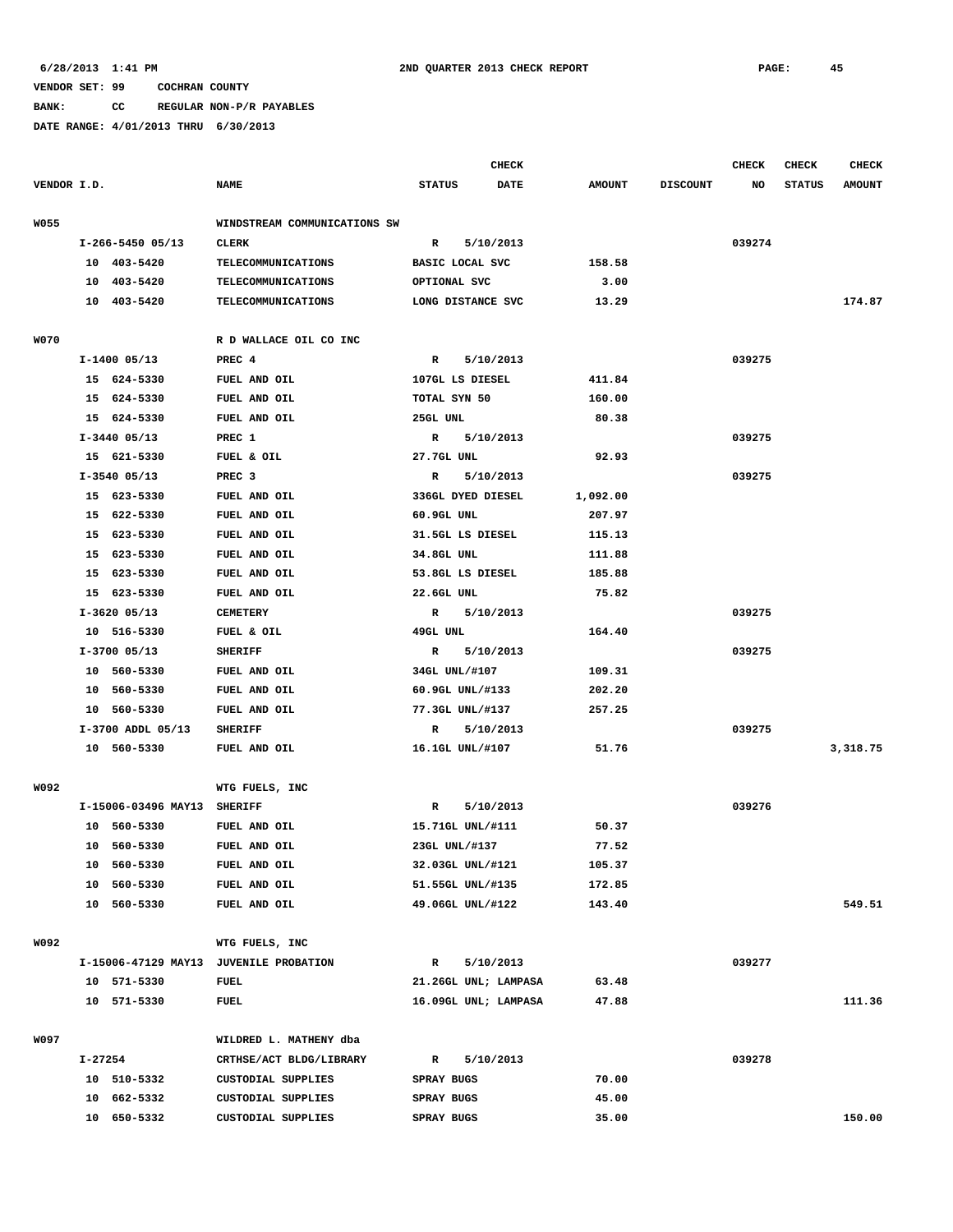# **BANK: CC REGULAR NON-P/R PAYABLES**

|             |            |                  |                                           |                  |                 | <b>CHECK</b>                |               |                 | <b>CHECK</b> | <b>CHECK</b>  | <b>CHECK</b>  |
|-------------|------------|------------------|-------------------------------------------|------------------|-----------------|-----------------------------|---------------|-----------------|--------------|---------------|---------------|
| VENDOR I.D. |            |                  | <b>NAME</b>                               | <b>STATUS</b>    |                 | <b>DATE</b>                 | <b>AMOUNT</b> | <b>DISCOUNT</b> | NO           | <b>STATUS</b> | <b>AMOUNT</b> |
|             |            |                  |                                           |                  |                 |                             |               |                 |              |               |               |
| W164        |            |                  | WARREN CAT                                |                  |                 |                             |               |                 |              |               |               |
|             |            | I-PS020255125    | PREC <sub>2</sub>                         | R                |                 | 5/10/2013                   |               |                 | 039279       |               |               |
|             |            | 15 622-5451      | <b>REPAIRS</b>                            | LAMP             |                 |                             | 160.34        |                 |              |               | 160.34        |
|             |            |                  |                                           |                  |                 |                             |               |                 |              |               |               |
| Y001        |            |                  | YELLOWHOUSE MACHINERY CO.                 |                  |                 |                             |               |                 |              |               |               |
|             | I-218697   |                  | PREC 1                                    | R                |                 | 5/10/2013                   |               |                 | 039280       |               |               |
|             |            | 15 621-5451      | <b>REPAIRS</b>                            |                  | 2 WET CHG BATT  |                             | 522.00        |                 |              |               |               |
|             |            | 15 621-5451      | <b>REPAIRS</b>                            |                  | LESS 2 CORE CHG |                             | 90.00CR       |                 |              |               | 432.00        |
|             |            |                  |                                           |                  |                 |                             |               |                 |              |               |               |
| C348        |            |                  | JAMES COLSON dba                          |                  |                 |                             |               |                 |              |               |               |
|             |            |                  | I-0308134/RAILS CRTH COURTHOUSE/HANDRAILS | R                |                 | 5/14/2013                   |               |                 | 039281       |               |               |
|             |            | 10 510-5451      | <b>REPAIR</b>                             |                  |                 | FRNSH/INSTL 51' WOOD        | 1,599.87      |                 |              |               |               |
|             |            | 10 510-5451      | <b>REPAIR</b>                             |                  |                 | ADA SPECS/EXTEND 12"        | 360.00        |                 |              |               | 1,959.87      |
|             |            |                  |                                           |                  |                 |                             |               |                 |              |               |               |
| J053        |            |                  | JONES & ASSOCIATES                        |                  |                 |                             |               |                 |              |               |               |
|             |            | I-PREC 3 WINDOWS | PREC <sub>3</sub>                         | R                |                 | 5/14/2013                   |               |                 | 039282       |               |               |
|             |            | 15 623-5451      | <b>REPAIRS</b>                            |                  |                 | RPL WINDOWS @ PREC 3        | 10,500.00     |                 |              |               | 10,500.00     |
|             |            |                  |                                           |                  |                 |                             |               |                 |              |               |               |
| A109        |            |                  | ALBUS FARM EQUIPMENT                      |                  |                 |                             |               |                 |              |               |               |
|             |            | I-359531/RED DUN | SHERIFF/ANIMAL                            | R                |                 | 5/30/2013                   |               |                 | 039315       |               |               |
|             |            | 10 560-5499      | MISCELLANEOUS                             |                  |                 | 10 BALES HAY--RED DU        | 75.00         |                 |              |               | 75.00         |
|             |            |                  |                                           |                  |                 |                             |               |                 |              |               |               |
| A165        |            |                  | AFFILIATED COMPUTER SERVICES              |                  |                 |                             |               |                 |              |               |               |
|             | $C-472309$ |                  | <b>CLERK</b>                              | R                |                 | 5/30/2013                   |               |                 | 039316       |               |               |
|             |            | 10 403-5416      | FILMING & INDEXING                        |                  |                 | CR NOT PREVIOUSLY AP        | 17.00CR       |                 |              |               |               |
|             | I-911161   |                  | COUNTY/DIST CLERK                         | R                |                 | 5/30/2013                   |               |                 | 039316       |               |               |
|             |            | 10 403-5416      | FILMING & INDEXING                        |                  |                 | 20/20 LAND RED/#1544        | 1,250.00      |                 |              |               |               |
|             |            | 10 403-5416      | FILMING & INDEXING                        |                  |                 | 152 CO ARCHIVAL PRIN        | 135.28        |                 |              |               |               |
|             |            | 10 403-5416      | FILMING & INDEXING                        | FREIGHT          |                 |                             | 73.48         |                 |              |               |               |
|             | I-912115   |                  | CLERK                                     | R                |                 | 5/30/2013                   |               |                 | 039316       |               |               |
|             |            | 10 403-5416      | FILMING & INDEXING                        |                  |                 | ORR (395) FEB'13 152        | 91.00         |                 |              |               |               |
|             | 10         | 403-5416         | FILMING & INDEXING                        |                  |                 | ORR (405) MAR'13 #15        | 91.00         |                 |              |               |               |
|             |            | 10 403-5416      | FILMING & INDEXING                        |                  |                 | ORR (607) APR '13/#1        | 91.00         |                 |              |               | 1,714.76      |
|             |            |                  |                                           |                  |                 |                             |               |                 |              |               |               |
| A178        |            |                  | <b>AMAZON</b>                             |                  |                 |                             |               |                 |              |               |               |
|             |            | I-016444615781   | LIBRARY                                   | $\mathbb{R}$     |                 | 5/30/2013                   |               |                 | 039317       |               |               |
|             |            | 10 650-5499      | <b>MISCELLANEOUS</b>                      |                  |                 | THE FROG AND TOAD CO        | 6.73          |                 |              |               |               |
|             |            | 10 650-5499      | MISCELLANEOUS                             |                  |                 | CURIOUS GEORGE AROUN        | 10.79         |                 |              |               |               |
|             | 10         | 650-5499         | <b>MISCELLANEOUS</b>                      |                  |                 | SIX BY SEUSS: A TREA        | 11.75         |                 |              |               |               |
|             |            | 10 650-5499      | <b>MISCELLANEOUS</b>                      |                  |                 | A WRINKLE IN TIME: 5        | 4.00          |                 |              |               |               |
|             |            | I-016446290819   | LIBRARY                                   | R                |                 | 5/30/2013                   |               |                 | 039317       |               |               |
|             |            | 10 650-5499      | <b>MISCELLANEOUS</b>                      |                  |                 | BISCUIT STORYBOOK CO        | 9.15          |                 |              |               |               |
|             | 10         | 650-5499         | <b>MISCELLANEOUS</b>                      | <b>DIVERGENT</b> |                 |                             | 6.05          |                 |              |               |               |
|             | 10         | 650–5499         | MISCELLANEOUS                             |                  |                 | <b>BIG NATE FUN BLASTER</b> | 6.10          |                 |              |               |               |
|             | 10         | 650-5499         | <b>MISCELLANEOUS</b>                      |                  |                 | LET'S PRETEND THIS N        | 4.57          |                 |              |               |               |
|             | 10         | 650-5499         | MISCELLANEOUS                             |                  |                 | MY PANTS ARE HAUNTED        | 4.57          |                 |              |               |               |
|             | 10         | 650-5499         | MISCELLANEOUS                             |                  |                 | AM I THE PRINCESS OR        | 5.32          |                 |              |               |               |
|             |            | 10 650-5499      | <b>MISCELLANEOUS</b>                      | <b>INKHEART</b>  |                 |                             | 8.08          |                 |              |               |               |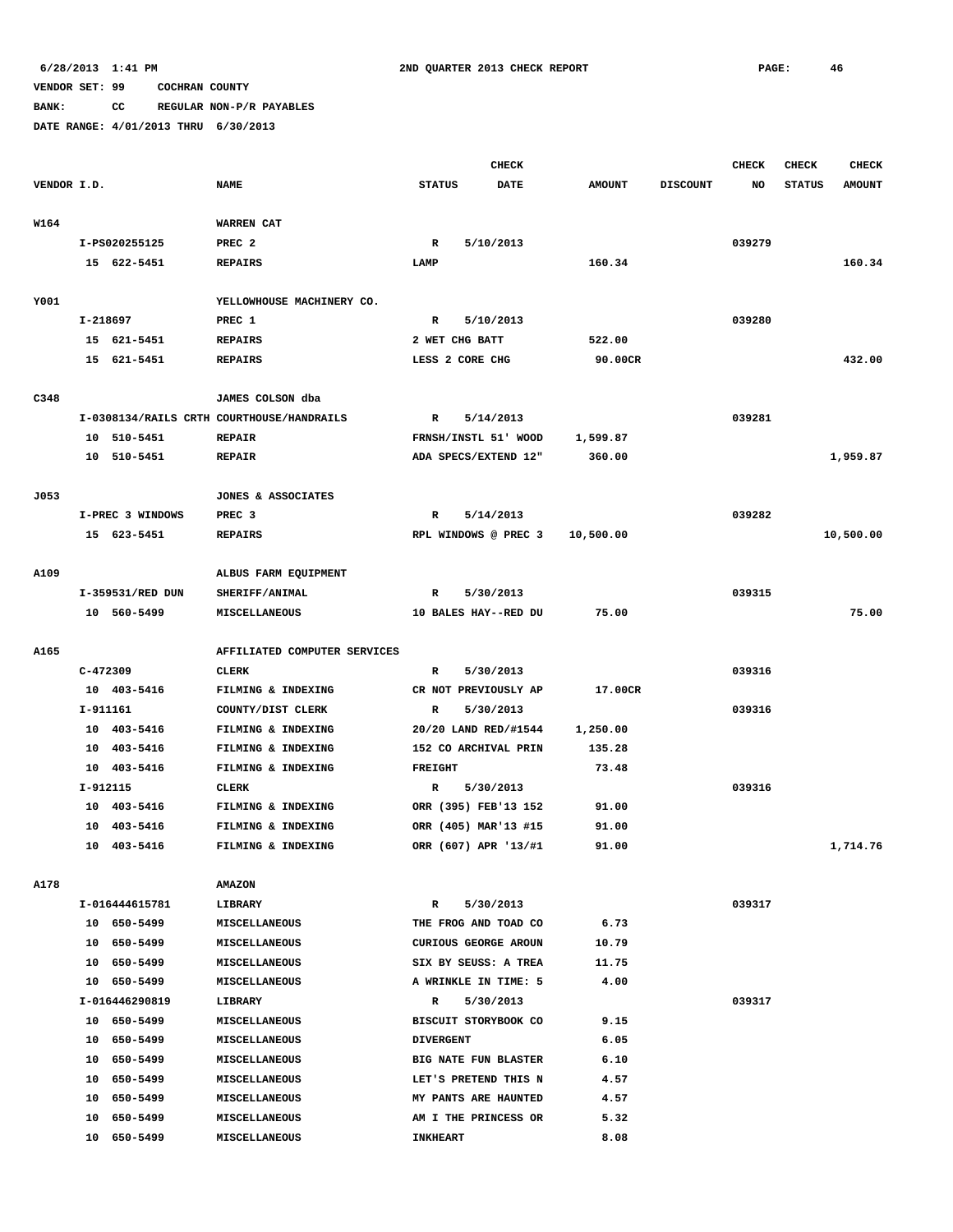**BANK: CC REGULAR NON-P/R PAYABLES**

**DATE RANGE: 4/01/2013 THRU 6/30/2013**

**CHECK CHECK CHECK CHECK** 

| VENDOR I.D. |    |                | <b>NAME</b>                  | <b>STATUS</b>        | <b>DATE</b>           | <b>AMOUNT</b> | <b>DISCOUNT</b> | NO     | <b>STATUS</b> | <b>AMOUNT</b> |
|-------------|----|----------------|------------------------------|----------------------|-----------------------|---------------|-----------------|--------|---------------|---------------|
| <b>A178</b> |    |                | <b>CONT</b><br><b>AMAZON</b> |                      |                       |               |                 |        |               |               |
|             |    | I-016446290819 | LIBRARY                      | $\mathbb{R}$         | 5/30/2013             |               |                 | 039317 |               |               |
|             |    | 10 650-5499    | MISCELLANEOUS                | <b>INKDEATH</b>      |                       | 9.69          |                 |        |               |               |
|             |    | 10 650-5499    | MISCELLANEOUS                |                      | THE WIMPY KID DO-IT-  | 7.59          |                 |        |               |               |
|             |    | 10 650-5499    | <b>MISCELLANEOUS</b>         |                      | ARTEMIS FOWL 3BK BOX  | 14.05         |                 |        |               |               |
|             |    | 10 650-5499    | MISCELLANEOUS                |                      | UGLIES: UGLIES; PRET  | 23.99         |                 |        |               |               |
|             |    | I-071224561898 | LIBRARY                      | $\mathbb{R}$         | 5/30/2013             |               |                 | 039317 |               |               |
|             |    | 10 650-5590    | <b>BOOKS</b>                 | THE UNSEEN WORLD OF  |                       | 13.25         |                 |        |               |               |
|             |    | 10 650-5590    | <b>BOOKS</b>                 | DIME QUIEN SOY       |                       | 14.67         |                 |        |               |               |
|             |    | 10 650-5590    | <b>BOOKS</b>                 | THIS IS NOT A TEST   |                       | 8.99          |                 |        |               |               |
|             |    | 10 650-5590    | <b>BOOKS</b>                 |                      | LIFE AFTER LIFE: A N  | 15.97         |                 |        |               |               |
|             |    | 10 650-5590    | <b>BOOKS</b>                 |                      | THE HARBINGER: THE A  | 9.49          |                 |        |               |               |
|             |    | I-071228590939 | LIBRARY                      | R                    | 5/30/2013             |               |                 | 039317 |               |               |
|             |    | 10 650-5590    | <b>BOOKS</b>                 | THE WEATHER FAIRIES  |                       | 27.84         |                 |        |               |               |
|             |    | I-102301835640 | <b>LIBRARY</b>               | R                    | 5/30/2013             |               |                 | 039317 |               |               |
|             |    | 10 650-5590    | <b>BOOKS</b>                 |                      | ONCE UPON A MARIGOLD  | 6.29          |                 |        |               |               |
|             |    | 10 650-5590    | <b>BOOKS</b>                 |                      | TWICE UPON A MARIGOL  | 7.94          |                 |        |               |               |
|             |    | 10 650-5590    | <b>BOOKS</b>                 | <b>ROTTERS</b>       |                       | 9.99          |                 |        |               |               |
|             |    | 10 650-5590    | <b>BOOKS</b>                 | HOMEWARD             |                       | 11.10         |                 |        |               |               |
|             |    | 10 650-5590    | <b>BOOKS</b>                 | <b>BLOOD SISTERS</b> |                       | 12.97         |                 |        |               |               |
|             |    | I-102304408322 | LIBRARY                      | $\mathbb{R}$         | 5/30/2013             |               |                 | 039317 |               |               |
|             |    | 10 650-5590    | <b>BOOKS</b>                 |                      | FANCY NANCY: FANCIEST | 10.97         |                 |        |               |               |
|             |    | 10 650-5590    | <b>BOOKS</b>                 |                      | THE ELITE (SELECTION  | 11.25         |                 |        |               |               |
|             |    | 10 650-5590    | <b>BOOKS</b>                 | FLY AWAY             |                       | 15.29         |                 |        |               |               |
|             |    | 10 650-5590    | <b>BOOKS</b>                 | THE HUSBAND LIST     |                       | 15.21         |                 |        |               |               |
|             | 10 | 650-5590       | <b>BOOKS</b>                 | <b>ALTERED</b>       |                       | 10.98         |                 |        |               |               |
|             |    | 10 650-5590    | <b>BOOKS</b>                 |                      | BECAUSE OF MR TERUPT  | 12.87         |                 |        |               |               |
|             |    | 10 650-5590    | <b>BOOKS</b>                 |                      | MR TERUPT FALLS AGAI  | 11.98         |                 |        |               |               |
|             | 10 | 650-5590       | <b>BOOKS</b>                 | MISS MAPLE'S SEEDS   |                       | 11.98         |                 |        |               |               |
|             |    | 10 650-5590    | <b>BOOKS</b>                 | OUT OF MY MIND       |                       | 6.29          |                 |        |               |               |
|             |    | 10 650-5590    | <b>BOOKS</b>                 |                      | RIVER'S SONG: THE IN  | 11.72         |                 |        |               |               |
|             |    | 10 650-5590    | <b>BOOKS</b>                 | THE HILL             |                       | 15.49         |                 |        |               |               |
|             |    | I-186672110692 | LIBRARY                      | R                    | 5/30/2013             |               |                 | 039317 |               |               |
|             |    | 10 650-5590    | <b>BOOKS</b>                 |                      | SLEIGHT OF HAND: A N  | 17.85         |                 |        |               |               |
|             | 10 | 650-5590       | <b>BOOKS</b>                 |                      | AND THEN I FOUND YOU  | 16.60         |                 |        |               |               |
|             | 10 | 650-5590       | <b>BOOKS</b>                 |                      | SECRETS FROM THE PAS  | 18.78         |                 |        |               |               |
|             | 10 | 650-5590       | <b>BOOKS</b>                 | ZOM-B CITY           |                       | 10.98         |                 |        |               |               |
|             | 10 | 650-5590       | <b>BOOKS</b>                 |                      | UNINTENDED CONSEQUEN  | 17.89         |                 |        |               |               |
|             | 10 | 650-5590       | <b>BOOKS</b>                 | WHISKEY BEACH        |                       | 15.99         |                 |        |               |               |
|             | 10 | 650-5590       | <b>BOOKS</b>                 |                      | LET'S PRETEND THIS N  | 9.14          |                 |        |               |               |
|             | 10 | 650-5590       | <b>BOOKS</b>                 |                      | MY PANTS ARE HAUNTED  | 4.45          |                 |        |               |               |
|             | 10 | 650-5590       | <b>BOOKS</b>                 |                      | AM I THE PRINCESS OR  | 5.32          |                 |        |               |               |
|             | 10 | 650-5590       | <b>BOOKS</b>                 |                      | STACEY THE SOCCER FA  | 4.49          |                 |        |               |               |
|             | 10 | 650-5590       | <b>BOOKS</b>                 | BLUE MOON BAY        |                       | 11.18         |                 |        |               |               |
|             | 10 | 650-5590       | <b>BOOKS</b>                 | INFERNO: CHRONICLES  |                       | 13.76         |                 |        |               |               |
|             | 10 | 650-5590       | <b>BOOKS</b>                 | DON'T GO             |                       | 15.98         |                 |        |               |               |
|             | 10 | 650-5590       | <b>BOOKS</b>                 |                      | TAKING EVE: AN EVE DU | 15.04         |                 |        |               |               |
|             | 10 | 650-5590       | <b>BOOKS</b>                 | BIG NATE: GAME ON    |                       | 7.95          |                 |        |               |               |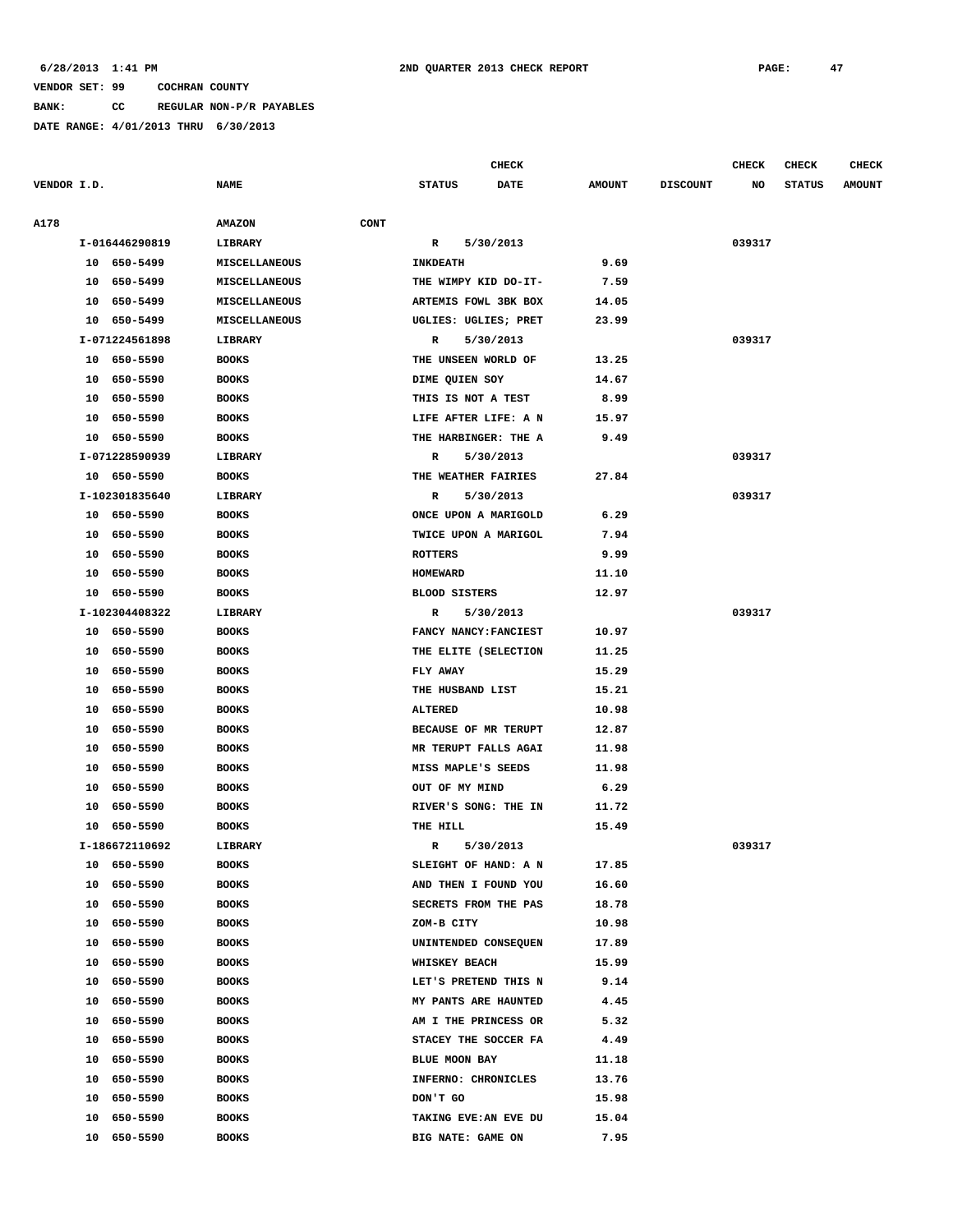**BANK: CC REGULAR NON-P/R PAYABLES**

|                  |         |                             |                             |                     | <b>CHECK</b>          |               |                 | <b>CHECK</b> | <b>CHECK</b>  | <b>CHECK</b>  |
|------------------|---------|-----------------------------|-----------------------------|---------------------|-----------------------|---------------|-----------------|--------------|---------------|---------------|
| VENDOR I.D.      |         |                             | <b>NAME</b>                 | <b>STATUS</b>       | <b>DATE</b>           | <b>AMOUNT</b> | <b>DISCOUNT</b> | NO           | <b>STATUS</b> | <b>AMOUNT</b> |
|                  |         |                             |                             |                     |                       |               |                 |              |               |               |
| A178             |         |                             | CONT<br><b>AMAZON</b>       |                     |                       |               |                 |              |               |               |
|                  |         | I-186672110692              | LIBRARY                     | R                   | 5/30/2013             |               |                 | 039317       |               |               |
|                  |         | 10 650-5590                 | <b>BOOKS</b>                |                     | DADDY'S GONE A HUNTI  | 15.74         |                 |              |               |               |
|                  |         | I-265784359217              | LIBRARY                     | R                   | 5/30/2013             |               |                 | 039317       |               |               |
|                  |         | 10 650-5590                 | <b>BOOKS</b>                |                     | SIGNATURE IN THE CEL  | 14.85         |                 |              |               |               |
|                  |         | 10 650-5590                 | <b>BOOKS</b>                | THE ONE ONLY IVAN   |                       | 10.63         |                 |              |               |               |
|                  |         | 10 650-5590                 | <b>BOOKS</b>                |                     | 12TH OF NEVER (WOMEN  | 15.49         |                 |              |               |               |
|                  | 10      | 650-5590                    | <b>BOOKS</b>                |                     | MISS SMITH UNDER THE  | 12.67         |                 |              |               |               |
|                  | 10      | 650-5590                    | <b>BOOKS</b>                |                     | EMMA DILEMMA, THE NA  | 2.21          |                 |              |               |               |
|                  | 10      | 650-5590                    | <b>BOOKS</b>                |                     | FIDDLER, THE (HOME T  | 10.65         |                 |              |               |               |
|                  | 10      | 650-5590                    | <b>BOOKS</b>                |                     | THE GUARDIAN (HOME T  | 8.99          |                 |              |               |               |
|                  | 10      | 650-5590                    | <b>BOOKS</b>                | THE APPLE ORCHARD   |                       | 14.67         |                 |              |               |               |
|                  | 10      | 650-5590                    | <b>BOOKS</b>                |                     | BEST KEPT SECRET (TH  | 15.42         |                 |              |               |               |
|                  | 10      | 650-5590                    | <b>BOOKS</b>                |                     | THE BEST OF US: A NO  | 12.82         |                 |              |               |               |
|                  | 10      | 650-5590                    | <b>BOOKS</b>                | <b>GOING HOME</b>   |                       | 14.06         |                 |              |               |               |
|                  |         | 10 650-5590                 | <b>BOOKS</b>                |                     | APOCALYPSE Z: THE BE  | 7.48          |                 |              |               | 746.04        |
|                  |         |                             |                             |                     |                       |               |                 |              |               |               |
| A243             |         |                             | JOEL ACKERMANN              |                     |                       |               |                 |              |               |               |
|                  |         | I-05/20/13 SPD FILE CLERK   |                             | R                   | 5/30/2013             |               |                 | 039318       |               |               |
|                  |         | 10 403-5451                 | <b>REPAIRS</b>              |                     | RPR SPEED FILE/2 TRI  | 595.00        |                 |              |               | 595.00        |
|                  |         |                             |                             |                     |                       |               |                 |              |               |               |
| <b>B210</b>      |         |                             | BROCK'S CARPET              |                     |                       |               |                 |              |               |               |
|                  |         | I-CCT 5/13/13 PREC 3 PREC 3 |                             | R                   | 5/30/2013             |               |                 | 039319       |               |               |
|                  |         | 15 623-5451                 | <b>REPAIRS</b>              | 160 SQ YDS CARPET   |                       | 1,850.00      |                 |              |               |               |
|                  |         | 15 623-5451                 | <b>REPAIRS</b>              |                     | FLOOR PREP, INSTALL/  | 1,150.00      |                 |              |               | 3,000.00      |
|                  |         |                             |                             |                     |                       |               |                 |              |               |               |
| C015             |         |                             | COCHRAN COUNTY SENIOR       |                     |                       |               |                 |              |               |               |
|                  |         | I-MAY '13 INSTLMT           | SENIOR CITIZENS             | R                   | 5/30/2013             |               |                 | 039320       |               |               |
|                  |         | 10 663-5418                 | SENIOR CITIZENS CONTRACT    | MAY 2013            |                       | 6,250.00      |                 |              |               | 6,250.00      |
|                  |         |                             |                             |                     |                       |               |                 |              |               |               |
| C064             |         |                             | CITY OF MORTON F D          |                     |                       |               |                 |              |               |               |
|                  |         | I-APR 2013                  | PUBLIC SAFETY*OTHER         | R                   | 5/30/2013             |               |                 | 039321       |               |               |
|                  |         | 10 580-5414                 | FIRE PROTECTION CONTRACTS   |                     | 2550 FM 597; TREE FIR | 350.00        |                 |              |               |               |
|                  |         | 10 580-5414                 | FIRE PROTECTION CONTRACTS   |                     | 2100 E SH 114; WRECK; | 350.00        |                 |              |               | 700.00        |
|                  |         |                             |                             |                     |                       |               |                 |              |               |               |
| C <sub>262</sub> |         |                             | <b>BOBBIE CHRISTIAN</b>     |                     |                       |               |                 |              |               |               |
|                  |         | I-DW#15376                  | <b>ACTIVITY BLDG</b>        | R                   | 5/30/2013             |               |                 | 039322       |               |               |
|                  |         | 10 000-4370.101             | RENT-ACTIVITY BUILDING      | REF DEP FOR 5/11/13 |                       | 125.00        |                 |              |               | 125.00        |
|                  |         |                             |                             |                     |                       |               |                 |              |               |               |
| C321             |         |                             | CLEAR- VU                   |                     |                       |               |                 |              |               |               |
|                  | I-37706 |                             | <b>SHERIFF</b>              | R                   | 5/30/2013             |               |                 | 039323       |               |               |
|                  |         | 10 560-5451                 | MACHINERY-NON-OFFICE REPAIR |                     | RPL SIDE WINDOW/DARI  | 99.99         |                 |              |               |               |
|                  |         | 10 560-5451                 | MACHINERY-NON-OFFICE REPAIR | LABOR               |                       | 100.00        |                 |              |               | 199.99        |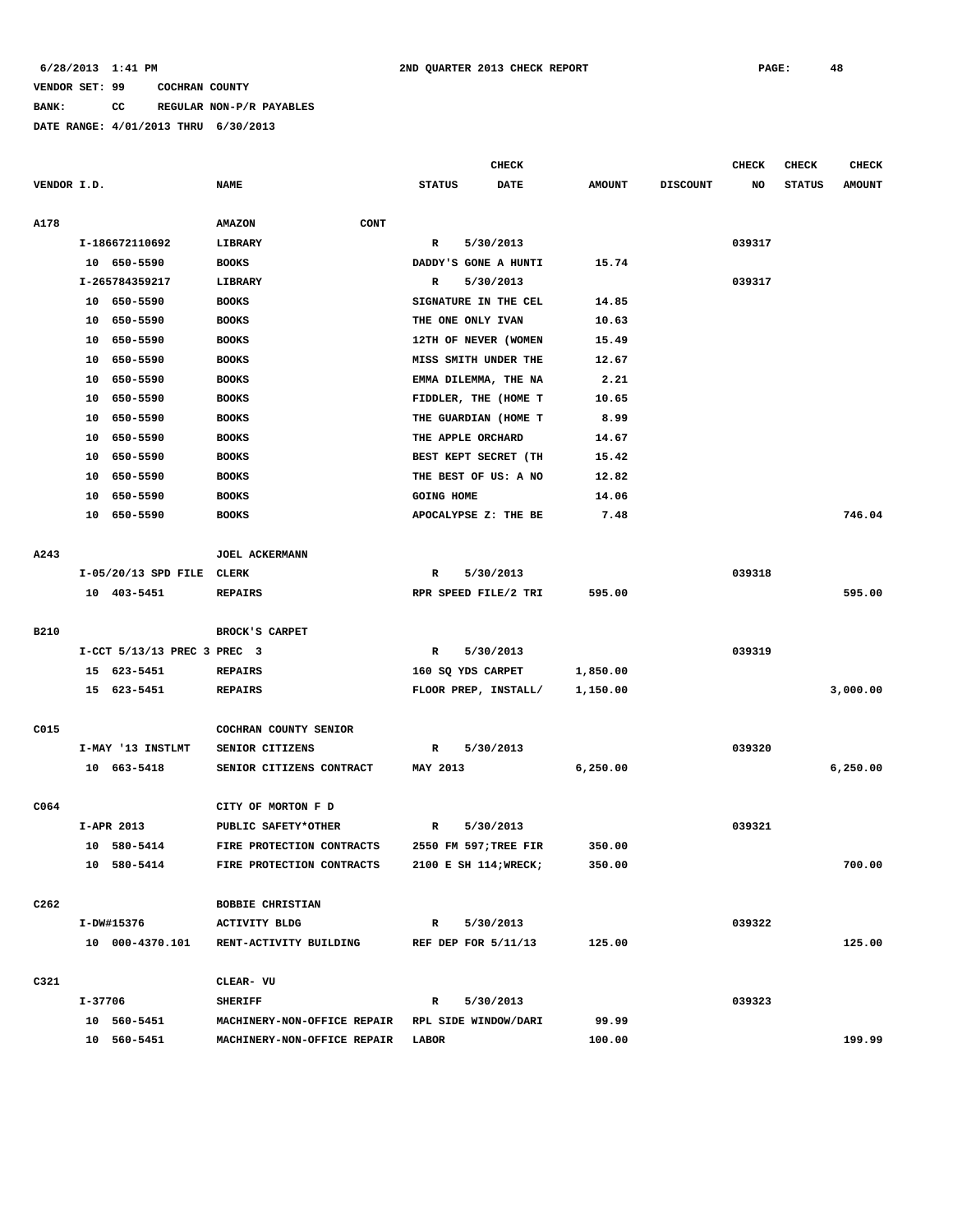**BANK: CC REGULAR NON-P/R PAYABLES**

|             |             |                 |                                           |                          | CHECK                |               |                 | <b>CHECK</b> | <b>CHECK</b>  | <b>CHECK</b>  |
|-------------|-------------|-----------------|-------------------------------------------|--------------------------|----------------------|---------------|-----------------|--------------|---------------|---------------|
| VENDOR I.D. |             |                 | <b>NAME</b>                               | <b>STATUS</b>            | DATE                 | <b>AMOUNT</b> | <b>DISCOUNT</b> | NO           | <b>STATUS</b> | <b>AMOUNT</b> |
| C338        |             |                 | CAPROCK TIRE, INC.                        |                          |                      |               |                 |              |               |               |
|             |             | I-25671 REVISED | PREC 1                                    | R                        | 5/30/2013            |               |                 | 039324       |               |               |
|             |             | 15 621-5454     | TIRES                                     |                          | 4 TR621A AIR LIQ 650 | 40.00         |                 |              |               |               |
|             | $I - 25706$ |                 | PREC <sub>2</sub>                         | R                        | 5/30/2013            |               |                 | 039324       |               |               |
|             |             | 15 622-5454     | TIRES                                     | 2 DISMT/MT 14.00-24      |                      | 130.00        |                 |              |               |               |
|             |             | 15 622-5454     | <b>TIRES</b>                              |                          | 2 TR621A AIR LIQ 650 | 20.00         |                 |              |               |               |
|             |             | 15 622-5454     | TIRES                                     | 2 O-RING 24" GRDR        |                      | 20.00         |                 |              |               |               |
|             |             | 15 622-5454     | TIRES                                     | 24" LOCK RING            |                      | 65.00         |                 |              |               |               |
|             |             | 15 622-5454     | TIRES                                     | <b>B-4 BIAS RPR UNIT</b> |                      | 12.50         |                 |              |               |               |
|             |             | 15 622-5454     | TIRES                                     | 2 TDF                    |                      | 50.00         |                 |              |               |               |
|             | I-25836     |                 | PREC <sub>4</sub>                         | R                        | 5/30/2013            |               |                 | 039324       |               |               |
|             |             | 15 624-5454     | TIRES                                     |                          | 73mi SVC CALL--1 WAY | 219.00        |                 |              |               |               |
|             |             | 15 624-5454     | TIRES                                     | FLAT RPR 14.00-24        |                      | 65.00         |                 |              |               |               |
|             |             | 15 624-5454     | TIRES                                     | BP-03 BIAS RPR UNIT      |                      | 6.00          |                 |              |               |               |
|             |             | 15 624-5454     | TIRES                                     | O-RING 24" GRDR          |                      | 10.00         |                 |              |               | 637.50        |
|             |             |                 |                                           |                          |                      |               |                 |              |               |               |
| C340        |             |                 | COUNTY INFORMATION RESOURCE AG            |                          |                      |               |                 |              |               |               |
|             |             | I-SOP000663     | NON-DEPT'L                                | R                        | 5/30/2013            |               |                 | 039325       |               |               |
|             |             | 10 409-5420     | TELECOMMUNICATIONS                        | 16 EMAIL ACCOUNTS        |                      | 32.00         |                 |              |               | 32.00         |
| C348        |             |                 | JAMES COLSON dba                          |                          |                      |               |                 |              |               |               |
|             |             | I-0308135       | <b>COURTHOUSE</b>                         | R                        | 5/30/2013            |               |                 | 039326       |               |               |
|             |             | 10 510-5451     | <b>REPAIR</b>                             |                          | 17' HNDRL 1ST FL/ BS | 533.29        |                 |              |               | 533.29        |
| D001        |             |                 | DACO FIRE EQUIPMENT                       |                          |                      |               |                 |              |               |               |
|             | I-84755     |                 | <b>JAIL</b>                               | $\mathbb{R}$             | 5/30/2013            |               |                 | 039327       |               |               |
|             |             | 10 512-5499     | <b>MISCELLANEOUS</b>                      | 2 SCBA FLOW TEST         |                      | 130.00        |                 |              |               |               |
|             |             | 10 512-5499     | MISCELLANEOUS                             | HI-PRESSURE TEST         |                      | 25.00         |                 |              |               |               |
|             |             | 10 512-5499     | <b>MISCELLANEOUS</b>                      | SM CYL REFILL            |                      | 27.00         |                 |              |               |               |
|             |             | 10 512-5499     | <b>MISCELLANEOUS</b>                      | 4 FIRE EXT INSP          |                      | 32.00         |                 |              |               | 214.00        |
|             |             |                 |                                           |                          |                      |               |                 |              |               |               |
| D039        |             |                 | <b>DUVALL TECHNOLOGY</b>                  |                          |                      |               |                 |              |               |               |
|             | $I-52$      |                 | <b>SHERIFF</b>                            | R                        | 5/30/2013            |               |                 | 039328       |               |               |
|             |             | 10 560-5451     | MACHINERY-NON-OFFICE REPAIR               |                          | INSTL LOGME/CAR VIDE | 90.00         |                 |              |               |               |
|             | $I-53$      |                 | CLERK                                     | R                        | 5/30/2013            |               |                 | 039328       |               |               |
|             |             | 10 403-5451     | <b>REPAIRS</b>                            |                          | PBLC ROUTER/WNDSTRM- | 270.00        |                 |              |               | 360.00        |
| F010        |             |                 | FIVE-AREA TELEPHONE CO-OP                 |                          |                      |               |                 |              |               |               |
|             |             | I-001591        | <b>ELECTIONS</b>                          | 5/30/2013<br>R           |                      |               |                 | 039329       |               |               |
|             |             | 10 490-5420     | <b>TELECOMMUNICATIONS</b>                 | NORSTAR M7208 PHONE      |                      | 325.00        |                 |              |               |               |
|             |             | 10 490-5420     | <b>TELECOMMUNICATIONS</b>                 |                          | INSTL NEW JACK, ATTA | 80.00         |                 |              |               | 405.00        |
| F091        |             |                 | CLIFTON FIFER                             |                          |                      |               |                 |              |               |               |
|             |             |                 | I-'13 BUFFALO SLDRS HISTORICAL COMMISSION | R                        | 5/30/2013            |               |                 | 039330       |               |               |
|             |             | 31 652-5499     | MISCELLANEOUS                             | ADV TRAVEL EXP '13       |                      | 300.00        |                 |              |               | 300.00        |
|             |             |                 |                                           |                          |                      |               |                 |              |               |               |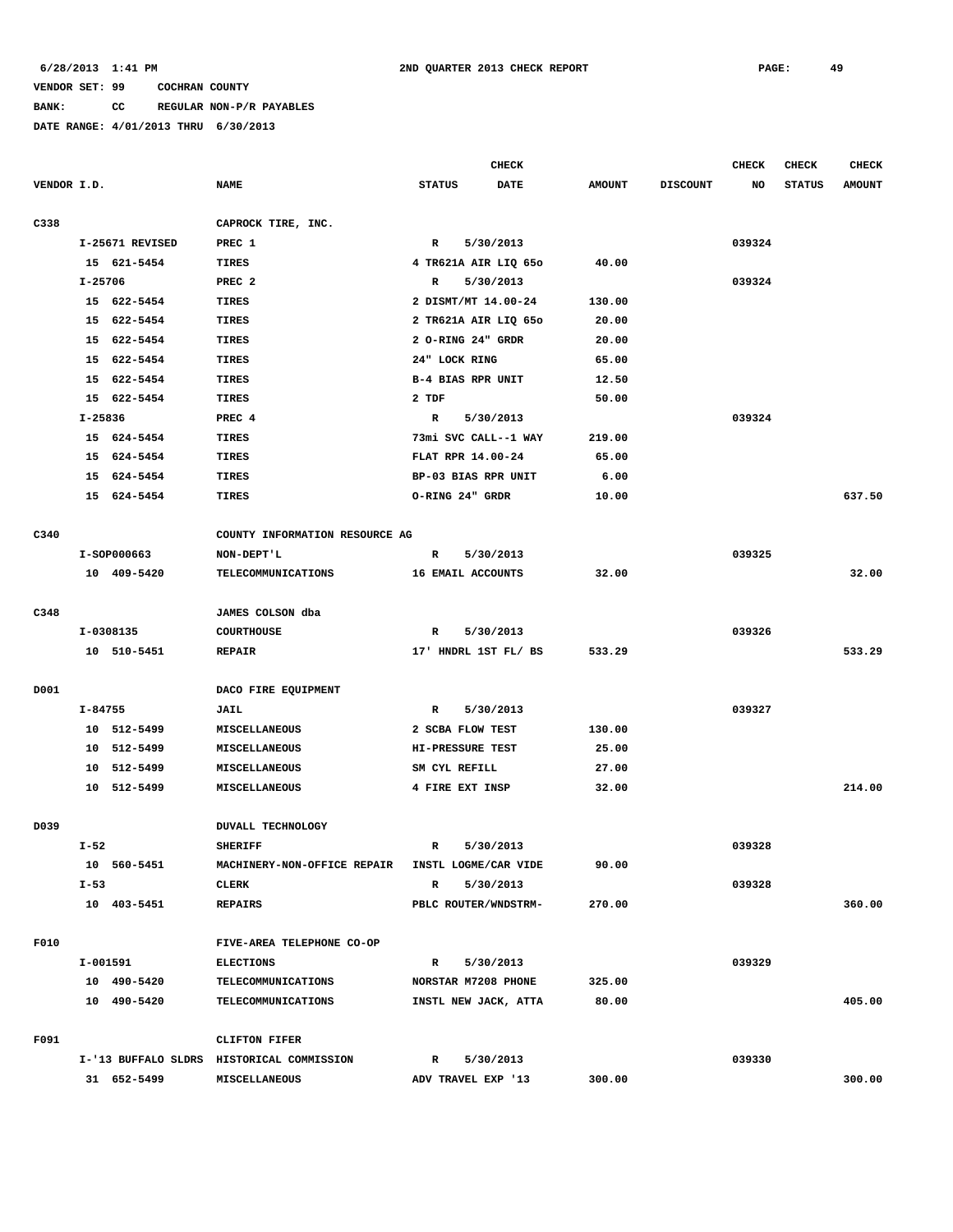**BANK: CC REGULAR NON-P/R PAYABLES**

|             |                   |                                                    | CHECK                        |               |                 | <b>CHECK</b> | <b>CHECK</b>  | <b>CHECK</b>  |
|-------------|-------------------|----------------------------------------------------|------------------------------|---------------|-----------------|--------------|---------------|---------------|
| VENDOR I.D. |                   | <b>NAME</b>                                        | <b>STATUS</b><br><b>DATE</b> | <b>AMOUNT</b> | <b>DISCOUNT</b> | NO           | <b>STATUS</b> | <b>AMOUNT</b> |
|             |                   |                                                    |                              |               |                 |              |               |               |
| G031        |                   | <b>GRAINGER</b>                                    |                              |               |                 |              |               |               |
|             | C-9061716313a     | <b>COURTHOUSE</b>                                  | 5/30/2013<br>R               |               |                 | 039331       |               |               |
|             | 10 510-5451       | <b>REPAIR</b>                                      | RET MTR STARTER, 120         | 248.31CR      |                 |              |               |               |
|             | C-9084639922      | <b>COURTHOUSE</b>                                  | 5/30/2013<br>R               |               |                 | 039331       |               |               |
|             | 10 510-5451       | <b>REPAIR</b>                                      | RET PRSR SWITCH 26A/         | 25.72CR       |                 |              |               |               |
|             | I-9073588445a     | <b>COURTHOUSE</b>                                  | 5/30/2013<br>R               |               |                 | 039331       |               |               |
|             | 10 510-5451       | <b>REPAIR</b>                                      | 1 CAN ADHESIVE SPRAY         | 27.74         |                 |              |               |               |
|             | I-9078683381      | <b>ACTIVITY BLDG</b>                               | R<br>5/30/2013               |               |                 | 039331       |               |               |
|             | 10 662-5332       | CUSTODIAL SUPPLIES                                 | 2 CARB MONOXIDE ALAR         | 64.90         |                 |              |               |               |
|             | 10 662-5332       | CUSTODIAL SUPPLIES                                 | <b>4PK 9V ALK BATTERY</b>    | 16.46         |                 |              |               |               |
|             | I-9098437123      | <b>COURTHOUSE</b>                                  | R<br>5/30/2013               |               |                 | 039331       |               |               |
|             | 10 510-5332       | CUSTODIAL SUPPLIES                                 | 1PK/200 YLW DUSTING          | 109.98        |                 |              |               |               |
|             | I-9106560064      | PREC <sub>3</sub>                                  | 5/30/2013<br>R               |               |                 | 039331       |               |               |
|             | 15 623-5356       | ROAD MATERIALS & SUPPLIES                          | 5 HALOGEN BULBS, 500         | 9.60          |                 |              |               |               |
|             | I-9149066939      | LIBRARY/TREASURER                                  | 5/30/2013<br>R               |               |                 | 039331       |               |               |
|             | 10 650-5310       | OFFICE SUPPLIES                                    | WRLS MOTION-ACT CHIM         | 57.46         |                 |              |               |               |
|             | 10 497-5310       | OFFICE SUPPLIES                                    | WRLS MOTION-ACT CHIM         | 57.46         |                 |              |               | 69.57         |
|             |                   |                                                    |                              |               |                 |              |               |               |
| G077        |                   | DANNY KAYE KIZER dba                               |                              |               |                 |              |               |               |
|             | I-551631          | PREC 3                                             | R<br>5/30/2013               |               |                 | 039332       |               |               |
|             | 15 623-5451       | <b>REPAIRS</b>                                     | STATE INSP '08 CHEV          | 14.50         |                 |              |               | 14.50         |
|             |                   |                                                    |                              |               |                 |              |               |               |
| G245        |                   | LAURA GRACK                                        |                              |               |                 |              |               |               |
|             |                   | I-#09-01-1373/INTERP DISTRICT COURT                | 5/30/2013<br>R               |               |                 | 039333       |               |               |
|             | 10 435-5499       | MISCELLANEOUS                                      | INTERPRET/GILBERT AL         | 50.00         |                 |              |               | 50.00         |
|             |                   |                                                    |                              |               |                 |              |               |               |
| H142        |                   | HAMPTON INN                                        |                              |               |                 |              |               |               |
|             | I-86697344        | <b>EXTENSION SERVICE</b>                           | 5/30/2013<br>R               |               |                 | 039334       |               |               |
|             | 10 665-5427       | CO AGENT-TRAVEL-OUT OF COUNTY LODGING INCL KIDS 4H |                              | 1,395.00      |                 |              |               |               |
|             | 10 665-5427       | CO AGENT-TRAVEL-OUT OF COUNTY LODGING TAX INCL KID |                              | 209.25        |                 |              |               | 1,604.25      |
|             |                   |                                                    |                              |               |                 |              |               |               |
| I019        |                   | LARRY IVINS                                        |                              |               |                 |              |               |               |
|             | I-PREC 4 05/20/13 | PREC 4                                             | $\mathbb{R}$<br>5/30/2013    |               |                 | 039335       |               |               |
|             | 15 624-5356       | ROAD MATERIALS & SUPPLIES                          | 158 BELLY DUMPS CALI         | 6,320.00      |                 |              |               | 6,320.00      |
|             |                   |                                                    |                              |               |                 |              |               |               |
| J074        |                   | TREVA JACKSON, TAX ASSESSOR/CO                     |                              |               |                 |              |               |               |
|             | I-TREND REN 2013  | TAX A/C                                            | $\mathbb{R}$<br>5/30/2013    |               |                 | 039336       |               |               |
|             | 10 499-5310       | OFFICE SUPPLIES                                    | TREND MICRO RENEWAL;         | 51.62         |                 |              |               | 51.62         |
|             |                   |                                                    |                              |               |                 |              |               |               |
| M002        |                   | <b>MANTEK</b>                                      |                              |               |                 |              |               |               |
|             | I-1098619         | <b>COURTHOUSE</b>                                  | 5/30/2013<br>R               |               |                 | 039337       |               |               |
|             | 10 510-5332       | CUSTODIAL SUPPLIES                                 | 1DZ GLOSS ADV AEROSO         | 181.00        |                 |              |               |               |
|             | 10 510-5332       | CUSTODIAL SUPPLIES                                 | 1DZ GOOD RIDDANCE AD         | 156.00        |                 |              |               |               |
|             | 10 510-5332       | CUSTODIAL SUPPLIES                                 | 1DZ FRAICHE GREEN AP         | 205.00        |                 |              |               | 542.00        |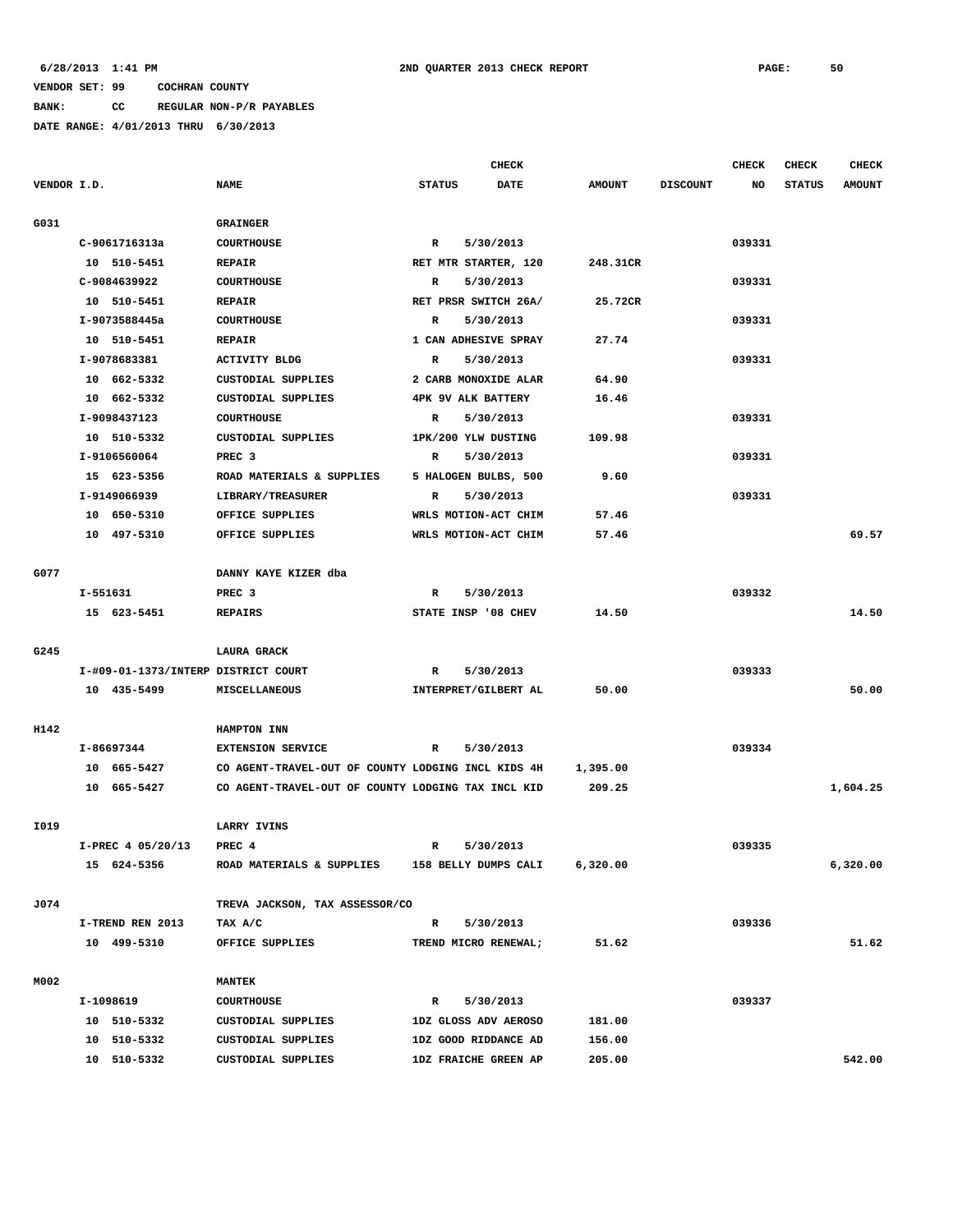**BANK: CC REGULAR NON-P/R PAYABLES**

|             |          |                      |                                                    |                      | <b>CHECK</b>                              |                |                 | CHECK  | <b>CHECK</b>  | <b>CHECK</b>  |
|-------------|----------|----------------------|----------------------------------------------------|----------------------|-------------------------------------------|----------------|-----------------|--------|---------------|---------------|
| VENDOR I.D. |          |                      | <b>NAME</b>                                        | <b>STATUS</b>        | <b>DATE</b>                               | <b>AMOUNT</b>  | <b>DISCOUNT</b> | NO     | <b>STATUS</b> | <b>AMOUNT</b> |
|             |          |                      |                                                    |                      |                                           |                |                 |        |               |               |
| M068        |          |                      | MULESHOE ANIMAL CLINIC                             |                      |                                           |                |                 |        |               |               |
|             |          | I-142946/RED DUN     | SHERIFF/ANIMAL                                     | R                    | 5/30/2013                                 |                |                 | 039338 |               |               |
|             |          | 10 560-5499          | <b>MISCELLANEOUS</b>                               |                      | OFC CALL, EXAM--RED                       | 30.00          |                 |        |               | 30.00         |
| M137        |          |                      | MORTON VOLUNTEER FIRE DEP                          |                      |                                           |                |                 |        |               |               |
|             |          | I-FIREWORKS 2013     | PUBLIC SAFETY*OTHER                                | R                    | 5/30/2013                                 |                |                 | 039339 |               |               |
|             |          | 10 580-5414          | FIRE PROTECTION CONTRACTS                          |                      | FIREWORKS DISPLAY 7/                      | 1,000.00       |                 |        |               | 1,000.00      |
|             |          |                      |                                                    |                      |                                           |                |                 |        |               |               |
| M153        |          |                      | <b>JOSE MENDOZA</b>                                |                      |                                           |                |                 |        |               |               |
|             |          | I-R/B VISION CARE    | R/B VISION CARE                                    | R                    | 5/30/2013                                 |                |                 | 039340 |               |               |
|             |          | 10 000-4380.200      | OTHER [MISCELLANEOUS]                              |                      | R/B MENDOZA FOR VISI                      | 7.50           |                 |        |               | 7.50          |
|             |          |                      |                                                    |                      |                                           |                |                 |        |               |               |
| N082        |          |                      | <b>NETDATA</b>                                     |                      |                                           |                |                 |        |               |               |
|             | I-14567  |                      | <b>JUSTICE OF PEACE</b>                            | R                    | 5/30/2013                                 |                |                 | 039341 |               |               |
|             |          | 10 455-5499          | MISCELLANEOUS                                      | ITICKET MAY13        |                                           | 56.00          |                 |        |               | 56.00         |
|             |          |                      |                                                    |                      |                                           |                |                 |        |               |               |
| 0109        |          |                      | 110TH JUDICIAL DISTRICT JUVENI                     |                      |                                           |                |                 |        |               |               |
|             |          | I-414/JUV#803        | <b>JUVENILE PROBATION</b>                          | R                    | 5/30/2013                                 |                |                 | 039342 |               |               |
|             |          | 17 575-5413          | PURCHASED RESIDENTIAL SERVICE 30 DAS/#803/POST (N) |                      |                                           | 2,100.00       |                 |        |               |               |
|             |          | 17 575-5413          | PURCHASED RESIDENTIAL SERVICE 2 COUNSEL/#803       |                      |                                           | 114.00         |                 |        |               | 2,214.00      |
| P017        |          |                      | POSTMASTER                                         |                      |                                           |                |                 |        |               |               |
|             |          | $I-JP$ 04/29/13      | <b>JUSTICE OF PEACE</b>                            | R                    | 5/30/2013                                 |                |                 | 039343 |               |               |
|             |          | 10 455-5311          | POSTAL EXPENSES                                    | 1 RL 45c STAMPS      |                                           | 45.00          |                 |        |               |               |
|             |          | $I-SHERIFF 5/13/13$  | <b>SHERIFF</b>                                     | R                    | 5/30/2013                                 |                |                 | 039343 |               |               |
|             |          | 10 560-5311          | POSTAL EXPENSES                                    |                      | 1 RL FRVR STAMPS/UNI                      | 46.00          |                 |        |               | 91.00         |
|             |          |                      |                                                    |                      |                                           |                |                 |        |               |               |
| P073        |          |                      | THE PENWORTHY COMPANY                              |                      |                                           |                |                 |        |               |               |
|             | I-547757 |                      | LIBRARY                                            | R                    | 5/30/2013                                 |                |                 | 039344 |               |               |
|             |          | 10 650-5590          | <b>BOOKS</b>                                       |                      | ARE YOU SLEEPING LIT                      | 6.95           |                 |        |               |               |
|             |          | 10 650-5590          | <b>BOOKS</b>                                       | DIG IT               |                                           | 7.99           |                 |        |               |               |
|             |          | 10 650-5590          | <b>BOOKS</b>                                       |                      | LADYBUG GIRL AND HER                      | 5.99           |                 |        |               |               |
|             |          | 10 650-5590          | <b>BOOKS</b>                                       |                      | LADYBUG GIRL FEELS H                      | 5.99           |                 |        |               |               |
|             |          | 10 650-5590          | <b>BOOKS</b>                                       | LADYBUG GIRL PLAYS   |                                           | 5.99           |                 |        |               |               |
|             | 10       | 650-5590             | <b>BOOKS</b>                                       |                      | STINKMIDNIGHT ZOMB                        | 15.96          |                 |        |               |               |
|             | 10       | 650-5590             | <b>BOOKS</b>                                       |                      | BEST SUMMER EVER #3                       | 13.96          |                 |        |               |               |
|             | 10<br>10 | 650-5590<br>650-5590 | <b>BOOKS</b>                                       |                      | FROG'S FLYING ADV #4<br>THAT'S WHAT FOR # | 13.96<br>13.96 |                 |        |               |               |
|             | 10       | 650-5590             | <b>BOOKS</b><br><b>BOOKS</b>                       |                      | BISCUIT IN THE GARDE                      | 13.96          |                 |        |               |               |
|             | 10       | 650-5590             | <b>BOOKS</b>                                       |                      | OLIVIA SELLS COOKIES                      | 13.96          |                 |        |               |               |
|             | 10       | 650-5590             | <b>BOOKS</b>                                       | JUST A BIG STORM     |                                           | 13.96          |                 |        |               |               |
|             | 10       | 650-5590             | <b>BOOKS</b>                                       |                      | PRINCESS CHARM SCHOO                      | 13.96          |                 |        |               |               |
|             | 10       | 650-5590             | <b>BOOKS</b>                                       | <b>BALLET DREAMS</b> |                                           | 13.96          |                 |        |               |               |
|             |          | 10 650-5590          | <b>BOOKS</b>                                       |                      | I CAN BEA BABY DO                         | 13.96          |                 |        |               |               |
|             | I-548194 |                      | LIBRARY                                            | R                    | 5/30/2013                                 |                |                 | 039344 |               |               |
|             |          | 10 650-5590          | <b>BOOKS</b>                                       |                      | SUMMERTO HUMPHREY                         | 8.00           |                 |        |               |               |
|             | 10       | 650-5590             | <b>BOOKS</b>                                       |                      | OLIVER MOON ANDNI                         | 8.00           |                 |        |               |               |
|             |          | 10 650-5590          | <b>BOOKS</b>                                       |                      | OLIVER MOON AND THE                       | 8.00           |                 |        |               |               |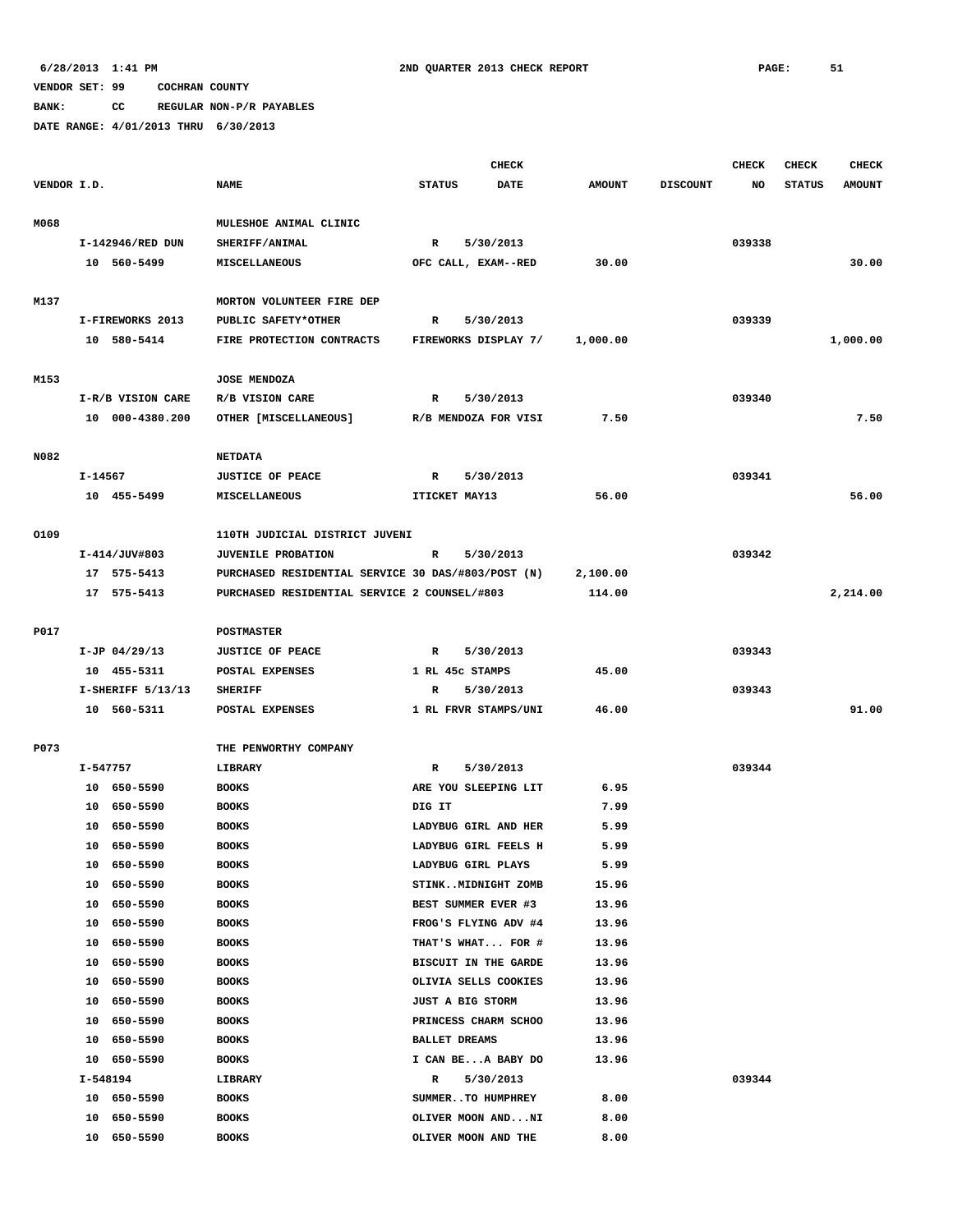## **BANK: CC REGULAR NON-P/R PAYABLES**

|             |          |                |                                           |                            | <b>CHECK</b>         |               |                 | <b>CHECK</b> | <b>CHECK</b>  | <b>CHECK</b>  |
|-------------|----------|----------------|-------------------------------------------|----------------------------|----------------------|---------------|-----------------|--------------|---------------|---------------|
| VENDOR I.D. |          |                | <b>NAME</b>                               | <b>STATUS</b>              | <b>DATE</b>          | <b>AMOUNT</b> | <b>DISCOUNT</b> | NO           | <b>STATUS</b> | <b>AMOUNT</b> |
| P073        |          |                | THE PENWORTHY COMPANY CONT                |                            |                      |               |                 |              |               |               |
|             | I-548194 |                | LIBRARY                                   | $\mathbb{R}$               | 5/30/2013            |               |                 | 039344       |               |               |
|             |          | 10 650-5590    | <b>BOOKS</b>                              | OLIVER MOON AND THE        |                      | 8.00          |                 |              |               |               |
|             |          | 10 650-5590    | <b>BOOKS</b>                              |                            | OLIVER MOON  MONST   | 8.00          |                 |              |               |               |
|             |          | 10 650-5590    | <b>BOOKS</b>                              |                            | MY WILD SISTER AND M | 10.00         |                 |              |               |               |
|             |          | 10 650-5590    | <b>BOOKS</b>                              |                            | RAYMOND & GRAHAM RUL | 8.00          |                 |              |               |               |
|             |          | 10 650-5590    | <b>BOOKS</b>                              |                            | SILLY MILLY &  SUI   | 8.00          |                 |              |               |               |
|             |          | 10 650-5590    | <b>BOOKS</b>                              | I LOVE RAINY DAYS          |                      |               |                 |              |               | 240.51        |
|             |          |                |                                           |                            |                      |               |                 |              |               |               |
| P238        |          |                | PUMPKIN BOOKS, INC                        |                            |                      |               |                 |              |               |               |
|             | I-51239  |                | LIBRARY                                   | R                          | 5/30/2013            |               |                 | 039345       |               |               |
|             |          | 10 650-5590    | <b>BOOKS</b>                              | <b>EXTREME DINOSAURS 6</b> |                      | 131.94        |                 |              |               |               |
|             |          | 10 650-5590    | <b>BOOKS</b>                              | SHIPPING                   |                      | 11.15         |                 |              |               | 143.09        |
| R033        |          |                | <b>GERALD RAMSEY</b>                      |                            |                      |               |                 |              |               |               |
|             |          | I-JUN '13 RENT | NON-DEPT'L/STORAGE BLDG                   | R                          | 5/30/2013            |               |                 | 039346       |               |               |
|             |          | 10 409-5499    | MISCELLANEOUS                             |                            | STORAGE BLDG RENT JU | 300.00        |                 |              |               | 300.00        |
|             |          |                |                                           |                            |                      |               |                 |              |               |               |
| R099        |          |                | CYNDIA LEA GUAJARDO dba                   |                            |                      |               |                 |              |               |               |
|             | I-104811 |                | <b>CEMETERY</b>                           | R                          | 5/30/2013            |               |                 | 039347       |               |               |
|             |          | 10 516-5454    | <b>TIRES</b>                              | P235/75/17 FLAT, RR        |                      | 13.00         |                 |              |               |               |
|             | I-104820 |                | PREC 1                                    | R                          | 5/30/2013            |               |                 | 039347       |               |               |
|             |          | 15 621-5454    | <b>TIRES</b>                              | 235/75/15 FLAT, SP         |                      | 10.00         |                 |              |               |               |
|             | I-104821 |                | PREC 4                                    | $\mathbb{R}$               | 5/30/2013            |               |                 | 039347       |               |               |
|             |          | 15 624-5454    | <b>TIRES</b>                              | TIRE CHG 1400x24           |                      | 55.00         |                 |              |               |               |
|             |          | 15 624-5454    | <b>TIRES</b>                              | NEW TUBE 1400x24           |                      | 69.95         |                 |              |               |               |
|             | I-104827 |                | <b>SHERIFF</b>                            | R                          | 5/30/2013            |               |                 | 039347       |               |               |
|             |          | 10 560-5454    | <b>TIRES</b>                              | P235/55/17 FLAT, RR        |                      | 13.00         |                 |              |               |               |
|             | I-104896 |                | PREC <sub>2</sub>                         | R                          | 5/30/2013            |               |                 | 039347       |               |               |
|             |          | 15 622-5454    | TIRES                                     | 245/75/16 FLAT, LR         |                      | 12.00         |                 |              |               |               |
|             | I-104969 |                | PREC 4                                    | $\mathbb{R}$               | 5/30/2013            |               |                 | 039347       |               |               |
|             |          | 15 624-5454    | TIRES                                     | 1400x24 AIR TIRE           |                      | 55.00         |                 |              |               |               |
|             | I-105049 |                | <b>SHERIFF</b>                            | $\mathbb{R}$               | 5/30/2013            |               |                 | 039347       |               |               |
|             |          | 10 560-5454    | TIRES                                     | P245/55/18 FLAT, LR        |                      | 13.00         |                 |              |               |               |
|             | I-105050 |                | <b>SHERIFF</b>                            | $\mathbb{R}$               | 5/30/2013            |               |                 | 039347       |               |               |
|             |          | 10 560-5454    | TIRES                                     |                            | P235/75/17 FLAT, RR/ | 13.00         |                 |              |               |               |
|             | I-105091 |                | PREC 4                                    |                            | R 5/30/2013          |               |                 | 039347       |               |               |
|             |          | 15 624-5454    | TIRES                                     |                            | 2 FLAT 11.4.24.5 LR, | 60.00         |                 |              |               | 313.95        |
| R159        |          |                |                                           |                            |                      |               |                 |              |               |               |
|             |          |                | ROSIELEETTA REED                          |                            |                      |               |                 |              |               |               |
|             |          |                | I-'13 BUFFALO SLDRS HISTORICAL COMMISSION | $\mathbb{R}$               | 5/30/2013            |               |                 | 039348       |               |               |
|             |          | 31 652-5499    | MISCELLANEOUS                             | ADV TRAVEL EXP '13         |                      | 300.00        |                 |              |               | 300.00        |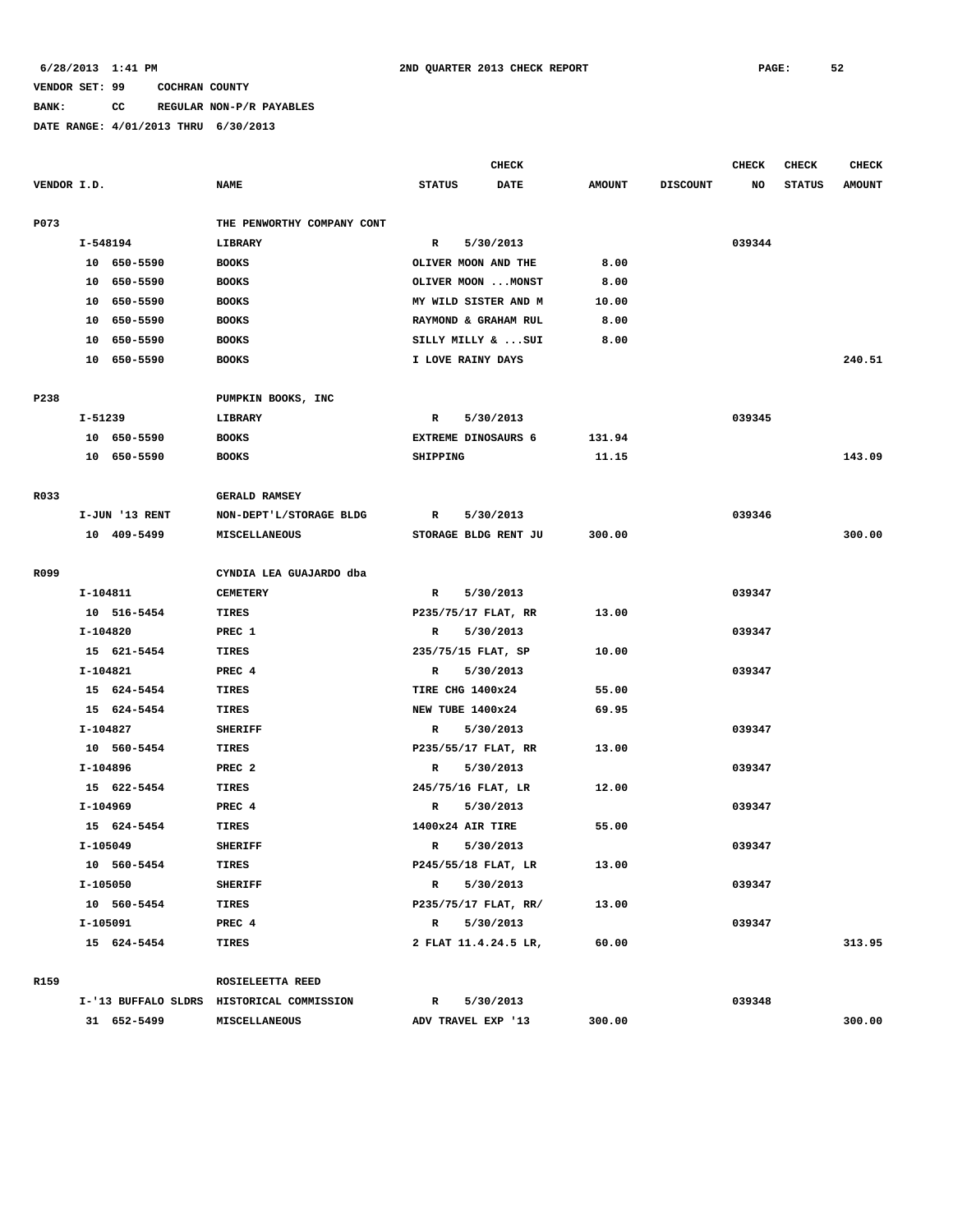# **BANK: CC REGULAR NON-P/R PAYABLES**

|             |             |                                |                                              |                    | CHECK                                        |                 |     | CHECK         | <b>CHECK</b>  | <b>CHECK</b> |
|-------------|-------------|--------------------------------|----------------------------------------------|--------------------|----------------------------------------------|-----------------|-----|---------------|---------------|--------------|
| VENDOR I.D. | <b>NAME</b> |                                | <b>STATUS</b>                                | <b>DATE</b>        | <b>AMOUNT</b>                                | <b>DISCOUNT</b> | NO. | <b>STATUS</b> | <b>AMOUNT</b> |              |
| <b>S005</b> |             |                                | DORIS SEALY, COUNTY TREAS                    |                    |                                              |                 |     |               |               |              |
|             |             | I-41ST ANN TREAS SEM TREASURER |                                              | R                  | 5/30/2013                                    |                 |     | 039349        |               |              |
|             |             | 10 497-5427                    | CONTINUING EDUCATION                         |                    | 3 NITES/AUSTIN                               | 324.00          |     |               |               |              |
|             |             | 10 497-5427                    | CONTINUING EDUCATION                         | LODGING TAX        |                                              | 48.60           |     |               |               |              |
|             |             | 10 497-5427                    | CONTINUING EDUCATION                         |                    | AIRFARE--TO/FR AUSTI                         | 319.60          |     |               |               |              |
|             |             | 10 497-5427                    | CONTINUING EDUCATION                         |                    | AIRPORT PRK/3 DAS, 7.                        | 32.00           |     |               |               |              |
|             |             | 10 497-5427                    | CONTINUING EDUCATION                         | <b>MEALS</b>       |                                              | 46.50           |     |               |               |              |
|             |             | 10 497-5427                    | CONTINUING EDUCATION                         |                    | 122 MI TO/FR LBK $@$ \$                      | 68.93           |     |               |               | 839.63       |
|             |             |                                |                                              |                    |                                              |                 |     |               |               |              |
| S047        |             |                                | SHELL FLEET PLUS                             |                    |                                              |                 |     |               |               |              |
|             |             | I-065174922305                 | <b>JUVENILE PROBATION</b>                    | $\mathbb{R}$       | 5/30/2013                                    |                 |     | 039350        |               |              |
|             |             | 10 571-5330                    | FUEL                                         |                    | 13.7GL UNL/SAN ANGEL                         | 45.21           |     |               |               |              |
|             |             | 10 571-5330                    | FUEL                                         |                    | 12.94GL UNL/SAN MARC                         | 42.69           |     |               |               |              |
|             |             | 10 571-5330                    | FUEL                                         |                    | 11.132GL UNL/STRLNG                          | 37.84           |     |               |               |              |
|             |             | 10 571-5330                    | <b>FUEL</b>                                  |                    | CR FED TAX ON 37.7GL                         | 6.92CR          |     |               |               | 118.82       |
|             |             |                                |                                              |                    |                                              |                 |     |               |               |              |
| S071        | I-42572     |                                | SCRIPT OFFICE PRODUCTS, INC.                 |                    |                                              |                 |     | 039351        |               |              |
|             |             | 10 495-5310                    | <b>AUDITOR</b><br>OFFICE SUPPLIES            | R                  | 5/30/2013<br>2EA LR7-C PEN REFILL            | 2.58            |     |               |               |              |
|             |             | 10 495-5310                    |                                              |                    |                                              | 1.90            |     |               |               |              |
|             |             | 10 495-5310                    | OFFICE SUPPLIES<br>OFFICE SUPPLIES           |                    | 2BX BINDER CLIP, MIN<br>1BX SMD 11993 FOLDER | 47.09           |     |               |               |              |
|             | I-42608     |                                |                                              |                    |                                              |                 |     | 039351        |               |              |
|             |             | 10 571-5310                    | <b>JUVENILE PROBATION</b><br>OFFICE SUPPLIES | R                  | 5/30/2013<br>1EA EPS T097120 CRTG            | 33.99           |     |               |               |              |
|             | I-42612     |                                | CO JUDGE/COMM'R CT                           | R                  | 5/30/2013                                    |                 |     | 039351        |               |              |
|             |             | 15 610-5310                    | OFFICE SUPPLIES                              |                    | 1PK BIC PEN REFILL,                          | 1.95            |     |               |               |              |
|             |             | 15 610-5310                    | OFFICE SUPPLIES                              |                    | STAPLER 747 ACC, BK                          | 25.95           |     |               |               | 113.46       |
|             |             |                                |                                              |                    |                                              |                 |     |               |               |              |
| <b>S222</b> |             |                                | SOUTH PLAINS COMMUNICATIONS                  |                    |                                              |                 |     |               |               |              |
|             |             | I-0101306-IN                   | PUBLIC SAFETY*OTHER                          | R                  | 5/30/2013                                    |                 |     | 039352        |               |              |
|             |             | 10 580-5450                    | <b>REPAIR</b>                                |                    | 9-1-1 ELEC ISSUES/3                          | 270.00          |     |               |               |              |
|             |             | 10 580-5450                    | <b>REPAIR</b>                                | 100 mi @ \$.75     |                                              | 75.00           |     |               |               | 345.00       |
| <b>S242</b> |             |                                | SAM'S CLUB                                   |                    |                                              |                 |     |               |               |              |
|             |             | $I-774$ 05/16/13               | <b>JAIL</b>                                  | R                  | 5/30/2013                                    |                 |     | 039353        |               |              |
|             |             | 10 512-5392                    | MISCELLANEOUS SUPPLIES                       | 2 LYSOL 3PK        |                                              | 21.96           |     |               |               |              |
|             |             | 10 512-5392                    | MISCELLANEOUS SUPPLIES                       | PINE-SOL LM        |                                              | 7.98            |     |               |               |              |
|             |             | 10 512-5392                    | MISCELLANEOUS SUPPLIES                       | LAUNDRY DET        |                                              | 14.88           |     |               |               |              |
|             |             | 10 512-5333                    | <b>FOOD-PRISONERS</b>                        | TROP 100% OJ       |                                              | 8.98            |     |               |               |              |
|             |             | 10 512-5333                    | FOOD-PRISONERS                               | WELCH'S 2/6        |                                              | 6.48            |     |               |               |              |
|             |             | 10 512-5333                    | <b>FOOD-PRISONERS</b>                        | <b>GRAPE JUICE</b> |                                              | 6.48            |     |               |               |              |
|             |             | 10 512-5392                    | MISCELLANEOUS SUPPLIES                       | <b>BATH TISSUE</b> |                                              | 16.48           |     |               |               |              |
|             |             | 10 512-5392                    | MISCELLANEOUS SUPPLIES                       | MM TOWEL           |                                              | 14.98           |     |               |               |              |
|             |             | 10 512-5392                    | MISCELLANEOUS SUPPLIES                       | 2 PK FORKS         |                                              | 17.88           |     |               |               |              |
|             |             | 10 512-5392                    | MISCELLANEOUS SUPPLIES                       |                    | 2 SIMPLE FIT TRASH B                         | 19.94           |     |               |               |              |
|             |             | 10 512-5392                    | MISCELLANEOUS SUPPLIES                       | <b>FABULOSO</b>    |                                              | 5.98            |     |               |               |              |
|             |             | 10 512-5392                    | MISCELLANEOUS SUPPLIES                       | 20 OZ CUPS         |                                              | 20.57           |     |               |               |              |
|             |             | 10 512-5392                    | MISCELLANEOUS SUPPLIES                       | CPN/PINE-SOL       |                                              | 2.00CR          |     |               |               | 160.59       |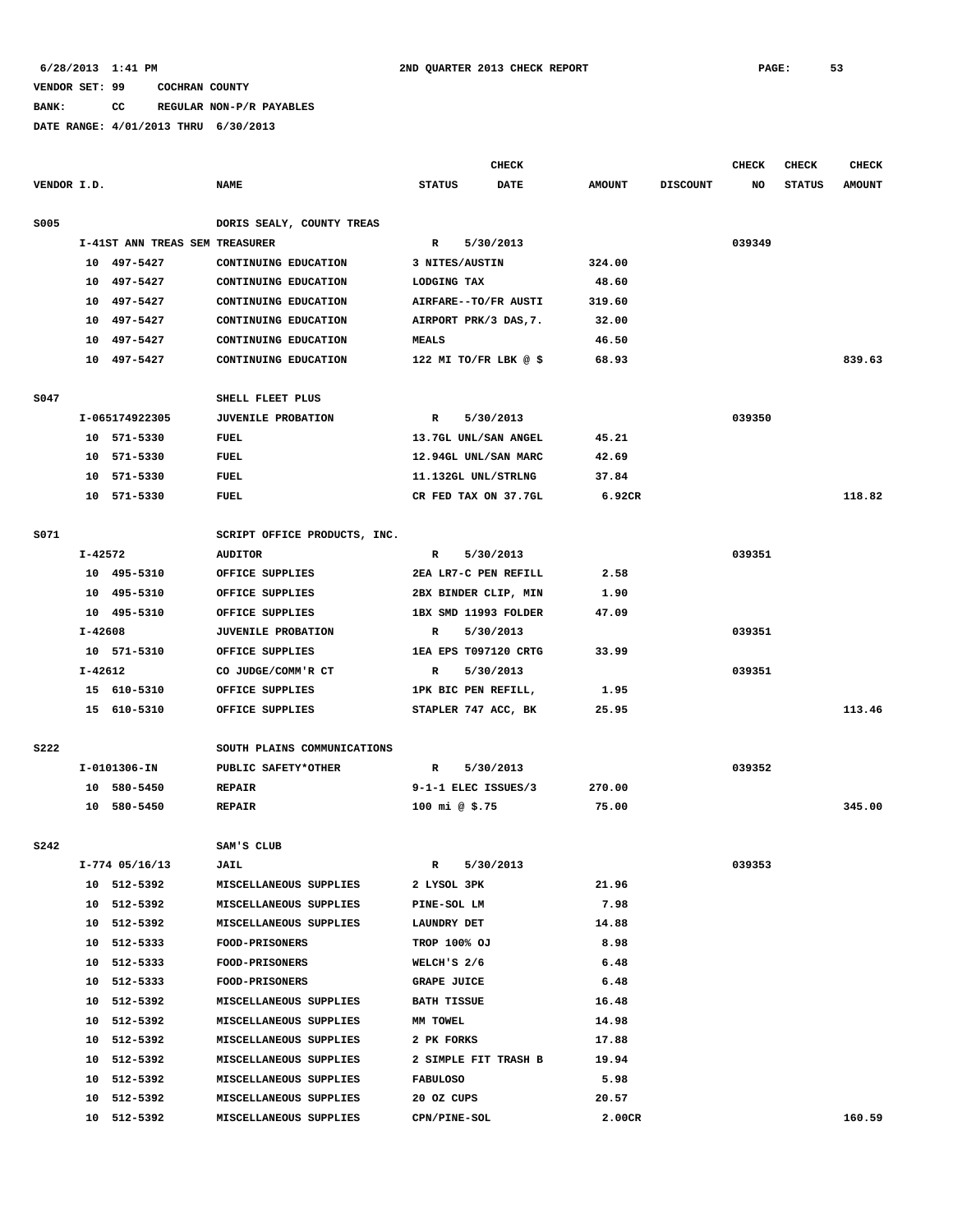# **VENDOR SET: 99 COCHRAN COUNTY BANK: CC REGULAR NON-P/R PAYABLES**

|             |    |                                |                                            |               | <b>CHECK</b>          |               |                 | <b>CHECK</b> | <b>CHECK</b>  | <b>CHECK</b>  |
|-------------|----|--------------------------------|--------------------------------------------|---------------|-----------------------|---------------|-----------------|--------------|---------------|---------------|
| VENDOR I.D. |    |                                | <b>NAME</b>                                | <b>STATUS</b> | <b>DATE</b>           | <b>AMOUNT</b> | <b>DISCOUNT</b> | NO           | <b>STATUS</b> | <b>AMOUNT</b> |
| S281        |    |                                | <b>STAPLES</b>                             |               |                       |               |                 |              |               |               |
|             |    | I-11510514135748601 SHERIFF    |                                            | R             | 5/30/2013             |               |                 | 039354       |               |               |
|             |    | 10 560-5310                    | OFFICE SUPPLIES                            |               | INK & TONER SAVI      | 15.00         |                 |              |               |               |
|             |    | I-11510516135805301 SHERIFF    |                                            | R             | 5/30/2013             |               |                 | 039354       |               |               |
|             |    | 10 560-5310                    | OFFICE SUPPLIES                            |               | ECKERT BONDED LTHR C  | 149.99        |                 |              |               |               |
|             |    | I-11510516135805501 SHERIFF    |                                            | R             | 5/30/2013             |               |                 | 039354       |               |               |
|             |    | 10 560-5310                    | OFFICE SUPPLIES                            |               | HP TONER CC364A, BK   | 175.99        |                 |              |               |               |
|             |    | 10 560-5310                    | OFFICE SUPPLIES                            | DISC          |                       | 17.60CR       |                 |              |               |               |
|             |    | 10 560-5310                    | OFFICE SUPPLIES<br>CPN<br><b>CONSTABLE</b> |               |                       | 15.84CR       |                 |              |               |               |
|             |    | I-1656350800840651             |                                            |               | 5/30/2013             |               |                 | 039354       |               |               |
|             |    | 10 550-5310<br>OFFICE SUPPLIES |                                            |               | SURFACE PRO 128GB     | 999.00        |                 |              |               |               |
|             |    | 10 550-5310                    | OFFICE SUPPLIES                            | CPN           |                       | 100.00CR      |                 |              |               |               |
|             |    | I-9240249257                   | <b>SHERIFF</b>                             | R             | 5/30/2013             |               |                 | 039354       |               |               |
|             |    | 10 560-5310                    | OFFICE SUPPLIES                            |               | 1.5 BX 24# WHITE ENV  | 11.76         |                 |              |               |               |
|             |    | 10 512-5310                    | OFFICE SUPPLIES                            |               | 1.5 BX 24# WHITE ENV  | 11.76         |                 |              |               |               |
|             |    | 10 560-5310                    | OFFICE SUPPLIES                            |               | 1/2 PK #1 PAPER CLIP  | 2.65          |                 |              |               |               |
|             | 10 | 512-5310                       | OFFICE SUPPLIES                            |               | 1/2 PK #1 PAPER CLIP  | 2.64          |                 |              |               |               |
|             | 10 | 560-5310                       | OFFICE SUPPLIES                            | DISC          |                       | 1.58CR        |                 |              |               |               |
|             | 10 | 512-5310                       | OFFICE SUPPLIES                            | DISC          |                       | 1.57CR        |                 |              |               |               |
|             |    | 10 560-5310                    | OFFICE SUPPLIES                            |               | AVG IS+PCTUNEUP 3U    | 79.99         |                 |              |               | 1,312.19      |
|             |    |                                |                                            |               |                       |               |                 |              |               |               |
| S331        |    |                                | STANDARD COFFEE SERVICE                    |               |                       |               |                 |              |               |               |
|             |    | I-131276579014                 | NON-DEPT'L                                 | R             | 5/30/2013             |               |                 | 039355       |               |               |
|             |    | 10 409-5300                    | COUNTY-WIDE SUPPLIES                       | 4 AAA REG     |                       | 137.60        |                 |              |               |               |
|             |    | 10 409-5300                    | COUNTY-WIDE SUPPLIES                       | 2 AAA DECAF   |                       | 95.10         |                 |              |               |               |
|             |    | 10 409-5300                    | COUNTY-WIDE SUPPLIES                       |               | 10 FR VAN CRMR        | 76.00         |                 |              |               |               |
|             |    | 10 409-5300                    | COUNTY-WIDE SUPPLIES                       |               | <b>ENERGY SURCHG</b>  | 3.21          |                 |              |               | 311.91        |
| T051        |    |                                | TAC RISK MANAGEMENT POOL                   |               |                       |               |                 |              |               |               |
|             |    | I-2ND QTR 2013                 | WORKERS COMP/ALL DEPTS                     | R             | 5/30/2013             |               |                 | 039356       |               |               |
|             |    | 10 000-2500.10                 | RESERVE FOR W/C, UNEMPLYMNT                |               | 2ND QTR WORKERS COMP  | 6, 244.00     |                 |              |               | 6,244.00      |
|             |    |                                |                                            |               |                       |               |                 |              |               |               |
| T199        |    |                                | TRUE AUTOMATION, INC                       |               |                       |               |                 |              |               |               |
|             |    | I-CT000429                     | TAX A/C                                    | R             | 5/30/2013             |               |                 | 039357       |               |               |
|             |    | 10 499-5571                    | CAPITAL OUTLAY                             |               | PAYT#2; DEL HRDW, 3R  |               |                 |              |               |               |
|             |    | 10 499-5571                    | CAPITAL OUTLAY                             |               | FIREWALL DEVICE       | 1,450.00      |                 |              |               |               |
|             |    | 10 499-5571                    | CAPITAL OUTLAY                             |               | GB NTWRK SW 24-PORT   | 605.00        |                 |              |               |               |
|             |    | 10 499-5571                    | CAPITAL OUTLAY                             |               | 4 PC MINITOWER        | 4,800.00      |                 |              |               |               |
|             |    | 10 499-5571                    | CAPITAL OUTLAY                             |               | ADOBE ACROBAT--FULL   | 405.00        |                 |              |               |               |
|             |    | 10 499-5571                    | CAPITAL OUTLAY                             |               | 4 DELL PRO P2210 22"  |               |                 |              |               |               |
|             |    | 10 499-5571                    | CAPITAL OUTLAY                             |               | 2 HP LASERJET P3015d  |               |                 |              |               |               |
|             |    | 10 499-5571                    | CAPITAL OUTLAY                             |               | HP LASERJET PRO M153  |               |                 |              |               |               |
|             |    | 10 499-5571                    | CAPITAL OUTLAY                             |               | HP USB CABLE          |               |                 |              |               |               |
|             |    | I-CT000430                     | TAX A/C                                    | R             | 5/30/2013             |               |                 | 039357       |               |               |
|             |    | 10 499-5571                    | CAPITAL OUTLAY                             |               | PAYT#3; PRO SVC; HRDR | 31,695.00     |                 |              |               |               |
|             |    | I-CT000431                     | TAX A/C                                    | R             | 5/30/2013             |               |                 | 039357       |               |               |
|             |    | 10 499-5571                    | CAPITAL OUTLAY                             |               | PAYT#4; PRO SVC/TRNG  | 31,695.00     |                 |              |               |               |
|             |    | I-CT000437                     | TAX A/C                                    | R             | 5/30/2013             |               |                 | 039357       |               |               |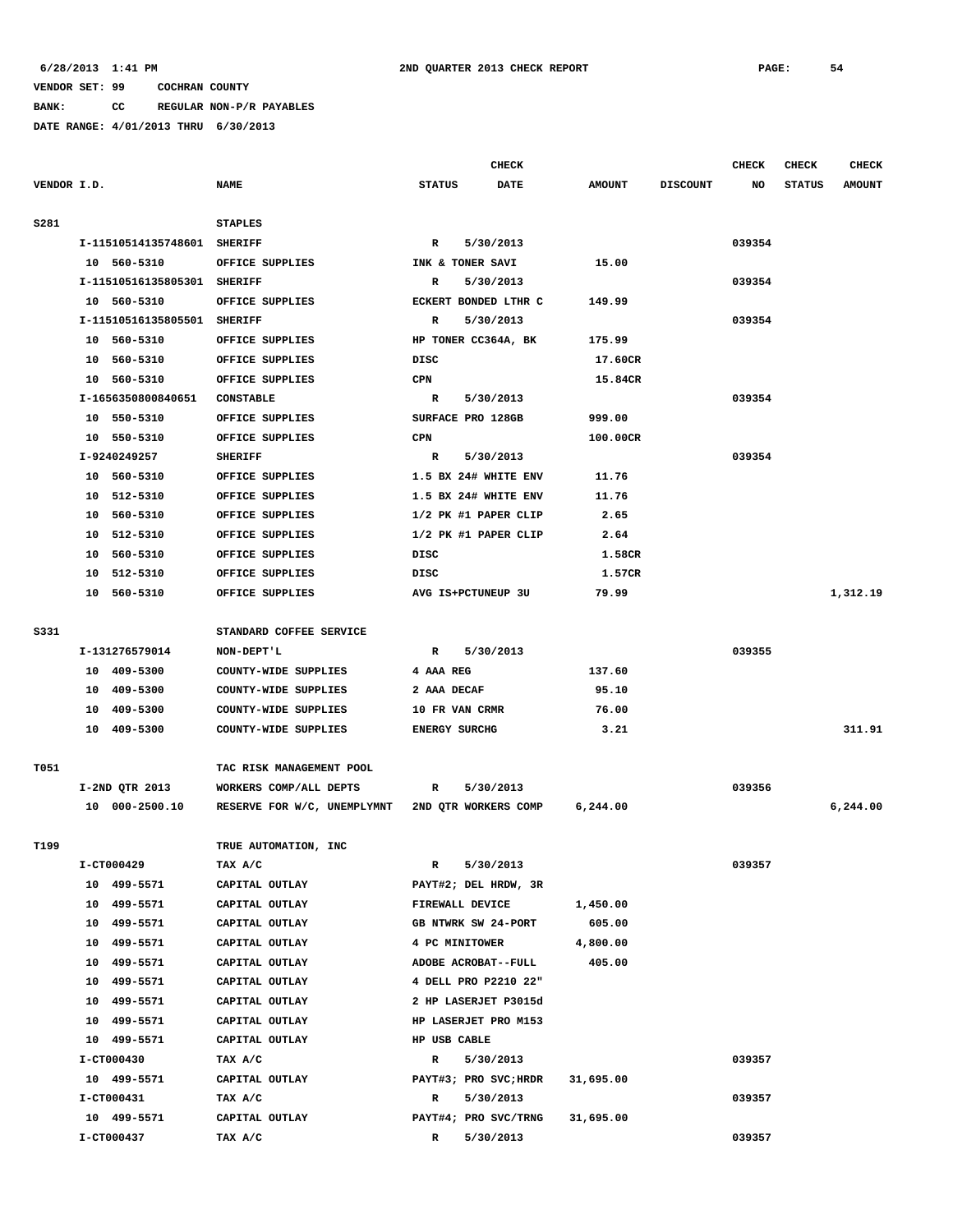**BANK: CC REGULAR NON-P/R PAYABLES**

|             |             |                    |                                                    | <b>CHECK</b>         |             |               |                 | <b>CHECK</b> | <b>CHECK</b>  | <b>CHECK</b>  |
|-------------|-------------|--------------------|----------------------------------------------------|----------------------|-------------|---------------|-----------------|--------------|---------------|---------------|
| VENDOR I.D. |             |                    | <b>NAME</b>                                        | <b>STATUS</b>        | <b>DATE</b> | <b>AMOUNT</b> | <b>DISCOUNT</b> | NO           | <b>STATUS</b> | <b>AMOUNT</b> |
|             |             |                    |                                                    |                      |             |               |                 |              |               |               |
| T199        |             |                    | TRUE AUTOMATION, INC CONT                          |                      |             |               |                 |              |               |               |
|             | I-CT000437  |                    | TAX A/C                                            | R                    | 5/30/2013   |               |                 | 039357       |               |               |
|             |             | 10 499-5310        | OFFICE SUPPLIES                                    | '13 TRUTH IN TAXATIO |             | 375.00        |                 |              |               |               |
|             |             | 10 499-5310        | OFFICE SUPPLIES                                    | DISC                 |             | 93.75CR       |                 |              |               | 70,931.25     |
|             |             |                    |                                                    |                      |             |               |                 |              |               |               |
| T262        |             |                    | TCAAA DISTRICT 2                                   |                      |             |               |                 |              |               |               |
|             | I-2013 DUES |                    | <b>EXTENSION SVC</b>                               | R                    | 5/30/2013   |               |                 | 039358       |               |               |
|             |             | 10 665-5427        | CO AGENT-TRAVEL-OUT OF COUNTY 2013 MEMBERSHIP DUES |                      |             | 150.00        |                 |              |               | 150.00        |
|             |             |                    |                                                    |                      |             |               |                 |              |               |               |
| T269        |             |                    | CHARLOTTE TRULL                                    |                      |             |               |                 |              |               |               |
|             |             | I-051413 MILEAGE   | <b>JUSTICE OF PEACE</b>                            | R                    | 5/30/2013   |               |                 | 039359       |               |               |
|             |             | 10 455-5427        | CONTINUING EDUCATION                               | 48.8 MI @ \$.565     |             | 27.57         |                 |              |               | 27.57         |
|             |             |                    |                                                    |                      |             |               |                 |              |               |               |
| T271        |             |                    | TEXAS STATE UNIV/SAN MARCOS                        |                      |             |               |                 |              |               |               |
|             |             |                    | I-FY13 JP LEGIS W/S JUSTICE OF PEACE               | R                    | 5/30/2013   |               |                 | 039360       |               |               |
|             |             | 10 455-5427        | CONTINUING EDUCATION                               | LEGIS UPDATE W/S--D  |             | 60.00         |                 |              |               |               |
|             |             | 10 455-5427        | CONTINUING EDUCATION                               | TSU OVERHD ASSESS/LB |             | 40.00         |                 |              |               | 100.00        |
|             |             |                    |                                                    |                      |             |               |                 |              |               |               |
| T273        |             |                    | TEXAS JUVENILE JUSTICE DEPT.                       |                      |             |               |                 |              |               |               |
|             |             | I-13 BUDGET W/S    | <b>AUDITOR</b>                                     | $\mathbb{R}$         | 5/30/2013   |               |                 | 039361       |               |               |
|             |             | 10 495-5427        | CONTINUING EDUCATION                               | REG BUDGET W/S--BEVE |             | 50.00         |                 |              |               |               |
|             |             | I-13 POST-LEG CONF | <b>JUVENILE PROBATION</b>                          | R                    | 5/30/2013   |               |                 | 039361       |               |               |
|             | 10 571-5427 |                    | CONTINUING EDUCATION                               | REG POST-LEG CONF/B  |             | 125.00        |                 |              |               |               |
|             |             |                    | I-BUDGET W/S JUV PR JUVENILE PROBATION             | R                    | 5/30/2013   |               |                 | 039361       |               |               |
|             |             | 10 571-5427        | CONTINUING EDUCATION                               | REG BUDGET W/S--B SE |             | 50.00         |                 |              |               | 225.00        |
|             |             |                    |                                                    |                      |             |               |                 |              |               |               |
| U019        |             |                    | UNITED SUPERMARKETS, INC                           |                      |             |               |                 |              |               |               |
|             |             | I-4734 02 052113   | JAIL                                               | R                    | 5/30/2013   |               |                 | 039362       |               |               |
|             |             | 10 512-5333        | FOOD-PRISONERS                                     | 3CS DASANI           |             | 11.91         |                 |              |               |               |
|             |             | 10 512-5333        | <b>FOOD-PRISONERS</b>                              | 10 AJ BRKFST ENT     |             | 17.70         |                 |              |               |               |
|             |             | 10 512-5333        | FOOD-PRISONERS                                     | 8 AJ EGG/BACON/FRI   |             | 14.16         |                 |              |               |               |
|             |             | 10 512-5333        | <b>FOOD-PRISONERS</b>                              | 7 AJ EGG/SAUSAGE     |             | 12.39         |                 |              |               |               |
|             |             | 10 512-5333        | FOOD-PRISONERS                                     | 11 AJ FRENCH TOAST   |             | 19.47         |                 |              |               |               |
|             |             | 10 512-5333        | <b>FOOD-PRISONERS</b>                              | 12 AJ PANCAKE/SAUSA  |             | 21.24         |                 |              |               |               |
|             | 10          | 512-5333           | FOOD-PRISONERS                                     | 2 BANQUET CHEESY P   |             | 2.00          |                 |              |               |               |
|             | 10          | 512-5333           | FOOD-PRISONERS                                     | 36 BANQUET DINNER    |             | 36.00         |                 |              |               |               |
|             | 10          | 512-5333           | <b>FOOD-PRISONERS</b>                              | 3 BANQUET DINNER     |             | 5.37          |                 |              |               |               |
|             | 10          | 512-5333           | FOOD-PRISONERS                                     | 4 BANQUET DINNER     |             | 7.16          |                 |              |               |               |
|             |             | 10 512-5333        | <b>FOOD-PRISONERS</b>                              | 2 BANQUET DINNER     |             | 3.58          |                 |              |               |               |
|             |             | 10 512-5333        | <b>FOOD-PRISONERS</b>                              | 2 BANQUET DINNER     |             | 2.00          |                 |              |               |               |
|             |             | 10 512-5333        | FOOD-PRISONERS                                     | 3 BANQUET DINNER     |             | 5.37          |                 |              |               |               |
|             | 10          | 512-5333           | <b>FOOD-PRISONERS</b>                              | <b>BANQUET MEAL</b>  |             | 1.00          |                 |              |               |               |
|             | 10          | 512-5333           | <b>FOOD-PRISONERS</b>                              | 11 BANQUET SPAG MTB  |             | 11.00         |                 |              |               |               |
|             | 10          | 512-5333           | FOOD-PRISONERS                                     | 17 BNQ CKN FRIED CK  |             | 17.00         |                 |              |               |               |
|             | 10          | 512-5333           | <b>FOOD-PRISONERS</b>                              | FC CRINKLE FRIES     |             | 5.99          |                 |              |               |               |
|             | 10          | 512-5333           | <b>FOOD-PRISONERS</b>                              | FC POTATO CROWNS     |             | 2.50          |                 |              |               |               |
|             | 10          | 512-5333           | FOOD-PRISONERS                                     | FC TATER TREATS      |             | 2.50          |                 |              |               |               |
|             | 10          | 512-5333           | <b>FOOD-PRISONERS</b>                              | 7 HM ANGUS CHS BG    |             | 17.50         |                 |              |               |               |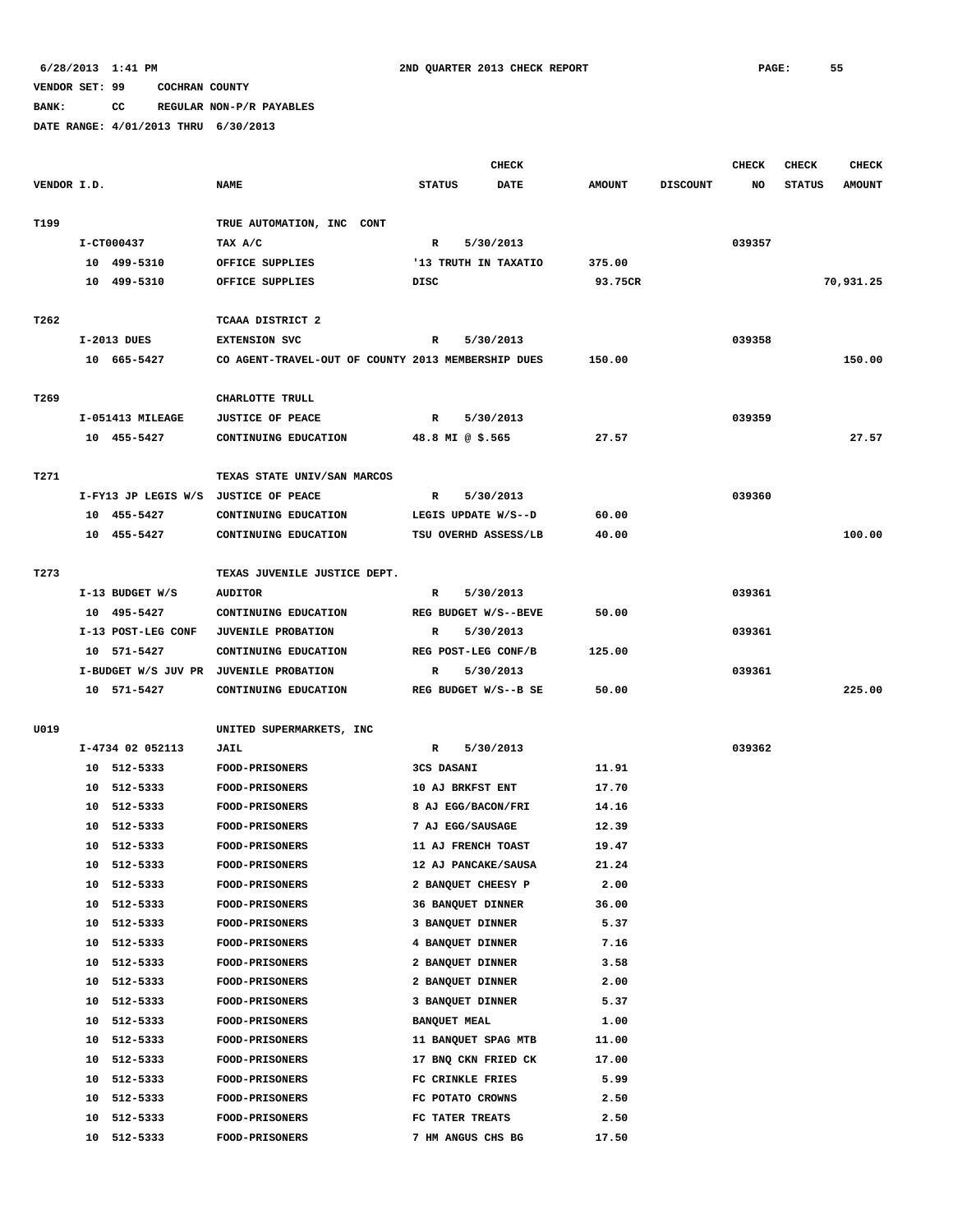**BANK: CC REGULAR NON-P/R PAYABLES**

**DATE RANGE: 4/01/2013 THRU 6/30/2013**

**CHECK CHECK CHECK CHECK** 

| VENDOR I.D. |    |                                    | <b>NAME</b>                    | <b>STATUS</b>       | <b>DATE</b>           | <b>AMOUNT</b> | <b>DISCOUNT</b> | NO     | <b>STATUS</b> | <b>AMOUNT</b> |
|-------------|----|------------------------------------|--------------------------------|---------------------|-----------------------|---------------|-----------------|--------|---------------|---------------|
| U019        |    |                                    | UNITED SUPERMARKETS, ICONT     |                     |                       |               |                 |        |               |               |
|             |    | I-4734 02 052113                   | <b>JAIL</b>                    | R                   | 5/30/2013             |               |                 | 039362 |               |               |
|             |    | 10 512-5333                        | FOOD-PRISONERS                 | 15 HM CHICKEN       |                       | 45.00         |                 |        |               |               |
|             |    | 10 512-5333                        | FOOD-PRISONERS                 |                     | 3 HM CHICKEN STRPS    | 9.00          |                 |        |               |               |
|             |    | 10 512-5333                        | <b>FOOD-PRISONERS</b>          |                     | 5 HM CHKN DINNER      | 15.00         |                 |        |               |               |
|             |    | 10 512-5333                        | <b>FOOD-PRISONERS</b>          | 7 HM CHKN STEAK     |                       | 21.00         |                 |        |               |               |
|             |    | 10 512-5333                        | <b>FOOD-PRISONERS</b>          |                     | 15 HM PUB FVR CHPPE   | 45.00         |                 |        |               |               |
|             | 10 | 512-5333                           | <b>FOOD-PRISONERS</b>          |                     | 15 HM TURKEY DINNER   | 45.00         |                 |        |               |               |
|             | 10 | 512-5333                           | <b>FOOD-PRISONERS</b>          |                     | 15 HNG MAN DINNER     | 45.00         |                 |        |               |               |
|             | 10 | 512-5333                           | <b>FOOD-PRISONERS</b>          |                     | 15 HNG MAN DINNER     | 45.00         |                 |        |               |               |
|             | 10 | 512-5333                           | <b>FOOD-PRISONERS</b>          | 3 HUNGARY MAN       |                       | 9.00          |                 |        |               |               |
|             | 10 | 512-5333                           | <b>FOOD-PRISONERS</b>          | 6 JD BRK BOWL       |                       | 17.94         |                 |        |               |               |
|             | 10 | 512-5333                           | <b>FOOD-PRISONERS</b>          |                     | 8 JD BRKFST BOWL      | 23.92         |                 |        |               |               |
|             | 10 | 512-5333                           | <b>FOOD-PRISONERS</b>          | 2 JIMMY DEAN        |                       | 5.98          |                 |        |               |               |
|             | 10 | 512-5333                           | <b>FOOD-PRISONERS</b>          |                     | 14 MARIE CALLENDER    | 42.00         |                 |        |               |               |
|             | 10 | 512-5333                           | <b>FOOD-PRISONERS</b>          |                     | 7 MC BATTER FISH F    | 21.00         |                 |        |               |               |
|             | 10 | 512-5333                           | <b>FOOD-PRISONERS</b>          |                     | 4 MC CLSC FETT CKN    | 12.00         |                 |        |               |               |
|             | 10 | 512-5333                           | FOOD-PRISONERS                 |                     | 13 MC FETTUCCINI AL   | 39.00         |                 |        |               |               |
|             | 10 | 512-5333                           | FOOD-PRISONERS                 |                     | 7 MC FRIED PORK DI    | 21.00         |                 |        |               |               |
|             | 10 | 512-5333                           | <b>FOOD-PRISONERS</b>          |                     | 7 MC ROASTED CHICK    | 21.00         |                 |        |               |               |
|             | 10 | 512-5333                           | FOOD-PRISONERS                 |                     | 10 MC STK & POTATOES  | 30.00         |                 |        |               |               |
|             | 10 | 512-5333                           | FOOD-PRISONERS                 |                     | 11 MC SWEDISH MEATB   | 33.00         |                 |        |               |               |
|             | 10 | 512-5333                           | <b>FOOD-PRISONERS</b>          | SWANSON ENTREE      |                       | 3.00          |                 |        |               |               |
|             | 10 | 512-5333                           | FOOD-PRISONERS                 |                     | 9 SWN HGRY MAN FRD    | 31.41         |                 |        |               |               |
|             | 10 | 512-5333                           | FOOD-PRISONERS                 |                     | 20 SWN HM CHICKEN S   | 60.00         |                 |        |               |               |
|             |    | 10 512-5333                        | <b>FOOD-PRISONERS</b>          | GANDYS VIT D        |                       | 4.99          |                 |        |               | 861.08        |
|             |    |                                    |                                |                     |                       |               |                 |        |               |               |
| W007        |    |                                    | WEST, A THOMSON REUTERS BUSINE |                     |                       |               |                 |        |               |               |
|             |    | I-827225931                        | ATTORNEY/LAW LIBRARY           | R                   | 5/30/2013             |               |                 | 039363 |               |               |
|             |    | 10 475-5590                        | LAW LIBRARY MTRLS/UPDATES      |                     | TX VERN ANN HUM RES   | 189.00        |                 |        |               |               |
|             |    | 10 475-5590                        | LAW LIBRARY MTRLS/UPDATES      |                     | HR CODE V1 SEC 1.001  | 189.00        |                 |        |               |               |
|             | 10 | 475-5590                           | LAW LIBRARY MTRLS/UPDATES      |                     | HR CODE V2 SEC 43.00  | 189.00        |                 |        |               |               |
|             |    | 10 475-5590                        | LAW LIBRARY MTRLS/UPDATES      |                     | TX VERN RULES ANNO 2  | 301.50        |                 |        |               | 868.50        |
|             |    |                                    |                                |                     |                       |               |                 |        |               |               |
| W010        |    |                                    | WEST TEXAS GAS INC             |                     |                       |               |                 |        |               |               |
|             |    | I-004036001501 06/13 PARK/SHOP     |                                | R                   | 5/30/2013             |               |                 | 039364 |               |               |
|             |    | 10 660-5440                        | UTILITIES & IRRIGATION         |                     | GAS SVC 4/8-5/1/13    | 9.75          |                 |        |               |               |
|             |    | I-004036002501 06/13 PARK/SHOWBARN |                                | R                   | 5/30/2013             |               |                 | 039364 |               |               |
|             |    | 10 660-5440                        | UTILITIES & IRRIGATION         |                     | .2MCF --COST OF SVC   | 0.48          |                 |        |               |               |
|             |    | 10 660-5440                        | UTILITIES & IRRIGATION         |                     | COST OF GAS $(3.809)$ | 0.76          |                 |        |               |               |
|             |    | 10 660-5440                        | UTILITIES & IRRIGATION         | <b>CUSTOMER CHG</b> |                       | 9.00          |                 |        |               |               |
|             |    | 10 660-5440                        | UTILITIES & IRRIGATION         |                     | P/L SAFETY SURCHG     | 0.75          |                 |        |               | 20.74         |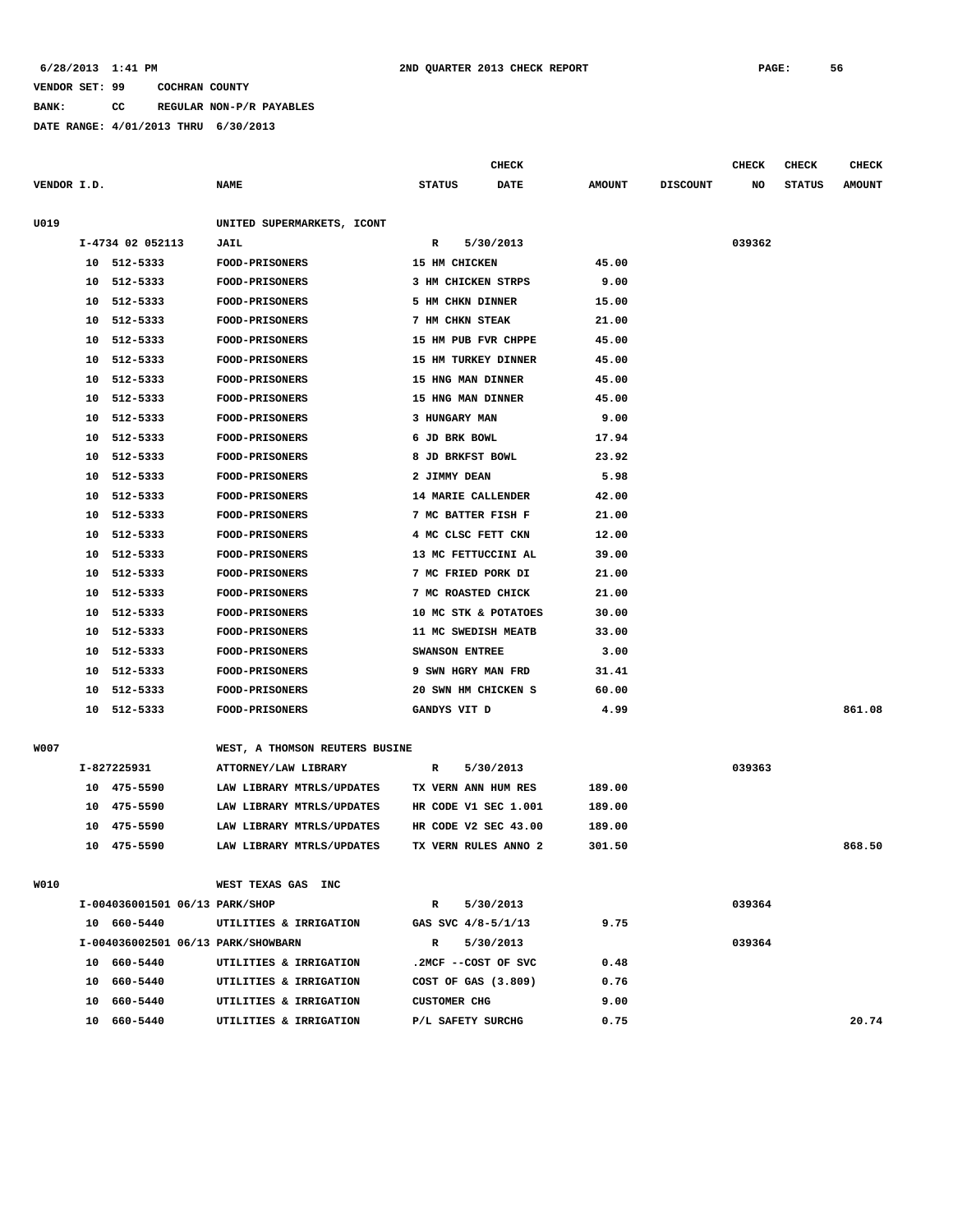**BANK: CC REGULAR NON-P/R PAYABLES**

**DATE RANGE: 4/01/2013 THRU 6/30/2013**

**CHECK CHECK CHECK CHECK CHECK CHECK CHECK VENDOR I.D. NAME STATUS DATE AMOUNT DISCOUNT NO STATUS AMOUNT W052 DANNY WISELEY I-55TH AUD INST '13 AUDITOR R 5/30/2013 039365 10 495-5427 CONTINUING EDUCATION 848 MI TO/FR AUSTIN 479.12 10 495-5427 CONTINUING EDUCATION 4 NITES LODGING 413.99 10 495-5427 CONTINUING EDUCATION LODGING TAX 60.30 10 495-5427 CONTINUING EDUCATION MEALS 5/6-10/13 132.39 I-WINZIP RENEW '13 AUDITOR R 5/30/2013 039365 10 495-5310 OFFICE SUPPLIES 2 WINZIP 17.0 STD 22.00 1,107.80**

|      | 10 495-5310        | OFFICE SUPPLIES              | 2 WINZIP 17.0 STD         | 22.00  |        |
|------|--------------------|------------------------------|---------------------------|--------|--------|
| W055 |                    | WINDSTREAM COMMUNICATIONS SW |                           |        |        |
|      | I-266-0638 JUN13   | <b>MUSEUM</b>                | $\mathbb{R}$<br>5/30/2013 |        | 039366 |
|      | 10 652-5420        | TELECOMMUNICATIONS           | BASIC LOCAL SVC           | 48.70  |        |
|      | 10 652-5420        | <b>TELECOMMUNICATIONS</b>    | HI-SPEED INTERNET         | 49.99  |        |
|      | 10 652-5420        | <b>TELECOMMUNICATIONS</b>    | OPTIONAL SVC              | 5.92   |        |
|      | 10 652-5420        | <b>TELECOMMUNICATIONS</b>    | LONG DISTANCE SVC         | 5.80   |        |
|      | I-266-5051 JUN13   | LIBRARY                      | 5/30/2013<br>R            |        | 039366 |
|      | 10 650-5420        | <b>TELECOMMUNICATIONS</b>    | BASIC LOCAL SVC/2 LI      | 102.46 |        |
|      | 10 650-5420        | <b>TELECOMMUNICATIONS</b>    | HI-SPEED INTERNET         | 49.99  |        |
|      | 10 650-5420        | <b>TELECOMMUNICATIONS</b>    | LONG DISTANCE SVC         | 0.67   |        |
|      | I-266-5074 JUN13   | ADULT PROBATION              | 5/30/2013<br>R            |        | 039366 |
|      | 10 570-5420        | <b>TELECOMMUNICATIONS</b>    | BASIC LOCAL SVC           | 46.91  |        |
|      | 10 570-5420        | <b>TELECOMMUNICATIONS</b>    | OPTIONAL SVC              | 11.97  |        |
|      | 10 570-5420        | <b>TELECOMMUNICATIONS</b>    | LONG DISTANCE SVC         | 0.14   |        |
|      | I-266-5161 JUN13   | <b>TREASURER</b>             | 5/30/2013<br>R            |        | 039366 |
|      | 10 497-5420        | TELECOMMUNICATIONS           | BASIC LOCAL SVC           | 46.91  |        |
|      | 10 497-5420        | <b>TELECOMMUNICATIONS</b>    | LONG DISTANCE SVC         | 0.27   |        |
|      | I-266-5171 JUN13   | TAX A/C                      | 5/30/2013<br>R            |        | 039366 |
|      | 10 499-5420        | <b>TELECOMMUNICATIONS</b>    | BASIC LOCAL SVC/2 LI      | 143.56 |        |
|      | 10 499-5420        | <b>TELECOMMUNICATIONS</b>    | HI-SPEED INTERNET         | 59.99  |        |
|      | 10 499-5420        | <b>TELECOMMUNICATIONS</b>    | OPTIONAL SVC              | 25.95  |        |
|      | 10 499-5420        | <b>TELECOMMUNICATIONS</b>    | LONG DISTANCE SVC         | 8.85   |        |
|      | $I-266-5181$ 06/13 | <b>ELECTIONS</b>             | 5/30/2013<br>$\mathbf{R}$ |        | 039366 |
|      | 10 490-5420        | TELECOMMUNICATIONS           | BASIC LOCAL SVC           | 47.38  |        |
|      | 10 490-5420        | <b>TELECOMMUNICATIONS</b>    | OPTIONAL SVC              | 3.00   |        |
|      | 10 490-5420        | <b>TELECOMMUNICATIONS</b>    | LONG DISTANCE SVC         | 5.80   |        |
|      | I-266-5211 JUN13   | <b>SHERIFF</b>               | R<br>5/30/2013            |        | 039366 |
|      | 10 560-5420        | TELECOMMUNICATIONS           | BASIC LOCAL SVC/3 LI      | 158.53 |        |
|      | 10 560-5420        | <b>TELECOMMUNICATIONS</b>    | LONG DISTANCE SVC         | 3.30   |        |
|      | I-266-5302 JUN13   | <b>JUSTICE OF PEACE</b>      | 5/30/2013<br>R            |        | 039366 |
|      | 10 455-5420        | <b>TELECOMMUNICATIONS</b>    | BASIC LOCAL SVC           | 46.91  |        |
|      | 10 455-5420        | TELECOMMUNICATIONS           | LONG DISTANCE SVC         | 0.82   |        |
|      | I-266-5411 JUN13   | JUVENILE PROBATION           | 5/30/2013<br>$\mathbf{R}$ |        | 039366 |
|      | 10 571-5420        | <b>TELECOMMUNICATIONS</b>    | BASIC LOCAL SVC           | 46.91  |        |
|      | 10 571-5420        | <b>TELECOMMUNICATIONS</b>    | LONG DISTANCE SVC         | 1.71   |        |
|      | I-266-5412 JUN13   | DISTRICT COURT               | 5/30/2013<br>R            |        | 039366 |
|      | 10 435-5420        | TELECOMMUNICATIONS           | BASIC LOCAL SVC/2 LI      | 107.41 |        |
|      | 10 435-5420        | <b>TELECOMMUNICATIONS</b>    | HI-SPEED INTERNET         | 109.98 |        |
|      |                    |                              |                           |        |        |

 **10 435-5420 TELECOMMUNICATIONS LONG DISTANCE SVC 0.12**

 **I-266-5508 JUN13 CO JUDGE/COMM'R CT R 5/30/2013 039366**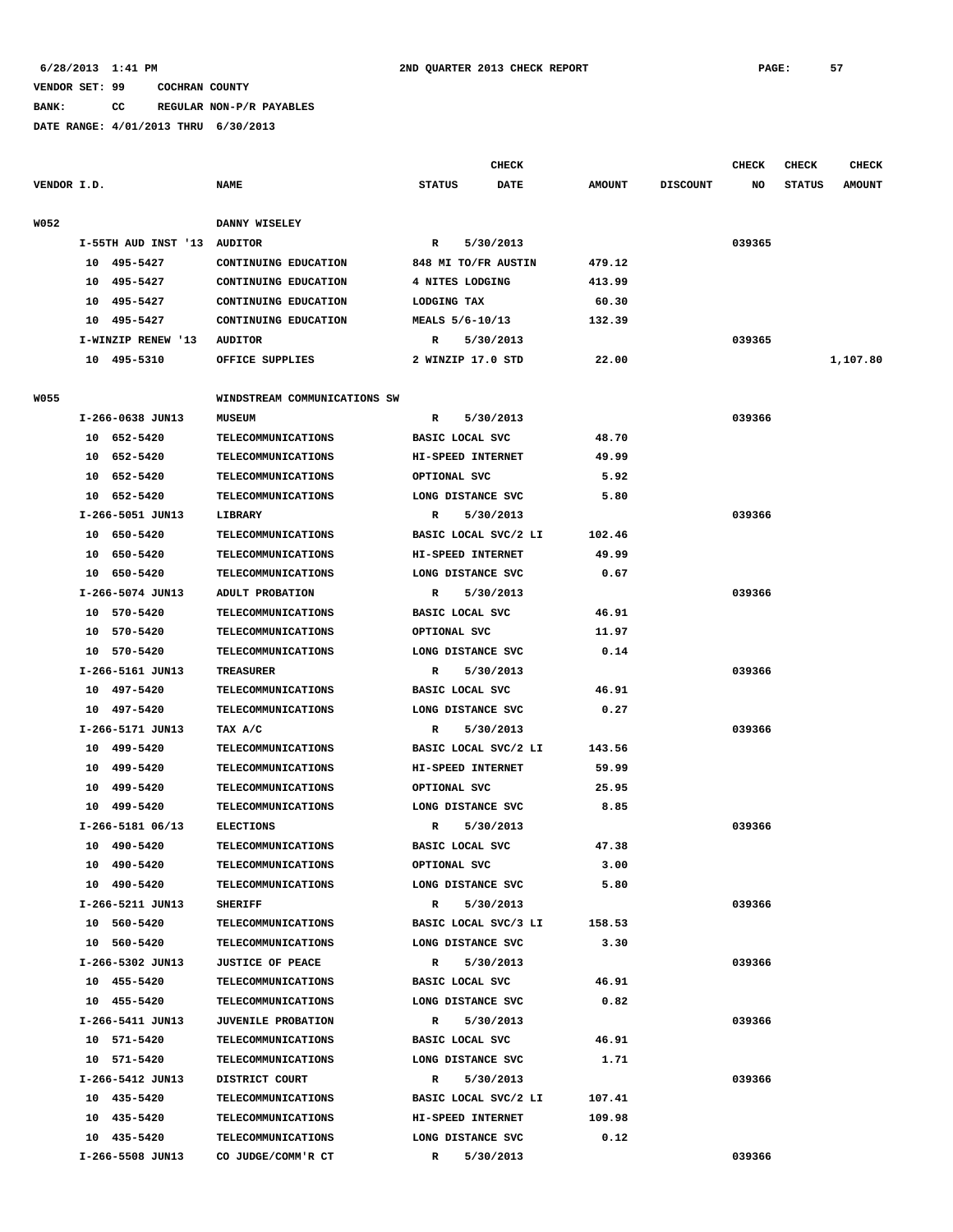**BANK: CC REGULAR NON-P/R PAYABLES**

|             |       |                       |                                          |               |                         | <b>CHECK</b>         |               |                 | <b>CHECK</b> | <b>CHECK</b>  | <b>CHECK</b>  |
|-------------|-------|-----------------------|------------------------------------------|---------------|-------------------------|----------------------|---------------|-----------------|--------------|---------------|---------------|
| VENDOR I.D. |       |                       | <b>NAME</b>                              | <b>STATUS</b> |                         | <b>DATE</b>          | <b>AMOUNT</b> | <b>DISCOUNT</b> | NO           | <b>STATUS</b> | <b>AMOUNT</b> |
| <b>W055</b> |       |                       | WINDSTREAM COMMUNICATICONT               |               |                         |                      |               |                 |              |               |               |
|             |       | I-266-5508 JUN13      | CO JUDGE/COMM'R CT                       | R             |                         | 5/30/2013            |               |                 | 039366       |               |               |
|             |       | 15 610-5420           | <b>TELECOMMUNICATIONS</b>                |               |                         | BASIC LOCAL SVC/2 LI | 111.09        |                 |              |               |               |
|             |       | 15 610-5420           | TELECOMMUNICATIONS                       |               | LONG DISTANCE SVC       |                      | 0.12          |                 |              |               |               |
|             |       | I-266-5700 JUN13      | <b>SHERIFF</b>                           | R             |                         | 5/30/2013            |               |                 | 039366       |               |               |
|             |       | 10 560-5420           | <b>TELECOMMUNICATIONS</b>                |               | BASIC LOCAL SVC         |                      | 55.28         |                 |              |               |               |
|             |       | 10 560-5420           | TELECOMMUNICATIONS                       |               | LONG DISTANCE SVC       |                      | 12.73         |                 |              |               |               |
|             |       | I-266-5822 JUN13      | AUDITOR/NON-DEPT'L                       | R             |                         | 5/30/2013            |               |                 | 039366       |               |               |
|             |       | 10 495-5420           | <b>TELECOMMUNICATIONS</b>                |               |                         | BASIC LOCAL SVC/1 LI | 47.48         |                 |              |               |               |
|             |       | 10 495-5420           | TELECOMMUNICATIONS                       |               | <b>BUS BROADBAND</b>    |                      | 24.99         |                 |              |               |               |
|             |       | 10 495-5420           | <b>TELECOMMUNICATIONS</b>                |               | LONG DISTANCE SVC       |                      | 0.22          |                 |              |               |               |
|             | 10    | 409-5420              | <b>TELECOMMUNICATIONS</b>                |               | FAX LINE/266-5629       |                      | 47.49         |                 |              |               |               |
|             | 10    | 409-5420              | <b>TELECOMMUNICATIONS</b>                |               | INTERNET SVC            |                      | 144.99        |                 |              |               |               |
|             | 10    | 409-5420              | <b>TELECOMMUNICATIONS</b>                |               | FAX LONG DISTANCE       |                      | 0.18          |                 |              |               |               |
|             |       | I-266-8661 JUN13      | <b>ATTORNEY</b>                          | R             |                         | 5/30/2013            |               |                 | 039366       |               |               |
|             |       | 10 475-5420           | TELECOMMUNICATIONS                       |               | BASIC LOCAL SVC         |                      | 106.54        |                 |              |               |               |
|             |       | 10 475-5420           | <b>TELECOMMUNICATIONS</b>                |               | HI-SPEED INTERNET       |                      | 59.99         |                 |              |               |               |
|             |       | 10 475-5420           | <b>TELECOMMUNICATIONS</b>                |               | LONG DISTANCE SVC       |                      | 0.16          |                 |              |               |               |
|             |       | I-266-8888 JUN13      | <b>SHERIFF</b>                           | R             |                         | 5/30/2013            |               |                 | 039366       |               |               |
|             |       | 10 560-5420           | <b>TELECOMMUNICATIONS</b>                |               |                         | FAX LINE & CRIME CON | 44.26         |                 |              |               |               |
|             |       | 10 560-5420           | <b>TELECOMMUNICATIONS</b>                |               | LONG DISTANCE SVC       |                      | 1.13          |                 |              |               | 1,796.60      |
|             |       |                       |                                          |               |                         |                      |               |                 |              |               |               |
| W056        |       |                       | WELL CORP HEALTH                         |               |                         |                      |               |                 |              |               |               |
|             |       | $I-5/23/13$ SCREENING | NON-DEPT'L                               | R             |                         | 5/30/2013            |               |                 | 039368       |               |               |
|             |       | 10 409-5499           | <b>MISCELLANEOUS</b>                     |               |                         | COPAY WELLNESS SCRN  | 480.00        |                 |              |               | 480.00        |
| W115        |       |                       | RAYMOND D WEBER, SHERIFF                 |               |                         |                      |               |                 |              |               |               |
|             |       | $I-05/14/13$          | <b>SHERIFF</b>                           | R             |                         | 5/30/2013            |               |                 | 039369       |               |               |
|             |       | 10 560-5499           | MISCELLANEOUS                            |               | DONUTS/GR JURY          |                      | 13.98         |                 |              |               |               |
|             |       | 10 560-5499           | MISCELLANEOUS                            |               |                         | MEALS/TRNSPT I CHAVE | 13.02         |                 |              |               | 27.00         |
|             |       |                       |                                          |               |                         |                      |               |                 |              |               |               |
| W115        |       |                       | RAYMOND D WEBER, SHERIFF                 |               |                         |                      |               |                 |              |               |               |
|             |       | $I-05/29/13$          | <b>SHERIFF</b>                           | R             |                         | 5/30/2013            |               |                 | 039370       |               |               |
|             |       | 10 512-5333           | <b>FOOD-PRISONERS</b>                    |               | <b>MILK--INMATES</b>    |                      | 3.99          |                 |              |               |               |
|             |       | 10 512-5392           | MISCELLANEOUS SUPPLIES                   |               | <b>REMOTES--INMATES</b> |                      | 16.00         |                 |              |               | 19.99         |
| W118        |       |                       | WHITEFACE VOLUNTEER FIRE                 |               |                         |                      |               |                 |              |               |               |
|             |       |                       | I-A&M FIRE SCHOOL 13 PUBLIC SAFETY*OTHER | R             |                         | 5/30/2013            |               |                 | 039371       |               |               |
|             |       | 10 580-5414           | FIRE PROTECTION CONTRACTS                |               |                         | A&M FIRE SCHOOL 2013 | 1,000.00      |                 |              |               | 1,000.00      |
|             |       |                       |                                          |               |                         |                      |               |                 |              |               |               |
| W166        |       |                       | EDWIN D WIMBERLEY dba                    |               |                         |                      |               |                 |              |               |               |
|             | I-317 |                       | <b>JAIL</b>                              | R             |                         | 5/30/2013            |               |                 | 039372       |               |               |
|             |       | 10 512-5451           | <b>REPAIR</b>                            |               |                         | RPL DEFROST TIMR/SVC | 75.00         |                 |              |               |               |
|             |       | 10 512-5451           | <b>REPAIR</b>                            |               | DEFROST TIMER           |                      | 34.95         |                 |              |               |               |
|             |       | 10 512-5451           | <b>REPAIR</b>                            |               | MILEAGE CHG             |                      | 50.00         |                 |              |               | 159.95        |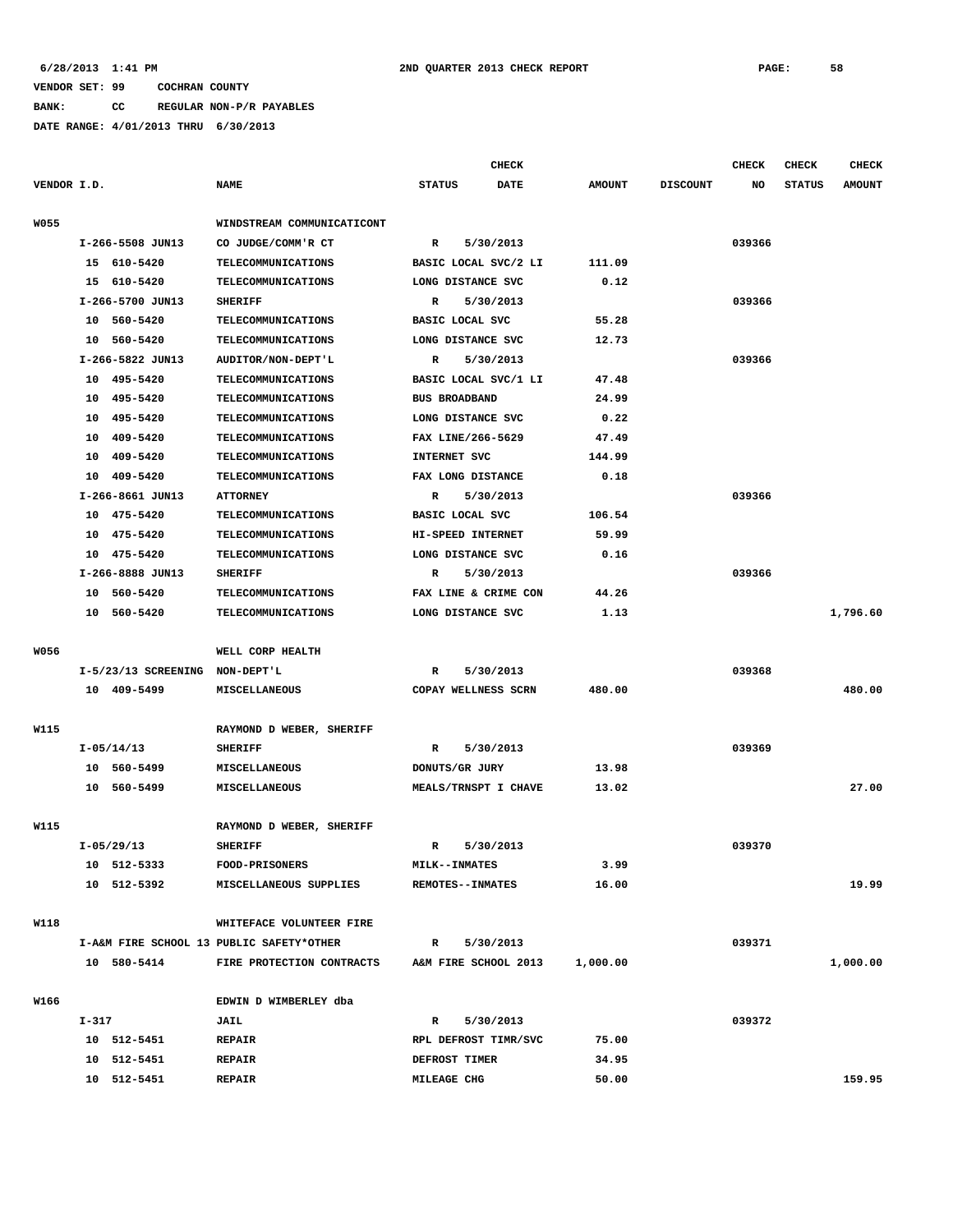# **BANK: CC REGULAR NON-P/R PAYABLES**

|             |        |                             |                                       |                      | <b>CHECK</b>          |               |                 | <b>CHECK</b> | <b>CHECK</b>  | <b>CHECK</b>  |
|-------------|--------|-----------------------------|---------------------------------------|----------------------|-----------------------|---------------|-----------------|--------------|---------------|---------------|
| VENDOR I.D. |        |                             | <b>NAME</b>                           | <b>STATUS</b>        | <b>DATE</b>           | <b>AMOUNT</b> | <b>DISCOUNT</b> | NO           | <b>STATUS</b> | <b>AMOUNT</b> |
| W193        |        |                             | WESTWARD AUTOMOTIVE REPAIR LLC        |                      |                       |               |                 |              |               |               |
|             | I-2767 |                             | <b>SHERIFF</b>                        | R                    | 5/30/2013             |               |                 | 039373       |               |               |
|             |        | 10 560-5451                 | MACHINERY-NON-OFFICE REPAIR           |                      | RPL A/C CONDENSER/#1  | 120.00        |                 |              |               |               |
|             | 10     | 560-5451                    | MACHINERY-NON-OFFICE REPAIR           | CONDENSER UNIT       |                       | 249.50        |                 |              |               |               |
|             |        | 10 560-5451                 | MACHINERY-NON-OFFICE REPAIR           | 5 CANS 134A          |                       | 67.50         |                 |              |               |               |
|             | I-2768 |                             | <b>SHERIFF</b>                        | R                    | 5/30/2013             |               |                 | 039373       |               |               |
|             |        | 10 560-5451                 | MACHINERY-NON-OFFICE REPAIR           | RPL BELT/#135        |                       | 30.00         |                 |              |               |               |
|             |        | 10 560-5451                 | MACHINERY-NON-OFFICE REPAIR           |                      | RMV THROTTLE BODY, CL | 30.00         |                 |              |               |               |
|             |        | 10 560-5451                 | MACHINERY-NON-OFFICE REPAIR           | SERPENTINE BELT      |                       | 49.67         |                 |              |               |               |
|             |        | 10 560-5451                 | MACHINERY-NON-OFFICE REPAIR           | CARB CLNR            |                       | 4.50          |                 |              |               |               |
|             | I-2771 |                             | <b>SHERIFF</b>                        | R                    | 5/30/2013             |               |                 | 039373       |               |               |
|             |        | 10 560-5451                 | MACHINERY-NON-OFFICE REPAIR           | SVC GENERATOR        |                       | 20.00         |                 |              |               |               |
|             |        | 10 560-5451                 | MACHINERY-NON-OFFICE REPAIR           | 2 QT AMZOIL          |                       | 24.50         |                 |              |               | 595.67        |
|             |        |                             |                                       |                      |                       |               |                 |              |               |               |
| X001        |        |                             | XCEL ENERGY                           |                      |                       |               |                 |              |               |               |
|             |        |                             | I-54-1324315-7 JUN13 ALMOST ALL DEPTS | R                    | 5/30/2013             |               |                 | 039374       |               |               |
|             |        | 30 518-5440                 | UTILITIES                             |                      | 300210167 RUNWAY LIG  | 67.35         |                 |              |               |               |
|             |        | 10 510-5440                 | UTILITIES                             |                      | 300240736 COURTHOUSE  | 1,267.32      |                 |              |               |               |
|             | 10     | 660-5440                    | UTILITIES & IRRIGATION                | 300265059 SOFTBALL P |                       | 23.01         |                 |              |               |               |
|             | 10     | 580-5440                    | UTILITIES [TOWER]                     | 300282806 TOWER      |                       | 76.74         |                 |              |               |               |
|             | 15     | 621-5440                    | UTILITIES                             | 300294119 PREC 1 SHO |                       | 67.14         |                 |              |               |               |
|             | 10     | 650-5440                    | UTILITIES                             | 300338546 LIBRARY    |                       | 196.35        |                 |              |               |               |
|             |        | 10 652-5440                 | UTILITIES                             | 300342232 MUSEUM     |                       | 12.69         |                 |              |               |               |
|             | 10     | 662–5440                    | UTILITIES                             |                      | 300390484 ACTIVITY B  | 403.44        |                 |              |               |               |
|             | 10     | 660-5440                    | UTILITIES & IRRIGATION                | 300410370 PARK       |                       | 472.13        |                 |              |               |               |
|             | 10     | 660-5440                    | UTILITIES & IRRIGATION                | 300457515 PARK/SHOP  |                       | 36.53         |                 |              |               |               |
|             | 10     | 660-5440                    | UTILITIES & IRRIGATION                |                      | 300505444 HOFMAN BAS  | 10.30         |                 |              |               |               |
|             | 10     | 516-5440                    | UTILITIES                             | 300555198 CEMETERY   |                       | 242.11        |                 |              |               |               |
|             | 10     | 409-5440                    | UTILITIES                             | 300577364 102 N MAIN |                       | 11.65         |                 |              |               |               |
|             | 10     | 660-5440                    | UTILITIES & IRRIGATION                | 300587052 SHOWBARN   |                       | 29.31         |                 |              |               |               |
|             | 10     | 660-5440                    | UTILITIES & IRRIGATION                | 300587753 RODEO GROU |                       | 64.05         |                 |              |               |               |
|             | 10     | 516-5440                    | UTILITIES                             | 300603417 CEMETERY   |                       | 143.06        |                 |              |               |               |
|             | 10     | 516-5440                    | UTILITIES                             | 300637038 CEMETERY S |                       | 313.36        |                 |              |               |               |
|             |        | 10 650-5440                 | UTILITIES                             | AREA LIGHT LIBRARY   |                       | 14.96         |                 |              |               |               |
|             |        | 10 662-5440                 | UTILITIES                             |                      | 2 AREA LIGHTS ACT BL  | 44.91         |                 |              |               |               |
|             |        | 10 660-5440                 | UTILITIES & IRRIGATION                | AREA LIGHT PARK SHOP |                       | 14.64         |                 |              |               | 3,511.05      |
|             |        |                             |                                       |                      |                       |               |                 |              |               |               |
| X001        |        |                             | XCEL ENERGY                           |                      |                       |               |                 |              |               |               |
|             |        | I-54-1829977-7 MAY13 PREC 2 |                                       | $\mathbf{R}$         | 5/30/2013             |               |                 | 039375       |               |               |
|             |        | 15 622-5440                 | UTILITIES                             |                      | 8 KWH 04/12-05/13/13  | 12.09         |                 |              |               |               |
|             |        | 15 622-5440                 | UTILITIES                             | AREA LIGHT           |                       | 15.73         |                 |              |               | 27.82         |
| Y001        |        |                             | YELLOWHOUSE MACHINERY CO.             |                      |                       |               |                 |              |               |               |
|             |        | I-01 218908                 | PREC 4                                | $\mathbb{R}$         | 5/30/2013             |               |                 | 039376       |               |               |
|             |        | 15 624-5451                 | <b>REPAIRS</b>                        | 2 OIL FILTERS #1420  |                       | 78.80         |                 |              |               |               |
|             |        | 15 624-5451                 | REPAIRS                               | 4 HYDRAULIC FUEL     |                       | 301.32        |                 |              |               |               |
|             |        | 15 624-5451                 | <b>REPAIRS</b>                        | FILTER ELEM #9465    |                       | 81.37         |                 |              |               |               |
|             |        | 15 624-5451                 | <b>REPAIRS</b>                        | FUEL FILTER #3910    |                       | 113.56        |                 |              |               |               |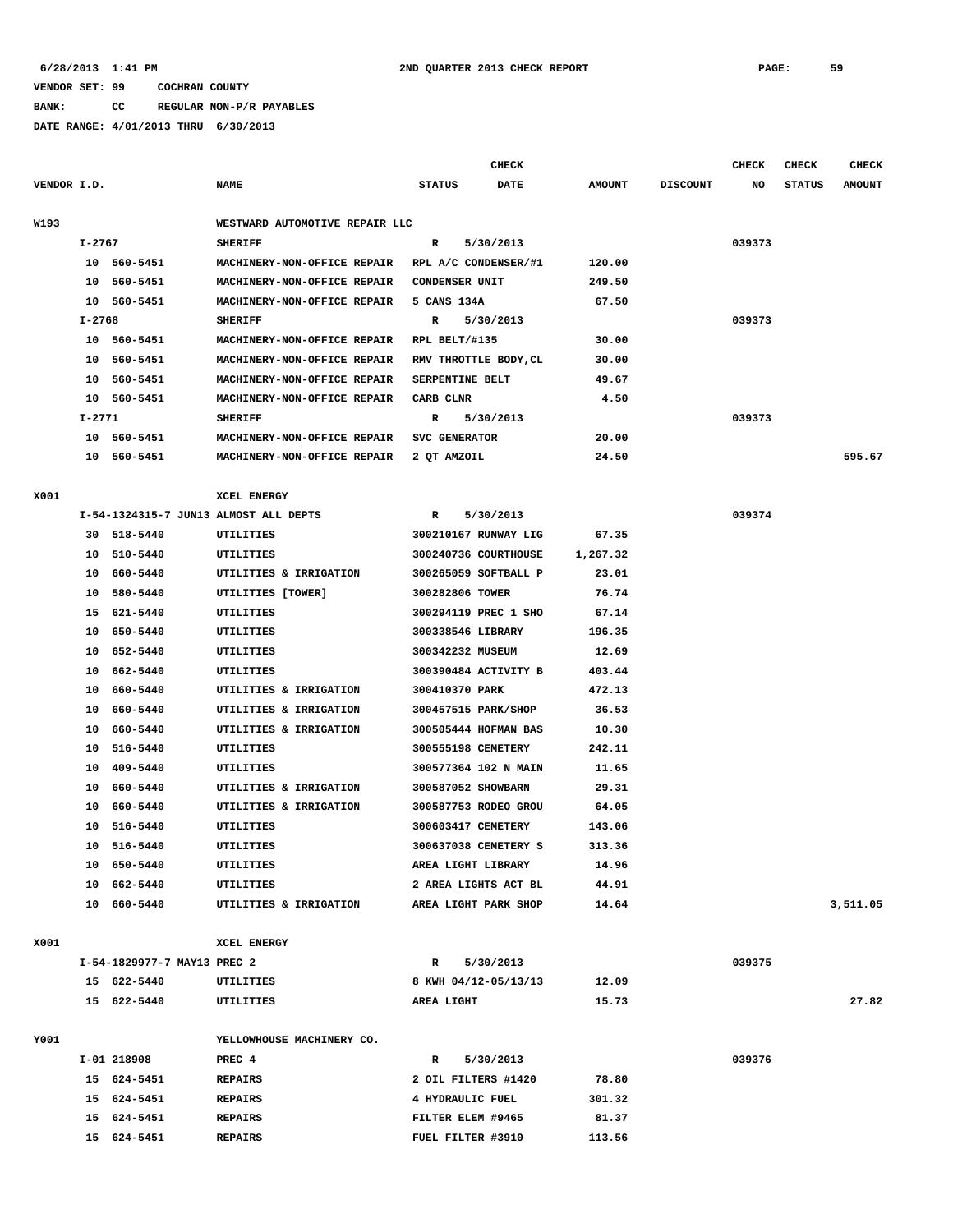# **BANK: CC REGULAR NON-P/R PAYABLES**

|             |          |                 |                                  |                       | <b>CHECK</b> |               |                 | <b>CHECK</b> | <b>CHECK</b>  | <b>CHECK</b>  |
|-------------|----------|-----------------|----------------------------------|-----------------------|--------------|---------------|-----------------|--------------|---------------|---------------|
| VENDOR I.D. |          |                 | <b>NAME</b>                      | <b>STATUS</b>         | <b>DATE</b>  | <b>AMOUNT</b> | <b>DISCOUNT</b> | NO           | <b>STATUS</b> | <b>AMOUNT</b> |
| Y001        |          |                 | YELLOWHOUSE MACHINERY CONT       |                       |              |               |                 |              |               |               |
|             |          | I-01 218908     | PREC 4                           | $\mathbb{R}$          | 5/30/2013    |               |                 | 039376       |               |               |
|             |          | 15 624-5451     | <b>REPAIRS</b>                   | BREATHER #6169        |              | 22.11         |                 |              |               |               |
|             | 15       | 624-5451        | <b>REPAIRS</b>                   | 2 FILTER ELEM #5223   |              | 147.02        |                 |              |               |               |
|             | 15       | 624-5451        | <b>REPAIRS</b>                   | 2 FILTER ELEM #5224   |              | 95.02         |                 |              |               |               |
|             | 15       | 624-5451        | <b>REPAIRS</b>                   | 2 FUEL FILTER #3493   |              | 35.26         |                 |              |               |               |
|             | 15       | 624-5451        | <b>REPAIRS</b>                   | 2 OIL FILTER #7840    |              | 159.70        |                 |              |               |               |
|             | 15       | 624-5451        | <b>REPAIRS</b>                   | 4 FILTER #1565        |              | 25.16         |                 |              |               |               |
|             | 15       | 624-5451        | <b>REPAIRS</b>                   | 2 AIR FILTER #1102    |              | 32.58         |                 |              |               |               |
|             | 15       | 624-5451        | <b>REPAIRS</b>                   | 2 AIR FILTER #7501    |              | 39.00         |                 |              |               |               |
|             | 15       | 624-5451        | <b>REPAIRS</b>                   | ANTENNA #9617         |              | 34.42         |                 |              |               |               |
|             | 15       | 624-5451        | <b>REPAIRS</b>                   | <b>WASHER #1296</b>   |              | 1.82          |                 |              |               |               |
|             |          | 15 624-5451     | <b>REPAIRS</b>                   | FILTER ELEM #5523     |              | 115.51        |                 |              |               | 1,282.65      |
|             |          |                 |                                  |                       |              |               |                 |              |               |               |
| <b>Z112</b> |          |                 | LYNNA ZAPATA                     |                       |              |               |                 |              |               |               |
|             |          | I-DW#15365      | <b>ACTIVITY BLDG</b>             | $\mathbb{R}$          | 5/30/2013    |               |                 | 039377       |               |               |
|             |          | 10 000-4370.101 | RENT-ACTIVITY BUILDING           | REF DEP FOR 5/12/13   |              | 125.00        |                 |              |               | 125.00        |
|             |          |                 |                                  |                       |              |               |                 |              |               |               |
| B026        |          |                 | BLEDSOE WATER SUPPLY CORP        |                       |              |               |                 |              |               |               |
|             |          | $I-3004$ 0613   | PREC <sub>3</sub>                | R                     | 6/10/2013    |               |                 | 039378       |               |               |
|             |          | 15 623-5440     | UTILITIES                        | WATER BILL DATED 6/2  |              | 20.10         |                 |              |               | 20.10         |
|             |          |                 |                                  |                       |              |               |                 |              |               |               |
| B029        |          |                 | BRUCKNER'S TRUCK SALES, INC      |                       |              |               |                 |              |               |               |
|             |          | I-327593L       | PREC 1                           | R                     | 6/10/2013    |               |                 | 039379       |               |               |
|             |          | 15 621-5451     | <b>REPAIRS</b>                   | WATER PMP             |              | 246.76        |                 |              |               |               |
|             |          | 15 621-5451     | <b>REPAIRS</b>                   | CORE CHG              |              | 117.00        |                 |              |               |               |
|             |          | 15 621-5451     | <b>REPAIRS</b>                   | CORE RET              |              | 117.00CR      |                 |              |               |               |
|             |          | I-327640L       | PREC 1                           | R                     | 6/10/2013    |               |                 | 039379       |               |               |
|             |          | 15 621-5451     | <b>REPAIRS</b>                   | HAND PR21D            |              | 43.05         |                 |              |               |               |
|             |          | $I-327641L$     | PREC 4                           | R                     | 6/10/2013    |               |                 | 039379       |               |               |
|             |          | 15 624-5451     | <b>REPAIRS</b>                   | SWITCH #1431/MARCELO  |              | 60.59         |                 |              |               |               |
|             | 15       | 624-5451        | <b>REPAIRS</b>                   | <b>RECVR #582410P</b> |              | 42.21         |                 |              |               |               |
|             |          | 15 624-5451     | <b>REPAIRS</b>                   | COMPRSR #5240C        |              | 355.94        |                 |              |               | 748.55        |
|             |          |                 |                                  |                       |              |               |                 |              |               |               |
| C007        |          |                 | CITY OF MORTON                   |                       |              |               |                 |              |               |               |
|             | I-053113 |                 | LIB/MUS/ACT BLDG/CRTHSE/PREC 1 R |                       | 6/10/2013    |               |                 | 039380       |               |               |
|             |          | 10 650-5440     | UTILITIES                        | LIBRARY GAS           |              | 57.75         |                 |              |               |               |
|             |          | 10 650-5440     | UTILITIES                        | LIBRARY WATER         |              | 13.50         |                 |              |               |               |
|             | 10       | 650-5440        | UTILITIES                        | LIBRARY GARBAGE       |              | 45.00         |                 |              |               |               |
|             | 10       | 650-5440        | UTILITIES                        | LIBRARY SEWER         |              | 15.50         |                 |              |               |               |
|             | 10       | 652-5440        | <b>UTILITIES</b>                 | <b>MUSEUM GAS</b>     |              | 19.00         |                 |              |               |               |
|             | 10       | 652-5440        | UTILITIES                        | <b>MUSEUM WATER</b>   |              | 13.50         |                 |              |               |               |
|             | 10       | 652-5440        | UTILITIES                        | <b>MUSEUM GARBAGE</b> |              | 21.50         |                 |              |               |               |
|             | 10       | 652-5440        | UTILITIES                        | <b>MUSEUM SEWER</b>   |              | 13.50         |                 |              |               |               |
|             | 10       | 662-5440        | UTILITIES                        | ACTIVITY BLDG GAS     |              | 238.30        |                 |              |               |               |
|             | 10       | 662-5440        | UTILITIES                        | ACT. BLDG WATER       |              | 13.50         |                 |              |               |               |
|             | 10       | 662-5440        | UTILITIES                        | ACT. BLDG GARBAGE     |              | 70.50         |                 |              |               |               |
|             | 10       | 662-5440        | UTILITIES                        | ACT. BLDG SEWER       |              | 40.50         |                 |              |               |               |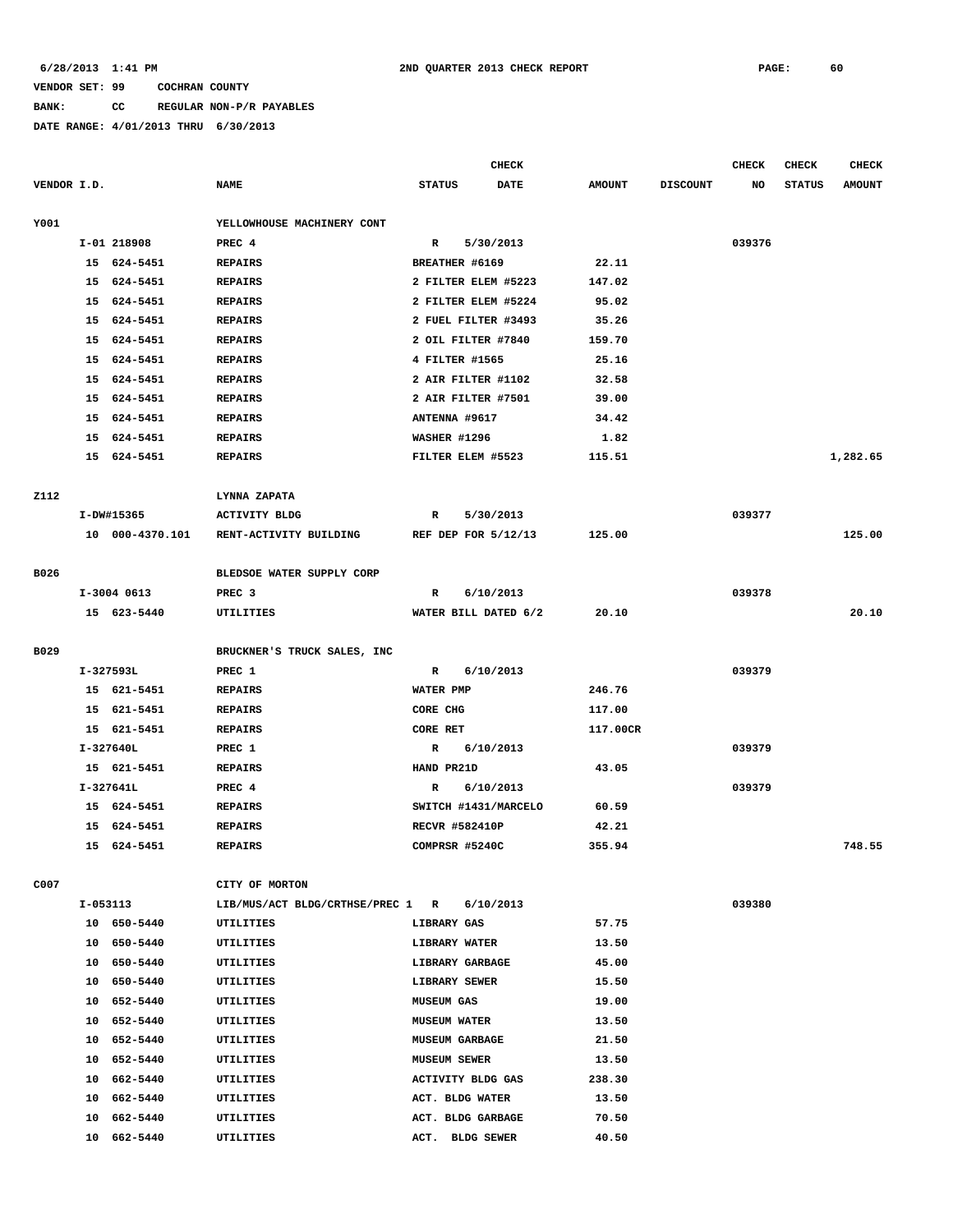## **BANK: CC REGULAR NON-P/R PAYABLES**

|             |          |               |                                        |                       | <b>CHECK</b>            |               |                 | <b>CHECK</b> | <b>CHECK</b>  | <b>CHECK</b>  |
|-------------|----------|---------------|----------------------------------------|-----------------------|-------------------------|---------------|-----------------|--------------|---------------|---------------|
| VENDOR I.D. |          |               | <b>NAME</b>                            | <b>STATUS</b>         | <b>DATE</b>             | <b>AMOUNT</b> | <b>DISCOUNT</b> | NO           | <b>STATUS</b> | <b>AMOUNT</b> |
| C007        |          |               | CITY OF MORTON<br><b>CONT</b>          |                       |                         |               |                 |              |               |               |
|             | I-053113 |               | LIB/MUS/ACT BLDG/CRTHSE/PREC 1 R       |                       | 6/10/2013               |               |                 | 039380       |               |               |
|             |          | 10 510-5440   | UTILITIES                              | <b>COURTHOUSE GAS</b> |                         | 333.00        |                 |              |               |               |
|             |          | 10 510-5440   | UTILITIES                              |                       | <b>COURTHOUSE WATER</b> | 369.50        |                 |              |               |               |
|             |          | 10 510-5440   | UTILITIES                              | <b>CRTHSE GARBAGE</b> |                         | 250.50        |                 |              |               |               |
|             |          | 10 510-5440   | UTILITIES                              |                       | <b>COURTHOUSE SEWER</b> | 46.50         |                 |              |               |               |
|             | 15       | 621-5440      | UTILITIES                              | PREC 1 GAS            |                         | 31.52         |                 |              |               |               |
|             |          | 15 621-5440   | UTILITIES                              | PREC 1 WATER          |                         | 16.50         |                 |              |               |               |
|             |          | 15 621-5440   | UTILITIES                              | PREC 1 GARBAGE        |                         | 45.00         |                 |              |               | 1,654.57      |
|             |          |               |                                        |                       |                         |               |                 |              |               |               |
| C008        |          |               | CITY OF WHITEFACE                      |                       |                         |               |                 |              |               |               |
|             |          | $I-409$ 06/13 | PREC <sub>2</sub>                      | R                     | 6/10/2013               |               |                 | 039381       |               |               |
|             |          | 15 622-5440   | UTILITIES                              |                       | 2 MCF GAS 4/15-5/16/    | 16.25         |                 |              |               |               |
|             |          | 15 622-5440   | UTILITIES                              | WATER SVC             |                         | 14.00         |                 |              |               |               |
|             |          | 15 622-5440   | UTILITIES                              | GARBAGE SVC           |                         | 50.10         |                 |              |               |               |
|             |          | 15 622-5440   | UTILITIES                              | SEWER SVC             |                         | 22.50         |                 |              |               | 102.85        |
| C035        |          |               | COX AUTO SUPPLY CO                     |                       |                         |               |                 |              |               |               |
|             | I-233521 |               | <b>SHERIFF</b>                         | R                     | 6/10/2013               |               |                 | 039382       |               |               |
|             |          | 10 560-5334   | OTHER SUPPLIES                         | WAX                   |                         | 7.29          |                 |              |               |               |
|             | I-233681 |               | <b>SHERIFF</b>                         | R                     | 6/10/2013               |               |                 | 039382       |               |               |
|             |          | 10 560-5334   | OTHER SUPPLIES                         | BUS FMX20             |                         | 3.44          |                 |              |               |               |
|             |          | 10 560-5334   | OTHER SUPPLIES                         | BUS FMX40             |                         | 3.44          |                 |              |               |               |
|             | I-233704 |               | PREC 4                                 | R                     | 6/10/2013               |               |                 | 039382       |               |               |
|             |          | 15 624-5451   | <b>REPAIRS</b>                         |                       | 2 80-OZ DIESEL KLEEN    | 33.60         |                 |              |               |               |
|             |          | 15 624-5451   | <b>REPAIRS</b>                         | EXP FOAM              |                         | 5.19          |                 |              |               |               |
|             |          | 15 624-5451   | <b>REPAIRS</b>                         | TAPE                  |                         | 6.29          |                 |              |               |               |
|             |          | 15 624-5451   | <b>REPAIRS</b>                         |                       | 2 WIX FUEL FILTERS      | 8.24          |                 |              |               |               |
|             | I-233831 |               | TAX A/C                                | R                     | 6/10/2013               |               |                 | 039382       |               |               |
|             |          | 10 499-5310   | OFFICE SUPPLIES                        |                       | ZIP-TYES/"FOR SALE"     | 18.36         |                 |              |               |               |
|             | I-234149 |               | PREC <sub>2</sub>                      | R                     | 6/10/2013               |               |                 | 039382       |               |               |
|             |          | 15 622-5451   | <b>REPAIRS</b>                         |                       | FUEL FILTER/WIX 3324    | 16.05         |                 |              |               |               |
|             | I-234371 |               | PREC <sub>2</sub>                      | R                     | 6/10/2013               |               |                 | 039382       |               |               |
|             |          | 15 622-5451   | REPAIRS                                | 4 BOLTS               |                         | 0.28          |                 |              |               |               |
|             |          | 15 622-5451   | <b>REPAIRS</b>                         | 8 FLAT WASHERS        |                         | 0.28          |                 |              |               |               |
|             |          | 15 622-5451   | <b>REPAIRS</b>                         | 4 LOCK WSHRS          |                         | 0.12          |                 |              |               |               |
|             |          | 15 622-5451   | <b>REPAIRS</b>                         | 2 L-BRACKET           |                         | 12.58         |                 |              |               |               |
|             |          | 15 622-5451   | <b>REPAIRS</b>                         | <b>WIRE SPRING</b>    |                         | 2.89          |                 |              |               |               |
|             |          | I-234508      | <b>SHERIFF</b>                         |                       | R 6/10/2013             |               |                 | 039382       |               |               |
|             |          | 10 560-5334   | OTHER SUPPLIES                         | <b>KEY MADE</b>       |                         | 1.00          |                 |              |               |               |
|             |          | 10 560-5334   | OTHER SUPPLIES                         | WATER PISTOL          |                         | 5.39          |                 |              |               |               |
|             | I-234684 |               | <b>SHERIFF</b>                         | $\mathbb{R}$          | 6/10/2013               |               |                 | 039382       |               |               |
|             |          | 10 560-5451   | MACHINERY-NON-OFFICE REPAIR VAC FILTER |                       |                         | 14.99         |                 |              |               |               |
|             | I-234829 |               | PREC <sub>3</sub>                      | $\mathbb{R}$          | 6/10/2013               |               |                 | 039382       |               |               |
|             |          | 15 623-5356   | ROAD MATERIALS & SUPPLIES              | 1 OXYGEN              |                         | 18.60         |                 |              |               |               |
|             |          | 15 623-5356   | ROAD MATERIALS & SUPPLIES              |                       | 130 CU FT ACET BAS      | 80.60         |                 |              |               |               |
|             |          | 15 623-5356   | ROAD MATERIALS & SUPPLIES              |                       | 30 BLUE SHOP TOWELS     | 95.70         |                 |              |               |               |
|             | I-234833 |               | <b>SHERIFF</b>                         | R                     | 6/10/2013               |               |                 | 039382       |               |               |
|             |          |               |                                        |                       |                         |               |                 |              |               |               |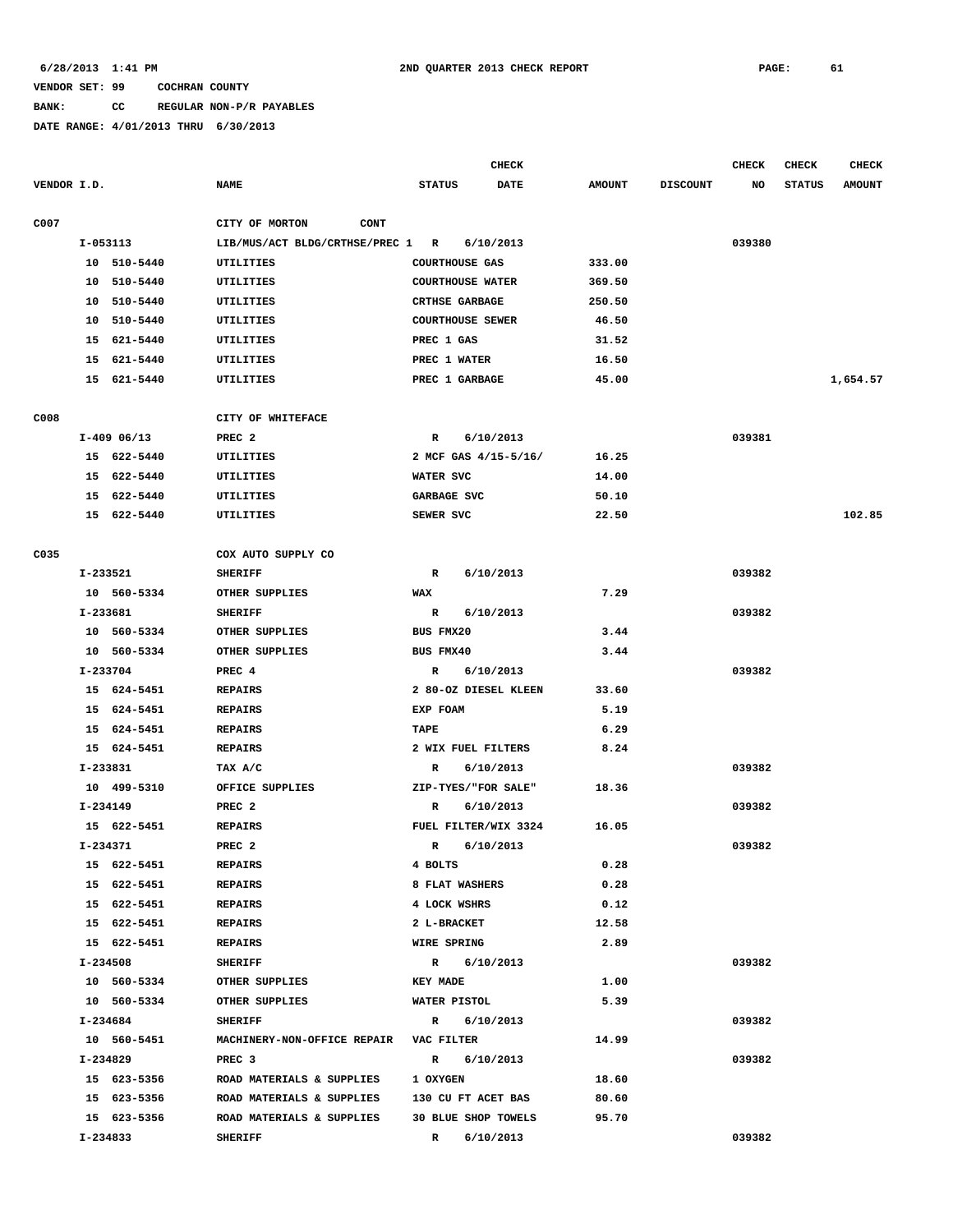**BANK: CC REGULAR NON-P/R PAYABLES**

|                  |                  |                                   | <b>CHECK</b>              |               |                 | <b>CHECK</b> | <b>CHECK</b>  | <b>CHECK</b>  |
|------------------|------------------|-----------------------------------|---------------------------|---------------|-----------------|--------------|---------------|---------------|
| VENDOR I.D.      |                  | <b>NAME</b>                       | <b>STATUS</b><br>DATE     | <b>AMOUNT</b> | <b>DISCOUNT</b> | NO           | <b>STATUS</b> | <b>AMOUNT</b> |
| C035             |                  | COX AUTO SUPPLY CO<br><b>CONT</b> |                           |               |                 |              |               |               |
|                  | I-234833         | <b>SHERIFF</b>                    | $\mathbb{R}$<br>6/10/2013 |               |                 | 039382       |               |               |
|                  | 10 560-5334      | OTHER SUPPLIES                    | 3 BOX CUTTERS             | 3.57          |                 |              |               |               |
|                  | 10 560-5334      | OTHER SUPPLIES                    | <b>KEY MADE</b>           | 1.00          |                 |              |               |               |
|                  | I-235087         | <b>SHERIFF</b>                    | 6/10/2013<br>R            |               |                 | 039382       |               |               |
|                  | 10 560-5451      | MACHINERY-NON-OFFICE REPAIR       | TOOL PROF/#3              | 13.78         |                 |              |               |               |
|                  | 10 560-5451      | MACHINERY-NON-OFFICE REPAIR       | 5 FUSES ATC20             | 3.40          |                 |              |               |               |
|                  | I-235096         | PREC 1                            | R<br>6/10/2013            |               |                 | 039382       |               |               |
|                  | 15 621-5356      | ROAD MATERIALS & SUPPLIES         | 1DZ 134A FREON            | 119.40        |                 |              |               |               |
|                  | I-235330         | <b>ACTIVITY BLDG</b>              | R<br>6/10/2013            |               |                 | 039382       |               |               |
|                  | 10 662-5451      | <b>REPAIR</b>                     | $1/2$ "x $3/8$ " BUSHING  | 0.79          |                 |              |               |               |
|                  | I-235505         | PREC 1                            | 6/10/2013<br>R            |               |                 | 039382       |               |               |
|                  | 15 621-5451      | <b>REPAIRS</b>                    | AIR FILTER #46882/BE      | 130.34        |                 |              |               |               |
|                  | 15 621-5356      | ROAD MATERIALS & SUPPLIES         | 2 PR GLOVES               | 19.98         |                 |              |               |               |
|                  | 15 621-5451      | <b>REPAIRS</b>                    | AIR FILTER #45350/BL      | 121.63        |                 |              |               |               |
|                  | I-235744         | PREC <sub>3</sub>                 | 6/10/2013<br>R            |               |                 | 039382       |               |               |
|                  | 15 623-5356      | ROAD MATERIALS & SUPPLIES         | LIQ WAXY SUDS             | 9.99          |                 |              |               |               |
|                  | 15 623-5356      | ROAD MATERIALS & SUPPLIES         | 2 WASHER FLUID            | 5.78          |                 |              |               |               |
|                  | 15 623-5356      | ROAD MATERIALS & SUPPLIES         | D-BUGS-IT                 | 10.49         |                 |              |               |               |
|                  | I-235999         | PREC 4                            | R<br>6/10/2013            |               |                 | 039382       |               |               |
|                  | 15 624-5356      | ROAD MATERIALS & SUPPLIES         | 3 KEYS MADE               | 3.00          |                 |              |               |               |
|                  | I-236107         | PREC 1                            | 6/10/2013<br>R            |               |                 | 039382       |               |               |
|                  | 15 621-5451      | <b>REPAIRS</b>                    | COOLANT HOSE W/DISC       | 3.35          |                 |              |               |               |
|                  | 15 621-5451      | <b>REPAIRS</b>                    | 4 ANTIFREEZE W/DISC       | 53.96         |                 |              |               |               |
|                  | I-236112         | <b>SHERIFF</b>                    | 6/10/2013<br>R            |               |                 | 039382       |               |               |
|                  | 10 560-5334      | OTHER SUPPLIES                    | 21" RUBBER STRAP/#12      | 1.39          |                 |              |               |               |
|                  | I-236484         | PREC <sub>3</sub>                 | 6/10/2013<br>R            |               |                 | 039382       |               |               |
|                  | 15 623-5451      | <b>REPAIRS</b>                    | 2 STT LAMP #56020         | 46.24         |                 |              |               |               |
|                  | 15 623-5451      | <b>REPAIRS</b>                    | 2 STT LAMP #52302         | 19.20         |                 |              |               | 901.62        |
| C069             |                  | COUNTRY DUMPSTERS, INC.           |                           |               |                 |              |               |               |
|                  | I-33815          | PREC 3/PREC 4                     | R<br>6/10/2013            |               |                 | 039384       |               |               |
|                  | 15 623-5440      | UTILITIES                         | JUN DUMPSTER SVC          | 53.25         |                 |              |               |               |
|                  | 15 624-5440      | UTILITIES                         | JUN DUMPSTER SVC          | 53.25         |                 |              |               | 106.50        |
| C <sub>255</sub> |                  | COCHRAN COUNTY AIRPORT FUND       |                           |               |                 |              |               |               |
|                  | I-2013 SUBSIDY   | AIRPORT FUND                      | R 6/10/2013               |               |                 | 039385       |               |               |
|                  | 10 700-5700      | TRANSFERS TO OTHER FUNDS          | TRNSFR TO AIRPORT/OP      | 20,000.00     |                 |              |               | 20,000.00     |
| C325             |                  | COUNTY EXECUTIVES OF AMERICA      |                           |               |                 |              |               |               |
|                  | I-'13 MEMBERSHIP | CO JUDGE/COMM'R CT                | R 6/10/2013               |               |                 | 039386       |               |               |
|                  | 15 610-5481      | DUES AND REGISTRATION             | 2013 MEMBERSHIP DUES      | 31.27         |                 |              |               | 31.27         |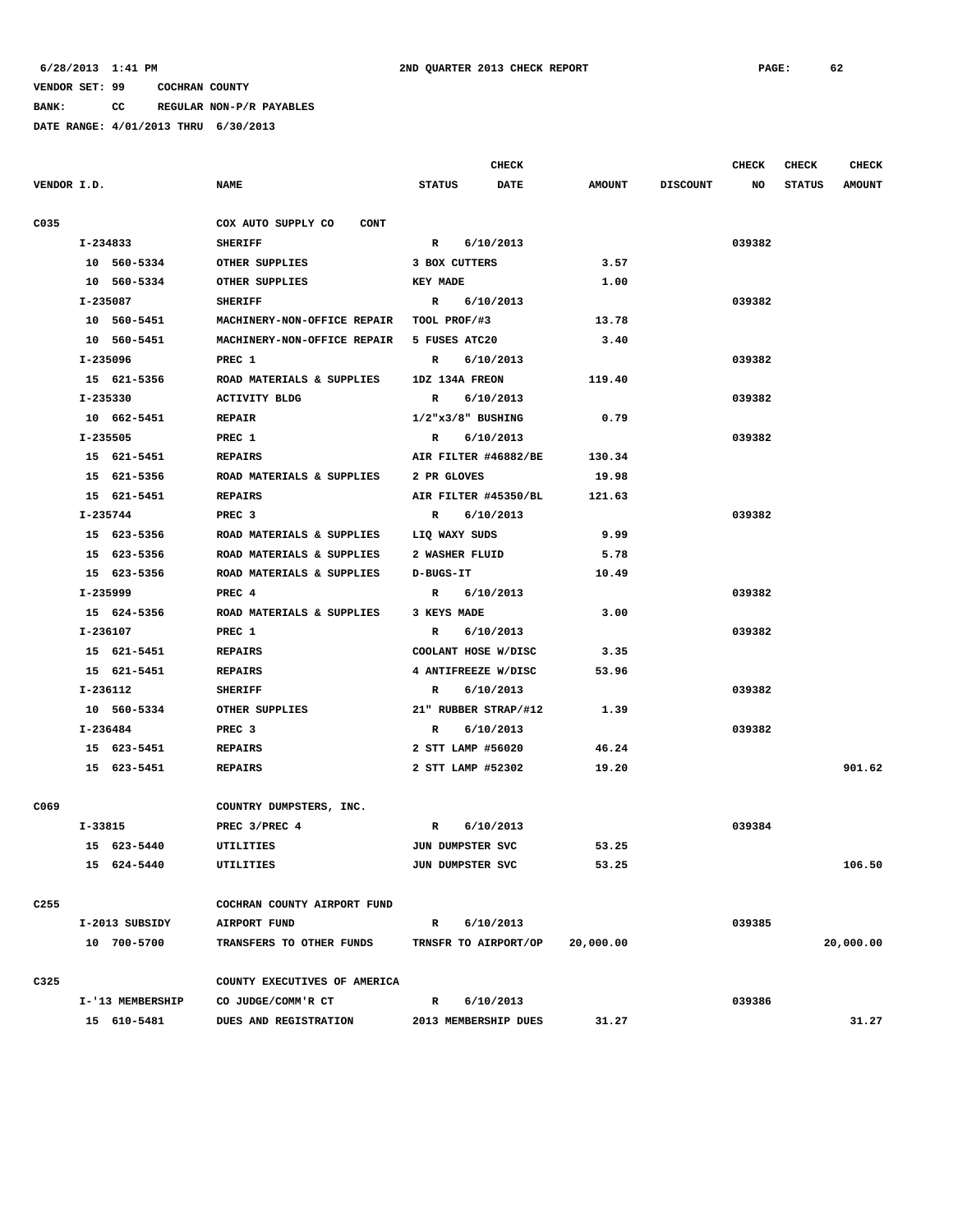**BANK: CC REGULAR NON-P/R PAYABLES**

|             |                  |                           |                      | <b>CHECK</b> |               |                 | <b>CHECK</b> | <b>CHECK</b>  | <b>CHECK</b>  |
|-------------|------------------|---------------------------|----------------------|--------------|---------------|-----------------|--------------|---------------|---------------|
| VENDOR I.D. |                  | <b>NAME</b>               | <b>STATUS</b>        | <b>DATE</b>  | <b>AMOUNT</b> | <b>DISCOUNT</b> | NO           | <b>STATUS</b> | <b>AMOUNT</b> |
| E002        |                  | EASTERN EQUIPMENT SUPPLY  |                      |              |               |                 |              |               |               |
|             | I-E52214         | PREC 1                    | $\mathbb{R}$         | 6/10/2013    |               |                 | 039387       |               |               |
|             | 15 621-5356      | ROAD MATERIALS & SUPPLIES | ANNUAL OXY CYL LEASE |              | 50.00         |                 |              |               |               |
|             | I-E52215         | PREC 1                    | $\mathbb R$          | 6/10/2013    |               |                 | 039387       |               |               |
|             | 15 621-5356      | ROAD MATERIALS & SUPPLIES | ANNUAL ACET CYL LEAS |              | 50.00         |                 |              |               | 100.00        |
|             |                  |                           |                      |              |               |                 |              |               |               |
| F010        |                  | FIVE-AREA TELEPHONE CO-OP |                      |              |               |                 |              |               |               |
|             | I-927-5510 JUN13 | PREC 4                    | $\mathbb{R}$         | 6/10/2013    |               |                 | 039388       |               |               |
|             | 15 624-5420      | TELECOMMUNICATIONS        | BASIC LOCAL SVC      |              | 32.25         |                 |              |               |               |
|             | 15 624-5420      | <b>TELECOMMUNICATIONS</b> | <b>FEES</b>          |              | 8.65          |                 |              |               | 40.90         |
|             |                  |                           |                      |              |               |                 |              |               |               |
| F042        |                  | <b>JAVIER FRANCO</b>      |                      |              |               |                 |              |               |               |
|             | I-DW#15320       | <b>ACTIVITY BLDG</b>      | R                    | 6/10/2013    |               |                 | 039389       |               |               |
|             | 10 000-4370.101  | RENT-ACTIVITY BUILDING    | REF DEP FOR 5/25/13  |              | 125.00        |                 |              |               | 125.00        |
|             |                  |                           |                      |              |               |                 |              |               |               |
| F073        |                  | FRONTIER VALLEY INC.      |                      |              |               |                 |              |               |               |
|             | $I-362431$       | <b>ACTIVITY BLDG</b>      | $\mathbb{R}$         | 6/10/2013    |               |                 | 039390       |               |               |
|             | 10 662-5451      | <b>REPAIR</b>             | RPR WIRES TO EAST A/ |              | 89.00         |                 |              |               |               |
|             | 10 662-5451      | <b>REPAIR</b>             | WIRE NUT/YLW         |              | 0.22          |                 |              |               | 89.22         |
| F106        |                  | FARMERS CO-OP GIN         |                      |              |               |                 |              |               |               |
|             | I-DW#15371       | <b>ACTIVITY BLDG</b>      | $\mathbb{R}$         | 6/10/2013    |               |                 | 039391       |               |               |
|             | 10 000-4370.101  | RENT-ACTIVITY BUILDING    | REF DEP FOR 5/17 & 5 |              | 125.00        |                 |              |               | 125.00        |
|             |                  |                           |                      |              |               |                 |              |               |               |
| G005        |                  | <b>GENERAL FUND</b>       |                      |              |               |                 |              |               |               |
|             | I-VEH LEASE #2   | <b>JUVENILE PROBATION</b> | $\mathbb{R}$         | 6/10/2013    |               |                 | 039392       |               |               |
|             | 10 571-5464      | VEHICLE LEASE             | LEASE 5/25-6/25/13 # |              | 400.00        |                 |              |               | 400.00        |
| G077        |                  | DANNY KAYE KIZER dba      |                      |              |               |                 |              |               |               |
|             | I-551702         | PREC 4                    | R                    | 6/10/2013    |               |                 | 039393       |               |               |
|             | 15 624-5451      | <b>REPAIRS</b>            | STATE INSP/96 MACK   |              | 14.50         |                 |              |               |               |
|             | 15 624-5451      | <b>REPAIRS</b>            | STATE INSP/07 CTS    |              | 14.50         |                 |              |               | 29.00         |
|             |                  |                           |                      |              |               |                 |              |               |               |
| J049        |                  | JUVENILE PROBATION FUND   |                      |              |               |                 |              |               |               |
|             | I-R/B FRINGE '13 | <b>JUVENILE PROBATION</b> | $\mathbf R$          | 6/10/2013    |               |                 | 039394       |               |               |
|             | 10 571-5202      | GROUP INSURANCE           | R/B JUV FOR GR INS Y |              | 6,950.12      |                 |              |               |               |
|             | 10 571-5203      | <b>RETIREMENT</b>         | R/B JUV FOR RETIREME |              | 3,450.28      |                 |              |               | 10,400.40     |
|             |                  |                           |                      |              |               |                 |              |               |               |
| J082        |                  | JOHN DEERE FINANCIAL      |                      |              |               |                 |              |               |               |
|             | I-81957          | PREC <sub>3</sub>         | $\mathbb{R}$         | 6/10/2013    |               |                 | 039395       |               |               |
|             | 15 623-5451      | <b>REPAIRS</b>            | DRY CHG BATT         |              | 66.56         |                 |              |               |               |
|             | 15 623-5451      | <b>REPAIRS</b>            | BATT DISP FEE 12V    |              | 3.00          |                 |              |               |               |
|             | I-84865          | <b>CEMETERY</b>           | $\mathbb{R}$         | 6/10/2013    |               |                 | 039395       |               |               |
|             | 10 516-5451      | <b>REPAIR</b>             | 3 BLADES             |              | 112.11        |                 |              |               |               |
|             | 10 516-5451      | <b>REPAIR</b>             | 2 OIL FILTERS        |              | 18.38         |                 |              |               |               |
|             | 10 516-5451      | <b>REPAIR</b>             | 3 BLADES             |              | 83.28         |                 |              |               |               |
|             | I-86239          | PREC 1                    | R                    | 6/10/2013    |               |                 | 039395       |               |               |
|             | 15 621-5451      | <b>REPAIRS</b>            | OIL FILTER #RE504836 |              | 15.30         |                 |              |               |               |
|             | I-87938          | PREC <sub>3</sub>         | $\mathbb{R}$         | 6/10/2013    |               |                 | 039395       |               |               |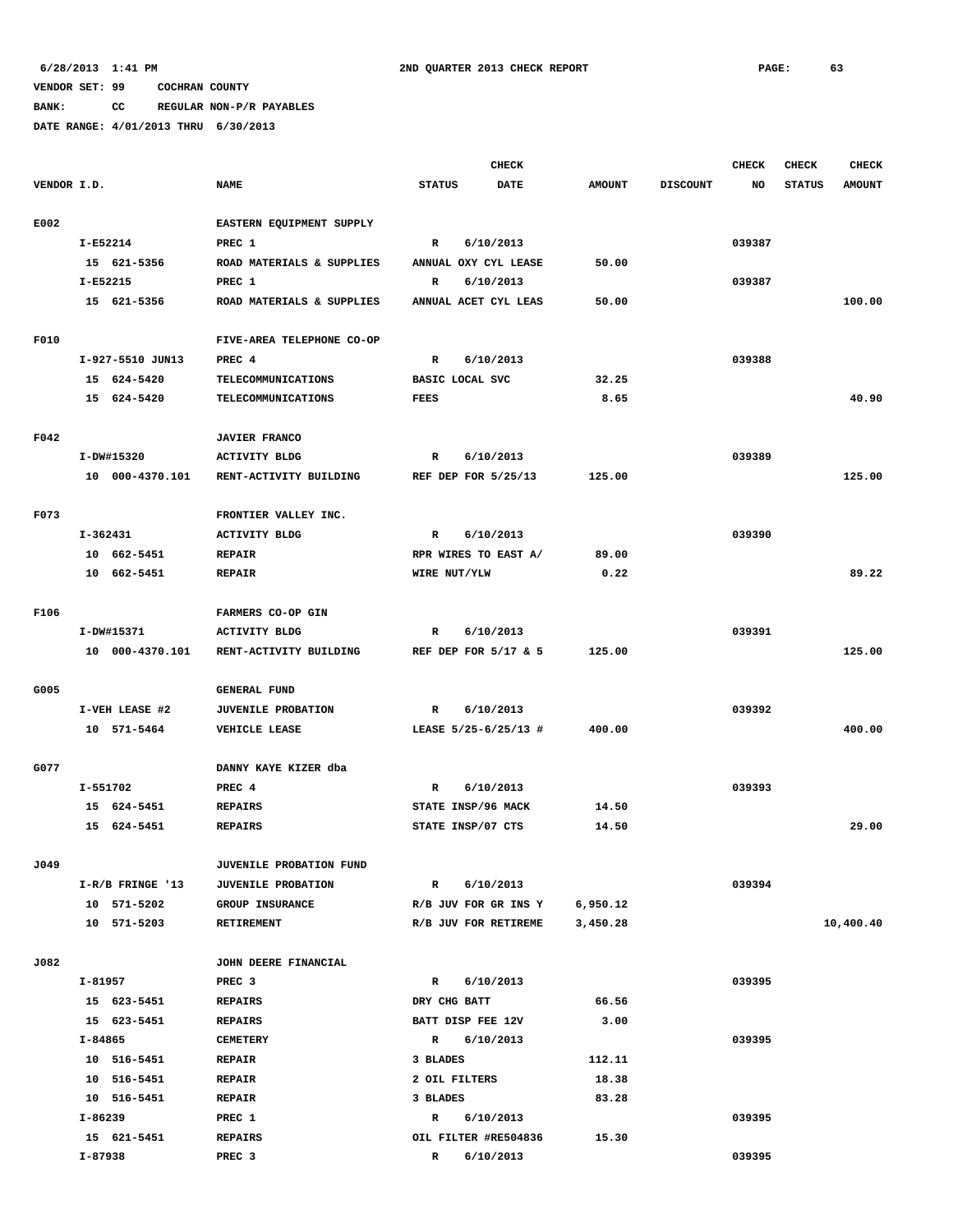**BANK: CC REGULAR NON-P/R PAYABLES**

|             |             |                 |                              |                     | <b>CHECK</b>         |               |                 | <b>CHECK</b> | <b>CHECK</b>  | <b>CHECK</b>  |
|-------------|-------------|-----------------|------------------------------|---------------------|----------------------|---------------|-----------------|--------------|---------------|---------------|
| VENDOR I.D. |             |                 | <b>NAME</b>                  | <b>STATUS</b>       | DATE                 | <b>AMOUNT</b> | <b>DISCOUNT</b> | NO           | <b>STATUS</b> | <b>AMOUNT</b> |
| J082        |             |                 | JOHN DEERE FINANCIAL CONT    |                     |                      |               |                 |              |               |               |
|             | I-87938     |                 | PREC <sub>3</sub>            | R                   | 6/10/2013            |               |                 | 039395       |               |               |
|             |             | 15 623-5451     | <b>REPAIRS</b>               | OIL FILTER AT310905 |                      |               |                 |              |               |               |
|             |             | 15 623-5451     | <b>REPAIRS</b>               |                     | FILTER ELEM #RE52287 | 37.27         |                 |              |               |               |
|             |             | 15 623-5451     | <b>REPAIRS</b>               |                     | FILTER ELEM #RE52964 | 36.72         |                 |              |               | 372.62        |
|             |             |                 |                              |                     |                      |               |                 |              |               |               |
| K033        |             |                 | <b>BARRY KEY</b>             |                     |                      |               |                 |              |               |               |
|             |             | I-DW#15366      | <b>ACTIVITY BLDG</b>         | R                   | 6/10/2013            |               |                 | 039396       |               |               |
|             |             | 10 000-4370.101 | RENT-ACTIVITY BUILDING       |                     | REF DEP FOR 5/26/13  | 125.00        |                 |              |               | 125.00        |
| L010        |             |                 | LEWIS FARM & RANCH STORE INC |                     |                      |               |                 |              |               |               |
|             | $I - 65501$ |                 | PREC 1                       | R                   | 6/10/2013            |               |                 | 039397       |               |               |
|             |             | 15 621-5451     | <b>REPAIRS</b>               | 2.5FT 21' BALE      |                      | 11.10         |                 |              |               |               |
|             |             | 15 621-5451     | <b>REPAIRS</b>               | <b>VALVE</b>        |                      | 59.99         |                 |              |               |               |
|             |             |                 | ROAD MATERIALS & SUPPLIES    |                     |                      |               |                 |              |               |               |
|             |             | 15 621-5356     |                              | <b>D-CON</b>        |                      | 5.95          |                 |              |               |               |
|             |             | 15 621-5451     | <b>REPAIRS</b>               | $2"$ TEE            |                      | 17.49         |                 |              |               |               |
|             |             | 15 621-5451     | <b>REPAIRS</b>               | 2" CLOSE NIPPLE     |                      | 2.06          |                 |              |               |               |
|             |             | 15 621-5356     | ROAD MATERIALS & SUPPLIES    | REDUCER 2x4         |                      | 14.49         |                 |              |               |               |
|             |             | 15 621-5451     | <b>REPAIRS</b>               | PLUG                |                      | 1.49          |                 |              |               |               |
|             |             | 15 621-5451     | <b>REPAIRS</b>               | 2 THREAD            |                      | 4.00          |                 |              |               |               |
|             |             | 15 621-5451     | <b>REPAIRS</b>               | DISC                |                      | 11.66CR       |                 |              |               |               |
|             | I-65557     |                 | PREC 4                       | $\mathbb{R}$        | 6/10/2013            |               |                 | 039397       |               |               |
|             |             | 15 624-5356     | ROAD MATERIALS & SUPPLIES    | 2 CREAMER           |                      | 3.90          |                 |              |               |               |
|             |             | 15 624-5356     | ROAD MATERIALS & SUPPLIES    | <b>COFFEE</b>       |                      | 16.95         |                 |              |               |               |
|             | I-65699     |                 | DISTRICT COURT               | $\mathbf R$         | 6/10/2013            |               |                 | 039397       |               |               |
|             |             | 10 435-5499     | MISCELLANEOUS                | <b>1CS DRINKS</b>   |                      | 4.75          |                 |              |               |               |
|             | I-65786     |                 | PREC <sub>3</sub>            | R                   | 6/10/2013            |               |                 | 039397       |               |               |
|             |             | 15 623-5356     | ROAD MATERIALS & SUPPLIES    | TOOL HOLDER         |                      | 21.99         |                 |              |               |               |
|             |             | 15 623-5356     | ROAD MATERIALS & SUPPLIES    | HANDLE              |                      | 5.99          |                 |              |               |               |
|             |             | 15 623-5356     | ROAD MATERIALS & SUPPLIES    | SQUEEGEE            |                      | 16.49         |                 |              |               |               |
|             |             | 15 623-5356     | ROAD MATERIALS & SUPPLIES    | TOWELS              |                      | 9.99          |                 |              |               |               |
|             |             | 15 623-5356     | ROAD MATERIALS & SUPPLIES    | DISC                |                      | 5.45CR        |                 |              |               |               |
|             | $I - 65813$ |                 | PREC 1                       | R                   | 6/10/2013            |               |                 | 039397       |               |               |
|             |             | 15 621-5451     | <b>REPAIRS</b>               | U-BOLT              |                      | 2.79          |                 |              |               |               |
|             |             | 15 621-5451     | <b>REPAIRS</b>               | DISC                |                      | 0.28CR        |                 |              |               |               |
|             |             | I-66143         | ACTIVITY BLDG                | R 6/10/2013         |                      |               |                 | 039397       |               |               |
|             |             | 10 662-5332     | CUSTODIAL SUPPLIES           | <b>FAN</b>          |                      | 119.99        |                 |              |               |               |
|             |             | 10 662-5332     | CUSTODIAL SUPPLIES           | <b>TRASH BAGS</b>   |                      | 19.99         |                 |              |               |               |
|             |             | 10 662-5332     | CUSTODIAL SUPPLIES           | DISC                |                      | 14.00CR       |                 |              |               |               |
|             | I-66232     |                 | <b>SHERIFF</b>               | R 6/10/2013         |                      |               |                 | 039397       |               |               |
|             |             | 10 560-5334     | OTHER SUPPLIES               |                     | 2x4x12/FIRING RANGE  | 5.95          |                 |              |               |               |
|             | I-66359     |                 | PREC 4                       | $\mathbb{R}$        | 6/10/2013            |               |                 | 039397       |               |               |
|             |             | 15 624-5356     | ROAD MATERIALS & SUPPLIES    | ROCK HARD PUTTY     |                      | 3.29          |                 |              |               |               |
|             | I-66451     |                 | PARK                         | $\mathbb{R}$        | 6/10/2013            |               |                 | 039397       |               |               |
|             |             | 10 660-5332     | CUSTODIAL SUPPLIES           | 2 PK LIGHT BULBS    |                      | 25.98         |                 |              |               |               |
|             |             | 10 660-5332     | CUSTODIAL SUPPLIES           | DISC                |                      | 2.60CR        |                 |              |               |               |
|             | I-66494     |                 | PREC <sub>3</sub>            | $\mathbf{R}$        | 6/10/2013            |               |                 | 039397       |               |               |
|             |             | 15 623-5356     | ROAD MATERIALS & SUPPLIES    | 2 TOOL HOLDERS      |                      | 43.98         |                 |              |               |               |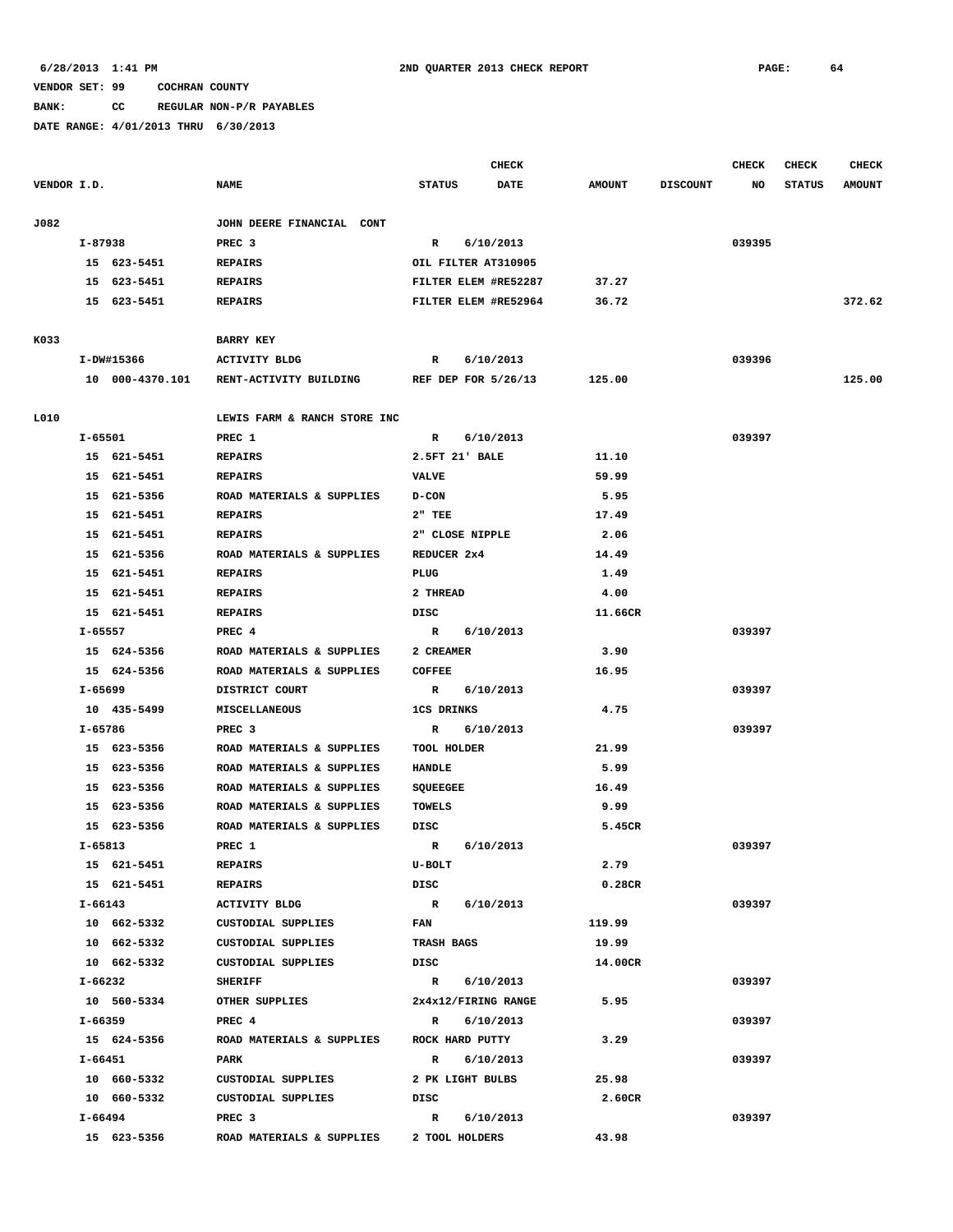**BANK: CC REGULAR NON-P/R PAYABLES**

|             |         |             |                            |                     | <b>CHECK</b>            |               |                 | <b>CHECK</b> | <b>CHECK</b>  | <b>CHECK</b>  |
|-------------|---------|-------------|----------------------------|---------------------|-------------------------|---------------|-----------------|--------------|---------------|---------------|
| VENDOR I.D. |         |             | <b>NAME</b>                | <b>STATUS</b>       | <b>DATE</b>             | <b>AMOUNT</b> | <b>DISCOUNT</b> | NO           | <b>STATUS</b> | <b>AMOUNT</b> |
| L010        |         |             | LEWIS FARM & RANCH STOCONT |                     |                         |               |                 |              |               |               |
|             | I-66494 |             | PREC <sub>3</sub>          | R                   | 6/10/2013               |               |                 | 039397       |               |               |
|             |         | 15 623-5356 | ROAD MATERIALS & SUPPLIES  | DISC                |                         | 4.48CR        |                 |              |               |               |
|             | I-66767 |             | PREC <sub>3</sub>          | R                   | 6/10/2013               |               |                 | 039397       |               |               |
|             |         | 15 623-5356 | ROAD MATERIALS & SUPPLIES  | 11 OIL              |                         | 219.45        |                 |              |               |               |
|             |         | 15 623-5356 | ROAD MATERIALS & SUPPLIES  | DISC                |                         | 21.95CR       |                 |              |               |               |
|             | I-66875 |             | <b>CEMETERY</b>            | $\mathbb{R}$        | 6/10/2013               |               |                 | 039397       |               |               |
|             |         | 10 516-5332 | CUSTODIAL SUPPLIES         | CLIP                |                         | 3.49          |                 |              |               |               |
|             |         | 10 516-5332 | CUSTODIAL SUPPLIES         | DISC                |                         | 0.35CR        |                 |              |               |               |
|             | I-66890 |             | <b>CEMETERY</b>            | $\mathbb{R}$        | 6/10/2013               |               |                 | 039397       |               |               |
|             |         | 10 516-5332 | CUSTODIAL SUPPLIES         | CLIP                |                         | 3.49          |                 |              |               |               |
|             |         | 10 516-5332 | CUSTODIAL SUPPLIES         | DISC                |                         | 0.35CR        |                 |              |               |               |
|             | I-66892 |             | JAIL                       | $\mathbb{R}$        | 6/10/2013               |               |                 | 039397       |               |               |
|             |         | 10 512-5392 | MISCELLANEOUS SUPPLIES     | <b>1CS BLEACH</b>   |                         | 22.32         |                 |              |               |               |
|             |         | 10 512-5392 | MISCELLANEOUS SUPPLIES     | 2CS SPRAYWAY        |                         | 71.76         |                 |              |               |               |
|             |         | 10 512-5392 | MISCELLANEOUS SUPPLIES     | 2 DISH SOAP         |                         | 7.98          |                 |              |               |               |
|             |         | 10 512-5392 | MISCELLANEOUS SUPPLIES     | DISC                |                         | 10.21CR       |                 |              |               |               |
|             | I-66893 |             | COURTHOUSE                 |                     | R 6/10/2013             |               |                 | 039397       |               |               |
|             |         | 10 510-5332 | CUSTODIAL SUPPLIES         | 1GL FABULOSO        |                         | 8.99          |                 |              |               |               |
|             |         | 10 510-5332 | CUSTODIAL SUPPLIES         |                     | 4 CARPET FRESH          | 9.16          |                 |              |               |               |
|             |         | 10 510-5332 | CUSTODIAL SUPPLIES         | LYSOL               |                         | 3.99          |                 |              |               |               |
|             |         | 10 510-5332 | CUSTODIAL SUPPLIES         | <b>DAWN</b>         |                         | 3.99          |                 |              |               |               |
|             |         | 10 510-5332 | CUSTODIAL SUPPLIES         |                     | <b>1CS PAPER TOWELS</b> | 38.70         |                 |              |               |               |
|             |         | 10 510-5332 | CUSTODIAL SUPPLIES         | <b>1DZ SPRAYWAY</b> |                         | 35.88         |                 |              |               |               |
|             |         | 10 510-5332 | CUSTODIAL SUPPLIES         | <b>1CS BLEACH</b>   |                         | 22.32         |                 |              |               |               |
|             |         | 10 510-5332 | CUSTODIAL SUPPLIES         | DISC                |                         | 12.30CR       |                 |              |               |               |
|             | I-66956 |             | <b>ACTIVITY BLDG</b>       | $\mathbb{R}$        | 6/10/2013               |               |                 | 039397       |               |               |
|             |         | 10 662-5451 | <b>REPAIR</b>              | <b>VALVE</b>        |                         | 9.99          |                 |              |               |               |
|             |         | 10 662-5451 | <b>REPAIR</b>              |                     | 1/2" CLOSE NIPPLE GA    | 0.47          |                 |              |               |               |
|             |         | 10 662-5451 | <b>REPAIR</b>              | DISC                |                         | 1.05CR        |                 |              |               |               |
|             | I-67085 |             | PREC 4                     | R                   | 6/10/2013               |               |                 | 039397       |               |               |
|             |         | 15 624-5356 | ROAD MATERIALS & SUPPLIES  | <b>TISSUE PAPER</b> |                         | 6.49          |                 |              |               |               |
|             |         | 15 624-5356 | ROAD MATERIALS & SUPPLIES  | <b>TOWELS</b>       |                         | 4.79          |                 |              |               |               |
|             |         | 15 624-5356 | ROAD MATERIALS & SUPPLIES  | 3 TOWELS            |                         | 3.87          |                 |              |               |               |
|             |         | 15 624-5356 | ROAD MATERIALS & SUPPLIES  | <b>TOWELS</b>       |                         | 4.79          |                 |              |               |               |
|             | I-67120 |             | PARK                       |                     | R 6/10/2013             |               |                 | 039397       |               |               |
|             |         | 10 660-5332 | CUSTODIAL SUPPLIES         | 2 BUG SPRAY         |                         | 10.98         |                 |              |               |               |
|             |         | 10 660-5332 | CUSTODIAL SUPPLIES         | 2 SPRINKLER         |                         | 13.98         |                 |              |               |               |
|             |         | 10 660-5332 | CUSTODIAL SUPPLIES         | DISC                |                         | 2.50CR        |                 |              |               |               |
|             | I-67407 |             | JAIL                       |                     | R 6/10/2013             |               |                 | 039397       |               |               |
|             |         | 10 512-5392 | MISCELLANEOUS SUPPLIES     | SHOP TOWELS         |                         | 4.79          |                 |              |               |               |
|             |         | 10 512-5392 | MISCELLANEOUS SUPPLIES     | WINDEX              |                         | 5.99          |                 |              |               |               |
|             |         | 10 512-5392 | MISCELLANEOUS SUPPLIES     | DISC                |                         | 1.08CR        |                 |              |               |               |
|             | I-67502 |             | PREC 3                     |                     | R 6/10/2013             |               |                 | 039397       |               |               |
|             |         | 15 623-5356 | ROAD MATERIALS & SUPPLIES  | <b>1CS GREASE</b>   |                         | 27.90         |                 |              |               |               |
|             | I-67765 |             | <b>ACTIVITY BLDG</b>       |                     | R 6/10/2013             |               |                 | 039397       |               |               |
|             |         | 10 662-5451 | <b>REPAIR</b>              | 4 CLAMPS            |                         | 3.16          |                 |              |               |               |
|             |         | 10 662-5451 | <b>REPAIR</b>              | <b>OVERFLOW KIT</b> |                         | 1.99          |                 |              |               |               |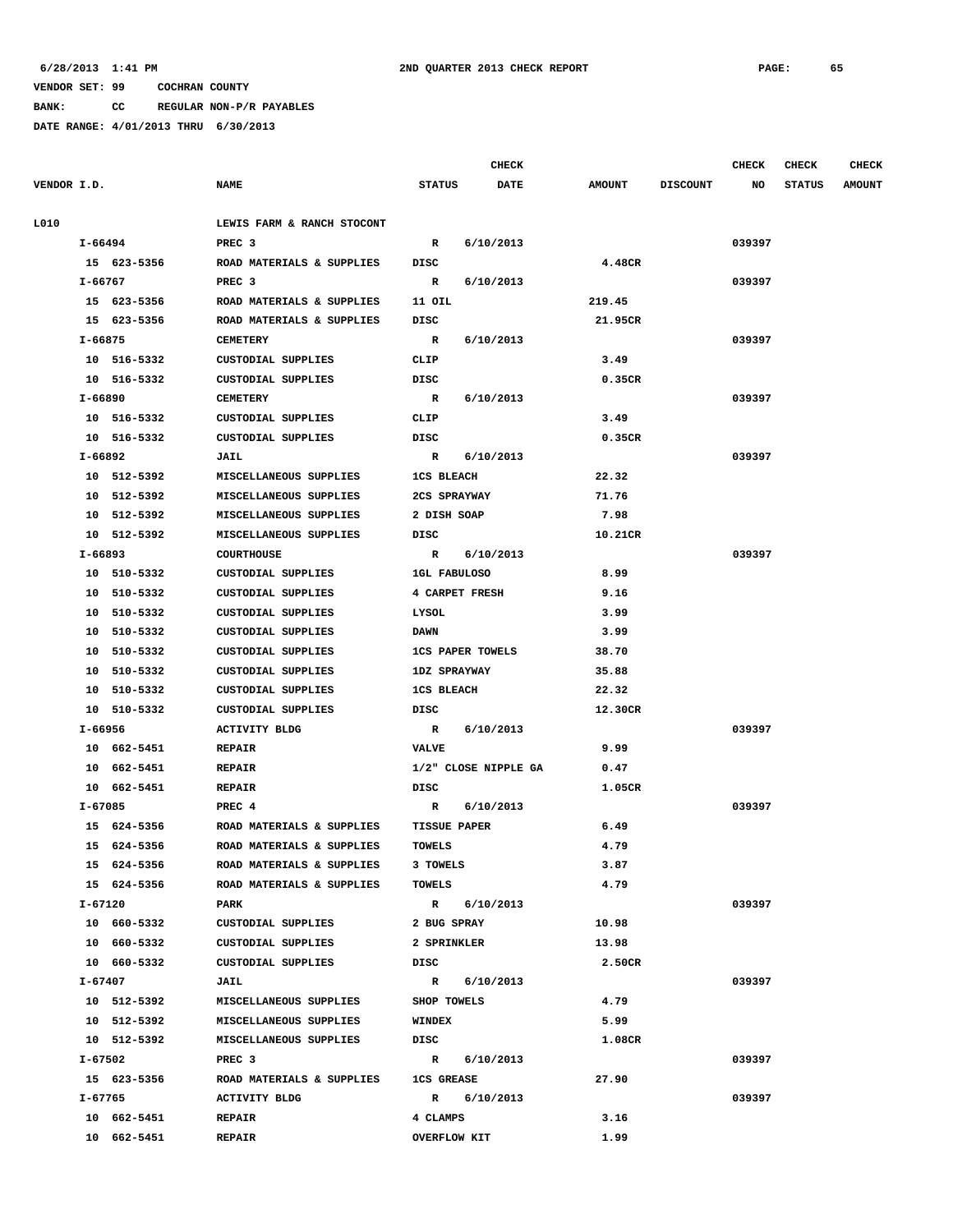# **BANK: CC REGULAR NON-P/R PAYABLES**

|             |             |                    |                                   |                  | <b>CHECK</b>         |               |                 | CHECK  | <b>CHECK</b>  | <b>CHECK</b>  |
|-------------|-------------|--------------------|-----------------------------------|------------------|----------------------|---------------|-----------------|--------|---------------|---------------|
| VENDOR I.D. |             |                    | <b>NAME</b>                       | <b>STATUS</b>    | <b>DATE</b>          | <b>AMOUNT</b> | <b>DISCOUNT</b> | NO     | <b>STATUS</b> | <b>AMOUNT</b> |
| L010        |             |                    | LEWIS FARM & RANCH STOCONT        |                  |                      |               |                 |        |               |               |
|             | I-67765     |                    | <b>ACTIVITY BLDG</b>              | $\mathbb{R}$     | 6/10/2013            |               |                 | 039397 |               |               |
|             |             | 10 662-5451        | <b>REPAIR</b>                     | DISC             |                      | 0.52CR        |                 |        |               |               |
|             | $I - 67910$ |                    | <b>ACTIVITY BLDG</b>              | R                | 6/10/2013            |               |                 | 039397 |               |               |
|             |             | 10 662-5332        | CUSTODIAL SUPPLIES                | 2 ZIP TIES       |                      | 1.20          |                 |        |               |               |
|             |             | 10 662-5332        | CUSTODIAL SUPPLIES                |                  | 6FT 1/2" BLK HOSE    | 4.80          |                 |        |               |               |
|             |             | 10 662-5332        | CUSTODIAL SUPPLIES                | <b>SILICONE</b>  |                      | 3.49          |                 |        |               |               |
|             | 10          | 662-5332           | CUSTODIAL SUPPLIES                | DISC             |                      | 0.95CR        |                 |        |               |               |
|             |             | 10 662-5332        | CUSTODIAL SUPPLIES                | 1/2" HOSE MENDER |                      | 0.50          |                 |        |               | 889.57        |
| L018        |             |                    | LUBBOCK GRADER BLADE, INC         |                  |                      |               |                 |        |               |               |
|             | I-47391     |                    | PREC <sub>3</sub>                 | R                | 6/10/2013            |               |                 | 039400 |               |               |
|             |             | 15 623-5356        | ROAD MATERIALS & SUPPLIES         |                  | 6 5/8"x7' GRDR BLADE | 672.00        |                 |        |               |               |
|             |             | 15 623-5356        | ROAD MATERIALS & SUPPLIES         |                  | 2 3/4"x7' GRDR BLADE | 252.00        |                 |        |               |               |
|             |             | 15 623-5356        | ROAD MATERIALS & SUPPLIES         |                  | 50 5/8" BOLTS W/NUT  | 49.00         |                 |        |               |               |
|             |             | 15 623-5356        | ROAD MATERIALS & SUPPLIES         |                  | 60 3/4" BOLTS W/NUT  | 82.80         |                 |        |               | 1,055.80      |
| L202        |             |                    | LUBBOCK COUNTY MEDICAL EXAMINE    |                  |                      |               |                 |        |               |               |
|             | $I - 423$   |                    | <b>JUSTICE OF PEACE</b>           | R                | 6/10/2013            |               |                 | 039401 |               |               |
|             |             | 10 455-5405        | <b>AUTOPSY</b>                    |                  | AUTOPSY/MANUAL HINOJ | 3,000.00      |                 |        |               | 3,000.00      |
| M236        |             |                    | JOEL MARTINEZ                     |                  |                      |               |                 |        |               |               |
|             |             | I-DW#15408         | <b>ACTIVITY BLDG</b>              | R                | 6/10/2013            |               |                 | 039402 |               |               |
|             |             | 10 000-4370.101    | RENT-ACTIVITY BUILDING            |                  | REF DEP FOR $6/2/13$ | 125.00        |                 |        |               | 125.00        |
| N089        |             |                    | <b>SUSANA NAVA</b>                |                  |                      |               |                 |        |               |               |
|             |             | I-DW#15422         | <b>PARK/SHOWBARN</b>              | R                | 6/10/2013            |               |                 | 039403 |               |               |
|             |             | 10 000-4370.102    | RENT-PARK FACILITIES              |                  | REF DEP FOR 6/1/13   | 125.00        |                 |        |               | 125.00        |
| 0037        |             |                    | ANGELA OVERMAN, ATTY AT LAW       |                  |                      |               |                 |        |               |               |
|             |             | I-4239 CPS 053013  | DISTRICT COURT                    | R                | 6/10/2013            |               |                 | 039404 |               |               |
|             |             | 10 435-5400        | ATTORNEY AD LITEM                 |                  | 11-06-4239 CPS/CH--F | 300.00        |                 |        |               | 300.00        |
| P221        |             |                    | PERDUE, BRANDON, FIELDER, COLLINS |                  |                      |               |                 |        |               |               |
|             |             | I-NOTICES 2013     | TAX OFC                           | R                | 6/10/2013            |               |                 | 039405 |               |               |
|             |             | 10 499-5408        | TAX ROLL                          |                  | RENDER 1278 MAY NOTI | 63.90         |                 |        |               |               |
|             |             | 10 499-5408        | TAX ROLL                          |                  | PRINT 1278 NOTICES @ | 63.90         |                 |        |               |               |
|             |             | 10 499-5408        | TAX ROLL                          |                  | POSTAGE/1278 NOTICES | 492.46        |                 |        |               | 620.26        |
|             |             |                    |                                   |                  |                      |               |                 |        |               |               |
| R144        |             |                    | ANNA J RICKER dba                 |                  |                      |               |                 |        |               |               |
|             |             | I-JUV#622 06/03/13 | COUNTY COURT                      | R                | 6/10/2013            |               |                 | 039406 |               |               |
|             |             | 10 426-5400        | ATTORNEY AD LITEM                 | DEPOS/JUV#622    |                      | 300.00        |                 |        |               | 300.00        |
|             |             |                    |                                   |                  |                      |               |                 |        |               |               |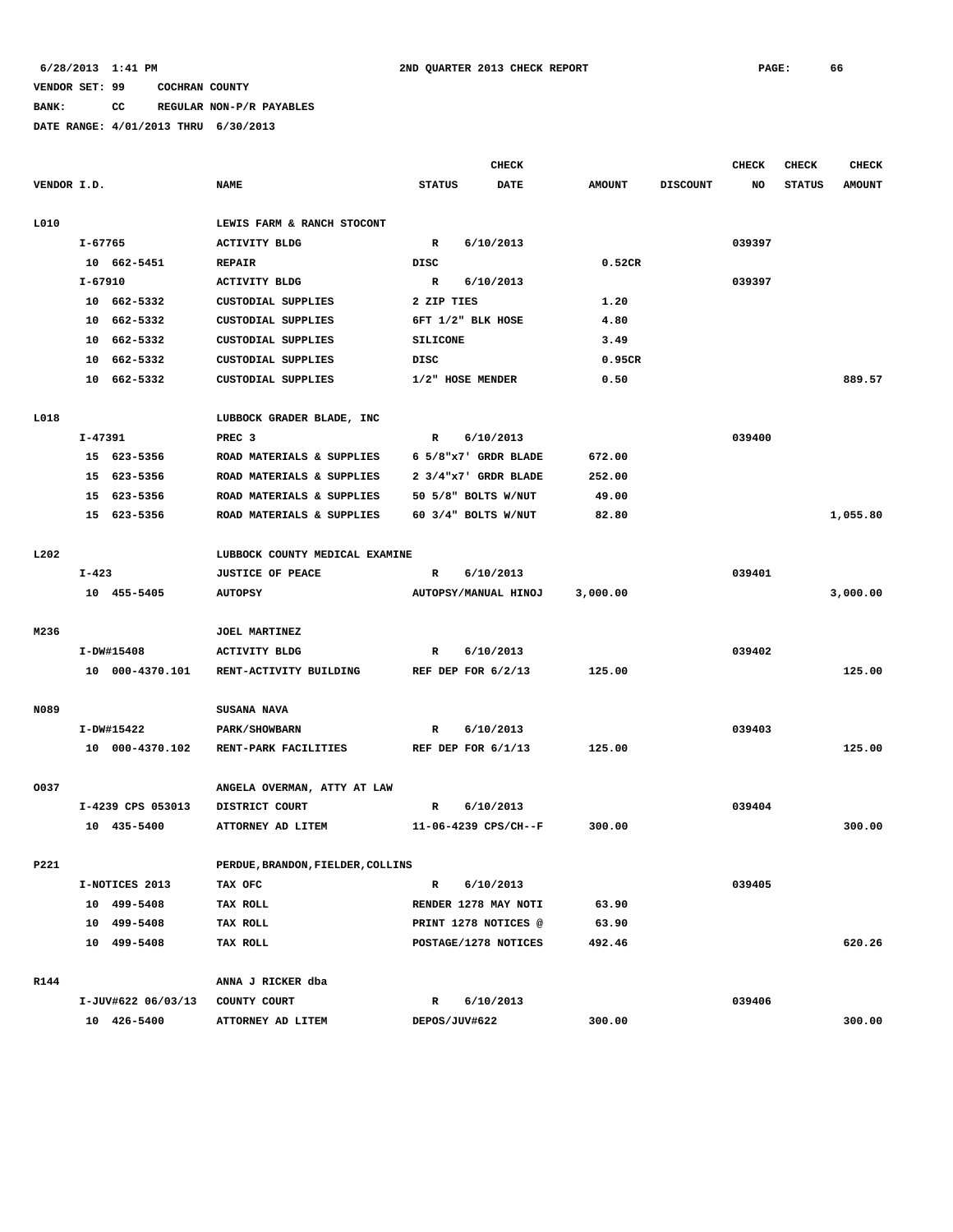**BANK: CC REGULAR NON-P/R PAYABLES**

**DATE RANGE: 4/01/2013 THRU 6/30/2013**

**CHECK CHECK CHECK CHECK** 

| VENDOR I.D. |                    | <b>NAME</b>               | <b>STATUS</b><br><b>DATE</b> | <b>AMOUNT</b> | <b>DISCOUNT</b> | NO     | <b>STATUS</b><br><b>AMOUNT</b> |
|-------------|--------------------|---------------------------|------------------------------|---------------|-----------------|--------|--------------------------------|
| S010        |                    | SILVERS COMPANY           |                              |               |                 |        |                                |
|             | $I-CONST$ 06/13    | <b>CONSTABLE</b>          | $\mathbb{R}$<br>6/10/2013    |               |                 | 039407 |                                |
|             | 10 550-5330        | FUEL & OIL                | 21.67GL PREM UNL             | 79.29         |                 |        |                                |
|             | 10 550-5330        | FUEL & OIL                | CR FED TAX ON 21.67G         | 3.99CR        |                 |        |                                |
|             | $I-EXT$ SVC 06/13  | EXTENSION SVC             | R 6/10/2013                  |               |                 | 039407 |                                |
|             | 10 665-5330        | FUEL AND OIL              | 174.84GL UNL/#4              | 617.96        |                 |        |                                |
|             | 10 665-5330        | FUEL AND OIL              | CR FED TAX ON 174.84         | 32.17CR       |                 |        |                                |
|             | $I-JUV$ PROB 06/13 | <b>JUVENILE PROBATION</b> | R 6/10/2013                  |               |                 | 039407 |                                |
|             | 10 571-5451        | <b>REPAIR</b>             | <b>STATE INSP</b>            | 14.50         |                 |        |                                |
|             | 10 571-5330        | FUEL                      | 63.68GL UNL/#4               | 225.37        |                 |        |                                |
|             | 10 571-5330        | FUEL                      | CR FED TAX ON 63.68G 11.72CR |               |                 |        |                                |
|             | I-PREC 1 06/13     | PREC 1                    | 6/10/2013<br>$\mathbf R$     |               |                 | 039407 |                                |
|             | 15 621-5330        | FUEL & OIL                | 68GL HS DIESEL/GRDR          | 218.28        |                 |        |                                |
|             | 15 621-5330        | FUEL & OIL                | 57GL HS DIESEL/GRDR          | 185.25        |                 |        |                                |
|             | 15 621-5330        | FUEL & OIL                | 91GL LS DIESEL/WTR T         | 305.31        |                 |        |                                |
|             | 15 621-5330        | FUEL & OIL                | <b>STATE TAX</b>             | 18.20         |                 |        |                                |
|             | 15 621-5330        | FUEL & OIL                | 29GL UNL/CO PK 5/1           | 89.18         |                 |        |                                |
|             | 15 621-5330        | FUEL & OIL                | <b>STATE TAX</b>             | 5.34          |                 |        |                                |
|             | 15 621-5330        | FUEL & OIL                | 145GL LS DIESEL 5/29         | 465.45        |                 |        |                                |
|             | 15 621-5330        | FUEL & OIL                | <b>STATE TAX</b>             | 29.00         |                 |        |                                |
|             | I-PREC 2 06/13     | PREC <sub>2</sub>         | R 6/10/2013                  |               |                 | 039407 |                                |
|             | 15 622-5330        | FUEL AND OIL              | 200GL UNL 5/8                | 625.00        |                 |        |                                |
|             | 15 622-5330        | FUEL AND OIL              | <b>STATE TAX</b>             | 40.00         |                 |        |                                |
|             | 15 622-5330        | FUEL AND OIL              | 200GL LS DIESEL 5/8          | 673.00        |                 |        |                                |
|             | 15 622-5330        | FUEL AND OIL              | <b>STATE TAX</b>             | 40.00         |                 |        |                                |
|             | 15 622-5330        | FUEL AND OIL              | 178GL HS DIESEL 5/7          | 578.50        |                 |        |                                |
|             | I-PREC 4 06/13     | PREC 4                    | R 6/10/2013                  |               |                 | 039407 |                                |
|             | 15 624-5330        | FUEL AND OIL              | 23.3GL HS DIESEL/FR          | 75.73         |                 |        |                                |
|             | 15 624-5330        | FUEL AND OIL              | 106GL LS DIESEL 5/20         | 351.39        |                 |        |                                |
|             | 15 624-5330        | FUEL AND OIL              | <b>STATE TAX</b>             | 21.20         |                 |        |                                |
|             | 15 624-5330        | FUEL AND OIL              | 79.5GL LS DIESEL/BL          | 263.54        |                 |        |                                |
|             | 15 624-5330        | FUEL AND OIL              | <b>STATE TAX</b>             | 15.90         |                 |        |                                |
|             | 15 624-5330        | FUEL AND OIL              | 128.2GL LS DIESEL/BL         | 424.98        |                 |        |                                |
|             | 15 624-5330        | FUEL AND OIL              | STATE TAX                    | 25.64         |                 |        |                                |
|             | 624-5330<br>15     | FUEL AND OIL              | 158GL LS DIESEL 5/15         | 523.77        |                 |        |                                |
|             | 624-5330<br>15     | FUEL AND OIL              | STATE TAX                    | 31.60         |                 |        |                                |
|             | 624-5330<br>15     | FUEL AND OIL              | 108GL LS DIESEL/BL D         | 358.02        |                 |        |                                |
|             | 15<br>624-5330     | FUEL AND OIL              | STATE TAX                    | 21.60         |                 |        |                                |
|             | I-SHERIFF 06/13    | <b>SHERIFF</b>            | 6/10/2013<br>R               |               |                 | 039407 |                                |
|             | 560-5330<br>10     | FUEL AND OIL              | 15GL UNL/#137                | 51.89         |                 |        |                                |
|             | 10<br>560-5330     | FUEL AND OIL              | 127.39GL UNL/#134            | 450.55        |                 |        |                                |
|             | 10<br>560-5330     | FUEL AND OIL              | 57.03GL UNL/#121             | 202.10        |                 |        |                                |
|             | 10 560-5330        | FUEL AND OIL              | 119.44GL UNL/#135            | 422.17        |                 |        |                                |
|             | 10<br>560-5330     | FUEL AND OIL              | 123.01GL UNL/#136            | 431.93        |                 |        |                                |
|             | 560-5330<br>10     | FUEL AND OIL              | 93.53GL UNL/#122             | 330.81        |                 |        |                                |
|             | 560-5330<br>10     | FUEL AND OIL              | 57.11GL UNL/#107             | 201.17        |                 |        |                                |
|             | 10<br>560-5330     | FUEL AND OIL              | 68.11GL UNL/#133             | 241.04        |                 |        |                                |
|             | 560-5330<br>10     | FUEL AND OIL              | CR FED TAX ON 660.62         | 121.55CR      |                 |        | 8,485.23                       |
|             |                    |                           |                              |               |                 |        |                                |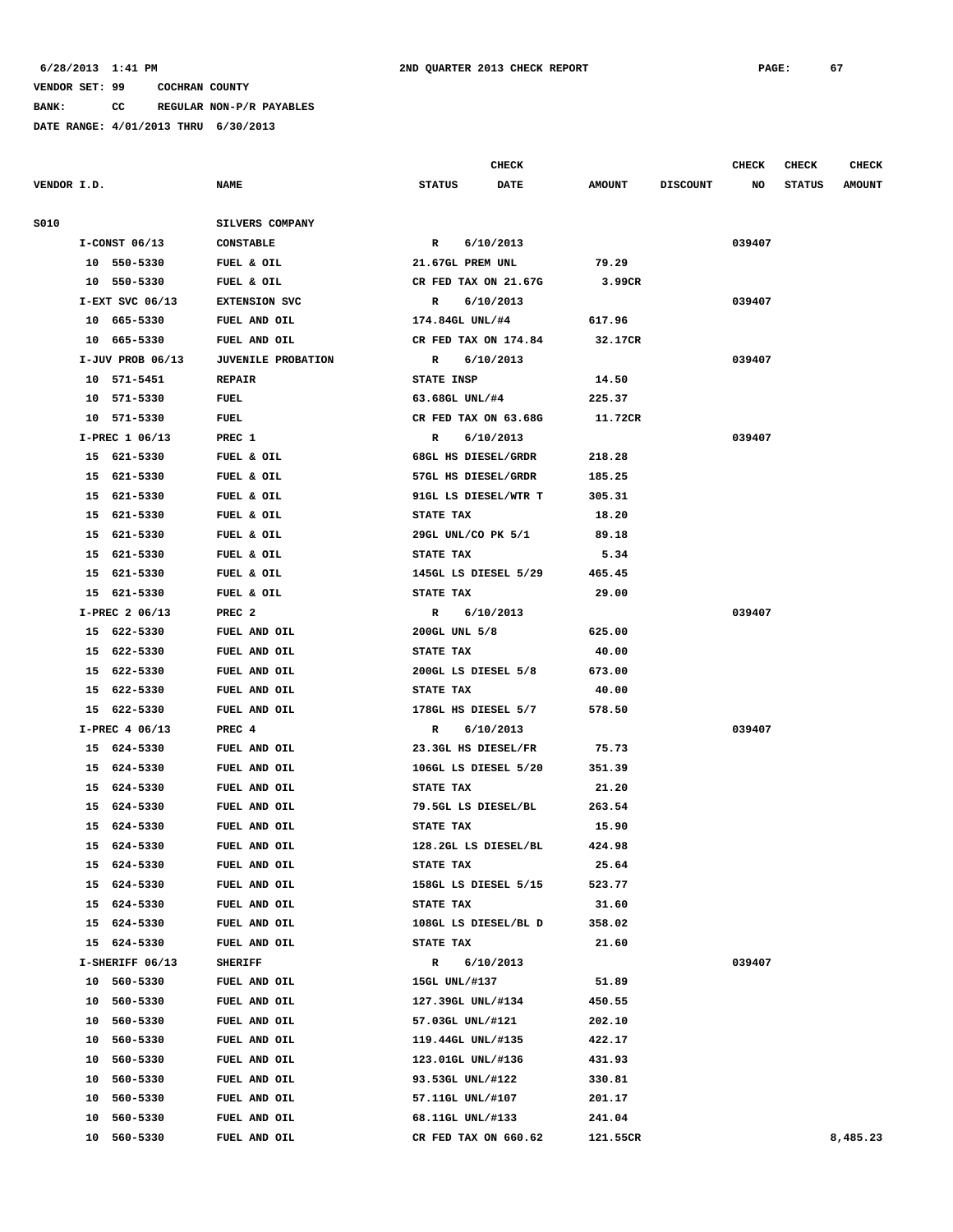# **BANK: CC REGULAR NON-P/R PAYABLES**

|             |          |                    | <b>CHECK</b>                 |                      |             |               |                 | <b>CHECK</b> | <b>CHECK</b>  | <b>CHECK</b>  |
|-------------|----------|--------------------|------------------------------|----------------------|-------------|---------------|-----------------|--------------|---------------|---------------|
| VENDOR I.D. |          |                    | <b>NAME</b>                  | <b>STATUS</b>        | <b>DATE</b> | <b>AMOUNT</b> | <b>DISCOUNT</b> | NO           | <b>STATUS</b> | <b>AMOUNT</b> |
| S047        |          |                    | SHELL FLEET PLUS             |                      |             |               |                 |              |               |               |
|             |          | I-065177891305     | <b>EXTENSION SVC</b>         | $\mathbb{R}$         | 6/10/2013   |               |                 | 039408       |               |               |
|             |          | 10 665-5330        | FUEL AND OIL                 | 23.122GL UNL/SWTWTR  |             | 77.69         |                 |              |               |               |
|             | 10       | 665-5330           | FUEL AND OIL                 | 11.302GL UNL/BIG SPR |             | 39.56         |                 |              |               |               |
|             | 10       | 665-5330           | FUEL AND OIL                 | CR FED TAX ON 34.4 G |             | 6.30CR        |                 |              |               | 110.95        |
| S058        |          |                    | SCOTT-MERRIMAN, INC.         |                      |             |               |                 |              |               |               |
|             | I-050751 |                    | <b>CLERK</b>                 | R                    | 6/10/2013   |               |                 | 039409       |               |               |
|             |          | 10 403-5310        | OFFICE SUPPLIES              | 250 POLY ENV/LGL     |             | 250.00        |                 |              |               |               |
|             |          | 10 403-5310        | OFFICE SUPPLIES              | SHIPPING             |             | 29.70         |                 |              |               | 279.70        |
| S071        |          |                    | SCRIPT OFFICE PRODUCTS, INC. |                      |             |               |                 |              |               |               |
|             | I-42550  |                    | CLERK                        | R                    | 6/10/2013   |               |                 | 039410       |               |               |
|             |          | 10 403-5310        | OFFICE SUPPLIES              | 4ea LRN7-C PEN REFIL |             | 5.16          |                 |              |               |               |
|             |          | 10 403-5310        | OFFICE SUPPLIES              | lea HP TONER CRTG, B |             | 183.95        |                 |              |               |               |
|             | 10       | 403-5310           | OFFICE SUPPLIES              | lea HP TONER CRTG, Y |             | 272.95        |                 |              |               |               |
|             | 10       | 403-5310           | OFFICE SUPPLIES              | lea HP TONER CRTG, M |             | 272.95        |                 |              |               |               |
|             | I-42730  |                    | <b>CLERK</b>                 | R                    | 6/10/2013   |               |                 | 039410       |               |               |
|             |          | 10 403-5310        | OFFICE SUPPLIES              | 1PK DVD-R CD 50/PK   |             | 23.00         |                 |              |               | 758.01        |
| <b>S281</b> |          |                    | <b>STAPLES</b>               |                      |             |               |                 |              |               |               |
|             |          | I-9240893087       | SHERIFF/JAIL                 | R                    | 6/10/2013   |               |                 | 039411       |               |               |
|             |          | 10 560-5310        | OFFICE SUPPLIES              | 1.5 PK TAPE 45013 BK |             | 29.99         |                 |              |               |               |
|             |          | 10 512-5310        | OFFICE SUPPLIES              | 1.5 PK TAPE 45013 BK |             | 29.98         |                 |              |               |               |
|             |          | 10 560-5310        | OFFICE SUPPLIES              | 1 20PK AA ALK BATT   |             | 20.99         |                 |              |               |               |
|             | 10       | 512-5310           | OFFICE SUPPLIES              | 1 20PK AA ALK BATT   |             | 20.99         |                 |              |               |               |
|             | 10       | 560-5310           | OFFICE SUPPLIES              | 150PK CD/DVD SLIM CS |             | 14.99         |                 |              |               |               |
|             | 10       | 512-5310           | OFFICE SUPPLIES              | 150PK CD/DVD SLIM CS |             | 14.99         |                 |              |               |               |
|             | 10       | 560-5310           | OFFICE SUPPLIES              | 1 24PK AAA ALK BATT  |             | 23.99         |                 |              |               |               |
|             | 10       | 512-5310           | OFFICE SUPPLIES              | 1 24PK AAA ALK BATT  |             | 23.99         |                 |              |               |               |
|             | 10       | 560-5310           | OFFICE SUPPLIES              | 1-TCH FLAT CLINCH BK |             | 10.99         |                 |              |               |               |
|             | 10       | 560-5310           | OFFICE SUPPLIES              | WRLS WEATHER STA     |             | 34.99         |                 |              |               |               |
|             |          | 10 560-5310        | OFFICE SUPPLIES              | CPN                  |             | 34.99CR       |                 |              |               | 190.90        |
| S315        |          |                    | DARLON JAMES SOJAK           |                      |             |               |                 |              |               |               |
|             |          | I-JUV#621 06/03/13 | COUNTY COURT                 | $\mathbb{R}$         | 6/10/2013   |               |                 | 039412       |               |               |
|             |          | 10 426-5400        | ATTORNEY AD LITEM            | MOD HRNG/JUV #621    |             | 300.00        |                 |              |               | 300.00        |
| S347        |          |                    | SOUTHERN TIRE MART, LLC      |                      |             |               |                 |              |               |               |
|             |          | I-70152241         | PREC <sub>2</sub>            | R                    | 6/10/2013   |               |                 | 039413       |               |               |
|             |          | 15 622-5454        | <b>TIRES</b>                 | 8 11R22.5 GT         |             | 2,940.08      |                 |              |               |               |
|             |          | 15 622-5454        | <b>TIRES</b>                 | CR FET (8032.51)     |             | 260.08CR      |                 |              |               | 2,680.00      |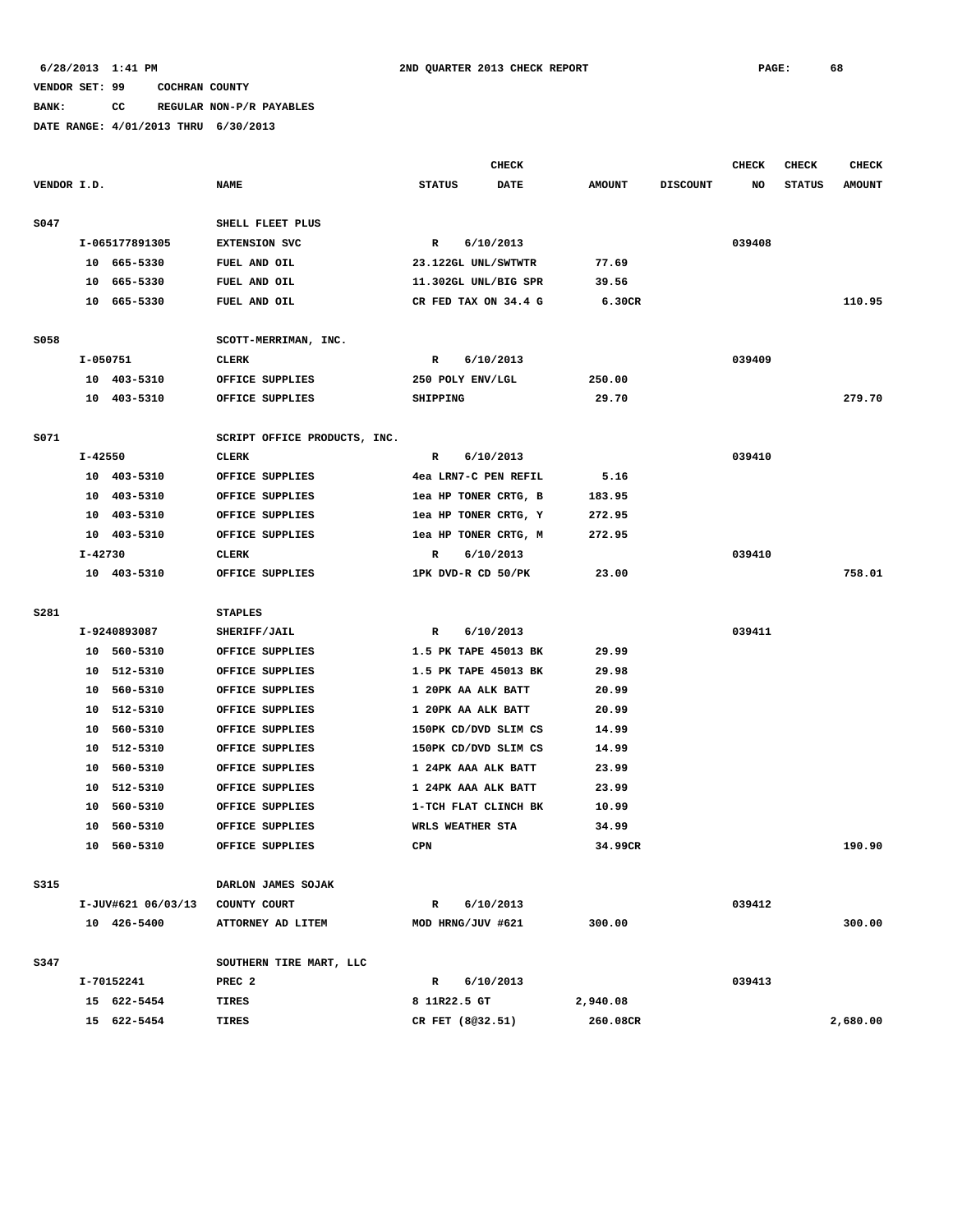**BANK: CC REGULAR NON-P/R PAYABLES**

|             |            |                 |                             |                 | <b>CHECK</b>         |               |                 | <b>CHECK</b> | <b>CHECK</b>  | <b>CHECK</b>  |
|-------------|------------|-----------------|-----------------------------|-----------------|----------------------|---------------|-----------------|--------------|---------------|---------------|
| VENDOR I.D. |            |                 | <b>NAME</b>                 | <b>STATUS</b>   | <b>DATE</b>          | <b>AMOUNT</b> | <b>DISCOUNT</b> | NO           | <b>STATUS</b> | <b>AMOUNT</b> |
| S402        |            |                 | DELMA SEPULBEDA             |                 |                      |               |                 |              |               |               |
|             | I-DW#15405 |                 | <b>ACTIVITY BLDG</b>        | $\mathbf{R}$    | 6/10/2013            |               |                 | 039414       |               |               |
|             |            | 10 000-4370.101 | RENT-ACTIVITY BUILDING      |                 | REF DEP FOR $6/1/13$ | 125.00        |                 |              |               | 125.00        |
|             |            |                 |                             |                 |                      |               |                 |              |               |               |
| T083        |            |                 | TYLER TECHNOLOGIES, INC     |                 |                      |               |                 |              |               |               |
|             |            | I-025-70664     | NON-DEPT'L                  | R               | 6/10/2013            |               |                 | 039415       |               |               |
|             |            | 10 409-5411     | MAINTENANCE CONTRACTS       |                 | MONTHLY NETWORK FEE  | 210.00        |                 |              |               | 210.00        |
| T148        |            |                 | TASCOSA OFFICE MACHINES INC |                 |                      |               |                 |              |               |               |
|             | I-9CE001   |                 | <b>SHERIFF</b>              | $\mathbb{R}$    | 6/10/2013            |               |                 | 039416       |               |               |
|             |            | 10 560-5411     | MAINTENANCE CONTRACTS       | COPIER MAINT    |                      | 75.90         |                 |              |               |               |
|             |            | 10 560-5411     | MAINTENANCE CONTRACTS       |                 | 4231 COLOR COPIES    | 110.01        |                 |              |               |               |
|             | I-9CE826   |                 | CLERK                       | R               | 6/10/2013            |               |                 | 039416       |               |               |
|             |            | 10 403-5411     | MAINTENANCE CONTRACTS       |                 | COPIER MAINT 5/18-6/ | 29.50         |                 |              |               | 215.41        |
|             |            |                 |                             |                 |                      |               |                 |              |               |               |
| V039        |            |                 | HIGINIO VASQUEZ JR. dba     |                 |                      |               |                 |              |               |               |
|             |            | I-07100053013   | <b>JAIL</b>                 | R               | 6/10/2013            |               |                 | 039417       |               |               |
|             |            | 10 512-5333     | <b>FOOD-PRISONERS</b>       | <b>GAL MILK</b> |                      | 4.29          |                 |              |               |               |
|             |            | I-111100053113  | JAIL                        | R               | 6/10/2013            |               |                 | 039417       |               |               |
|             |            | 10 512-5333     | FOOD-PRISONERS              |                 | 6 OLD HOME WHITE BRD | 10.74         |                 |              |               |               |
|             |            | 10 512-5333     | <b>FOOD-PRISONERS</b>       |                 | 7 AJ SCR EGG/SAUS/HB | 16.73         |                 |              |               |               |
|             |            | 10 512-5333     | <b>FOOD-PRISONERS</b>       |                 | 11 J DEAN BRK BOWL S | 36.19         |                 |              |               |               |
|             |            | 10 512-5333     | <b>FOOD-PRISONERS</b>       |                 | 2 J DEAN BRKFST BOWL | 6.58          |                 |              |               |               |
|             |            | 10 512-5333     | <b>FOOD-PRISONERS</b>       |                 | 3 J DEAN BRKFST BOWL | 9.87          |                 |              |               |               |
|             |            | 10 512-5333     | FOOD-PRISONERS              |                 | 7 J DEAN BRK BOWLS P | 23.03         |                 |              |               |               |
|             |            | 10 512-5333     | FOOD-PRISONERS              |                 | 5 AJ SCR EGG/SAUS/HB | 11.95         |                 |              |               |               |
|             | 10         | 512-5333        | <b>FOOD-PRISONERS</b>       |                 | 4 J DEAN BRKFST BOWL | 13.16         |                 |              |               |               |
|             | 10         | 512-5333        | <b>FOOD-PRISONERS</b>       |                 | 6 J DEAN BRKFST BOWL | 19.74         |                 |              |               |               |
|             | 10         | 512-5333        | <b>FOOD-PRISONERS</b>       |                 | J DEAN BRK BOWLS PAN | 3.29          |                 |              |               |               |
|             | 10         | 512-5333        | <b>FOOD-PRISONERS</b>       | 2 GAL MILK      |                      | 8.58          |                 |              |               |               |
|             | 10         | 512-5333        | <b>FOOD-PRISONERS</b>       | RED DEL APPLES  |                      | 9.12          |                 |              |               |               |
|             | 10         | 512-5333        | <b>FOOD-PRISONERS</b>       |                 | J DEAN SAUS EGG CH B | 6.49          |                 |              |               |               |
|             |            | 10 512-5333     | <b>FOOD-PRISONERS</b>       |                 | J DEAN SAU EGG CHS M | 6.49          |                 |              |               |               |
|             |            | 10 512-5333     | <b>FOOD-PRISONERS</b>       |                 | J DEAN SAU EG CHS CR | 6.49          |                 |              |               |               |
|             |            | I-116100050613  | <b>JAIL</b>                 | R               | 6/10/2013            |               |                 | 039417       |               |               |
|             |            | 10 512-5333     | <b>FOOD-PRISONERS</b>       |                 | 10 J DEAN BRKFST BOW | 32.90         |                 |              |               |               |
|             |            | 10 512-5333     | <b>FOOD-PRISONERS</b>       |                 | 7 J DEAN BRK BOWL SA | 23.03         |                 |              |               |               |
|             |            | 10 512-5333     | <b>FOOD-PRISONERS</b>       |                 | 6 J DEAN BRK BOWLS P | 19.74         |                 |              |               |               |
|             |            | 10 512-5333     | <b>FOOD-PRISONERS</b>       |                 | AJ SCR EGG/SAUS/HBRW | 23.90         |                 |              |               |               |
|             |            | 10 512-5333     | <b>FOOD-PRISONERS</b>       |                 | J DEAN SAU EG CHS CR | 6.49          |                 |              |               |               |
|             |            | 10 512-5333     | FOOD-PRISONERS              |                 | J DEAN SAU EGG CHS M | 6.49          |                 |              |               |               |
|             |            | 10 512-5333     | <b>FOOD-PRISONERS</b>       |                 | J DEAN SAUS EGG CH B | 6.49          |                 |              |               |               |
|             |            | I-13100051513   | JAIL                        | R               | 6/10/2013            |               |                 | 039417       |               |               |
|             |            | 10 512-5333     | <b>FOOD-PRISONERS</b>       |                 | 2 J DEAN SAU EG CHS  | 12.98         |                 |              |               |               |
|             |            | 10 512-5333     | <b>FOOD-PRISONERS</b>       |                 | 3 J DEAN BRKFST BOWL | 9.87          |                 |              |               |               |
|             |            | 10 512-5333     | FOOD-PRISONERS              |                 | 3 J DEAN BRKFST BOWL | 9.87          |                 |              |               |               |
|             | 10         | 512-5333        | <b>FOOD-PRISONERS</b>       |                 | 2 J DEAN BRKFST BOWL | 6.58          |                 |              |               |               |
|             | 10         | 512-5333        | <b>FOOD-PRISONERS</b>       |                 | 4 AJ SCR EGG/SAUS/HB | 9.56          |                 |              |               |               |
|             |            |                 |                             |                 |                      |               |                 |              |               |               |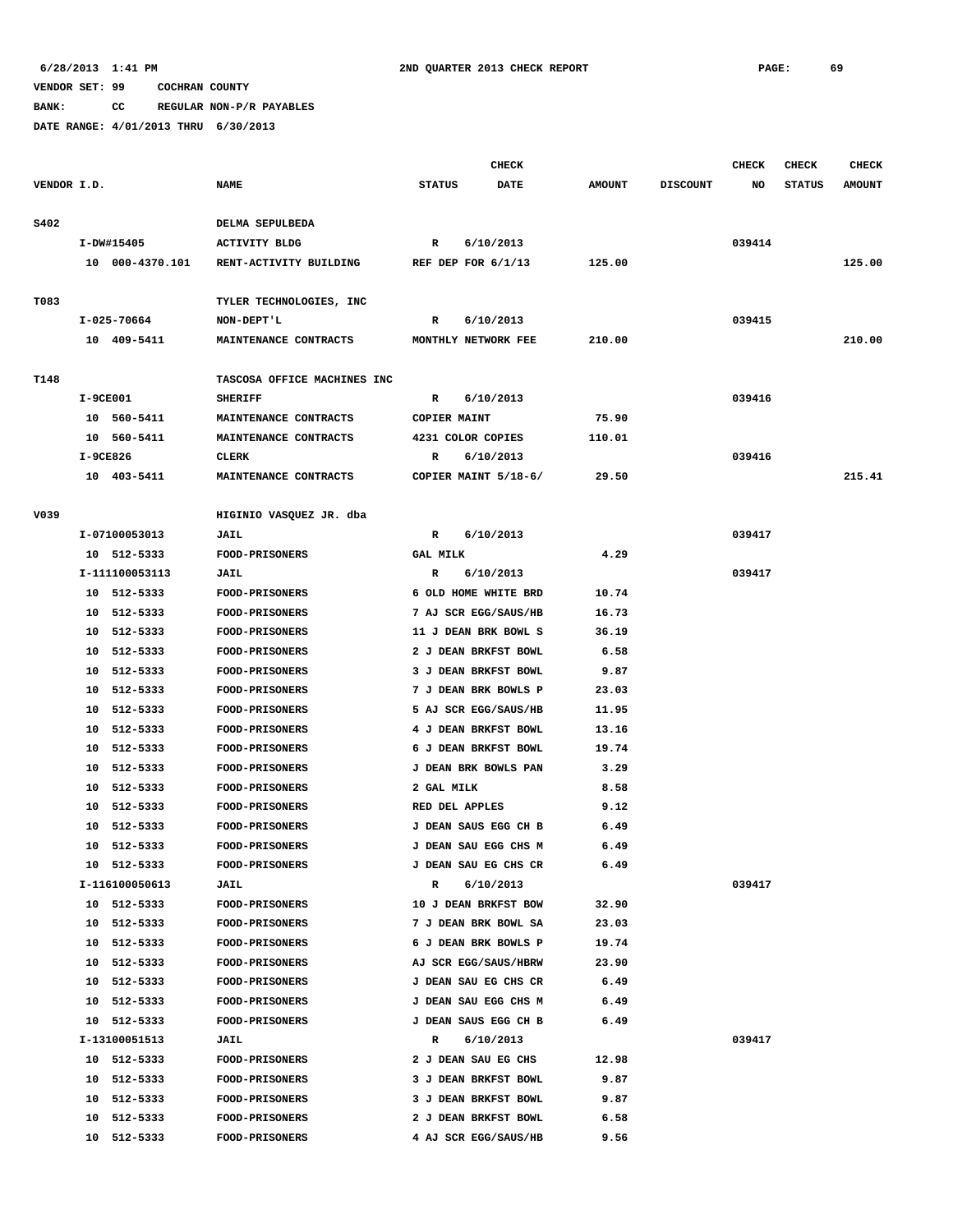**BANK: CC REGULAR NON-P/R PAYABLES**

|             |                |                            |                      | <b>CHECK</b> |               |                 | <b>CHECK</b> | <b>CHECK</b>  | <b>CHECK</b>  |
|-------------|----------------|----------------------------|----------------------|--------------|---------------|-----------------|--------------|---------------|---------------|
| VENDOR I.D. |                | <b>NAME</b>                | <b>STATUS</b>        | <b>DATE</b>  | <b>AMOUNT</b> | <b>DISCOUNT</b> | NO           | <b>STATUS</b> | <b>AMOUNT</b> |
|             |                |                            |                      |              |               |                 |              |               |               |
| V039        |                | HIGINIO VASQUEZ JR. dbCONT |                      |              |               |                 |              |               |               |
|             | I-13100051513  | JAIL                       | R                    | 6/10/2013    |               |                 | 039417       |               |               |
|             | 10 512-5333    | FOOD-PRISONERS             | 4 AJ SCR EGG/SAUS/HB |              | 9.56          |                 |              |               |               |
|             | 512-5333<br>10 | <b>FOOD-PRISONERS</b>      | SF DRNK MX CHR/3     |              | 9.27          |                 |              |               |               |
|             | 512-5333<br>10 | <b>FOOD-PRISONERS</b>      | SF DRNK MX LEM       |              | 3.09          |                 |              |               |               |
|             | 512-5333<br>10 | <b>FOOD-PRISONERS</b>      | 6 SF DRNK MX GR      |              | 18.54         |                 |              |               |               |
|             | 10<br>512-5333 | <b>FOOD-PRISONERS</b>      | J DEAN BRKFST BOWLS  |              | 3.29          |                 |              |               |               |
|             | 512-5333<br>10 | <b>FOOD-PRISONERS</b>      | 4 BAR S HAM CHOP     |              | 8.36          |                 |              |               |               |
|             | 512-5333<br>10 | <b>FOOD-PRISONERS</b>      | 2 GRANDMAS TORTILLAS |              | 4.18          |                 |              |               |               |
|             | 512-5333<br>10 | <b>FOOD-PRISONERS</b>      | 3 BORDEN IWS PEPPER  |              | 7.47          |                 |              |               |               |
|             | 512-5333<br>10 | FOOD-PRISONERS             | 6 BIG AZ RACIORIB BB |              | 18.54         |                 |              |               |               |
|             | 512-5333<br>10 | <b>FOOD-PRISONERS</b>      | 6 PIERRE JBO JALP CH |              | 16.74         |                 |              |               |               |
|             | I-16100052413  | <b>JAIL</b>                | R                    | 6/10/2013    |               |                 | 039417       |               |               |
|             | 512-5333<br>10 | FOOD-PRISONERS             | 2 BIMBO SFT WHITE    |              | 4.78          |                 |              |               |               |
|             | 512-5333<br>10 | <b>FOOD-PRISONERS</b>      | 6 BIMBO WHEAT        |              | 14.94         |                 |              |               |               |
|             | 512-5333<br>10 | <b>FOOD-PRISONERS</b>      | 2 GAL MILK           |              | 8.58          |                 |              |               |               |
|             | 512-5333<br>10 | FOOD-PRISONERS             | 7 KR VELVEETA IWS    |              | 20.23         |                 |              |               |               |
|             | 512-5333<br>10 | <b>FOOD-PRISONERS</b>      | 4 BAR S HAM CHOP     |              | 8.76          |                 |              |               |               |
|             | 10<br>512-5333 | <b>FOOD-PRISONERS</b>      | LETTUCE CELLO        |              | 0.99          |                 |              |               |               |
|             | 512-5333<br>10 | <b>FOOD-PRISONERS</b>      | RED DEL APPLES       |              | 5.31          |                 |              |               |               |
|             | 512-5333<br>10 | <b>FOOD-PRISONERS</b>      | NAVEL ORANGES        |              | 4.75          |                 |              |               |               |
|             | I-21103051113  | JAIL                       | R                    | 6/10/2013    |               |                 | 039417       |               |               |
|             | 10 512-5333    | <b>FOOD-PRISONERS</b>      | 2 GAL MILK           |              | 8.58          |                 |              |               |               |
|             | I-36100052713  | <b>JAIL</b>                | R                    | 6/10/2013    |               |                 | 039417       |               |               |
|             | 10 512-5333    | <b>FOOD-PRISONERS</b>      | 2 FLAVOR MIX         |              | 15.98         |                 |              |               |               |
|             | I-49103051813  | JAIL                       | R                    | 6/10/2013    |               |                 | 039417       |               |               |
|             | 10 512-5333    | <b>FOOD-PRISONERS</b>      | J DEAN SAU EGG CHS M |              | 6.49          |                 |              |               |               |
|             | 512-5333<br>10 | <b>FOOD-PRISONERS</b>      | J DEAN SAU EG CHS CR |              | 6.49          |                 |              |               |               |
|             | 512-5333<br>10 | <b>FOOD-PRISONERS</b>      | J DEAN SAUS EGG CH B |              | 6.49          |                 |              |               |               |
|             | 512-5333<br>10 | <b>FOOD-PRISONERS</b>      | J DEAN BRKFST BOWLS/ |              | 6.58          |                 |              |               |               |
|             | 10<br>512-5333 | <b>FOOD-PRISONERS</b>      | J DEAN BRK BOWL SAUS |              | 3.29          |                 |              |               |               |
|             | 512-5333<br>10 | FOOD-PRISONERS             | J DEAN BRKFST BOWLS/ |              | 13.16         |                 |              |               |               |
|             | 10<br>512-5333 | FOOD-PRISONERS             | J DEAN BRK BOWL SAUS |              | 6.58          |                 |              |               |               |
|             | 10 512-5333    | <b>FOOD-PRISONERS</b>      | J DEAN BRK BOWLS PAN |              | 3.29          |                 |              |               |               |
|             | 10 512-5333    | <b>FOOD-PRISONERS</b>      | J DEAN BRK BOWLS SAU |              | 6.58          |                 |              |               |               |
|             | 10 512-5333    | <b>FOOD-PRISONERS</b>      | J DEAN BRK BOWLS PAN |              | 16.45         |                 |              |               |               |
|             | 10 512-5333    | <b>FOOD-PRISONERS</b>      | AJ SCR EGG/SAUS/HBRW |              | 14.34         |                 |              |               |               |
|             | 10 512-5333    | FOOD-PRISONERS             | GAL MILK/2           |              | 8.58          |                 |              |               |               |
|             | 10 512-5333    | <b>FOOD-PRISONERS</b>      | <b>NAVEL ORANGES</b> |              | 7.16          |                 |              |               |               |
|             | 10 512-5333    | <b>FOOD-PRISONERS</b>      | RED DEL APPLES       |              | 7.12          |                 |              |               |               |
|             | I-63100051413  | <b>JAIL</b>                | $\mathbb{R}$         | 6/10/2013    |               |                 | 039417       |               |               |
|             | 10 512-5333    | <b>FOOD-PRISONERS</b>      | OLD HOME WHEAT BRD   |              | 1.89          |                 |              |               |               |
|             | 10 512-5333    | <b>FOOD-PRISONERS</b>      | BIMBO WHEAT/5        |              | 12.45         |                 |              |               |               |
|             | 10 512-5333    | <b>FOOD-PRISONERS</b>      | NAVEL ORANGES        |              | 8.80          |                 |              |               |               |
|             | 10 512-5333    | <b>FOOD-PRISONERS</b>      | RED DEL APPLES       |              | 4.21          |                 |              |               |               |
|             | 10 512-5333    | <b>FOOD-PRISONERS</b>      | SF SUGAR/2           |              | 12.38         |                 |              |               |               |
|             | I-71100052713  | JAIL                       | R 6/10/2013          |              |               |                 | 039417       |               |               |
|             | 10 512-5333    | <b>FOOD-PRISONERS</b>      | 8 BIMBO WHEAT        |              | 19.92         |                 |              |               |               |
|             |                |                            |                      |              |               |                 |              |               |               |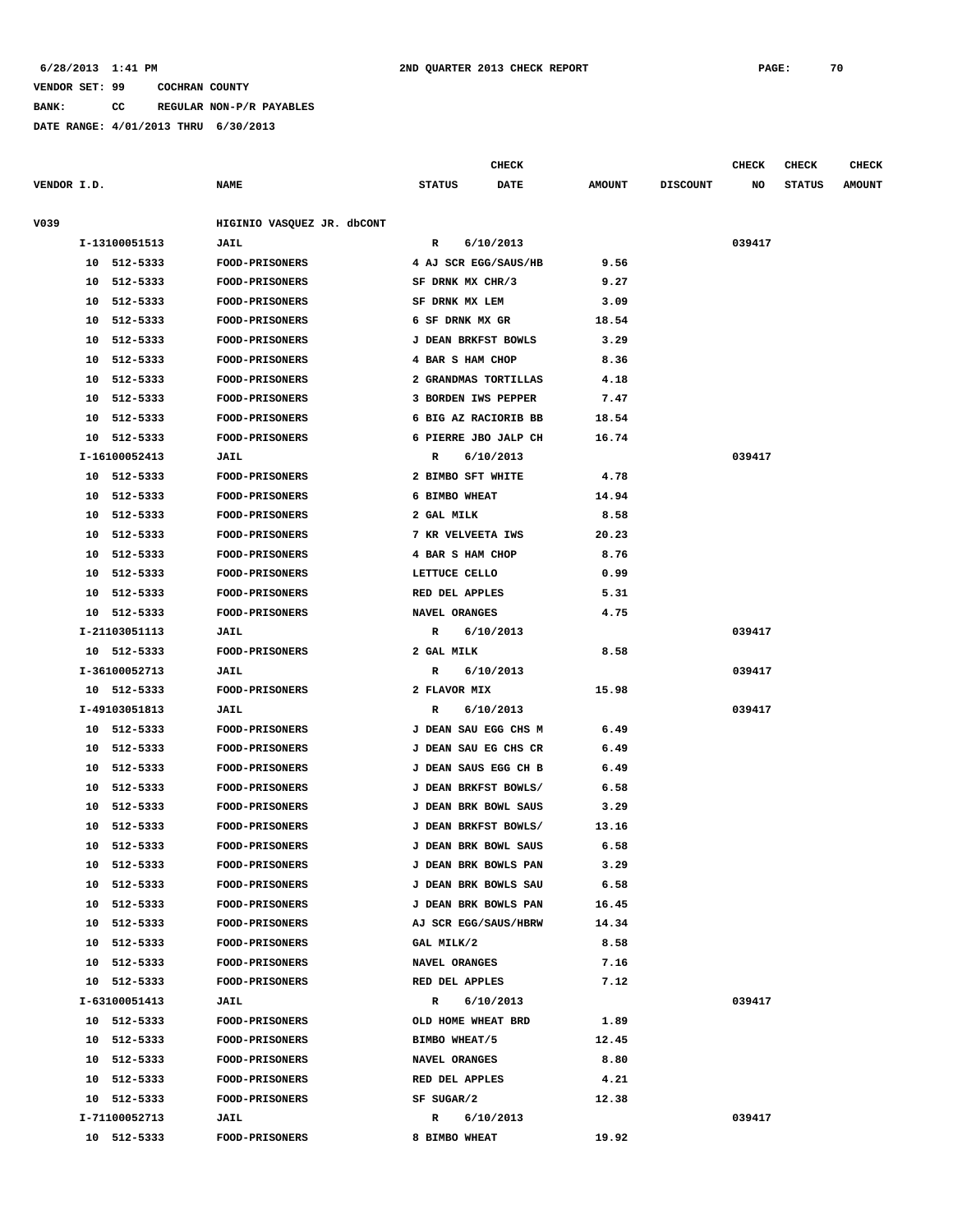# **BANK: CC REGULAR NON-P/R PAYABLES**

**DATE RANGE: 4/01/2013 THRU 6/30/2013**

|             |    |                    |                              |                      | CHECK     |               |                 | <b>CHECK</b> | CHECK         | <b>CHECK</b>  |
|-------------|----|--------------------|------------------------------|----------------------|-----------|---------------|-----------------|--------------|---------------|---------------|
| VENDOR I.D. |    |                    | <b>NAME</b>                  | <b>STATUS</b>        | DATE      | <b>AMOUNT</b> | <b>DISCOUNT</b> | NO           | <b>STATUS</b> | <b>AMOUNT</b> |
| V039        |    |                    | HIGINIO VASQUEZ JR. dbCONT   |                      |           |               |                 |              |               |               |
|             |    | I-71100052713      | <b>JAIL</b>                  | R                    | 6/10/2013 |               |                 | 039417       |               |               |
|             |    | 10 512-5333        | <b>FOOD-PRISONERS</b>        | 2 SF GRAPE JCE       |           | 6.78          |                 |              |               |               |
|             |    | 10 512-5333        | FOOD-PRISONERS               | 2 SF GRAPE JCE WHT   |           | 7.58          |                 |              |               |               |
|             | 10 | 512-5333           | <b>FOOD-PRISONERS</b>        | 2 SF APPLE JC        |           | 5.38          |                 |              |               |               |
|             | 10 | 512-5333           | <b>FOOD-PRISONERS</b>        | 2 SF OJ 100%         |           | 6.78          |                 |              |               |               |
|             | 10 | 512-5333           | <b>FOOD-PRISONERS</b>        | SF VEG OIL           |           | 3.69          |                 |              |               |               |
|             | 10 | 512-5333           | FOOD-PRISONERS               | SF COOKING SPRAY     |           | 2.19          |                 |              |               |               |
|             |    | I-78100050813      | <b>JAIL</b>                  | R                    | 6/10/2013 |               |                 | 039417       |               |               |
|             |    | 10 512-5333        | FOOD-PRISONERS               | 4 OLD HOME WHITE BRD |           | 7.16          |                 |              |               |               |
|             | 10 | 512-5333           | <b>FOOD-PRISONERS</b>        | BIMBO WHEAT/2        |           | 4.98          |                 |              |               |               |
|             |    | 10 512-5333        | <b>FOOD-PRISONERS</b>        | NAVEL ORANGES        |           | 9.25          |                 |              |               |               |
|             |    | 10 512-5333        | <b>FOOD-PRISONERS</b>        | RED DEL APPLES       |           | 7.50          |                 |              |               |               |
|             |    | 10 512-5333        | FOOD-PRISONERS               | <b>GAL MILK</b>      |           | 4.29          |                 |              |               |               |
|             |    | I-79100050313      | JAIL                         | R                    | 6/10/2013 |               |                 | 039417       |               |               |
|             |    | 10 512-5333        | <b>FOOD-PRISONERS</b>        | 2 SF SHRD TACO CHZ   |           | 4.98          |                 |              |               |               |
|             |    | 10 512-5333        | FOOD-PRISONERS               | BLUE BONNET SPRD     |           | 3.79          |                 |              |               |               |
|             | 10 | 512-5333           | <b>FOOD-PRISONERS</b>        | 2 GAL MILK           |           | 8.58          |                 |              |               |               |
|             | 10 | 512-5333           | <b>FOOD-PRISONERS</b>        | 2 GRANDMAS TORTILLAS |           | 4.18          |                 |              |               | 811.94        |
|             |    |                    |                              |                      |           |               |                 |              |               |               |
| W052        |    |                    | DANNY WISELEY                |                      |           |               |                 |              |               |               |
|             |    | I-WK GLVS 05/31/13 | PUBLIC SAFETY*OTHER          | R                    | 6/10/2013 |               |                 | 039419       |               |               |
|             |    | 10 580-5499        | <b>MISCELLANEOUS</b>         | 30 PR LEATHER WORK G |           | 43.44         |                 |              |               | 43.44         |
|             |    |                    |                              |                      |           |               |                 |              |               |               |
| <b>W055</b> |    |                    | WINDSTREAM COMMUNICATIONS SW |                      |           |               |                 |              |               |               |
|             |    | $I-266-5215$ 06/13 | <b>EXTENSION SVC</b>         | R                    | 6/10/2013 |               |                 | 039420       |               |               |
|             |    | 10 665-5420        | <b>TELECOMMUNICATIONS</b>    | BASIC LOCAL SVC/3 LI |           | 159.39        |                 |              |               |               |
|             |    | 10 665-5420        | TELECOMMUNICATIONS           | HI-SPEED INTERNET    |           | 39.99         |                 |              |               |               |
|             |    | 10 665-5420        | <b>TELECOMMUNICATIONS</b>    | LONG DISTANCE SVC    |           | 1.22          |                 |              |               |               |
|             |    | $I-266-5450$ 06/13 | CLERK                        | R                    | 6/10/2013 |               |                 | 039420       |               |               |
|             |    | 10 403-5420        | <b>TELECOMMUNICATIONS</b>    | BASIC LOCAL SVC/3 LI |           | 158.58        |                 |              |               |               |
|             | 10 | 403-5420           | TELECOMMUNICATIONS           | OPTIONAL SVC         |           | 3.00          |                 |              |               |               |
|             | 10 | 403-5420           | TELECOMMUNICATIONS           | LONG DISTANCE SVC    |           | 8.06          |                 |              |               | 370.24        |
|             |    |                    |                              |                      |           |               |                 |              |               |               |
| W070        |    |                    | R D WALLACE OIL CO INC       |                      |           |               |                 |              |               |               |
|             |    | $I-1400$ 06/13     | PREC 4                       | $\mathbb{R}$         | 6/10/2013 |               |                 | 039421       |               |               |
|             |    | 15 624-5330        | FUEL AND OIL                 | 26GL UNL 5/17        |           | 87.75         |                 |              |               |               |
|             |    | 15 624-5330        | FUEL AND OIL                 | 18.5GL SUP UNL 5/22  |           | 67.99         |                 |              |               |               |
|             |    | $I-3440$ 06/13     | PREC 1                       | $\mathbf{R}$         | 6/10/2013 |               |                 | 039421       |               |               |
|             |    | 15 621-5330        | FUEL & OIL                   | 28GL UNL 5/13        |           | 90.02         |                 |              |               |               |
|             |    | 15 621-5330        | FUEL & OIL                   | 19.7GL UNL 5/22      |           | 66.49         |                 |              |               |               |
|             |    | $I-3540$ 06/13     | PREC <sub>3</sub>            | $\mathbb{R}$         | 6/10/2013 |               |                 | 039421       |               |               |
|             |    | 15 623-5330        | FUEL AND OIL                 | 50/50 ANTI-FRZ--MARC |           | 57.00         |                 |              |               |               |
|             |    | 15 623-5330        | FUEL AND OIL                 | 63GL CLEAR DIESEL    |           | 217.67        |                 |              |               |               |
|             |    | 15 623-5330        | FUEL AND OIL                 | 323.1GL DYED DIESEL  |           | 1,121.94      |                 |              |               |               |
|             |    | 15 623-5330        | FUEL AND OIL                 | 1 80-OZ PWR SVC      |           | 11.86         |                 |              |               |               |
|             |    | 15 623-5330        | FUEL AND OIL                 | 1 12/1 PWR SVC       |           | 5.95          |                 |              |               |               |
|             |    | 15 623-5330        | FUEL AND OIL                 | 90.9GL UNL           |           | 292.24        |                 |              |               |               |

 **I-3600 06/13 PARK/AIRPORT R 6/10/2013 039421**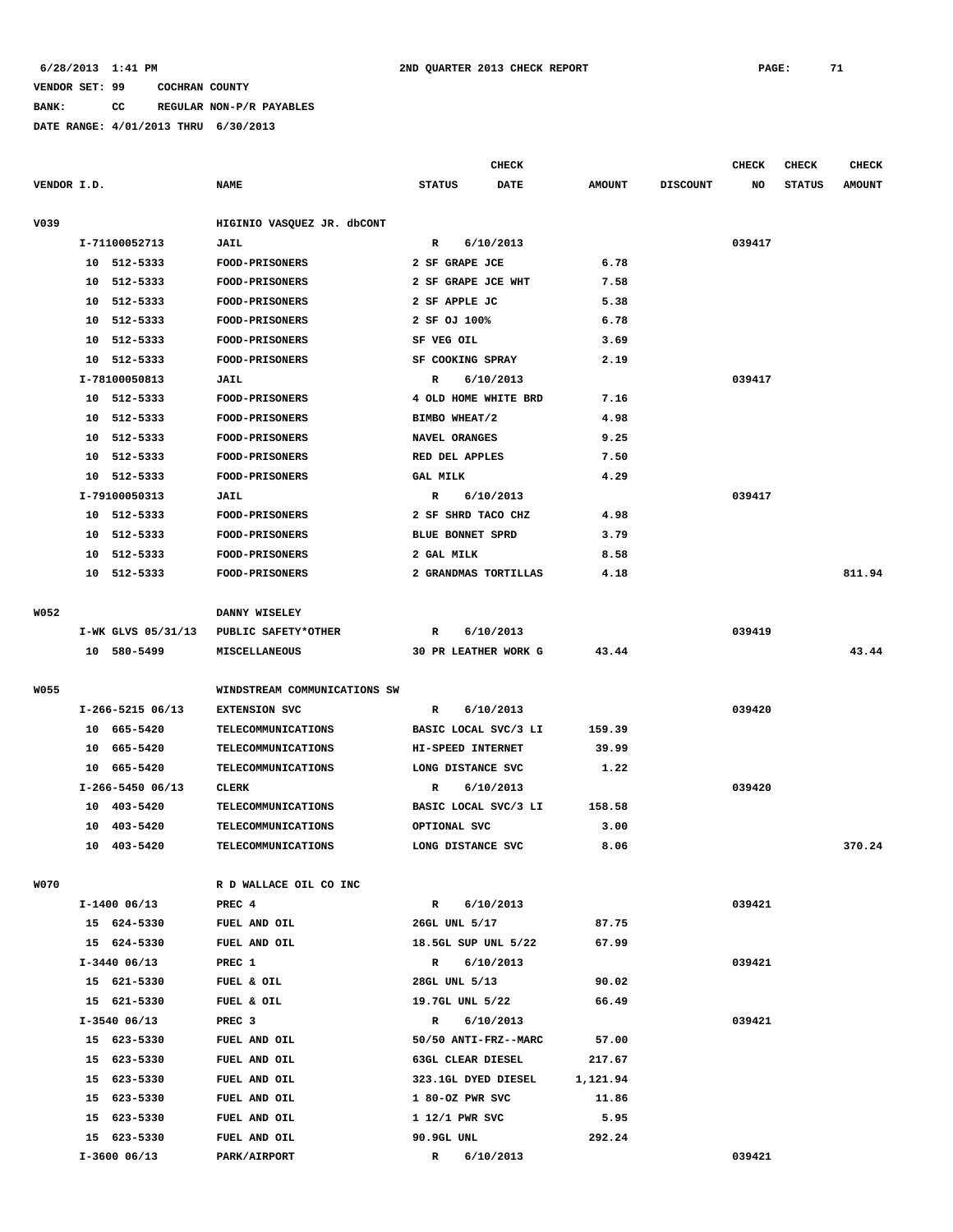# **BANK: CC REGULAR NON-P/R PAYABLES**

|             |          |                     |                            | <b>CHECK</b>     |  |                      |               |                 | <b>CHECK</b> | <b>CHECK</b>  | <b>CHECK</b>  |
|-------------|----------|---------------------|----------------------------|------------------|--|----------------------|---------------|-----------------|--------------|---------------|---------------|
| VENDOR I.D. |          |                     | <b>NAME</b>                | <b>STATUS</b>    |  | <b>DATE</b>          | <b>AMOUNT</b> | <b>DISCOUNT</b> | NO           | <b>STATUS</b> | <b>AMOUNT</b> |
|             |          |                     |                            |                  |  |                      |               |                 |              |               |               |
| <b>W070</b> |          |                     | R D WALLACE OIL CO INCCONT |                  |  |                      |               |                 |              |               |               |
|             |          | $I-3600$ 06/13      | PARK/AIRPORT               | R                |  | 6/10/2013            |               |                 | 039421       |               |               |
|             |          | 30 518-5330         | FUEL & OIL                 | 26GL UNL 5/7     |  |                      | 83.59         |                 |              |               |               |
|             |          | 30 518-5330         | FUEL & OIL                 | 17.7GL UNL 5/15  |  |                      | 56.91         |                 |              |               |               |
|             |          | $I-3620$ 06/13      | <b>CEMETERY</b>            | $\mathbb{R}$     |  | 6/10/2013            |               |                 | 039421       |               |               |
|             |          | 10 516-5330         | FUEL & OIL                 | 3.1GL UNL        |  |                      | 9.97          |                 |              |               |               |
|             |          | I-3700 06/13        | <b>SHERIFF</b>             | R                |  | 6/10/2013            |               |                 | 039421       |               |               |
|             |          | 10 560-5330         | FUEL AND OIL               | 84.5GL UNL/#107  |  |                      | 281.92        |                 |              |               |               |
|             |          | 10 560-5330         | FUEL AND OIL               | 75GL UNL/#133    |  |                      | 246.41        |                 |              |               | 2,697.71      |
| W092        |          |                     | WTG FUELS, INC             |                  |  |                      |               |                 |              |               |               |
|             |          | I-15006-03496 JUN13 | <b>SHERIFF</b>             | $\mathbb{R}$     |  | 6/10/2013            |               |                 | 039422       |               |               |
|             |          | 10 560-5330         | FUEL AND OIL               | 41.7GL UNL/#111  |  |                      | 139.68        |                 |              |               |               |
|             | 10       | 560-5330            | FUEL AND OIL               | 43.5GL UNL/#107  |  |                      | 146.70        |                 |              |               |               |
|             | 10       | 560-5330            | FUEL AND OIL               | 27.85GL UNL/#137 |  |                      | 95.14         |                 |              |               |               |
|             | 10       | 560-5330            | FUEL AND OIL               | 31.5GL UNL/#121  |  |                      | 105.64        |                 |              |               |               |
|             | 10       | 560-5330            | FUEL AND OIL               | 23.8GL UNL/#135  |  |                      | 78.78         |                 |              |               |               |
|             | 10       | 560-5330            | FUEL AND OIL               | 13.5GL UNL/#136  |  |                      | 45.98         |                 |              |               |               |
|             |          | 10 560-5330         | FUEL AND OIL               | 18.5GL UNL/#122  |  |                      | 57.86         |                 |              |               | 669.78        |
|             |          |                     |                            |                  |  |                      |               |                 |              |               |               |
| W164        |          |                     | WARREN CAT                 |                  |  |                      |               |                 |              |               |               |
|             |          | I-PS020256272       | PREC <sub>2</sub>          | R                |  | 6/10/2013            |               |                 | 039423       |               |               |
|             |          | 15 622-5451         | <b>REPAIRS</b>             |                  |  | 2 STRIP-WEAR #276-13 | 82.78         |                 |              |               |               |
|             |          | 15 622-5451         | <b>REPAIRS</b>             |                  |  | 5 PLATE AS #253-4646 | 133.92        |                 |              |               |               |
|             |          | 15 622-5451         | <b>REPAIRS</b>             | COVER #243-6652  |  |                      | 90.32         |                 |              |               |               |
|             | 15       | 622-5451            | <b>REPAIRS</b>             |                  |  | 4 STRIP-WEAR #276-13 | 64.06         |                 |              |               |               |
|             |          | 15 622-5451         | <b>REPAIRS</b>             |                  |  | 3 STRIP-WEAR #276-13 | 74.52         |                 |              |               |               |
|             |          | 15 622-5451         | <b>REPAIRS</b>             |                  |  | 6 COVER #265-6722    | 96.12         |                 |              |               | 541.72        |
|             |          |                     |                            |                  |  |                      |               |                 |              |               |               |
| <b>B001</b> |          |                     | BAILEY CO. ELECTRIC COOP   |                  |  |                      |               |                 |              |               |               |
|             | I-285230 |                     | PREC 4                     | R                |  | 6/10/2013            |               |                 | 039424       |               |               |
|             |          | 15 624-5440         | <b>UTILITIES</b>           |                  |  | 450 KWH 4/24-5/23/13 | 50.46         |                 |              |               |               |
|             |          | 15 624-5440         | UTILITIES                  | AREA LIGHT       |  |                      | 7.94          |                 |              |               |               |
|             |          | I-285231            | PREC <sub>3</sub>          | R                |  | 6/10/2013            |               |                 | 039424       |               |               |
|             |          | 15 623-5440         | UTILITIES                  |                  |  | 136 KWH 4/19-5/20/13 | 23.76         |                 |              |               |               |
|             |          | 15 623-5440         | UTILITIES                  | 2 AREA LIGHTS    |  |                      | 18.17         |                 |              |               |               |
|             |          | I-285232            | NON-DEPT'L/SHERIFF POSSE   |                  |  | R 6/10/2013          |               |                 | 039424       |               |               |
|             |          | 10 409-5440         | UTILITIES                  |                  |  | ELEC SVC 4/10-5/8/13 | 20.93         |                 |              |               | 121.26        |
| A133        |          |                     | ALLIED COMPLIANCE SERVICE  |                  |  |                      |               |                 |              |               |               |
|             | I-27102  |                     | COMMISSIONERS COURT        |                  |  | R 6/27/2013          |               |                 | 039457       |               |               |
|             |          | 15 610-5499         | MISCELLANEOUS              |                  |  | 2 RNDM TEST PRE-PD   |               |                 |              |               |               |
|             |          | 15 610-5499         | <b>MISCELLANEOUS</b>       |                  |  | 2 ALCOHOL SCREENING  | 64.00         |                 |              |               |               |
|             |          | 15 610-5499         | MISCELLANEOUS              | ON-SITE FEE      |  |                      | 55.00         |                 |              |               | 119.00        |
|             |          |                     |                            |                  |  |                      |               |                 |              |               |               |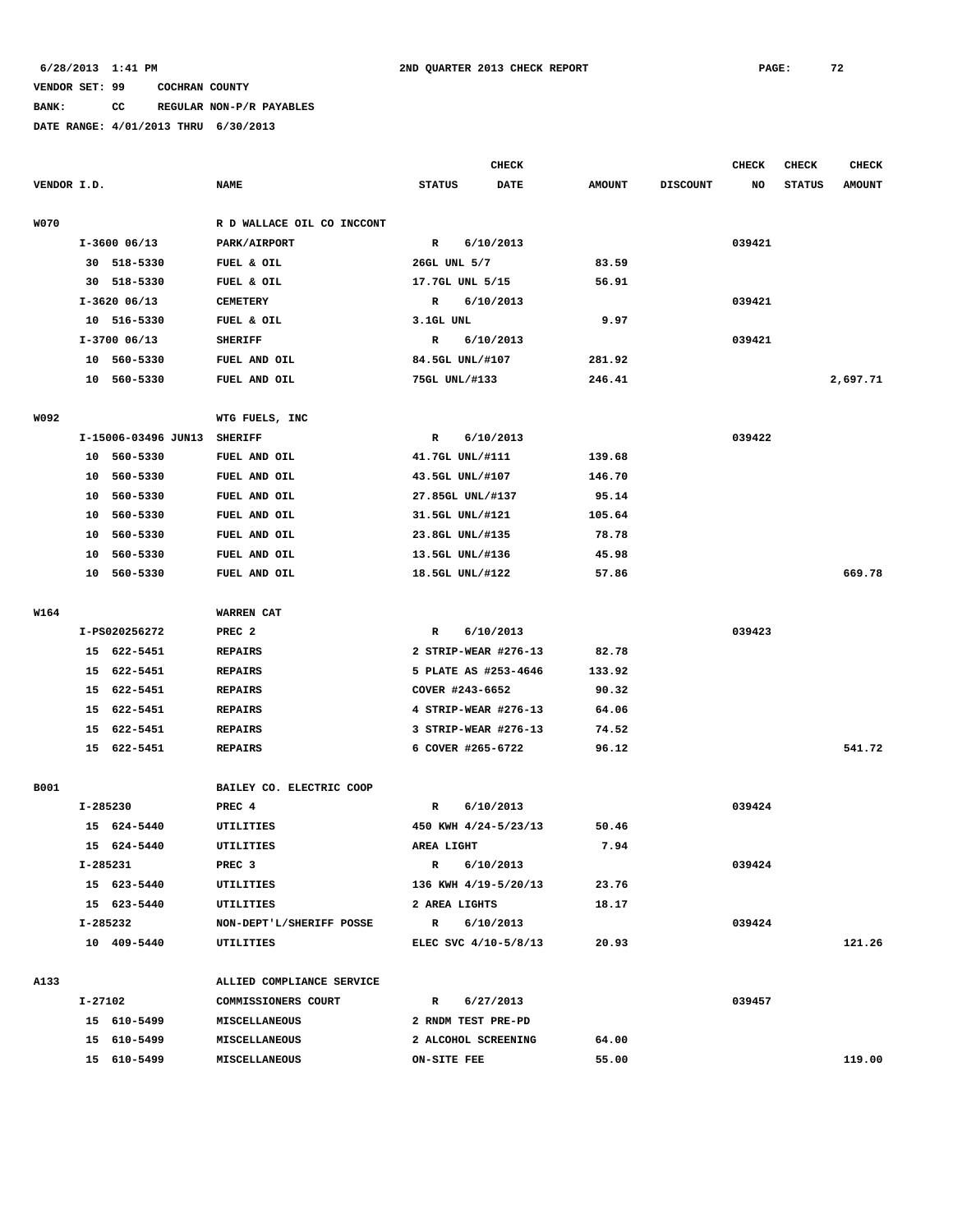# **BANK: CC REGULAR NON-P/R PAYABLES**

|             |                |                              |                      | <b>CHECK</b>         |               |                 | CHECK  | CHECK         | <b>CHECK</b>  |
|-------------|----------------|------------------------------|----------------------|----------------------|---------------|-----------------|--------|---------------|---------------|
| VENDOR I.D. |                | <b>NAME</b>                  | <b>STATUS</b>        | <b>DATE</b>          | <b>AMOUNT</b> | <b>DISCOUNT</b> | NO     | <b>STATUS</b> | <b>AMOUNT</b> |
| A165        |                | AFFILIATED COMPUTER SERVICES |                      |                      |               |                 |        |               |               |
|             | I-919673       | COUNTY/DIST CLERK            | R                    | 6/27/2013            |               |                 | 039458 |               |               |
|             | 10 403-5416    | FILMING & INDEXING           |                      | ORR (542) DFW MAY 13 | 91.00         |                 |        |               |               |
|             | I-919676       | COUNTY/DIST CLERK            | R                    | 6/27/2013            |               |                 | 039458 |               |               |
|             | 10 403-5416    | FILMING & INDEXING           | ORR/TEXAS FILE/APR 1 |                      | 91.00         |                 |        |               |               |
|             | I-921065       | COUNTY/DIST CLERK            | R                    | 6/27/2013            |               |                 | 039458 |               |               |
|             | 10 403-5416    | FILMING & INDEXING           |                      | 20/20 LAND REC #1556 | 1,250.00      |                 |        |               |               |
|             | 10 403-5416    | FILMING & INDEXING           | 126 CO ARCHIVAL PRIN |                      | 112.14        |                 |        |               |               |
|             | 10 403-5416    | FILMING & INDEXING           | <b>FREIGHT</b>       |                      | 25.37         |                 |        |               | 1,569.51      |
|             |                |                              |                      |                      |               |                 |        |               |               |
| A178        |                | <b>AMAZON</b>                |                      |                      |               |                 |        |               |               |
|             | C-082640743631 | LIBRARY                      | R                    | 6/27/2013            |               |                 | 039459 |               |               |
|             | 10 650-5590    | <b>BOOKS</b>                 | THE KILL ROOM        |                      | 1.10CR        |                 |        |               |               |
|             | C-082643135351 | <b>LIBRARY</b>               | R                    | 6/27/2013            |               |                 | 039459 |               |               |
|             | 10 650-5590    | <b>BOOKS</b>                 | LADIES' NIGHT        |                      | 1.46CR        |                 |        |               |               |
|             | I-023095926972 | LIBRARY                      | R                    | 6/27/2013            |               |                 | 039459 |               |               |
|             | 10 650-5499    | <b>MISCELLANEOUS</b>         | <b>COTTON BALLS</b>  |                      | 12.99         |                 |        |               |               |
|             | 10 650-5499    | MISCELLANEOUS                | 1-HOLE PUNCH, MANUAL |                      | 3.64          |                 |        |               |               |
|             | I-023096176644 | LIBRARY                      | R                    | 6/27/2013            |               |                 | 039459 |               |               |
|             | 10 650-5499    | <b>MISCELLANEOUS</b>         | THE TINY SEED        |                      | 7.19          |                 |        |               |               |
|             | 10 650-5499    | MISCELLANEOUS                | BAZIC ASST DIMENSION |                      | 4.99          |                 |        |               |               |
|             | 650–5499<br>10 | MISCELLANEOUS                | <b>CHENILLE</b>      |                      | 14.39         |                 |        |               |               |
|             | 650-5499<br>10 | MISCELLANEOUS                | CRAFT MAKING ASST    |                      | 10.00         |                 |        |               |               |
|             | 650–5499<br>10 | <b>MISCELLANEOUS</b>         |                      | SOFT'N'STYLE SPRAY B | 5.04          |                 |        |               |               |
|             | 650-5499<br>10 | MISCELLANEOUS                | MINI DINOSAURS (72CT |                      | 9.20          |                 |        |               |               |
|             | 650-5499<br>10 | MISCELLANEOUS                |                      | (2) 1-HOLE PUNCH, MA | 7.28          |                 |        |               |               |
|             | 650–5499<br>10 | MISCELLANEOUS                |                      | (2) FOAM SHEETS 5.5x | 11.64         |                 |        |               |               |
|             | 650-5499<br>10 | MISCELLANEOUS                | GLOW IN THE DARK PAT |                      | 8.69          |                 |        |               |               |
|             | 10<br>650–5499 | <b>MISCELLANEOUS</b>         | PATRIOTIC SMILE FACE |                      | 14.99         |                 |        |               |               |
|             | 650-5499<br>10 | <b>MISCELLANEOUS</b>         | WATCH THEM WIGGLE EY |                      | 9.99          |                 |        |               |               |
|             | 10 650-5499    | MISCELLANEOUS                | PERFECT STIX PAINT9  |                      | 12.53         |                 |        |               |               |
|             | I-082642515841 | LIBRARY                      | R                    | 6/27/2013            |               |                 | 039459 |               |               |
|             | 10 650-5590    | <b>BOOKS</b>                 |                      | THE WARRIOR'S HEART: | 12.23         |                 |        |               |               |
|             | 10 650-5590    | <b>BOOKS</b>                 | MAYFLOWER: A STORY O |                      | 14.29         |                 |        |               |               |
|             | I-082645347103 | LIBRARY                      | R                    | 6/27/2013            |               |                 | 039459 |               |               |
|             | 10 650-5590    | <b>BOOKS</b>                 | SEVEN WONDERS BK 1:  |                      | 13.48         |                 |        |               |               |
|             | 10 650-5590    | <b>BOOKS</b>                 | HOUSE OF SECRETS     |                      | 11.25         |                 |        |               |               |
|             | 650-5590<br>10 | <b>BOOKS</b>                 | ZERO HOUR            |                      | 16.69         |                 |        |               |               |
|             | 10 650-5590    | <b>BOOKS</b>                 | THE TIME BETWEEN     |                      | 18.08         |                 |        |               |               |
|             | 10 650-5590    | <b>BOOKS</b>                 |                      | GRAVE MERCY: HIS FAI | 12.87         |                 |        |               |               |
|             | 10<br>650–5590 | <b>BOOKS</b>                 | JUST GRACE, STAR ON  |                      | 13.34         |                 |        |               |               |
|             | 10 650-5590    | <b>BOOKS</b>                 | LADIES' NIGHT        |                      | 16.54         |                 |        |               |               |
|             | 10 650-5590    | <b>BOOKS</b>                 |                      | DORK DIARIES 6: TALE | 8.75          |                 |        |               |               |
|             | 10<br>650–5590 | <b>BOOKS</b>                 | THE KILL ROOM        |                      | 16.65         |                 |        |               |               |
|             | 10 650-5590    | <b>BOOKS</b>                 | CPN                  |                      | 0.56CR        |                 |        |               |               |
|             | I-082646591594 | LIBRARY                      | R                    | 6/27/2013            |               |                 | 039459 |               |               |
|             | 10 650-5499    | <b>MISCELLANEOUS</b>         |                      | 12PR NEON 80'S WAYFA | 7.31          |                 |        |               |               |
|             | I-097660047563 | LIBRARY                      | R                    | 6/27/2013            |               |                 | 039459 |               |               |
|             |                |                              |                      |                      |               |                 |        |               |               |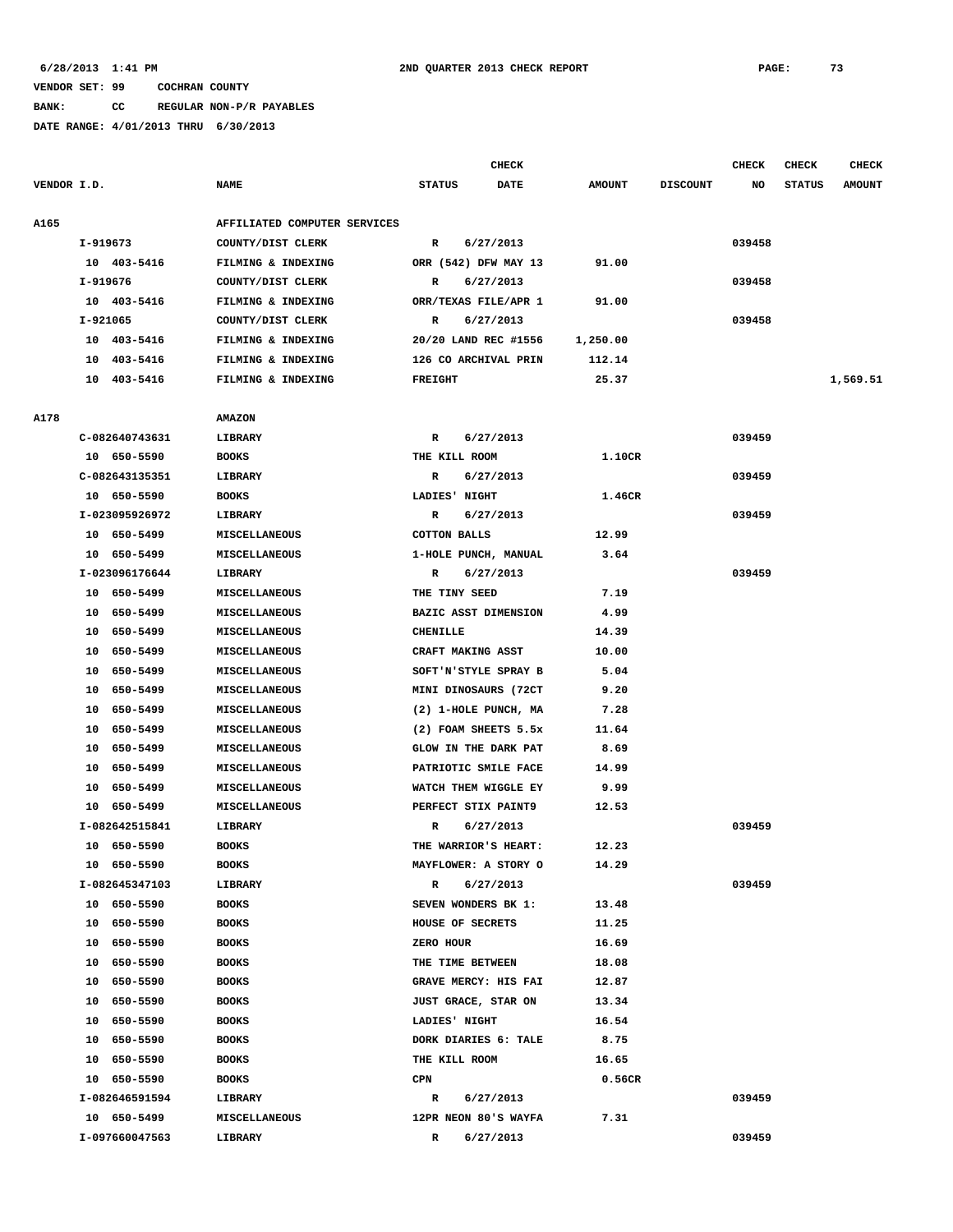**BANK: CC REGULAR NON-P/R PAYABLES**

**DATE RANGE: 4/01/2013 THRU 6/30/2013**

**CHECK CHECK CHECK CHECK CHECK CHECK CHECK** 

**VENDOR I.D. NAME STATUS DATE AMOUNT DISCOUNT NO STATUS AMOUNT A178 AMAZON CONT I-097660047563 LIBRARY R 6/27/2013 039459 10 650-5310 OFFICE SUPPLIES SCOTCH TAPE 3/4" 12.51 10 650-5310 OFFICE SUPPLIES TILE LOCK SCRABBLE 14.92 10 650-5310 OFFICE SUPPLIES (4) SONY MDRZX 100/B 62.56 10 650-5310 OFFICE SUPPLIES 20PK ENERGIZER AA BA 10.91 I-097662751804 LIBRARY R 6/27/2013 039459 10 650-5310 OFFICE SUPPLIES CLOROX DISINF WIPES 29.91 I-115000158567 LIBRARY R 6/27/2013 039459 10 650-5499 MISCELLANEOUS SINGER DRESSMAKER PI 3.53 10 650-5499 MISCELLANEOUS (2) SHOOTING STAR ST 9.90 10 650-5499 MISCELLANEOUS HVYWT CONSTRUCTION P 24.98 10 650-5499 MISCELLANEOUS WE GLOW INTL LIGHT-U 13.99 I-115001080778 LIBRARY R 6/27/2013 039459 10 650-5499 MISCELLANEOUS SEQUINS & SPANGLES X 19.13 I-115002881761 LIBRARY R 6/27/2013 039459 10 650-5499 MISCELLANEOUS (2) FOAM SHEETS 5.5x 16.62 I-115003264238 LIBRARY R 6/27/2013 039459 10 650-5499 MISCELLANEOUS 12 POLY NON-WOVEN TO 6.27 10 650-5499 MISCELLANEOUS 5" MINI INFLAT BEACH 12.99 I-129035217986 LIBRARY R 6/27/2013 039459 10 650-5590 BOOKS SING: A NOVEL OF COL 4.59 10 650-5590 BOOKS SHIPPING 3.99 I-153653833856 LIBRARY R 6/27/2013 039459 10 650-5310 OFFICE SUPPLIES 2 INNOVERA 51505 COM 19.60 I-2268620031444 LIBRARY R 6/27/2013 039459 10 650-5590 BOOKS NATIVE SON (ABR) 11.98 10 650-5590 BOOKS BIG NATE: GENIUS MOD 8.99 10 650-5590 BOOKS INFERNO 17.15 10 650-5590 BOOKS THE BOY IN THE STRIP 8.09 10 650-5590 BOOKS BUNKER HILL: A CITY, 19.49 10 650-5590 BOOKS THE DUCK COMMANDER F 13.99 10 650-5590 BOOKS HAPPY, HAPPY, HAPPY: 12.99 10 650-5590 BOOKS THE END: A POST APOC 10.88 10 650-5590 BOOKS TUGG & TEENY: BK 2 8.96 10 650-5590 BOOKS FROG & FRIENDS 9.95 10 650-5590 BOOKS AND THE MOUNTAINS EC 16.25 10 650-5590 BOOKS THE SISTERHOOD 8.97 10 650-5590 BOOKS DAISY'S BIG DIG 14.49 10 650-5590 BOOKS THE POSTCARD KILLERS 6.00 I-226869810246 LIBRARY R 6/27/2013 039459 10 650-5590 BOOKS TUGG & TEENY: BK 1 9.95 I-235676891725 LIBRARY R 6/27/2013 039459 10 650-5499 MISCELLANEOUS USA PATRIOTIC STAR B 9.99 745.44**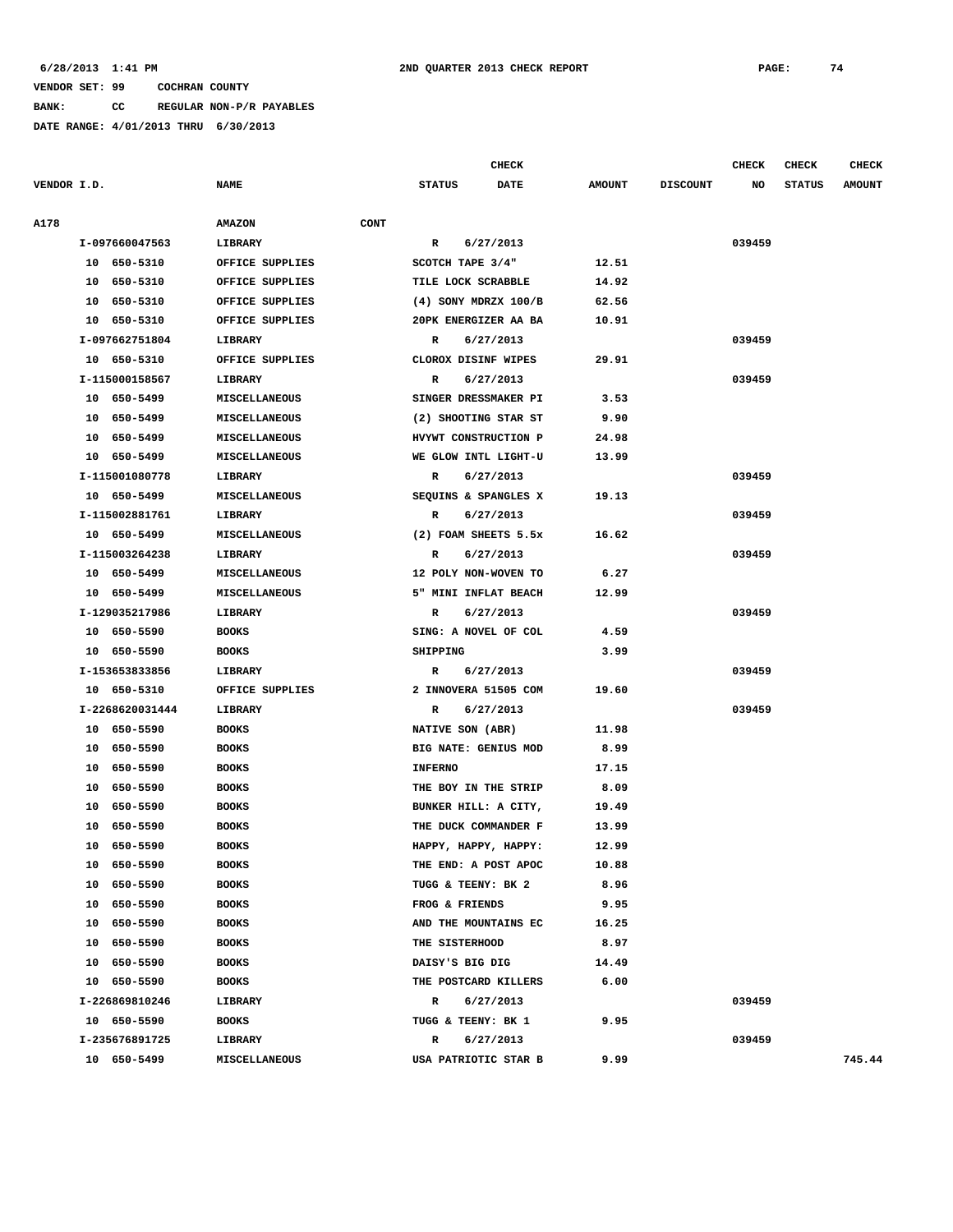# **BANK: CC REGULAR NON-P/R PAYABLES**

|             |             |                   |                                              |                  |                  | CHECK                  |               |                 | <b>CHECK</b> | <b>CHECK</b>  | <b>CHECK</b>  |
|-------------|-------------|-------------------|----------------------------------------------|------------------|------------------|------------------------|---------------|-----------------|--------------|---------------|---------------|
| VENDOR I.D. |             |                   | <b>NAME</b>                                  | <b>STATUS</b>    |                  | <b>DATE</b>            | <b>AMOUNT</b> | <b>DISCOUNT</b> | <b>NO</b>    | <b>STATUS</b> | <b>AMOUNT</b> |
| B029        |             |                   | BRUCKNER'S TRUCK SALES, INC                  |                  |                  |                        |               |                 |              |               |               |
|             | C-CM328450L |                   | PREC 4                                       | R                |                  | 6/27/2013              |               |                 | 039461       |               |               |
|             |             | 15 624-5451       | <b>REPAIRS</b>                               | <b>CORE RET</b>  |                  |                        | 91.00CR       |                 |              |               |               |
|             | I-328450L   |                   | PREC 4                                       | R                |                  | 6/27/2013              |               |                 | 039461       |               |               |
|             |             | 15 624-5451       | <b>REPAIRS</b>                               |                  | FEED PU/MARCELO  |                        | 297.35        |                 |              |               |               |
|             |             | 15 624-5451       | <b>REPAIRS</b>                               |                  | CORE DEPOSIT     |                        | 91.00         |                 |              |               |               |
|             | I-328518L   |                   | PREC 4                                       | $\mathbb{R}$     |                  | 6/27/2013              |               |                 | 039461       |               |               |
|             |             | 15 624-5451       | <b>REPAIRS</b>                               | <b>ADAPTER</b>   |                  |                        | 10.68         |                 |              |               |               |
|             | I-328711L   |                   | PREC <sub>2</sub>                            | R                |                  | 6/27/2013              |               |                 | 039461       |               |               |
|             |             | 15 622-5451       | <b>REPAIRS</b>                               |                  | HAND PRIMER PUMP |                        | 49.51         |                 |              |               |               |
|             |             | 15 622-5451       | <b>REPAIRS</b>                               |                  | TRUCKER MAGIC    |                        | 11.70         |                 |              |               | 369.24        |
|             |             |                   |                                              |                  |                  |                        |               |                 |              |               |               |
| <b>B050</b> |             |                   | BERRYHILL SEWER SERVICE,                     |                  |                  |                        |               |                 |              |               |               |
|             | $I - 22210$ |                   | NON-DEPT'L/RODEO                             | R                |                  | 6/27/2013              |               |                 | 039462       |               |               |
|             |             | 10 409-5499       | MISCELLANEOUS                                |                  |                  | 2 PORT. TOILETS-JUNE   | 500.00        |                 |              |               | 500.00        |
|             |             |                   |                                              |                  |                  |                        |               |                 |              |               |               |
| B102        |             |                   | BEAR GRAPHICS INC.                           |                  |                  |                        |               |                 |              |               |               |
|             | I-0657950   |                   | CO/DIST CLERK                                | $\mathbb{R}$     |                  | 6/27/2013              |               |                 | 039463       |               |               |
|             |             | 10 403-5310       | OFFICE SUPPLIES                              |                  |                  | 100 PROBATE DOCKET S   | 435.40        |                 |              |               |               |
|             |             | 10 403-5310       | OFFICE SUPPLIES                              | <b>FREIGHT</b>   |                  |                        | 13.04         |                 |              |               | 448.44        |
| C015        |             |                   | COCHRAN COUNTY SENIOR                        |                  |                  |                        |               |                 |              |               |               |
|             |             | I-JUN '13 INSTLMT | SENIOR CITIZENS                              | R                |                  | 6/27/2013              |               |                 | 039464       |               |               |
|             |             | 10 663-5418       | SENIOR CITIZENS CONTRACT                     | <b>JUNE 2013</b> |                  |                        | 6,250.00      |                 |              |               | 6,250.00      |
|             |             |                   |                                              |                  |                  |                        |               |                 |              |               |               |
| C019        |             |                   | COCHRAN MEMORIAL HOSPITAL                    |                  |                  |                        |               |                 |              |               |               |
|             |             | I-315637, 315638  | <b>SHERIFF</b>                               | $\mathbb{R}$     |                  | 6/27/2013              |               |                 | 039465       |               |               |
|             |             | 10 560-5499       | MISCELLANEOUS                                |                  |                  | NEW EMPL DRUG TST/C    | 20.00         |                 |              |               |               |
|             |             | 10 560-5499       | <b>MISCELLANEOUS</b>                         |                  |                  | NEW EMPL DRUG TST/K    | 20.00         |                 |              |               | 40.00         |
|             |             |                   |                                              |                  |                  |                        |               |                 |              |               |               |
| C064        |             |                   | CITY OF MORTON F D                           |                  |                  |                        |               |                 |              |               |               |
|             | I-MAY 2013  |                   | PUBLIC SAFETY*OTHER                          | R                |                  | 6/27/2013              |               |                 | 039466       |               |               |
|             |             | 10 580-5414       | FIRE PROTECTION CONTRACTS                    |                  |                  | 5/5 4MI W MRTN, SH114  | 350.00        |                 |              |               |               |
|             |             | 10 580-5414       | FIRE PROTECTION CONTRACTS                    |                  |                  | 5/11 S, W CO-WEATHER   |               |                 |              |               | 350.00        |
| C084        |             |                   | CLERK, SEVENTH COURT OF APPEAL               |                  |                  |                        |               |                 |              |               |               |
|             | I-MAY 2013  |                   | <b>STATE FEES</b>                            | $\mathbb{R}$     |                  | 6/27/2013              |               |                 | 039467       |               |               |
|             |             | 90 000-2379.002   | 7th Crt of Appeal Gov't22.2081COUNTY COURT   |                  |                  |                        | 5.00          |                 |              |               |               |
|             |             | 90 000-2379.002   | 7th Crt of Appeal Gov't22.2081DISTRICT COURT |                  |                  |                        | 20.00         |                 |              |               | 25.00         |
|             |             |                   |                                              |                  |                  |                        |               |                 |              |               |               |
| C092        |             |                   | CCH                                          |                  |                  |                        |               |                 |              |               |               |
|             |             | I-2100154306      | ATTORNEY/LAW LIBRARY                         | $\mathbb{R}$     |                  | 6/27/2013              |               |                 | 039468       |               |               |
|             |             | 10 475-5590       | LAW LIBRARY MTRLS/UPDATES                    |                  |                  | LOISLAW FED+; $8/1/13$ | 3,060.00      |                 |              |               | 3,060.00      |
|             |             |                   |                                              |                  |                  |                        |               |                 |              |               |               |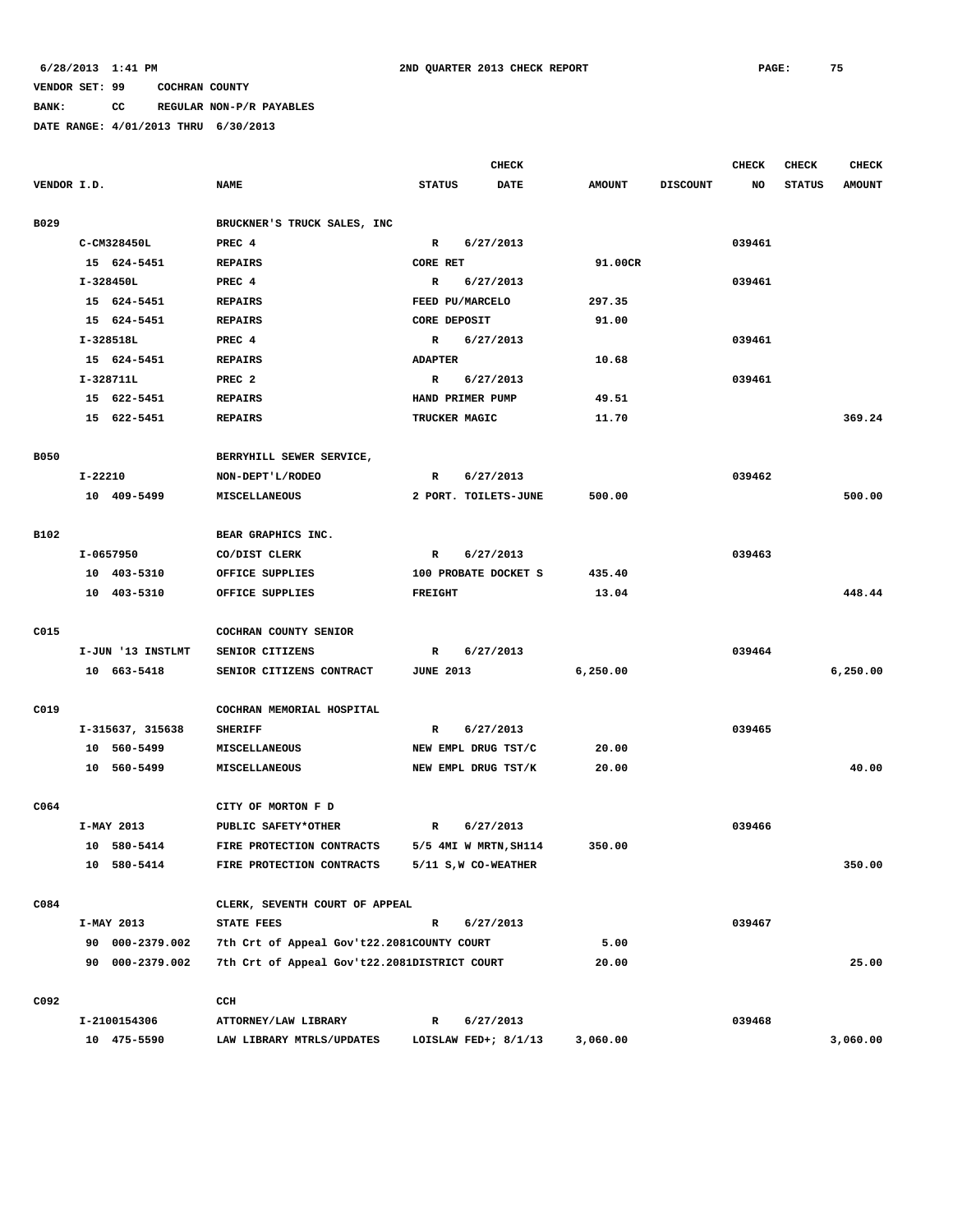**BANK: CC REGULAR NON-P/R PAYABLES**

|             |              |                                    |                                |                    | <b>CHECK</b>          |               |                 | CHECK  | <b>CHECK</b>  | <b>CHECK</b>  |
|-------------|--------------|------------------------------------|--------------------------------|--------------------|-----------------------|---------------|-----------------|--------|---------------|---------------|
| VENDOR I.D. |              |                                    | <b>NAME</b>                    | <b>STATUS</b>      | <b>DATE</b>           | <b>AMOUNT</b> | <b>DISCOUNT</b> | NO     | <b>STATUS</b> | <b>AMOUNT</b> |
|             |              |                                    |                                |                    |                       |               |                 |        |               |               |
| C340        |              |                                    | COUNTY INFORMATION RESOURCE AG |                    |                       |               |                 |        |               |               |
|             |              | I-SOP00791                         | NON-DEPT'L                     | $\mathbb{R}$       | 6/27/2013             |               |                 | 039469 |               |               |
|             |              | 10 409-5420                        | TELECOMMUNICATIONS             |                    | 16 EMAIL ACCOUNTS     | 32.00         |                 |        |               | 32.00         |
|             |              |                                    |                                |                    |                       |               |                 |        |               |               |
| D039        |              |                                    | <b>DUVALL TECHNOLOGY</b>       |                    |                       |               |                 |        |               |               |
|             | $I-60$       |                                    | <b>ATTORNEY</b>                | R                  | 6/27/2013             |               |                 | 039470 |               |               |
|             |              | 10 475-5411                        | MAINTENANCE CONTRACTS          |                    | INSTL UPDATES; RECNFG | 90.00         |                 |        |               |               |
|             | $I-61$       |                                    | CLERK                          | R                  | 6/27/2013             |               |                 | 039470 |               |               |
|             |              | 10 403-5451                        | <b>REPAIRS</b>                 |                    | 3 RE-INSTL/UPGR TER   | 270.00        |                 |        |               |               |
|             | I-64         |                                    | CLERK                          | R                  | 6/27/2013             |               |                 | 039470 |               |               |
|             |              | 10 403-5451                        | <b>REPAIRS</b>                 |                    | ASST NETDATA/ACCESS   | 90.00         |                 |        |               |               |
|             | $I - 65$     |                                    | <b>SHERIFF</b>                 | R                  | 6/27/2013             |               |                 | 039470 |               |               |
|             |              | 10 560-5452                        | OFFICE EQUIPMENT REPAIR        |                    | ASST LOAD DEPUTY SFT  | 90.00         |                 |        |               | 540.00        |
|             |              |                                    |                                |                    |                       |               |                 |        |               |               |
| D048        |              |                                    | DATA-LINE OFFICE SYSTEMS       |                    |                       |               |                 |        |               |               |
|             | $I - 075546$ |                                    | LIBRARY                        | R                  | 6/27/2013             |               |                 | 039471 |               |               |
|             |              | 10 650-5411                        | MAINTENANCE CONTRACTS          |                    | COPIER MAINTENANCE 6  | 37.50         |                 |        |               |               |
|             |              | 10 650-5411                        | MAINTENANCE CONTRACTS          |                    | 98 B&W COPIES OVERAG  | 1.47          |                 |        |               |               |
|             |              | 10 650-5411                        | MAINTENANCE CONTRACTS          | <b>FUEL SURCHG</b> |                       | 1.50          |                 |        |               |               |
|             | I-076062     |                                    | LIBRARY                        | R                  | 6/27/2013             |               |                 | 039471 |               |               |
|             |              | 10 650-5411                        | MAINTENANCE CONTRACTS          |                    | 1035 COLOR COPIES--M  | 103.50        |                 |        |               | 143.97        |
|             |              |                                    |                                |                    |                       |               |                 |        |               |               |
| E011        |              |                                    | <b>EXXONMOBIL</b>              |                    |                       |               |                 |        |               |               |
|             |              | I-187328265306626306 EXTENSION SVC |                                | R                  | 6/27/2013             |               |                 | 039472 |               |               |
|             |              | 10 665-5330                        | FUEL AND OIL                   |                    | 23.339GL UNL/SAN ANG  | 79.12         |                 |        |               | 74.85         |
|             |              | 10 665-5330                        | FUEL AND OIL                   |                    | CR FED TAX ON 23.3GL  | 4.27CR        |                 |        |               |               |
| F091        |              |                                    | <b>CLIFTON FIFER</b>           |                    |                       |               |                 |        |               |               |
|             |              | $I-2013$ FINAL                     | HISTORICAL COMMISSION          | R                  | 6/27/2013             |               |                 | 039473 |               |               |
|             |              | 31 652-5499                        | MISCELLANEOUS                  |                    | BAL TRAVEL EXP '13    | 200.00        |                 |        |               | 200.00        |
|             |              |                                    |                                |                    |                       |               |                 |        |               |               |
| G098        |              |                                    | GALL'S INC.                    |                    |                       |               |                 |        |               |               |
|             | I-530979     |                                    | <b>SHERIFF</b>                 | R                  | 6/27/2013             |               |                 | 039474 |               |               |
|             |              | 10 560-5334                        | OTHER SUPPLIES                 |                    | DBL VERT RACK/#133    | 397.99        |                 |        |               |               |
|             |              | 10 560-5334                        | OTHER SUPPLIES                 | SHIPPING           |                       | 27.99         |                 |        |               | 425.98        |
|             |              |                                    |                                |                    |                       |               |                 |        |               |               |
| H026        |              |                                    | RICHARD L. HUSEN, ATTY.        |                    |                       |               |                 |        |               |               |
|             |              | $I-06/20/13$                       | DISTRICT COURT                 | $\mathbb{R}$       | 6/27/2013             |               |                 | 039475 |               |               |
|             |              | 10 435-5400                        | ATTORNEY AD LITEM              |                    | 13-05-1436(F)/ISAAC   | 350.00        |                 |        |               |               |
|             |              | 10 435-5400                        | ATTORNEY AD LITEM              |                    | 12-12-1425(F)/ANGELO  | 350.00        |                 |        |               |               |
|             |              | 10 435-5400                        | ATTORNEY AD LITEM              |                    | 13-05-1435(F)/RAUL J  | 350.00        |                 |        |               | 1,050.00      |
|             |              |                                    |                                |                    |                       |               |                 |        |               |               |
| H052        |              |                                    | HIGHSMITH CO., INC             |                    |                       |               |                 |        |               |               |
|             |              | I-4997780                          | LIBRARY                        | R                  | 6/27/2013             |               |                 | 039476 |               |               |
|             |              | 10 650-5499                        | MISCELLANEOUS                  |                    | DIG INTO RDG BULLETI  | 3.50          |                 |        |               |               |
|             |              | 10 650-5499                        | MISCELLANEOUS                  |                    | PAIL W/SHVL 12/PKG    | 9.00          |                 |        |               |               |
|             |              | 10 650-5499                        | MISCELLANEOUS                  |                    | T-SHRT/BENEATH THE S  | 4.50          |                 |        |               |               |
|             |              | 10 650-5499                        | MISCELLANEOUS                  |                    | T-SHRT/DIG INTO READ  | 6.25          |                 |        |               |               |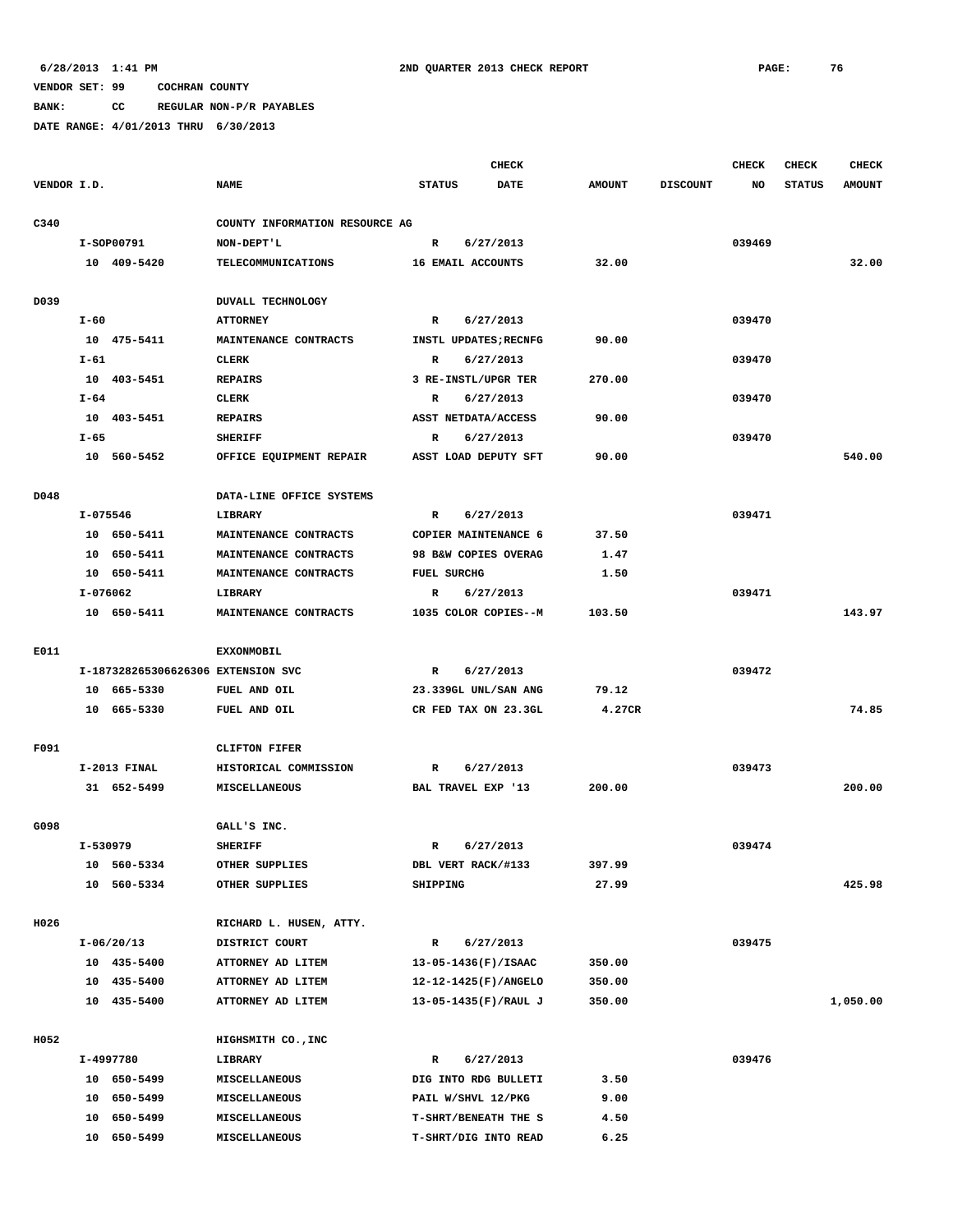**BANK: CC REGULAR NON-P/R PAYABLES**

|             |          |                             |                                         | <b>CHECK</b>  |                        |               |                 | <b>CHECK</b> | <b>CHECK</b>  | <b>CHECK</b>  |
|-------------|----------|-----------------------------|-----------------------------------------|---------------|------------------------|---------------|-----------------|--------------|---------------|---------------|
| VENDOR I.D. |          |                             | <b>NAME</b>                             | <b>STATUS</b> | DATE                   | <b>AMOUNT</b> | <b>DISCOUNT</b> | NO           | <b>STATUS</b> | <b>AMOUNT</b> |
| H052        |          |                             | HIGHSMITH CO., INC<br><b>CONT</b>       |               |                        |               |                 |              |               |               |
|             |          | I-4997780                   | LIBRARY                                 | R             | 6/27/2013              |               |                 | 039476       |               |               |
|             |          | 10 650-5499                 | MISCELLANEOUS                           | SHIPPING      |                        | 3.00          |                 |              |               | 26.25         |
| H091        |          |                             | HIGGINBOTHAM-BARTLETT CO                |               |                        |               |                 |              |               |               |
|             | I-123231 |                             | PREC <sub>3</sub>                       | R             | 6/27/2013              |               |                 | 039477       |               |               |
|             |          | 15 623-5356                 | ROAD MATERIALS & SUPPLIES               |               | URTHNE ALK SFTY BLK    | 29.99         |                 |              |               |               |
|             |          | 15 623-5356                 | ROAD MATERIALS & SUPPLIES               |               | RATCH TIE DOWN         | 9.99          |                 |              |               |               |
|             |          | 15 623-5356                 | ROAD MATERIALS & SUPPLIES               |               | $(2)$ 2x12x20 #1 YP    | 99.98         |                 |              |               | 139.96        |
| H257        |          |                             | HOME DEPOT CREDIT SERVICES              |               |                        |               |                 |              |               |               |
|             |          | I-68270000528836            | SHERIFF/DISP CABINET                    | R             | 6/27/2013              |               |                 | 039478       |               |               |
|             |          | 10 560-5452                 | OFFICE EQUIPMENT REPAIR                 |               | 1/4" OAK PLYWD         | 26.97         |                 |              |               |               |
|             |          | 10 560-5452                 | OFFICE EQUIPMENT REPAIR                 |               | MINWAX POLYCRYLIC OT   | 17.97         |                 |              |               |               |
|             | 10       | 560-5452                    | OFFICE EQUIPMENT REPAIR                 |               | MINWAX WOOD FINISH/R   | 7.77          |                 |              |               |               |
|             | 10       | 560-5452                    | OFFICE EQUIPMENT REPAIR                 |               | CARPENTERS GLUE        | 6.78          |                 |              |               |               |
|             | 10       | 560-5452                    | OFFICE EQUIPMENT REPAIR                 |               | PREM SANDPAPER ASST    | 3.97          |                 |              |               |               |
|             |          | 10 560-5452                 | OFFICE EQUIPMENT REPAIR                 |               | 8x2.5" CABINET SCREW   | 7.91          |                 |              |               |               |
|             | 10       | 560-5452                    | OFFICE EQUIPMENT REPAIR                 |               | 8x1.5" CABINET SCREW   | 17.88         |                 |              |               |               |
|             | 10       | 560-5334                    | OTHER SUPPLIES                          |               | ROUTER BIT SET         | 19.97         |                 |              |               |               |
|             | 10       | 560-5334                    | OTHER SUPPLIES                          | 2PK 2" BITS   |                        | 7.94          |                 |              |               |               |
|             |          | 10 560-5452                 | OFFICE EQUIPMENT REPAIR                 |               | $3/4"$ OAK PLYWD $(3)$ | 140.91        |                 |              |               | 258.07        |
| L015        |          |                             | LUBBOCK COUNTY, TEXAS                   |               |                        |               |                 |              |               |               |
|             |          |                             | I-#818, #820 MAY '13 JUVENILE PROBATION | R             | 6/27/2013              |               |                 | 039479       |               |               |
|             |          | 10 571-5413                 | RESIDENTIAL SERVICES                    |               | 13 DAYS/#818/PRE (S)   | 1,235.00      |                 |              |               |               |
|             |          | 10 571-5413                 | RESIDENTIAL SERVICES                    |               | 13 DAYS/#820 PRE (S)   | 1,235.00      |                 |              |               | 2,470.00      |
| L015        |          |                             | LUBBOCK COUNTY, TEXAS                   |               |                        |               |                 |              |               |               |
|             |          | I-MAY 13 ADR FEES           | DISTRICT COURT                          | R             | 6/27/2013              |               |                 | 039480       |               |               |
|             |          | 19 435-5409                 | A.D.R. CONTRACT                         |               | DISTRICT COURT         | 40.00         |                 |              |               |               |
|             |          | 19 435-5409                 | A.D.R. CONTRACT                         | COUNTY COURT  |                        | 10.00         |                 |              |               | 50.00         |
| L189        |          |                             | HOCKLEY COUNTY PUBLISHING CO.I          |               |                        |               |                 |              |               |               |
|             |          | I-1YR/LIBRARY               | LIBRARY                                 | R             | 6/27/2013              |               |                 | 039481       |               |               |
|             |          | 10 650-5590                 | <b>BOOKS</b>                            |               | 1YR SUBSCRIPTION       | 40.00         |                 |              |               |               |
|             | I-5469   |                             | COMMISSIONERS COURT                     | R             | 6/27/2013              |               |                 | 039481       |               |               |
|             |          | 15 610-5430                 | LEGAL NOTICES                           |               | CIT BY PUB/CPS 5/19    | 110.00        |                 |              |               |               |
|             |          | 15 610-5430                 | LEGAL NOTICES                           |               | CIT BY PUB/CPS 5/19    | 108.40        |                 |              |               | 258.40        |
| M018        |          |                             | MORTON INSURANCE AGENCY                 |               |                        |               |                 |              |               |               |
|             |          | I-BOND#1808/C DAVIS SHERIFF |                                         | R             | 6/27/2013              |               |                 | 039482       |               |               |
|             |          | 10 560-5480                 | BONDS & NOTARY FEES                     |               | RES DEP BOND/CASSOND   | 100.00        |                 |              |               | 100.00        |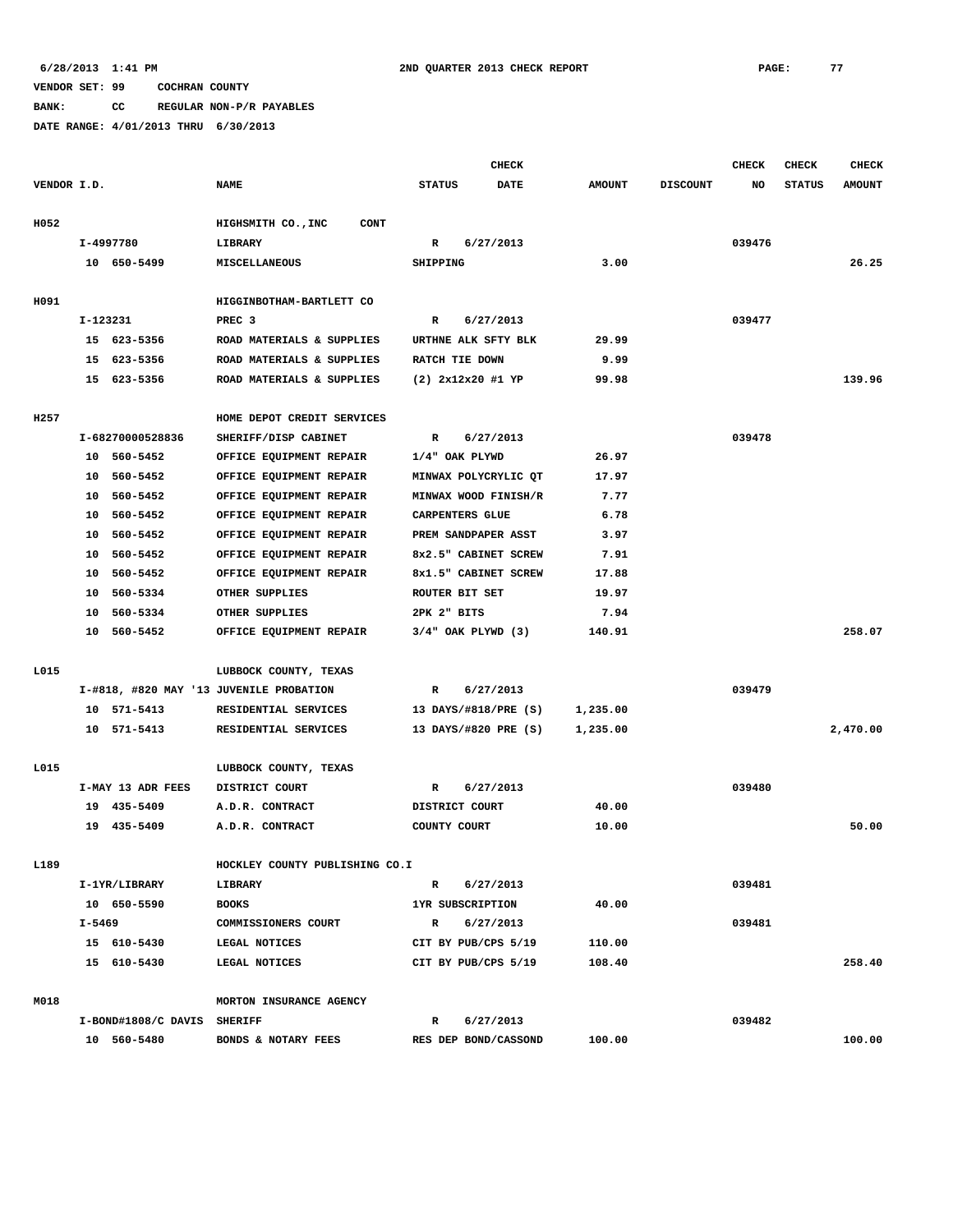# **BANK: CC REGULAR NON-P/R PAYABLES**

|             |            |                    |                                                    |                               |                | <b>CHECK</b>                |               |                 | <b>CHECK</b> | CHECK         | <b>CHECK</b>  |
|-------------|------------|--------------------|----------------------------------------------------|-------------------------------|----------------|-----------------------------|---------------|-----------------|--------------|---------------|---------------|
| VENDOR I.D. |            |                    | <b>NAME</b>                                        |                               | <b>STATUS</b>  | DATE                        | <b>AMOUNT</b> | <b>DISCOUNT</b> | NO           | <b>STATUS</b> | <b>AMOUNT</b> |
| M031        |            |                    | MILLER PAPER & PACKAGING CO                        |                               |                |                             |               |                 |              |               |               |
|             |            | C-S2552111.002     | <b>ACTIVITY BLDG</b>                               |                               | R              | 6/27/2013                   |               |                 | 039483       |               |               |
|             |            | 10 662-5332        | CUSTODIAL SUPPLIES                                 |                               |                | RET 5 CS 20" RED BUF        | 130.09CR      |                 |              |               |               |
|             |            | I-S2552876.001     | COURTHOUSE/PARK                                    | R                             |                | 6/27/2013                   |               |                 | 039483       |               |               |
|             | 10         | 510-5332           | <b>CUSTODIAL SUPPLIES</b>                          | 1CS ANGEL SOFT TISSU<br>79.09 |                |                             |               |                 |              |               |               |
|             | 10         | 660-5332           | <b>CUSTODIAL SUPPLIES</b>                          |                               |                | 1CS ANGEL SOFT TISSU        | 79.09         |                 |              |               |               |
|             | 10         | 510-5332           | CUSTODIAL SUPPLIES                                 |                               |                | 1CS HD LINERS, 40-45        | 43.27         |                 |              |               |               |
|             | 10         | 510-5332           | <b>CUSTODIAL SUPPLIES</b>                          |                               |                | 1CS HD LINER, 12-16G        | 29.03         |                 |              |               |               |
|             | 10         | 510-5332           | <b>CUSTODIAL SUPPLIES</b>                          |                               |                | 1CS BATHRM+ DISINF C        | 37.80         |                 |              |               |               |
|             | 10         | 660-5332           | <b>CUSTODIAL SUPPLIES</b>                          |                               |                | 1CS BATHRM+ DISINF C        | 37.80         |                 |              |               |               |
|             | 10         | 510-5332           | <b>CUSTODIAL SUPPLIES</b>                          |                               |                | 1CS 20" RED SPRAY BU        | 25.25         |                 |              |               |               |
|             | 10         | 510-5332           | <b>CUSTODIAL SUPPLIES</b>                          |                               |                | <b>1CS PDR FREE GLOVES</b>  | 82.70         |                 |              |               |               |
|             | 10         | 660-5332           | CUSTODIAL SUPPLIES                                 |                               |                | 1CS BK LINERS, 60GL         | 44.96         |                 |              |               |               |
|             | 10         | 510-5332           | CUSTODIAL SUPPLIES                                 |                               |                | <b>1CS MILL EMERALD FLO</b> | 42.92         |                 |              |               | 371.82        |
|             |            |                    |                                                    |                               |                |                             |               |                 |              |               |               |
| M252        |            |                    | <b>JEFF MOLLOY</b>                                 |                               |                |                             |               |                 |              |               |               |
|             |            | $I-4-H$ RND-UP '13 | <b>EXTENSION SVC</b>                               | R                             |                | 6/27/2013                   |               |                 | 039484       |               |               |
|             | 10         | 665–5427           | CO AGENT-TRAVEL-OUT OF COUNTY 976MI TO/FR COLG STA |                               |                |                             | 551.44        |                 |              |               |               |
|             | 10         | 665–5427           | CO AGENT-TRAVEL-OUT OF COUNTY 16 MI IN COLG STA 6/ |                               |                |                             | 9.04          |                 |              |               |               |
|             | 10         | 665-5427           | CO AGENT-TRAVEL-OUT OF COUNTY 12 MI IN COLG STA 6/ |                               |                |                             | 6.78          |                 |              |               |               |
|             |            | 10 665-5427        | CO AGENT-TRAVEL-OUT OF COUNTY MEALS 6/9-6/11/13    |                               |                |                             | 38.17         |                 |              |               | 605.43        |
|             |            |                    |                                                    |                               |                |                             |               |                 |              |               |               |
| M271        |            |                    | ELVIRA MENDEZ dba                                  |                               |                |                             |               |                 |              |               |               |
|             |            | I-1373/1426 060513 | DISTRICT COURT                                     |                               | $\mathbb{R}$   | 6/27/2013                   |               |                 | 039485       |               |               |
|             |            | 10 435-5400        | ATTORNEY AD LITEM                                  |                               |                | 09-01-1373(F)/GILBER        | 350.00        |                 |              |               |               |
|             |            | 10 435-5400        | ATTORNEY AD LITEM                                  |                               |                | $12 - 12 - 1426(F)/MARIA$   | 350.00        |                 |              |               | 700.00        |
|             |            |                    |                                                    |                               |                |                             |               |                 |              |               |               |
| M281        |            |                    | MOTION PICTURE LICENSING CORP.                     |                               |                |                             |               |                 |              |               |               |
|             |            | I-503840726        | <b>LIBRARY</b>                                     | R                             |                | 6/27/2013                   |               |                 | 039486       |               |               |
|             |            | 10 650-5411        | MAINTENANCE CONTRACTS                              |                               |                | UMBR VIDEO LIC THRU         | 106.78        |                 |              |               | 106.78        |
|             |            |                    |                                                    |                               |                |                             |               |                 |              |               |               |
| M289        |            |                    | MARCELO RODRIGUEZ dba                              |                               |                |                             |               |                 |              |               |               |
|             | $I - 4201$ |                    | PREC <sub>3</sub>                                  | R                             |                | 6/27/2013                   |               |                 | 039487       |               |               |
|             |            | 15 623-5451        | <b>REPAIRS</b>                                     |                               |                | RMV/RPL WTR PMP;FLSH        | 375.00        |                 |              |               |               |
|             | $I - 4202$ |                    | PREC 1                                             |                               | $\mathbb{R}$   | 6/27/2013                   |               |                 | 039487       |               |               |
|             |            | 15 621-5451        | <b>REPAIRS</b>                                     |                               |                | RMV/RPL A/C CMPR, DRY       | 300.00        |                 |              |               |               |
|             |            | 15 621-5451        | <b>REPAIRS</b>                                     |                               |                | FLSH SYS, VAC--MACK         | 75.00         |                 |              |               |               |
|             |            | 15 621-5451        | <b>REPAIRS</b>                                     |                               | CHG FREON, OIL |                             | 60.00         |                 |              |               |               |
|             |            | 15 621-5451        | <b>REPAIRS</b>                                     |                               | RPL BELT W/NEW |                             | 45.00         |                 |              |               |               |
|             | $I - 4225$ |                    | PREC 4                                             |                               | R              | 6/27/2013                   |               |                 | 039487       |               |               |
|             |            | 15 624-5451        | <b>REPAIRS</b>                                     |                               |                | RMV/RPL FUEL TRFR PM        | 300.00        |                 |              |               |               |
|             | I-4226     |                    | ALL PRECINCTS/WATER TRK                            |                               | R              | 6/27/2013                   |               |                 | 039487       |               |               |
|             |            | 15 621-5451        | <b>REPAIRS</b>                                     |                               |                | 1/4 RMV/RPL FUEL FLT        | 93.75         |                 |              |               |               |
|             |            | 15 622-5451        | <b>REPAIRS</b>                                     |                               |                | 1/4 RMV/RPL FUEL FLT        | 93.75         |                 |              |               |               |
|             |            | 15 623-5451        | <b>REPAIRS</b>                                     |                               |                | 1/4 RMV/RPL FUEL FLT        | 93.75         |                 |              |               |               |
|             |            | 15 624-5451        | <b>REPAIRS</b>                                     |                               |                | 1/4 RMV/RPL FUEL FLT        | 93.75         |                 |              |               | 1,530.00      |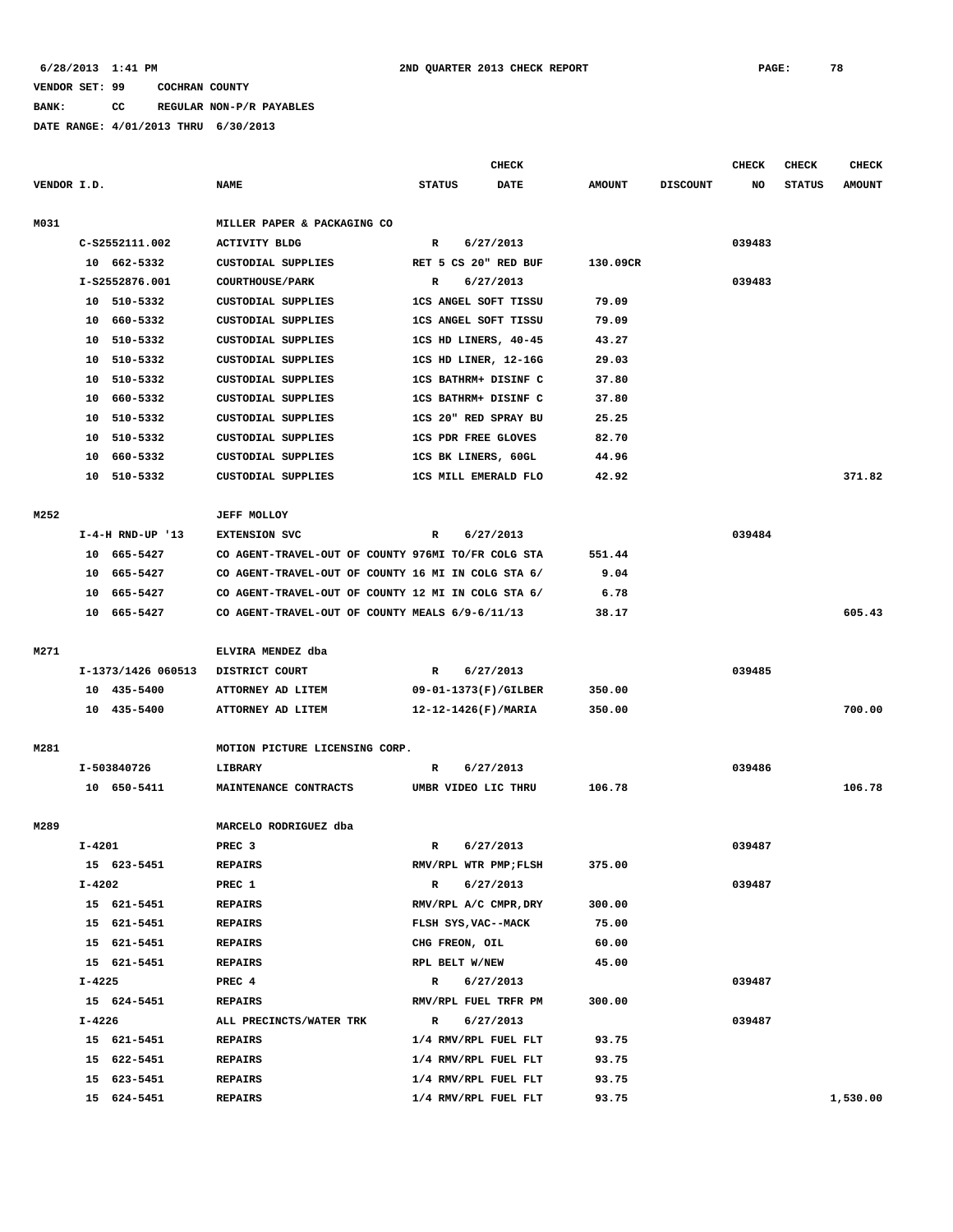**BANK: CC REGULAR NON-P/R PAYABLES**

|             |          |                         |                                                    |                       | <b>CHECK</b>                                 |                 |                 | <b>CHECK</b> | <b>CHECK</b>  | <b>CHECK</b>  |
|-------------|----------|-------------------------|----------------------------------------------------|-----------------------|----------------------------------------------|-----------------|-----------------|--------------|---------------|---------------|
| VENDOR I.D. |          |                         | <b>NAME</b>                                        | <b>STATUS</b>         | <b>DATE</b>                                  | <b>AMOUNT</b>   | <b>DISCOUNT</b> | NO           | <b>STATUS</b> | <b>AMOUNT</b> |
|             |          |                         |                                                    |                       |                                              |                 |                 |              |               |               |
| M290        |          |                         | <b>JESSIE MENDOZA</b>                              |                       |                                              |                 |                 |              |               |               |
|             |          | I-DW#15382              | <b>ACTIVITY BLDG</b>                               | R                     | 6/27/2013                                    |                 |                 | 039488       |               |               |
|             |          | 10 000-4370.101         | RENT-ACTIVITY BUILDING                             |                       | REF DEP FOR $6/22/13$                        | 125.00          |                 |              |               | 125.00        |
|             |          |                         |                                                    |                       |                                              |                 |                 |              |               |               |
| N066        |          | I-8062660032 06/13      | NTS COMMUNICATIONS                                 |                       |                                              |                 |                 | 039489       |               |               |
|             |          | 15 610-5420             | COMM'R CT/CO JUDGE<br><b>TELECOMMUNICATIONS</b>    | R<br>WATS LINE        | 6/27/2013                                    | 1.00            |                 |              |               |               |
|             |          | 15 610-5420             | <b>TELECOMMUNICATIONS</b>                          | FEES                  |                                              | 6.65            |                 |              |               |               |
|             |          | 15 610-5420             | <b>TELECOMMUNICATIONS</b>                          | INCOMING CALLS        |                                              | 0.66            |                 |              |               | 8.31          |
|             |          |                         |                                                    |                       |                                              |                 |                 |              |               |               |
| N082        |          |                         | <b>NETDATA</b>                                     |                       |                                              |                 |                 |              |               |               |
|             | I-14618  |                         | <b>JUSTICE OF PEACE</b>                            | R                     | 6/27/2013                                    |                 |                 | 039490       |               |               |
|             |          | 10 455-5499             | MISCELLANEOUS                                      | ITICKET MAY13         |                                              | 34.00           |                 |              |               | 34.00         |
|             |          |                         |                                                    |                       |                                              |                 |                 |              |               |               |
| 0022        |          |                         | OVERHEAD DOOR COMPANY OF                           |                       |                                              |                 |                 |              |               |               |
|             |          | I-288381                | <b>CEMETERY</b>                                    | R                     | 6/27/2013                                    |                 |                 | 039491       |               |               |
|             |          | 10 516-5451             | <b>REPAIR</b>                                      |                       | SVC CALL/RESET CABLE                         | 409.00          |                 |              |               |               |
|             |          | 10 516-5451             | <b>REPAIR</b>                                      | <b>FUEL SURCHG</b>    |                                              | 5.00            |                 |              |               | 414.00        |
|             |          |                         |                                                    |                       |                                              |                 |                 |              |               |               |
| 0028        |          |                         | OFFICE DEPOT, INC                                  |                       |                                              |                 |                 |              |               |               |
|             |          | I-663220507001          | <b>SHERIFF</b>                                     | R                     | 6/27/2013                                    |                 |                 | 039492       |               |               |
|             |          | 10 560-5310             | OFFICE SUPPLIES                                    | <b>1CS COPY PAPER</b> |                                              | 32.94           |                 |              |               |               |
|             | 10       | 560-5310                | OFFICE SUPPLIES                                    |                       | 1BX CLASP ENV, 6x9                           | 4.91            |                 |              |               |               |
|             | 10       | 10 512-5310<br>560-5310 | OFFICE SUPPLIES<br>OFFICE SUPPLIES                 |                       | 1BX CLASP ENV, 6x9<br>1BX CLASP ENV, #97     | 4.91<br>5.47    |                 |              |               |               |
|             |          | 10 512-5310             | OFFICE SUPPLIES                                    |                       | 1BX CLASP ENV, #97                           | 5.47            |                 |              |               | 53.70         |
|             |          |                         |                                                    |                       |                                              |                 |                 |              |               |               |
| 0109        |          |                         | 110TH JUDICIAL DISTRICT JUVENI                     |                       |                                              |                 |                 |              |               |               |
|             |          | $I-422/JUV$ #803        | <b>JUVENILE PROBATION</b>                          | R                     | 6/27/2013                                    |                 |                 | 039493       |               |               |
|             |          | 17 575-5413             | PURCHASED RESIDENTIAL SERVICE 31 DAS/POST(N)-JUV # |                       |                                              | 2,170.00        |                 |              |               | 2,170.00      |
|             |          |                         |                                                    |                       |                                              |                 |                 |              |               |               |
| P007        |          |                         | PAYROLL CLEARING ACCT                              |                       |                                              |                 |                 |              |               |               |
|             |          | I-2ND QTR 2013          | WORKER'S COMP-ALL DEPT'S                           | $\mathbb{R}$          | 6/27/2013                                    |                 |                 | 039494       |               |               |
|             | 10       | 400-5204                | WORKERS' COMPENSATION                              |                       | W/C QTRLY DEPOSIT-CN                         | 79.67           |                 |              |               |               |
|             | 10       | 403-5204                | WORKERS' COMPENSATION                              |                       | W/C QTRLY DEPOSIT-CL                         | 103.52          |                 |              |               |               |
|             | 10       | 435-5204                | WORKERS' COMPENSATION                              |                       | W/C QTRLY DEPOSIT-DI                         | 15.85           |                 |              |               |               |
|             | 10       | 455-5204                | WORKERS' COMPENSATION                              |                       | W/C QRTRLY DEPOSIT-J                         | 42.21           |                 |              |               |               |
|             | 10       | 475-5204                | WORKERS' COMPENSATION                              |                       | W/C QTRLY DEPOSIT-CN                         | 11.64           |                 |              |               |               |
|             | 10       | 476-5204                | WORKERS' COMPENSATION                              |                       | W/C QTRLY DEPOSIT-DI                         | 35.12           |                 |              |               |               |
|             | 10       | 490-5204                | WORKERS' COMPENSATION                              |                       | W/C QTRLY DEPOSIT-EL                         | 13.42           |                 |              |               |               |
|             | 10       | 495-5204                | WORKERS' COMPENSATION                              |                       | W/C QTRLY DEPOSIT-AU                         | 69.93           |                 |              |               |               |
|             | 10<br>10 | 497-5204<br>499-5204    | WORKERS' COMPENSATION<br>WORKERS' COMPENSATION     |                       | W/C QTRLY DEPOSIT-TR<br>W/C QTRLY DEPOSIT-TA | 42.00<br>100.36 |                 |              |               |               |
|             | 10       | 510-5204                | WORKERS' COMPENSATION                              |                       | W/C QTRLY DEPOSIT-CO                         | 177.84          |                 |              |               |               |
|             | 10       | 512-5204                | WORKERS' COMPENSATION                              |                       | W/C QTRLY DEPOSIT-JA                         | 388.32          |                 |              |               |               |
|             | 10       | 516-5204                | WORKERS' COMPENSATION                              |                       | W/C QTRLY DEPOSIT-CE                         | 267.86          |                 |              |               |               |
|             | 10       | 550-5204                | WORKERS' COMPENSATION                              |                       | W/C QTRLY DEPOSIT-CO                         | 125.07          |                 |              |               |               |
|             | 10       | 560-5204                | WORKERS' COMPENSATION                              |                       | W/C QTRLY DEPOSIT-SH                         | 1,536.21        |                 |              |               |               |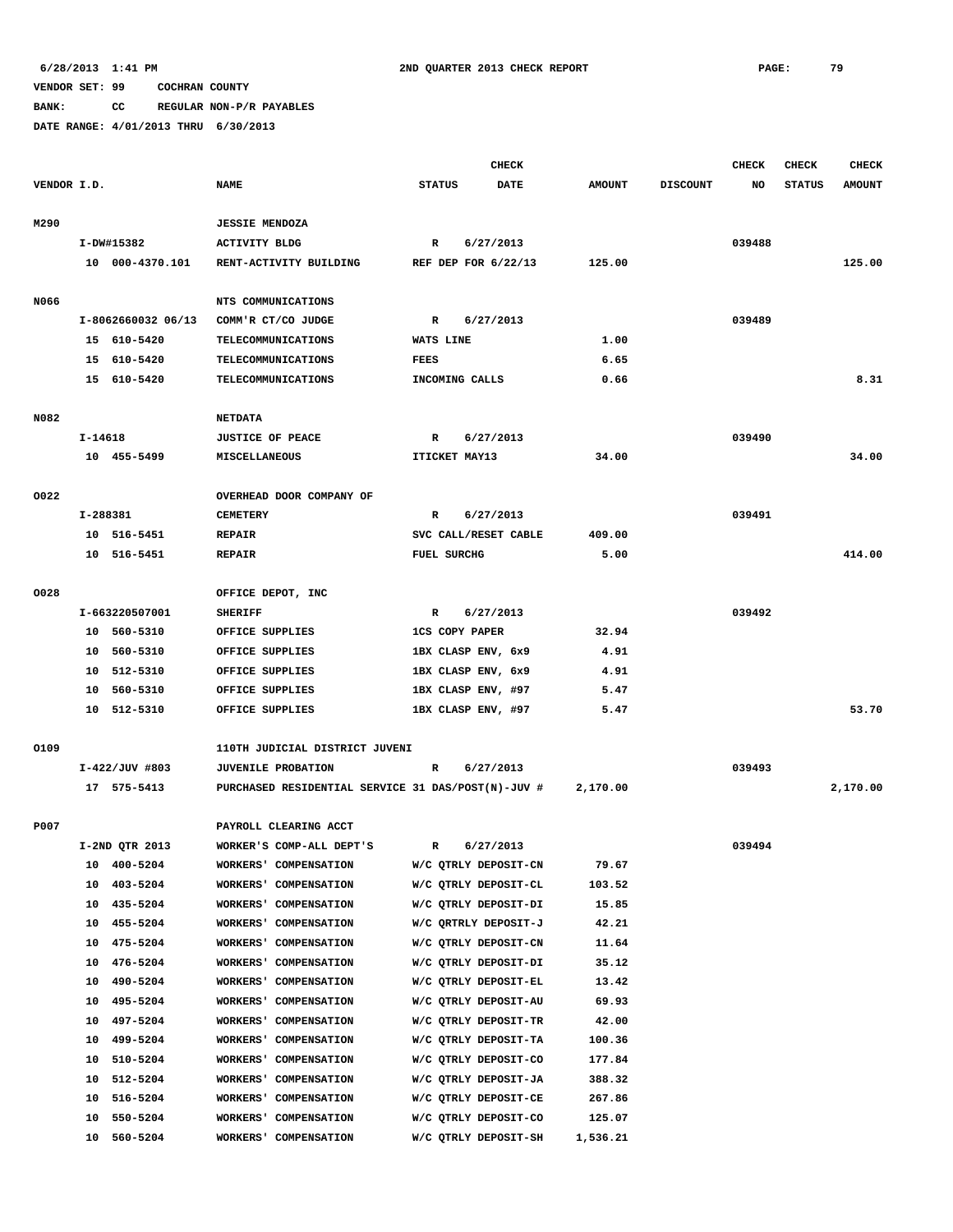**BANK: CC REGULAR NON-P/R PAYABLES**

|             |                |                               | CHECK                        |               |                 | <b>CHECK</b> | <b>CHECK</b>  | <b>CHECK</b>  |
|-------------|----------------|-------------------------------|------------------------------|---------------|-----------------|--------------|---------------|---------------|
| VENDOR I.D. |                | <b>NAME</b>                   | <b>STATUS</b><br><b>DATE</b> | <b>AMOUNT</b> | <b>DISCOUNT</b> | NO           | <b>STATUS</b> | <b>AMOUNT</b> |
| P007        |                | PAYROLL CLEARING ACCT CONT    |                              |               |                 |              |               |               |
|             | I-2ND QTR 2013 | WORKER'S COMP-ALL DEPT'S      | R<br>6/27/2013               |               |                 | 039494       |               |               |
|             | 10 571-5204    | <b>WORKERS' COMPENSATION</b>  | W/C QTRLY DEPOSIT-JU         | 11.51         |                 |              |               |               |
|             | 10 650-5204    | WORKERS' COMPENSATION         | W/C QTRLY DEPOSIT-LI         | 36.15         |                 |              |               |               |
|             | 652-5204<br>10 | WORKERS' COMPENSATION         | W/C QTRLY DEPOSIT-MU         | 10.62         |                 |              |               |               |
|             | 10<br>660-5204 | WORKERS' COMPENSATION         | W/C QTRLY DEPOSIT-PA         | 175.38        |                 |              |               |               |
|             | 10<br>662-5204 | WORKERS' COMPENSATION         | W/C QTRLY DEPOSIT-AC         | 197.81        |                 |              |               |               |
|             | 663-5204<br>10 | WORKERS' COMPENSATION         | W/C QTRLY DEPOSIT-SR         |               |                 |              |               |               |
|             | 665-5204<br>10 | WORKERS' COMPENSATION         | W/C QTRLY DEPOSIT-EX         | 30.72         |                 |              |               |               |
|             | 610-5204<br>15 | WORKERS' COMPENSATION         | W/C QTRLY DEPOSIT-CO         | 166.54        |                 |              |               |               |
|             | 621-5204<br>15 | WORKERS' COMPENSATION         | W/C QTRLY DEPOSIT-PR         | 594.48        |                 |              |               |               |
|             | 622-5204<br>15 | WORKERS' COMPENSATION         | W/C QTRLY DEPOSIT-PR         | 609.95        |                 |              |               |               |
|             | 15 623-5204    | WORKERS' COMPENSATION         | W/C QTRLY DEPOSIT-PR         | 612.76        |                 |              |               |               |
|             | 624-5204<br>15 | WORKERS' COMPENSATION         | W/C QTRLY DEPOSIT-PR         | 608.19        |                 |              |               |               |
|             | 30<br>518-5204 | WORKERS COMPENSATION          | W/C QTRLY DEPOSIT-AI         | 75.16         |                 |              |               | 6,138.29      |
|             |                |                               |                              |               |                 |              |               |               |
| P013        |                | PITNEY BOWES INC.             |                              |               |                 |              |               |               |
|             | I-5502217599   | CLERK                         | 6/27/2013<br>R               |               |                 | 039495       |               |               |
|             | 10 403-5311    | POSTAL EXPENSES               | RED FL CTG/LG                | 78.00         |                 |              |               |               |
|             | 403-5311<br>10 | POSTAL EXPENSES               | 2 BK INK CTG/LG              | 104.00        |                 |              |               | 182.00        |
|             |                |                               |                              |               |                 |              |               |               |
| P073        |                | THE PENWORTHY COMPANY         |                              |               |                 |              |               |               |
|             | I-549367       | LIBRARY                       | 6/27/2013<br>R               |               |                 | 039496       |               |               |
|             | 10 650-5590    | <b>BOOKS</b>                  | ALL ABOUT ELLIE #2           | 15.96         |                 |              |               |               |
|             | 10 650-5590    | <b>BOOKS</b>                  | AMY & THE MISSING PU         | 15.96         |                 |              |               |               |
|             | 650-5590<br>10 | <b>BOOKS</b>                  | WHICH WAY TO WITCH S         | 18.96         |                 |              |               |               |
|             | 10<br>650-5590 | <b>BOOKS</b>                  | THERE'S NO DAY LIKE          | 13.96         |                 |              |               |               |
|             | 10<br>650-5590 | <b>BOOKS</b>                  | BORN TO BE FUNNY             | 15.49         |                 |              |               |               |
|             | 10<br>650-5590 | <b>BOOKS</b>                  | FUNNIEST KID IN THE          | 15.49         |                 |              |               |               |
|             | 10 650-5590    | <b>BOOKS</b>                  | BKMARKS, DIG 100PK           |               |                 |              |               | 95.82         |
|             |                |                               |                              |               |                 |              |               |               |
| P088        |                | PITNEY BOWES GLOBAL FINANCIAL |                              |               |                 |              |               |               |
|             | I-9571324-JN13 | NON-DEPT'L/CLERK              | 6/27/2013<br>R               |               |                 | 039497       |               |               |
|             | 10 409-5411    | MAINTENANCE CONTRACTS         | 2ND QTR PSTGE MTR LE         | 834.00        |                 |              |               | 834.00        |
|             |                |                               |                              |               |                 |              |               |               |
| R033        |                | <b>GERALD RAMSEY</b>          |                              |               |                 |              |               |               |
|             | I-JUL '13 RENT | NON-DEPT'L/STORAGE BLDG       | $\mathbb{R}$<br>6/27/2013    |               |                 | 039498       |               |               |
|             | 10 409-5499    | <b>MISCELLANEOUS</b>          | STORAGE BLDG RENT JU         | 300.00        |                 |              |               | 300.00        |
| R099        |                | CYNDIA LEA GUAJARDO dba       |                              |               |                 |              |               |               |
|             | I-105125       | <b>CEMETERY</b>               | 6/27/2013<br>$\mathbb{R}$    |               |                 | 039499       |               |               |
|             | 10 516-5454    | <b>TIRES</b>                  | 11x4.00-5 FLAT, 3 SH         | 8.25          |                 |              |               |               |
|             | I-105127       | PREC <sub>3</sub>             | $\mathbb{R}$<br>6/27/2013    |               |                 | 039499       |               |               |
|             | 15 623-5454    | TIRES                         | 2 11R-24.5 FLAT R/O,         | 60.00         |                 |              |               |               |
|             | I-105131       | PREC 4                        | 6/27/2013<br>R               |               |                 | 039499       |               |               |
|             | 15 624-5454    | TIRES                         | 235/75/17 FLAT, LR           | 13.00         |                 |              |               |               |
|             | I-105134       | PREC 3                        | 6/27/2013<br>R               |               |                 | 039499       |               |               |
|             | 15 623-5454    | TIRES                         | 4 14.00.24 TIRE CHG          | 240.00        |                 |              |               |               |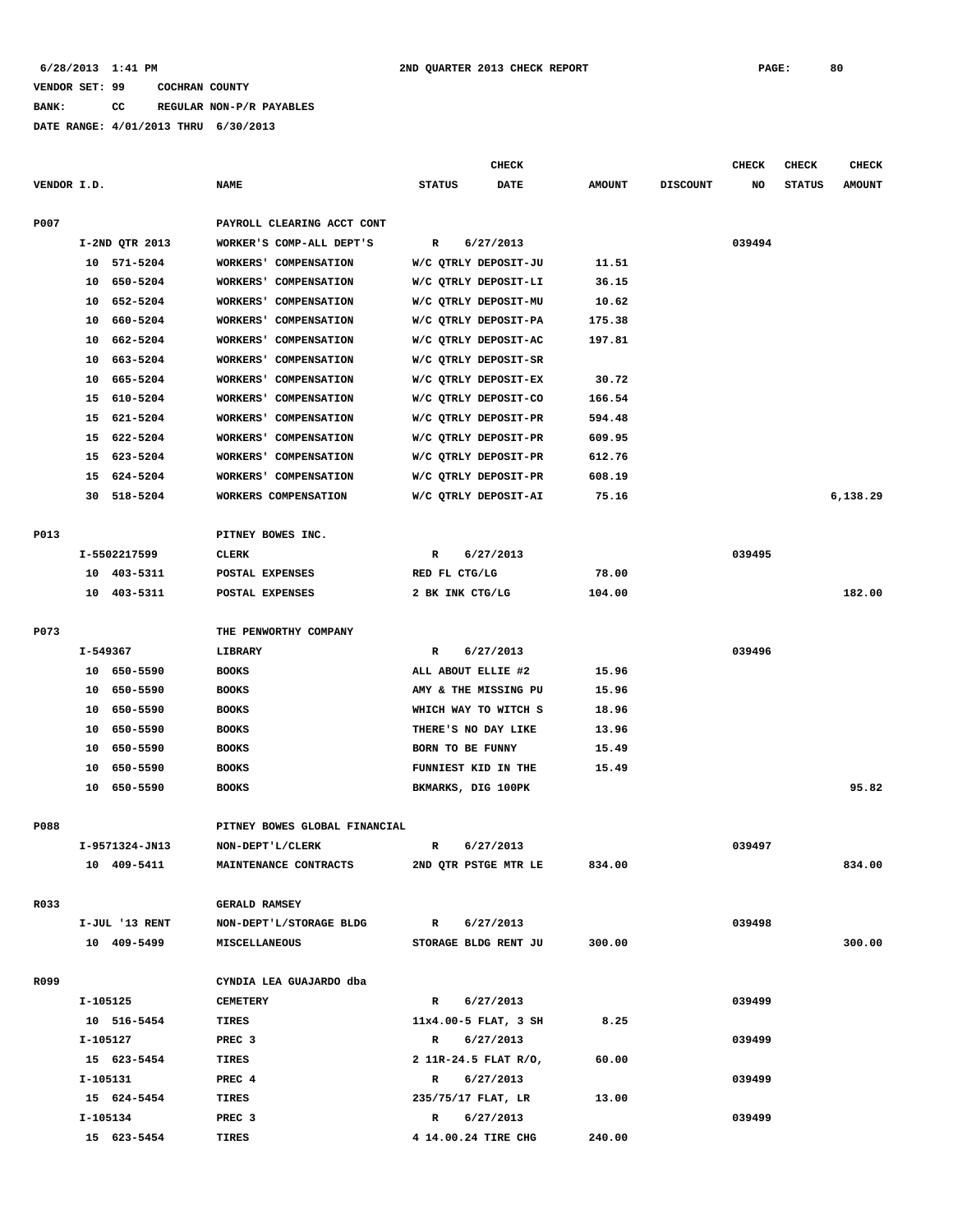**BANK: CC REGULAR NON-P/R PAYABLES**

|             |         |                                |                              |                                 | <b>CHECK</b> |               |                 | <b>CHECK</b> | <b>CHECK</b>  | <b>CHECK</b>  |
|-------------|---------|--------------------------------|------------------------------|---------------------------------|--------------|---------------|-----------------|--------------|---------------|---------------|
| VENDOR I.D. |         |                                | <b>NAME</b>                  | <b>STATUS</b>                   | <b>DATE</b>  | <b>AMOUNT</b> | <b>DISCOUNT</b> | NO           | <b>STATUS</b> | <b>AMOUNT</b> |
|             |         |                                |                              |                                 |              |               |                 |              |               |               |
| R099        |         |                                | CYNDIA LEA GUAJARDO dbCONT   |                                 |              |               |                 |              |               |               |
|             |         | I-105134                       | PREC <sub>3</sub>            | R 6/27/2013<br>3 24" O-RINGS    |              | 29.85         |                 | 039499       |               |               |
|             |         | 15 623-5454                    | TIRES                        |                                 |              |               |                 |              |               |               |
|             |         | 15 623-5454                    | TIRES                        | SVC CALL                        |              | 50.00         |                 |              |               |               |
|             |         | I-105149                       | <b>SHERIFF</b>               | R 6/27/2013                     |              |               |                 | 039499       |               |               |
|             |         | 10 560-5454<br>10 560-5454     | TIRES<br>TIRES               | 245/75R17, FLAT, RR/<br>#1 BOOT |              | 13.00<br>2.95 |                 |              |               |               |
|             |         |                                |                              |                                 |              |               |                 |              |               |               |
|             |         | I-105208                       | PARK                         | R 6/27/2013                     |              |               |                 | 039499       |               |               |
|             |         | 10 660-5454                    | TIRES                        | 11.2.16 FLAT, SP                |              | 12.00         |                 |              |               |               |
|             |         | 10 660-5454                    | TIRES                        | NEW TUBE                        |              | 22.95         |                 |              |               |               |
|             |         | I-105217                       | <b>CEMETERY</b>              | R                               | 6/27/2013    |               |                 | 039499       |               |               |
|             |         | 10 516-5454                    | TIRES                        | 255/75/17, FLAT, RR             |              | 13.00         |                 |              |               |               |
|             |         | 10 516-5454                    | TIRES                        | #6                              |              | 4.00          |                 |              |               |               |
|             |         | I-105280                       | <b>SHERIFF</b>               | R 6/27/2013                     |              |               |                 | 039499       |               |               |
|             |         | 10 560-5454                    | <b>TIRES</b>                 | <b>TDF/#121</b>                 |              | 3.00          |                 |              |               |               |
|             |         | 10 560-5454                    | <b>TIRES</b>                 | 2 17" TIRE CHG, FR              |              | 26.00         |                 |              |               |               |
|             |         | 10 560-5454                    | TIRES                        | 2 NORTRON BAL                   |              | 16.00         |                 |              |               |               |
|             |         | I-105411                       | <b>SHERIFF</b>               | R 6/27/2013                     |              |               |                 | 039499       |               |               |
|             |         | 10 560-5454                    | TIRES                        | 2 TDF/#136                      |              | 6.00          |                 |              |               |               |
|             |         | 10 560-5454                    | TIRES                        | 2 TIRE CHG, P235/55R1           |              | 26.00         |                 |              |               |               |
|             |         | 10 560-5454                    | TIRES                        | 2 NORTRON BAL                   |              | 16.00         |                 |              |               |               |
|             |         | I-105421                       | <b>SHERIFF</b>               | R 6/27/2013                     |              |               |                 | 039499       |               |               |
|             |         | 10 560-5454                    | TIRES                        | 2 TDF/#136                      |              | 6.00          |                 |              |               |               |
|             |         | 10 560-5454                    | <b>TIRES</b>                 | 2 TIRE CHG P235/55R1            |              | 26.00         |                 |              |               |               |
|             |         | 10 560-5454                    | TIRES                        | 2 NORTRON BAL                   |              | 16.00         |                 |              |               | 610.00        |
| R159        |         |                                | ROSIELEETTA REED             |                                 |              |               |                 |              |               |               |
|             |         | I-2013 FINAL                   | HISTORICAL COMMISSION        | R                               | 6/27/2013    |               |                 | 039500       |               |               |
|             |         | 31 652-5499                    | MISCELLANEOUS                | BAL TRAVEL EXP '13              |              | 200.00        |                 |              |               | 200.00        |
|             |         |                                |                              |                                 |              |               |                 |              |               |               |
| S005        |         |                                | DORIS SEALY, COUNTY TREAS    |                                 |              |               |                 |              |               |               |
|             |         | I-CIO CONF '13, GALV TREASURER |                              | R                               | 6/27/2013    |               |                 | 039501       |               |               |
|             |         | 10 497-5427                    | CONTINUING EDUCATION         | HOTEL 6/9-6/11/13, G            |              | 303.00        |                 |              |               |               |
|             |         | 10 497-5427                    | CONTINUING EDUCATION         | LODGING TAX                     |              | 45.45         |                 |              |               |               |
|             |         | 10 497-5427                    | CONTINUING EDUCATION         | MEAL                            |              | 10.27         |                 |              |               |               |
|             |         | 10 497-5427                    | CONTINUING EDUCATION         | HOTEL 6/12/13, BEAUM            |              | 58.50         |                 |              |               |               |
|             |         | 10 497-5427                    | CONTINUING EDUCATION         | <b>LODGING TAX</b>              |              | 8.78          |                 |              |               |               |
|             |         | 10 497-5427                    | CONTINUING EDUCATION         | <b>MEALS</b>                    |              | 67.52         |                 |              |               |               |
|             |         | 10 497-5427                    | CONTINUING EDUCATION         | 1274 MI TO/FR GALV @            |              | 719.81        |                 |              |               | 1,213.33      |
| S071        |         |                                | SCRIPT OFFICE PRODUCTS, INC. |                                 |              |               |                 |              |               |               |
|             | I-42267 |                                | <b>JUSTICE OF PEACE</b>      | $\mathbb{R}$                    | 6/27/2013    |               |                 | 039502       |               |               |
|             |         | 10 455-5310                    | OFFICE SUPPLIES              | 2ea HI-LITER, RETRAC            |              | 1.90          |                 |              |               |               |
|             | I-42800 |                                | <b>AUDITOR</b>               | R                               | 6/27/2013    |               |                 | 039502       |               |               |
|             |         | 10 495-5310                    | OFFICE SUPPLIES              | 2BX BINDER CLIP, SM             |              | 1.90          |                 |              |               |               |
|             |         | 10 495-5310                    | OFFICE SUPPLIES              | 2BX BINDER CLIP, MED            |              | 1.90          |                 |              |               |               |
|             |         | 10 495-5310                    | OFFICE SUPPLIES              | 2BX BINDER CLIP, LG             |              | 7.90          |                 |              |               |               |
|             |         | 10 495-5310                    | OFFICE SUPPLIES              | 1PK TAPE, 3" CORE, 3            |              | 18.30         |                 |              |               |               |
|             | I-42801 |                                | CO JUDGE/COMM'R CT           | $\mathbb{R}$                    | 6/27/2013    |               |                 | 039502       |               |               |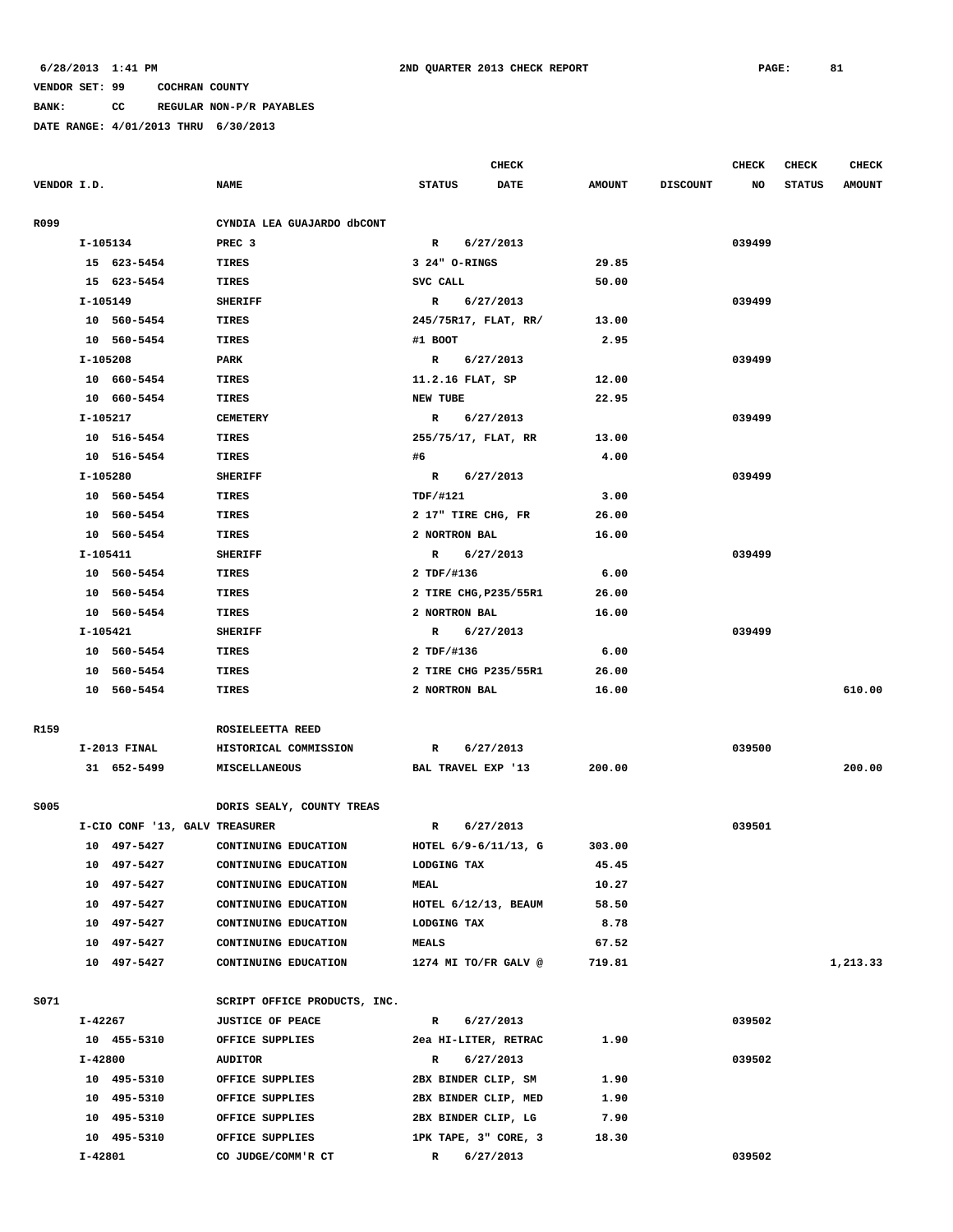# **BANK: CC REGULAR NON-P/R PAYABLES**

|             |         |                     |                             |                      | <b>CHECK</b>         |               |                 | <b>CHECK</b> | CHECK         | <b>CHECK</b>  |
|-------------|---------|---------------------|-----------------------------|----------------------|----------------------|---------------|-----------------|--------------|---------------|---------------|
| VENDOR I.D. |         |                     | <b>NAME</b>                 | <b>STATUS</b>        | DATE                 | <b>AMOUNT</b> | <b>DISCOUNT</b> | NO           | <b>STATUS</b> | <b>AMOUNT</b> |
| S071        |         |                     | SCRIPT OFFICE PRODUCTSCONT  |                      |                      |               |                 |              |               |               |
|             | I-42801 |                     | CO JUDGE/COMM'R CT          | $\mathbb{R}$         | 6/27/2013            |               |                 | 039502       |               |               |
|             |         | 10 426-5310         | OFFICE SUPPLIES             |                      | 2BX BINDER CLIP, MED | 1.90          |                 |              |               |               |
|             |         | 10 426-5310         | OFFICE SUPPLIES             |                      | 2ea HP 920XL CRTG, B | 75.90         |                 |              |               |               |
|             |         | 10 426-5310         | OFFICE SUPPLIES             |                      | lea HP 920XL CRTG, C | 19.98         |                 |              |               |               |
|             |         | 10 426-5310         | OFFICE SUPPLIES             |                      | lea HP 920XL CRTG, M | 19.98         |                 |              |               |               |
|             |         | 10 426-5310         | OFFICE SUPPLIES             |                      | lea HP 920XL CRTG, Y | 19.98         |                 |              |               |               |
|             |         | 15 610-5310         | OFFICE SUPPLIES             | 1PK PAPER CLIP, NON- |                      | 15.95         |                 |              |               |               |
|             | I-42806 |                     | JAIL                        | R                    | 6/27/2013            |               |                 | 039502       |               |               |
|             |         | 10 512-5310         | OFFICE SUPPLIES             | 1CT COPY PAPER/LTR   |                      | 39.50         |                 |              |               |               |
|             | I-42807 |                     | TAX A/C                     | R                    | 6/27/2013            |               |                 | 039502       |               |               |
|             |         | 10 499-5310         | OFFICE SUPPLIES             | 2CT COPY PAPER/LTR   |                      | 79.00         |                 |              |               |               |
|             |         | 10 499-5310         | OFFICE SUPPLIES             |                      | 2ea LRN7A PEN REFILL | 2.58          |                 |              |               |               |
|             |         | 10 499-5310         | OFFICE SUPPLIES             |                      | lea HP 278A TONER, B | 80.95         |                 |              |               | 387.62        |
|             |         |                     |                             |                      |                      |               |                 |              |               |               |
| <b>S222</b> |         |                     | SOUTH PLAINS COMMUNICATIONS |                      |                      |               |                 |              |               |               |
|             |         | I-0101603-IN/#112   | <b>SHERIFF</b>              | R                    | 6/27/2013            |               |                 | 039503       |               |               |
|             |         | 10 560-5451         | MACHINERY-NON-OFFICE REPAIR |                      | RMV DP2, RPTR FR VIN | 150.00        |                 |              |               | 150.00        |
| <b>S242</b> |         |                     | SAM'S CLUB                  |                      |                      |               |                 |              |               |               |
|             |         | $I-858$ 06/19/13    | JAIL/NON-DEPT'L             | R                    | 6/27/2013            |               |                 | 039504       |               |               |
|             |         | 10 409-5300         | COUNTY-WIDE SUPPLIES        | <b>PLATES</b>        |                      | 6.98          |                 |              |               |               |
|             |         | 10 409-5300         | COUNTY-WIDE SUPPLIES        | 300CT BOWLS/2        |                      | 16.96         |                 |              |               |               |
|             |         | 10 409-5300         | COUNTY-WIDE SUPPLIES        | <b>PLATES</b>        |                      | 6.98          |                 |              |               |               |
|             |         | 10 512-5392         | MISCELLANEOUS SUPPLIES      | <b>BOWLS</b>         |                      | 8.48          |                 |              |               |               |
|             |         | 10 512-5392         | MISCELLANEOUS SUPPLIES      | ZIPLOC SAND          |                      | 8.98          |                 |              |               |               |
|             |         | 10 512-5392         | MISCELLANEOUS SUPPLIES      | 6 OZ FOAM CUPS       |                      | 13.93         |                 |              |               |               |
|             |         | 10 512-5392         | MISCELLANEOUS SUPPLIES      | 20 OZ FOAM CUPS      |                      | 20.57         |                 |              |               |               |
|             |         | 10 409-5300         | COUNTY-WIDE SUPPLIES        | <b>NAPKINS</b>       |                      | 8.48          |                 |              |               |               |
|             |         | 10 409-5300         | COUNTY-WIDE SUPPLIES        | HVY DUTY FOIL        |                      | 19.98         |                 |              |               |               |
|             | 10      | 512-5333            | <b>FOOD-PRISONERS</b>       | <b>GRAPE JUICE</b>   |                      | 6.48          |                 |              |               |               |
|             | 10      | 512-5333            | FOOD-PRISONERS              | TROP 100% OJ         |                      | 8.98          |                 |              |               |               |
|             |         | 10 512-5392         | MISCELLANEOUS SUPPLIES      | <b>BATH TISSUE</b>   |                      | 16.48         |                 |              |               |               |
|             |         | 10 512-5392         | MISCELLANEOUS SUPPLIES      | PAPER TOWELS         |                      | 14.98         |                 |              |               |               |
|             |         | 10 512-5392         | MISCELLANEOUS SUPPLIES      | <b>BLEACH</b>        |                      | 8.98          |                 |              |               |               |
|             |         | 10 512-5392         | MISCELLANEOUS SUPPLIES      | PINE-SOL LM          |                      | 7.98          |                 |              |               |               |
|             |         | 10 512-5392         | MISCELLANEOUS SUPPLIES      | <b>PINE-SOL</b>      |                      | 9.48          |                 |              |               |               |
|             |         | 10 512-5392         | MISCELLANEOUS SUPPLIES      | 2 LYSOL 3PK          |                      | 26.56         |                 |              |               |               |
|             |         | 10 512-5392         | MISCELLANEOUS SUPPLIES      | <b>CPN/BLEACH</b>    |                      | 1.00CR        |                 |              |               | 210.26        |
|             |         |                     |                             |                      |                      |               |                 |              |               |               |
| <b>S315</b> |         |                     | DARLON JAMES SOJAK          |                      |                      |               |                 |              |               |               |
|             |         | $I-\#1409$ 06/19/13 | DISTRICT COURT              | R                    | 6/27/2013            |               |                 | 039505       |               |               |
|             |         | 10 435-5400         | ATTORNEY AD LITEM           | REV HRNG (F)/ROBERT  |                      | 300.00        |                 |              |               | 300.00        |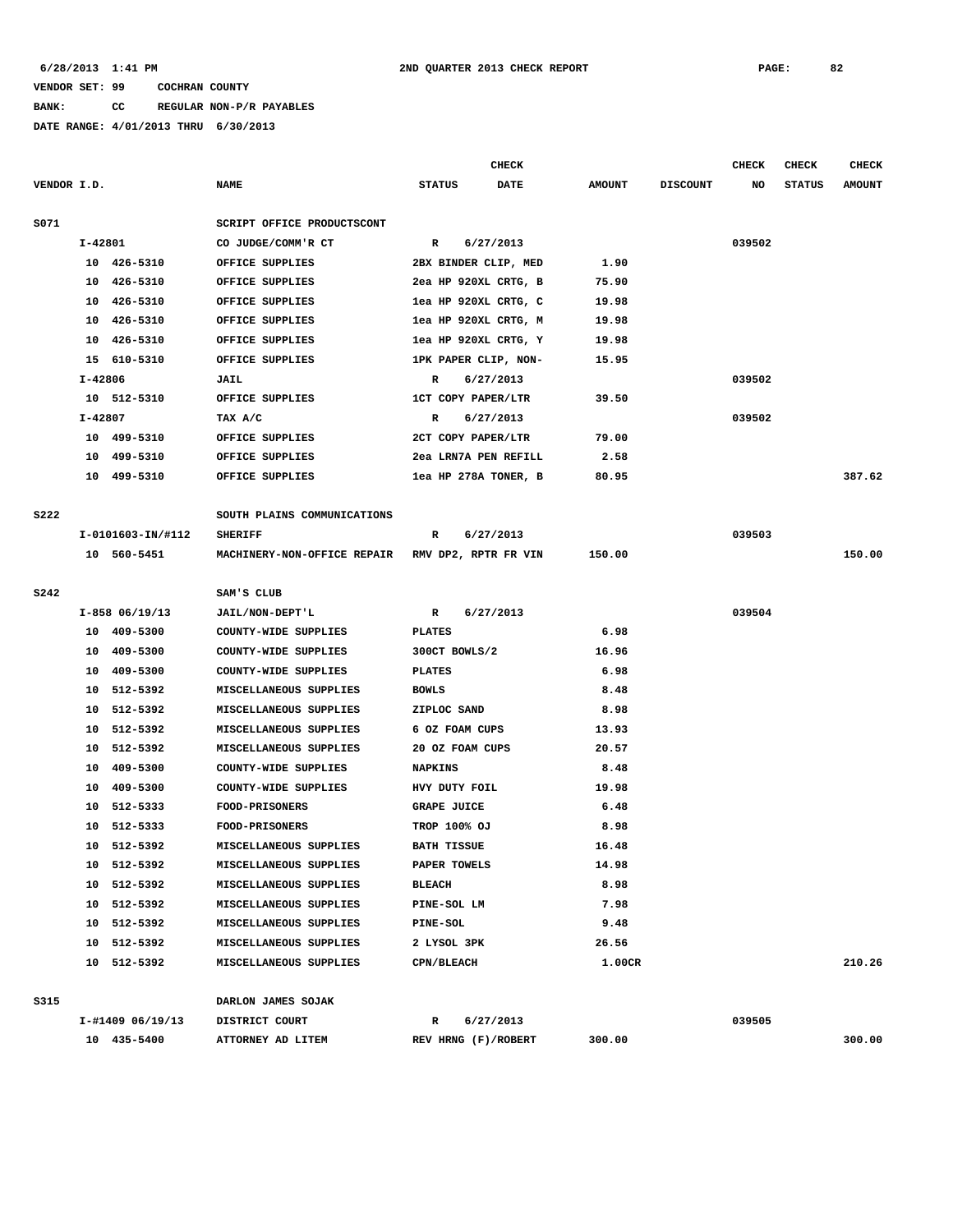## **BANK: CC REGULAR NON-P/R PAYABLES**

|             |            |                |                              |                             | <b>CHECK</b> |               |                 | <b>CHECK</b> | <b>CHECK</b>  | <b>CHECK</b>  |
|-------------|------------|----------------|------------------------------|-----------------------------|--------------|---------------|-----------------|--------------|---------------|---------------|
| VENDOR I.D. |            |                | <b>NAME</b>                  | <b>STATUS</b>               | DATE         | <b>AMOUNT</b> | <b>DISCOUNT</b> | NO           | <b>STATUS</b> | <b>AMOUNT</b> |
| S331        |            |                | STANDARD COFFEE SERVICE      |                             |              |               |                 |              |               |               |
|             |            | I-13155579019  | NON-DEPT'L                   | $\mathbb{R}$                | 6/27/2013    |               |                 | 039506       |               |               |
|             |            | 10 409-5300    | COUNTY-WIDE SUPPLIES         | 4 AAA REG                   |              | 137.60        |                 |              |               |               |
|             | 10         | 409-5300       | COUNTY-WIDE SUPPLIES         | 4 FR VAN CRMR               |              | 30.40         |                 |              |               |               |
|             | 10         | 409-5300       | COUNTY-WIDE SUPPLIES         | 1 NESTLE MINI-MRSH          |              | 18.91         |                 |              |               |               |
|             |            | 10 409-5300    | COUNTY-WIDE SUPPLIES         | <b>ENERGY SURCHG</b>        |              | 3.11          |                 |              |               | 190.02        |
|             |            |                |                              |                             |              |               |                 |              |               |               |
| S347        |            |                | SOUTHERN TIRE MART, LLC      |                             |              |               |                 |              |               |               |
|             |            | I-70153760     | PREC 4                       | R                           | 6/27/2013    |               |                 | 039507       |               |               |
|             |            | 15 624-5454    | TIRES                        | 4 LT245/70R17               |              | 443.96        |                 |              |               |               |
|             |            | 15 624-5454    | TIRES                        | 4 TIRE CHG                  |              | 40.00         |                 |              |               |               |
|             |            | 15 624-5454    | TIRES                        | 4 TIRE BAL                  |              | 32.00         |                 |              |               | 515.96        |
|             |            |                |                              |                             |              |               |                 |              |               |               |
| S350        |            |                | SUE SMITH MS, RD, LD         |                             |              |               |                 |              |               |               |
|             | I-061013   |                | JAIL                         | R                           | 6/27/2013    |               |                 | 039508       |               |               |
|             |            | 10 512-5499    | <b>MISCELLANEOUS</b>         | NUTRITIONAL CONSULT         |              | 110.00        |                 |              |               | 110.00        |
|             |            |                |                              |                             |              |               |                 |              |               |               |
| S403        |            |                | SANDY SHANNON, CSR           |                             |              |               |                 |              |               |               |
|             | $I-061013$ |                | DISTRICT COURT               | R                           | 6/27/2013    |               |                 | 039509       |               |               |
|             |            | 29 435-5499    | GOV'T CODE $51.601(c)$ ITEMS | $6/6/13$ PER DIEM FEE       |              | 280.00        |                 |              |               |               |
|             |            | 29 435-5499    | GOV'T CODE 51.601(c) ITEMS   | MILEAGE TO/FR LBK           |              | 64.96         |                 |              |               | 344.96        |
| T050        |            |                | TAC UNEMPLOYMENT FUND        |                             |              |               |                 |              |               |               |
|             |            | I-2ND QTR 2013 | UNEMPLOYMENT-ALL DEPTS       | R                           | 6/27/2013    |               |                 | 039510       |               |               |
|             |            | 10 400-5206    | UNEMPLOYMENT                 | QTRLY UNEMPLYMNT-CO         |              | 21.40         |                 |              |               |               |
|             | 10         | 403-5206       | UNEMPLOYMENT                 | QTRLY UNEMPLYMNT-CLE        |              | 44.98         |                 |              |               |               |
|             | 10         | 435-5206       | UNEMPLOYMENT                 | QTRLY UNEMPLYMNT-DIS        |              | 7.95          |                 |              |               |               |
|             | 10         | 455-5206       | UNEMPLOYMENT                 | QTRLY UNEMPLYMNT-J P        |              | 1.35          |                 |              |               |               |
|             | 10         | 475-5206       | UNEMPLOYMENT                 | QTRLY UNEMPLYMNT-CO         |              | 22.57         |                 |              |               |               |
|             | 10         | 476-5206       | UNEMPLOYMENT                 | QTRLY UNEMPLYMNT-DIS        |              | 8.16          |                 |              |               |               |
|             | 10         | 490-5206       | UNEMPLOYMENT                 | QTRLY UNEMPLYMNT-ELE        |              | 9.19          |                 |              |               |               |
|             | 10         | 495-5206       | UNEMPLOYMENT                 | QTRLY UNEMPLYMNT-CO         |              | 47.92         |                 |              |               |               |
|             | 10         | 497-5206       | UNEMPLOYMENT                 | QTRLY UNEMPLYMNT-TRE        |              | 2.93          |                 |              |               |               |
|             | 10         | 499-5206       | UNEMPLOYMENT                 | QTRLY UNEMPLYMNT-TAX        |              | 43.77         |                 |              |               |               |
|             | 10         | 510-5206       | UNEMPLOYMENT                 | QTRLY UNEMPLYMNT-CRT        |              | 18.63         |                 |              |               |               |
|             | 10         | 512-5206       | UNEMPLOYMENT                 | QTRLY UNEMPLYMNT-JAI        |              | 54.54         |                 |              |               |               |
|             | 10         | 516-5206       | UNEMPLOYMENT                 | QTRLY UNEMPLYMNT-CEM        |              | 23.14         |                 |              |               |               |
|             | 10         | 560-5206       | UNEMPLOYMENT                 | <b>OTRLY UNEMPLYMNT-SHE</b> |              | 247.36        |                 |              |               |               |
|             | 10         | 571-5206       | UNEMPLOYMENT                 | QTRLY UNEMPLYMNT-JUV        |              | 21.01         |                 |              |               |               |
|             | 10         | 650-5206       | UNEMPLOYMENT                 | QTRLY UNEMPLYMNT-LIB        |              | 21.38         |                 |              |               |               |
|             | 10         | 660-5206       | UNEMPLOYMENT                 | QTRLY UNEMPLYMNT-PAR        |              | 21.50         |                 |              |               |               |
|             | 10         | 662-5206       | UNEMPLOYMENT                 | QTRLY UNEMPLYMNT-ACT        |              | 22.95         |                 |              |               |               |
|             | 10         | 665-5206       | UNEMPLOYMENT                 | QTRLY UNEMPLYMNT-EXT        |              | 30.65         |                 |              |               |               |
|             | 15         | 621-5206       | UNEMPLOYMENT                 | QTRLY UNEMPLYMNT-PRE        |              | 44.86         |                 |              |               |               |
|             | 15         | 622-5206       | UNEMPLOYMENT                 | QTRLY UNEMPLYMNT-PRE        |              | 46.19         |                 |              |               |               |
|             | 15         | 623-5206       | UNEMPLOYMENT                 | QTRLY UNEMPLYMNT-PRE        |              | 46.24         |                 |              |               |               |
|             | 15         | 624-5206       | UNEMPLOYMENT                 | QTRLY UNEMPLYMNT-PRE        |              | 45.89         |                 |              |               | 854.56        |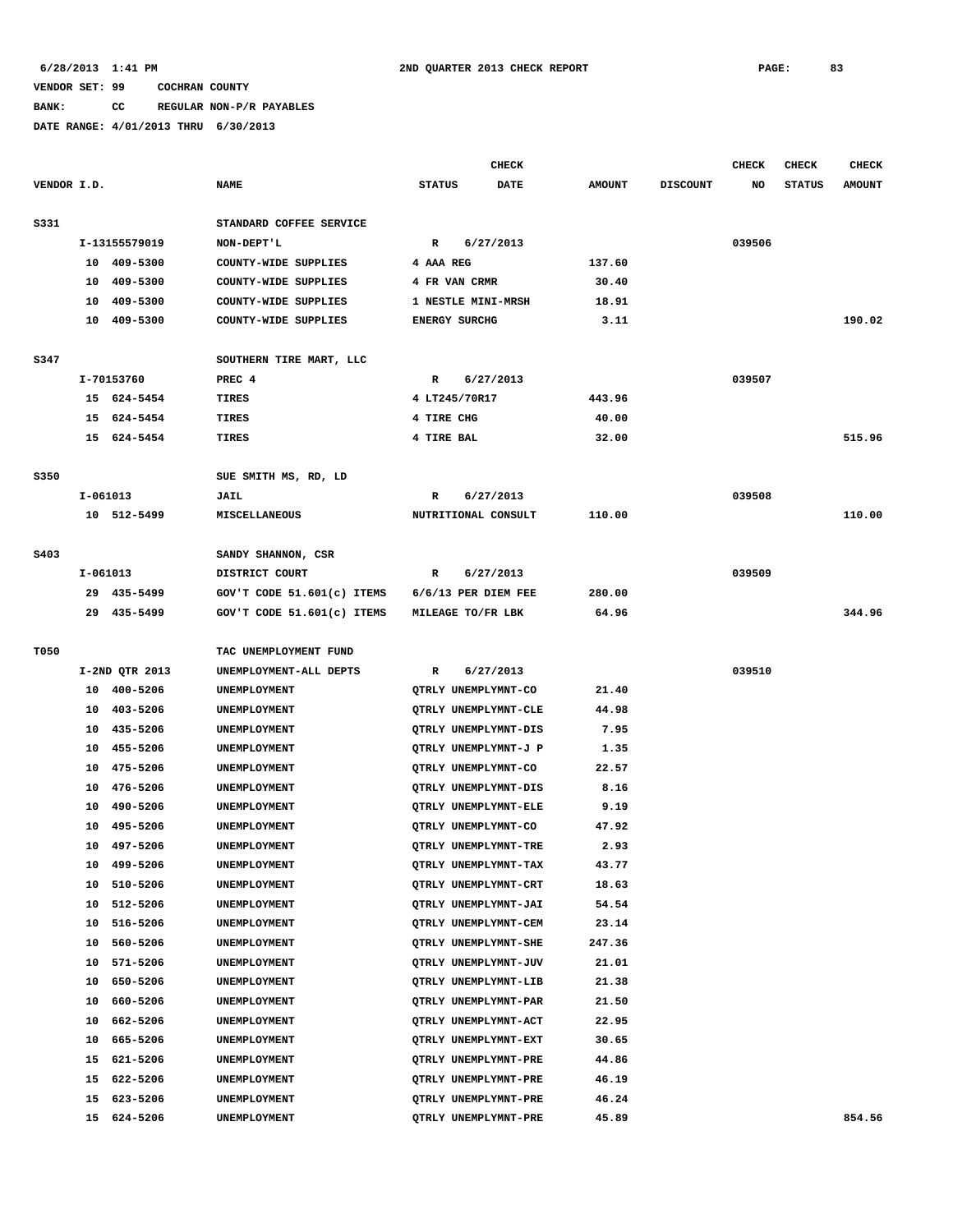**BANK: CC REGULAR NON-P/R PAYABLES**

|             |                   |                             |                      | <b>CHECK</b> |               |                 | <b>CHECK</b> | CHECK         | <b>CHECK</b>  |
|-------------|-------------------|-----------------------------|----------------------|--------------|---------------|-----------------|--------------|---------------|---------------|
| VENDOR I.D. |                   | <b>NAME</b>                 | <b>STATUS</b>        | DATE         | <b>AMOUNT</b> | <b>DISCOUNT</b> | NO           | <b>STATUS</b> | <b>AMOUNT</b> |
| T051        |                   | TAC RISK MANAGEMENT POOL    |                      |              |               |                 |              |               |               |
|             | I-3RD QTR 2013    | WORKERS COMP/ALL DEPTS      | R                    | 6/27/2013    |               |                 | 039511       |               |               |
|             | 10 000-2500.10    | RESERVE FOR W/C, UNEMPLYMNT | 3RD QTR WORKERS COMP |              | 6, 244.00     |                 |              |               | 6,244.00      |
|             |                   |                             |                      |              |               |                 |              |               |               |
| T083        |                   | TYLER TECHNOLOGIES, INC     |                      |              |               |                 |              |               |               |
|             | I-025-70140       | NON-DEPT'L/AUDITOR          | R                    | 6/27/2013    |               |                 | 039512       |               |               |
|             | 10 409-5411       | MAINTENANCE CONTRACTS       | SFTWR MAINT--GEN LED |              | 1,911.24      |                 |              |               |               |
|             | 10 409-5411       | MAINTENANCE CONTRACTS       | SFTWR MAINT--PAYROLL |              | 1,735.28      |                 |              |               |               |
|             | 10 495-5427       | CONTINUING EDUCATION        | ONLINE TRAINING CTR  |              | 500.00        |                 |              |               |               |
|             | 10 409-5411       | MAINTENANCE CONTRACTS       | SFTWR MAINT--ACCTS P |              | 1,475.97      |                 |              |               |               |
|             | 10 409-5411       | MAINTENANCE CONTRACTS       | SFTWR MAINT--CK RECO |              |               |                 |              |               |               |
|             | 10 409-5411       | MAINTENANCE CONTRACTS       | SFTWR MAINT--ACUSERV |              | 348.44        |                 |              |               |               |
|             | 10 409-5411       | MAINTENANCE CONTRACTS       | SFTWR MAINT--BUDGET  |              |               |                 |              |               |               |
|             | 10 409-5411       | MAINTENANCE CONTRACTS       | SFTWR MAINT--NETWORK |              | 904.10        |                 |              |               | 6,875.03      |
| T087        |                   | TEXAS DEPARTMENT OF HEALTH  |                      |              |               |                 |              |               |               |
|             | I-18666           | CLERK                       | R                    | 6/27/2013    |               |                 | 039513       |               |               |
|             | 10 403-5310       | OFFICE SUPPLIES             | 12 REMOTE BIRTH ACCE |              | 21.96         |                 |              |               | 21.96         |
|             |                   |                             |                      |              |               |                 |              |               |               |
| T130        |                   | TEXAS DEPT OF LICENSING     |                      |              |               |                 |              |               |               |
|             | I-ELEVATOR '13    | <b>COURTHOUSE</b>           | $\mathbb{R}$         | 6/27/2013    |               |                 | 039514       |               |               |
|             | 10 510-5451       | <b>REPAIR</b>               | ELEV INSP/LICENSE FE |              | 20.00         |                 |              |               | 20.00         |
| T175        |                   | TEXAS JAIL ASSOCIATION      |                      |              |               |                 |              |               |               |
|             | I-JAIL MGMT 08/13 | <b>JAIL</b>                 | R                    | 6/27/2013    |               |                 | 039515       |               |               |
|             | 10 560-5427       | CONTINUING EDUCATION        | CONF REG & MEMBER/EL |              | 205.00        |                 |              |               |               |
|             | 10 560-5427       | CONTINUING EDUCATION        | CONF REG & MEMBER/ES |              | 205.00        |                 |              |               | 410.00        |
|             |                   |                             |                      |              |               |                 |              |               |               |
| T269        |                   | CHARLOTTE TRULL             |                      |              |               |                 |              |               |               |
|             | I-061013 MILEAGE  | <b>JUSTICE OF PEACE</b>     | R                    | 6/27/2013    |               |                 | 039516       |               |               |
|             | 10 455-5427       | CONTINUING EDUCATION        | 48.8 MI @ \$.565     |              | 27.57         |                 |              |               | 27.57         |
| U019        |                   | UNITED SUPERMARKETS, INC    |                      |              |               |                 |              |               |               |
|             | I-9729 003 061913 | <b>JAIL</b>                 | R                    | 6/27/2013    |               |                 | 039517       |               |               |
|             | 10 512-5333       | FOOD-PRISONERS              | DOLE SALAD           |              | 3.99          |                 |              |               |               |
|             | 10 512-5333       | FOOD-PRISONERS              | <b>GALA APPLES</b>   |              | 11.06         |                 |              |               |               |
|             | 10 512-5333       | FOOD-PRISONERS              | NAVEL ORANGES        |              | 10.87         |                 |              |               |               |
|             | 512-5333<br>10    | <b>FOOD-PRISONERS</b>       | 10 AJ BRKFST ENT     |              | 16.67         |                 |              |               |               |
|             | 512-5333<br>10    | <b>FOOD-PRISONERS</b>       | 5 AJ EGG/BACON/FRI   |              | 8.34          |                 |              |               |               |
|             | 10 512-5333       | FOOD-PRISONERS              | 10 AJ EGG/SAUSAGE    |              | 16.67         |                 |              |               |               |
|             | 512-5333<br>10    | FOOD-PRISONERS              | 10 AJ FRENCH TOAST   |              | 16.67         |                 |              |               |               |
|             | 512-5333<br>10    | FOOD-PRISONERS              | 5 AJ PANCAKE/SAUSA   |              | 8.34          |                 |              |               |               |
|             | 10 512-5333       | <b>FOOD-PRISONERS</b>       | 16 BANQUET           |              | 16.00         |                 |              |               |               |
|             | 10 512-5333       | <b>FOOD-PRISONERS</b>       | 2 BANQUET CHEESY P   |              | 2.00          |                 |              |               |               |
|             | 10 512-5333       | <b>FOOD-PRISONERS</b>       | 15 BANQUET DINNER    |              | 15.00         |                 |              |               |               |
|             | 10 512-5333       | <b>FOOD-PRISONERS</b>       | 15 BANQUET DINNER @1 |              | 26.85         |                 |              |               |               |
|             | 512-5333<br>10    | <b>FOOD-PRISONERS</b>       | 26 BANQUET DINNER    |              | 26.00         |                 |              |               |               |
|             | 10 512-5333       | <b>FOOD-PRISONERS</b>       | 15 BANQUET LASAGNA   |              | 15.00         |                 |              |               |               |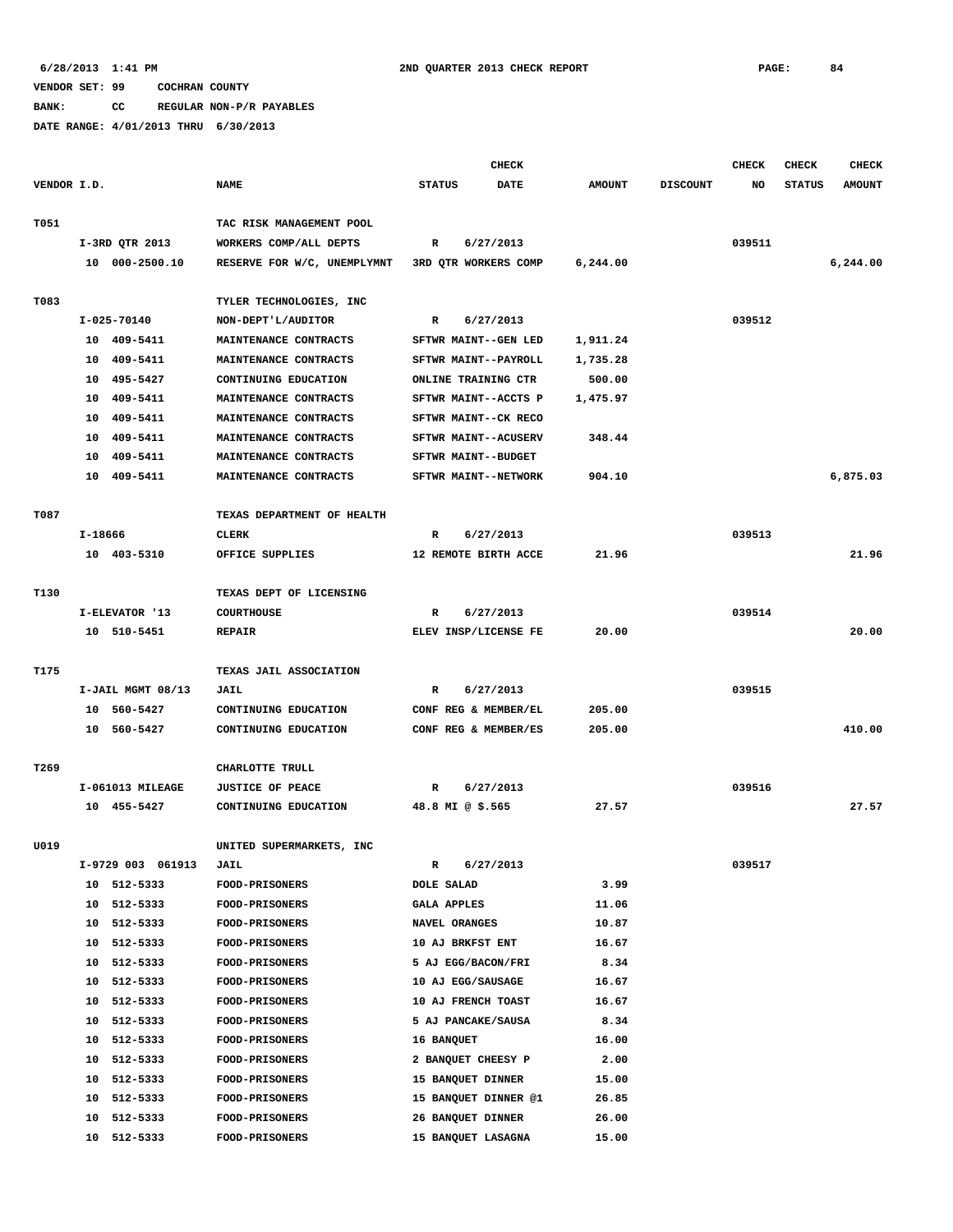### **6/28/2013 1:41 PM 2ND QUARTER 2013 CHECK REPORT PAGE: 85**

## **VENDOR SET: 99 COCHRAN COUNTY**

**BANK: CC REGULAR NON-P/R PAYABLES**

**DATE RANGE: 4/01/2013 THRU 6/30/2013**

|                                |                                    | <b>CHECK</b>                 |               |                 | CHECK  | <b>CHECK</b>  | <b>CHECK</b>  |
|--------------------------------|------------------------------------|------------------------------|---------------|-----------------|--------|---------------|---------------|
| VENDOR I.D.                    | NAME                               | <b>STATUS</b><br><b>DATE</b> | <b>AMOUNT</b> | <b>DISCOUNT</b> | NO     | <b>STATUS</b> | <b>AMOUNT</b> |
|                                |                                    |                              |               |                 |        |               |               |
| U019                           | UNITED SUPERMARKETS, ICONT         |                              |               |                 |        |               |               |
| I-9729 003 061913              | <b>JAIL</b>                        | 6/27/2013<br>R               |               |                 | 039517 |               |               |
| 512-5333<br>10                 | FOOD-PRISONERS                     | 5 BANQUET MEAL               | 5.00          |                 |        |               |               |
| 512-5333<br>10                 | FOOD-PRISONERS                     | 12 BANQUET SPAG MTB          | 12.00         |                 |        |               |               |
| 512-5333<br>10                 | <b>FOOD-PRISONERS</b>              | 20 BQT BEEF STEAK            | 20.00         |                 |        |               |               |
| 512-5333<br>10                 | <b>FOOD-PRISONERS</b>              | FC CRINKLE FRIES/2           | 11.98         |                 |        |               |               |
| 512-5333<br>10                 | FOOD-PRISONERS                     | 15 HM ANGUS CHS BG           | 37.50         |                 |        |               |               |
| 512-5333<br>10                 | <b>FOOD-PRISONERS</b>              | 14 HM CHICKEN                | 42.00         |                 |        |               |               |
| 512-5333<br>10                 | <b>FOOD-PRISONERS</b>              | 8 HM CHICKEN STRPS           | 24.00         |                 |        |               |               |
| 10<br>512-5333                 | FOOD-PRISONERS                     | 8 HM CHKN DINNER             | 18.00         |                 |        |               |               |
| 512-5333<br>10                 | <b>FOOD-PRISONERS</b>              | 9 HM CHKN STEAK              | 27.00         |                 |        |               |               |
| 10<br>512-5333                 | <b>FOOD-PRISONERS</b>              | 13 HM GRLD BRBN STK          | 39.00         |                 |        |               |               |
| 512-5333<br>10                 | FOOD-PRISONERS                     | 4 HM PORK RIB DIN            | 12.00         |                 |        |               |               |
| 10<br>512-5333                 | <b>FOOD-PRISONERS</b>              | 9 HM PUB FVR CHPPE           | 27.00         |                 |        |               |               |
| 10<br>512-5333                 | FOOD-PRISONERS                     | 9 HM TURKEY DINNER           | 27.00         |                 |        |               |               |
| 512-5333<br>10                 | FOOD-PRISONERS                     | 8 HNG MAN DINNER             | 24.00         |                 |        |               |               |
| 512-5333<br>10                 | FOOD-PRISONERS                     | 6 HNG MAN DINNER             | 18.00         |                 |        |               |               |
| 512-5333<br>10                 | <b>FOOD-PRISONERS</b>              | 16 HUNGARY MAN               | 48.00         |                 |        |               |               |
| 512-5333<br>10                 | FOOD-PRISONERS                     | 13 HUNGRY MAN                | 39.00         |                 |        |               |               |
| 512-5333<br>10                 | FOOD-PRISONERS                     | 5 JD BREAKFST BOWL @         | 14.95         |                 |        |               |               |
| 10<br>512-5333                 | <b>FOOD-PRISONERS</b>              | 3 JD BRK BOWL                | 8.97          |                 |        |               |               |
| 10<br>512-5333                 | FOOD-PRISONERS                     | 7 JD BRKFAST BOWL            | 20.93         |                 |        |               |               |
| 512-5333<br>10                 | FOOD-PRISONERS                     | 16 JD BRKFST BOWL            | 47.84         |                 |        |               |               |
| 10<br>512-5333                 | <b>FOOD-PRISONERS</b>              | 2 JIMMY DEAN                 | 5.98          |                 |        |               |               |
| 512-5333<br>10                 | FOOD-PRISONERS                     | 11 SWANSON ENTREE            | 33.00         |                 |        |               |               |
| 10<br>512-5333                 | <b>FOOD-PRISONERS</b>              | 10 SWN HGRY MAN FRD          | 34.90         |                 |        |               |               |
| 10<br>512-5333                 | <b>FOOD-PRISONERS</b>              | 7 SWN HM CHICKEN S           | 21.00         |                 |        |               |               |
| 512-5333<br>10                 | FOOD-PRISONERS                     | IMPERIAL SPREAD              | 2.99          |                 |        |               |               |
| 512-5333<br>10                 | <b>FOOD-PRISONERS</b>              | 2 GAL MILK                   | 7.98          |                 |        |               |               |
| 512-5392<br>10                 | MISCELLANEOUS SUPPLIES             | 2 BARBASOL                   | 2.78          |                 |        |               |               |
| 512-5392<br>10                 | MISCELLANEOUS SUPPLIES             | 2 DIAL LHS SPRING            | 1.98          |                 |        |               |               |
| 10<br>512-5392                 | MISCELLANEOUS SUPPLIES             | 2 DIAL LHS-GOLD              | 1.98          |                 |        |               | 830.22        |
|                                |                                    |                              |               |                 |        |               |               |
| W010                           | WEST TEXAS GAS INC                 |                              |               |                 |        |               |               |
| I-004036001501 07/13 PARK/SHOP |                                    | 6/27/2013<br>R               |               |                 | 039518 |               |               |
| 10 660-5440                    | UTILITIES & IRRIGATION             | GAS SVC 5/1-6/5/13           | 9.00          |                 |        |               |               |
|                                | I-004036002501 07/13 PARK/SHOWBARN | 6/27/2013<br>R               |               |                 | 039518 |               |               |
| 10 660-5440                    | UTILITIES & IRRIGATION             | GAS SVC 5/1-6/5/13           | 9.00          |                 |        |               |               |
| I-00404902201;6,7/13 PREC 3    |                                    | R<br>6/27/2013               |               |                 | 039518 |               |               |
| 15 623-5440                    | UTILITIES                          | GAS SVC 04/09/13-05/         | 9.00          |                 |        |               |               |
| 15 623-5440                    | UTILITIES                          | .5 MCF 05/02-06/05/1         | 9.00          |                 |        |               |               |
| 15 623-5440                    | UTILITIES                          | COST OF SVC                  | 1.21          |                 |        |               |               |

 **15 623-5440 UTILITIES COSST OF GAS (3.7050 1.85 39.06**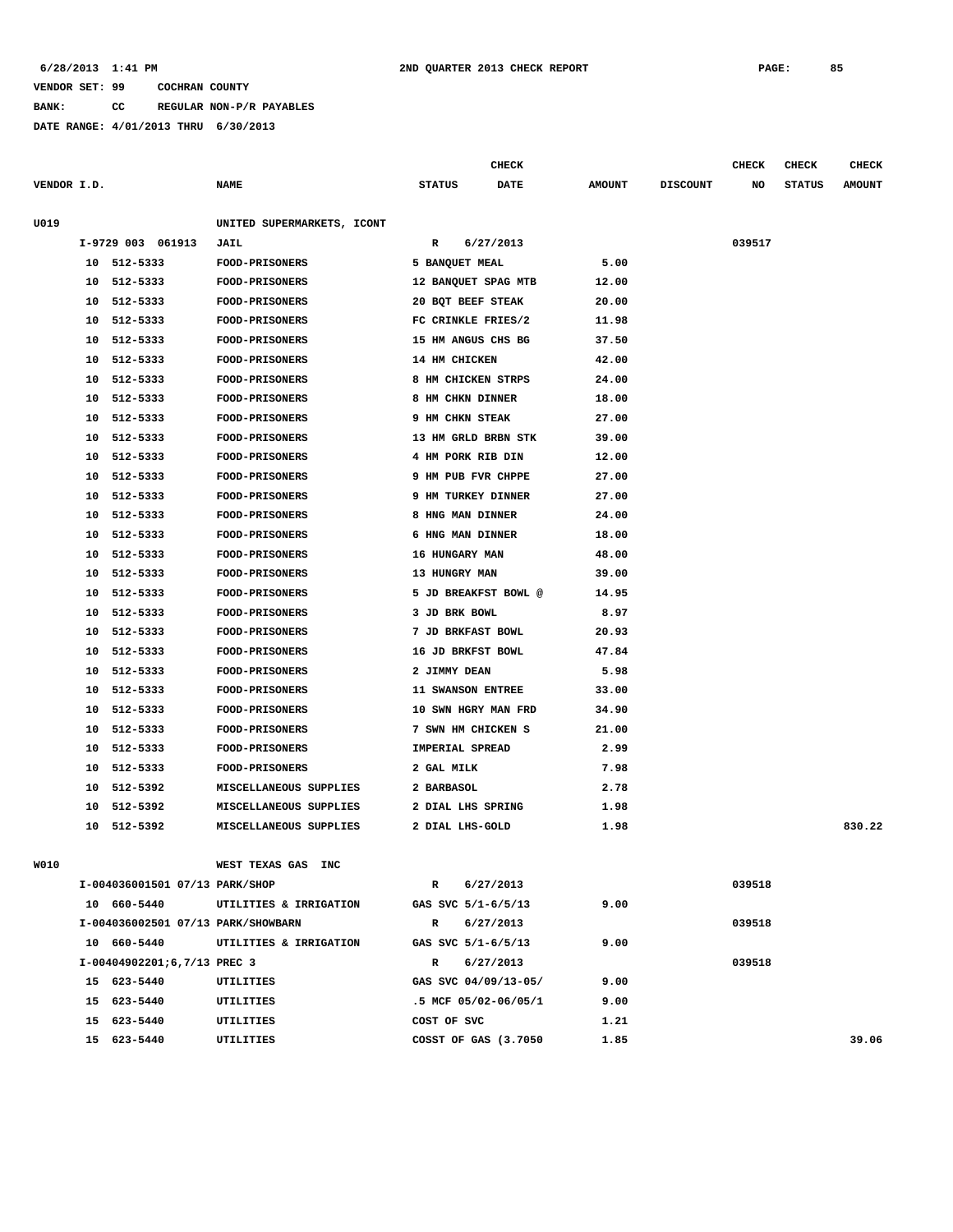### **6/28/2013 1:41 PM 2ND QUARTER 2013 CHECK REPORT PAGE: 86**

### **VENDOR SET: 99 COCHRAN COUNTY**

**BANK: CC REGULAR NON-P/R PAYABLES**

|             |                 | DATE RANGE: 4/01/2013 THRU 6/30/2013 |                        |                 |           |              |               |                 |              |               |               |
|-------------|-----------------|--------------------------------------|------------------------|-----------------|-----------|--------------|---------------|-----------------|--------------|---------------|---------------|
|             |                 |                                      |                        |                 |           | <b>CHECK</b> |               |                 | <b>CHECK</b> | <b>CHECK</b>  | <b>CHECK</b>  |
| VENDOR I.D. |                 |                                      | <b>NAME</b>            | <b>STATUS</b>   |           | <b>DATE</b>  | <b>AMOUNT</b> | <b>DISCOUNT</b> | NO           | <b>STATUS</b> | <b>AMOUNT</b> |
| W062        |                 |                                      | WAL-MART COMMUNITY     |                 |           |              |               |                 |              |               |               |
|             |                 | I-06917 5170 060513                  | JAIL                   | $\mathbb{R}$    | 6/27/2013 |              |               |                 | 039519       |               |               |
|             |                 | 10 512-5391                          | MEDICAL CARE-PRISONERS | EQ DIPH TWIN    |           |              | 6.98          |                 |              |               |               |
|             |                 | 10 512-5391                          | MEDICAL CARE-PRISONERS | <b>PRILOSEC</b> |           |              | 23.88         |                 |              |               |               |
|             | 10 <sup>1</sup> | 512-5391                             | MEDICAL CARE-PRISONERS | APAP TWIN       |           |              | 6.98          |                 |              |               |               |
|             | 1 O             | 512-5391                             | MEDICAL CARE-PRISONERS | TUMS            |           |              | 7.34          |                 |              |               |               |
|             |                 |                                      |                        |                 |           |              |               |                 |              |               |               |

| 10 | 512-5391    | MEDICAL CARE-PRISONERS | TUMS                     | 7.34  |        |
|----|-------------|------------------------|--------------------------|-------|--------|
|    | 10 512-5391 | MEDICAL CARE-PRISONERS | ADVIL CON RE             | 8.98  |        |
|    | 10 512-5391 | MEDICAL CARE-PRISONERS | ZYRTEC 46 15             | 26.94 |        |
|    | 10 512-5391 | MEDICAL CARE-PRISONERS | <b>BANDAGES</b>          | 2.64  |        |
| 10 | 512-5391    | MEDICAL CARE-PRISONERS | CLARITIN 30              | 17.84 |        |
| 10 | 512-5391    | MEDICAL CARE-PRISONERS | TY SNS CP 24             | 5.76  |        |
| 10 | 512-5391    | MEDICAL CARE-PRISONERS | <b>IBUPROFEN</b>         | 6.98  |        |
| 10 | 512-5391    | MEDICAL CARE-PRISONERS | <b>BANDAGES</b>          | 2.64  |        |
| 10 | 512-5391    | MEDICAL CARE-PRISONERS | CLARITIN                 | 17.84 |        |
| 10 | 512-5391    | MEDICAL CARE-PRISONERS | PEPCID                   | 15.47 |        |
| 10 | 512-5333    | <b>FOOD-PRISONERS</b>  | <b>3L CRAN CKTL</b>      | 3.98  |        |
| 10 | 512-5333    | <b>FOOD-PRISONERS</b>  | 2 BT OJ/PA               | 3.56  |        |
| 10 | 512-5333    | <b>FOOD-PRISONERS</b>  | 2 RED APPLES             | 9.94  |        |
| 10 | 512-5333    | <b>FOOD-PRISONERS</b>  | <b>ORANGES</b>           | 5.48  |        |
| 10 | 512-5333    | <b>FOOD-PRISONERS</b>  | OS CRAN GRP              | 3.98  |        |
|    | 10 512-5333 | <b>FOOD-PRISONERS</b>  | 2 ORANGE 48 FO           | 3.56  |        |
|    | 10 512-5333 | <b>FOOD-PRISONERS</b>  | OS CRAN GRP              | 3.98  |        |
|    | 10 512-5333 | <b>FOOD-PRISONERS</b>  | 2 APPLE 48FI             | 3.96  |        |
|    | 10 512-5333 | <b>FOOD-PRISONERS</b>  | 4 ENCH DINNER            | 9.48  |        |
| 10 | 512-5333    | <b>FOOD-PRISONERS</b>  | 8 EL CH MEX ST           | 18.96 |        |
|    | 10 512-5333 | <b>FOOD-PRISONERS</b>  | <b>ENCH DINNER</b>       | 2.37  |        |
| 10 | 512-5333    | <b>FOOD-PRISONERS</b>  | 8 EL CH MEX ST           | 18.96 |        |
| 10 | 512-5333    | <b>FOOD-PRISONERS</b>  | 2 ENCH DINNER            | 4.74  |        |
| 10 | 512-5392    | MISCELLANEOUS SUPPLIES | <b>EQUATE PAD</b>        | 3.76  |        |
| 10 | 512-5333    | <b>FOOD-PRISONERS</b>  | 3 JIMMY DEAN             | 26.04 |        |
|    | 10 512-5333 | <b>FOOD-PRISONERS</b>  | ENCH DINNER              | 2.37  |        |
|    | 10 512-5333 | <b>FOOD-PRISONERS</b>  | BRK BOWL                 | 2.00  |        |
| 10 | 512-5333    | <b>FOOD-PRISONERS</b>  | <b>JIMMY DEAN</b>        | 8.68  |        |
| 10 | 512-5333    | <b>FOOD-PRISONERS</b>  | 2 JIMMY DEAN             | 4.00  |        |
| 10 | 512-5333    | <b>FOOD-PRISONERS</b>  | BRK BOWL                 | 2.00  |        |
|    | 10 512-5333 | <b>FOOD-PRISONERS</b>  | <b>30 FROZEN BRKFSTS</b> | 60.00 | 352.07 |
|    |             |                        |                          |       |        |

**W097 WILDRED L. MATHENY dba**

| $I - 27277$ |          |                    | CRTHSE/ACT BLDG/LIBRARY |            | 6/27/2013 |       | 039520 |        |
|-------------|----------|--------------------|-------------------------|------------|-----------|-------|--------|--------|
| 10          | 510-5332 | CUSTODIAL SUPPLIES |                         | SPRAY BUGS |           | 70.00 |        |        |
| 10          | 662-5332 | CUSTODIAL SUPPLIES |                         | SPRAY BUGS |           | 45.00 |        |        |
| 10          | 650-5332 | CUSTODIAL SUPPLIES |                         | SPRAY BUGS |           | 35.00 |        | 150.00 |
|             |          |                    |                         |            |           |       |        |        |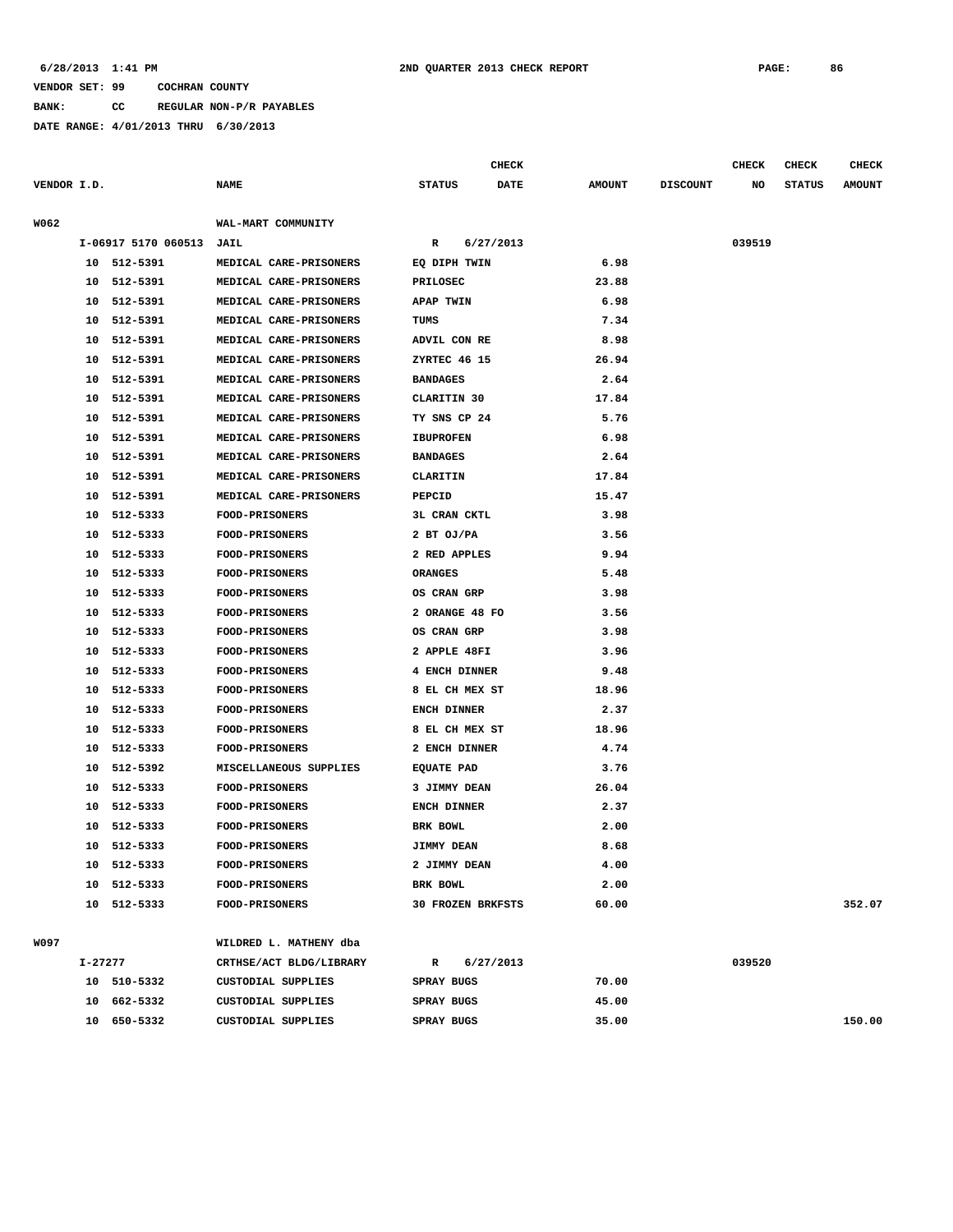# **BANK: CC REGULAR NON-P/R PAYABLES**

|             |            |                  |                                |               |                   | <b>CHECK</b>                |               |                 | CHECK  | <b>CHECK</b>  | <b>CHECK</b>  |
|-------------|------------|------------------|--------------------------------|---------------|-------------------|-----------------------------|---------------|-----------------|--------|---------------|---------------|
| VENDOR I.D. |            |                  | <b>NAME</b>                    | <b>STATUS</b> |                   | <b>DATE</b>                 | <b>AMOUNT</b> | <b>DISCOUNT</b> | NO     | <b>STATUS</b> | <b>AMOUNT</b> |
| W115        |            |                  | RAYMOND D WEBER, SHERIFF       |               |                   |                             |               |                 |        |               |               |
|             | I-061013   |                  | <b>SHERIFF/JAIL</b>            | R             |                   | 6/27/2013                   |               |                 | 039521 |               |               |
|             | 10         | 560-5499         | MISCELLANEOUS                  |               | DONUTS-SCHOOL     |                             | 39.54         |                 |        |               |               |
|             | 10         | 512-5499         | MISCELLANEOUS                  |               |                   | <b>JAIL STATE TESTING F</b> | 12.50         |                 |        |               |               |
|             | 10         | 512-5499         | <b>MISCELLANEOUS</b>           |               |                   | MEALS/STATE JAIL SCH        | 92.58         |                 |        |               | 144.62        |
|             |            |                  |                                |               |                   |                             |               |                 |        |               |               |
| W164        |            |                  | <b>WARREN CAT</b>              |               |                   |                             |               |                 |        |               |               |
|             |            | I-PS020257332    | PREC <sub>2</sub>              | R             |                   | 6/27/2013                   |               |                 | 039522 |               |               |
|             |            | 15 622-5451      | <b>REPAIRS</b>                 |               |                   | 2 LUBE FILTER #1R-18        | 30.00         |                 |        |               |               |
|             |            | 15 622-5451      | <b>REPAIRS</b>                 |               |                   | 2 FUEL FILTER #1R-07        | 58.30         |                 |        |               |               |
|             |            | 15 622-5451      | <b>REPAIRS</b>                 |               | 30W TDTO 1GL      |                             | 21.64         |                 |        |               |               |
|             | 15         | 622-5451         | <b>REPAIRS</b>                 |               |                   | 2 ELEMENT ASSY #328-        | 174.72        |                 |        |               |               |
|             | 15         | 622-5451         | <b>REPAIRS</b>                 |               |                   | 2 AIR FILTER #149-19        | 76.16         |                 |        |               |               |
|             |            | I-S8330801/DOZER | PREC 3                         | R             |                   | 6/27/2013                   |               |                 | 039522 |               |               |
|             | 15         | 623-5571         | CAPITAL OUTLAY                 |               |                   | CAT 00D6KLWMR00261;5        | 165,870.00    |                 |        |               |               |
|             |            | 15 623-5571      | CAPITAL OUTLAY                 |               |                   | $-$ TRD MOD 953 SER#76      |               |                 |        |               |               |
|             |            | I-W0020081241    | PREC <sub>3</sub>              | R             |                   | 6/27/2013                   |               |                 | 039522 |               |               |
|             |            | 15 623-5451      | <b>REPAIRS</b>                 |               |                   | $6/3$ --FR PREC TO LBK;     | 562.50        |                 |        |               |               |
|             |            | 15 623-5451      | <b>REPAIRS</b>                 |               |                   | LABOR--TROUBLESHOOT         | 247.50        |                 |        |               |               |
|             | 15         | 623-5451         | <b>REPAIRS</b>                 |               |                   | $6/3 - 4 - TBLSH$ ARTIC R   | 225.01        |                 |        |               |               |
|             | 15         | 623-5451         | <b>REPAIRS</b>                 |               | 2 LINK ASSY       |                             | 121.70        |                 |        |               |               |
|             | 15         | 623-5451         | <b>REPAIRS</b>                 |               |                   | RMV DIRT, MUD; ADJ ROD      | 388.12        |                 |        |               |               |
|             | 15         | 623-5451         | <b>REPAIRS</b>                 |               |                   | $6/4$ --LABOR: LK UP, O     | 337.51        |                 |        |               |               |
|             | 15         | 623-5451         | <b>REPAIRS</b>                 |               |                   | CLN PUMP ASSY; RPL EL       | 465.00        |                 |        |               |               |
|             | 15         | 623-5451         | <b>REPAIRS</b>                 | <b>GASKET</b> |                   |                             | 2.68          |                 |        |               |               |
|             | 15         | 623-5451         | <b>REPAIRS</b>                 |               | SWITCH ASSY       |                             | 64.27         |                 |        |               |               |
|             |            |                  |                                |               |                   |                             |               |                 |        |               |               |
|             |            | 15 623-5451      | <b>REPAIRS</b>                 |               | ELEC MOTOR        |                             | 1,244.87      |                 |        |               | 169,889.98    |
| W193        |            |                  | WESTWARD AUTOMOTIVE REPAIR LLC |               |                   |                             |               |                 |        |               |               |
|             | $I - 2785$ |                  | <b>EXTENSION SVC</b>           | $\mathbb{R}$  |                   | 6/27/2013                   |               |                 | 039523 |               |               |
|             |            | 10 665-5451      | <b>REPAIRS</b>                 |               |                   | CK, REFILL A/C--09 C        | 30.00         |                 |        |               |               |
|             | 10         | 665-5451         | <b>REPAIRS</b>                 | 1CN 134A      |                   |                             | 12.99         |                 |        |               |               |
|             | $I - 2794$ |                  | <b>SHERIFF</b>                 | R             |                   | 6/27/2013                   |               |                 | 039523 |               |               |
|             |            | 10 560-5451      | MACHINERY-NON-OFFICE REPAIR    |               |                   | CHG OIL/CK FLUIDS--#        | 12.00         |                 |        |               |               |
|             |            | 10 560-5451      | MACHINERY-NON-OFFICE REPAIR    |               |                   | CHG OIL/CK FLUIDS--#        | 12.00         |                 |        |               |               |
|             |            | 10 560-5451      | MACHINERY-NON-OFFICE REPAIR    |               |                   | CHG OIL/CK FLUIDS--#        | 12.00         |                 |        |               |               |
|             |            | 10 560-5451      | MACHINERY-NON-OFFICE REPAIR    |               |                   | CHG OIL/FILL RE-#135        | 12.00         |                 |        |               |               |
|             | 10         | 560-5451         | MACHINERY-NON-OFFICE REPAIR    |               |                   | CHG OIL/CK FLUIDS-#1        | 12.00         |                 |        |               |               |
|             |            | 10 560-5451      | MACHINERY-NON-OFFICE REPAIR    |               |                   | CHG OIL/CK FLUIDS-#1        | 12.00         |                 |        |               |               |
|             |            | 10 560-5451      | MACHINERY-NON-OFFICE REPAIR    |               |                   | CHG OIL/CK FLUIDS-#1        | 12.00         |                 |        |               |               |
|             |            | 10 560-5451      | MACHINERY-NON-OFFICE REPAIR    |               |                   | CHG OIL/CK FLUIDS-#1        | 12.00         |                 |        |               |               |
|             |            | 10 560-5451      | MACHINERY-NON-OFFICE REPAIR    |               | SVC REAR-END-#136 |                             | 30.00         |                 |        |               |               |
|             |            | 10 560-5451      | MACHINERY-NON-OFFICE REPAIR    |               |                   | CHG OIL/CK FLUIDS-#1        | 12.00         |                 |        |               |               |
|             | I-2807     |                  | SHERIFF                        | R             |                   | 6/27/2013                   |               |                 | 039523 |               |               |
|             |            | 10 560-5451      | MACHINERY-NON-OFFICE REPAIR    |               |                   | INSTL GUN RACK, WIRE        | 120.00        |                 |        |               | 300.99        |
|             |            |                  |                                |               |                   |                             |               |                 |        |               |               |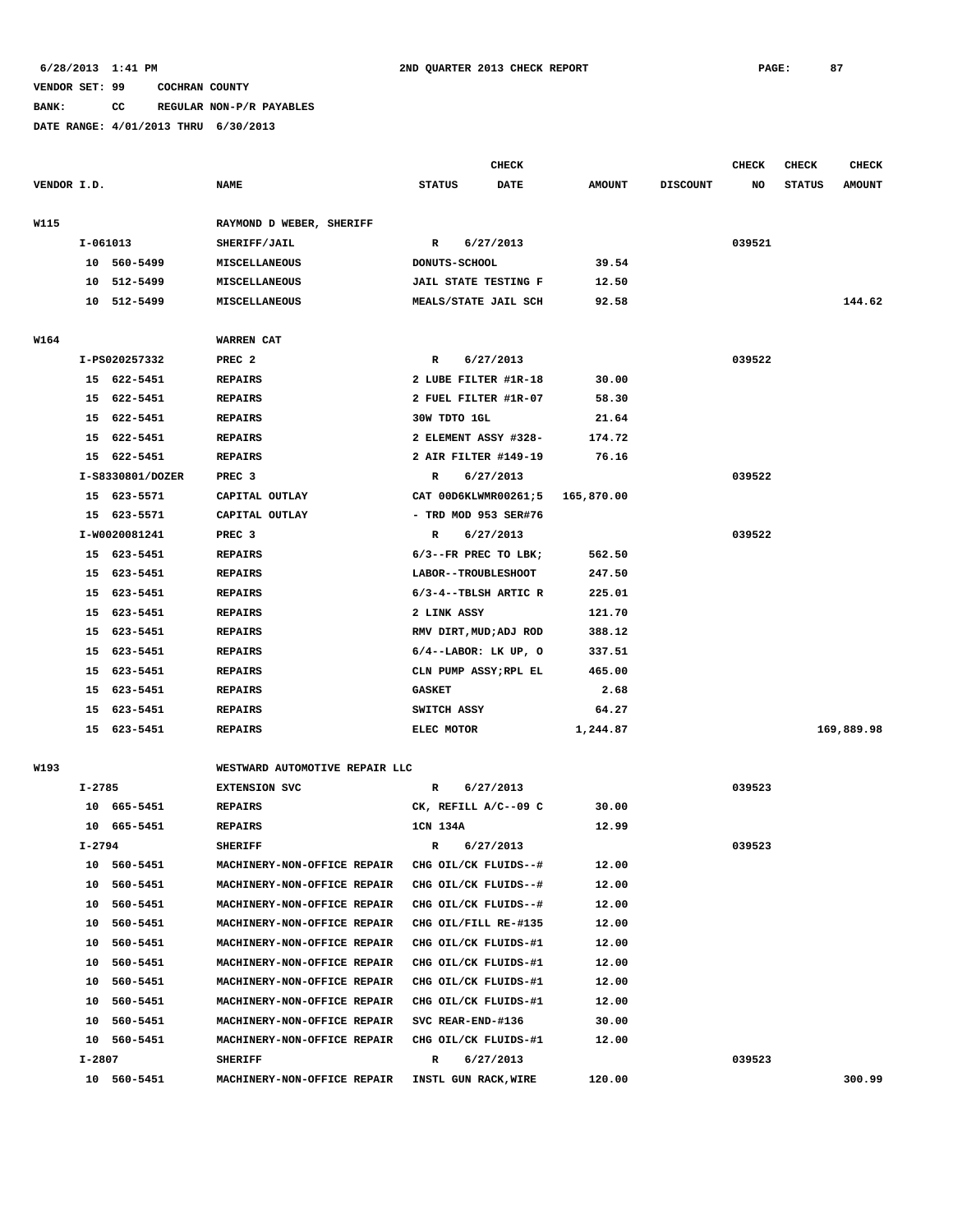**BANK: CC REGULAR NON-P/R PAYABLES**

|             |                             |                                       |                    | CHECK                |               |                 | <b>CHECK</b> | <b>CHECK</b>  | CHECK         |
|-------------|-----------------------------|---------------------------------------|--------------------|----------------------|---------------|-----------------|--------------|---------------|---------------|
| VENDOR I.D. |                             | <b>NAME</b>                           | <b>STATUS</b>      | <b>DATE</b>          | <b>AMOUNT</b> | <b>DISCOUNT</b> | NO           | <b>STATUS</b> | <b>AMOUNT</b> |
| X001        |                             | XCEL ENERGY                           |                    |                      |               |                 |              |               |               |
|             |                             | I-54-1324315-7 JUL13 ALMOST ALL DEPTS | $\mathbb{R}$       | 6/27/2013            |               |                 | 039524       |               |               |
|             | 30 518-5440                 | <b>UTILITIES</b>                      |                    | 300210167 RUNWAY LIG | 71.19         |                 |              |               |               |
|             | 10 510-5440                 | UTILITIES                             |                    | 300240736 COURTHOUSE | 1,566.79      |                 |              |               |               |
|             | 10 660-5440                 | UTILITIES & IRRIGATION                |                    | 300265059 SOFTBALL P | 38.42         |                 |              |               |               |
|             | 10 580-5440                 | UTILITIES [TOWER]                     | 300282806 TOWER    |                      | 91.68         |                 |              |               |               |
|             | 15 621-5440                 | UTILITIES                             |                    | 300294119 PREC 1 SHO | 87.16         |                 |              |               |               |
|             | 10 650-5440                 | UTILITIES                             | 300338546 LIBRARY  |                      | 318.07        |                 |              |               |               |
|             | 10 652-5440                 | UTILITIES                             | 300342232 MUSEUM   |                      | 22.01         |                 |              |               |               |
|             | 10 662-5440                 | <b>UTILITIES</b>                      |                    | 300390484 ACTIVITY B | 764.62        |                 |              |               |               |
|             | 10 660-5440                 | UTILITIES & IRRIGATION                | 300410370 PARK     |                      | 557.13        |                 |              |               |               |
|             | 10 660-5440                 | UTILITIES & IRRIGATION                |                    | 300457515 PARK/SHOP  | 27.10         |                 |              |               |               |
|             | 10 660-5440                 | UTILITIES & IRRIGATION                |                    | 300505444 HOFMAN BAS |               |                 |              |               |               |
|             | 10 516-5440                 | UTILITIES                             | 300555198 CEMETERY |                      | 200.59        |                 |              |               |               |
|             | 10 409-5440                 | <b>UTILITIES</b>                      |                    | 300577364 102 N MAIN | 11.95         |                 |              |               |               |
|             | 10 660-5440                 | UTILITIES & IRRIGATION                | 300587052 SHOWBARN |                      | 97.59         |                 |              |               |               |
|             | 10 660-5440                 | UTILITIES & IRRIGATION                |                    | 300587753 RODEO GROU | 183.70        |                 |              |               |               |
|             | 10 516-5440                 | UTILITIES                             | 300603417 CEMETERY |                      | 95.10         |                 |              |               |               |
|             | 10 516-5440                 | UTILITIES                             |                    | 300637038 CEMETERY S | 282.41        |                 |              |               |               |
|             | 10 650-5440                 | <b>UTILITIES</b>                      | AREA LIGHT LIBRARY |                      | 15.45         |                 |              |               |               |
|             | 10 662-5440                 | UTILITIES                             |                    | 2 AREA LIGHTS ACT BL | 46.32         |                 |              |               |               |
|             | 10 660-5440                 | UTILITIES & IRRIGATION                |                    | AREA LIGHT PARK SHOP | 14.90         |                 |              |               | 4,492.18      |
| X001        |                             | XCEL ENERGY                           |                    |                      |               |                 |              |               |               |
|             | I-54-1829977-7 JUN13 PREC 2 |                                       | R                  | 6/27/2013            |               |                 | 039525       |               |               |
|             | 15 622-5440                 | UTILITIES                             | 18KWH 5/13-6/12/13 |                      | 13.31         |                 |              |               |               |
|             | 15 622-5440                 | <b>UTILITIES</b>                      | AREA LIGHT         |                      | 16.05         |                 |              |               | 29.36         |
|             |                             |                                       |                    |                      |               |                 |              |               |               |
| Y001        |                             | YELLOWHOUSE MACHINERY CO.             |                    |                      |               |                 |              |               |               |
|             | I-01 219172                 | PREC 1                                | R                  | 6/27/2013            |               |                 | 039526       |               |               |
|             | 15 621-5451                 | <b>REPAIRS</b>                        | 4 DURA-MAX #T66704 |                      | 550.32        |                 |              |               | 550.32        |
| Y026        |                             | YOAKUM COUNTY SHERIFF'S OFFICE        |                    |                      |               |                 |              |               |               |
|             | I-MAY 13/PRISONERS          | JAIL                                  | $\mathbb{R}$       | 6/27/2013            |               |                 | 039527       |               |               |
|             | 10 512-5499                 | MISCELLANEOUS                         |                    | 2 DAS/PABLO HERNANDE | 68.00         |                 |              |               |               |
|             | 10 512-5499                 | MISCELLANEOUS                         |                    | 2 DAS/JOE MICHAEL LU | 68.00         |                 |              |               |               |
|             | 10 512-5499                 | <b>MISCELLANEOUS</b>                  |                    | 2 DAS/MELISSA MARQUE | 68.00         |                 |              |               |               |
|             | 10 512-5499                 | MISCELLANEOUS                         |                    | 2 DAS/ROBERT W NEWMA | 68.00         |                 |              |               | 272.00        |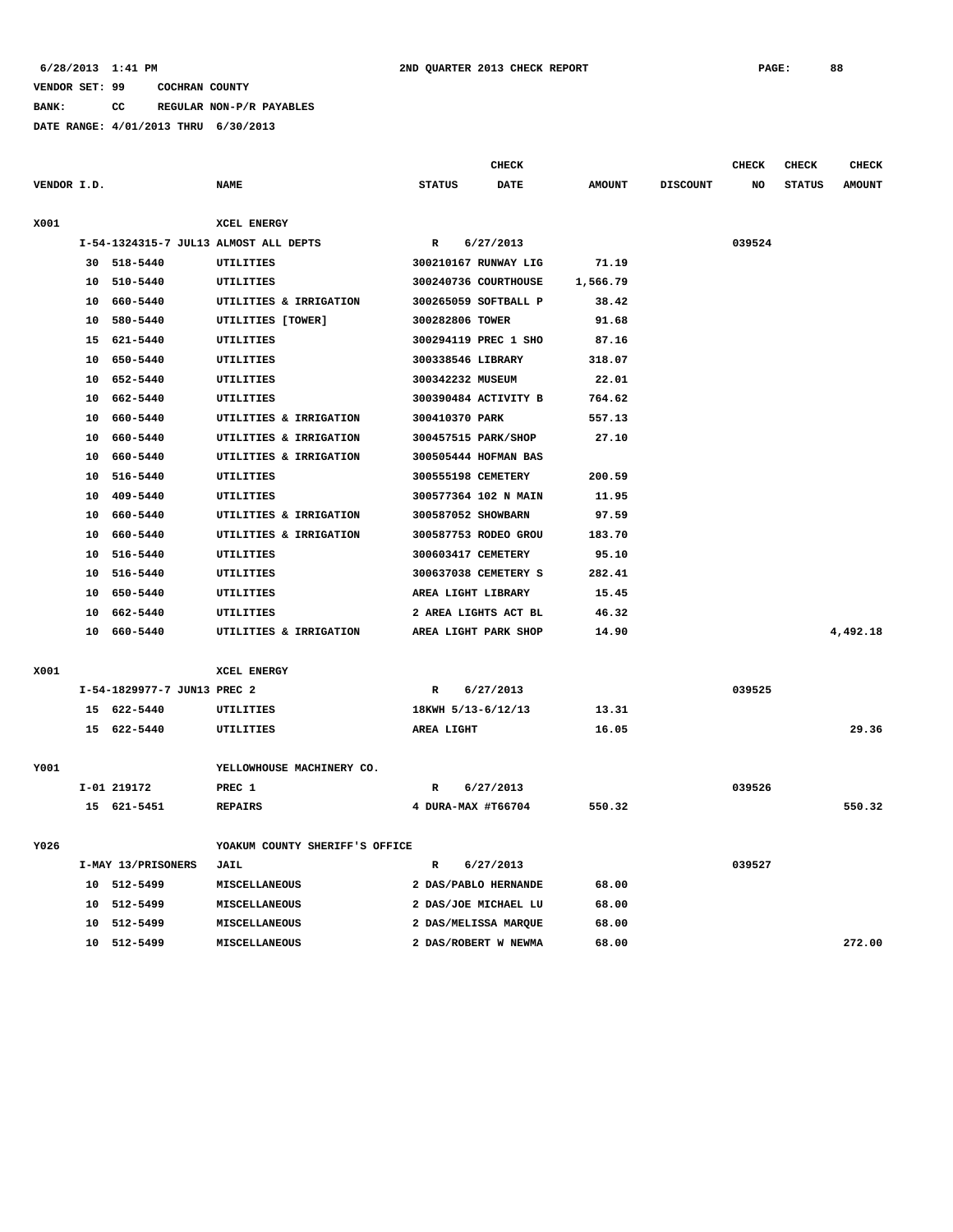### **BANK: CC REGULAR NON-P/R PAYABLES**

**DATE RANGE: 4/01/2013 THRU 6/30/2013**

|                                |              |               | <b>CHECK</b> |                | <b>CHECK</b>          | <b>CHECK</b>  | CHECK         |
|--------------------------------|--------------|---------------|--------------|----------------|-----------------------|---------------|---------------|
| VENDOR I.D.                    | <b>NAME</b>  | <b>STATUS</b> | <b>DATE</b>  | <b>AMOUNT</b>  | <b>DISCOUNT</b><br>NO | <b>STATUS</b> | <b>AMOUNT</b> |
|                                |              |               |              |                |                       |               |               |
|                                |              |               |              |                |                       |               |               |
|                                |              |               |              |                |                       |               |               |
| $TOTALS$ **<br>$\star$ $\star$ | NO           |               |              | INVOICE AMOUNT | <b>DISCOUNTS</b>      | CHECK AMOUNT  |               |
| REGULAR CHECKS:                | 354          |               |              | 0.00           | 0.00                  | 612,876.75    |               |
| HAND CHECKS:                   | 0            |               |              | 0.00           | 0.00                  |               | 0.00          |
| DRAFTS:                        | 0            |               |              | 0.00           | 0.00                  |               | 0.00          |
| EFT:                           | 0            |               |              | 0.00           | 0.00                  |               | 0.00          |
| NON CHECKS:                    | $\mathbf{2}$ |               |              | 0.00           | 0.00                  |               | 0.00          |
|                                |              |               |              |                |                       |               |               |
| VOID CHECKS:                   |              | 0 VOID DEBITS | 0.00         |                |                       |               |               |
|                                |              | VOID CREDITS  | 0.00         | 0.00           | 0.00                  |               |               |

**TOTAL ERRORS: 0**

### **\*\* G/L ACCOUNT TOTALS \*\***

| G/L ACCOUNT NAME          |                                            | <b>AMOUNT</b> |
|---------------------------|--------------------------------------------|---------------|
|                           | 10 000-2206.003 Omni Collection Fee        | 90.00         |
|                           | 10 000-2500.10 RESERVE FOR W/C, UNEMPLYMNT | 12,488.00     |
|                           | 10 000-4340.400 COUNTY AND DISTRICT CLERK  | 3,121.75      |
|                           | 10 000-4370.101 RENT-ACTIVITY BUILDING     | 1,375.00      |
|                           | 10 000-4370.102 RENT-PARK FACILITIES       | 125.00        |
|                           | 10 000-4380.200 OTHER [MISCELLANEOUS]      | 7.50          |
|                           | 10 400-5204 WORKERS' COMPENSATION          | 79.67         |
| 10 400-5206               | <b>UNEMPLOYMENT</b>                        | 21.40         |
|                           | 10 403-5204 WORKERS' COMPENSATION          | 103.52        |
| 10 403-5206               | UNEMPLOYMENT                               | 44.98         |
| 10 403-5310               | OFFICE SUPPLIES                            | 2,841.41      |
|                           | 10 403-5311 POSTAL EXPENSES                | 182.00        |
| 10 403-5411               | <b>MAINTENANCE CONTRACTS</b>               | 4,060.81      |
|                           | 10 403-5416 FILMING & INDEXING             | 4,799.66      |
|                           | 10 403-5420 TELECOMMUNICATIONS             | 344.51        |
| 10 403-5427               | CONTINUING EDUCATION                       | 460.58        |
| 10 403-5451 REPAIRS       |                                            | 1,225.00      |
|                           | 10 403-5483 ERRORS/OMISSIONS INSURANCE     | 237.00        |
| 10 409-5300               | COUNTY-WIDE SUPPLIES                       | 710.66        |
| 10 409-5401 OUTSIDE AUDIT |                                            | 17,500.00     |
|                           | 10 409-5411 MAINTENANCE CONTRACTS          | 7,886.50      |
| 10 409-5420               | TELECOMMUNICATIONS                         | 482.57        |
|                           | 10 409-5427 CONTINUING EDUCATION           | 11.62         |
| 10 409-5440               | UTILITIES                                  | 97.63         |
| 10 409-5451               | <b>REPAIRS</b>                             | 14.50         |
|                           | 10 409-5497 LIABILITY INSURANCE            | 3,239.00      |
| 10 409-5499 MISCELLANEOUS |                                            | 1,880.00      |
| 10 426-5310               | OFFICE SUPPLIES                            | 834.68        |

 **10 426-5400 ATTORNEY AD LITEM 900.00**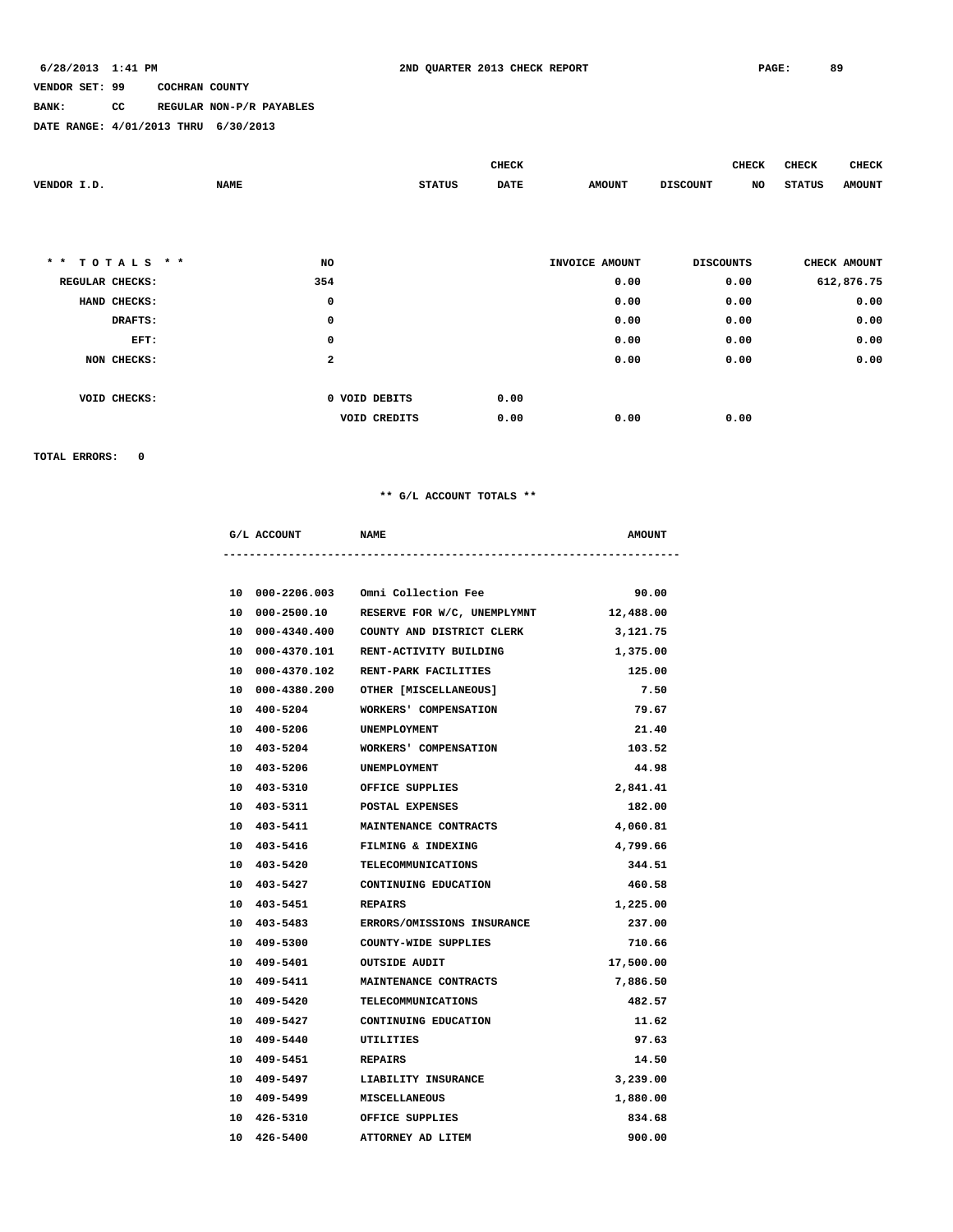**BANK: CC REGULAR NON-P/R PAYABLES**

**DATE RANGE: 4/01/2013 THRU 6/30/2013**

| G/L ACCOUNT<br>----------------------- | <b>NAME</b>                       | <b>AMOUNT</b> |
|----------------------------------------|-----------------------------------|---------------|
|                                        |                                   |               |
|                                        | 10 435-5204 WORKERS' COMPENSATION | 15.85         |
| 10 435-5206                            | <b>UNEMPLOYMENT</b>               | 7.95          |
| 10 435-5310                            | OFFICE SUPPLIES                   | 4.99          |
| 10 435-5400                            | ATTORNEY AD LITEM                 | 3,600.00      |
| 10 435-5420                            | TELECOMMUNICATIONS                | 435.49        |
| 10 435-5491                            | <b>GRAND JURY</b>                 | 360.00        |
| 10 435-5499                            | <b>MISCELLANEOUS</b>              | 54.75         |
| 10 455-5204                            | WORKERS' COMPENSATION             | 42.21         |
| 10 455-5206                            | UNEMPLOYMENT                      | 1.35          |
| 10 455-5310                            | OFFICE SUPPLIES                   | 37.90         |
| 10 455-5311                            | POSTAL EXPENSES                   | 45.00         |
| 10 455-5405                            | <b>AUTOPSY</b>                    | 7,000.00      |
| 10 455-5420                            | TELECOMMUNICATIONS                | 96.56         |
|                                        | 10 455-5427 CONTINUING EDUCATION  | 265.43        |
| 10 455-5499                            | <b>MISCELLANEOUS</b>              | 126.00        |
| 10 475-5204                            | WORKERS' COMPENSATION             | 11.64         |
| 10 475-5206                            | UNEMPLOYMENT                      | 22.57         |
| 10 475-5411                            | <b>MAINTENANCE CONTRACTS</b>      | 90.00         |
| 10 475-5420                            | TELECOMMUNICATIONS                | 500.09        |
| 10 475-5590                            | LAW LIBRARY MTRLS/UPDATES         | 4,966.00      |
| 10 476-5204                            | WORKERS' COMPENSATION             | 35.12         |
| 10 476-5206                            | UNEMPLOYMENT                      | 8.16          |
| 10 490-5204                            | WORKERS' COMPENSATION             | 13.42         |
| 10 490-5206                            | UNEMPLOYMENT                      | 9.19          |
| 10 490-5310                            | OFFICE SUPPLIES                   | 360.90        |
| 10 490-5420                            | <b>TELECOMMUNICATIONS</b>         | 579.94        |
| 10 490-5425                            | TRAVEL-IN COUNTY (DOCUMENTED)     | 13.45         |
| 10 495-5204                            | WORKERS' COMPENSATION             | 69.93         |
| 10 495-5206                            | UNEMPLOYMENT                      | 47.92         |
| 10 495-5310                            | OFFICE SUPPLIES                   | 265.02        |
| 10 495-5420                            | TELECOMMUNICATIONS                | 145.29        |
| 10 495-5427                            | CONTINUING EDUCATION              | 1,915.80      |
| 10 495-5451                            | <b>REPAIRS</b>                    | 150.00        |
| 10 497-5204                            | WORKERS' COMPENSATION             | 42.00         |
| 10 497-5206                            | UNEMPLOYMENT                      | 2.93          |
| 10 497-5310                            | OFFICE SUPPLIES                   | 594.45        |
| 10 497-5311                            | POSTAL EXPENSES                   | 9.09          |
| 10 497-5420                            | <b>TELECOMMUNICATIONS</b>         | 94.78         |
| 10 497-5427                            | CONTINUING EDUCATION              | 2,405.08      |
| 10 499-5204                            | WORKERS' COMPENSATION             | 100.36        |
| 10 499-5206                            | UNEMPLOYMENT                      | 43.77         |
| 10 499-5310                            | OFFICE SUPPLIES                   | 1,516.75      |
| 10 499-5408                            | TAX ROLL                          | 720.21        |
| 10 499-5420                            | <b>TELECOMMUNICATIONS</b>         | 476.18        |
| 10 499-5427                            | CONTINUING EDUCATION              | 63.28         |
| 10 499-5571                            | CAPITAL OUTLAY                    | 70,650.00     |
|                                        |                                   |               |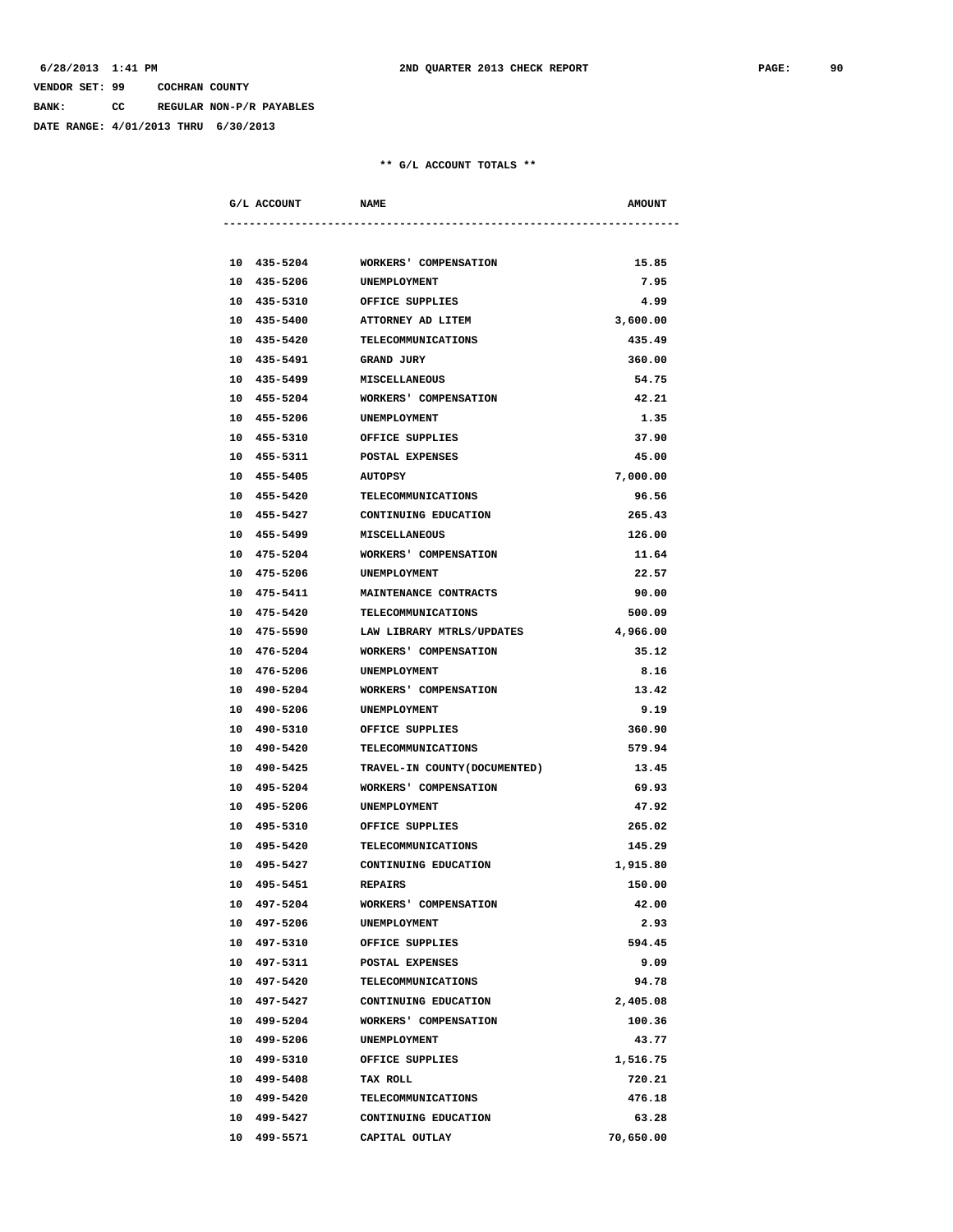**BANK: CC REGULAR NON-P/R PAYABLES**

**DATE RANGE: 4/01/2013 THRU 6/30/2013**

| G/L ACCOUNT               | <b>NAME</b>                       | <b>AMOUNT</b> |
|---------------------------|-----------------------------------|---------------|
|                           |                                   |               |
| 10 510-5204               | WORKERS' COMPENSATION             | 177.84        |
| 10 510-5206               | UNEMPLOYMENT                      | 18.63         |
| 10 510-5332               | <b>CUSTODIAL SUPPLIES</b>         | 1,937.51      |
|                           | 10 510-5411 MAINTENANCE CONTRACTS | 1,764.24      |
| 10 510-5440               | UTILITIES                         | 7,237.64      |
| 10 510-5451               | <b>REPAIR</b>                     | 3,634.80      |
| 10 512-5204               | WORKERS' COMPENSATION             | 388.32        |
| 10 512-5205               | UNIFORMS                          | 253.70        |
| 10 512-5206               | UNEMPLOYMENT                      | 54.54         |
| 10 512-5310               | OFFICE SUPPLIES                   | 181.15        |
| 10 512-5333               | <b>FOOD-PRISONERS</b>             | 5,947.29      |
| 10 512-5391               | <b>MEDICAL CARE-PRISONERS</b>     | 185.65        |
| 10 512-5392               | MISCELLANEOUS SUPPLIES            | 1,335.24      |
| 10 512-5451               | <b>REPAIR</b>                     | 247.10        |
| 10 512-5499 MISCELLANEOUS |                                   | 727.02        |
|                           | 10 516-5204 WORKERS' COMPENSATION | 267.86        |
| 10 516-5206               | UNEMPLOYMENT                      | 23.14         |
| 10 516-5330               | FUEL & OIL                        | 434.69        |
| 10 516-5332               | CUSTODIAL SUPPLIES                | 11.93         |
| 10 516-5440               | UTILITIES                         | 1,677.61      |
| 10 516-5451               | <b>REPAIR</b>                     | 632.76        |
| 10 516-5454               | TIRES                             | 38.25         |
| 10 550-5204               | WORKERS' COMPENSATION             | 125.07        |
| 10 550-5310               | OFFICE SUPPLIES                   | 1,133.33      |
| 10 550-5330               | FUEL & OIL                        | 162.73        |
| 10 560-5204               | WORKERS' COMPENSATION             | 1,536.21      |
| 10 560-5205               | UNIFORMS                          | 1,744.85      |
| 10 560-5206               | UNEMPLOYMENT                      | 247.36        |
| 10 560-5310               | OFFICE SUPPLIES                   | 1,080.82      |
| 10 560-5311               | POSTAL EXPENSES                   | 138.00        |
| 10 560-5330               | FUEL AND OIL                      | 9,349.49      |
| 10 560-5334               | OTHER SUPPLIES                    | 579.41        |
| 10 560-5411               | MAINTENANCE CONTRACTS             | 337.71        |
| 10 560-5420               | <b>TELECOMMUNICATIONS</b>         | 544.40        |
| 10 560-5427               | CONTINUING EDUCATION              | 424.86        |
| 10 560-5451               | MACHINERY-NON-OFFICE REPAIR       | 1,849.86      |
| 10 560-5452               | OFFICE EQUIPMENT REPAIR           | 320.16        |
| 10 560-5454               | <b>TIRES</b>                      | 320.45        |
| 10 560-5480               | BONDS & NOTARY FEES               | 221.00        |
| 10 560-5481               | DUES AND REGISTRATION             | 25.00         |
| 10 560-5497               | OFFICERS' LIABILITY INSURANCE     | 4,148.00      |
| 10 560-5499               | MISCELLANEOUS                     | 343.54        |
| 10 560-5571               | CAPITAL OUTLAY                    | 34,563.27     |
| 10 570-5420               | TELECOMMUNICATIONS                | 118.01        |
| 10 571-5202               | GROUP INSURANCE                   | 6,950.12      |
| 10 571-5203               | RETIREMENT                        | 3,450.28      |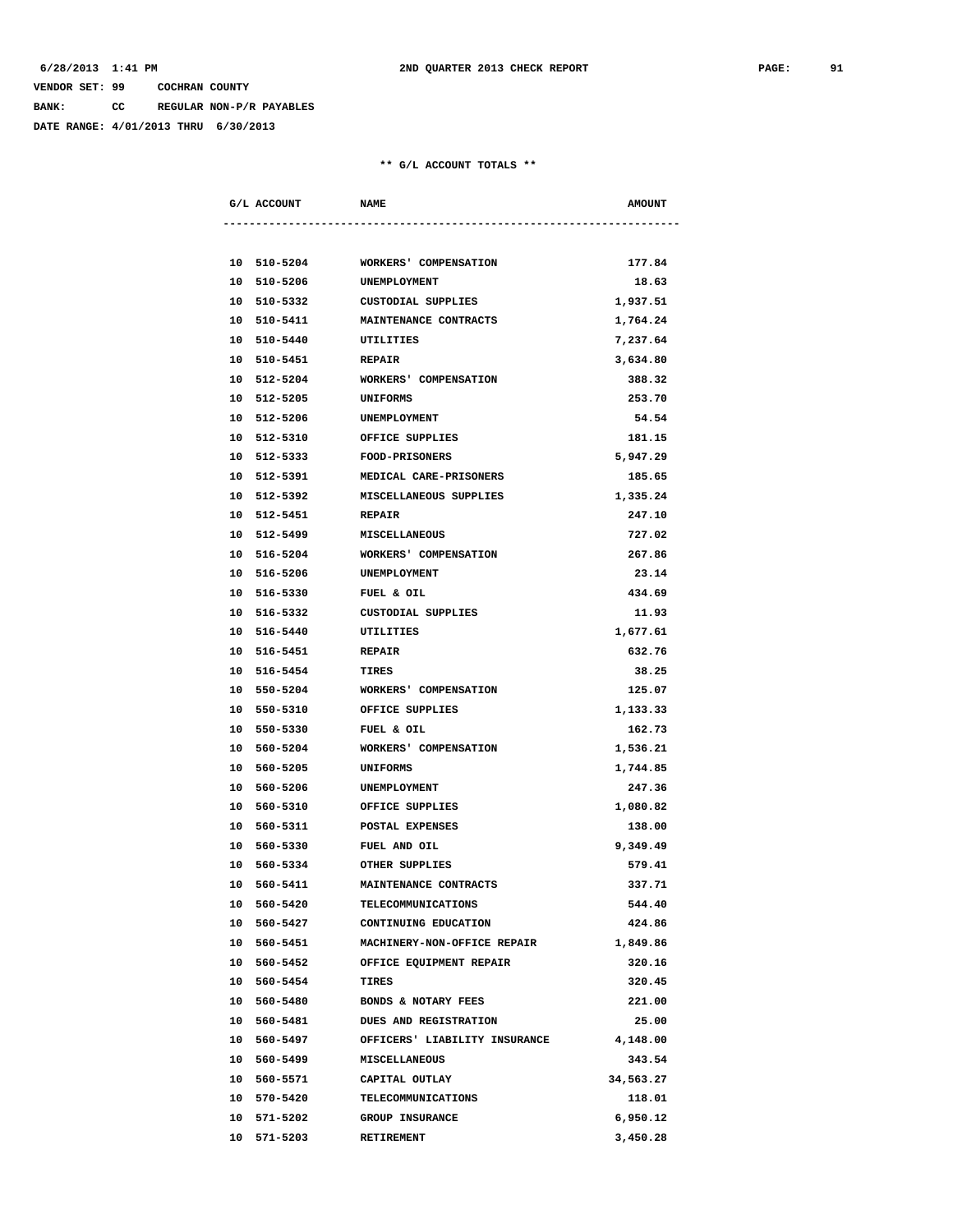**BANK: CC REGULAR NON-P/R PAYABLES**

**DATE RANGE: 4/01/2013 THRU 6/30/2013**

| G/L ACCOUNT | <b>NAME</b>                    | <b>AMOUNT</b> |
|-------------|--------------------------------|---------------|
|             |                                |               |
| 10 571-5204 | WORKERS' COMPENSATION          | 11.51         |
| 10 571-5206 | UNEMPLOYMENT                   | 21.01         |
| 10 571-5310 | OFFICE SUPPLIES                | 33.99         |
| 10 571-5330 | FUEL                           | 1,035.56      |
| 10 571-5413 | RESIDENTIAL SERVICES           | 3,705.00      |
| 10 571-5420 | TELECOMMUNICATIONS             | 98.64         |
| 10 571-5427 | CONTINUING EDUCATION           | 555.13        |
| 10 571-5451 | <b>REPAIR</b>                  | 14.50         |
| 10 571-5464 | <b>VEHICLE LEASE</b>           | 1,633.00      |
| 10 580-5414 | FIRE PROTECTION CONTRACTS      | 5,500.00      |
| 10 580-5440 | UTILITIES [TOWER]              | 247.69        |
| 10 580-5450 | <b>REPAIR</b>                  | 345.00        |
| 10 580-5499 | <b>MISCELLANEOUS</b>           | 43.44         |
| 10 650-5204 | WORKERS' COMPENSATION          | 36.15         |
| 10 650-5206 | UNEMPLOYMENT                   | 21.38         |
| 10 650-5310 | OFFICE SUPPLIES                | 310.40        |
| 10 650-5311 | <b>POSTAL EXPENSES</b>         | 44.36         |
| 10 650-5332 | CUSTODIAL SUPPLIES             | 105.00        |
| 10 650-5411 | MAINTENANCE CONTRACTS          | 372.15        |
| 10 650-5420 | TELECOMMUNICATIONS             | 307.04        |
| 10 650-5440 | UTILITIES                      | 1,272.32      |
| 10 650-5499 | <b>MISCELLANEOUS</b>           | 574.30        |
| 10 650-5590 | BOOKS                          | 2,346.98      |
| 10 652-5204 | WORKERS' COMPENSATION          | 10.62         |
| 10 652-5420 | TELECOMMUNICATIONS             | 220.82        |
| 10 652-5440 | UTILITIES                      | 355.70        |
| 10 660-5204 | WORKERS' COMPENSATION          | 175.38        |
| 10 660-5206 | UNEMPLOYMENT                   | 21.50         |
| 10 660-5332 | CUSTODIAL SUPPLIES             | 547.57        |
| 10 660-5440 | UTILITIES & IRRIGATION         | 2,173.29      |
| 10 660-5451 | <b>REPAIR</b>                  | 54.70         |
| 10 660-5454 | TIRES                          | 34.95         |
| 10 662-5204 | <b>WORKERS' COMPENSATION</b>   | 197.81        |
| 10 662-5206 | UNEMPLOYMENT                   | 22.95         |
| 10 662-5332 | <b>CUSTODIAL SUPPLIES</b>      | 426.78        |
| 10 662-5440 | <b>UTILITIES</b>               | 3,091.80      |
| 10 662-5451 | <b>REPAIR</b>                  | 2,416.05      |
| 10 663-5418 | SENIOR CITIZENS CONTRACT       | 18,750.00     |
| 10 665-5204 | WORKERS' COMPENSATION          | 30.72         |
| 10 665-5206 | UNEMPLOYMENT                   | 30.65         |
| 10 665-5330 | FUEL AND OIL                   | 2,324.09      |
| 10 665-5334 | OTHER SUPPLIES                 | 31.86         |
| 10 665-5420 | <b>TELECOMMUNICATIONS</b>      | 599.51        |
| 10 665-5427 | CO AGENT-TRAVEL-OUT OF COUNTY  | 2,359.68      |
| 10 665-5428 | FCS AGENT-TRAVEL-OUT OF COUNTY | 305.66        |
| 10 665-5451 | REPAIRS                        | 168.67        |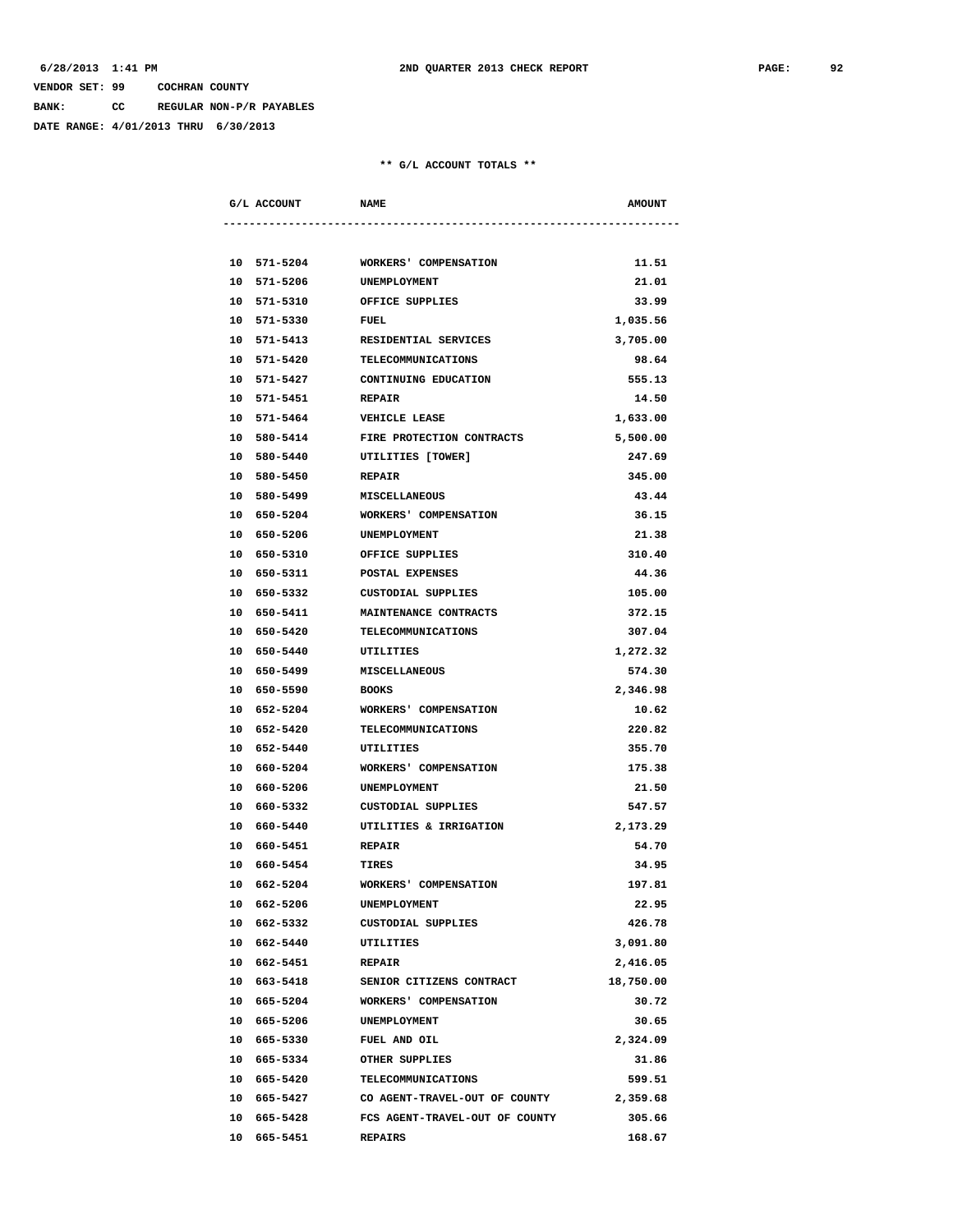**BANK: CC REGULAR NON-P/R PAYABLES**

**DATE RANGE: 4/01/2013 THRU 6/30/2013**

| G/L ACCOUNT                | <b>NAME</b>                             | <b>AMOUNT</b>   |
|----------------------------|-----------------------------------------|-----------------|
|                            |                                         |                 |
| 10 700-5700                | TRANSFERS TO OTHER FUNDS                | 20,000.00       |
|                            | *** FUND TOTAL ***                      | 333,057.90      |
| 15 610-5204                | WORKERS' COMPENSATION                   | 166.54          |
| 15 610-5310                | OFFICE SUPPLIES                         | 283.35          |
| 15 610-5420                | TELECOMMUNICATIONS                      | 246.32          |
| 15 610-5427                | COMM-CONTINUING EDUCATION               | 200.00          |
| 15 610-5430                | LEGAL NOTICES                           | 426.30          |
| 15 610-5456                | REPAIR-COUNTY CAR                       | 35.15           |
| 15 610-5481                | <b>DUES AND REGISTRATION</b>            | 81.27           |
| 15 610-5499                | <b>MISCELLANEOUS</b>                    | 119.00          |
| 15 621-5204                | <b>WORKERS' COMPENSATION</b>            | 594.48          |
| 15 621-5206                | <b>UNEMPLOYMENT</b>                     | 44.86           |
| 15 621-5330                | FUEL & OIL                              | 3,607.82        |
| 15 621-5356                | ROAD MATERIALS & SUPPLIES               | 4,506.03        |
| 15 621-5440                | UTILITIES                               | 792.28          |
| 15 621-5451                | <b>REPAIRS</b>                          | 6,935.19        |
| 15 621-5454                | <b>TIRES</b>                            | 6,394.32        |
| 15 621-5571                | CAPITAL OUTLAY                          | 596.24          |
| 15 622-5204                | WORKERS' COMPENSATION                   | 609.95          |
| 15 622-5206                | UNEMPLOYMENT                            | 46.19           |
| 15 622-5330                | FUEL AND OIL                            | 7,972.65        |
| 15 622-5356                | ROAD MATERIALS & SUPPLIES               | 1,757.74        |
| 15 622-5440                | UTILITIES                               | 401.97          |
| 15 622-5451                | <b>REPAIRS</b>                          | 4,640.20        |
| 15 622-5454                | TIRES                                   | 3,092.00        |
| 15 623-5204                | WORKERS' COMPENSATION                   | 612.76          |
| 15 623-5206                | UNEMPLOYMENT                            | 46.24           |
| 15 623-5330                | FUEL AND OIL                            | 4,045.58        |
| 15 623-5356                | ROAD MATERIALS & SUPPLIES               | 6,031.16        |
| 15 623-5440                | UTILITIES                               | 318.88          |
| 15 623-5451                | <b>REPAIRS</b>                          | 19,084.30       |
| 15 623-5454                | <b>TIRES</b>                            | 869.75          |
| 15 623-5571<br>15 624-5204 | CAPITAL OUTLAY<br>WORKERS' COMPENSATION | 165,870.00      |
| 15 624-5206                | UNEMPLOYMENT                            | 608.19<br>45.89 |
| 15 624-5330                | FUEL AND OIL                            | 7,359.38        |
| 15 624-5356                | ROAD MATERIALS & SUPPLIES               | 7,969.35        |
| 15 624-5420                | TELECOMMUNICATIONS                      | 122.70          |
| 15 624-5440                | UTILITIES                               | 323.58          |
| 15 624-5451                | <b>REPAIRS</b>                          | 4,169.09        |
| 15 624-5454                | TIRES                                   | 3,065.91        |
|                            | *** FUND TOTAL ***                      | 264,092.61      |
|                            |                                         |                 |
| 17 575-5413                | PURCHASED RESIDENTIAL SERVICE           | 5,968.62        |
|                            | *** FUND TOTAL ***                      | 5,968.62        |
|                            |                                         |                 |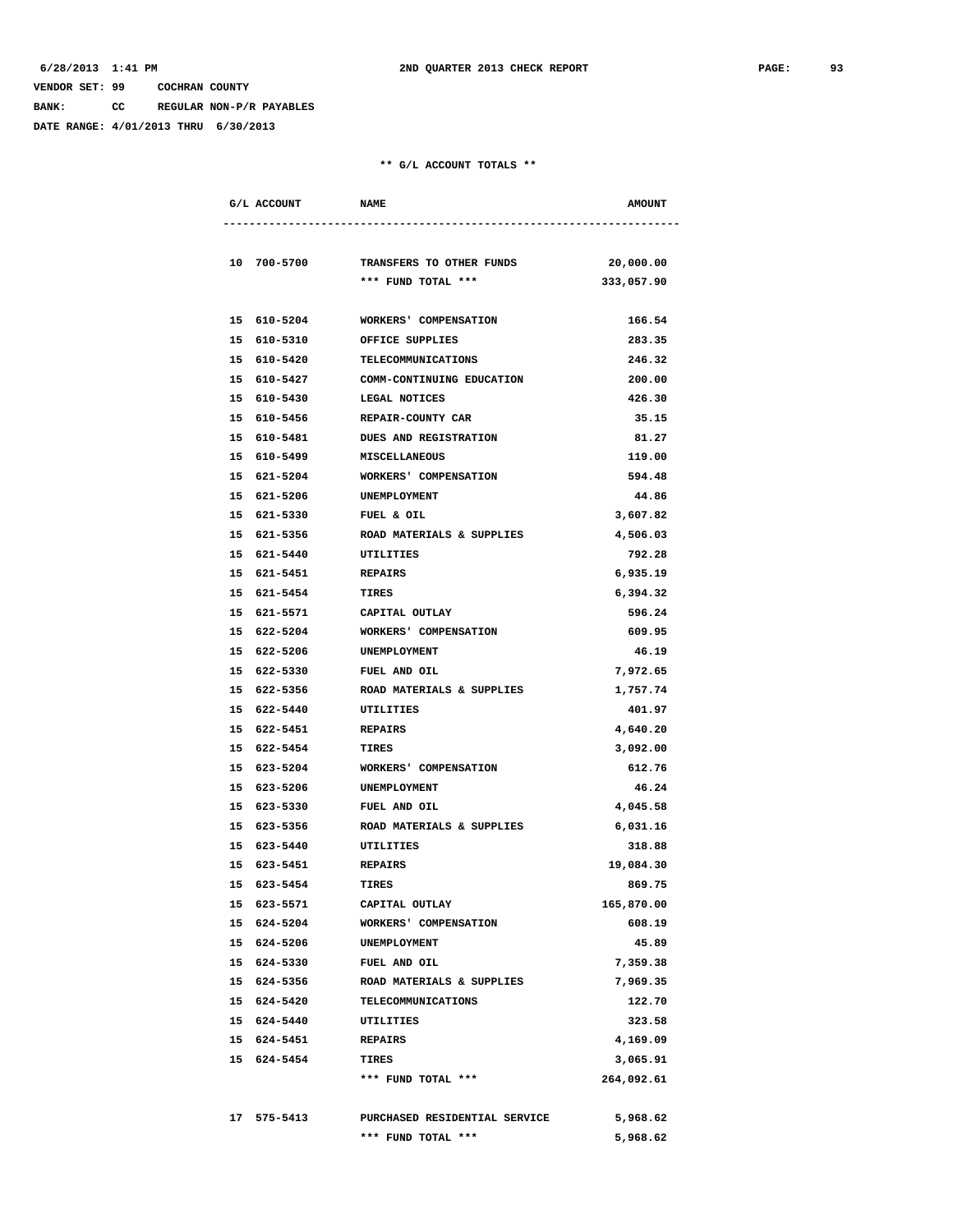**BANK: CC REGULAR NON-P/R PAYABLES**

**DATE RANGE: 4/01/2013 THRU 6/30/2013**

### **\*\* G/L ACCOUNT TOTALS \*\***

|                         |         | G/L ACCOUNT     | <b>NAME</b>                    | <b>AMOUNT</b> |
|-------------------------|---------|-----------------|--------------------------------|---------------|
|                         |         |                 |                                |               |
|                         |         | 19 435-5409     | A.D.R. CONTRACT                | 80.00         |
|                         |         |                 | *** FUND TOTAL ***             | 80.00         |
|                         |         |                 |                                |               |
|                         |         | 29 435-5499     | GOV'T CODE 51.601(c) ITEMS     | 344.96        |
|                         |         |                 | *** FUND TOTAL ***             | 344.96        |
|                         |         | 30 518-5204     | WORKERS COMPENSATION           | 75.16         |
|                         |         | 30 518-5330     | FUEL & OIL                     | 140.50        |
|                         |         | 30 518-5440     | UTILITIES                      | 207.06        |
|                         |         |                 | *** FUND TOTAL ***             | 422.72        |
|                         |         | 31 652-5499     | MISCELLANEOUS                  | 1,019.00      |
|                         |         |                 | *** FUND TOTAL ***             | 1,019.00      |
|                         |         |                 |                                |               |
|                         |         | 90 000-2342     | Arrest Fees - State Officers   | 21.00         |
|                         |         | 90 000-2342.001 | Omni FTA                       | 300.00        |
|                         |         | 90 000-2347     | Juvenile Probation Diversion   | 40.00         |
|                         |         | 90 000-2355     | MVF CCP 102.002                | 3.37          |
|                         |         | 90 000-2358.001 | State CCC Date 010104 Forward  | 2,887.90      |
|                         |         | 90 000-2361     | 50% of Time Payment to State   | 77.50         |
|                         |         | 90 000-2363.001 | Divorce & Family Gov't 133.151 | 265.00        |
|                         |         | 90 000-2363.002 | Other Than Divorce/Family 10B  | 490.00        |
|                         |         | 90 000-2363.003 | Indigent Defense Fee           | 132.40        |
|                         |         | 90 000-2363.004 | Co Filing Fee Ind Lgl Serv.    | 165.00        |
|                         |         | 90 000-2364     | Juror Donations                | 15.00         |
|                         |         | 90 000-2367     | STF-Sub 95% C(Trans CD542.40   | 1,095.39      |
|                         |         | 90 000-2368     | BB Bond Fee (Gov CD 41.258)    | 210.00        |
|                         |         | 90 000-2369     | EMS Trauma Sec49.02 SB1131     | 228.00        |
|                         |         | 90 000-2372     | Birth Cert. Gov118.015         | 32.40         |
|                         |         | 90 000-2373     | Marriage License Gov 118.011   | 180.00        |
|                         |         | 90 000-2376     | Co. CrtCriminal Judicial Fund  | 160.00        |
|                         |         | 90 000-2378     | JRF Jury Reimb Fee CCP102.0045 | 284.79        |
|                         |         | 90 000-2379     | Judicial Support Fee/L133.105  | 1,132.19      |
|                         |         | 90 000-2379.001 | Drug Court Fee CCP102.0178     | 131.00        |
|                         |         | 90 000-2379.002 | 7th Crt of Appeal Gov't22.2081 | 40.00         |
|                         |         |                 | *** FUND TOTAL ***             | 7,890.94      |
| VENDOR SET: 99 BANK: CC | TOTALS: | 356             |                                | 612,876.75CR  |
|                         |         |                 |                                |               |

**BANK: CC** TOTALS: 356 356 612,876.75CR 0.00 612,876.75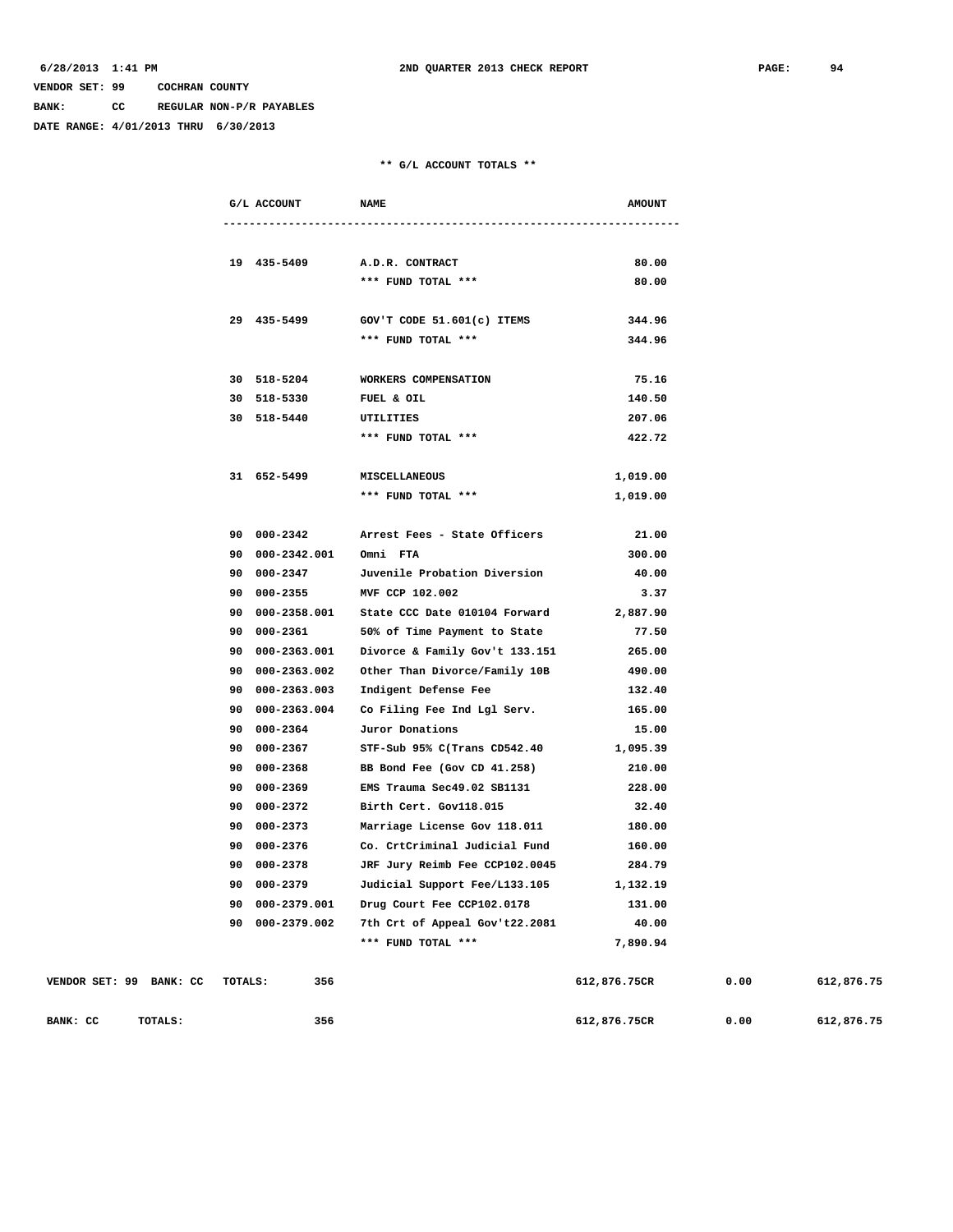**BANK: PR PAYROLL PAYABLES**

|                  |    |                   |                                |                 | <b>CHECK</b>         |               |                 | <b>CHECK</b> | <b>CHECK</b>  | <b>CHECK</b>  |
|------------------|----|-------------------|--------------------------------|-----------------|----------------------|---------------|-----------------|--------------|---------------|---------------|
| VENDOR I.D.      |    |                   | <b>NAME</b>                    | <b>STATUS</b>   | DATE                 | <b>AMOUNT</b> | <b>DISCOUNT</b> | NO           | <b>STATUS</b> | <b>AMOUNT</b> |
| A067             |    |                   | AMERICAN FAMILY LIFE ASSURANCE |                 |                      |               |                 |              |               |               |
|                  |    | I-08 201304240513 | MONTHLY PREMIUM                | R               | 4/30/2013            |               |                 | 039134       |               |               |
|                  | 10 | 000-2500.4        | INSURANCE PAYABLE              | MONTHLY PREMIUM |                      | 694.31        |                 |              |               |               |
|                  | 15 | $000 - 2500.4$    | INSURANCE PAYABLE              | MONTHLY PREMIUM |                      | 257.42        |                 |              |               |               |
|                  | 30 | $000 - 2500.4$    | AFLAC                          | MONTHLY PREMIUM |                      | 5.03          |                 |              |               |               |
|                  |    | I-08A201304240513 | MONTHLY PREMIUM                | R               | 4/30/2013            |               |                 | 039134       |               |               |
|                  |    | 10 000-2500.4     | INSURANCE PAYABLE              | MONTHLY PREMIUM |                      | 216.26        |                 |              |               | 1,173.02      |
| C091             |    |                   | <b>COMPBENEFITS</b>            |                 |                      |               |                 |              |               |               |
|                  |    | I-17A201304240513 | VISION MONTHLY PREMIUM         | R               | 4/30/2013            |               |                 | 039135       |               |               |
|                  |    | 10 000-2500.4     | INSURANCE PAYABLE              |                 | VISION MONTHLY PREMI | 74.02         |                 |              |               | 74.02         |
| C <sub>253</sub> |    |                   | COCHRAN COUNTY MONEY MKT       |                 |                      |               |                 |              |               |               |
|                  |    | I-01 201304240513 | RETIREMENT CONTRIBUTIONS       | R               | 4/30/2013            |               |                 | 039136       |               |               |
|                  | 10 | 000-2500.3        | TCDRS PAYABLE                  |                 | RETIREMENT CONTRIBUT | 8,546.64      |                 |              |               |               |
|                  | 10 | 400-5203          | <b>RETIREMENT</b>              |                 | RETIREMENT CONTRIBUT | 1,013.87      |                 |              |               |               |
|                  | 10 | 403-5203          | RETIREMENT                     |                 | RETIREMENT CONTRIBUT | 1,312.01      |                 |              |               |               |
|                  | 10 | 435-5203          | <b>RETIREMENT</b>              |                 | RETIREMENT CONTRIBUT | 211.15        |                 |              |               |               |
|                  | 10 | 455-5203          | <b>RETIREMENT</b>              |                 | RETIREMENT CONTRIBUT | 575.39        |                 |              |               |               |
|                  |    | 475-5203          |                                |                 |                      |               |                 |              |               |               |
|                  | 10 |                   | <b>RETIREMENT</b>              |                 | RETIREMENT CONTRIBUT | 1,248.12      |                 |              |               |               |
|                  | 10 | 476-5203          | <b>RETIREMENT</b>              |                 | RETIREMENT CONTRIBUT | 215.16        |                 |              |               |               |
|                  | 10 | 490-5203.001      | <b>RETIREMENT</b>              |                 | RETIREMENT CONTRIBUT | 142.84        |                 |              |               |               |
|                  | 10 | 495-5203          | <b>RETIREMENT</b>              |                 | RETIREMENT CONTRIBUT | 903.37        |                 |              |               |               |
|                  | 10 | 497-5203          | <b>RETIREMENT</b>              |                 | RETIREMENT CONTRIBUT | 509.23        |                 |              |               |               |
|                  | 10 | 499-5203          | <b>RETIREMENT</b>              |                 | RETIREMENT CONTRIBUT | 1,308.10      |                 |              |               |               |
|                  | 10 | 510-5203          | <b>RETIREMENT</b>              |                 | RETIREMENT CONTRIBUT | 351.00        |                 |              |               |               |
|                  | 10 | 512-5203          | <b>RETIREMENT</b>              |                 | RETIREMENT CONTRIBUT | 1,044.88      |                 |              |               |               |
|                  | 10 | 516-5203          | <b>RETIREMENT</b>              |                 | RETIREMENT CONTRIBUT | 435.65        |                 |              |               |               |
|                  | 10 | 550-5203          | RETIREMENT                     |                 | RETIREMENT CONTRIBUT | 328.17        |                 |              |               |               |
|                  | 10 | 560-5203          | <b>RETIREMENT</b>              |                 | RETIREMENT CONTRIBUT | 4,766.06      |                 |              |               |               |
|                  | 10 | 571-5203          | <b>RETIREMENT</b>              |                 | RETIREMENT CONTRIBUT | 5.20          |                 |              |               |               |
|                  | 10 | 650-5203          | <b>RETIREMENT</b>              |                 | RETIREMENT CONTRIBUT | 405.62        |                 |              |               |               |
|                  | 10 | 652-5203          | <b>RETIREMENT</b>              |                 | RETIREMENT CONTRIBUT | 20.97         |                 |              |               |               |
|                  | 10 | 660-5203          | RETIREMENT                     |                 | RETIREMENT CONTRIBUT | 288.58        |                 |              |               |               |
|                  | 10 | 662-5203          | RETIREMENT                     |                 | RETIREMENT CONTRIBUT | 390.40        |                 |              |               |               |
|                  | 10 | 665-5203          | RETIREMENT                     |                 | RETIREMENT CONTRIBUT | 396.60        |                 |              |               |               |
|                  | 15 | $000 - 2500.3$    | TCDRS PAYABLE                  |                 | RETIREMENT CONTRIBUT | 3,016.98      |                 |              |               |               |
|                  | 15 | 610-5203          | RETIREMENT                     |                 | RETIREMENT CONTRIBUT | 2,138.40      |                 |              |               |               |
|                  | 15 | 621-5203          | <b>RETIREMENT</b>              |                 | RETIREMENT CONTRIBUT | 850.38        |                 |              |               |               |
|                  | 15 | 622-5203          | RETIREMENT                     |                 | RETIREMENT CONTRIBUT | 867.72        |                 |              |               |               |
|                  | 15 | 623-5203          | RETIREMENT                     |                 | RETIREMENT CONTRIBUT | 881.60        |                 |              |               |               |
|                  | 15 | 624-5203          | <b>RETIREMENT</b>              |                 | RETIREMENT CONTRIBUT | 864.86        |                 |              |               |               |
|                  | 17 | $000 - 2500.3$    | TCDRS PAYABLE                  |                 | RETIREMENT CONTRIBUT | 213.14        |                 |              |               |               |
|                  | 17 | 573-5203          | RETIREMENT                     |                 | RETIREMENT CONTRIBUT | 395.82        |                 |              |               |               |
|                  | 30 | $000 - 2500.3$    | TCDRS                          |                 | RETIREMENT CONTRIBUT | 66.60         |                 |              |               |               |
|                  |    | 30 518-5203       | RETIREMENT                     |                 | RETIREMENT CONTRIBUT | 123.68        |                 |              |               | 33,838.19     |
|                  |    |                   |                                |                 |                      |               |                 |              |               |               |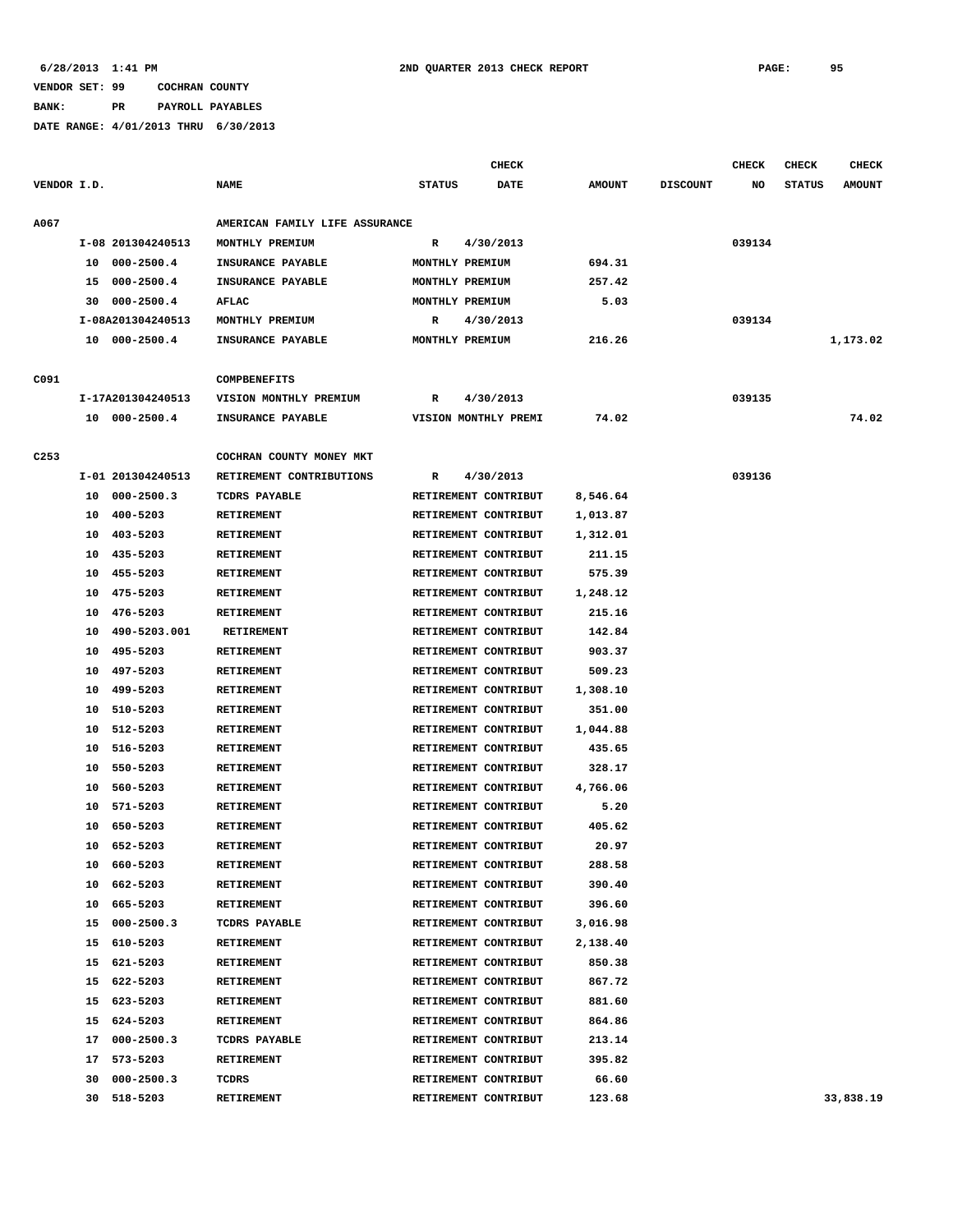**BANK: PR PAYROLL PAYABLES**

|             |             |                   |                                |                | CHECK                |               |                 | <b>CHECK</b> | CHECK         | <b>CHECK</b>  |
|-------------|-------------|-------------------|--------------------------------|----------------|----------------------|---------------|-----------------|--------------|---------------|---------------|
| VENDOR I.D. |             |                   | <b>NAME</b>                    | <b>STATUS</b>  | DATE                 | <b>AMOUNT</b> | <b>DISCOUNT</b> | NO           | <b>STATUS</b> | <b>AMOUNT</b> |
| C300        |             |                   | COCHRAN COUNTY SCHOOLS FEDERAL |                |                      |               |                 |              |               |               |
|             |             | I-18A201304240513 | MONTHLY PREMUIM                | R              | 4/30/2013            |               |                 | 039137       |               |               |
|             |             | 10 000-2500.4     | INSURANCE PAYABLE              |                | MONTHLY PREMUIM      | 9,189.11      |                 |              |               |               |
|             |             | 15 000-2500.4     | INSURANCE PAYABLE              |                | MONTHLY PREMUIM      | 1,762.33      |                 |              |               |               |
|             |             | 30 000-2500.4     | <b>AFLAC</b>                   |                | MONTHLY PREMUIM      | 182.32        |                 |              |               | 11,133.76     |
|             |             |                   |                                |                |                      |               |                 |              |               |               |
| N017        |             |                   | NATIONAL FARM LIFE             |                |                      |               |                 |              |               |               |
|             |             | I-05 201304240513 | NFL PREMIUM                    | R              | 4/30/2013            |               |                 | 039138       |               |               |
|             |             | 10 000-2500.4     | INSURANCE PAYABLE              | NFL PREMIUM    |                      | 261.82        |                 |              |               |               |
|             |             | 15 000-2500.4     | INSURANCE PAYABLE              | NFL PREMIUM    |                      | 37.48         |                 |              |               |               |
|             |             | I-05A201304240513 | AFTER TAX PREM                 | $\mathbb{R}$   | 4/30/2013            |               |                 | 039138       |               |               |
|             |             | 10 000-2500.4     | INSURANCE PAYABLE              | AFTER TAX PREM |                      | 198.43        |                 |              |               |               |
|             |             | 15 000-2500.4     | INSURANCE PAYABLE              | AFTER TAX PREM |                      | 55.13         |                 |              |               | 552.86        |
|             |             |                   |                                |                |                      |               |                 |              |               |               |
| N060        |             |                   | NATIONWIDE RETIREMENT SOL      |                |                      |               |                 |              |               |               |
|             |             | I-04 201304240513 | DEFERRED COMP WITHHELD         | R              | 4/30/2013            |               |                 | 039139       |               |               |
|             |             | 10 000-2500.7     | PEBSCO DEF COMP PAYABLE        |                | DEFERRED COMP WITHHE | 2,653.90      |                 |              |               |               |
|             |             | 15 000-2500.7     | PEBSCO DEF COMP PAYABLE        |                | DEFERRED COMP WITHHE | 1,497.10      |                 |              |               | 4,151.00      |
| N081        |             |                   | NATIONAL FAMILY CARE LIFE INSU |                |                      |               |                 |              |               |               |
|             |             | I-21 201304240513 | NATIONAL FAMILY CARE           | R              | 4/30/2013            |               |                 | 039140       |               |               |
|             |             | 10 000-2500.4     | INSURANCE PAYABLE              |                | NATIONAL FAMILY CARE | 205.91        |                 |              |               |               |
|             |             | 15 000-2500.4     | INSURANCE PAYABLE              |                | NATIONAL FAMILY CARE | 6.49          |                 |              |               | 212.40        |
|             |             |                   |                                |                |                      |               |                 |              |               |               |
| P187        |             |                   | COCHRAN COUNTY PAYROLL TA      |                |                      |               |                 |              |               |               |
|             |             | I-T1 201304240513 | FEDERAL INCOME TAX W/H         | $\mathbb{R}$   | 4/30/2013            |               |                 | 039141       |               |               |
|             |             | 10 000-2500.1     | WITHHOLDING TAX PAYABLE        |                | FEDERAL INCOME TAX W | 11,947.48     |                 |              |               |               |
|             |             | 15 000-2500.1     | WITHHOLDING TAX PAYABLE        |                | FEDERAL INCOME TAX W | 3,653.59      |                 |              |               |               |
|             | 17          | $000 - 2500.1$    | WITHHOLDING TAX PAYABLE        |                | FEDERAL INCOME TAX W | 258.45        |                 |              |               |               |
|             | 30          | $000 - 2500.1$    | FEDERAL WITHOLDING             |                | FEDERAL INCOME TAX W | 114.98        |                 |              |               |               |
|             |             | I-T3 201304240513 | FICA TAX                       | R              | 4/30/2013            |               |                 | 039141       |               |               |
|             | 10          | $000 - 2500.2$    | FICA PAYABLE                   | FICA TAX       |                      | 7,664.57      |                 |              |               |               |
|             | 10 400-5201 |                   | SOCIAL SECURITY                | FICA TAX       |                      | 480.00        |                 |              |               |               |
|             | 10          | 403-5201          | SOCIAL SECURITY                | FICA TAX       |                      | 607.32        |                 |              |               |               |
|             | 10          | 435-5201          | SOCIAL SECURITY                | FICA TAX       |                      | 100.71        |                 |              |               |               |
|             | 10          | 455-5201          | SOCIAL SECURITY                | FICA TAX       |                      | 297.98        |                 |              |               |               |
|             | 10          | 475-5201          | SOCIAL SECURITY                | FICA TAX       |                      | 595.25        |                 |              |               |               |
|             | 10          | 476-5201          | SOCIAL SECURITY                | FICA TAX       |                      | 102.61        |                 |              |               |               |
|             | 10          | 490-5201.001      | SOCIAL SECURITY FICA           | FICA TAX       |                      | 68.12         |                 |              |               |               |
|             | 10          | 495-5201          | SOCIAL SECURITY                | FICA TAX       |                      | 430.84        |                 |              |               |               |
|             | 10          | 497-5201          | SOCIAL SECURITY                | FICA TAX       |                      | 242.87        |                 |              |               |               |
|             | 10          | 499-5201          | SOCIAL SECURITY                | FICA TAX       |                      | 617.08        |                 |              |               |               |
|             | 10          | 510-5201          | SOCIAL SECURITY                | FICA TAX       |                      | 165.23        |                 |              |               |               |
|             | 10          | 512-5201          | SOCIAL SECURITY                | FICA TAX       |                      | 480.19        |                 |              |               |               |
|             | 10          | 516-5201          | SOCIAL SECURITY                | FICA TAX       |                      | 209.42        |                 |              |               |               |
|             | 10          | 550-5201          | SOCIAL SECURITY                | FICA TAX       |                      | 156.51        |                 |              |               |               |
|             | 10          | 560-5201          | SOCIAL SECURITY                | FICA TAX       |                      | 2,255.53      |                 |              |               |               |
|             | 10 571-5201 |                   | SOCIAL SECURITY                | FICA TAX       |                      | 2.52          |                 |              |               |               |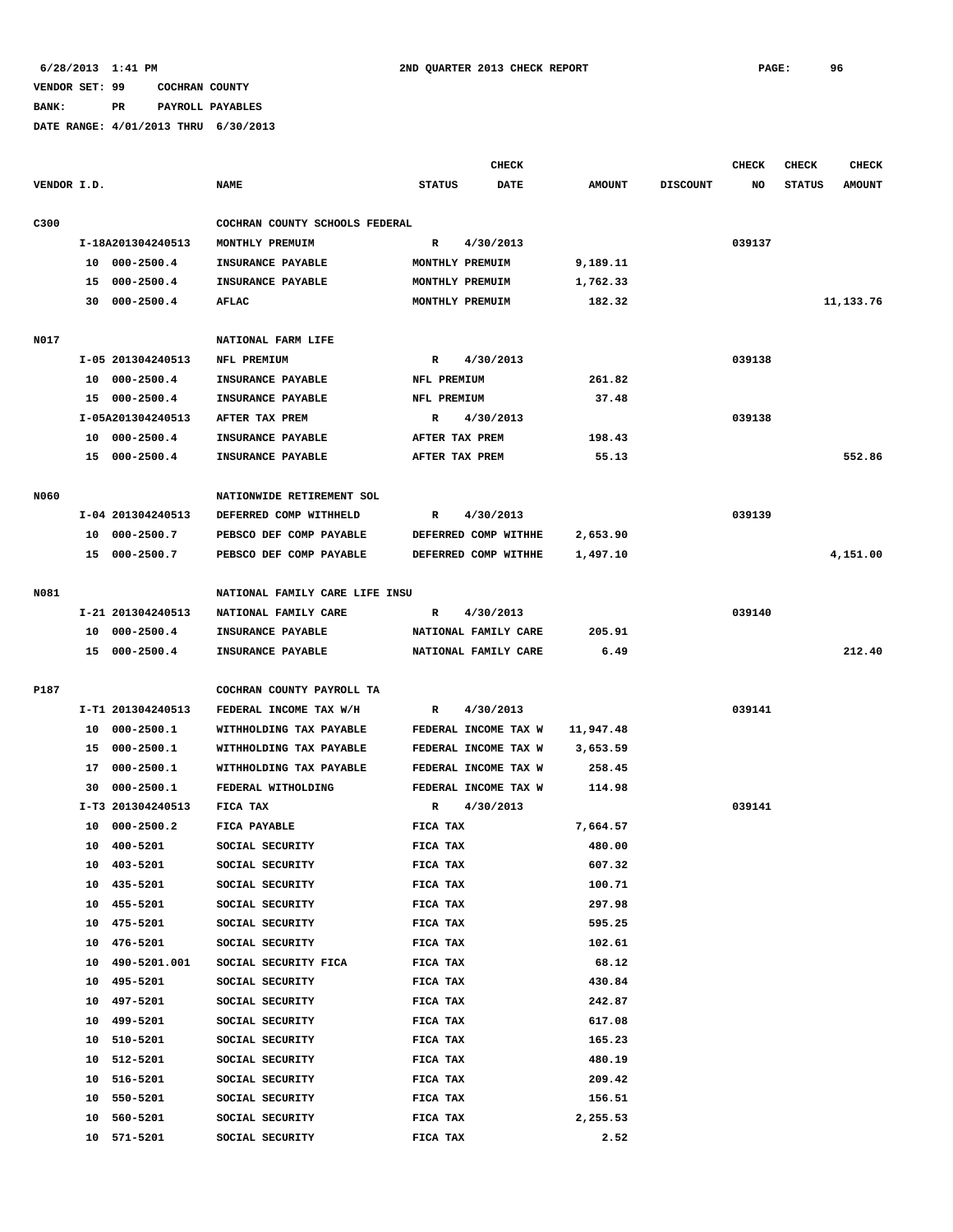**BANK: PR PAYROLL PAYABLES**

|             |    |                   |                            |               |           | <b>CHECK</b> |               |                 | <b>CHECK</b> | <b>CHECK</b>  | <b>CHECK</b>  |
|-------------|----|-------------------|----------------------------|---------------|-----------|--------------|---------------|-----------------|--------------|---------------|---------------|
| VENDOR I.D. |    |                   | <b>NAME</b>                | <b>STATUS</b> |           | <b>DATE</b>  | <b>AMOUNT</b> | <b>DISCOUNT</b> | NO           | <b>STATUS</b> | <b>AMOUNT</b> |
| P187        |    |                   | COCHRAN COUNTY PAYROLLCONT |               |           |              |               |                 |              |               |               |
|             |    | I-T3 201304240513 | FICA TAX                   | R             | 4/30/2013 |              |               |                 | 039141       |               |               |
|             |    | 10 650-5201       | SOCIAL SECURITY            | FICA TAX      |           |              | 193.45        |                 |              |               |               |
|             | 10 | 652-5201          | SOCIAL SECURITY            | FICA TAX      |           |              | 10.00         |                 |              |               |               |
|             | 10 | 660-5201          | SOCIAL SECURITY            | FICA TAX      |           |              | 138.74        |                 |              |               |               |
|             | 10 | 662-5201          | SOCIAL SECURITY            | FICA TAX      |           |              | 186.19        |                 |              |               |               |
|             | 10 | 665-5201          | SOCIAL SECURITY            | FICA TAX      |           |              | 324.01        |                 |              |               |               |
|             | 15 | $000 - 2500.2$    | FICA PAYABLE               | FICA TAX      |           |              | 2,600.45      |                 |              |               |               |
|             | 15 | 610-5201          | SOCIAL SECURITY            | FICA TAX      |           |              | 1,017.59      |                 |              |               |               |
|             | 15 | 621-5201          | SOCIAL SECURITY            | FICA TAX      |           |              | 405.56        |                 |              |               |               |
|             | 15 | 622-5201          | SOCIAL SECURITY            | FICA TAX      |           |              | 408.25        |                 |              |               |               |
|             | 15 | 623-5201          | SOCIAL SECURITY            | FICA TAX      |           |              | 418.84        |                 |              |               |               |
|             | 15 | 624-5201          | SOCIAL SECURITY            | FICA TAX      |           |              | 350.21        |                 |              |               |               |
|             | 17 | $000 - 2500.2$    | FICA PAYABLE               | FICA TAX      |           |              | 191.90        |                 |              |               |               |
|             | 17 | 573-5201          | SOCIAL SECURITY            | FICA TAX      |           |              | 191.90        |                 |              |               |               |
|             | 30 | $000 - 2500.2$    | FICA                       | FICA TAX      |           |              | 59.46         |                 |              |               |               |
|             | 30 | 518-5201          | SOCIAL SECURITY            | FICA TAX      |           |              | 59.46         |                 |              |               |               |
|             |    | I-T4 201304240513 | MEDICARE TAX               | R             | 4/30/2013 |              |               |                 | 039141       |               |               |
|             | 10 | $000 - 2500.2$    | FICA PAYABLE               | MEDICARE TAX  |           |              | 1,792.50      |                 |              |               |               |
|             | 10 | 400-5201          | SOCIAL SECURITY            | MEDICARE TAX  |           |              | 112.25        |                 |              |               |               |
|             | 10 | 403-5201          | SOCIAL SECURITY            | MEDICARE TAX  |           |              | 142.03        |                 |              |               |               |
|             | 10 | 435-5201          | SOCIAL SECURITY            | MEDICARE TAX  |           |              | 23.55         |                 |              |               |               |
|             | 10 | 455-5201          | SOCIAL SECURITY            | MEDICARE TAX  |           |              | 69.69         |                 |              |               |               |
|             | 10 | 475-5201          | SOCIAL SECURITY            | MEDICARE TAX  |           |              | 139.21        |                 |              |               |               |
|             | 10 | 476-5201          | SOCIAL SECURITY            | MEDICARE TAX  |           |              | 23.99         |                 |              |               |               |
|             | 10 | 490-5201.001      | SOCIAL SECURITY FICA       | MEDICARE TAX  |           |              | 15.93         |                 |              |               |               |
|             | 10 | 495-5201          | SOCIAL SECURITY            | MEDICARE TAX  |           |              | 100.76        |                 |              |               |               |
|             | 10 | 497-5201          | SOCIAL SECURITY            | MEDICARE TAX  |           |              | 56.80         |                 |              |               |               |
|             | 10 | 499-5201          | SOCIAL SECURITY            | MEDICARE TAX  |           |              | 144.32        |                 |              |               |               |
|             | 10 | 510-5201          | SOCIAL SECURITY            | MEDICARE TAX  |           |              | 38.64         |                 |              |               |               |
|             | 10 | 512-5201          | SOCIAL SECURITY            | MEDICARE TAX  |           |              | 112.30        |                 |              |               |               |
|             | 10 | 516-5201          | SOCIAL SECURITY            | MEDICARE TAX  |           |              | 48.97         |                 |              |               |               |
|             | 10 | 550-5201          | SOCIAL SECURITY            | MEDICARE TAX  |           |              | 36.60         |                 |              |               |               |
|             | 10 | 560-5201          | SOCIAL SECURITY            | MEDICARE TAX  |           |              | 527.51        |                 |              |               |               |
|             | 10 | 571-5201          | SOCIAL SECURITY            | MEDICARE TAX  |           |              | 0.59          |                 |              |               |               |
|             | 10 | 650-5201          | SOCIAL SECURITY            | MEDICARE TAX  |           |              | 45.25         |                 |              |               |               |
|             | 10 | 652-5201          | SOCIAL SECURITY            | MEDICARE TAX  |           |              | 2.34          |                 |              |               |               |
|             | 10 | 660-5201          | SOCIAL SECURITY            | MEDICARE TAX  |           |              | 32.45         |                 |              |               |               |
|             | 10 | 662-5201          | SOCIAL SECURITY            | MEDICARE TAX  |           |              | 43.54         |                 |              |               |               |
|             | 10 | 665-5201          | SOCIAL SECURITY            | MEDICARE TAX  |           |              | 75.78         |                 |              |               |               |
|             | 15 | $000 - 2500.2$    | FICA PAYABLE               | MEDICARE TAX  |           |              | 608.18        |                 |              |               |               |
|             | 15 | 610-5201          | SOCIAL SECURITY            | MEDICARE TAX  |           |              | 237.99        |                 |              |               |               |
|             | 15 | 621-5201          | SOCIAL SECURITY            | MEDICARE TAX  |           |              | 94.85         |                 |              |               |               |
|             | 15 | 622-5201          | SOCIAL SECURITY            | MEDICARE TAX  |           |              | 95.48         |                 |              |               |               |
|             | 15 | 623-5201          | SOCIAL SECURITY            | MEDICARE TAX  |           |              | 97.96         |                 |              |               |               |
|             | 15 | 624-5201          | SOCIAL SECURITY            | MEDICARE TAX  |           |              | 81.90         |                 |              |               |               |
|             | 17 | $000 - 2500.2$    | FICA PAYABLE               | MEDICARE TAX  |           |              | 44.88         |                 |              |               |               |
|             | 17 | 573-5201          | SOCIAL SECURITY            | MEDICARE TAX  |           |              | 44.88         |                 |              |               |               |
|             |    |                   |                            |               |           |              |               |                 |              |               |               |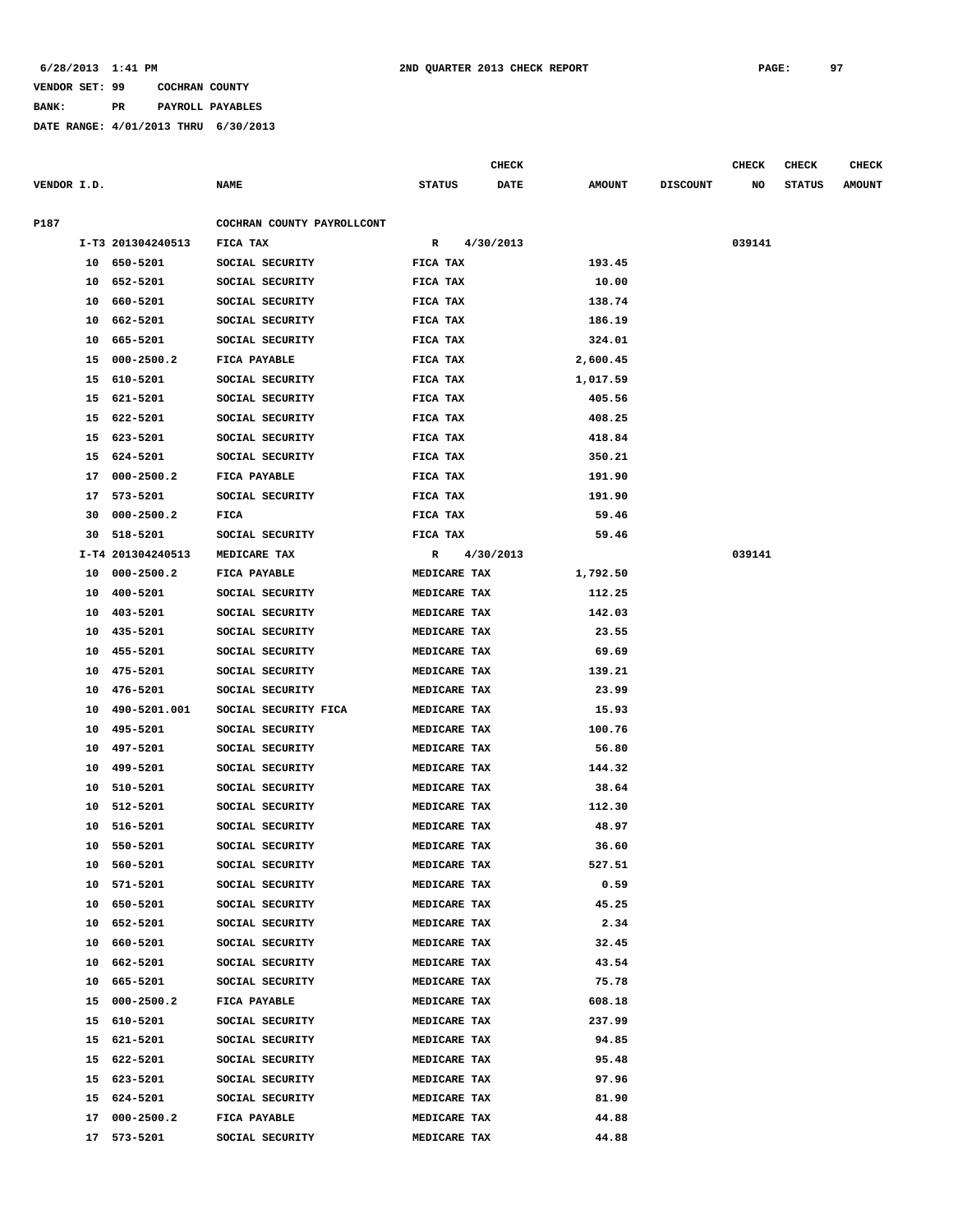**BANK: PR PAYROLL PAYABLES**

|             |    |                   |                            |               | CHECK                    |               |                 | CHECK  | CHECK         | <b>CHECK</b>  |
|-------------|----|-------------------|----------------------------|---------------|--------------------------|---------------|-----------------|--------|---------------|---------------|
| VENDOR I.D. |    |                   | <b>NAME</b>                | <b>STATUS</b> | DATE                     | <b>AMOUNT</b> | <b>DISCOUNT</b> | NO     | <b>STATUS</b> | <b>AMOUNT</b> |
| P187        |    |                   | COCHRAN COUNTY PAYROLLCONT |               |                          |               |                 |        |               |               |
|             |    | I-T4 201304240513 | MEDICARE TAX               | R             | 4/30/2013                |               |                 | 039141 |               |               |
|             | 30 | $000 - 2500.2$    | FICA                       | MEDICARE TAX  |                          | 13.91         |                 |        |               |               |
|             | 30 | 518-5201          | SOCIAL SECURITY            | MEDICARE TAX  |                          | 13.91         |                 |        |               | 41,926.20     |
|             |    |                   |                            |               |                          |               |                 |        |               |               |
| T218        |    |                   | TEXAS ASS'N OF COUNTIES    |               |                          |               |                 |        |               |               |
|             |    | I-11 201304240513 | <b>EMPLOYEE PREMIUMS</b>   | R             | 4/30/2013                |               |                 | 039142 |               |               |
|             | 10 | 400-5202          | <b>GROUP INSURANCE</b>     |               | <b>EMPLOYEE PREMIUMS</b> | 1,443.00      |                 |        |               |               |
|             | 10 | 403-5202          | GROUP INSURANCE            |               | <b>EMPLOYEE PREMIUMS</b> | 2,332.68      |                 |        |               |               |
|             | 10 | 455-5202          | GROUP INSURANCE            |               | <b>EMPLOYEE PREMIUMS</b> | 777.56        |                 |        |               |               |
|             | 10 | 475-5202          | GROUP INSURANCE            |               | <b>EMPLOYEE PREMIUMS</b> | 1,555.12      |                 |        |               |               |
|             | 10 | 495-5202          | GROUP INSURANCE            |               | <b>EMPLOYEE PREMIUMS</b> | 1,555.12      |                 |        |               |               |
|             | 10 | 497-5202          | GROUP INSURANCE            |               | EMPLOYEE PREMIUMS        | 777.56        |                 |        |               |               |
|             | 10 | 499-5202          | GROUP INSURANCE            |               | <b>EMPLOYEE PREMIUMS</b> | 2,332.68      |                 |        |               |               |
|             | 10 | 510-5202          | GROUP INSURANCE            |               | <b>EMPLOYEE PREMIUMS</b> | 777.56        |                 |        |               |               |
|             | 10 | 512-5202          | GROUP INSURANCE            |               | EMPLOYEE PREMIUMS        | 2,363.78      |                 |        |               |               |
|             | 10 | 516-5202          | GROUP INSURANCE [50%]      |               | EMPLOYEE PREMIUMS        | 798.67        |                 |        |               |               |
|             | 10 | 550-5202          | <b>GROUP INSURANCE</b>     |               | EMPLOYEE PREMIUMS        | 777.56        |                 |        |               |               |
|             | 10 | 560-5202          | GROUP INSURANCE            |               | EMPLOYEE PREMIUMS        | 8,522.06      |                 |        |               |               |
|             | 10 | 571-5202          | <b>GROUP INSURANCE</b>     |               | EMPLOYEE PREMIUMS        | 10.08         |                 |        |               |               |
|             | 10 | 650-5202          | GROUP INSURANCE            |               | EMPLOYEE PREMIUMS        | 815.27        |                 |        |               |               |
|             | 10 | 652-5202          | GROUP INSURANCE            |               | <b>EMPLOYEE PREMIUMS</b> | 37.71         |                 |        |               |               |
|             | 10 | 660-5202          | GROUP INSURANCE [35%]      |               | <b>EMPLOYEE PREMIUMS</b> | 529.51        |                 |        |               |               |
|             | 10 | 662-5202          | GROUP INSURANCE            |               | <b>EMPLOYEE PREMIUMS</b> | 702.14        |                 |        |               |               |
|             | 10 | 665-5202          | GROUP INSURANCE            |               | EMPLOYEE PREMIUMS        | 777.56        |                 |        |               |               |
|             | 15 | 610-5202          | GROUP INSURANCE            |               | <b>EMPLOYEE PREMIUMS</b> | 3,222.36      |                 |        |               |               |
|             | 15 | 621-5202          | GROUP INSURANCE            |               | EMPLOYEE PREMIUMS        | 1,555.12      |                 |        |               |               |
|             | 15 | 622-5202          | GROUP INSURANCE            |               | EMPLOYEE PREMIUMS        | 1,555.12      |                 |        |               |               |
|             | 15 | 623-5202          | GROUP INSURANCE            |               | <b>EMPLOYEE PREMIUMS</b> | 1,555.12      |                 |        |               |               |
|             | 15 | 624-5202          | <b>GROUP INSURANCE</b>     |               | <b>EMPLOYEE PREMIUMS</b> | 1,555.12      |                 |        |               |               |
|             | 17 | 573-5202          | GROUP HEALTH INSURANCE     |               | EMPLOYEE PREMIUMS        | 767.48        |                 |        |               |               |
|             | 30 | 518-5202          | GROUP INSURANCE [15%]      |               | <b>EMPLOYEE PREMIUMS</b> | 226.94        |                 |        |               |               |
|             |    | I-12 201304240513 | GROUP LIFE INSURANCE       | R             | 4/30/2013                |               |                 | 039142 |               |               |
|             | 10 | 400-5202          | GROUP INSURANCE            |               | GROUP LIFE INSURANCE     | 7.33          |                 |        |               |               |
|             | 10 | 403-5202          | GROUP INSURANCE            |               | GROUP LIFE INSURANCE     | 10.47         |                 |        |               |               |
|             | 10 | 455-5202          | GROUP INSURANCE            |               | GROUP LIFE INSURANCE     | 3.95          |                 |        |               |               |
|             | 10 | 475-5202          | GROUP INSURANCE            |               | GROUP LIFE INSURANCE     | 7.90          |                 |        |               |               |
|             | 10 | 495-5202          | GROUP INSURANCE            |               | GROUP LIFE INSURANCE     | 7.90          |                 |        |               |               |
|             | 10 | 497-5202          | GROUP INSURANCE            |               | GROUP LIFE INSURANCE     | 3.95          |                 |        |               |               |
|             | 10 | 499-5202          | <b>GROUP INSURANCE</b>     |               | GROUP LIFE INSURANCE     | 11.85         |                 |        |               |               |
|             | 10 | 510-5202          | GROUP INSURANCE            |               | GROUP LIFE INSURANCE     | 3.95          |                 |        |               |               |
|             | 10 | 512-5202          | GROUP INSURANCE            |               | GROUP LIFE INSURANCE     | 12.01         |                 |        |               |               |
|             |    | 10 516-5202       | GROUP INSURANCE [50%]      |               | GROUP LIFE INSURANCE     | 4.07          |                 |        |               |               |
|             |    | 10 550-5202       | <b>GROUP INSURANCE</b>     |               | GROUP LIFE INSURANCE     | 3.95          |                 |        |               |               |
|             |    | 10 560-5202       | GROUP INSURANCE            |               | GROUP LIFE INSURANCE     | 41.91         |                 |        |               |               |
|             |    | 10 571-5202       | GROUP INSURANCE            |               | GROUP LIFE INSURANCE     | 0.05          |                 |        |               |               |
|             | 10 | 650-5202          | GROUP INSURANCE            |               | GROUP LIFE INSURANCE     | 4.14          |                 |        |               |               |
|             | 10 | 652-5202          | GROUP INSURANCE            |               | GROUP LIFE INSURANCE     | 0.19          |                 |        |               |               |
|             |    |                   |                            |               |                          |               |                 |        |               |               |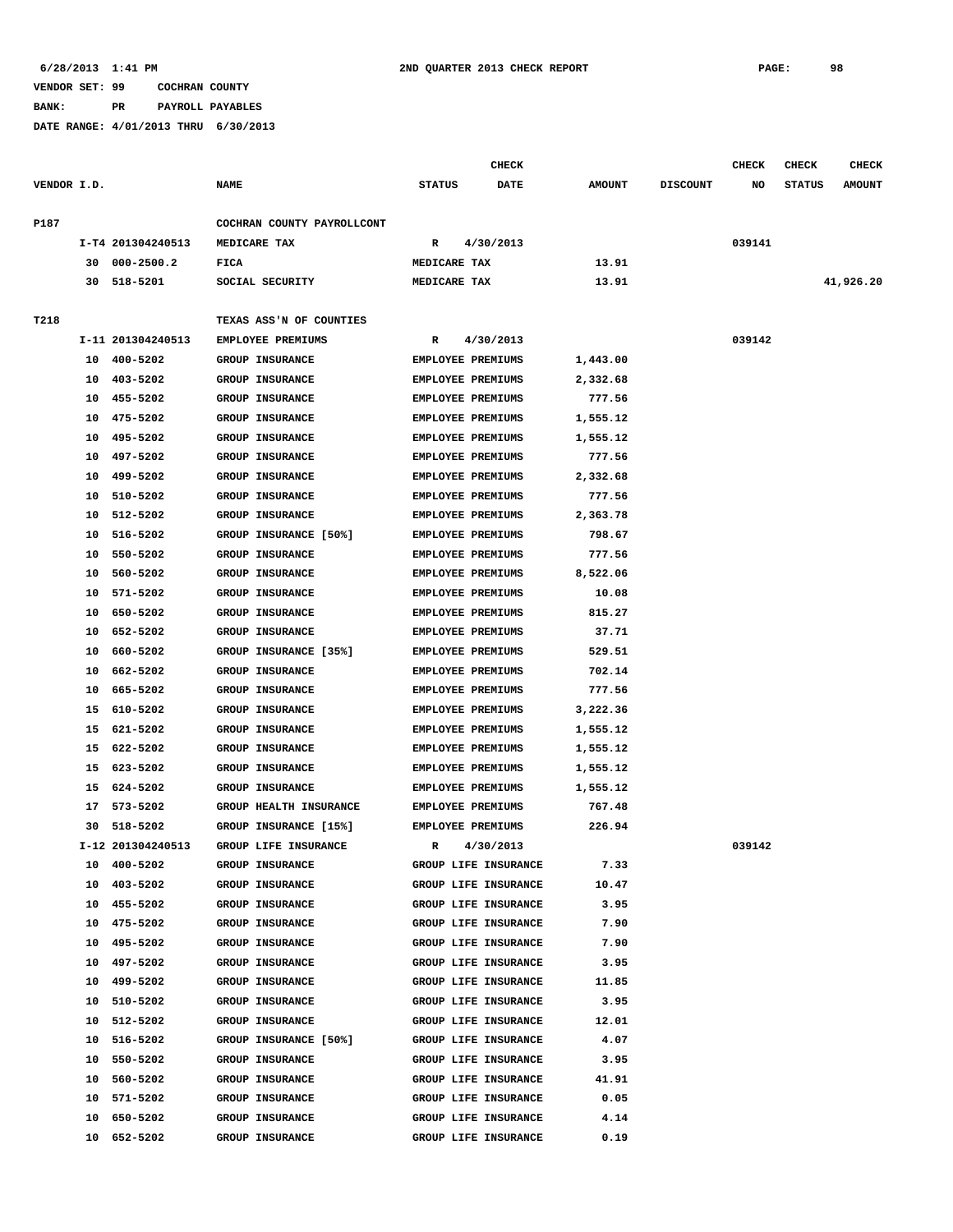**BANK: PR PAYROLL PAYABLES**

|                  |                      |                                | <b>CHECK</b>                |             |               |                 | <b>CHECK</b> | <b>CHECK</b>  | <b>CHECK</b>  |
|------------------|----------------------|--------------------------------|-----------------------------|-------------|---------------|-----------------|--------------|---------------|---------------|
| VENDOR I.D.      |                      | <b>NAME</b>                    | <b>STATUS</b>               | <b>DATE</b> | <b>AMOUNT</b> | <b>DISCOUNT</b> | NO           | <b>STATUS</b> | <b>AMOUNT</b> |
|                  |                      |                                |                             |             |               |                 |              |               |               |
| T218             |                      | TEXAS ASS'N OF COUNTIECONT     |                             |             |               |                 |              |               |               |
|                  | I-12 201304240513    | GROUP LIFE INSURANCE           | R                           | 4/30/2013   |               |                 | 039142       |               |               |
|                  | 10 660-5202          | GROUP INSURANCE [35%]          | GROUP LIFE INSURANCE        |             | 2.68          |                 |              |               |               |
|                  | 10 662-5202          | GROUP INSURANCE                | GROUP LIFE INSURANCE        |             | 3.57          |                 |              |               |               |
|                  | 665-5202<br>10       | <b>GROUP INSURANCE</b>         | GROUP LIFE INSURANCE        |             | 3.95          |                 |              |               |               |
|                  | 15<br>610-5202       | <b>GROUP INSURANCE</b>         | GROUP LIFE INSURANCE        |             | 12.62         |                 |              |               |               |
|                  | 15 621-5202          | GROUP INSURANCE                | <b>GROUP LIFE INSURANCE</b> |             | 7.90          |                 |              |               |               |
|                  | 15<br>622-5202       | GROUP INSURANCE                | GROUP LIFE INSURANCE        |             | 7.90          |                 |              |               |               |
|                  | 623-5202<br>15       | <b>GROUP INSURANCE</b>         | GROUP LIFE INSURANCE        |             | 7.90          |                 |              |               |               |
|                  | 624-5202<br>15       | GROUP INSURANCE                | GROUP LIFE INSURANCE        |             | 7.90          |                 |              |               |               |
|                  | 573-5202<br>17       | GROUP HEALTH INSURANCE         | GROUP LIFE INSURANCE        |             | 3.90          |                 |              |               |               |
|                  | 518-5202<br>30       | GROUP INSURANCE [15%]          | GROUP LIFE INSURANCE        |             | 1.15          |                 |              |               |               |
|                  | I-15 201304240513    | DEPENDENT HEALTH PREM WITHHELD | R                           | 4/30/2013   |               |                 | 039142       |               |               |
|                  | 15 000-2500.4        | INSURANCE PAYABLE              | DEPENDENT HEALTH PRE        |             | 855.30        |                 |              |               | 38,361.27     |
| T266             |                      | TREASURER OF VIRGINIA          |                             |             |               |                 |              |               |               |
|                  | I-CJS201304240513    | CASE ID#0003452040             | R                           | 4/30/2013   |               |                 | 039143       |               |               |
|                  | 10 000-2500.8        | CHILD SUPPORT PAYABLE          | CASE ID#0003452040          |             | 566.37        |                 |              |               | 566.37        |
|                  |                      |                                |                             |             |               |                 |              |               |               |
| C <sub>253</sub> |                      | COCHRAN COUNTY MONEY MKT       |                             |             |               |                 |              |               |               |
|                  | I-201304240514       | NON-DEPT SUPP DEATH            | R                           | 4/30/2013   |               |                 | 039144       |               |               |
|                  | 10 409-5207          | SUPPLEMENTAL DEATH BENEFITS    | APRIL 2013 SUPP DEAT        |             | 1,404.28      |                 |              |               | 1,404.28      |
|                  |                      |                                |                             |             |               |                 |              |               |               |
| A067             |                      | AMERICAN FAMILY LIFE ASSURANCE |                             |             |               |                 |              |               |               |
|                  | I-08 201305240515    | MONTHLY PREMIUM                | R                           | 5/31/2013   |               |                 | 039304       |               |               |
|                  | $000 - 2500.4$<br>10 | INSURANCE PAYABLE              | MONTHLY PREMIUM             |             | 694.31        |                 |              |               |               |
|                  | $000 - 2500.4$<br>15 | INSURANCE PAYABLE              | MONTHLY PREMIUM             |             | 278.42        |                 |              |               |               |
|                  | $000 - 2500.4$<br>30 | AFLAC                          | MONTHLY PREMIUM             |             | 5.03          |                 |              |               |               |
|                  | I-08A201305240515    | MONTHLY PREMIUM                | R                           | 5/31/2013   |               |                 | 039304       |               |               |
|                  | 10 000-2500.4        | INSURANCE PAYABLE              | MONTHLY PREMIUM             |             | 216.26        |                 |              |               | 1,194.02      |
|                  |                      |                                |                             |             |               |                 |              |               |               |
| C091             |                      | <b>COMPBENEFITS</b>            |                             |             |               |                 |              |               |               |
|                  | I-17A201305240515    | VISION MONTHLY PREMIUM         | R                           | 5/31/2013   |               |                 | 039305       |               |               |
|                  | 10 000-2500.4        | INSURANCE PAYABLE              | VISION MONTHLY PREMI        |             | 74.02         |                 |              |               | 74.02         |
|                  |                      |                                |                             |             |               |                 |              |               |               |
| C <sub>253</sub> |                      | COCHRAN COUNTY MONEY MKT       |                             |             |               |                 |              |               |               |
|                  | I-01 201305240515    | RETIREMENT CONTRIBUTIONS       | $\mathbb{R}$                | 5/31/2013   |               |                 | 039306       |               |               |
|                  | 10 000-2500.3        | TCDRS PAYABLE                  | RETIREMENT CONTRIBUT        |             | 8,705.06      |                 |              |               |               |
|                  | 10 400-5203          | RETIREMENT                     | RETIREMENT CONTRIBUT        |             | 1,013.87      |                 |              |               |               |
|                  | 10 403-5203          | RETIREMENT                     | RETIREMENT CONTRIBUT        |             | 1,318.43      |                 |              |               |               |
|                  | 10 435-5203          | <b>RETIREMENT</b>              | RETIREMENT CONTRIBUT        |             | 211.15        |                 |              |               |               |
|                  | 10 455-5203          | RETIREMENT                     | RETIREMENT CONTRIBUT        |             | 498.53        |                 |              |               |               |
|                  | 10 475-5203          | RETIREMENT                     | RETIREMENT CONTRIBUT        |             | 1,252.12      |                 |              |               |               |
|                  | 10 476-5203          | <b>RETIREMENT</b>              | RETIREMENT CONTRIBUT        |             | 215.16        |                 |              |               |               |
|                  | 10 490-5203.001      | RETIREMENT                     | RETIREMENT CONTRIBUT        |             | 208.65        |                 |              |               |               |
|                  | 10 495-5203          | RETIREMENT                     | RETIREMENT CONTRIBUT        |             | 903.37        |                 |              |               |               |
|                  | 497-5203<br>10       | <b>RETIREMENT</b>              | RETIREMENT CONTRIBUT        |             | 531.75        |                 |              |               |               |
|                  | 10 499-5203          | <b>RETIREMENT</b>              | RETIREMENT CONTRIBUT        |             | 1,291.83      |                 |              |               |               |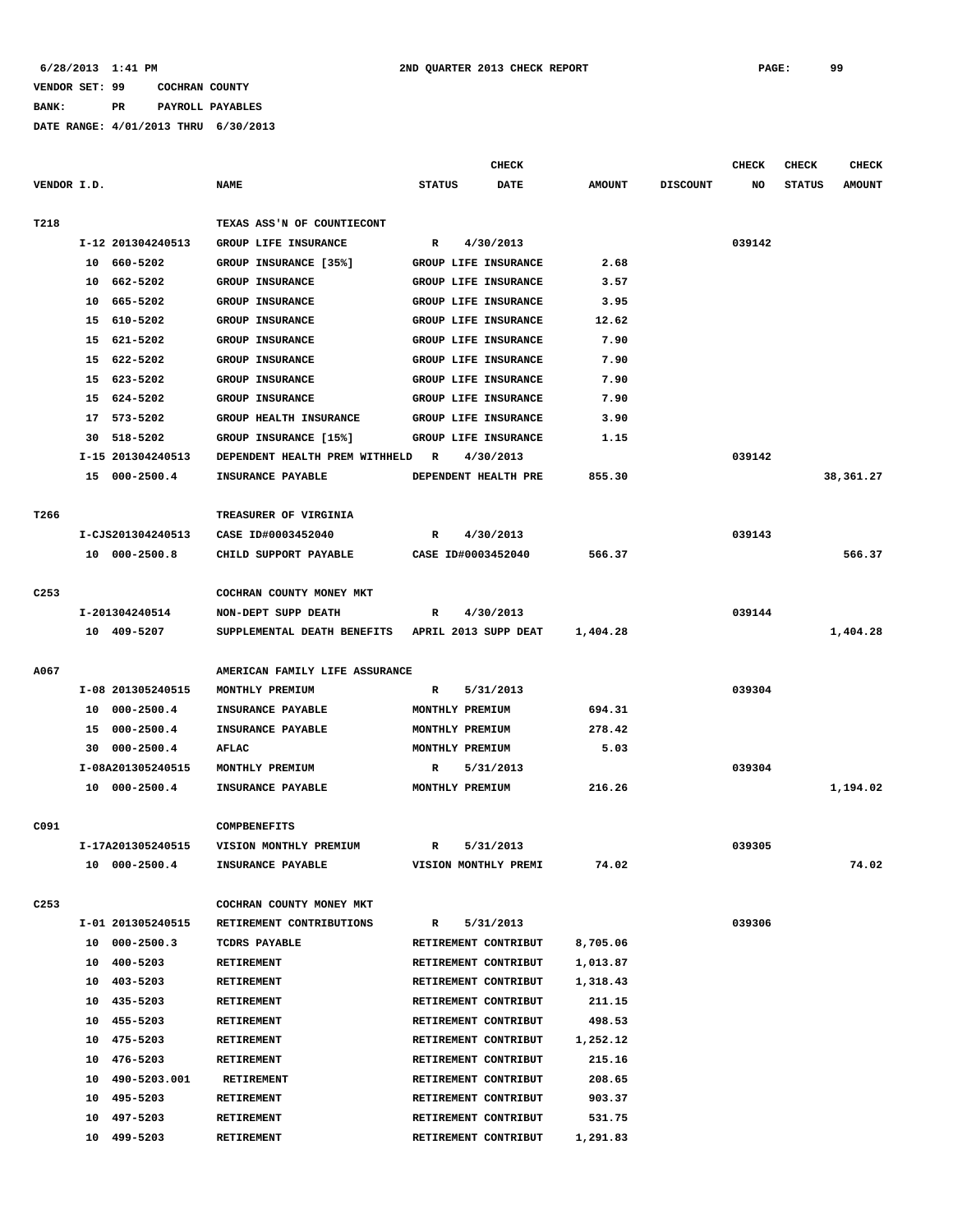**BANK: PR PAYROLL PAYABLES**

|                  |    |                   |                                | <b>CHECK</b>         |           |               |                 | <b>CHECK</b> | <b>CHECK</b>  | <b>CHECK</b>  |
|------------------|----|-------------------|--------------------------------|----------------------|-----------|---------------|-----------------|--------------|---------------|---------------|
| VENDOR I.D.      |    |                   | <b>NAME</b>                    | <b>STATUS</b>        | DATE      | <b>AMOUNT</b> | <b>DISCOUNT</b> | NO           | <b>STATUS</b> | <b>AMOUNT</b> |
|                  |    |                   |                                |                      |           |               |                 |              |               |               |
| C <sub>253</sub> |    |                   | COCHRAN COUNTY MONEY MCONT     |                      |           |               |                 |              |               |               |
|                  |    | I-01 201305240515 | RETIREMENT CONTRIBUTIONS       | R                    | 5/31/2013 |               |                 | 039306       |               |               |
|                  |    | 10 510-5203       | RETIREMENT                     | RETIREMENT CONTRIBUT |           | 351.00        |                 |              |               |               |
|                  | 10 | 512-5203          | RETIREMENT                     | RETIREMENT CONTRIBUT |           | 1,086.60      |                 |              |               |               |
|                  | 10 | 516-5203          | RETIREMENT                     | RETIREMENT CONTRIBUT |           | 435.65        |                 |              |               |               |
|                  | 10 | 550-5203          | RETIREMENT                     | RETIREMENT CONTRIBUT |           | 328.17        |                 |              |               |               |
|                  | 10 | 560-5203          | RETIREMENT                     | RETIREMENT CONTRIBUT |           | 5,022.47      |                 |              |               |               |
|                  | 10 | 571-5203          | <b>RETIREMENT</b>              | RETIREMENT CONTRIBUT |           | 5.20          |                 |              |               |               |
|                  | 10 | 650-5203          | <b>RETIREMENT</b>              | RETIREMENT CONTRIBUT |           | 396.11        |                 |              |               |               |
|                  | 10 | 652-5203          | <b>RETIREMENT</b>              | RETIREMENT CONTRIBUT |           | 20.97         |                 |              |               |               |
|                  | 10 | 660-5203          | RETIREMENT                     | RETIREMENT CONTRIBUT |           | 288.58        |                 |              |               |               |
|                  | 10 | 662-5203          | RETIREMENT                     | RETIREMENT CONTRIBUT |           | 390.40        |                 |              |               |               |
|                  | 10 | 665-5203          | RETIREMENT                     | RETIREMENT CONTRIBUT |           | 396.60        |                 |              |               |               |
|                  | 15 | $000 - 2500.3$    | <b>TCDRS PAYABLE</b>           | RETIREMENT CONTRIBUT |           | 3,020.75      |                 |              |               |               |
|                  | 15 | 610-5203          | RETIREMENT                     | RETIREMENT CONTRIBUT |           | 2,148.80      |                 |              |               |               |
|                  | 15 | 621-5203          | RETIREMENT                     | RETIREMENT CONTRIBUT |           | 845.18        |                 |              |               |               |
|                  | 15 | 622-5203          | <b>RETIREMENT</b>              | RETIREMENT CONTRIBUT |           | 869.51        |                 |              |               |               |
|                  | 15 | 623-5203          | <b>RETIREMENT</b>              | RETIREMENT CONTRIBUT |           | 881.60        |                 |              |               |               |
|                  | 15 | 624-5203          | RETIREMENT                     | RETIREMENT CONTRIBUT |           | 864.86        |                 |              |               |               |
|                  | 17 | $000 - 2500.3$    | TCDRS PAYABLE                  | RETIREMENT CONTRIBUT |           | 213.14        |                 |              |               |               |
|                  | 17 | 573-5203          | <b>RETIREMENT</b>              | RETIREMENT CONTRIBUT |           | 395.82        |                 |              |               |               |
|                  | 30 | $000 - 2500.3$    | TCDRS                          | RETIREMENT CONTRIBUT |           | 66.60         |                 |              |               |               |
|                  | 30 | 518-5203          | RETIREMENT                     | RETIREMENT CONTRIBUT |           | 123.68        |                 |              |               | 34,301.61     |
|                  |    |                   |                                |                      |           |               |                 |              |               |               |
| C300             |    |                   | COCHRAN COUNTY SCHOOLS FEDERAL |                      |           |               |                 |              |               |               |
|                  |    | I-18A201305240515 | MONTHLY PREMUIM                | R                    | 5/31/2013 |               |                 | 039307       |               |               |
|                  |    | 10 000-2500.4     | INSURANCE PAYABLE              | MONTHLY PREMUIM      |           | 9,245.50      |                 |              |               |               |
|                  | 15 | $000 - 2500.4$    | INSURANCE PAYABLE              | MONTHLY PREMUIM      |           | 1,762.33      |                 |              |               |               |
|                  | 30 | $000 - 2500.4$    | AFLAC                          | MONTHLY PREMUIM      |           | 182.32        |                 |              |               | 11,190.15     |
|                  |    |                   |                                |                      |           |               |                 |              |               |               |
| N017             |    |                   | NATIONAL FARM LIFE             |                      |           |               |                 |              |               |               |
|                  |    | I-05 201305240515 | NFL PREMIUM                    | R                    | 5/31/2013 |               |                 | 039308       |               |               |
|                  |    | 10 000-2500.4     | INSURANCE PAYABLE              | NFL PREMIUM          |           | 261.82        |                 |              |               |               |
|                  |    | 15 000-2500.4     | INSURANCE PAYABLE              | NFL PREMIUM          |           | 37.48         |                 |              |               |               |
|                  |    | I-05A201305240515 | AFTER TAX PREM                 | R                    | 5/31/2013 |               |                 | 039308       |               |               |
|                  |    | 10 000-2500.4     | INSURANCE PAYABLE              | AFTER TAX PREM       |           | 198.43        |                 |              |               |               |
|                  |    | 15 000-2500.4     | INSURANCE PAYABLE              | AFTER TAX PREM       |           | 55.13         |                 |              |               | 552.86        |
|                  |    |                   |                                |                      |           |               |                 |              |               |               |
| N060             |    |                   | NATIONWIDE RETIREMENT SOL      |                      |           |               |                 |              |               |               |
|                  |    | I-04 201305240515 | DEFERRED COMP WITHHELD         | R                    | 5/31/2013 |               |                 | 039309       |               |               |
|                  |    | 10 000-2500.7     | PEBSCO DEF COMP PAYABLE        | DEFERRED COMP WITHHE |           | 2,653.90      |                 |              |               |               |
|                  |    | 15 000-2500.7     | PEBSCO DEF COMP PAYABLE        | DEFERRED COMP WITHHE |           | 1,497.10      |                 |              |               | 4,151.00      |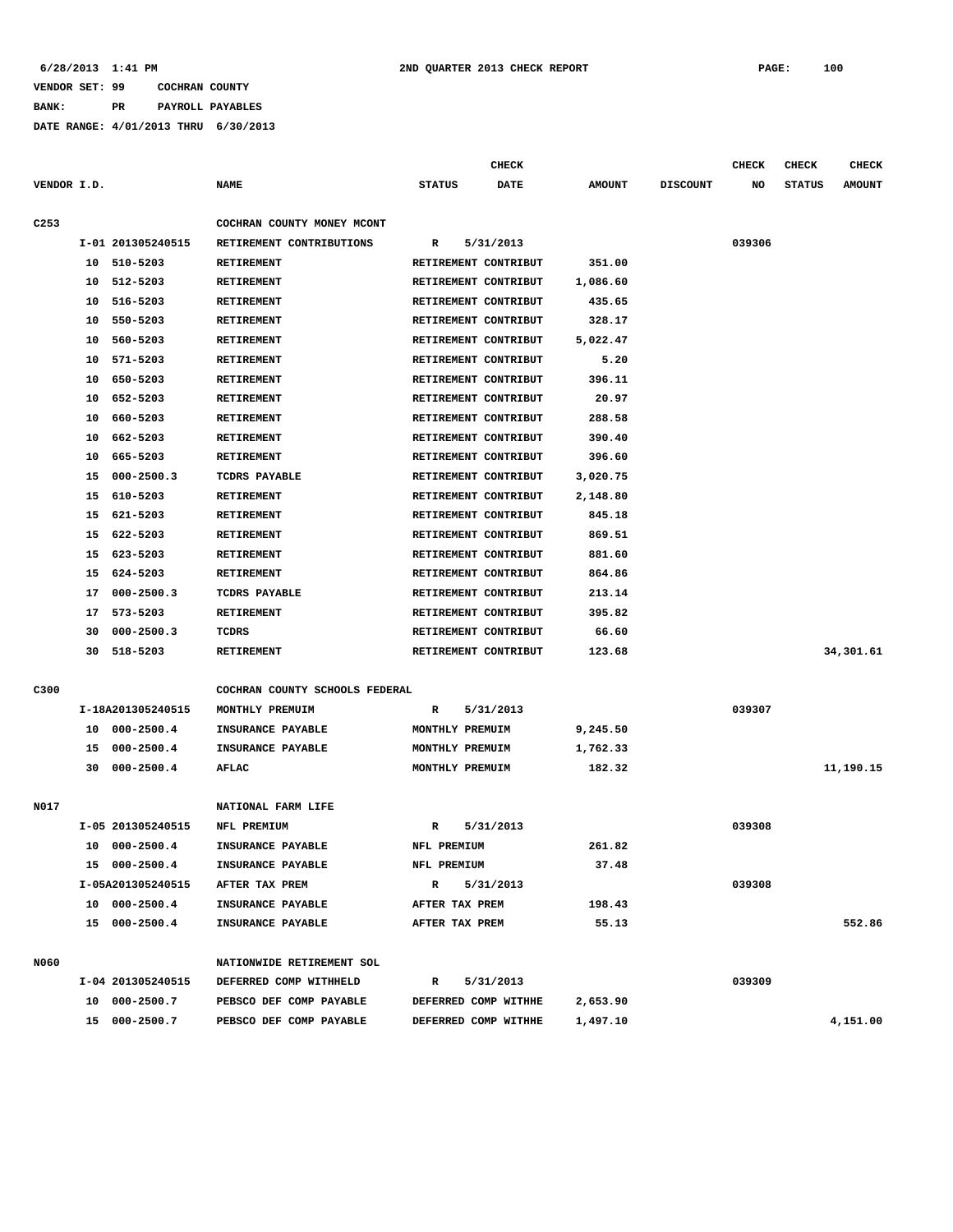**BANK: PR PAYROLL PAYABLES**

|             |    |                   |                                |                      | CHECK                |               |                 | <b>CHECK</b> | <b>CHECK</b>  | <b>CHECK</b>  |
|-------------|----|-------------------|--------------------------------|----------------------|----------------------|---------------|-----------------|--------------|---------------|---------------|
| VENDOR I.D. |    |                   | <b>NAME</b>                    | <b>STATUS</b>        | <b>DATE</b>          | <b>AMOUNT</b> | <b>DISCOUNT</b> | NO           | <b>STATUS</b> | <b>AMOUNT</b> |
| N081        |    |                   | NATIONAL FAMILY CARE LIFE INSU |                      |                      |               |                 |              |               |               |
|             |    | I-21 201305240515 | NATIONAL FAMILY CARE           | R                    | 5/31/2013            |               |                 | 039310       |               |               |
|             |    | 10 000-2500.4     | INSURANCE PAYABLE              |                      | NATIONAL FAMILY CARE | 205.91        |                 |              |               |               |
|             |    | 15 000-2500.4     | <b>INSURANCE PAYABLE</b>       |                      | NATIONAL FAMILY CARE | 6.49          |                 |              |               | 212.40        |
| P187        |    |                   | COCHRAN COUNTY PAYROLL TA      |                      |                      |               |                 |              |               |               |
|             |    | I-T1 201305240515 | FEDERAL INCOME TAX W/H         | R                    | 5/31/2013            |               |                 | 039311       |               |               |
|             |    | 10 000-2500.1     | WITHHOLDING TAX PAYABLE        |                      | FEDERAL INCOME TAX W | 12,317.48     |                 |              |               |               |
|             |    | 15 000-2500.1     | WITHHOLDING TAX PAYABLE        |                      | FEDERAL INCOME TAX W | 3,771.37      |                 |              |               |               |
|             |    | 17 000-2500.1     | WITHHOLDING TAX PAYABLE        | FEDERAL INCOME TAX W |                      | 258.01        |                 |              |               |               |
|             | 30 | 000-2500.1        | FEDERAL WITHOLDING             | FEDERAL INCOME TAX W |                      | 115.97        |                 |              |               |               |
|             |    | I-T3 201305240515 | FICA TAX                       | R                    | 5/31/2013            |               |                 | 039311       |               |               |
|             |    | 10 000-2500.2     | FICA PAYABLE                   | FICA TAX             |                      | 7,726.69      |                 |              |               |               |
|             |    | 10 400-5201       |                                |                      |                      |               |                 |              |               |               |
|             |    |                   | SOCIAL SECURITY                | FICA TAX             |                      | 480.00        |                 |              |               |               |
|             |    | 10 403-5201       | SOCIAL SECURITY                | FICA TAX             |                      | 610.38        |                 |              |               |               |
|             |    | 10 435-5201       | SOCIAL SECURITY                | FICA TAX             |                      | 100.71        |                 |              |               |               |
|             | 10 | 455-5201          | SOCIAL SECURITY                | FICA TAX             |                      | 242.88        |                 |              |               |               |
|             |    | 10 475-5201       | SOCIAL SECURITY                | FICA TAX             |                      | 597.16        |                 |              |               |               |
|             |    | 10 476-5201       | SOCIAL SECURITY                | FICA TAX             |                      | 102.61        |                 |              |               |               |
|             | 10 | 490-5201.001      | SOCIAL SECURITY FICA           | FICA TAX             |                      | 99.51         |                 |              |               |               |
|             | 10 | 495-5201          | SOCIAL SECURITY                | FICA TAX             |                      | 430.84        |                 |              |               |               |
|             | 10 | 497-5201          | SOCIAL SECURITY                | FICA TAX             |                      | 253.61        |                 |              |               |               |
|             | 10 | 499-5201          | SOCIAL SECURITY                | FICA TAX             |                      | 609.33        |                 |              |               |               |
|             |    | 10 510-5201       | SOCIAL SECURITY                | FICA TAX             |                      | 165.23        |                 |              |               |               |
|             |    | 10 512-5201       | SOCIAL SECURITY                | FICA TAX             |                      | 500.09        |                 |              |               |               |
|             | 10 | 516-5201          | SOCIAL SECURITY                | FICA TAX             |                      | 210.85        |                 |              |               |               |
|             |    | 10 550-5201       | SOCIAL SECURITY                | FICA TAX             |                      | 156.51        |                 |              |               |               |
|             |    | 10 560-5201       | SOCIAL SECURITY                | FICA TAX             |                      | 2,377.83      |                 |              |               |               |
|             | 10 | 571-5201          | SOCIAL SECURITY                | FICA TAX             |                      | 2.52          |                 |              |               |               |
|             |    | 10 650-5201       | SOCIAL SECURITY                | FICA TAX             |                      | 188.91        |                 |              |               |               |
|             |    | 10 652-5201       | SOCIAL SECURITY                | FICA TAX             |                      | 10.00         |                 |              |               |               |
|             | 10 | 660-5201          | SOCIAL SECURITY                | FICA TAX             |                      | 139.68        |                 |              |               |               |
|             |    | 10 662-5201       | SOCIAL SECURITY                | FICA TAX             |                      | 186.19        |                 |              |               |               |
|             |    | 10 665-5201       | SOCIAL SECURITY                | FICA TAX             |                      | 261.85        |                 |              |               |               |
|             |    | 15 000-2500.2     | FICA PAYABLE                   | FICA TAX             |                      | 2,602.49      |                 |              |               |               |
|             |    | 15 610-5201       | SOCIAL SECURITY                | FICA TAX             |                      | 1,022.55      |                 |              |               |               |
|             |    | 15 621-5201       | SOCIAL SECURITY                | FICA TAX             |                      | 403.08        |                 |              |               |               |
|             |    | 15 622-5201       | SOCIAL SECURITY                | FICA TAX             |                      | 409.58        |                 |              |               |               |
|             |    | 15 623-5201       | SOCIAL SECURITY                | FICA TAX             |                      | 417.07        |                 |              |               |               |
|             |    | 15 624-5201       | SOCIAL SECURITY                | FICA TAX             |                      | 350.21        |                 |              |               |               |
|             |    | 17 000-2500.2     | FICA PAYABLE                   | FICA TAX             |                      | 191.71        |                 |              |               |               |
|             |    | 17 573-5201       | SOCIAL SECURITY                | FICA TAX             |                      | 191.71        |                 |              |               |               |
|             |    | 30 000-2500.2     | <b>FICA</b>                    | FICA TAX             |                      | 59.87         |                 |              |               |               |
|             |    | 30 518-5201       | SOCIAL SECURITY                | FICA TAX             |                      | 59.87         |                 |              |               |               |
|             |    | I-T4 201305240515 | MEDICARE TAX                   | $\mathbb{R}$         | 5/31/2013            |               |                 | 039311       |               |               |
|             |    | 10 000-2500.2     | FICA PAYABLE                   | <b>MEDICARE TAX</b>  |                      | 1,807.00      |                 |              |               |               |
|             |    | 10 400-5201       | SOCIAL SECURITY                | MEDICARE TAX         |                      | 112.25        |                 |              |               |               |
|             |    | 10 403-5201       | SOCIAL SECURITY                | MEDICARE TAX         |                      | 142.74        |                 |              |               |               |
|             |    |                   |                                |                      |                      |               |                 |              |               |               |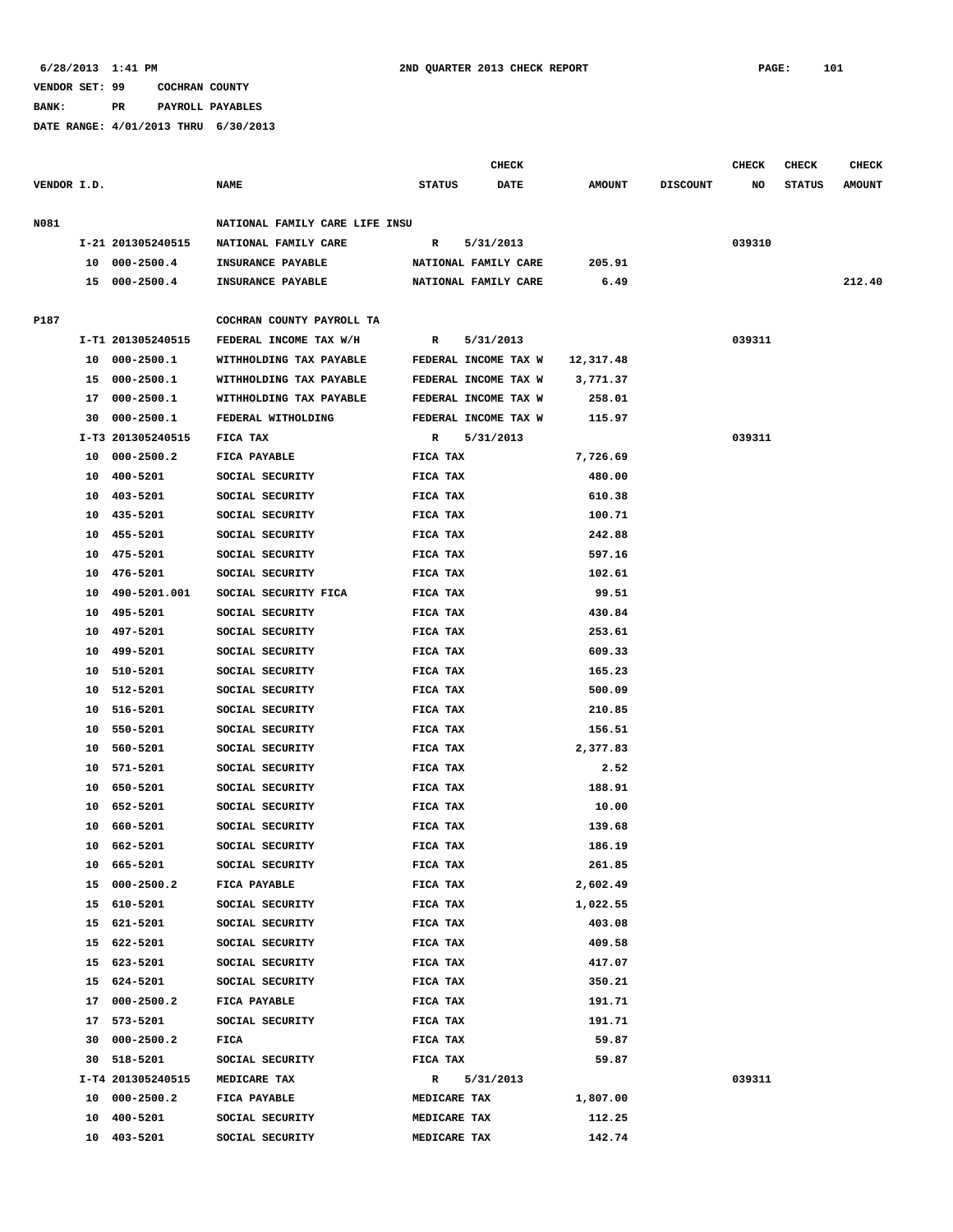**BANK: PR PAYROLL PAYABLES**

|             |    |                   |                            |                          | CHECK       |               |                 | <b>CHECK</b> | CHECK         | <b>CHECK</b>  |
|-------------|----|-------------------|----------------------------|--------------------------|-------------|---------------|-----------------|--------------|---------------|---------------|
| VENDOR I.D. |    |                   | <b>NAME</b>                | <b>STATUS</b>            | <b>DATE</b> | <b>AMOUNT</b> | <b>DISCOUNT</b> | NO           | <b>STATUS</b> | <b>AMOUNT</b> |
| P187        |    |                   | COCHRAN COUNTY PAYROLLCONT |                          |             |               |                 |              |               |               |
|             |    | I-T4 201305240515 | MEDICARE TAX               | R                        | 5/31/2013   |               |                 | 039311       |               |               |
|             | 10 | 435-5201          | SOCIAL SECURITY            | MEDICARE TAX             |             | 23.55         |                 |              |               |               |
|             | 10 | 455-5201          | SOCIAL SECURITY            | MEDICARE TAX             |             | 56.81         |                 |              |               |               |
|             | 10 | 475-5201          | SOCIAL SECURITY            | MEDICARE TAX             |             | 139.66        |                 |              |               |               |
|             | 10 | 476-5201          | SOCIAL SECURITY            | MEDICARE TAX             |             | 23.99         |                 |              |               |               |
|             | 10 | 490-5201.001      | SOCIAL SECURITY FICA       | MEDICARE TAX             |             | 23.27         |                 |              |               |               |
|             | 10 | 495-5201          | SOCIAL SECURITY            | MEDICARE TAX             |             | 100.76        |                 |              |               |               |
|             | 10 | 497-5201          | SOCIAL SECURITY            | MEDICARE TAX             |             | 59.31         |                 |              |               |               |
|             | 10 | 499-5201          | SOCIAL SECURITY            | MEDICARE TAX             |             | 142.50        |                 |              |               |               |
|             | 10 | 510-5201          | SOCIAL SECURITY            | MEDICARE TAX             |             | 38.64         |                 |              |               |               |
|             | 10 | 512-5201          | SOCIAL SECURITY            | MEDICARE TAX             |             | 116.95        |                 |              |               |               |
|             | 10 | 516-5201          | SOCIAL SECURITY            | MEDICARE TAX             |             | 49.31         |                 |              |               |               |
|             | 10 | 550-5201          | SOCIAL SECURITY            | MEDICARE TAX             |             | 36.60         |                 |              |               |               |
|             | 10 | 560-5201          | SOCIAL SECURITY            | MEDICARE TAX             |             | 556.11        |                 |              |               |               |
|             | 10 | 571-5201          | SOCIAL SECURITY            | MEDICARE TAX             |             | 0.59          |                 |              |               |               |
|             | 10 | 650-5201          | SOCIAL SECURITY            | MEDICARE TAX             |             | 44.18         |                 |              |               |               |
|             | 10 | 652-5201          | SOCIAL SECURITY            | MEDICARE TAX             |             | 2.34          |                 |              |               |               |
|             | 10 | 660-5201          | SOCIAL SECURITY            | MEDICARE TAX             |             | 32.67         |                 |              |               |               |
|             | 10 | 662-5201          | SOCIAL SECURITY            | MEDICARE TAX             |             | 43.54         |                 |              |               |               |
|             | 10 | 665-5201          | SOCIAL SECURITY            | MEDICARE TAX             |             | 61.23         |                 |              |               |               |
|             | 15 | $000 - 2500.2$    | FICA PAYABLE               | MEDICARE TAX             |             | 608.64        |                 |              |               |               |
|             | 15 | 610-5201          | SOCIAL SECURITY            | MEDICARE TAX             |             | 239.15        |                 |              |               |               |
|             | 15 | 621-5201          | SOCIAL SECURITY            | MEDICARE TAX             |             | 94.27         |                 |              |               |               |
|             | 15 | 622-5201          | SOCIAL SECURITY            | MEDICARE TAX             |             | 95.78         |                 |              |               |               |
|             | 15 | 623-5201          | SOCIAL SECURITY            | MEDICARE TAX             |             | 97.54         |                 |              |               |               |
|             | 15 | 624-5201          | SOCIAL SECURITY            | MEDICARE TAX             |             | 81.90         |                 |              |               |               |
|             | 17 | $000 - 2500.2$    | FICA PAYABLE               | MEDICARE TAX             |             | 44.84         |                 |              |               |               |
|             | 17 | 573-5201          | SOCIAL SECURITY            | MEDICARE TAX             |             | 44.84         |                 |              |               |               |
|             | 30 | $000 - 2500.2$    | FICA                       | MEDICARE TAX             |             | 14.00         |                 |              |               |               |
|             | 30 | 518-5201          | SOCIAL SECURITY            | MEDICARE TAX             |             | 14.00         |                 |              |               | 42,573.31     |
|             |    |                   |                            |                          |             |               |                 |              |               |               |
| T218        |    |                   | TEXAS ASS'N OF COUNTIES    |                          |             |               |                 |              |               |               |
|             |    | I-11 201305240515 | EMPLOYEE PREMIUMS          | R                        | 5/31/2013   |               |                 | 039312       |               |               |
|             |    | 10 400-5202       | <b>GROUP INSURANCE</b>     | EMPLOYEE PREMIUMS        |             | 1,443.00      |                 |              |               |               |
|             | 10 | 403-5202          | GROUP INSURANCE            | EMPLOYEE PREMIUMS        |             | 2,332.68      |                 |              |               |               |
|             | 10 | 455-5202          | GROUP INSURANCE            | EMPLOYEE PREMIUMS        |             | 777.56        |                 |              |               |               |
|             | 10 | 475-5202          | <b>GROUP INSURANCE</b>     | <b>EMPLOYEE PREMIUMS</b> |             | 1,555.12      |                 |              |               |               |
|             | 10 | 495-5202          | <b>GROUP INSURANCE</b>     | EMPLOYEE PREMIUMS        |             | 1,555.12      |                 |              |               |               |
|             | 10 | 497-5202          | GROUP INSURANCE            | EMPLOYEE PREMIUMS        |             | 777.56        |                 |              |               |               |
|             | 10 | 499-5202          | GROUP INSURANCE            | EMPLOYEE PREMIUMS        |             | 2,332.68      |                 |              |               |               |
|             | 10 | 510-5202          | <b>GROUP INSURANCE</b>     | EMPLOYEE PREMIUMS        |             | 777.56        |                 |              |               |               |
|             | 10 | 512-5202          | <b>GROUP INSURANCE</b>     | <b>EMPLOYEE PREMIUMS</b> |             | 2,363.78      |                 |              |               |               |
|             | 10 | 516-5202          | GROUP INSURANCE [50%]      | EMPLOYEE PREMIUMS        |             | 798.67        |                 |              |               |               |
|             | 10 | 550-5202          | GROUP INSURANCE            | EMPLOYEE PREMIUMS        |             | 777.56        |                 |              |               |               |
|             | 10 | 560-5202          | GROUP INSURANCE            | EMPLOYEE PREMIUMS        |             | 7,744.50      |                 |              |               |               |
|             | 10 | 571-5202          | GROUP INSURANCE            | EMPLOYEE PREMIUMS        |             | 10.08         |                 |              |               |               |
|             | 10 | 650-5202          | GROUP INSURANCE            | EMPLOYEE PREMIUMS        |             | 815.27        |                 |              |               |               |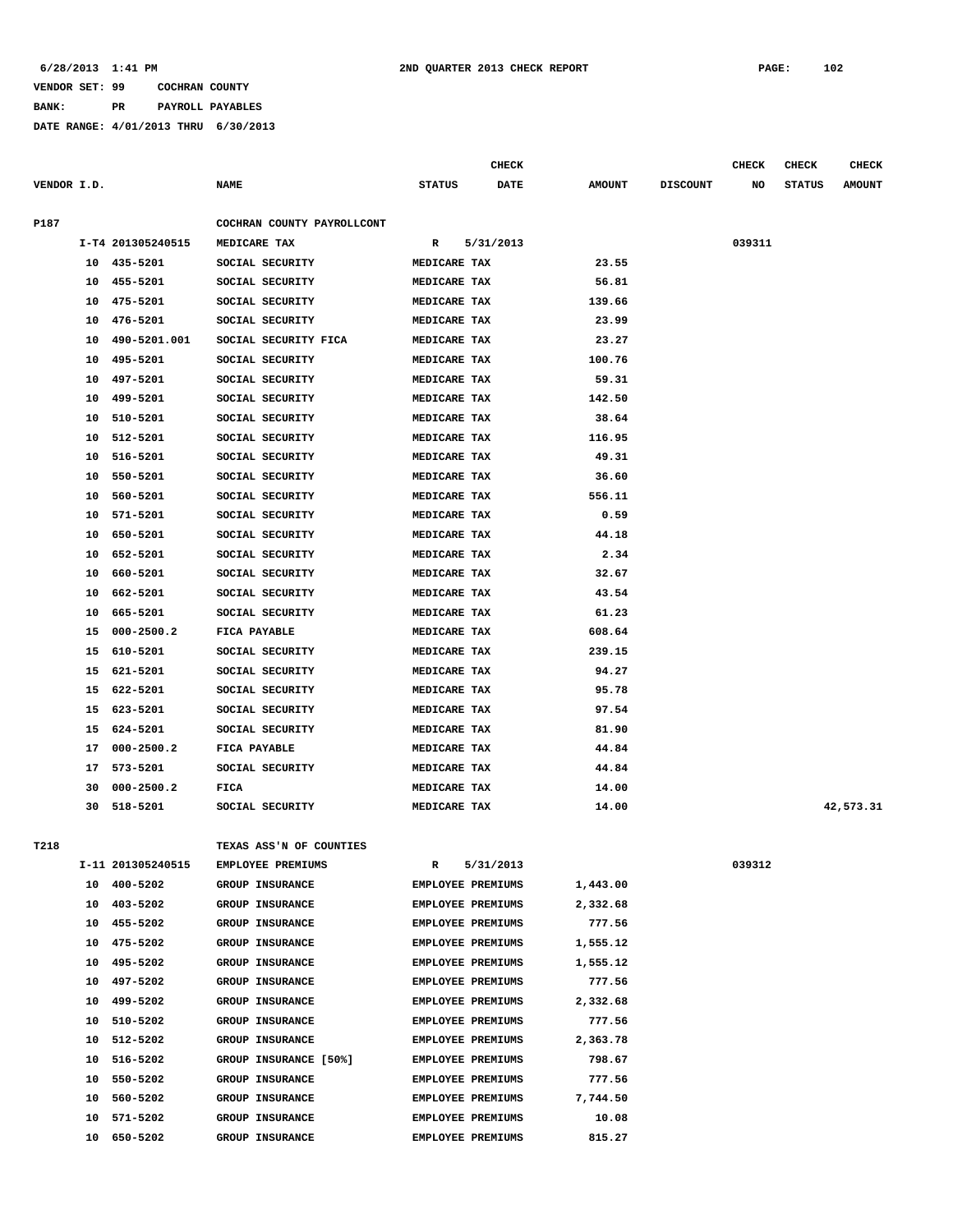**BANK: PR PAYROLL PAYABLES**

|             |          |                      |                                                 |                          | <b>CHECK</b>                                 |               |                 | <b>CHECK</b> | CHECK         | <b>CHECK</b>  |
|-------------|----------|----------------------|-------------------------------------------------|--------------------------|----------------------------------------------|---------------|-----------------|--------------|---------------|---------------|
| VENDOR I.D. |          |                      | <b>NAME</b>                                     | <b>STATUS</b>            | <b>DATE</b>                                  | <b>AMOUNT</b> | <b>DISCOUNT</b> | NO           | <b>STATUS</b> | <b>AMOUNT</b> |
| T218        |          |                      | TEXAS ASS'N OF COUNTIECONT                      |                          |                                              |               |                 |              |               |               |
|             |          | I-11 201305240515    | EMPLOYEE PREMIUMS                               | R                        | 5/31/2013                                    |               |                 | 039312       |               |               |
|             | 10       | 652-5202             | <b>GROUP INSURANCE</b>                          | EMPLOYEE PREMIUMS        |                                              | 37.71         |                 |              |               |               |
|             | 10       | 660-5202             | GROUP INSURANCE [35%]                           | <b>EMPLOYEE PREMIUMS</b> |                                              | 529.51        |                 |              |               |               |
|             | 10       | 662-5202             | <b>GROUP INSURANCE</b>                          | <b>EMPLOYEE PREMIUMS</b> |                                              | 702.14        |                 |              |               |               |
|             | 10       | 665-5202             | <b>GROUP INSURANCE</b>                          | EMPLOYEE PREMIUMS        |                                              | 777.56        |                 |              |               |               |
|             | 15       | 610-5202             | <b>GROUP INSURANCE</b>                          | EMPLOYEE PREMIUMS        |                                              | 3,222.36      |                 |              |               |               |
|             | 15       | 621-5202             | <b>GROUP INSURANCE</b>                          | <b>EMPLOYEE PREMIUMS</b> |                                              | 1,555.12      |                 |              |               |               |
|             | 15       | 622-5202             | <b>GROUP INSURANCE</b>                          | <b>EMPLOYEE PREMIUMS</b> |                                              | 1,555.12      |                 |              |               |               |
|             | 15       | 623-5202             | <b>GROUP INSURANCE</b>                          | EMPLOYEE PREMIUMS        |                                              | 1,555.12      |                 |              |               |               |
|             | 15       | 624-5202             | <b>GROUP INSURANCE</b>                          | EMPLOYEE PREMIUMS        |                                              | 1,555.12      |                 |              |               |               |
|             | 17       | 573-5202             | <b>GROUP HEALTH INSURANCE</b>                   | EMPLOYEE PREMIUMS        |                                              | 767.48        |                 |              |               |               |
|             | 30       | 518-5202             | GROUP INSURANCE [15%]                           | EMPLOYEE PREMIUMS        |                                              | 226.94        |                 |              |               |               |
|             |          | I-12 201305240515    | GROUP LIFE INSURANCE                            | R                        | 5/31/2013                                    |               |                 | 039312       |               |               |
|             | 10       | 400-5202             | <b>GROUP INSURANCE</b>                          |                          | GROUP LIFE INSURANCE                         | 7.33          |                 |              |               |               |
|             | 10       | 403-5202             | <b>GROUP INSURANCE</b>                          |                          | GROUP LIFE INSURANCE                         | 10.47         |                 |              |               |               |
|             | 10       | 455-5202             | <b>GROUP INSURANCE</b>                          |                          | GROUP LIFE INSURANCE                         | 3.95          |                 |              |               |               |
|             | 10       | 475-5202             | GROUP INSURANCE                                 |                          | GROUP LIFE INSURANCE                         | 7.90          |                 |              |               |               |
|             | 10       | 495-5202             | GROUP INSURANCE                                 |                          | GROUP LIFE INSURANCE                         | 7.90          |                 |              |               |               |
|             | 10       | 497-5202             | <b>GROUP INSURANCE</b>                          |                          | GROUP LIFE INSURANCE                         | 3.95          |                 |              |               |               |
|             | 10       | 499-5202             | <b>GROUP INSURANCE</b>                          |                          | GROUP LIFE INSURANCE                         | 11.85         |                 |              |               |               |
|             | 10       | 510-5202<br>512-5202 | GROUP INSURANCE                                 |                          | GROUP LIFE INSURANCE                         | 3.95          |                 |              |               |               |
|             | 10<br>10 | 516-5202             | <b>GROUP INSURANCE</b><br>GROUP INSURANCE [50%] |                          | GROUP LIFE INSURANCE<br>GROUP LIFE INSURANCE | 12.01<br>4.07 |                 |              |               |               |
|             | 10       | 550-5202             | <b>GROUP INSURANCE</b>                          |                          | GROUP LIFE INSURANCE                         | 3.95          |                 |              |               |               |
|             | 10       | 560-5202             | <b>GROUP INSURANCE</b>                          |                          | GROUP LIFE INSURANCE                         | 39.34         |                 |              |               |               |
|             | 10       | 571-5202             | <b>GROUP INSURANCE</b>                          |                          | GROUP LIFE INSURANCE                         | 0.05          |                 |              |               |               |
|             | 10       | 650-5202             | <b>GROUP INSURANCE</b>                          |                          | GROUP LIFE INSURANCE                         | 4.14          |                 |              |               |               |
|             | 10       | 652-5202             | <b>GROUP INSURANCE</b>                          |                          | GROUP LIFE INSURANCE                         | 0.19          |                 |              |               |               |
|             | 10       | 660-5202             | GROUP INSURANCE [35%]                           |                          | GROUP LIFE INSURANCE                         | 2.68          |                 |              |               |               |
|             | 10       | 662-5202             | <b>GROUP INSURANCE</b>                          |                          | GROUP LIFE INSURANCE                         | 3.57          |                 |              |               |               |
|             | 10       | 665-5202             | <b>GROUP INSURANCE</b>                          |                          | GROUP LIFE INSURANCE                         | 3.95          |                 |              |               |               |
|             | 15       | 610-5202             | <b>GROUP INSURANCE</b>                          |                          | GROUP LIFE INSURANCE                         | 12.62         |                 |              |               |               |
|             |          | 15 621-5202          | GROUP INSURANCE                                 |                          | GROUP LIFE INSURANCE                         | 7.90          |                 |              |               |               |
|             |          | 15 622-5202          | <b>GROUP INSURANCE</b>                          |                          | GROUP LIFE INSURANCE                         | 7.90          |                 |              |               |               |
|             |          | 15 623-5202          | GROUP INSURANCE                                 |                          | GROUP LIFE INSURANCE                         | 7.90          |                 |              |               |               |
|             |          | 15 624-5202          | GROUP INSURANCE                                 |                          | GROUP LIFE INSURANCE                         | 7.90          |                 |              |               |               |
|             |          | 17 573-5202          | <b>GROUP HEALTH INSURANCE</b>                   |                          | GROUP LIFE INSURANCE                         | 3.90          |                 |              |               |               |
|             |          | 30 518-5202          | GROUP INSURANCE [15%]                           |                          | GROUP LIFE INSURANCE                         | 1.15          |                 |              |               |               |
|             |          | I-15 201305240515    | DEPENDENT HEALTH PREM WITHHELD R                |                          | 5/31/2013                                    |               |                 | 039312       |               |               |
|             |          | 15 000-2500.4        | <b>INSURANCE PAYABLE</b>                        |                          | DEPENDENT HEALTH PRE                         | 855.30        |                 |              |               | 37,581.14     |
| T266        |          |                      | TREASURER OF VIRGINIA                           |                          |                                              |               |                 |              |               |               |
|             |          | I-CJS201305240515    | CASE ID#0003452040                              | $\mathbf{R}$             | 5/31/2013                                    |               |                 | 039313       |               |               |
|             |          | 10 000-2500.8        | CHILD SUPPORT PAYABLE                           |                          | CASE ID#0003452040                           | 453.10        |                 |              |               | 453.10        |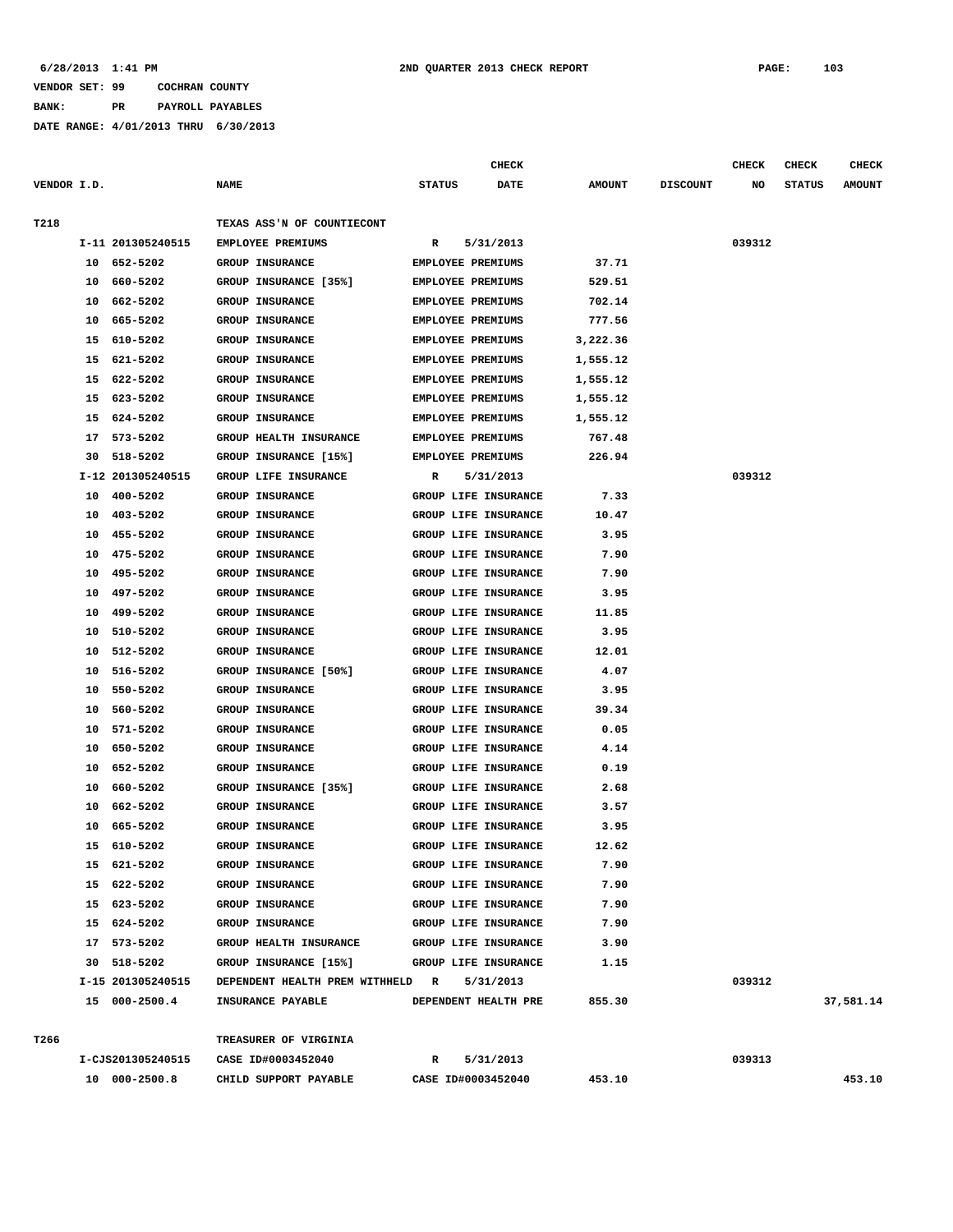**BANK: PR PAYROLL PAYABLES**

|                  |                      |                                | <b>CHECK</b>              |               |                 | <b>CHECK</b> | <b>CHECK</b>  | <b>CHECK</b>  |
|------------------|----------------------|--------------------------------|---------------------------|---------------|-----------------|--------------|---------------|---------------|
| VENDOR I.D.      |                      | <b>NAME</b>                    | <b>STATUS</b><br>DATE     | <b>AMOUNT</b> | <b>DISCOUNT</b> | NO           | <b>STATUS</b> | <b>AMOUNT</b> |
| C <sub>253</sub> |                      | COCHRAN COUNTY MONEY MKT       |                           |               |                 |              |               |               |
|                  | I-201305240516       | NON-DEPT SUPP DEATH            | $\mathbb{R}$<br>5/31/2013 |               |                 | 039314       |               |               |
|                  | 10 409-5207          | SUPPLEMENTAL DEATH BENEFITS    | MAY 2013 SUPP DEATH       | 1,423.52      |                 |              |               | 1,423.52      |
|                  |                      |                                |                           |               |                 |              |               |               |
| A067             |                      | AMERICAN FAMILY LIFE ASSURANCE |                           |               |                 |              |               |               |
|                  | I-08 201306240517    | MONTHLY PREMIUM                | 6/28/2013<br>R            |               |                 | 039446       |               |               |
|                  | $000 - 2500.4$<br>10 | INSURANCE PAYABLE              | MONTHLY PREMIUM           | 694.31        |                 |              |               |               |
|                  | 000-2500.4<br>15     | INSURANCE PAYABLE              | MONTHLY PREMIUM           | 278.42        |                 |              |               |               |
|                  | 000-2500.4<br>30     | <b>AFLAC</b>                   | MONTHLY PREMIUM           | 5.03          |                 |              |               |               |
|                  | I-08A201306240517    | MONTHLY PREMIUM                | 6/28/2013<br>R            |               |                 | 039446       |               |               |
|                  | 10 000-2500.4        | INSURANCE PAYABLE              | MONTHLY PREMIUM           | 216.26        |                 |              |               | 1,194.02      |
| C091             |                      | <b>COMPBENEFITS</b>            |                           |               |                 |              |               |               |
|                  |                      |                                |                           |               |                 |              |               |               |
|                  | I-17A201306240517    | VISION MONTHLY PREMIUM         | 6/28/2013<br>R            |               |                 | 039447       |               |               |
|                  | 10 000-2500.4        | INSURANCE PAYABLE              | VISION MONTHLY PREMI      | 57.86         |                 |              |               | 57.86         |
| C <sub>253</sub> |                      | COCHRAN COUNTY MONEY MKT       |                           |               |                 |              |               |               |
|                  | I-01 201306240517    | RETIREMENT CONTRIBUTIONS       | 6/28/2013<br>R            |               |                 | 039448       |               |               |
|                  | $000 - 2500.3$<br>10 | TCDRS PAYABLE                  | RETIREMENT CONTRIBUT      | 8,440.85      |                 |              |               |               |
|                  | 400-5203<br>10       | <b>RETIREMENT</b>              | RETIREMENT CONTRIBUT      | 1,015.31      |                 |              |               |               |
|                  | 403-5203<br>10       | RETIREMENT                     | RETIREMENT CONTRIBUT      | 1,397.44      |                 |              |               |               |
|                  | 435-5203<br>10       | RETIREMENT                     | RETIREMENT CONTRIBUT      | 211.15        |                 |              |               |               |
|                  | 455-5203<br>10       | RETIREMENT                     | RETIREMENT CONTRIBUT      | 498.53        |                 |              |               |               |
|                  | 475-5203<br>10       | RETIREMENT                     | RETIREMENT CONTRIBUT      | 1,261.83      |                 |              |               |               |
|                  | 476-5203<br>10       | RETIREMENT                     | RETIREMENT CONTRIBUT      | 215.16        |                 |              |               |               |
|                  | 490-5203.001<br>10   | <b>RETIREMENT</b>              | RETIREMENT CONTRIBUT      | 168.19        |                 |              |               |               |
|                  | 495-5203<br>10       | <b>RETIREMENT</b>              | RETIREMENT CONTRIBUT      | 903.37        |                 |              |               |               |
|                  | 497-5203<br>10       | <b>RETIREMENT</b>              | RETIREMENT CONTRIBUT      | 586.69        |                 |              |               |               |
|                  | 499-5203<br>10       | RETIREMENT                     | RETIREMENT CONTRIBUT      | 1,296.72      |                 |              |               |               |
|                  | 510-5203<br>10       | <b>RETIREMENT</b>              | RETIREMENT CONTRIBUT      | 351.00        |                 |              |               |               |
|                  | 10<br>512-5203       | RETIREMENT                     | RETIREMENT CONTRIBUT      | 1,024.02      |                 |              |               |               |
|                  | $516 - 5203$<br>10   | <b>RETIREMENT</b>              | RETIREMENT CONTRIBUT      | 441.20        |                 |              |               |               |
|                  | 10<br>550-5203       | <b>RETIREMENT</b>              | RETIREMENT CONTRIBUT      | 328.17        |                 |              |               |               |
|                  | 560-5203<br>10       | <b>RETIREMENT</b>              | RETIREMENT CONTRIBUT      | 4,401.64      |                 |              |               |               |
|                  | 571-5203<br>10       | RETIREMENT                     | RETIREMENT CONTRIBUT      | 5.20          |                 |              |               |               |
|                  | 650-5203<br>10       | RETIREMENT                     | RETIREMENT CONTRIBUT      | 469.83        |                 |              |               |               |
|                  | 652-5203<br>10       | RETIREMENT                     | RETIREMENT CONTRIBUT      | 20.97         |                 |              |               |               |
|                  | 660-5203<br>10       | RETIREMENT                     | RETIREMENT CONTRIBUT      | 292.47        |                 |              |               |               |
|                  | 10<br>662-5203       | RETIREMENT                     | RETIREMENT CONTRIBUT      | 390.40        |                 |              |               |               |
|                  | 10<br>665-5203       | RETIREMENT                     | RETIREMENT CONTRIBUT      | 396.60        |                 |              |               |               |
|                  | $000 - 2500.3$<br>15 | TCDRS PAYABLE                  | RETIREMENT CONTRIBUT      | 3,036.80      |                 |              |               |               |
|                  | 610-5203<br>15       | RETIREMENT                     | RETIREMENT CONTRIBUT      | 2,143.60      |                 |              |               |               |
|                  | 15<br>621-5203       | RETIREMENT                     | RETIREMENT CONTRIBUT      | 855.58        |                 |              |               |               |
|                  | 622-5203<br>15       | RETIREMENT                     | RETIREMENT CONTRIBUT      | 899.31        |                 |              |               |               |
|                  | 15<br>623-5203       | RETIREMENT                     | RETIREMENT CONTRIBUT      | 876.40        |                 |              |               |               |
|                  | 624-5203<br>15       | RETIREMENT                     | RETIREMENT CONTRIBUT      | 864.86        |                 |              |               |               |
|                  | $000 - 2500.3$<br>17 | TCDRS PAYABLE                  | RETIREMENT CONTRIBUT      | 213.14        |                 |              |               |               |
|                  | 17<br>573-5203       | RETIREMENT                     | RETIREMENT CONTRIBUT      | 395.82        |                 |              |               |               |
|                  |                      |                                |                           |               |                 |              |               |               |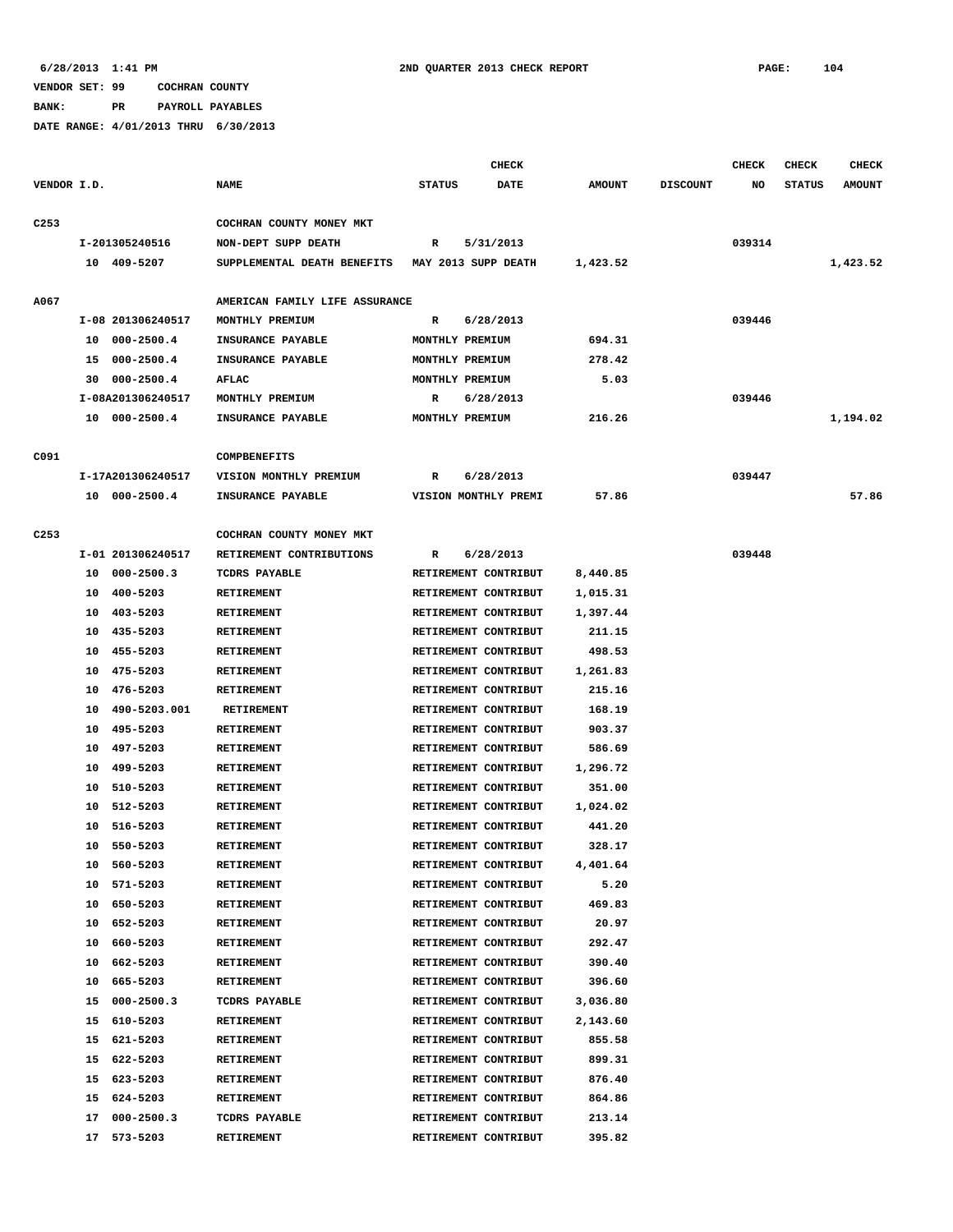**BANK: PR PAYROLL PAYABLES**

|                  |                    |                                |                           | CHECK |               |                 | <b>CHECK</b> | <b>CHECK</b>  | <b>CHECK</b>  |
|------------------|--------------------|--------------------------------|---------------------------|-------|---------------|-----------------|--------------|---------------|---------------|
| VENDOR I.D.      |                    | <b>NAME</b>                    | <b>STATUS</b>             | DATE  | <b>AMOUNT</b> | <b>DISCOUNT</b> | NO           | <b>STATUS</b> | <b>AMOUNT</b> |
| C <sub>253</sub> |                    | COCHRAN COUNTY MONEY MCONT     |                           |       |               |                 |              |               |               |
|                  | I-01 201306240517  | RETIREMENT CONTRIBUTIONS       | $\mathbb{R}$<br>6/28/2013 |       |               |                 | 039448       |               |               |
|                  | 30 000-2500.3      | TCDRS                          | RETIREMENT CONTRIBUT      |       | 67.50         |                 |              |               |               |
|                  | 30 518-5203        | RETIREMENT                     | RETIREMENT CONTRIBUT      |       | 125.35        |                 |              |               | 33,595.10     |
|                  |                    |                                |                           |       |               |                 |              |               |               |
| C300             |                    | COCHRAN COUNTY SCHOOLS FEDERAL |                           |       |               |                 |              |               |               |
|                  | I-18A201306240517  | MONTHLY PREMUIM                | 6/28/2013<br>R            |       |               |                 | 039449       |               |               |
|                  | 10 000-2500.4      | INSURANCE PAYABLE              | MONTHLY PREMUIM           |       | 9,245.43      |                 |              |               |               |
|                  | 15 000-2500.4      | INSURANCE PAYABLE              | MONTHLY PREMUIM           |       | 1,841.44      |                 |              |               |               |
|                  | 30 000-2500.4      | <b>AFLAC</b>                   | MONTHLY PREMUIM           |       | 182.39        |                 |              |               | 11,269.26     |
| N017             |                    | NATIONAL FARM LIFE             |                           |       |               |                 |              |               |               |
|                  | I-05 201306240517  | NFL PREMIUM                    | 6/28/2013<br>R            |       |               |                 | 039450       |               |               |
|                  | 10 000-2500.4      | INSURANCE PAYABLE              | NFL PREMIUM               |       | 261.82        |                 |              |               |               |
|                  | 15 000-2500.4      | INSURANCE PAYABLE              | NFL PREMIUM               |       | 37.48         |                 |              |               |               |
|                  | I-05A201306240517  | AFTER TAX PREM                 | $\mathbb{R}$<br>6/28/2013 |       |               |                 | 039450       |               |               |
|                  | 10 000-2500.4      | INSURANCE PAYABLE              | AFTER TAX PREM            |       | 198.43        |                 |              |               |               |
|                  | 15 000-2500.4      | INSURANCE PAYABLE              | AFTER TAX PREM            |       | 55.13         |                 |              |               | 552.86        |
|                  |                    |                                |                           |       |               |                 |              |               |               |
| N060             |                    | NATIONWIDE RETIREMENT SOL      |                           |       |               |                 |              |               |               |
|                  | I-04 201306240517  | DEFERRED COMP WITHHELD         | 6/28/2013<br>R            |       |               |                 | 039451       |               |               |
|                  | 10 000-2500.7      | PEBSCO DEF COMP PAYABLE        | DEFERRED COMP WITHHE      |       | 2,653.90      |                 |              |               |               |
|                  | 15 000-2500.7      | PEBSCO DEF COMP PAYABLE        | DEFERRED COMP WITHHE      |       | 1,497.10      |                 |              |               | 4,151.00      |
| N081             |                    | NATIONAL FAMILY CARE LIFE INSU |                           |       |               |                 |              |               |               |
|                  | I-21 201306240517  | NATIONAL FAMILY CARE           | 6/28/2013                 |       |               |                 | 039452       |               |               |
|                  |                    |                                | R                         |       | 205.91        |                 |              |               |               |
|                  | 10 000-2500.4      | INSURANCE PAYABLE              | NATIONAL FAMILY CARE      |       |               |                 |              |               |               |
|                  | 15 000-2500.4      | INSURANCE PAYABLE              | NATIONAL FAMILY CARE      |       | 6.49          |                 |              |               | 212.40        |
| P187             |                    | COCHRAN COUNTY PAYROLL TA      |                           |       |               |                 |              |               |               |
|                  | I-T1 201306240517  | FEDERAL INCOME TAX W/H         | 6/28/2013<br>R            |       |               |                 | 039453       |               |               |
|                  | 10 000-2500.1      | WITHHOLDING TAX PAYABLE        | FEDERAL INCOME TAX W      |       | 11,956.36     |                 |              |               |               |
|                  | 15 000-2500.1      | WITHHOLDING TAX PAYABLE        | FEDERAL INCOME TAX W      |       | 3,804.57      |                 |              |               |               |
|                  | 17 000-2500.1      | WITHHOLDING TAX PAYABLE        | FEDERAL INCOME TAX W      |       | 260.67        |                 |              |               |               |
|                  | 30 000-2500.1      | FEDERAL WITHOLDING             | FEDERAL INCOME TAX W      |       | 118.60        |                 |              |               |               |
|                  | I-T3 201306240517  | FICA TAX                       | 6/28/2013<br>$\mathbf R$  |       |               |                 | 039453       |               |               |
|                  | 10 000-2500.2      | FICA PAYABLE                   | FICA TAX                  |       | 7,484.46      |                 |              |               |               |
|                  | 10 400-5201        | SOCIAL SECURITY                | FICA TAX                  |       | 480.68        |                 |              |               |               |
|                  | 10<br>403-5201     | SOCIAL SECURITY                | FICA TAX                  |       | 648.06        |                 |              |               |               |
|                  | 10 435-5201        | SOCIAL SECURITY                | FICA TAX                  |       | 100.71        |                 |              |               |               |
|                  | 455-5201<br>10     | SOCIAL SECURITY                | FICA TAX                  |       | 245.36        |                 |              |               |               |
|                  | 475-5201<br>10     | SOCIAL SECURITY                | FICA TAX                  |       | 601.79        |                 |              |               |               |
|                  | 476-5201<br>10     | SOCIAL SECURITY                | FICA TAX                  |       | 102.61        |                 |              |               |               |
|                  | 490-5201.001<br>10 | SOCIAL SECURITY FICA           | FICA TAX                  |       | 80.21         |                 |              |               |               |
|                  | 10 495-5201        | SOCIAL SECURITY                | FICA TAX                  |       | 430.84        |                 |              |               |               |
|                  | 10 497-5201        | SOCIAL SECURITY                | FICA TAX                  |       | 279.81        |                 |              |               |               |
|                  | 499-5201<br>10     | SOCIAL SECURITY                | FICA TAX                  |       | 611.66        |                 |              |               |               |
|                  | 510-5201<br>10     | SOCIAL SECURITY                | FICA TAX                  |       | 165.23        |                 |              |               |               |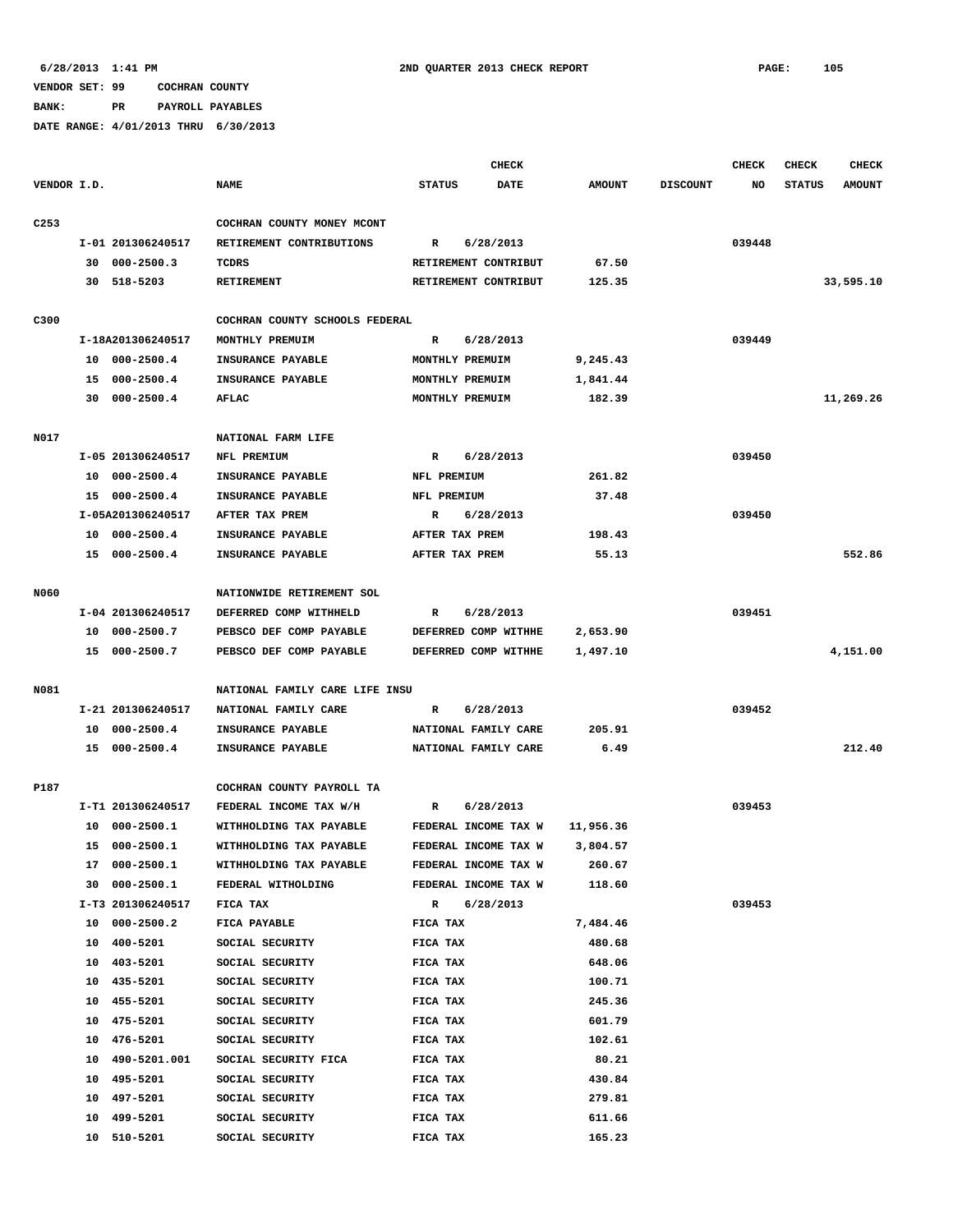**BANK: PR PAYROLL PAYABLES**

|             |    |                   |                            |                     | <b>CHECK</b> |             |               |                 | <b>CHECK</b> | CHECK         | <b>CHECK</b>  |
|-------------|----|-------------------|----------------------------|---------------------|--------------|-------------|---------------|-----------------|--------------|---------------|---------------|
| VENDOR I.D. |    |                   | <b>NAME</b>                | <b>STATUS</b>       |              | <b>DATE</b> | <b>AMOUNT</b> | <b>DISCOUNT</b> | NO           | <b>STATUS</b> | <b>AMOUNT</b> |
| P187        |    |                   | COCHRAN COUNTY PAYROLLCONT |                     |              |             |               |                 |              |               |               |
|             |    | I-T3 201306240517 | FICA TAX                   | R                   | 6/28/2013    |             |               |                 | 039453       |               |               |
|             |    | 10 512-5201       | SOCIAL SECURITY            | FICA TAX            |              |             | 470.25        |                 |              |               |               |
|             | 10 | 516-5201          | SOCIAL SECURITY            | FICA TAX            |              |             | 213.79        |                 |              |               |               |
|             | 10 | 550-5201          | SOCIAL SECURITY            | FICA TAX            |              |             | 156.51        |                 |              |               |               |
|             | 10 | 560-5201          | SOCIAL SECURITY            | FICA TAX            |              |             | 2,081.74      |                 |              |               |               |
|             | 10 | 571-5201          | SOCIAL SECURITY            | FICA TAX            |              |             | 2.53          |                 |              |               |               |
|             | 10 | 650-5201          | SOCIAL SECURITY            | FICA TAX            |              |             | 224.07        |                 |              |               |               |
|             | 10 | 652-5201          | SOCIAL SECURITY            | FICA TAX            |              |             | 10.00         |                 |              |               |               |
|             | 10 | 660-5201          | SOCIAL SECURITY            | FICA TAX            |              |             | 141.73        |                 |              |               |               |
|             | 10 | 662-5201          | SOCIAL SECURITY            | FICA TAX            |              |             | 186.19        |                 |              |               |               |
|             | 10 | 665-5201          | SOCIAL SECURITY            | FICA TAX            |              |             | 250.69        |                 |              |               |               |
|             | 15 | $000 - 2500.2$    | FICA PAYABLE               | FICA TAX            |              |             | 2,616.69      |                 |              |               |               |
|             | 15 | 610-5201          | SOCIAL SECURITY            | FICA TAX            |              |             | 1,020.07      |                 |              |               |               |
|             | 15 | 621-5201          | SOCIAL SECURITY            | FICA TAX            |              |             | 408.04        |                 |              |               |               |
|             | 15 | 622-5201          | SOCIAL SECURITY            | FICA TAX            |              |             | 423.78        |                 |              |               |               |
|             | 15 | 623-5201          | SOCIAL SECURITY            | FICA TAX            |              |             | 414.59        |                 |              |               |               |
|             | 15 | 624-5201          | SOCIAL SECURITY            | FICA TAX            |              |             | 350.21        |                 |              |               |               |
|             | 17 | $000 - 2500.2$    | FICA PAYABLE               | FICA TAX            |              |             | 192.82        |                 |              |               |               |
|             | 17 | 573-5201          | SOCIAL SECURITY            | FICA TAX            |              |             | 192.82        |                 |              |               |               |
|             | 30 | $000 - 2500.2$    | FICA                       | FICA TAX            |              |             | 60.74         |                 |              |               |               |
|             | 30 | 518-5201          | SOCIAL SECURITY            | FICA TAX            |              |             | 60.74         |                 |              |               |               |
|             |    | I-T4 201306240517 | MEDICARE TAX               | $\mathbb{R}$        | 6/28/2013    |             |               |                 | 039453       |               |               |
|             | 10 | 000-2500.2        | FICA PAYABLE               | MEDICARE TAX        |              |             | 1,750.37      |                 |              |               |               |
|             | 10 | 400-5201          | SOCIAL SECURITY            | MEDICARE TAX        |              |             | 112.41        |                 |              |               |               |
|             | 10 | 403-5201          | SOCIAL SECURITY            | MEDICARE TAX        |              |             | 151.56        |                 |              |               |               |
|             | 10 | 435-5201          | SOCIAL SECURITY            | MEDICARE TAX        |              |             | 23.55         |                 |              |               |               |
|             | 10 | 455-5201          | SOCIAL SECURITY            | MEDICARE TAX        |              |             | 57.39         |                 |              |               |               |
|             | 10 | 475-5201          | SOCIAL SECURITY            | MEDICARE TAX        |              |             | 140.74        |                 |              |               |               |
|             | 10 | 476-5201          | SOCIAL SECURITY            | MEDICARE TAX        |              |             | 23.99         |                 |              |               |               |
|             | 10 | 490-5201.001      | SOCIAL SECURITY FICA       | MEDICARE TAX        |              |             | 18.76         |                 |              |               |               |
|             | 10 | 495-5201          | SOCIAL SECURITY            | MEDICARE TAX        |              |             | 100.76        |                 |              |               |               |
|             | 10 | 497-5201          | SOCIAL SECURITY            | MEDICARE TAX        |              |             | 65.44         |                 |              |               |               |
|             | 10 | 499-5201          | SOCIAL SECURITY            | MEDICARE TAX        |              |             | 143.04        |                 |              |               |               |
|             |    | 10 510-5201       | SOCIAL SECURITY            | MEDICARE TAX        |              |             | 38.64         |                 |              |               |               |
|             |    | 10 512-5201       | SOCIAL SECURITY            | MEDICARE TAX        |              |             | 109.99        |                 |              |               |               |
|             |    | 10 516-5201       | SOCIAL SECURITY            | MEDICARE TAX        |              |             | 49.99         |                 |              |               |               |
|             | 10 | 550-5201          | SOCIAL SECURITY            | MEDICARE TAX        |              |             | 36.60         |                 |              |               |               |
|             | 10 | 560-5201          | SOCIAL SECURITY            | <b>MEDICARE TAX</b> |              |             | 486.85        |                 |              |               |               |
|             | 10 | 571-5201          | SOCIAL SECURITY            | MEDICARE TAX        |              |             | 0.59          |                 |              |               |               |
|             | 10 | 650-5201          | SOCIAL SECURITY            | MEDICARE TAX        |              |             | 52.41         |                 |              |               |               |
|             | 10 | 652-5201          | SOCIAL SECURITY            | MEDICARE TAX        |              |             | 2.34          |                 |              |               |               |
|             | 10 | 660-5201          | SOCIAL SECURITY            | MEDICARE TAX        |              |             | 33.15         |                 |              |               |               |
|             | 10 | 662-5201          | SOCIAL SECURITY            | MEDICARE TAX        |              |             | 43.54         |                 |              |               |               |
|             | 10 | 665-5201          | SOCIAL SECURITY            | MEDICARE TAX        |              |             | 58.63         |                 |              |               |               |
|             |    | 15 000-2500.2     | FICA PAYABLE               | MEDICARE TAX        |              |             | 611.97        |                 |              |               |               |
|             |    | 15 610-5201       | SOCIAL SECURITY            | MEDICARE TAX        |              |             | 238.57        |                 |              |               |               |
|             |    | 15 621-5201       | SOCIAL SECURITY            | MEDICARE TAX        |              |             | 95.43         |                 |              |               |               |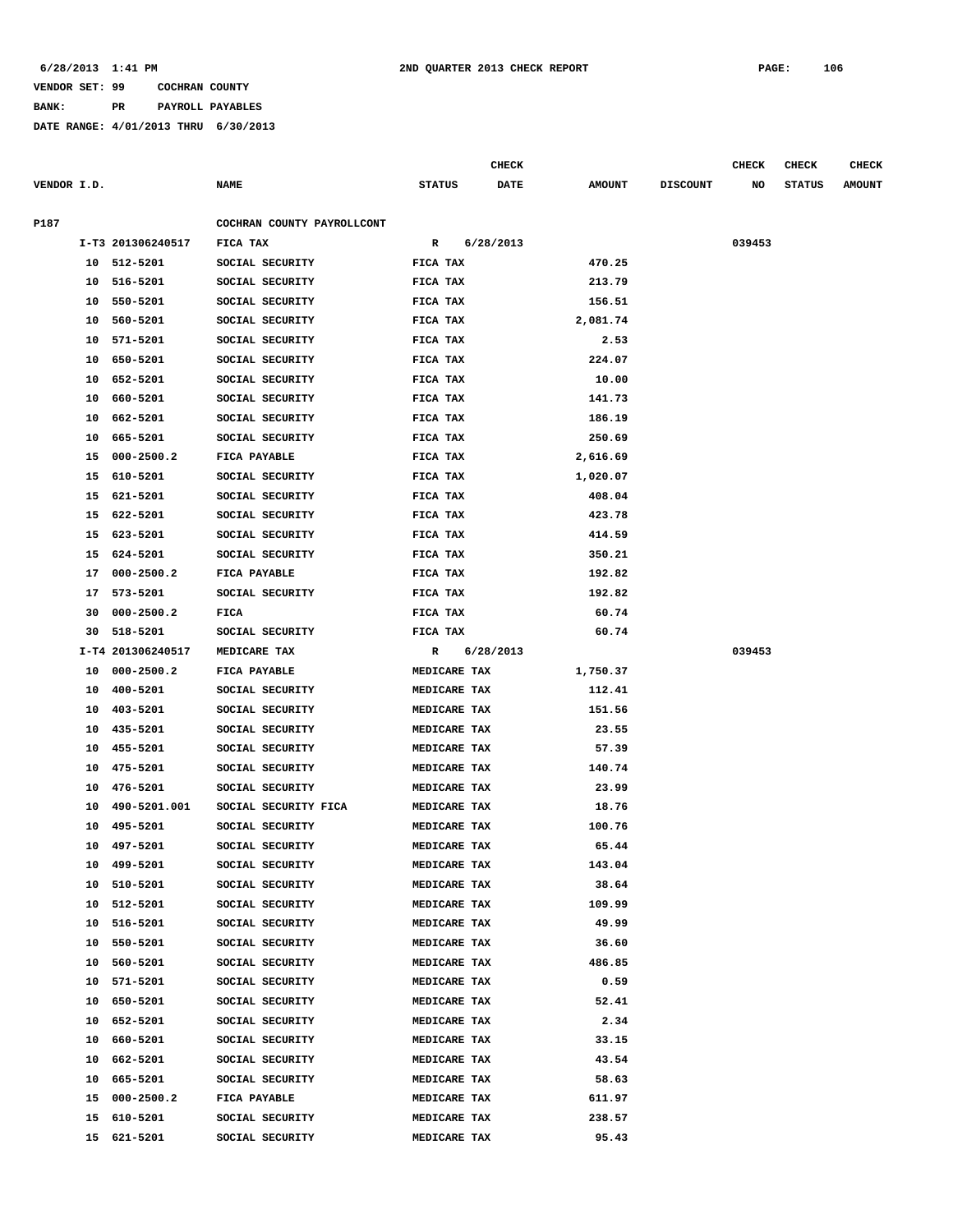# **BANK: PR PAYROLL PAYABLES**

|             |    |                      |                                                  |                          | CHECK                    |                  |                 | CHECK  | <b>CHECK</b>  | <b>CHECK</b>  |
|-------------|----|----------------------|--------------------------------------------------|--------------------------|--------------------------|------------------|-----------------|--------|---------------|---------------|
| VENDOR I.D. |    |                      | <b>NAME</b>                                      | <b>STATUS</b>            | <b>DATE</b>              | <b>AMOUNT</b>    | <b>DISCOUNT</b> | NO     | <b>STATUS</b> | <b>AMOUNT</b> |
| P187        |    |                      | COCHRAN COUNTY PAYROLLCONT                       |                          |                          |                  |                 |        |               |               |
|             |    | I-T4 201306240517    | MEDICARE TAX                                     | R                        | 6/28/2013                |                  |                 | 039453 |               |               |
|             |    | 15 622-5201          | SOCIAL SECURITY                                  | MEDICARE TAX             |                          | 99.11            |                 |        |               |               |
|             | 15 | 623-5201             | SOCIAL SECURITY                                  | MEDICARE TAX             |                          | 96.96            |                 |        |               |               |
|             | 15 | 624-5201             | SOCIAL SECURITY                                  | MEDICARE TAX             |                          | 81.90            |                 |        |               |               |
|             | 17 | $000 - 2500.2$       | FICA PAYABLE                                     | MEDICARE TAX             |                          | 45.10            |                 |        |               |               |
|             | 17 | 573-5201             | SOCIAL SECURITY                                  | MEDICARE TAX             |                          | 45.10            |                 |        |               |               |
|             | 30 | $000 - 2500.2$       | FICA                                             | MEDICARE TAX             |                          | 14.21            |                 |        |               |               |
|             | 30 | 518-5201             | SOCIAL SECURITY                                  | MEDICARE TAX             |                          | 14.21            |                 |        |               | 41,692.92     |
| T218        |    |                      | TEXAS ASS'N OF COUNTIES                          |                          |                          |                  |                 |        |               |               |
|             |    | I-11 201306240517    | EMPLOYEE PREMIUMS                                | R                        | 6/28/2013                |                  |                 | 039454 |               |               |
|             |    | 10 400-5202          | GROUP INSURANCE                                  | EMPLOYEE PREMIUMS        |                          | 1,443.00         |                 |        |               |               |
|             | 10 | 403-5202             | GROUP INSURANCE                                  | <b>EMPLOYEE PREMIUMS</b> |                          | 2,332.68         |                 |        |               |               |
|             | 10 | 455-5202             | <b>GROUP INSURANCE</b>                           | <b>EMPLOYEE PREMIUMS</b> |                          | 777.56           |                 |        |               |               |
|             | 10 | 475-5202             | <b>GROUP INSURANCE</b>                           | EMPLOYEE PREMIUMS        |                          | 1,555.12         |                 |        |               |               |
|             | 10 | 495-5202             | <b>GROUP INSURANCE</b>                           | <b>EMPLOYEE PREMIUMS</b> |                          | 1,555.12         |                 |        |               |               |
|             | 10 | 497-5202             | <b>GROUP INSURANCE</b>                           |                          | <b>EMPLOYEE PREMIUMS</b> | 777.56           |                 |        |               |               |
|             | 10 | 499-5202             | GROUP INSURANCE                                  |                          | <b>EMPLOYEE PREMIUMS</b> | 2,332.68         |                 |        |               |               |
|             | 10 | 510-5202             | <b>GROUP INSURANCE</b>                           | <b>EMPLOYEE PREMIUMS</b> |                          | 777.56           |                 |        |               |               |
|             | 10 | 512-5202             | <b>GROUP INSURANCE</b>                           | <b>EMPLOYEE PREMIUMS</b> |                          | 2,363.78         |                 |        |               |               |
|             | 10 | 516-5202             | GROUP INSURANCE [50%]                            | EMPLOYEE PREMIUMS        |                          | 798.26           |                 |        |               |               |
|             | 10 | 550-5202             | <b>GROUP INSURANCE</b>                           | <b>EMPLOYEE PREMIUMS</b> |                          | 777.56           |                 |        |               |               |
|             | 10 | 560-5202             | <b>GROUP INSURANCE</b>                           |                          | <b>EMPLOYEE PREMIUMS</b> | 7,744.50         |                 |        |               |               |
|             | 10 | 571-5202             | GROUP INSURANCE                                  |                          | EMPLOYEE PREMIUMS        | 10.08            |                 |        |               |               |
|             | 10 | 650-5202             | <b>GROUP INSURANCE</b>                           | <b>EMPLOYEE PREMIUMS</b> |                          | 815.27           |                 |        |               |               |
|             | 10 | 652-5202             | <b>GROUP INSURANCE</b>                           | <b>EMPLOYEE PREMIUMS</b> |                          | 37.71            |                 |        |               |               |
|             |    | 660-5202             |                                                  | <b>EMPLOYEE PREMIUMS</b> |                          | 529.79           |                 |        |               |               |
|             | 10 |                      | GROUP INSURANCE [35%]                            | <b>EMPLOYEE PREMIUMS</b> |                          |                  |                 |        |               |               |
|             | 10 | 662-5202<br>665-5202 | <b>GROUP INSURANCE</b><br><b>GROUP INSURANCE</b> | <b>EMPLOYEE PREMIUMS</b> |                          | 702.14<br>777.56 |                 |        |               |               |
|             | 10 |                      |                                                  |                          |                          |                  |                 |        |               |               |
|             | 15 | 610-5202             | <b>GROUP INSURANCE</b>                           | EMPLOYEE PREMIUMS        |                          | 3,222.36         |                 |        |               |               |
|             | 15 | 621-5202             | <b>GROUP INSURANCE</b>                           |                          | <b>EMPLOYEE PREMIUMS</b> | 1,555.12         |                 |        |               |               |
|             |    | 15 622-5202          | <b>GROUP INSURANCE</b>                           | <b>EMPLOYEE PREMIUMS</b> |                          | 1,555.12         |                 |        |               |               |
|             | 15 | 623-5202             | GROUP INSURANCE                                  |                          | EMPLOYEE PREMIUMS        | 1,555.12         |                 |        |               |               |
|             | 15 | 624-5202             | GROUP INSURANCE                                  |                          | <b>EMPLOYEE PREMIUMS</b> | 1,555.12         |                 |        |               |               |
|             | 17 | 573-5202             | GROUP HEALTH INSURANCE                           | <b>EMPLOYEE PREMIUMS</b> |                          | 767.48           |                 |        |               |               |
|             | 30 | 518-5202             | GROUP INSURANCE [15%]                            | <b>EMPLOYEE PREMIUMS</b> |                          | 227.07           |                 |        |               |               |
|             |    | I-12 201306240517    | GROUP LIFE INSURANCE                             | $\mathbf{R}$             | 6/28/2013                |                  |                 | 039454 |               |               |
|             |    | 10 400-5202          | GROUP INSURANCE                                  |                          | GROUP LIFE INSURANCE     | 7.33             |                 |        |               |               |
|             |    | 10 403-5202          | GROUP INSURANCE                                  |                          | GROUP LIFE INSURANCE     | 10.47            |                 |        |               |               |
|             |    | 10 455-5202          | <b>GROUP INSURANCE</b>                           |                          | GROUP LIFE INSURANCE     | 3.95             |                 |        |               |               |
|             |    | 10 475-5202          | GROUP INSURANCE                                  |                          | GROUP LIFE INSURANCE     | 7.90             |                 |        |               |               |
|             | 10 | 495-5202             | <b>GROUP INSURANCE</b>                           |                          | GROUP LIFE INSURANCE     | 7.90             |                 |        |               |               |
|             | 10 | 497-5202             | GROUP INSURANCE                                  |                          | GROUP LIFE INSURANCE     | 3.95             |                 |        |               |               |
|             | 10 | 499-5202             | GROUP INSURANCE                                  |                          | GROUP LIFE INSURANCE     | 11.85            |                 |        |               |               |
|             | 10 | 510-5202             | GROUP INSURANCE                                  |                          | GROUP LIFE INSURANCE     | 3.95             |                 |        |               |               |
|             | 10 | 512-5202             | GROUP INSURANCE                                  |                          | GROUP LIFE INSURANCE     | 12.01            |                 |        |               |               |
|             | 10 | 516-5202             | GROUP INSURANCE [50%]                            |                          | GROUP LIFE INSURANCE     | 4.06             |                 |        |               |               |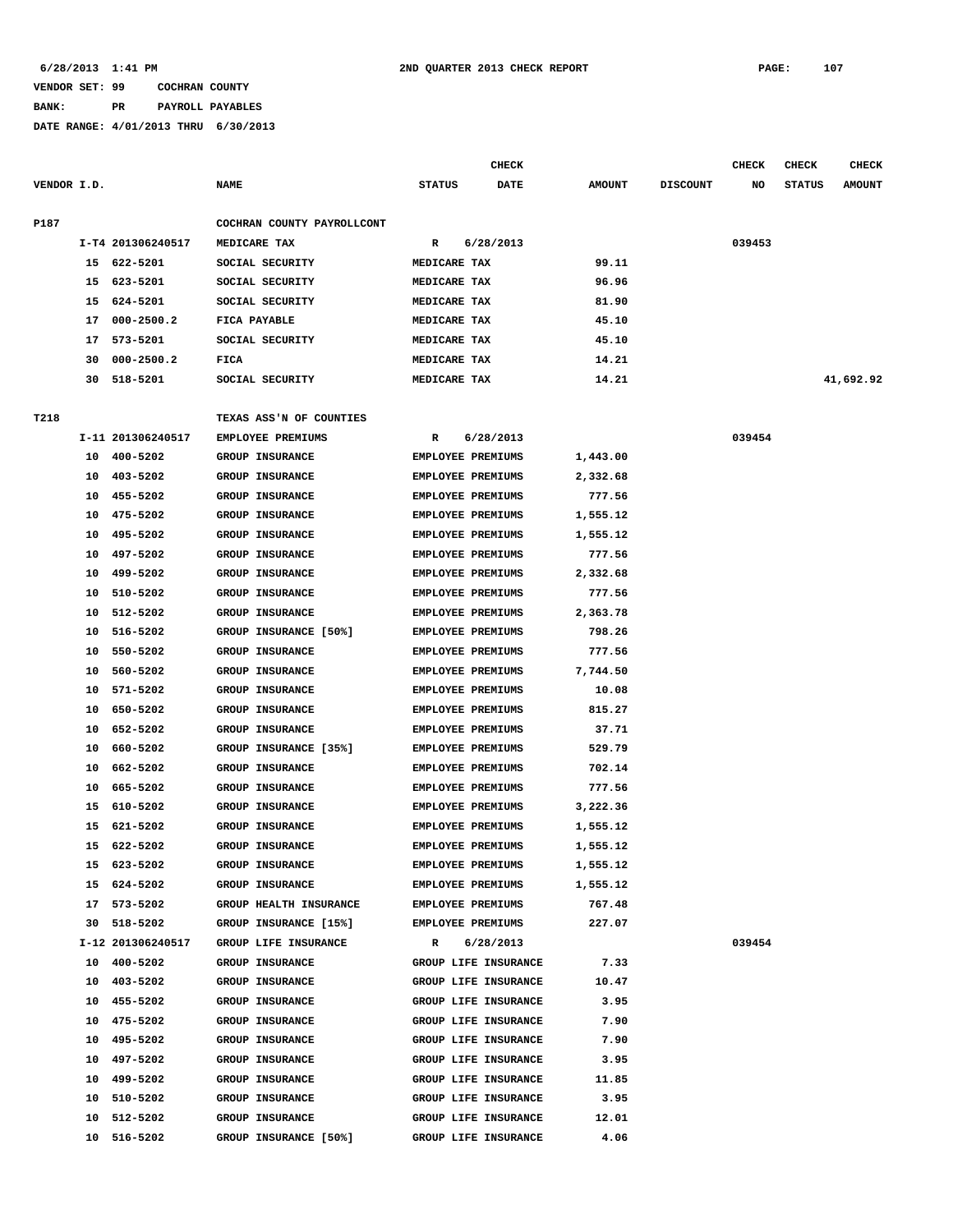**BANK: PR PAYROLL PAYABLES**

**DATE RANGE: 4/01/2013 THRU 6/30/2013**

|                  |    |                   |                                                  |               | <b>CHECK</b>                |               |                 | <b>CHECK</b> | <b>CHECK</b>  | <b>CHECK</b>  |
|------------------|----|-------------------|--------------------------------------------------|---------------|-----------------------------|---------------|-----------------|--------------|---------------|---------------|
| VENDOR I.D.      |    |                   | <b>NAME</b>                                      | <b>STATUS</b> | <b>DATE</b>                 | <b>AMOUNT</b> | <b>DISCOUNT</b> | NO           | <b>STATUS</b> | <b>AMOUNT</b> |
|                  |    |                   |                                                  |               |                             |               |                 |              |               |               |
| T218             |    |                   | TEXAS ASS'N OF COUNTIECONT                       |               |                             |               |                 |              |               |               |
|                  |    | I-12 201306240517 | GROUP LIFE INSURANCE                             | $\mathbb{R}$  | 6/28/2013                   |               |                 | 039454       |               |               |
|                  |    | 10 550-5202       | <b>GROUP INSURANCE</b>                           |               | GROUP LIFE INSURANCE        | 3.95          |                 |              |               |               |
|                  |    | 10 560-5202       | <b>GROUP INSURANCE</b>                           |               | GROUP LIFE INSURANCE        | 39.34         |                 |              |               |               |
|                  |    | 10 571-5202       | <b>GROUP INSURANCE</b>                           |               | <b>GROUP LIFE INSURANCE</b> | 0.05          |                 |              |               |               |
|                  |    | 10 650-5202       | <b>GROUP INSURANCE</b>                           |               | GROUP LIFE INSURANCE        | 4.14          |                 |              |               |               |
|                  |    | 10 652-5202       | <b>GROUP INSURANCE</b>                           |               | GROUP LIFE INSURANCE        | 0.19          |                 |              |               |               |
|                  | 10 | 660-5202          | GROUP INSURANCE [35%]                            |               | GROUP LIFE INSURANCE        | 2.69          |                 |              |               |               |
|                  |    | 10 662-5202       | <b>GROUP INSURANCE</b>                           |               | GROUP LIFE INSURANCE        | 3.57          |                 |              |               |               |
|                  | 10 | 665-5202          | <b>GROUP INSURANCE</b>                           |               | GROUP LIFE INSURANCE        | 3.95          |                 |              |               |               |
|                  |    | 15 610-5202       | <b>GROUP INSURANCE</b>                           |               | GROUP LIFE INSURANCE        | 12.62         |                 |              |               |               |
|                  |    | 15 621-5202       | <b>GROUP INSURANCE</b>                           |               | GROUP LIFE INSURANCE        | 7.90          |                 |              |               |               |
|                  | 15 | 622-5202          | <b>GROUP INSURANCE</b>                           |               | GROUP LIFE INSURANCE        | 7.90          |                 |              |               |               |
|                  |    | 15 623-5202       | <b>GROUP INSURANCE</b>                           |               | GROUP LIFE INSURANCE        | 7.90          |                 |              |               |               |
|                  |    | 15 624-5202       | <b>GROUP INSURANCE</b>                           |               | GROUP LIFE INSURANCE        | 7.90          |                 |              |               |               |
|                  |    | 17 573-5202       | GROUP HEALTH INSURANCE                           |               | GROUP LIFE INSURANCE        | 3.90          |                 |              |               |               |
|                  |    | 30 518-5202       | GROUP INSURANCE [15%]                            |               | GROUP LIFE INSURANCE        | 1.15          |                 |              |               |               |
|                  |    | I-15 201306240517 | DEPENDENT HEALTH PREM WITHHELD R                 |               | 6/28/2013                   |               |                 | 039454       |               |               |
|                  |    | 15 000-2500.4     | <b>INSURANCE PAYABLE</b>                         |               | DEPENDENT HEALTH PRE        | 855.30        |                 |              |               | 37,581.14     |
|                  |    |                   |                                                  |               |                             |               |                 |              |               |               |
| T266             |    |                   | TREASURER OF VIRGINIA                            |               |                             |               |                 |              |               |               |
|                  |    | I-CJS201306240517 | CASE ID#0003452040                               | R             | 6/28/2013                   |               |                 | 039455       |               |               |
|                  |    | 10 000-2500.8     | CHILD SUPPORT PAYABLE                            |               | CASE ID#0003452040          | 453.10        |                 |              |               | 453.10        |
|                  |    |                   |                                                  |               |                             |               |                 |              |               |               |
| C <sub>253</sub> |    |                   | COCHRAN COUNTY MONEY MKT                         |               |                             |               |                 |              |               |               |
|                  |    | I-201306240518    | NON-DEPT SUPP DEATH                              | R             | 6/28/2013                   |               |                 | 039456       |               |               |
|                  |    | 10 409-5207       | SUPPLEMENTAL DEATH BENEFITS JUNE 2013 SUPP DEATH |               |                             | 1,394.20      |                 |              |               | 1,394.20      |
|                  |    |                   |                                                  |               |                             |               |                 |              |               |               |

| ** TOTALS **    | NO |               | INVOICE AMOUNT |      | <b>DISCOUNTS</b> | CHECK AMOUNT |
|-----------------|----|---------------|----------------|------|------------------|--------------|
| REGULAR CHECKS: | 33 |               |                | 0.00 | 0.00             | 399,254.36   |
| HAND CHECKS:    |    | 0             |                | 0.00 | 0.00             | 0.00         |
| DRAFTS:         |    | 0             |                | 0.00 | 0.00             | 0.00         |
| EFT:            |    | 0             |                | 0.00 | 0.00             | 0.00         |
| NON CHECKS:     |    | 0             |                | 0.00 | 0.00             | 0.00         |
|                 |    |               |                |      |                  |              |
| VOID CHECKS:    |    | 0 VOID DEBITS | 0.00           |      |                  |              |
|                 |    | VOID CREDITS  | 0.00           | 0.00 | 0.00             |              |
|                 |    |               |                |      |                  |              |

**TOTAL ERRORS: 0**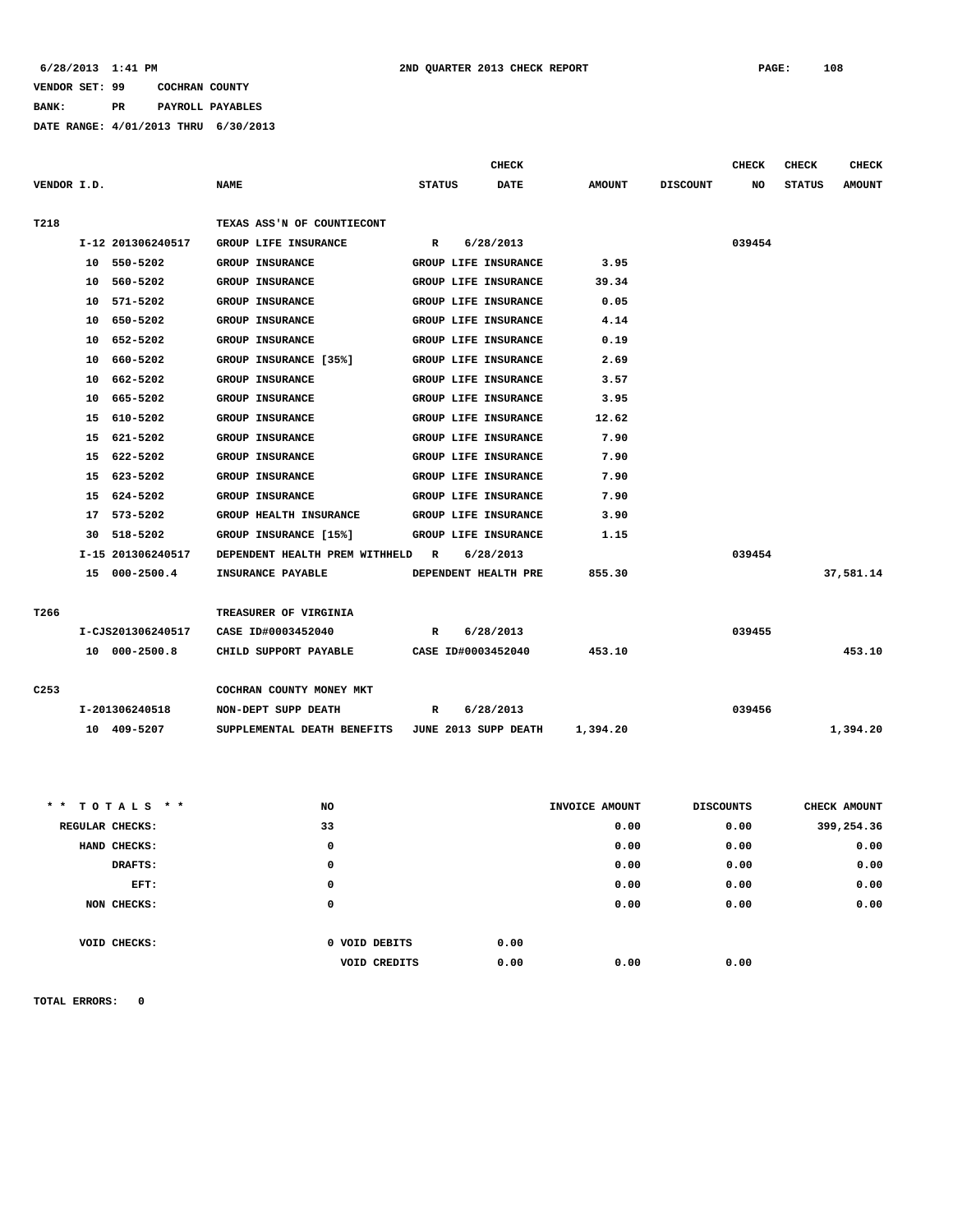# **VENDOR SET: 99 COCHRAN COUNTY BANK: PR PAYROLL PAYABLES**

**DATE RANGE: 4/01/2013 THRU 6/30/2013**

#### **\*\* G/L ACCOUNT TOTALS \*\***

|    | G/L ACCOUNT     | <b>NAME</b>                          | <b>AMOUNT</b> |
|----|-----------------|--------------------------------------|---------------|
|    |                 |                                      |               |
|    | 10 000-2500.1   | WITHHOLDING TAX PAYABLE              | 36,221.32     |
| 10 | $000 - 2500.2$  | FICA PAYABLE                         | 28,225.59     |
| 10 | $000 - 2500.3$  | TCDRS PAYABLE                        | 25,692.55     |
| 10 | $000 - 2500.4$  | INSURANCE PAYABLE                    | 32,616.13     |
| 10 | $000 - 2500.7$  | PEBSCO DEF COMP PAYABLE              | 7,961.70      |
| 10 | 000-2500.8      | CHILD SUPPORT PAYABLE                | 1,472.57      |
|    | 10 400-5201     | SOCIAL SECURITY                      | 1,777.59      |
|    | 10 400-5202     | <b>GROUP INSURANCE</b>               | 4,350.99      |
|    | 10 400-5203     | <b>RETIREMENT</b>                    | 3,043.05      |
|    | 10 403-5201     | SOCIAL SECURITY                      | 2,302.09      |
|    | 10 403-5202     | <b>GROUP INSURANCE</b>               | 7,029.45      |
|    | 10 403-5203     | RETIREMENT                           | 4,027.88      |
|    | 10 409-5207     | SUPPLEMENTAL DEATH BENEFITS          | 4,222.00      |
|    | 10 435-5201     | SOCIAL SECURITY                      | 372.78        |
|    | 10 435-5203     | <b>RETIREMENT</b>                    | 633.45        |
| 10 | 455-5201        | SOCIAL SECURITY                      | 970.11        |
|    | 10 455-5202     | <b>GROUP INSURANCE</b>               | 2,344.53      |
|    | 10 455-5203     | RETIREMENT                           | 1,572.45      |
|    | 10 475-5201     | SOCIAL SECURITY                      | 2,213.81      |
|    | 10 475-5202     | <b>GROUP INSURANCE</b>               | 4,689.06      |
|    | 10 475-5203     | RETIREMENT                           | 3,762.07      |
|    | 10 476-5201     | SOCIAL SECURITY                      | 379.80        |
|    | 10 476-5203     | <b>RETIREMENT</b>                    | 645.48        |
|    |                 | 10 490-5201.001 SOCIAL SECURITY FICA | 305.80        |
|    | 10 490-5203.001 | <b>RETIREMENT</b>                    | 519.68        |
|    | 10 495-5201     | SOCIAL SECURITY                      | 1,594.80      |
|    | 10 495-5202     | GROUP INSURANCE                      | 4,689.06      |
| 10 | 495-5203        | RETIREMENT                           | 2,710.11      |
|    | 10 497-5201     | SOCIAL SECURITY                      | 957.84        |
|    | 10 497-5202     | GROUP INSURANCE                      | 2,344.53      |
|    | 10 497-5203     | RETIREMENT                           | 1,627.67      |
|    | 10 499-5201     | SOCIAL SECURITY                      | 2,267.93      |
|    | 10 499-5202     | GROUP INSURANCE                      | 7,033.59      |
|    | 10 499-5203     | <b>RETIREMENT</b>                    | 3,896.65      |
|    | 10 510-5201     | SOCIAL SECURITY                      | 611.61        |
|    | 10 510-5202     | GROUP INSURANCE                      | 2,344.53      |
|    | 10 510-5203     | RETIREMENT                           | 1,053.00      |
|    | 10 512-5201     | SOCIAL SECURITY                      | 1,789.77      |
|    | 10 512-5202     | GROUP INSURANCE                      | 7,127.37      |
|    | 10 512-5203     | RETIREMENT                           | 3,155.50      |
| 10 | 516-5201        | SOCIAL SECURITY                      | 782.33        |
|    |                 |                                      |               |
|    | 10 516-5202     | GROUP INSURANCE [50%]                | 2,407.80      |
|    | 10 516-5203     | RETIREMENT                           | 1,312.50      |
|    | 10 550-5201     | SOCIAL SECURITY                      | 579.33        |
|    | 10 550-5202     | GROUP INSURANCE                      | 2,344.53      |
|    | 10 550-5203     | RETIREMENT                           | 984.51        |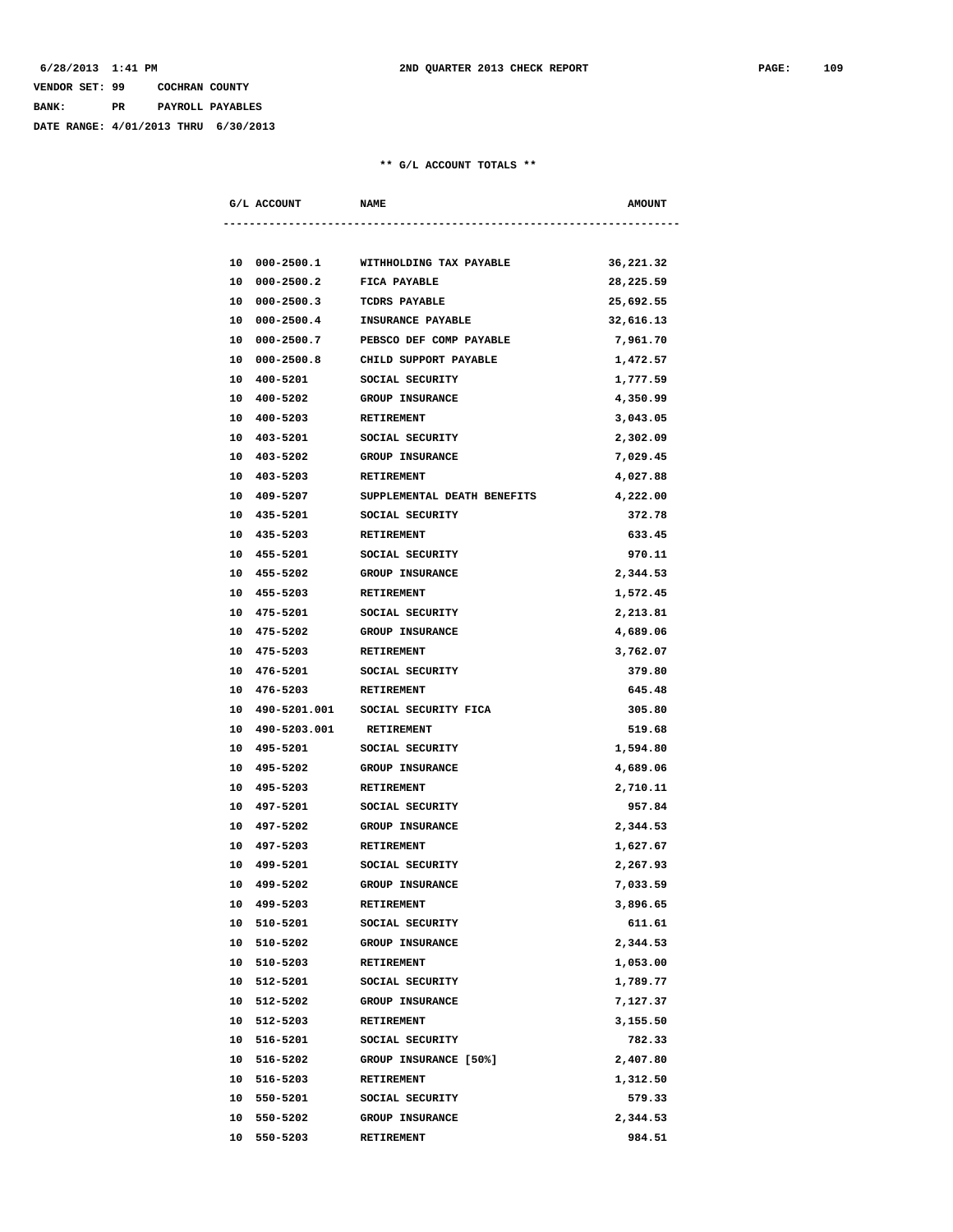| VENDOR SET: 99 |     | COCHRAN COUNTY |                  |
|----------------|-----|----------------|------------------|
| BANK:          | PR. |                | PAYROLL PAYABLES |

**DATE RANGE: 4/01/2013 THRU 6/30/2013**

#### **\*\* G/L ACCOUNT TOTALS \*\***

| G/L ACCOUNT                |          | <b>NAME</b>                      | <b>AMOUNT</b>         |
|----------------------------|----------|----------------------------------|-----------------------|
|                            |          |                                  |                       |
|                            |          | 10 560-5201 SOCIAL SECURITY      | 8,285.57              |
| 10 560-5202                |          | <b>GROUP INSURANCE</b>           | 24,131.65             |
| 10 560-5203                |          | <b>RETIREMENT</b>                | 14,190.17             |
| 10 571-5201                |          | SOCIAL SECURITY                  | 9.34                  |
| 10 571-5202                |          | <b>GROUP INSURANCE</b>           | 30.39                 |
| 10                         | 571-5203 | RETIREMENT                       | 15.60                 |
| 10 650-5201                |          | SOCIAL SECURITY                  | 748.27                |
| 10 650-5202                |          | <b>GROUP INSURANCE</b>           | 2,458.23              |
| 10 650-5203                |          | RETIREMENT                       | 1,271.56              |
| 10 652-5201                |          | SOCIAL SECURITY                  | 37.02                 |
| 10 652-5202                |          | <b>GROUP INSURANCE</b>           | 113.70                |
| 10 652-5203                |          | <b>RETIREMENT</b>                | 62.91                 |
| 10 660-5201                |          | SOCIAL SECURITY                  | 518.42                |
| 10 660-5202                |          | <b>GROUP INSURANCE [35%]</b>     | 1,596.86              |
| 10 660-5203                |          | <b>RETIREMENT</b>                | 869.63                |
| 10 662-5201                |          | SOCIAL SECURITY                  | 689.19                |
| 10 662-5202                |          | <b>GROUP INSURANCE</b>           | 2,117.13              |
| 10 662-5203                |          | <b>RETIREMENT</b>                | 1,171.20              |
| 10 665-5201                |          | SOCIAL SECURITY                  | 1,032.19              |
| 10 665-5202                |          | <b>GROUP INSURANCE</b>           | 2,344.53              |
| 10 665-5203                |          | RETIREMENT                       | 1,189.80              |
|                            |          | *** FUND TOTAL ***               | 291,850.25            |
| 15 000-2500.1              |          | WITHHOLDING TAX PAYABLE          | 11,229.53             |
| 15 000-2500.2              |          | <b>FICA PAYABLE</b>              | 9,648.42              |
| 15 000-2500.3              |          | <b>TCDRS PAYABLE</b>             | 9,074.53              |
|                            |          | 15 000-2500.4 INSURANCE PAYABLE  | 9,043.56              |
| 15 000-2500.7              |          | PEBSCO DEF COMP PAYABLE          | 4,491.30              |
| 15 610-5201                |          | SOCIAL SECURITY                  | 3,775.92              |
| 15 610-5202                |          | <b>GROUP INSURANCE</b>           | 9,704.94              |
| 15 610-5203                |          | <b>RETIREMENT</b>                | 6,430.80              |
| 15 621-5201                |          | SOCIAL SECURITY                  | 1,501.23              |
| 15 621-5202                |          | <b>GROUP INSURANCE</b>           | 4,689.06              |
|                            |          |                                  |                       |
| 15 621-5203<br>15 622-5201 |          | RETIREMENT<br>SOCIAL SECURITY    | 2,551.14<br>1,531.98  |
| 15 622-5202                |          |                                  | 4,689.06              |
|                            |          | <b>GROUP INSURANCE</b>           |                       |
| 15 622-5203                |          | <b>RETIREMENT</b>                | 2,636.54              |
| 15 623-5201                |          | SOCIAL SECURITY                  | 1,542.96              |
| 15 623-5202                |          | <b>GROUP INSURANCE</b>           | 4,689.06              |
| 15 623-5203                |          | RETIREMENT                       | 2,639.60              |
| 15 624-5201                |          | SOCIAL SECURITY                  | 1,296.33              |
| 15 624-5202                |          | <b>GROUP INSURANCE</b>           | 4,689.06              |
| 15 624-5203                |          | RETIREMENT<br>*** FUND TOTAL *** | 2,594.58<br>98,449.60 |
|                            |          |                                  |                       |
| 17 000-2500.1              |          | WITHHOLDING TAX PAYABLE          | 777.13                |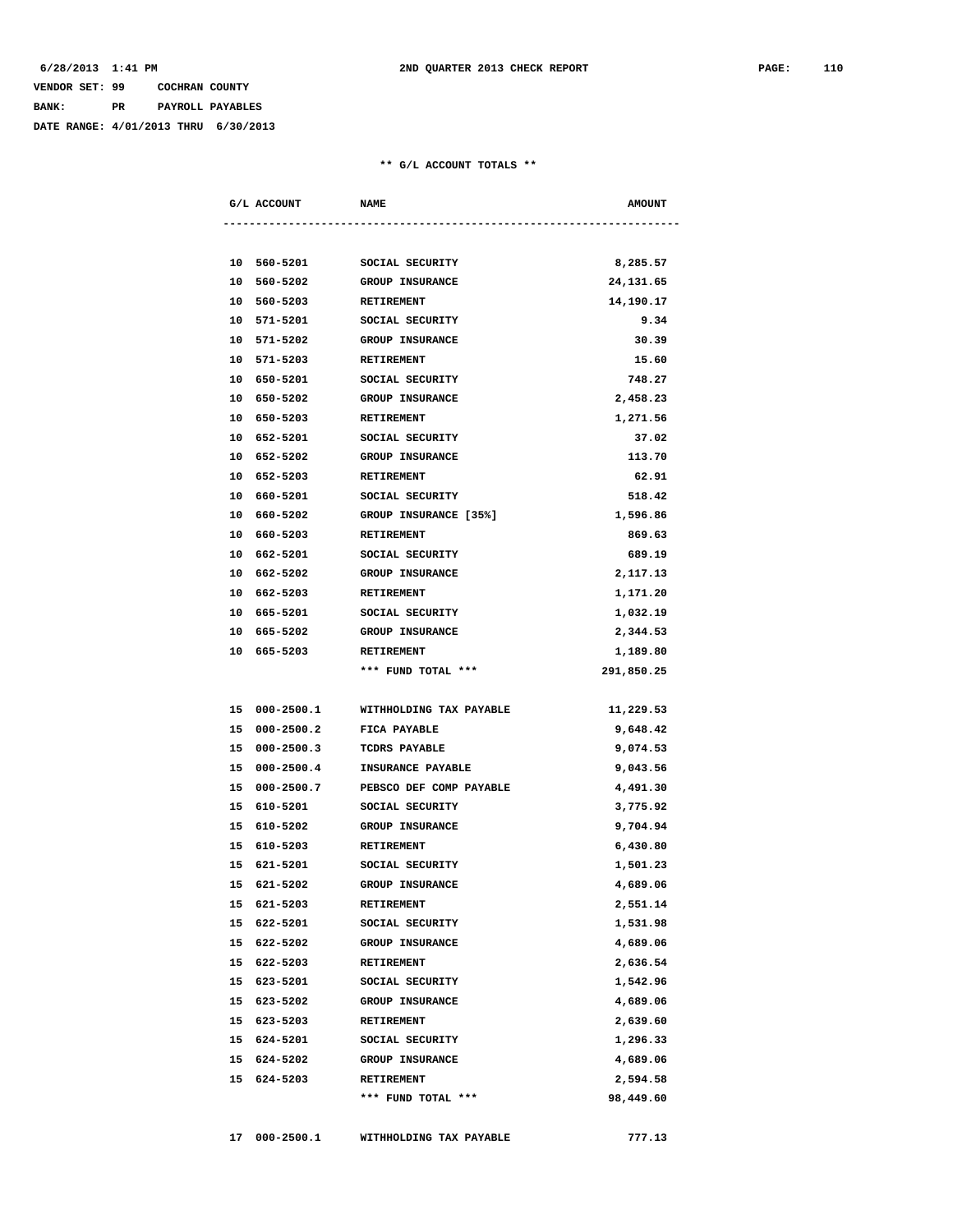# **VENDOR SET: 99 COCHRAN COUNTY BANK: PR PAYROLL PAYABLES**

**DATE RANGE: 4/01/2013 THRU 6/30/2013**

#### **\*\* G/L ACCOUNT TOTALS \*\***

|                         | G/L ACCOUNT                 | <b>NAME</b>                      | <b>AMOUNT</b>  |      |                   |
|-------------------------|-----------------------------|----------------------------------|----------------|------|-------------------|
|                         |                             |                                  |                |      |                   |
|                         | 17 000-2500.2 FICA PAYABLE  |                                  | 711.25         |      |                   |
|                         | 17 000-2500.3               | <b>TCDRS PAYABLE</b>             | 639.42         |      |                   |
|                         | 17 573-5201 SOCIAL SECURITY |                                  | 711.25         |      |                   |
|                         | 17 573-5202                 | <b>GROUP HEALTH INSURANCE</b>    | 2,314.14       |      |                   |
|                         | 17 573-5203                 | RETIREMENT                       | 1,187.46       |      |                   |
|                         |                             | *** FUND TOTAL ***               | 6,340.65       |      |                   |
|                         |                             |                                  |                |      |                   |
|                         |                             | 30 000-2500.1 FEDERAL WITHOLDING | 349.55         |      |                   |
|                         | 30 000-2500.2               | FICA                             | 222.19         |      |                   |
|                         | 30 000-2500.3               | TCDRS                            | 200.70         |      |                   |
|                         | 30 000-2500.4               | <b>AFLAC</b>                     | 562.12         |      |                   |
|                         | 30 518-5201                 | SOCIAL SECURITY                  | 222.19         |      |                   |
|                         | 30 518-5202                 | GROUP INSURANCE [15%]            | 684.40         |      |                   |
|                         | 30 518-5203                 | <b>RETIREMENT</b>                | 372.71         |      |                   |
|                         |                             | *** FUND TOTAL ***               | 2,613.86       |      |                   |
| VENDOR SET: 99 BANK: PR | TOTALS:<br>33               |                                  | 399,254.36CR   | 0.00 | 399,254.36        |
| BANK: PR<br>TOTALS:     | 33                          |                                  | 399,254.36CR   |      | $0.00$ 399,254.36 |
| REPORT TOTALS:          | 402                         |                                  | 1,012,131.11CR | 0.00 | 1,012,131.11      |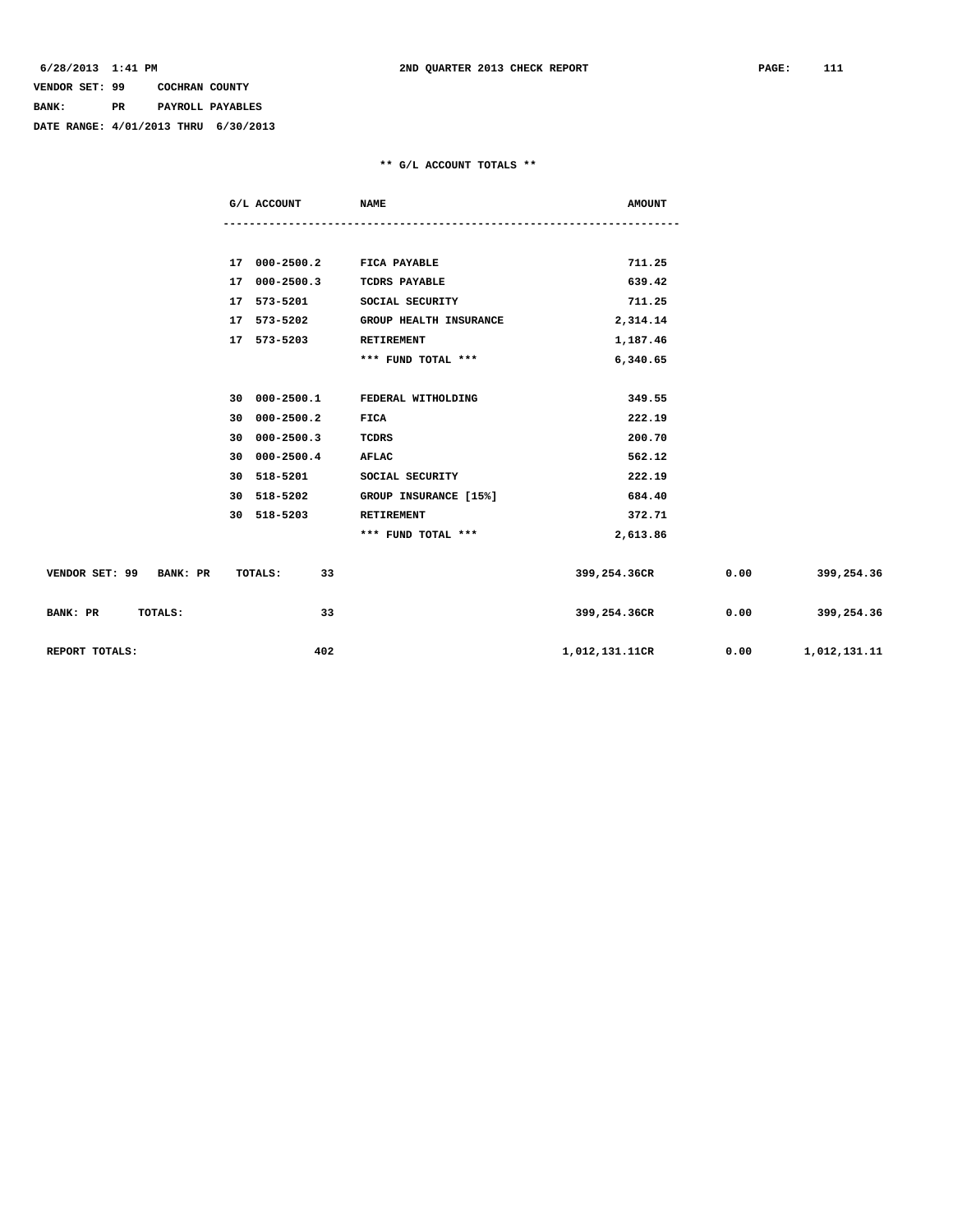### 6/26/2013 9:16 PM P A Y R O L L H I S T O R Y R E P O R T PAGE: 1 PAYROLL NO#: 01 - COCHRAN COUNTY SORTED BY EMPLOYEE NO# DATE: 6/01/2013 THRU 6/30/2013

# R E P O R T T O T A L S

|                                      | 1ST - QUARTER TOTALS |               | 2ND - QUARTER TOTALS |               | 3RD - QUARTER TOTALS |               | 4TH - QUARTER TOTALS |                 | ** TOTAL **     |               |
|--------------------------------------|----------------------|---------------|----------------------|---------------|----------------------|---------------|----------------------|-----------------|-----------------|---------------|
| <b>NBR CHECKS</b>                    |                      | $O$ CHECK(S)  |                      | 60 CHECK(S)   |                      | $O$ CHECK(S)  |                      | $O$ CHECK $(S)$ |                 | 60 CHECK(S)   |
| <b>NET</b>                           |                      | 0.00          |                      | 109546.62     |                      | 0.00          |                      | 0.00            |                 | 109546.62     |
|                                      | <b>HOURS</b>         | <b>AMOUNT</b> | <b>HOURS</b>         | <b>AMOUNT</b> | <b>HOURS</b>         | <b>AMOUNT</b> | <b>HOURS</b>         | <b>AMOUNT</b>   | <b>HOURS</b>    | <b>AMOUNT</b> |
| *EARNINGS*                           |                      |               |                      |               |                      |               |                      |                 |                 |               |
| <b>GROSS</b>                         |                      | 0.00          |                      | 169356.53     |                      | 0.00          |                      | 0.00            |                 | 169356.53     |
| CNTY JUDGE SUPPL-                    | 0.00                 | 0.00          | 0.00                 | 1250.00       | 0.00                 | 0.00          | 0.00                 | 0.00            | 0.00            | 1250.00       |
| <b>SALARY</b>                        | 0.00                 | 0.00          | 2080.00              | 140106.49     | 0.00                 | 0.00          | 0.00                 | 0.00            | 2080.00         | 140106.49     |
| REGULAR PAY-                         | 0.00                 | 0.00          | 970.25               | 12771.53      | 0.00                 | 0.00          | 0.00                 | 0.00            | 970.25          | 12771.53      |
| JUV BOARD                            | 0.00                 | 0.00          | 0.00                 | 100.00        | 0.00                 | 0.00          | 0.00                 | 0.00            | 0.00            | 100.00        |
| DIST ATTY SUPPL-                     | 0.00                 | 0.00          | 0.00                 | 472.05        | 0.00                 | 0.00          | 0.00                 | 0.00            | 0.00            | 472.05        |
| DIST JUDGE SUPPL-                    | 0.00                 | 0.00          | 0.00                 | 422.05        | 0.00                 | 0.00          | 0.00                 | 0.00            | 0.00            | 422.05        |
| CNTY ATTY SUPPL-                     | 0.00                 | 0.00          | 0.00                 | 2604.16       | 0.00                 | 0.00          | 0.00                 | 0.00            | 0.00            | 2604.16       |
| OVERTIME PAY-                        | 0.00                 | 0.00          | 111.00               | 2695.33       | 0.00                 | 0.00          | 0.00                 | 0.00            | 111.00          | 2695.33       |
| HOLIDAY PAY-                         | 0.00                 | 0.00          | 24.00                | 350.10        | 0.00                 | 0.00          | 0.00                 | 0.00            | 24.00           | 350.10        |
| LONGEVITY PAY-                       | 0.00                 | 0.00          | 0.00                 | 3500.00       | 0.00                 | 0.00          | 0.00                 | 0.00            | 0.00            | 3500.00       |
| TRAVEL ALLOWANCE-                    | 0.00                 | 0.00          | 0.00                 | 4241.66       | 0.00                 | 0.00          | 0.00                 | 0.00            | 0.00            | 4241.66       |
| CELL PHONE ALLOW-                    | 0.00                 | 0.00          | 0.00                 | 435.00        | 0.00                 | 0.00          | 0.00                 | 0.00            | 0.00            | 435.00        |
| JPO SUPPL                            | 0.00                 | 0.00          | 0.00                 | 0.00          | 0.00                 | 0.00          | 0.00                 | 0.00            | 0.00            | 0.00          |
| MEAL REIMBURSE-                      | 0.00                 | 0.00          | 0.00                 | 18.90         | 0.00                 | 0.00          | 0.00                 | 0.00            | 0.00            | 18.90         |
| TAXABLE VEH USE-                     | 0.00                 | 0.00          | 0.00                 | 273.00        | 0.00                 | 0.00          | 0.00                 | 0.00            | 0.00            | 273.00        |
| GRP LIFE INS-                        | 0.00                 | 0.00          | 0.00                 | 116.26        | 0.00                 | 0.00          | 0.00                 | 0.00            | 0.00            | 116.26        |
|                                      | <b>EMPLOYER</b>      | <b>DEDUCT</b> | <b>EMPLOYER</b>      | <b>DEDUCT</b> | <b>EMPLOYER</b>      | <b>DEDUCT</b> | <b>EMPLOYER</b>      | <b>DEDUCT</b>   | <b>EMPLOYER</b> | <b>DEDUCT</b> |
| *DEDUCTIONS*                         |                      |               |                      |               |                      |               |                      |                 |                 |               |
| <b>TCDRS</b>                         | 0.00                 | 0.00          | 21836.81             | 11758.29      | 0.00                 | 0.00          | 0.00                 | 0.00            | 21836.81        | 11758.29      |
| NATIONWIDE -                         | 0.00                 | 0.00          | 0.00                 | 4151.00       | 0.00                 | 0.00          | 0.00                 | 0.00            | 0.00            | 4151.00       |
| NATIONAL FARM-                       | 0.00                 | 0.00          | 0.00                 | 299.30        | 0.00                 | 0.00          | 0.00                 | 0.00            | 0.00            | 299.30        |
| NFL PREMIUM-                         | 0.00                 | 0.00          | 0.00                 | 253.56        | 0.00                 | 0.00          | 0.00                 | 0.00            | 0.00            | 253.56        |
| AFLAC                                | 0.00                 | 0.00          | 0.00                 | 977.76        | 0.00                 | 0.00          | 0.00                 | 0.00            | 0.00            | 977.76        |
| AFLAC-A/TAX-                         | 0.00                 | 0.00          | 0.00                 | 216.26        | 0.00                 | 0.00          | 0.00                 | 0.00            | 0.00            | 216.26        |
| CS - XXXXXX-                         | 0.00                 | 0.00          | 0.00                 | 0.00          | 0.00                 | 0.00          | 0.00                 | 0.00            | 0.00            | 0.00          |
| GROUP INS<br>$\sim$                  | 0.00                 | 0.00          | 36545.32             | 0.00          | 0.00                 | 0.00          | 0.00                 | 0.00            | 36545.32        | 0.00          |
| TAC AD&D                             | 0.00                 | 0.00          | 180.52               | 0.00          | 0.00                 | 0.00          | 0.00                 | 0.00            | 180.52          | 0.00          |
| FAM HLTH PREM-                       | 0.00                 | 0.00          | 0.00                 | 855.30        | 0.00                 | 0.00          | 0.00                 | 0.00            | 0.00            | 855.30        |
| DEP AFTER TAX-                       | 0.00                 | 0.00          | 0.00                 | 0.00          | 0.00                 | 0.00          | 0.00                 | 0.00            | 0.00            | 0.00          |
| DENTL AFTER TAX-                     | 0.00                 | 0.00          | 0.00                 | 0.00          | 0.00                 | 0.00          | 0.00                 | 0.00            | 0.00            | 0.00          |
| VISION AFTR TAX-                     | 0.00                 | 0.00          | 0.00                 | 57.86         | 0.00                 | 0.00          | 0.00                 | 0.00            | 0.00            | 57.86         |
| CREDIT UNION-                        | 0.00                 | 0.00          | 0.00                 | 11269.26      | 0.00                 | 0.00          | 0.00                 | 0.00            | 0.00            | 11269.26      |
| NAT FAMILY -                         | 0.00                 | 0.00          | 0.00                 | 212.40        | 0.00                 | 0.00          | 0.00                 | 0.00            | 0.00            | 212.40        |
| CS-XXXXXXXX-                         | 0.00                 | 0.00          | 0.00                 | 453.10        | 0.00                 | 0.00          | 0.00                 | 0.00            | 0.00            | 453.10        |
| CS - XXXXXX-                         | 0.00                 | 0.00          | 0.00                 | 0.00          | 0.00                 | 0.00          | 0.00                 | 0.00            | 0.00            | 0.00          |
|                                      | TAXABLE              | <b>TAX</b>    | TAXABLE              | <b>TAX</b>    | TAXABLE              | <b>TAX</b>    | <b>TAXABLE</b>       | <b>TAX</b>      | TAXABLE         | <b>TAX</b>    |
| *TAXES*                              |                      |               |                      |               |                      |               |                      |                 |                 |               |
| FEDERAL W/H-                         | 0.00                 | 0.00          | 150986.22            | 16140.20      | 0.00                 | 0.00          | 0.00                 | 0.00            | 150986.22       | 16140.20      |
| STATE W/H                            | 0.00                 | 0.00          | 0.00                 | 0.00          | 0.00                 | 0.00          | 0.00                 | 0.00            | 0.00            | 0.00          |
| <b>FICA</b>                          | 0.00                 | 0.00          | 167011.77            | 10354.71      | 0.00                 | 0.00          | 0.00                 | 0.00            | 167011.77       | 10354.71      |
| MEDICARE<br>$\overline{\phantom{a}}$ | 0.00                 | 0.00          | 167011.77            | 2421.65       | 0.00                 | 0.00          | 0.00                 | 0.00            | 167011.77       | 2421.65       |
| EIC CREDIT -                         |                      | 0.00          |                      | 0.00          |                      | 0.00          |                      | 0.00            |                 | 0.00          |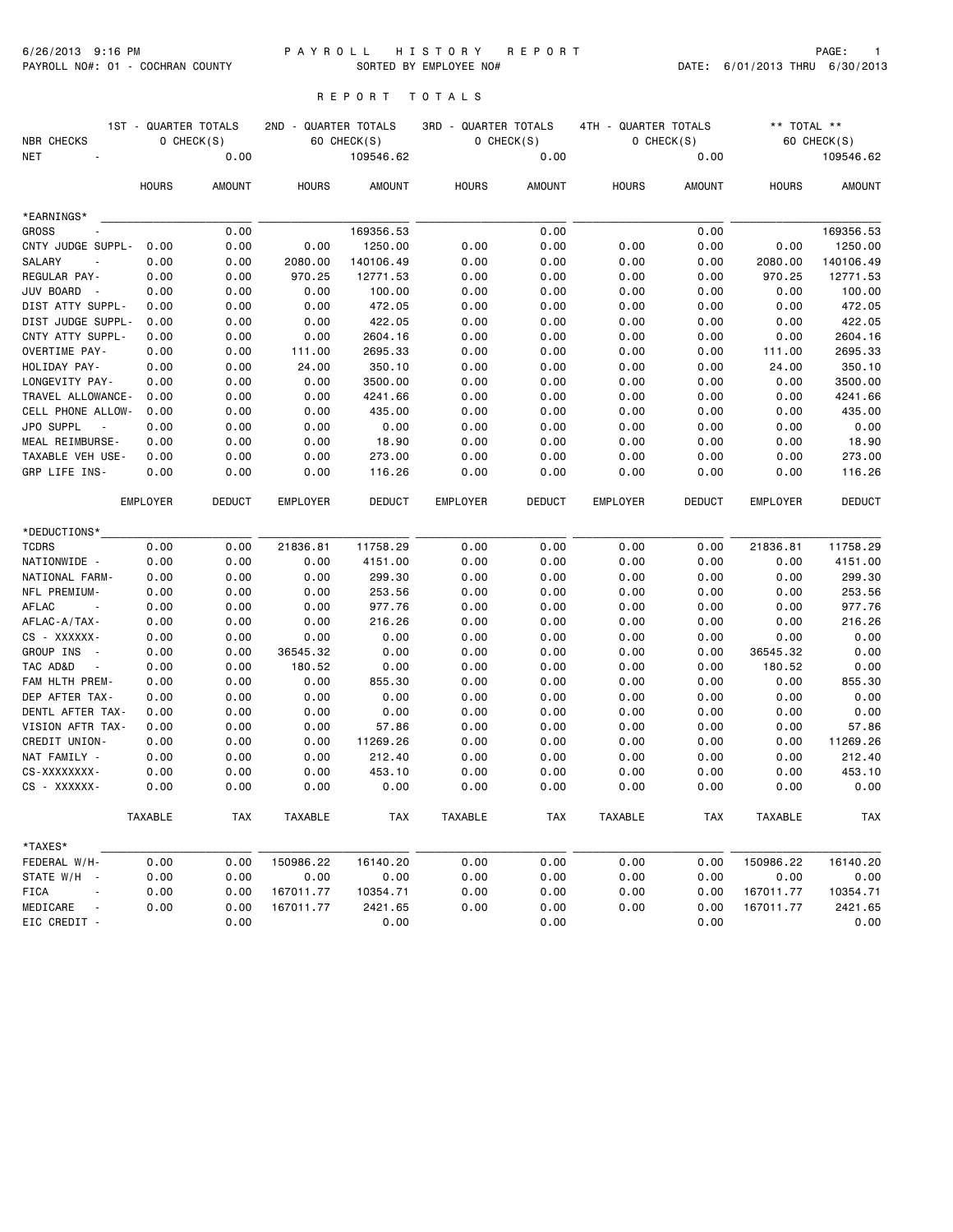#### 7/05/2013 1:45 PM P A Y R O L L H I S T O R Y R E P O R T PAGE: 1 PAYROLL NO#: 01 - COCHRAN COUNTY SORTED BY EMPLOYEE NO# DATE: 4/01/2013 THRU 6/30/2013

# R E P O R T T O T A L S

|                                       | 1ST - QUARTER TOTALS |               | 2ND -           | QUARTER TOTALS | 3RD - QUARTER TOTALS |               | 4TH - QUARTER TOTALS |               | ** TOTAL **     |               |
|---------------------------------------|----------------------|---------------|-----------------|----------------|----------------------|---------------|----------------------|---------------|-----------------|---------------|
| NBR CHECKS                            |                      | 0 CHECK(S)    |                 | 184 CHECK(S)   |                      | O CHECK(S)    |                      | 0 CHECK(S)    |                 | 184 CHECK(S)  |
| <b>NET</b>                            |                      | 0.00          |                 | 332283.55      |                      | 0.00          |                      | 0.00          |                 | 332283.55     |
|                                       | <b>HOURS</b>         | <b>AMOUNT</b> | <b>HOURS</b>    | <b>AMOUNT</b>  | <b>HOURS</b>         | AMOUNT        | <b>HOURS</b>         | <b>AMOUNT</b> | <b>HOURS</b>    | <b>AMOUNT</b> |
| *EARNINGS*                            |                      |               |                 |                |                      |               |                      |               |                 |               |
| <b>GROSS</b>                          |                      | 0.00          |                 | 514301.69      |                      | 0.00          |                      | 0.00          |                 | 514301.69     |
| CNTY JUDGE SUPPL-                     | 0.00                 | 0.00          | 0.00            | 3750.00        | 0.00                 | 0.00          | 0.00                 | 0.00          | 0.00            | 3750.00       |
| PERSONAL LEAVE-                       | 0.00                 | 0.00          | 16.00           | 210.40         | 0.00                 | 0.00          | 0.00                 | 0.00          | 16.00           | 210.40        |
| SALARY<br>$\overline{\phantom{a}}$    | 0.00                 | 0.00          | 6240.00         | 421375.42      | 0.00                 | 0.00          | 0.00                 | 0.00          | 6240.00         | 421375.42     |
| REGULAR PAY-                          | 0.00                 | 0.00          | 3026.00         | 41687.54       | 0.00                 | 0.00          | 0.00                 | 0.00          | 3026.00         | 41687.54      |
| JUV BOARD SAL-                        | 0.00                 | 0.00          | 0.00            | 300.00         | 0.00                 | 0.00          | 0.00                 | 0.00          | 0.00            | 300.00        |
| DIST ATTY SUPPL-                      | 0.00                 | 0.00          | 0.00            | 1416.15        | 0.00                 | 0.00          | 0.00                 | 0.00          | 0.00            | 1416.15       |
| DIST JUDGE -                          | 0.00                 | 0.00          | 0.00            | 1266.15        | 0.00                 | 0.00          | 0.00                 | 0.00          | 0.00            | 1266.15       |
| CNTY ATTY SUPPL-                      | 0.00                 | 0.00          | 0.00            | 7812.48        | 0.00                 | 0.00          | 0.00                 | 0.00          | 0.00            | 7812.48       |
| OVERTIME PAY-                         | 0.00                 | 0.00          | 185.00          | 4657.09        | 0.00                 | 0.00          | 0.00                 | 0.00          | 185.00          | 4657.09       |
| VACATION PAY-                         | 0.00                 | 0.00          | 88.00           | 1250.32        | 0.00                 | 0.00          | 0.00                 | 0.00          | 88.00           | 1250.32       |
| HOLIDAY PAY-                          | 0.00                 | 0.00          | 128.00          | 2121.46        | 0.00                 | 0.00          | 0.00                 | 0.00          | 128.00          | 2121.46       |
| SICK PAY                              | 0.00                 | 0.00          | 16.00           | 233.68         | 0.00                 | 0.00          | 0.00                 | 0.00          | 16.00           | 233.68        |
| LONGEVITY PAY-                        | 0.00                 | 0.00          | 0.00            | 10900.00       | 0.00                 | 0.00          | 0.00                 | 0.00          | 0.00            | 10900.00      |
| TRAVEL ALLOWANCE-                     | 0.00                 | 0.00          | 0.00            | 12943.38       | 0.00                 | 0.00          | 0.00                 | 0.00          | 0.00            | 12943.38      |
| CELL PHONE ALLOW-                     | 0.00                 | 0.00          | 0.00            | 1455.00        | 0.00                 | 0.00          | 0.00                 | 0.00          | 0.00            | 1455.00       |
| JPO SUPPL<br>$\overline{\phantom{a}}$ | 0.00                 | 0.00          | 0.00            | 0.00           | 0.00                 | 0.00          | 0.00                 | 0.00          | 0.00            | 0.00          |
| MEAL REIMBURSEMNT- 0.00               |                      | 0.00          | 0.00            | 44.04          | 0.00                 | 0.00          | 0.00                 | 0.00          | 0.00            | 44.04         |
| VEHICLE USE-                          | 0.00                 | 0.00          | 0.00            | 744.00         | 0.00                 | 0.00          | 0.00                 | 0.00          | 0.00            | 744.00        |
| GRP LIFE INS-                         | 0.00                 | 0.00          | 0.00            | 348.78         | 0.00                 | 0.00          | 0.00                 | 0.00          | 0.00            | 348.78        |
| UNIFORMS                              | 0.00                 | 0.00          | 0.00            | 1785.80        | 0.00                 | 0.00          | 0.00                 | 0.00          | 0.00            | 1785.80       |
|                                       | <b>EMPLOYER</b>      | <b>DEDUCT</b> | <b>EMPLOYER</b> | <b>DEDUCT</b>  | EMPLOYER             | <b>DEDUCT</b> | <b>EMPLOYER</b>      | <b>DEDUCT</b> | <b>EMPLOYER</b> | <b>DEDUCT</b> |
| *DEDUCTIONS*                          |                      |               |                 |                |                      |               |                      |               |                 |               |
| <b>TCDRS</b>                          | 0.00                 | 0.00          | 66127.70        | 35607.20       | 0.00                 | 0.00          | 0.00                 | 0.00          | 66127.70        | 35607.20      |
| NATIONWIDE -                          | 0.00                 | 0.00          | 0.00            | 12453.00       | 0.00                 | 0.00          | 0.00                 | 0.00          | 0.00            | 12453.00      |
| NATIONAL FA-                          | 0.00                 | 0.00          | 0.00            | 897.90         | 0.00                 | 0.00          | 0.00                 | 0.00          | 0.00            | 897.90        |
| NFL PREMIUM-                          | 0.00                 | 0.00          | 0.00            | 760.68         | 0.00                 | 0.00          | 0.00                 | 0.00          | 0.00            | 760.68        |
| AFLAC<br>$\sim$                       | 0.00                 | 0.00          | 0.00            | 2912.28        | 0.00                 | 0.00          | 0.00                 | 0.00          | 0.00            | 2912.28       |
| AFLAC-A/TAX-                          | 0.00                 | 0.00          | 0.00            | 648.78         | 0.00                 | 0.00          | 0.00                 | 0.00          | 0.00            | 648.78        |
| CS - XXXXXX-                          | 0.00                 | 0.00          | 0.00            | 0.00           | 0.00                 | 0.00          | 0.00                 | 0.00          | 0.00            | 0.00          |
| GROUP INS<br>$\sim$ $-$               | 0.00                 | 0.00          | 110413.52       | 0.00           | 0.00                 | 0.00          | 0.00                 | 0.00          | 110413.52       | 0.00          |
| TAC AD&D                              | 0.00                 | 0.00          | 544.13          | 0.00           | 0.00                 | 0.00          | 0.00                 | 0.00          | 544.13          | 0.00          |
| FAM HLTH PREM-                        | 0.00                 | 0.00          | 0.00            | 2565.90        | 0.00                 | 0.00          | 0.00                 | 0.00          | 0.00            | 2565.90       |
| DEP AFTER TAX-                        | 0.00                 | 0.00          | 0.00            | 0.00           | 0.00                 | 0.00          | 0.00                 | 0.00          | 0.00            | 0.00          |
| DENTL AFTER-                          | 0.00                 | 0.00          | 0.00            | 0.00           | 0.00                 | 0.00          | 0.00                 | 0.00          | 0.00            | 0.00          |
| VISION AFTR-                          | 0.00                 | 0.00          | 0.00            | 205.90         | 0.00                 | 0.00          | 0.00                 | 0.00          | 0.00            | 205.90        |
| CREDIT UNIO-                          | 0.00                 | 0.00          | 0.00            | 33593.17       | 0.00                 | 0.00          | 0.00                 | 0.00          | 0.00            | 33593.17      |
| IRS TAX LEVY-                         | 0.00                 | 0.00          | 0.00            | 0.00           | 0.00                 | 0.00          | 0.00                 | 0.00          | 0.00            | 0.00          |
| NAT FAMILY -                          | 0.00                 | 0.00          | 0.00            | 637.20         | 0.00                 | 0.00          | 0.00                 | 0.00          | 0.00            | 637.20        |
| CS-XXXXXXXX-                          | 0.00                 | 0.00          | 0.00            | 1472.57        | 0.00                 | 0.00          | 0.00                 | 0.00          | 0.00            | 1472.57       |
| CS - XXXXXX-                          | 0.00                 | 0.00          | 0.00            | 0.00           | 0.00                 | 0.00          | 0.00                 | 0.00          | 0.00            | 0.00          |
|                                       | TAXABLE              | <b>TAX</b>    | TAXABLE         | TAX            | TAXABLE              | <b>TAX</b>    | TAXABLE              | <b>TAX</b>    | TAXABLE         | <b>TAX</b>    |
| *TAXES*                               |                      |               |                 |                |                      |               |                      |               |                 |               |
| FEDERAL W/H-                          | 0.00                 | 0.00          | 458879.43       | 48577.53       | 0.00                 | 0.00          | 0.00                 | 0.00          | 458879.43       | 48577.53      |
| STATE W/H -                           | 0.00                 | 0.00          | 0.00            | 0.00           | 0.00                 | 0.00          | 0.00                 | 0.00          | 0.00            | 0.00          |
| FICA                                  | 0.00                 | 0.00          | 507288.41       | 31451.85       | 0.00                 | 0.00          | 0.00                 | 0.00          | 507288.41       | 31451.85      |
| MEDICARE<br>$\sim$ $\sim$             | 0.00                 | 0.00          | 507288.41       | 7355.60        | 0.00                 | 0.00          | 0.00                 | 0.00          | 507288.41       | 7355.60       |
| EIC CREDIT -                          |                      | 0.00          |                 | 0.00           |                      | 0.00          |                      | 0.00          |                 | 0.00          |